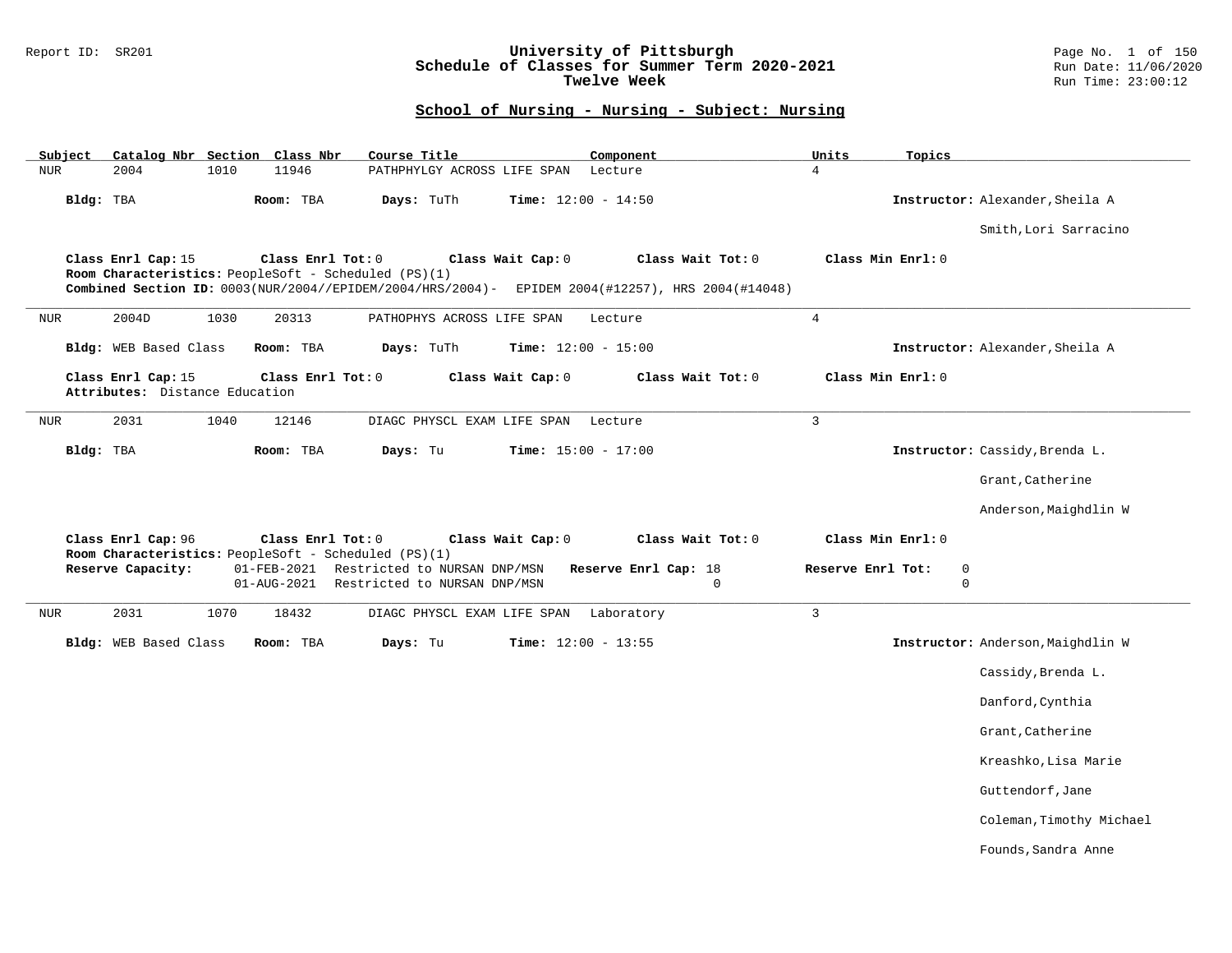|     | Class Enrl Cap: 24    | Class Enrl Tot: 0 |          | Class Wait Cap: 0           | Class Wait Tot: 0 |              | Class Min Enrl: 0 |                                |
|-----|-----------------------|-------------------|----------|-----------------------------|-------------------|--------------|-------------------|--------------------------------|
| NUR | 2031<br>1080          | 16982             |          | DIAGC PHYSCL EXAM LIFE SPAN | Laboratory        | $\mathbf{3}$ |                   |                                |
|     | Bldg: WEB Based Class | Room: TBA         | Days: Tu | Time: $07:30 - 09:30$       |                   |              |                   | Instructor: Cassidy, Brenda L. |
|     |                       |                   |          |                             |                   |              |                   | Chew, Cynthia Ann              |
|     |                       |                   |          |                             |                   |              |                   | Anderson, Maighdlin W          |
|     |                       |                   |          |                             |                   |              |                   | Kreashko, Lisa Marie           |
|     |                       |                   |          |                             |                   |              |                   | Coleman, Timothy Michael       |
|     |                       |                   |          |                             |                   |              |                   | Rodgers Fischl, Andrea F       |
|     |                       |                   |          |                             |                   |              |                   | Lee, Heeyoung                  |
|     | Class Enrl Cap: 24    | Class Enrl Tot: 0 |          | Class Wait Cap: 0           | Class Wait Tot: 0 |              | Class Min Enrl: 0 |                                |
| NUR | 2031<br>1085          | 16985             |          | DIAGC PHYSCL EXAM LIFE SPAN | Laboratory        | 3            |                   |                                |
|     | Bldg: WEB Based Class | Room: TBA         | Days: Tu | Time: $09:45 - 11:45$       |                   |              |                   | Instructor: Grant, Catherine   |
|     |                       |                   |          |                             |                   |              |                   | Coleman, Timothy Michael       |
|     |                       |                   |          |                             |                   |              |                   | Guttendorf, Jane               |
|     |                       |                   |          |                             |                   |              |                   | Anderson, Maighdlin W          |
|     |                       |                   |          |                             |                   |              |                   | Kreashko, Lisa Marie           |
|     |                       |                   |          |                             |                   |              |                   | Cassidy, Brenda L.             |
|     |                       |                   |          |                             |                   |              |                   | Beach, Michael D               |
|     |                       |                   |          |                             |                   |              |                   | Rodgers Fischl, Andrea F       |
|     | Class Enrl Cap: 24    | Class Enrl Tot: 0 |          | Class Wait Cap: 0           | Class Wait Tot: 0 |              | Class Min Enrl: 0 |                                |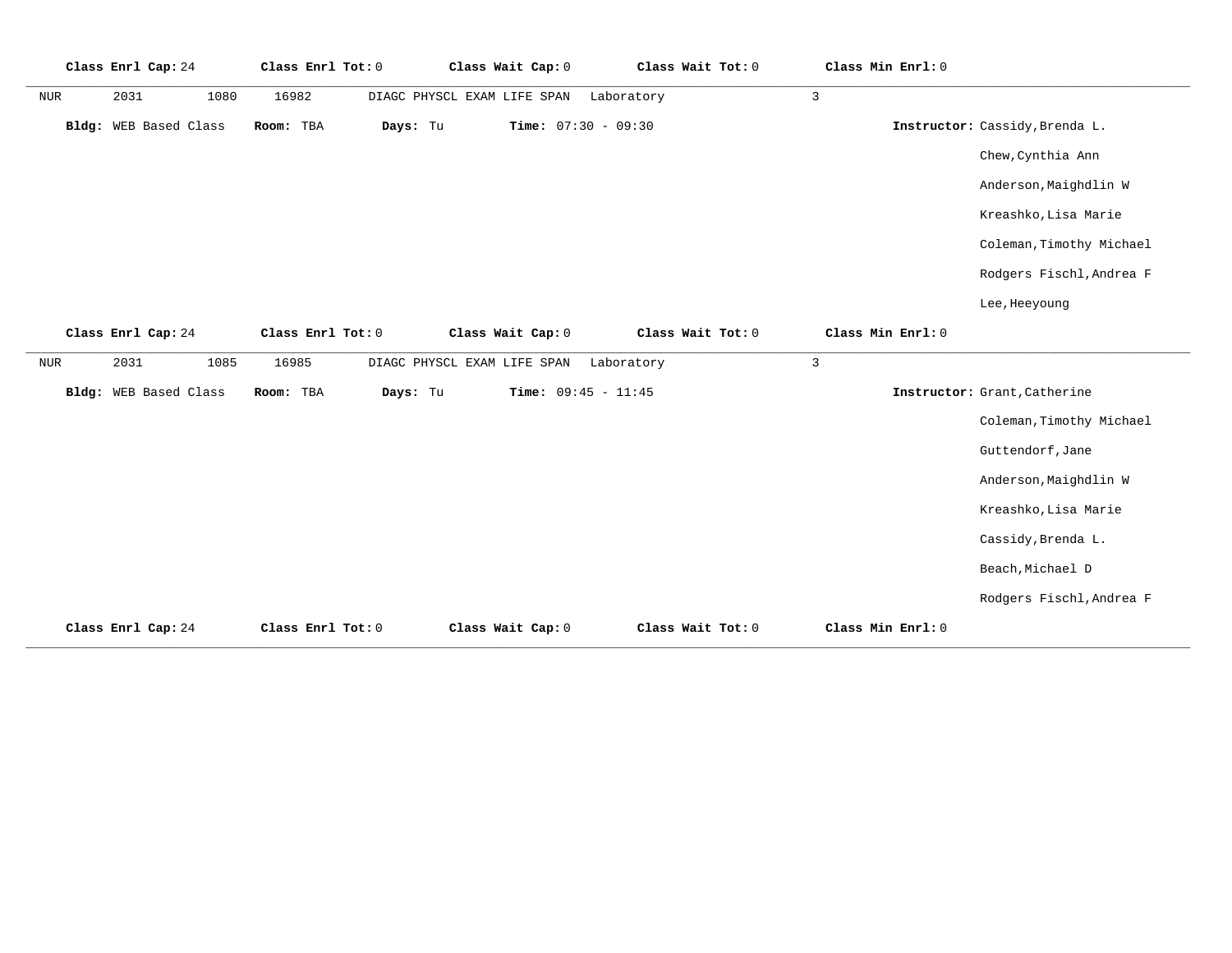#### Report ID: SR201 **University of Pittsburgh** Page No. 3 of 150 **Schedule of Classes for Summer Term 2020-2021** Run Date: 11/06/2020 **Twelve Week** Run Time: 23:00:12

# **School of Nursing - Office of the Dean, School of Nursing - Subject: FT Diss Study NURS**

| Subject | Catalog Nbr Section Class Nbr |      |                   | Course Title                                        | Component         | Units             | Topics            |
|---------|-------------------------------|------|-------------------|-----------------------------------------------------|-------------------|-------------------|-------------------|
| FTDP    | 0000                          | 1010 | 11942             | FULL-TIME DISSERTATION STUDY Full Time Dissertation |                   |                   |                   |
|         | <b>Bldg:</b> TO BE ARRANGED   |      | Room: TBA         | <b>Time:</b> $00:00 - 00:00$<br>Days: TBA           |                   |                   | Instructor: Staff |
|         | Class Enrl Cap: 999           |      | Class Enrl Tot: 0 | Class Wait Cap: 0                                   | Class Wait Tot: 0 | Class Min Enrl: 0 |                   |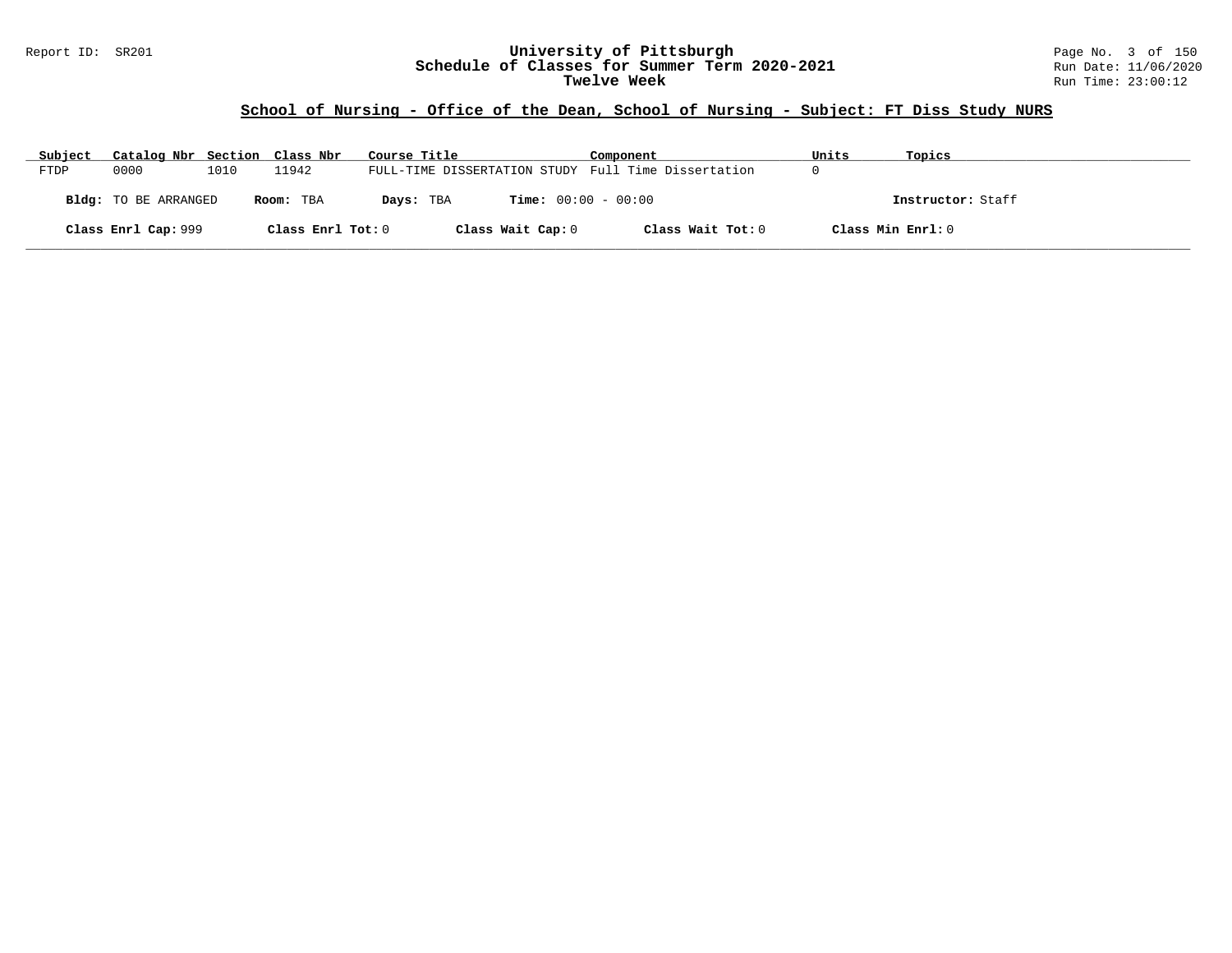#### Report ID: SR201 **University of Pittsburgh** Page No. 4 of 150 **Schedule of Classes for Summer Term 2020-2021** Run Date: 11/06/2020 **Twelve Week** Run Time: 23:00:12

# **School of Nursing - Office of the Dean, School of Nursing - Subject: Clinical Nurse Specialist**

| Subject | Catalog Nbr Section Class Nbr |      |                   | Course Title                           | Component                    | Units             | Topics                    |
|---------|-------------------------------|------|-------------------|----------------------------------------|------------------------------|-------------------|---------------------------|
| NURCNS  | 2355                          | 1010 | 11959             | INDIVIDL PSYCHOTHERAPY PRACTCMClinical |                              |                   |                           |
|         | Bldg: WEB Based Class         |      | Room: TBA         | Days: TBA                              | <b>Time:</b> $00:00 - 00:00$ |                   | Instructor: Lee, Heeyoung |
|         | Class Enrl Cap: 25            |      | Class Enrl Tot: 0 | Class Wait Cap: 0                      | Class Wait Tot: 0            | Class Min Enrl: 0 |                           |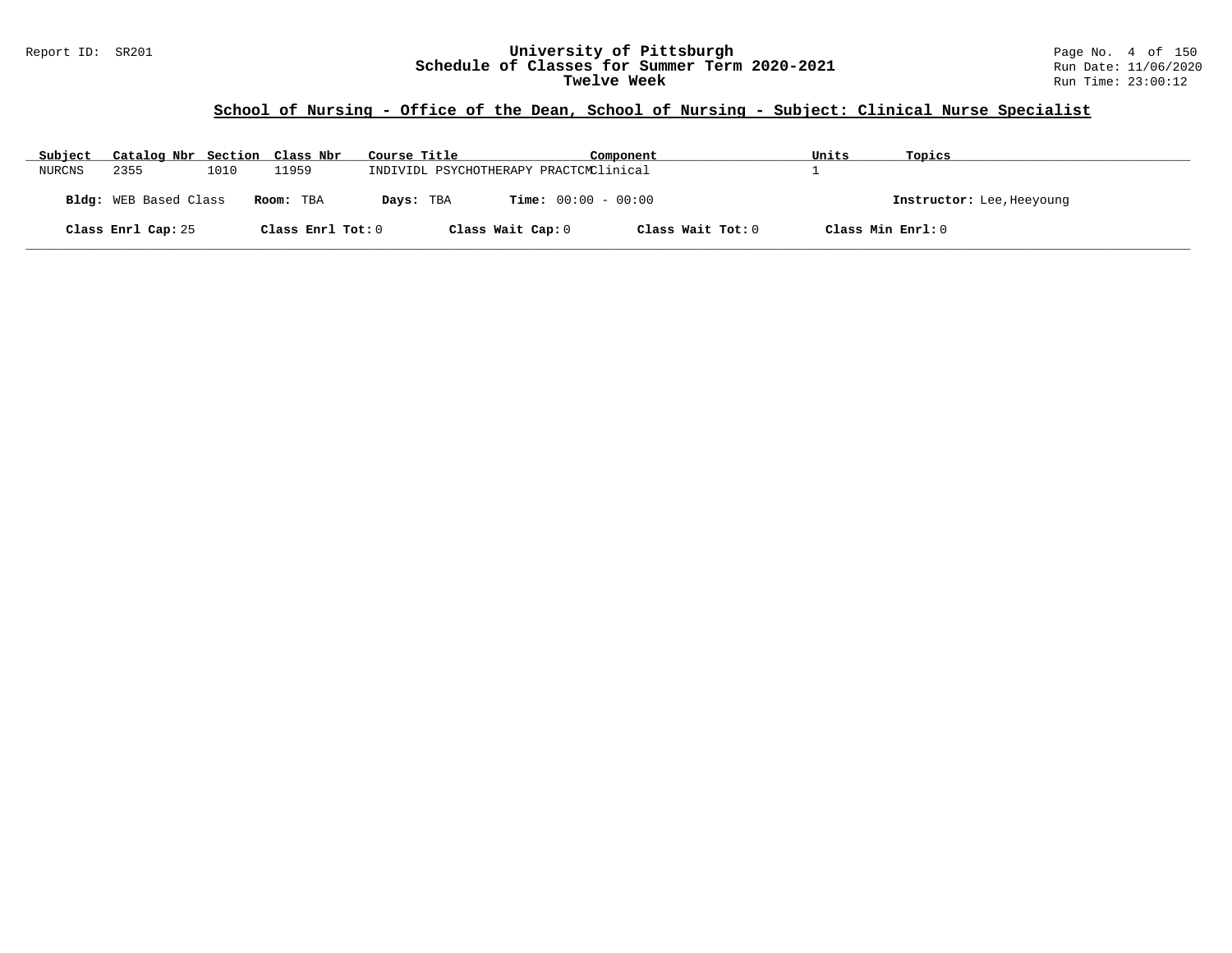#### Report ID: SR201 **University of Pittsburgh** Page No. 5 of 150 **Schedule of Classes for Summer Term 2020-2021** Run Date: 11/06/2020 **Twelve Week** Run Time: 23:00:12

# **School of Nursing - Office of the Dean, School of Nursing - Subject: Nurse Specialty Role**

| Subject<br>Catalog Nbr Section Class Nbr               | Course Title                              | Component            | Units               | Topics              |
|--------------------------------------------------------|-------------------------------------------|----------------------|---------------------|---------------------|
| 2082<br>1200<br>17852<br>NURSP                         | INFORMATICS THEORIES & ISSUES Lecture     |                      |                     |                     |
| Bldg: WEB Based Class<br>Room: TBA                     | <b>Time:</b> $00:00 - 00:00$<br>Days: TBA |                      |                     | Instructor: Li, Dan |
| Class Enrl Cap: 20                                     | Class Enrl Tot: 0<br>Class Wait Cap: 0    | Class Wait $Tot: 0$  | Class Min $Enrl: 0$ |                     |
| Attributes: Online<br>Reserve Capacity:<br>01-FEB-2021 | Online Nursing Students Only              | Reserve Enrl Cap: 20 | Reserve Enrl Tot:   | 0                   |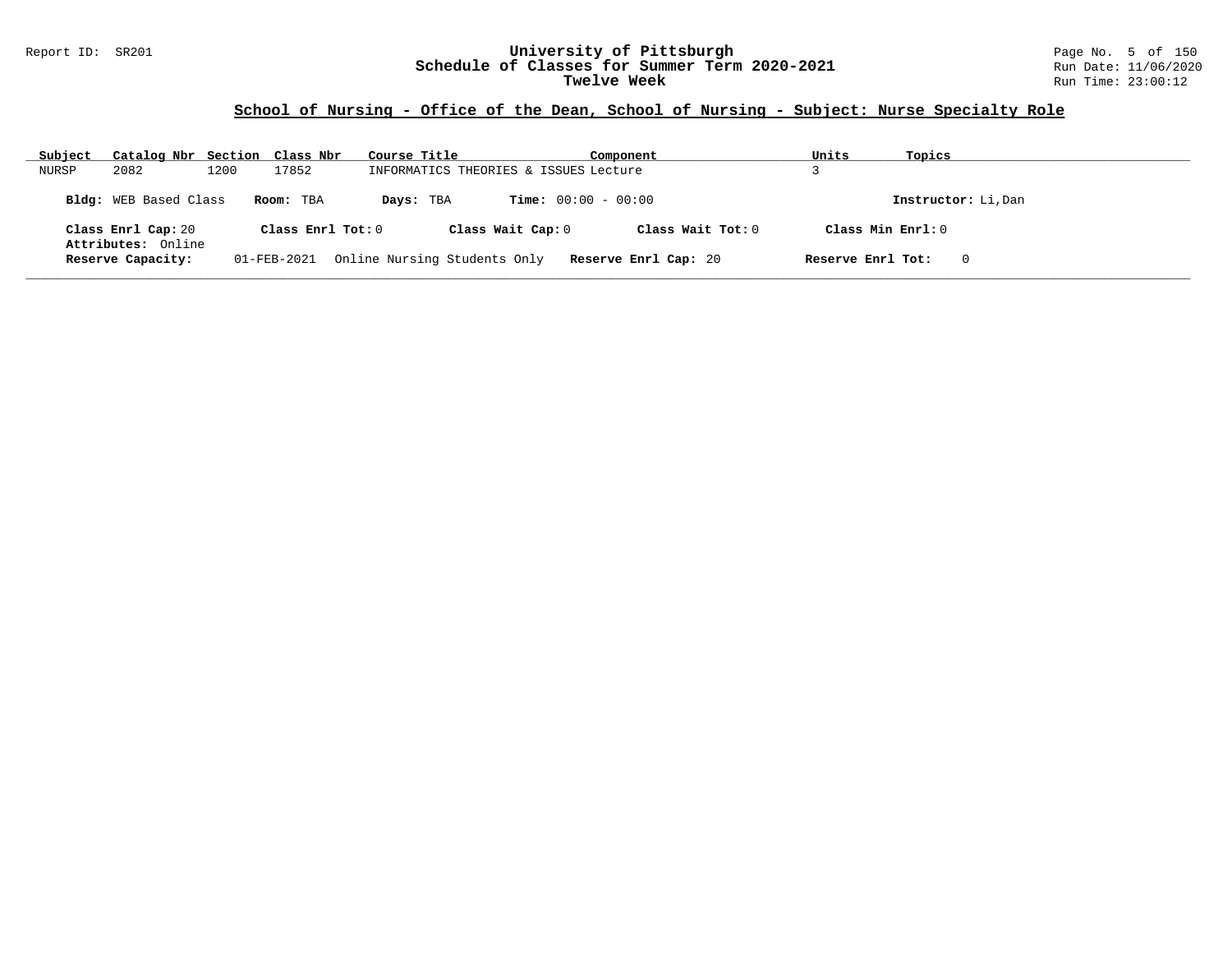### Report ID: SR201 **University of Pittsburgh** Page No. 6 of 150 **Schedule of Classes for Summer Term 2020-2021** Run Date: 11/06/2020 **Four Week - First** Run Time: 23:00:12

| Catalog Nbr Section Class Nbr<br>Subject                                                                           | Course Title<br>Component                       | Units<br>Topics               |
|--------------------------------------------------------------------------------------------------------------------|-------------------------------------------------|-------------------------------|
| 14793<br><b>NUR</b><br>1630<br>1070                                                                                | HLTH CARE DLVRY UNITED KINGDOMDirected Studies  | $\overline{a}$                |
| Bldg: TO BE ARRANGED<br>Room: TBA                                                                                  | Time: $00:00 - 00:00$<br>Days: TBA              | Instructor: Albrecht, Susan A |
| Class Enrl Cap: 20<br>Class Enrl Tot: 0<br>Attributes: United Kingdom, Global Studies, Undergraduate Global Health | Class Wait Cap: 20<br>Class Wait Tot: 0         | Class Min Enrl: 0             |
| 1630IS<br>1020<br>14807<br>NUR                                                                                     | HEALTH CARE DELIVERY UK - IS Directed Studies   | $\Omega$                      |
| Bldg: TO BE ARRANGED<br>Room: TBA                                                                                  | Days: TBA<br><b>Time:</b> $00:00 - 00:00$       | Instructor: Staff             |
| Class Enrl Cap: 35<br>Class Enrl Tot: 0<br>Attributes: United Kingdom, Global Studies, Undergraduate Global Health | Class Wait Cap: 20<br>Class Wait Tot: 0         | Class Min Enrl: 0             |
| 1630OS<br>1020<br>14808<br>NUR                                                                                     | HEALTH CARE DELIVERY UK - OS Directed Studies   | $\mathbf 0$                   |
| Bldg: TO BE ARRANGED<br>Room: TBA                                                                                  | <b>Time:</b> $00:00 - 00:00$<br>Days: TBA       | Instructor: Staff             |
| Class Enrl Cap: 35<br>Class Enrl Tot: 0<br>Attributes: United Kingdom, Global Studies, Undergraduate Global Health | Class Wait Cap: 20<br>Class Wait Tot: 0         | Class Min Enrl: 0             |
| 1632<br>1030<br>NUR<br>12011                                                                                       | HEALTH CARE DELIVERY IN ITALY Independent Study | $\overline{2}$                |
| Room: TBA<br>Bldg: TO BE ARRANGED                                                                                  | Days: TBA<br><b>Time:</b> $00:00 - 00:00$       | Instructor: Beach, Michael D  |
| Class Enrl Cap: 35<br>Class Enrl Tot: 0<br>Attributes: Italy, Global Studies, Undergraduate Global Health          | Class Wait Cap: 20<br>Class Wait Tot: 0         | Class Min Enrl: 0             |
| 1632IS<br>1020<br>NUR<br>14744                                                                                     | HLTH CARE DELIVERY-ITALY -IS Independent Study  | $\Omega$                      |
| Bldg: TO BE ARRANGED<br>Room: TBA                                                                                  | Days: TBA<br><b>Time:</b> $00:00 - 00:00$       | Instructor: Staff             |
| Class Enrl Cap: 35<br>Class Enrl Tot: 0<br>Attributes: Italy, Global Studies, Undergraduate Global Health          | Class Wait Cap: 20<br>Class Wait Tot: 0         | Class Min $Enr1: 0$           |
| 16320S<br>1020<br>14745<br>NUR                                                                                     | HLTH CARE DELIVERY-ITALY -OS Independent Study  | $\mathbf 0$                   |
| <b>Bldg:</b> TO BE ARRANGED<br>Room: TBA                                                                           | Days: TBA<br><b>Time:</b> $00:00 - 00:00$       | Instructor: Staff             |
| Class Enrl Cap: 35<br>Class Enrl Tot: 0<br>Attributes: Italy, Global Studies, Undergraduate Global Health          | Class Wait Cap: 20<br>Class Wait Tot: 0         | Class Min Enrl: 0             |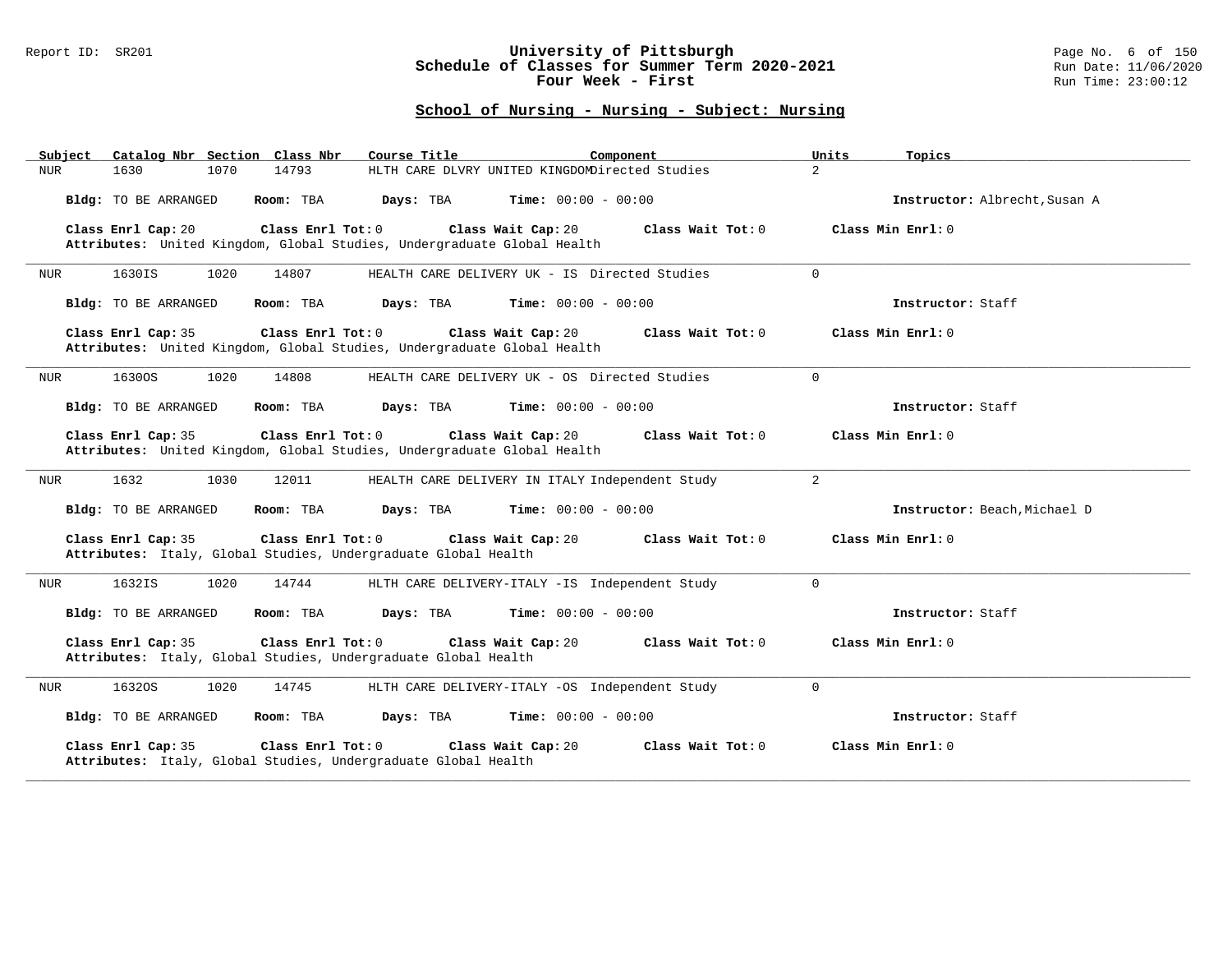### Report ID: SR201 **1988 Mage No. 7 of 150**<br>**Schedule of Classes for Summer Term 2020-2021** 1988 Run Date: 11/06/2020 **Schedule of Classes for Summer Term 2020-2021** Run Date: 11/06/2020<br>Six Week - First Run Time: 23:00:12 Six Week - First

## **School of Nursing - Nursing - Subject: Nursing**

| Catalog Nbr Section Class Nbr<br>Subject                                                           | Course Title<br>Component                                                                                                                                                                                                          | Units<br>Topics                     |
|----------------------------------------------------------------------------------------------------|------------------------------------------------------------------------------------------------------------------------------------------------------------------------------------------------------------------------------------|-------------------------------------|
| 0002<br>1100<br>11948<br><b>NUR</b>                                                                | NSG ANATOMY & PHYSIOLOGY LAB 1Clinical                                                                                                                                                                                             | $\mathbf{1}$                        |
| Bldg: WEB Based Class<br>Room: TBA                                                                 | Days: MW<br><b>Time:</b> $12:30 - 15:25$                                                                                                                                                                                           | Instructor: Dechant, Jason Jay      |
|                                                                                                    |                                                                                                                                                                                                                                    | Fradkin, Dina                       |
| Class Enrl Cap: 40<br>Class Enrl Tot: 0                                                            | Class Wait Cap: 20<br>Class Wait Tot: 0                                                                                                                                                                                            | Class Min Enrl: 0                   |
|                                                                                                    | <b></b> This class has an additional fee. For more information go to <a <br="" href="http://www.registrar.pitt.edu">target="_blank"&gt;http://www.registrar.pitt.edu/</a> , and click on Faculty and Staff, then Course and Class. |                                     |
| 0012<br><b>NUR</b><br>1100<br>11947                                                                | HUMAN ANATOMY AND PHYSIOLOGY lLecture                                                                                                                                                                                              | $\mathbf{3}$                        |
| Bldg: TBA<br>Room: TBA                                                                             | Days: MW<br><b>Time:</b> $09:00 - 11:50$                                                                                                                                                                                           | Instructor: Dechant, Jason Jay      |
| Class Enrl Cap: 38<br>Class Enrl Tot: 0<br>Room Characteristics: PeopleSoft - Scheduled (PS)(1)    | Class Wait Cap: 20<br>Class Wait Tot: 0                                                                                                                                                                                            | Class Min Enrl: 0                   |
| 0082<br><b>NUR</b><br>1020<br>17650                                                                | NUR MGT ACUT/CHRNC HLTH PROBS Lecture                                                                                                                                                                                              | $\overline{3}$                      |
| Bldg: TBA<br>Room: TBA                                                                             | Days: MWF<br><b>Time:</b> $11:30 - 14:00$                                                                                                                                                                                          | Instructor: Faett, Becky L          |
| Class Enrl Cap: 60<br>Class Enrl Tot: 0                                                            | Class Wait Cap: 20<br>Class Wait Tot: 0                                                                                                                                                                                            | Class Min Enrl: 0                   |
| Room Characteristics: PeopleSoft - Scheduled (PS)(1)<br>Reserve Capacity:                          | 01-FEB-2021 ACLBSN Nursing Students<br>Reserve Enrl Cap: 50                                                                                                                                                                        | Reserve Enrl Tot:<br>$\mathbf{0}$   |
| 0086<br>1030<br>12010<br>NUR                                                                       | NURSING INFORMATICS<br>Lecture                                                                                                                                                                                                     | 2                                   |
| Bldg: TBA<br>Room: TBA                                                                             | Days: TuTh<br><b>Time:</b> $13:00 - 15:30$                                                                                                                                                                                         | Instructor: Waechter, Darcy Koerbel |
| Class Enrl Cap: 60<br>Class Enrl Tot: 0<br>Room Characteristics: PeopleSoft - Scheduled (PS)(1)    | Class Wait Cap: 20<br>Class Wait Tot: 0                                                                                                                                                                                            | Class Min Enrl: 0                   |
| Reserve Capacity:<br>01-FEB-2021 ACLBSN-TR                                                         | Reserve Enrl Cap: 50                                                                                                                                                                                                               | Reserve Enrl Tot:<br>0              |
|                                                                                                    |                                                                                                                                                                                                                                    |                                     |
| 0087<br>1060<br>16132<br>NUR                                                                       | PHARM & THERAPEUTICS ACR LFSN Lecture                                                                                                                                                                                              | $\overline{3}$                      |
| Bldg: TBA<br>Room: TBA                                                                             | <b>Time:</b> $08:30 - 11:00$<br>Days: TuWF                                                                                                                                                                                         | Instructor: Kaufman, Robert Reid    |
| Class Enrl Cap: 60<br>Class Enrl Tot: 0                                                            | Class Wait Cap: 20<br>Class Wait Tot: 0                                                                                                                                                                                            | Class Min Enrl: 0                   |
| Room Characteristics: PeopleSoft - Scheduled (PS)(1)<br>Reserve Capacity:<br>01-FEB-2021 ACLBSN-TR | Reserve Enrl Cap: 50                                                                                                                                                                                                               | Reserve Enrl Tot:<br>$\Omega$       |

**\_\_\_\_\_\_\_\_\_\_\_\_\_\_\_\_\_\_\_\_\_\_\_\_\_\_\_\_\_\_\_\_\_\_\_\_\_\_\_\_\_\_\_\_\_\_\_\_\_\_\_\_\_\_\_\_\_\_\_\_\_\_\_\_\_\_\_\_\_\_\_\_\_\_\_\_\_\_\_\_\_\_\_\_\_\_\_\_\_\_\_\_\_\_\_\_\_\_\_\_\_\_\_\_\_\_\_\_\_\_\_\_\_\_\_\_\_\_\_\_\_\_\_\_\_\_\_\_\_\_\_\_\_\_\_\_\_\_\_\_\_\_\_\_\_\_\_\_\_\_\_\_\_\_\_\_**

target="\_blank">http://www.registrar.pitt.edu/</a>, and click on Faculty and Staff, then Course and Class.</p>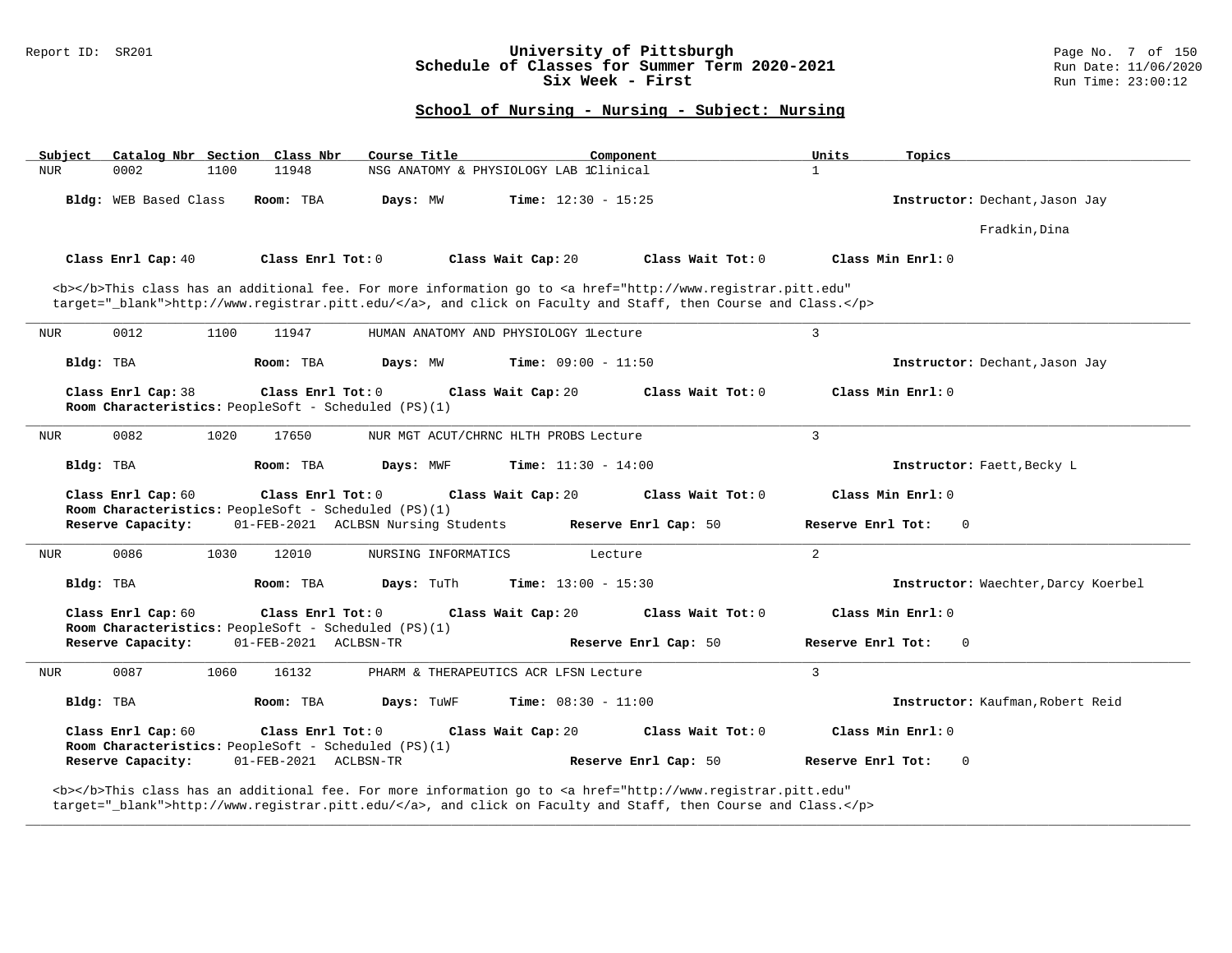### Report ID: SR201 **University of Pittsburgh** Page No. 8 of 150 **Schedule of Classes for Summer Term 2020-2021** Run Date: 11/06/2020 **Six Week - First Run Time: 23:00:12** Run Time: 23:00:12

# **School of Nursing - Nursing - Subject: Nursing**

|                    |                                                                           | Course Title                                                                            | Component                                                                                                                                                                                                                          | Units<br>Topics                   |                                 |
|--------------------|---------------------------------------------------------------------------|-----------------------------------------------------------------------------------------|------------------------------------------------------------------------------------------------------------------------------------------------------------------------------------------------------------------------------------|-----------------------------------|---------------------------------|
| <b>NUR</b><br>1050 | 1020<br>15106                                                             | NUR CRE MOTHERS, NB & FAMILIESLecture                                                   |                                                                                                                                                                                                                                    | 2.5                               |                                 |
| Bldg: TBA          | Room: TBA                                                                 | Days: TuTh                                                                              | <b>Time:</b> $10:30 - 13:40$                                                                                                                                                                                                       |                                   | Instructor: Chew, Cynthia Ann   |
|                    |                                                                           |                                                                                         |                                                                                                                                                                                                                                    |                                   | Hoberg, Mary G                  |
|                    |                                                                           |                                                                                         |                                                                                                                                                                                                                                    |                                   | Braxter, Betty J.               |
| Class Enrl Cap: 60 | Class Enrl Tot: 0<br>Room Characteristics: PeopleSoft - Scheduled (PS)(1) | Class Wait Cap: 20<br>Attributes: Community Economical Impact, Community General Impact | Class Wait Tot: 0                                                                                                                                                                                                                  | Class Min Enrl: 0                 |                                 |
| Reserve Capacity:  |                                                                           | 01-FEB-2021 ACLBSN Nursing Students                                                     | Reserve Enrl Cap: 50                                                                                                                                                                                                               | Reserve Enrl Tot:<br>$\mathbf{0}$ |                                 |
|                    |                                                                           |                                                                                         | <b></b> This class has an additional fee. For more information go to <a <br="" href="http://www.registrar.pitt.edu">target="_blank"&gt;http://www.registrar.pitt.edu/</a> , and click on Faculty and Staff, then Course and Class. |                                   |                                 |
| 1052<br>NUR        | 1020<br>15122                                                             | NUR CARE CHILD & THEIR FMLYS Lecture                                                    |                                                                                                                                                                                                                                    | 2.5                               |                                 |
| Bldg: TBA          | Room: TBA                                                                 | Days: MWF                                                                               | <b>Time:</b> $12:00 - 14:05$                                                                                                                                                                                                       |                                   | Instructor: Feeley, Christine A |
|                    |                                                                           |                                                                                         |                                                                                                                                                                                                                                    |                                   | Bench, Jenna R                  |
|                    |                                                                           | Class Wait Cap: 20                                                                      | Class Wait Tot: 0                                                                                                                                                                                                                  | Class Min Enrl: 0                 |                                 |
| Class Enrl Cap: 60 | Class Enrl Tot: 0                                                         |                                                                                         |                                                                                                                                                                                                                                    |                                   |                                 |
| Reserve Capacity:  | Room Characteristics: PeopleSoft - Scheduled (PS)(1)                      | 01-FEB-2021 ACLBSN Nursing Students                                                     | Reserve Enrl Cap: 50                                                                                                                                                                                                               | Reserve Enrl Tot:<br>$\Omega$     |                                 |
|                    |                                                                           |                                                                                         | <b></b> This class has an additional fee. For more information go to <a <="" href="http://www.registrar.pitt.edu" td=""><td></td><td></td></a>                                                                                     |                                   |                                 |
|                    |                                                                           |                                                                                         | target="_blank">http://www.registrar.pitt.edu/, and click on Faculty and Staff, then Course and Class.                                                                                                                             |                                   |                                 |
| 1060<br>NUR        | 1010<br>14351                                                             | NUR CARE CLIENTS PMH PROBLEMS Lecture                                                   |                                                                                                                                                                                                                                    | 2.5                               |                                 |
| Bldg: TBA          | Room: TBA                                                                 | Days: MW                                                                                | <b>Time:</b> $08:00 - 11:10$                                                                                                                                                                                                       |                                   | Instructor: Kameg, Brayden      |
|                    |                                                                           |                                                                                         |                                                                                                                                                                                                                                    |                                   | Zelazny, Jamie Michele          |
| Class Enrl Cap: 55 | Class Enrl Tot: 0<br>Room Characteristics: PeopleSoft - Scheduled (PS)(1) | Class Wait Cap: 20                                                                      | Class Wait Tot: 0                                                                                                                                                                                                                  | Class Min Enrl: 0                 |                                 |
| Reserve Capacity:  |                                                                           | 01-FEB-2021 ACLBSN Nursing Students                                                     | Reserve Enrl Cap: 50                                                                                                                                                                                                               | Reserve Enrl Tot:<br>$\Omega$     |                                 |

**\_\_\_\_\_\_\_\_\_\_\_\_\_\_\_\_\_\_\_\_\_\_\_\_\_\_\_\_\_\_\_\_\_\_\_\_\_\_\_\_\_\_\_\_\_\_\_\_\_\_\_\_\_\_\_\_\_\_\_\_\_\_\_\_\_\_\_\_\_\_\_\_\_\_\_\_\_\_\_\_\_\_\_\_\_\_\_\_\_\_\_\_\_\_\_\_\_\_\_\_\_\_\_\_\_\_\_\_\_\_\_\_\_\_\_\_\_\_\_\_\_\_\_\_\_\_\_\_\_\_\_\_\_\_\_\_\_\_\_\_\_\_\_\_\_\_\_\_\_\_\_\_\_\_\_\_**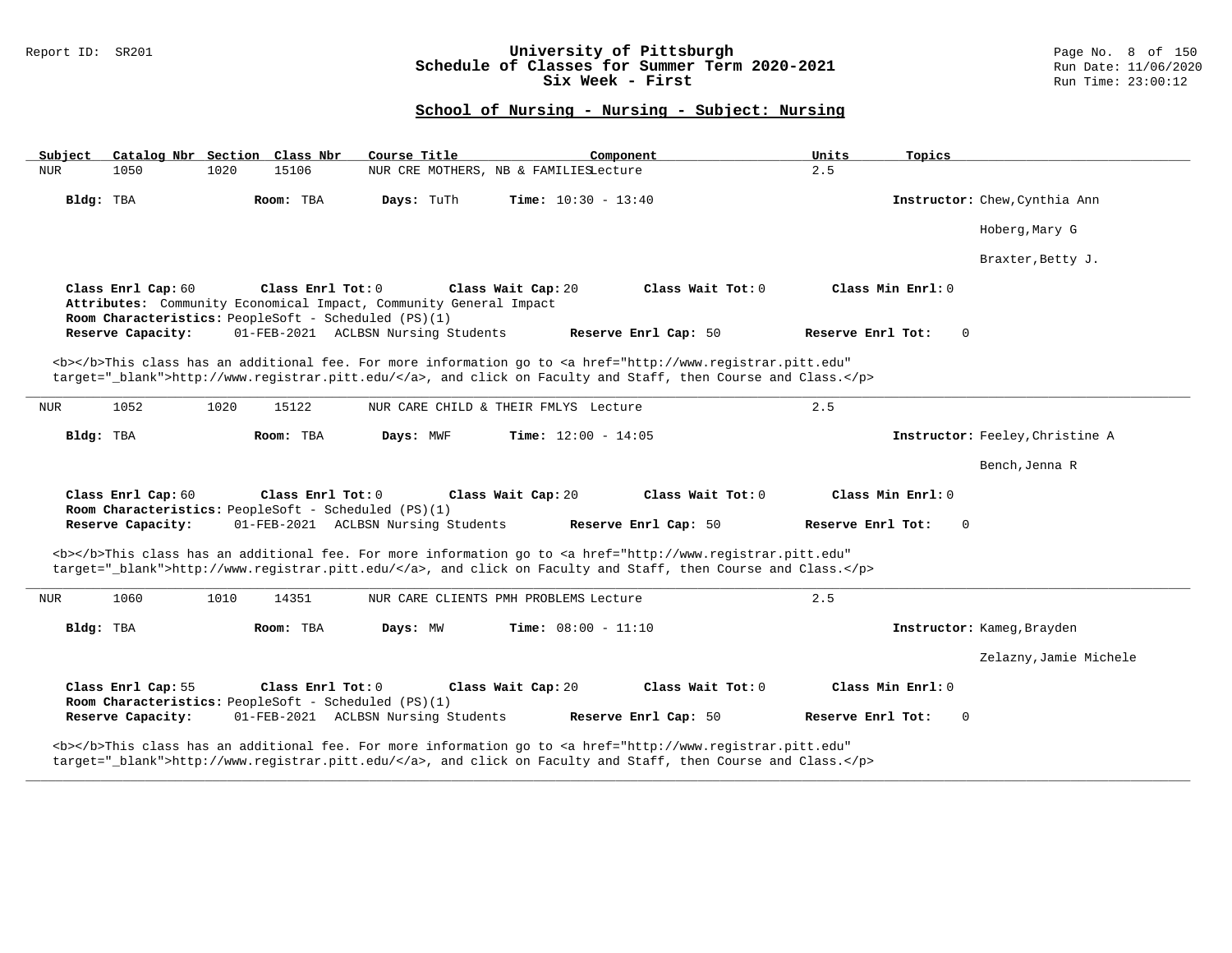### Report ID: SR201 **University of Pittsburgh** Page No. 9 of 150 **Schedule of Classes for Summer Term 2020-2021** Run Date: 11/06/2020 **Six Week - First Run Time: 23:00:12** Run Time: 23:00:12

# **School of Nursing - Nursing - Subject: Nursing**

| Course Title<br>Catalog Nbr Section Class Nbr<br>Subject                                                                                                                                                                           | Units<br>Component           | Topics                              |
|------------------------------------------------------------------------------------------------------------------------------------------------------------------------------------------------------------------------------------|------------------------------|-------------------------------------|
| 11974<br><b>NUR</b><br>1085<br>1010<br>ETHICS IN NURSING & HEALTH CRELecture                                                                                                                                                       | 3                            |                                     |
| Bldg: TBA<br>Room: TBA<br>Days: MWF                                                                                                                                                                                                | <b>Time:</b> $11:00 - 13:30$ | Instructor: Imes, Christopher C     |
| Class Enrl Cap: 60<br>Class Enrl Tot: 0<br>Class Wait Cap: 20                                                                                                                                                                      | Class Wait Tot: 0            | Class Min Enrl: 0                   |
| Room Characteristics: PeopleSoft - Scheduled (PS)(1)                                                                                                                                                                               |                              |                                     |
| Reserve Capacity:<br>01-FEB-2021 ACLBSN Nursing Students                                                                                                                                                                           | Reserve Enrl Cap: 50         | $\mathbf 0$<br>Reserve Enrl Tot:    |
| 1120<br>1010<br>14350<br>ADV NUR MGT ACU/CPLX HLTH PROBLecture<br><b>NUR</b>                                                                                                                                                       | 2.5                          |                                     |
| Days: TuThF<br>Bldg: TBA<br>Room: TBA                                                                                                                                                                                              | <b>Time:</b> $08:00 - 10:05$ | Instructor: Miller, Susan E         |
| Class Enrl Cap: 60<br>Class Enrl Tot: 0<br>Class Wait Cap: 20<br>Room Characteristics: PeopleSoft - Scheduled (PS)(1)                                                                                                              | Class Wait Tot: 0            | Class Min Enrl: 0                   |
| 01-FEB-2021 ACLBSN Nursing Students<br>Reserve Capacity:                                                                                                                                                                           | Reserve Enrl Cap: 50         | Reserve Enrl Tot:<br>$\Omega$       |
| <b></b> This class has an additional fee. For more information go to <a <="" href="http://www.registrar.pitt.edu" td=""><td></td><td></td></a>                                                                                     |                              |                                     |
| target="_blank">http://www.registrar.pitt.edu/, and click on Faculty and Staff, then Course and Class.                                                                                                                             |                              |                                     |
|                                                                                                                                                                                                                                    | $\overline{3}$               |                                     |
| 1121<br>1010<br>11969<br>NUR<br>ADVNCD CLINCAL PROBLEM SOLVINGLecture                                                                                                                                                              |                              |                                     |
|                                                                                                                                                                                                                                    |                              |                                     |
| Room: TBA<br>Days: TuTh<br>Bldg: TBA                                                                                                                                                                                               | <b>Time:</b> $08:30 - 12:15$ | Instructor: Crago, Elizabeth A.     |
|                                                                                                                                                                                                                                    |                              | Tuite, Patricia K                   |
| Class Enrl Cap: 55<br>Class Enrl Tot: 0<br>Class Wait Cap: 20                                                                                                                                                                      | Class Wait Tot: 0            | Class Min Enrl: 0                   |
| Room Characteristics: PeopleSoft - Scheduled (PS)(1)<br>Reserve Capacity:<br>01-FEB-2021 ACLBSN Nursing Students                                                                                                                   | Reserve Enrl Cap: 50         | Reserve Enrl Tot:<br>$\mathbf 0$    |
|                                                                                                                                                                                                                                    |                              |                                     |
| <b></b> This class has an additional fee. For more information go to <a <br="" href="http://www.registrar.pitt.edu">target=" blank"&gt;http://www.registrar.pitt.edu/</a> , and click on Faculty and Staff, then Course and Class. |                              |                                     |
| 1128<br>1010<br>NUR<br>11955<br>COMMUNITY HEALTH NURSING                                                                                                                                                                           | 2.5<br>Lecture               |                                     |
| Bldg: TBA<br>Room: TBA<br>Days: MWF                                                                                                                                                                                                | <b>Time:</b> $08:30 - 10:35$ | Instructor: Kregg-Byers, Claudia M. |
| Class Enrl Cap: 55<br>Class Enrl Tot: 0<br>Class Wait Cap: 20                                                                                                                                                                      | Class Wait Tot: 0            | Class Min Enrl: 0                   |
| Room Characteristics: PeopleSoft - Scheduled (PS)(1)<br>Reserve Capacity:<br>01-FEB-2021 ACLBSN Nursing Students                                                                                                                   | Reserve Enrl Cap: 50         | $\mathbf 0$<br>Reserve Enrl Tot:    |
| <b></b> This class has an additional fee. For more information go to <a <="" href="http://www.registrar.pitt.edu" td=""><td></td><td></td></a>                                                                                     |                              |                                     |

**\_\_\_\_\_\_\_\_\_\_\_\_\_\_\_\_\_\_\_\_\_\_\_\_\_\_\_\_\_\_\_\_\_\_\_\_\_\_\_\_\_\_\_\_\_\_\_\_\_\_\_\_\_\_\_\_\_\_\_\_\_\_\_\_\_\_\_\_\_\_\_\_\_\_\_\_\_\_\_\_\_\_\_\_\_\_\_\_\_\_\_\_\_\_\_\_\_\_\_\_\_\_\_\_\_\_\_\_\_\_\_\_\_\_\_\_\_\_\_\_\_\_\_\_\_\_\_\_\_\_\_\_\_\_\_\_\_\_\_\_\_\_\_\_\_\_\_\_\_\_\_\_\_\_\_\_**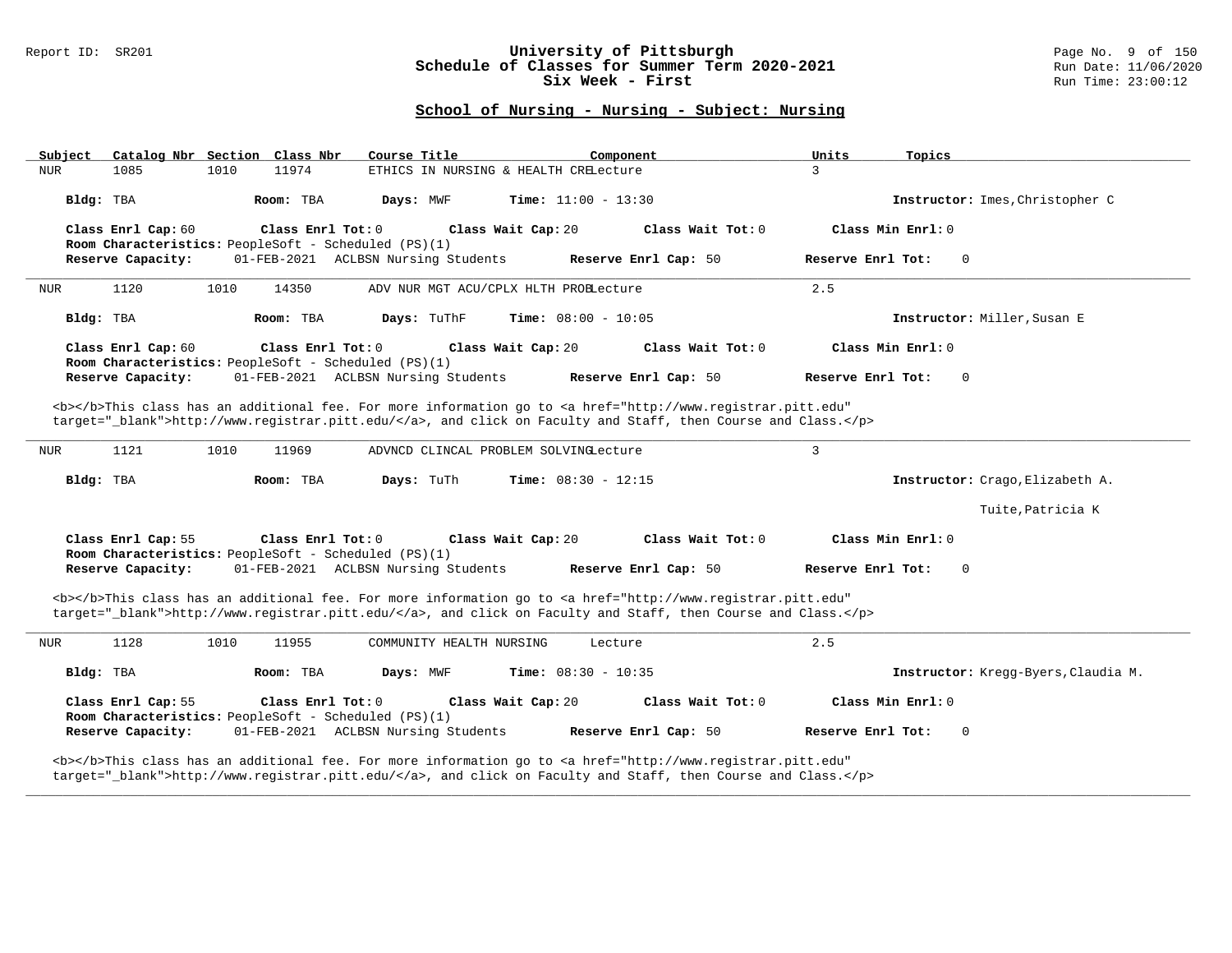### Report ID: SR201 **University of Pittsburgh University of Pittsburgh** Page No. 10 of 150 **Schedule of Classes for Summer Term 2020-2021** Run Date: 11/06/2020 **Schedule of Classes for Summer Term 2020-2021** Run Date: 11/06/2021<br>**Six Week - First** Run Time: 23:00:12 Six Week - First

## **School of Nursing - Nursing - Subject: Nursing**

| Subject<br>NUR | Catalog Nbr Section Class Nbr<br>1134                                                                                                                                    | 1020 | 14253             | Course Title<br>TRANSTN INTO PROF NUR PRACT |                              | Component<br>Lecture                                                                                                                                                                                                               | Units<br>2        | Topics                          |  |
|----------------|--------------------------------------------------------------------------------------------------------------------------------------------------------------------------|------|-------------------|---------------------------------------------|------------------------------|------------------------------------------------------------------------------------------------------------------------------------------------------------------------------------------------------------------------------------|-------------------|---------------------------------|--|
| Bldg: TBA      |                                                                                                                                                                          |      | Room: TBA         | Days: MW                                    | <b>Time:</b> $14:00 - 16:30$ |                                                                                                                                                                                                                                    |                   | Instructor: Rauscher, Barbara   |  |
|                | Class Enrl Tot: $0$<br>Class Wait Cap: 20<br>Class Wait Tot: 0<br>Class Min Enrl: 0<br>Class Enrl Cap: 60<br><b>Room Characteristics:</b> PeopleSoft - Scheduled (PS)(1) |      |                   |                                             |                              |                                                                                                                                                                                                                                    |                   |                                 |  |
|                | Reserve Capacity:                                                                                                                                                        |      |                   | 01-FEB-2021 ACLBSN Nursing Students         |                              | Reserve Enrl Cap: 50                                                                                                                                                                                                               | Reserve Enrl Tot: | $\overline{0}$                  |  |
|                |                                                                                                                                                                          |      |                   |                                             |                              | <b></b> This class has an additional fee. For more information go to <a <br="" href="http://www.registrar.pitt.edu">target="_blank"&gt;http://www.registrar.pitt.edu/</a> , and click on Faculty and Staff, then Course and Class. |                   |                                 |  |
| NUR            | 1281                                                                                                                                                                     | 1060 | 16133             | FOUNDATIONS OF NURSING PRACT LLecture       |                              |                                                                                                                                                                                                                                    | 3.5               |                                 |  |
| Bldg: TBA      |                                                                                                                                                                          |      | Room: TBA         | Days: MTh                                   | <b>Time:</b> $08:00 - 10:30$ |                                                                                                                                                                                                                                    |                   | Instructor: Blazeck, Alice Maus |  |
|                | Class Enrl Cap: 40<br><b>Room Characteristics:</b> PeopleSoft - Scheduled (PS)(1)                                                                                        |      | Class Enrl Tot: 0 |                                             | Class Wait Cap: 20           | Class Wait Tot: 0                                                                                                                                                                                                                  |                   | Class Min Enrl: 0               |  |

<b></b>This class has an additional fee. For more information go to <a href="http://www.registrar.pitt.edu" target="\_blank">http://www.registrar.pitt.edu/</a>, and click on Faculty and Staff, then Course and Class.</p>

| NUR       | 1281               | 1064 | 16134                                                                     |            | FOUNDATIONS OF NURSING PRACT lLaboratory |                              |                   | 3.5 |                   |                                 |
|-----------|--------------------|------|---------------------------------------------------------------------------|------------|------------------------------------------|------------------------------|-------------------|-----|-------------------|---------------------------------|
| Bldg: TBA |                    |      | Room: TBA                                                                 | Days: TuTh |                                          | <b>Time:</b> $11:30 - 16:00$ |                   |     |                   | Instructor: Blazeck, Alice Maus |
|           |                    |      |                                                                           |            |                                          |                              |                   |     |                   | Beach, Michael D                |
|           |                    |      |                                                                           |            |                                          |                              |                   |     |                   | Bench, Jenna R                  |
|           |                    |      |                                                                           |            |                                          |                              |                   |     |                   | Bench, Victor R                 |
|           |                    |      |                                                                           |            |                                          |                              |                   |     |                   | Anderson, Maighdlin W           |
|           |                    |      |                                                                           |            |                                          |                              |                   |     |                   | Haines, Alice Jane              |
|           |                    |      |                                                                           |            |                                          |                              |                   |     |                   | Harlan, Melissa Dawn            |
|           |                    |      |                                                                           |            |                                          |                              |                   |     |                   | Nilsen, Elizabeth A             |
|           | Class Enrl Cap: 40 |      | Class Enrl Tot: 0<br>Room Characteristics: PeopleSoft - Scheduled (PS)(1) |            | Class Wait Cap: 20                       |                              | Class Wait Tot: 0 |     | Class Min Enrl: 0 |                                 |

**\_\_\_\_\_\_\_\_\_\_\_\_\_\_\_\_\_\_\_\_\_\_\_\_\_\_\_\_\_\_\_\_\_\_\_\_\_\_\_\_\_\_\_\_\_\_\_\_\_\_\_\_\_\_\_\_\_\_\_\_\_\_\_\_\_\_\_\_\_\_\_\_\_\_\_\_\_\_\_\_\_\_\_\_\_\_\_\_\_\_\_\_\_\_\_\_\_\_\_\_\_\_\_\_\_\_\_\_\_\_\_\_\_\_\_\_\_\_\_\_\_\_\_\_\_\_\_\_\_\_\_\_\_\_\_\_\_\_\_\_\_\_\_\_\_\_\_\_\_\_\_\_\_\_\_\_**

target="\_blank">http://www.registrar.pitt.edu/</a>, and click on Faculty and Staff, then Course and Class.</p>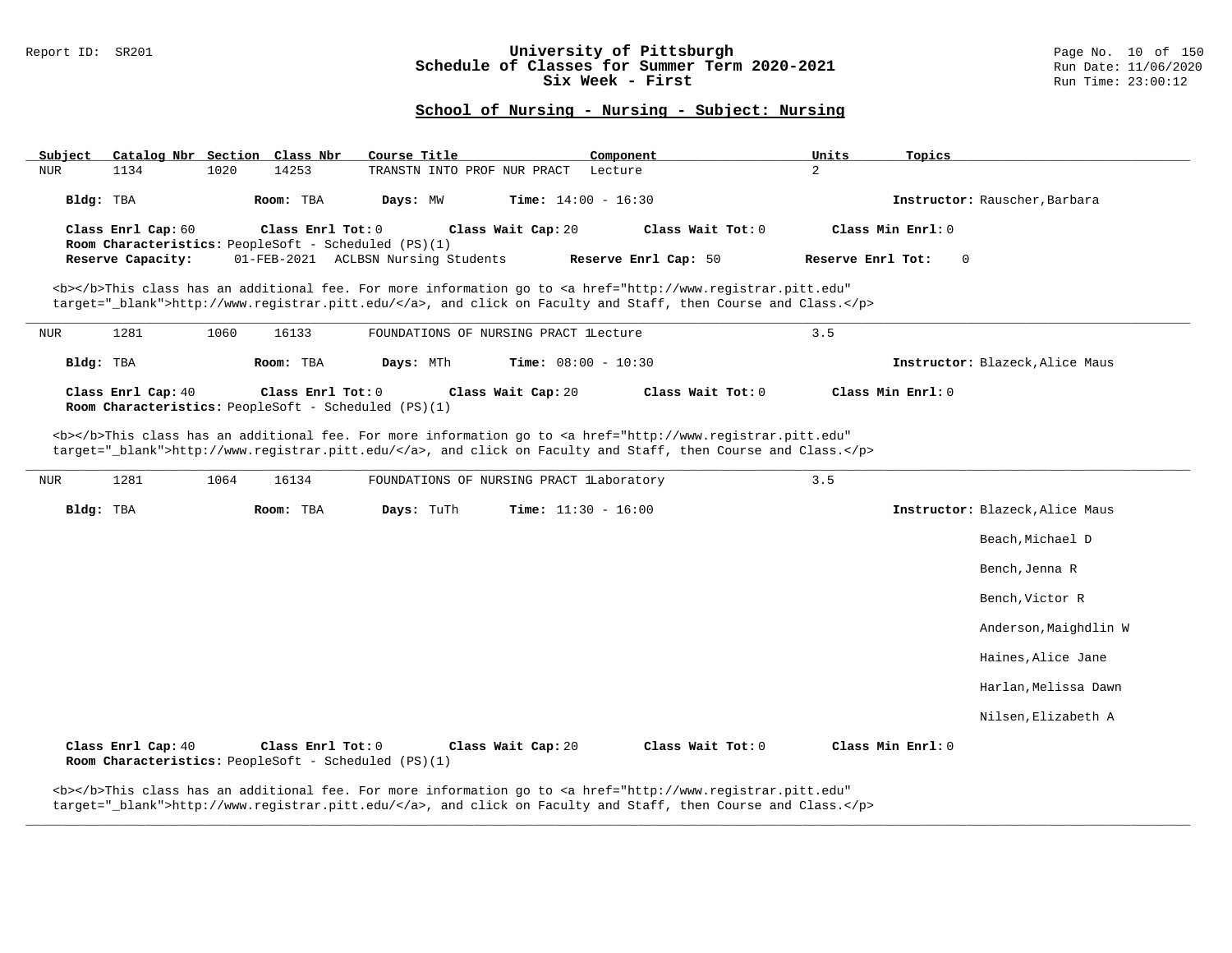### Report ID: SR201 **University of Pittsburgh** Page No. 11 of 150 **Schedule of Classes for Summer Term 2020-2021** Run Date: 11/06/2020 **Six Week - First Run Time: 23:00:12** Run Time: 23:00:12

| Subject<br>Catalog Nbr Section Class Nbr                                     | Course Title                             | Component                                                                                                                                                                                                                                                                                                                                                                          | Units<br>Topics                   |
|------------------------------------------------------------------------------|------------------------------------------|------------------------------------------------------------------------------------------------------------------------------------------------------------------------------------------------------------------------------------------------------------------------------------------------------------------------------------------------------------------------------------|-----------------------------------|
| <b>NUR</b><br>1990<br>1020                                                   | 16173<br>SENIOR SEMINAR                  | Lecture                                                                                                                                                                                                                                                                                                                                                                            | $\mathbf{1}$                      |
| Bldg: TBA                                                                    | Days: F<br>Room: TBA                     | <b>Time:</b> $14:00 - 16:30$                                                                                                                                                                                                                                                                                                                                                       | Instructor: Mattis, Joseph        |
|                                                                              |                                          |                                                                                                                                                                                                                                                                                                                                                                                    | Haines, Alice Jane                |
|                                                                              |                                          |                                                                                                                                                                                                                                                                                                                                                                                    | Kelly, Linda Kathryn              |
| Class Enrl Cap: 55<br>Room Characteristics: PeopleSoft - Scheduled $(PS)(1)$ | Class Enrl Tot: 0                        | Class Wait $Tot: 0$<br>Class Wait Cap: 20                                                                                                                                                                                                                                                                                                                                          | Class Min Enrl: 0                 |
| 3050<br>1010<br>NUR                                                          | 11975<br>GRANT WRITING                   | Practicum                                                                                                                                                                                                                                                                                                                                                                          | $\mathbf{1}$                      |
| Bldg: WEB Based Class                                                        | Room: TBA<br>Days: Tu                    | Time: $13:00 - 13:50$                                                                                                                                                                                                                                                                                                                                                              | Instructor: Sherwood, Paula Riess |
| Class Enrl Cap: 30<br>Room Characteristics: PeopleSoft - Scheduled (PS)(1)   | Class Enrl Tot: 0                        | Class Wait Cap: 0<br>Class Wait Tot: 0                                                                                                                                                                                                                                                                                                                                             | Class Min $Enrl: 0$               |
|                                                                              |                                          | <b></b> The planned operational modality for this class is REMOTE. For more information please visit <a<br>href="http://www.provost.pitt.edu/students/student-success-flexpitt/flex-pitt-quarded-risk-posture-all-students-remote"<br/>target="_blank"&gt;http://www.provost.pitt.edu/students/student-success-flexpitt/flex-pitt-quarded-risk-posture-all-students-remote/</a<br> |                                   |
| 3050<br>1210<br><b>NUR</b>                                                   | 17857<br>GRANT WRITING                   | Practicum                                                                                                                                                                                                                                                                                                                                                                          | $\mathbf{1}$                      |
| Bldg: WEB Based Class                                                        | Room: TBA<br>Days: TBA                   | <b>Time:</b> $00:00 - 00:00$                                                                                                                                                                                                                                                                                                                                                       | Instructor: Sherwood, Paula Riess |
| Class Enrl Cap: 20                                                           | Class Enrl Tot: 0                        | Class Wait Cap: 0<br>Class Wait Tot: 0                                                                                                                                                                                                                                                                                                                                             | Class Min Enrl: 0                 |
| Attributes: Online<br>Reserve Capacity:                                      | 01-FEB-2021 Online Nursing Students Only | Reserve Enrl Cap: 20                                                                                                                                                                                                                                                                                                                                                               | Reserve Enrl Tot:<br>$\mathbf 0$  |
| 1500<br>3050D<br>NUR.                                                        | 18301<br>GRANT WRITING                   | Practicum                                                                                                                                                                                                                                                                                                                                                                          | $\mathbf{1}$                      |
| Bldg: WEB Based Class                                                        | Room: TBA<br>Days: Tu                    | Time: $13:00 - 13:50$                                                                                                                                                                                                                                                                                                                                                              | Instructor: Sherwood, Paula Riess |
| Class Enrl Cap: 20<br>Attributes: Distance Education                         | Class Enrl Tot: $0$                      | Class Wait Cap: 0<br>Class Wait Tot: 0                                                                                                                                                                                                                                                                                                                                             | Class Min Enrl: 0                 |
| 3055<br>1010<br>NUR                                                          | 18162                                    | COMNY DVLP: PREP FACLTN APPLC Lecture                                                                                                                                                                                                                                                                                                                                              | 1.5                               |
| Bldg: TBA                                                                    | Room: TBA<br>Days: Tu                    | Time: $09:00 - 12:15$                                                                                                                                                                                                                                                                                                                                                              | Instructor: Terry, Martha Ann     |
| Class Enrl Cap: 18<br>Room Characteristics: PeopleSoft - Scheduled (PS)(1)   | Class Enrl Tot: $0$                      | Class Wait Cap: 10<br>Class Wait Tot: 0                                                                                                                                                                                                                                                                                                                                            | Class Min Enrl: 0                 |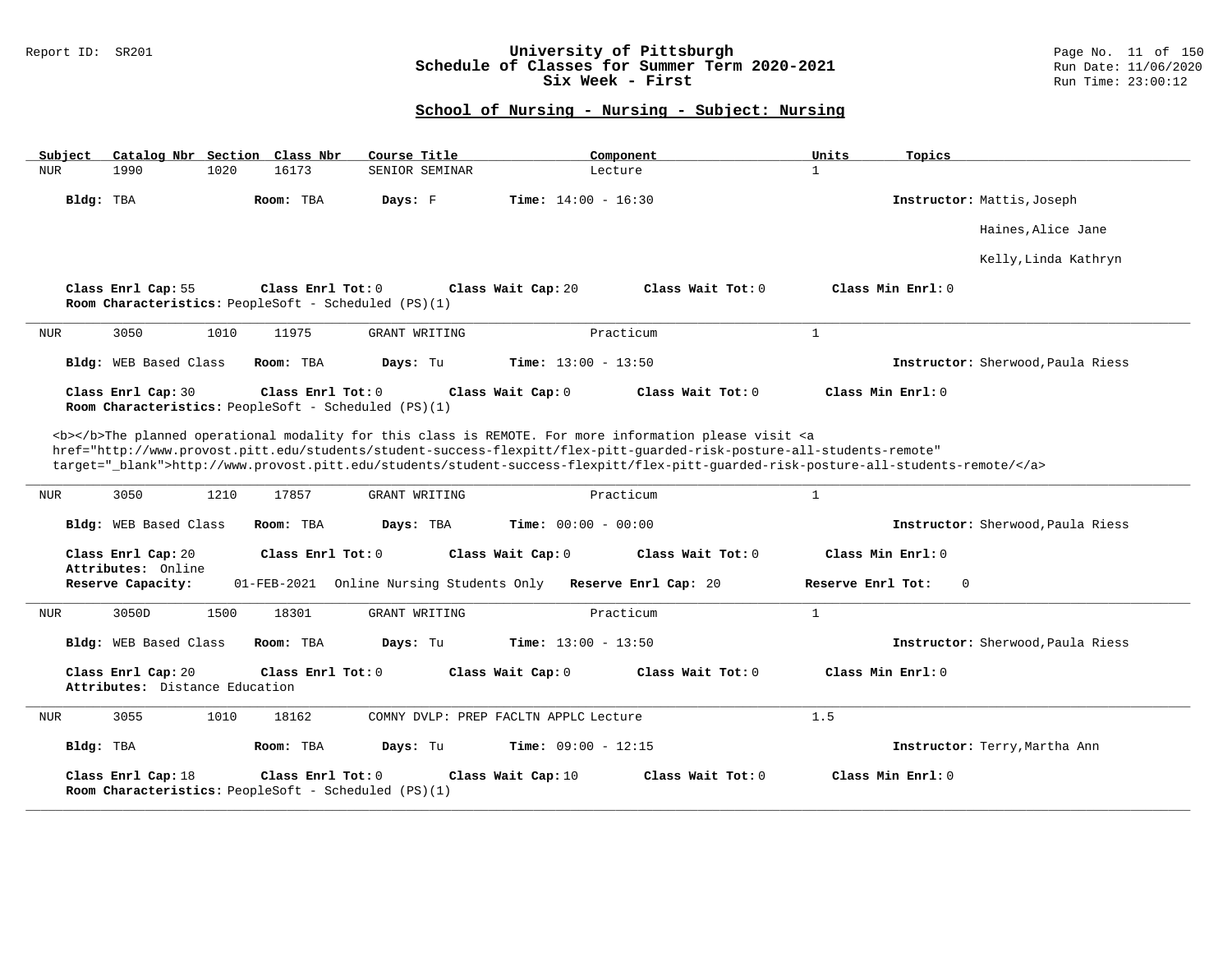## Report ID: SR201 **University of Pittsburgh** Page No. 12 of 150 **Schedule of Classes for Summer Term 2020-2021** Run Date: 11/06/2020 **Six Week - First Run Time: 23:00:12** Run Time: 23:00:12

# **School of Nursing - Office of the Dean, School of Nursing - Subject: Nurse Practitioner**

| Subject   | Catalog Nbr Section Class Nbr |      |                   | Course Title |                              | Component         | Units             | Topics                        |
|-----------|-------------------------------|------|-------------------|--------------|------------------------------|-------------------|-------------------|-------------------------------|
| NURNP     | 2574                          | 1050 | 16213             |              | NEONATAL DISEASE PROCESS 2   | Lecture           |                   |                               |
| Bldg: TBA |                               |      | Room: TBA         | Days: W      | <b>Time:</b> $13:00 - 16:50$ |                   |                   | Instructor: Godfrey, Kathleen |
|           | Class Enrl Cap: 15            |      | Class Enrl Tot: 0 |              | Class Wait Cap: 0            | Class Wait Tot: 0 | Class Min Enrl: 0 |                               |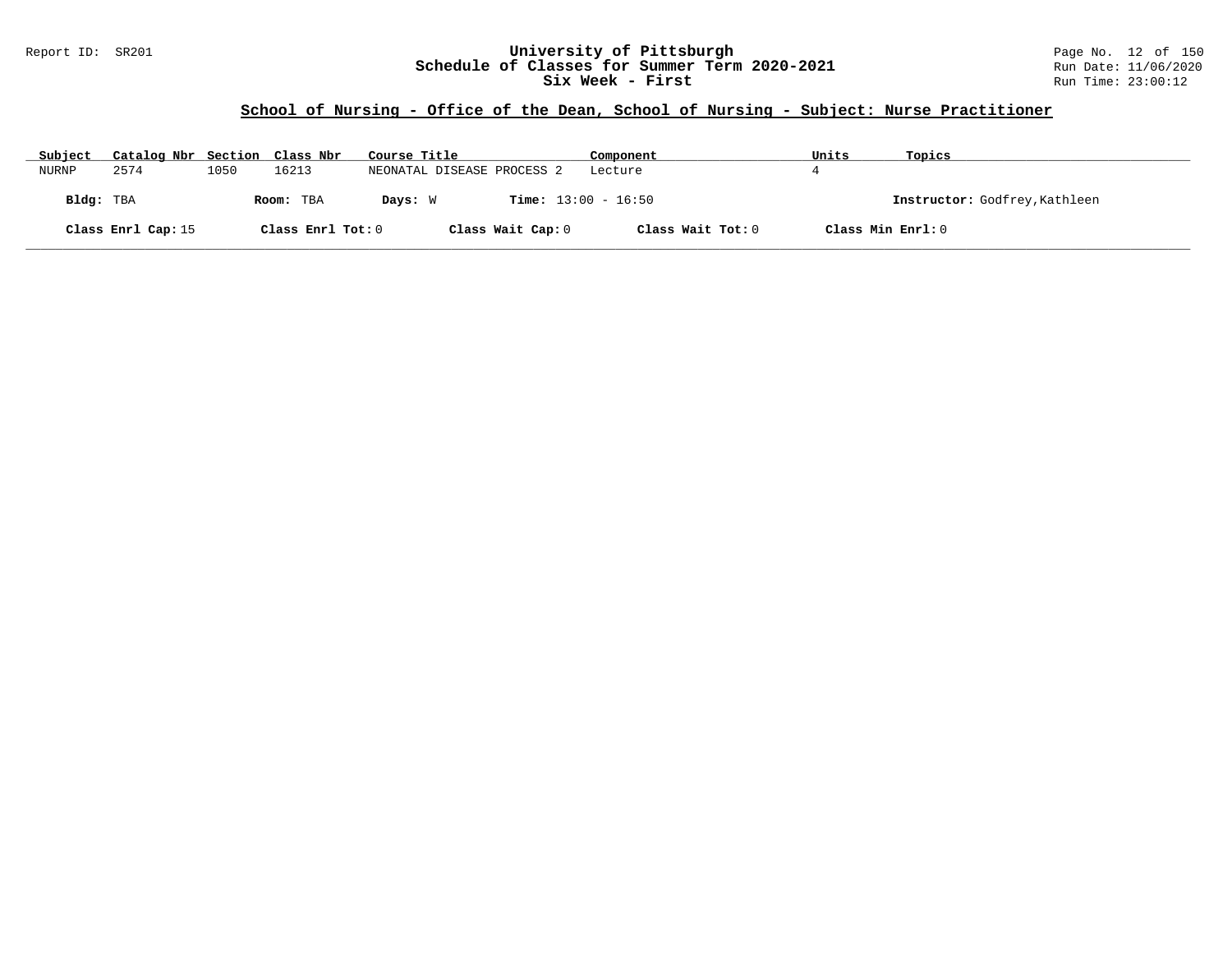### Report ID: SR201 **University of Pittsburgh** Page No. 13 of 150 **Schedule of Classes for Summer Term 2020-2021** Run Date: 11/06/2020 **Six Week - Second Run Time: 23:00:12**

| Catalog Nbr Section Class Nbr<br>Subject                                                        | Course Title                                                                                                                                                                                                                       | Component         | Units<br>Topics                |
|-------------------------------------------------------------------------------------------------|------------------------------------------------------------------------------------------------------------------------------------------------------------------------------------------------------------------------------------|-------------------|--------------------------------|
| <b>NUR</b><br>0003<br>1200<br>11950                                                             | NSG ANATOMY & PHYSIOLOGY LAB 2Clinical                                                                                                                                                                                             | $\mathbf{1}$      |                                |
| <b>Bldg:</b> WEB Based Class<br>Room: TBA                                                       | <b>Time:</b> $12:30 - 15:25$<br>Days: MW                                                                                                                                                                                           |                   | Instructor: Dechant, Jason Jay |
|                                                                                                 |                                                                                                                                                                                                                                    |                   | Fradkin, Dina                  |
| Class Enrl Cap: 40<br>Class Enrl Tot: 0                                                         | Class Wait Cap: 20                                                                                                                                                                                                                 | Class Wait Tot: 0 | Class Min Enrl: 0              |
|                                                                                                 | <b></b> This class has an additional fee. For more information go to <a <br="" href="http://www.registrar.pitt.edu">target="_blank"&gt;http://www.registrar.pitt.edu/</a> , and click on Faculty and Staff, then Course and Class. |                   |                                |
| 0013<br>1200<br>11949<br><b>NUR</b>                                                             | HUMAN ANATOMY AND PHYSIOLOGY ZLecture                                                                                                                                                                                              | 3                 |                                |
| Bldg: TBA<br>Room: TBA                                                                          | <b>Time:</b> $09:00 - 11:50$<br>Days: MW                                                                                                                                                                                           |                   | Instructor: Dechant, Jason Jay |
| Class Enrl Cap: 38<br>Class Enrl Tot: 0<br>Room Characteristics: PeopleSoft - Scheduled (PS)(1) | Class Wait Cap: 20                                                                                                                                                                                                                 | Class Wait Tot: 0 | Class Min Enrl: 0              |
| 1050<br>1100<br>20456<br><b>NUR</b>                                                             | NUR CRE MOTHERS, NB & FAMILIESLecture                                                                                                                                                                                              | 2.5               |                                |
| Bldg: TBA<br>Room: TBA                                                                          | Days: TuTh<br><b>Time:</b> $10:30 - 13:40$                                                                                                                                                                                         |                   | Instructor: Chew, Cynthia Ann  |
|                                                                                                 |                                                                                                                                                                                                                                    |                   | Hoberg, Mary G                 |
|                                                                                                 |                                                                                                                                                                                                                                    |                   | Braxter, Betty J.              |
| Class Enrl Cap: 60<br>Class Enrl Tot: 0                                                         | Class Wait Cap: 20                                                                                                                                                                                                                 | Class Wait Tot: 0 | Class Min Enrl: 0              |
| 1052<br>1100<br>20455<br><b>NUR</b>                                                             | NUR CARE CHILD & THEIR FMLYS Lecture                                                                                                                                                                                               | 2.5               |                                |
| Bldg: TBA<br>Room: TBA                                                                          | <b>Time:</b> $12:00 - 14:05$<br>Days: MWF                                                                                                                                                                                          |                   | Instructor: Bench, Jenna R     |
|                                                                                                 |                                                                                                                                                                                                                                    |                   | Feeley, Christine A            |
| Class Enrl Cap: 60<br>Class Enrl Tot: 0                                                         | Class Wait Cap: 20                                                                                                                                                                                                                 | Class Wait Tot: 0 | Class Min Enrl: 0              |
| <b>NUR</b><br>1060<br>1100<br>20453                                                             | NUR CARE CLIENTS PMH PROBLEMS Lecture                                                                                                                                                                                              | 2.5               |                                |
| Bldg: TBA<br>Room: TBA                                                                          | <b>Time:</b> $08:00 - 11:10$<br>Days: MW                                                                                                                                                                                           |                   | Instructor: Kameg, Brayden     |
|                                                                                                 |                                                                                                                                                                                                                                    |                   | Zelazny, Jamie Michele         |
| Class Enrl Cap: 35<br>Class Enrl Tot: 0                                                         | Class Wait Cap: 20                                                                                                                                                                                                                 | Class Wait Tot: 0 | Class Min Enrl: 0              |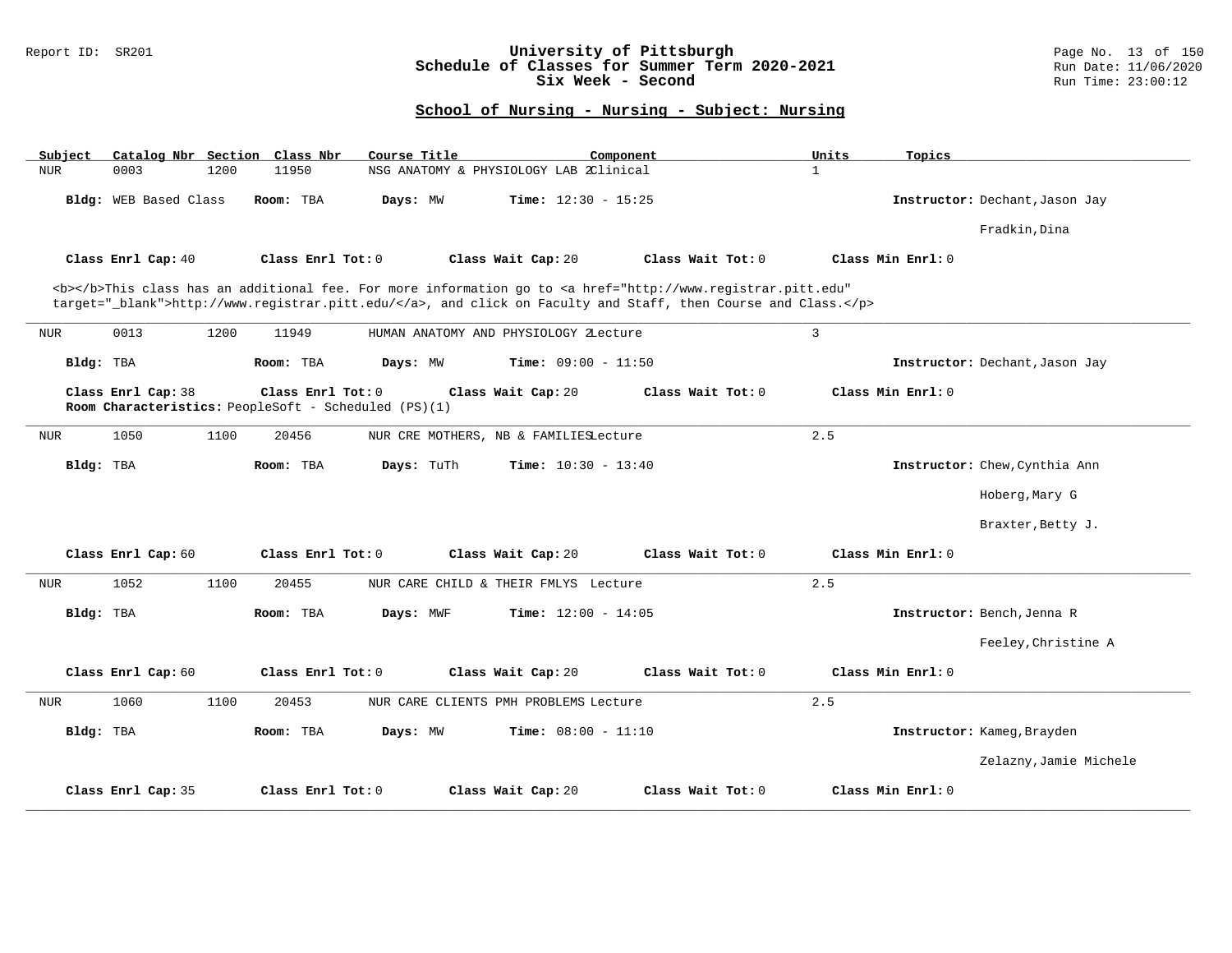### Report ID: SR201 **University of Pittsburgh** Page No. 14 of 150 **Schedule of Classes for Summer Term 2020-2021** Run Date: 11/06/2020 **Six Week - Second Run Time: 23:00:12**

| Subject    | Catalog Nbr Section Class Nbr                                 |      |                   | Course Title |                          |                                                 | Component         | Units          | Topics                              |
|------------|---------------------------------------------------------------|------|-------------------|--------------|--------------------------|-------------------------------------------------|-------------------|----------------|-------------------------------------|
| <b>NUR</b> | 1061                                                          | 1210 | 15099             |              | INDEPENDENT STUDY        |                                                 | Independent Study | $1 - 3$        |                                     |
|            | <b>Bldg:</b> TO BE ARRANGED                                   |      | Room: TBA         | Days: TBA    |                          | <b>Time:</b> $00:00 - 00:00$                    |                   |                | Instructor: Greene, William Brian   |
|            | Class Enrl Cap: 10                                            |      | Class Enrl Tot: 0 |              |                          | Class Wait Cap: 10                              | Class Wait Tot: 0 |                | Class Min Enrl: 0                   |
| NUR        | 1120                                                          | 1100 | 20454             |              |                          | ADV NUR MGT ACU/CPLX HLTH PROBLecture           |                   | 2.5            |                                     |
| Bldg: TBA  |                                                               |      | Room: TBA         |              |                          | <b>Days:</b> TuThF <b>Time:</b> $08:00 - 10:05$ |                   |                | Instructor: Miller, Susan E         |
|            | Class Enrl Cap: 35                                            |      | Class Enrl Tot: 0 |              |                          | Class Wait Cap: 0                               | Class Wait Tot: 0 |                | Class Min Enrl: 0                   |
| NUR        | 1121                                                          | 1100 | 20458             |              |                          | ADVNCD CLINCAL PROBLEM SOLVINGLecture           |                   | 3              |                                     |
| Bldg: TBA  |                                                               |      | Room: TBA         | Days: TuTh   |                          | <b>Time:</b> $08:00 - 11:45$                    |                   |                | Instructor: Crago, Elizabeth A.     |
|            |                                                               |      |                   |              |                          |                                                 |                   |                | Tuite, Patricia K                   |
|            | Class Enrl Cap: 55                                            |      | Class Enrl Tot: 0 |              |                          | Class Wait Cap: 20                              | Class Wait Tot: 0 |                | Class Min Enrl: 0                   |
| <b>NUR</b> | 1128                                                          | 1100 | 20457             |              | COMMUNITY HEALTH NURSING |                                                 | Lecture           | 2.5            |                                     |
| Bldg: TBA  |                                                               |      | Room: TBA         | Days: MWF    |                          | <b>Time:</b> $08:30 - 10:35$                    |                   |                | Instructor: Kregg-Byers, Claudia M. |
|            |                                                               |      |                   |              |                          |                                                 |                   |                | Fronczek, Trisha C                  |
|            | Class Enrl Cap: 55                                            |      | Class Enrl Tot: 0 |              |                          | Class Wait Cap: 20                              | Class Wait Tot: 0 |                | Class Min Enrl: 0                   |
| NUR        | 1134                                                          | 1100 | 20459             |              |                          | TRANSTN INTO PROF NUR PRACT Lecture             |                   | $\overline{2}$ |                                     |
| Bldg: TBA  |                                                               |      | Room: TBA         | Days: MW     |                          | <b>Time:</b> $11:00 - 13:30$                    |                   |                | Instructor: Rauscher, Barbara       |
|            | Class Enrl Cap: 60                                            |      | Class Enrl Tot: 0 |              |                          | Class Wait Cap: 20                              | Class Wait Tot: 0 |                | Class Min Enrl: 0                   |
| NUR        | 1136                                                          | 1000 | 19724             |              |                          | HIMALAYAN WILDERN FIRST RESPONLecture           |                   | 6              |                                     |
|            | Bldg: WEB Based Class                                         |      | Room: TBA         |              |                          | <b>Days:</b> TBA <b>Time:</b> $00:00 - 00:00$   |                   |                | Instructor: Alter, Joseph           |
|            | Class Enrl Cap: 25<br>Attributes: Undergraduate Global Health |      | Class Enrl Tot: 0 |              |                          | Class Wait Cap: 20                              | Class Wait Tot: 0 |                | Class Min Enrl: 0                   |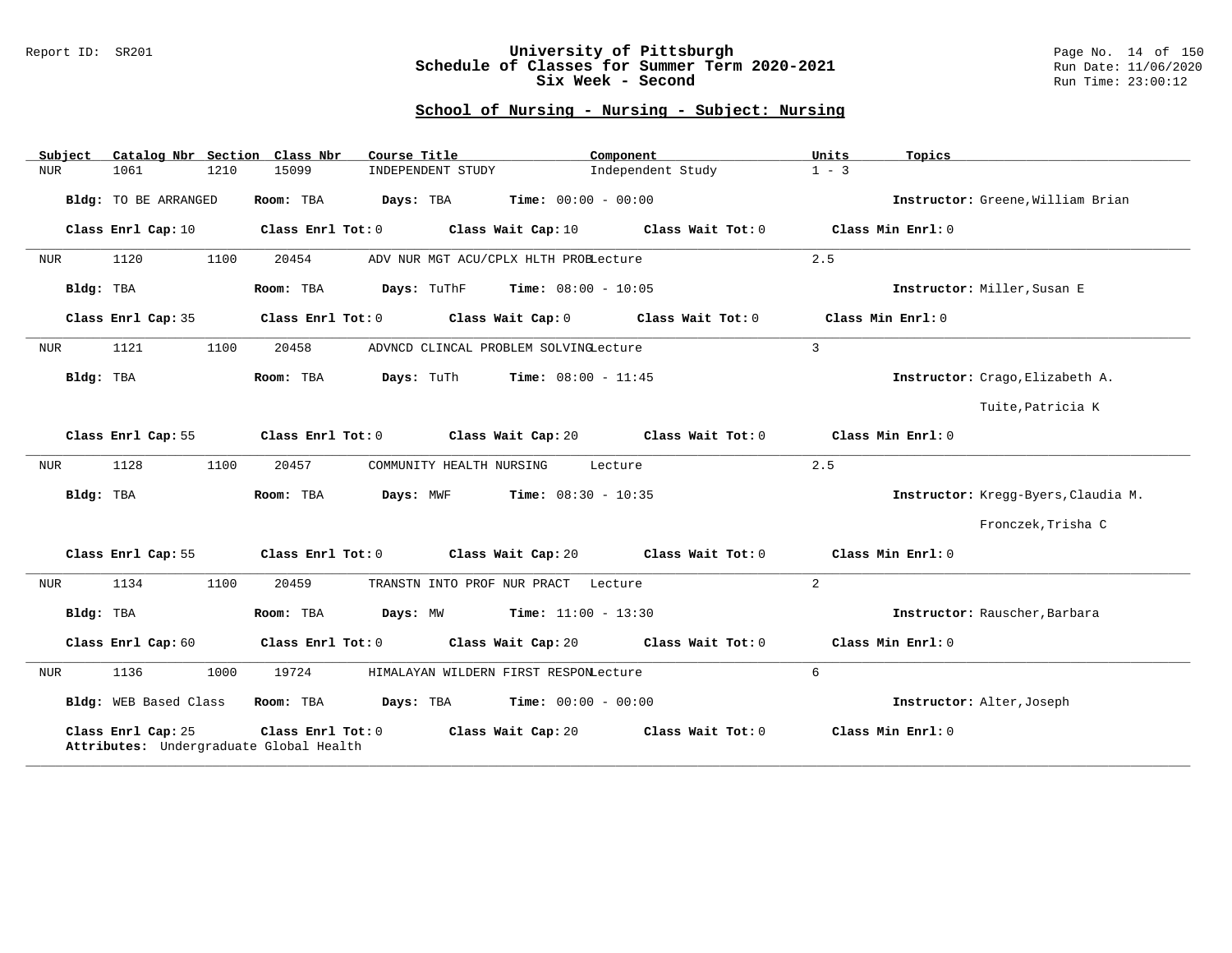### Report ID: SR201 **University of Pittsburgh** Page No. 15 of 150 **Schedule of Classes for Summer Term 2020-2021** Run Date: 11/06/2020 **Six Week - Second Run Time: 23:00:12**

| Subject    | Catalog Nbr Section Class Nbr          |      |                   | Course Title                                             |                              | Component                                  | Units<br>Topics                        |                                  |
|------------|----------------------------------------|------|-------------------|----------------------------------------------------------|------------------------------|--------------------------------------------|----------------------------------------|----------------------------------|
| <b>NUR</b> | 1221C                                  | 1020 | 20104             | ADVNCD CLIN PROB SOLVING CLIN Clinical                   |                              |                                            | $\mathbf{1}$                           |                                  |
|            | Bldg: WEB Based Class                  |      | Room: TBA         | Days: TBA                                                | <b>Time:</b> $00:00 - 00:00$ |                                            |                                        | Instructor: Tuite, Patricia K    |
|            |                                        |      |                   |                                                          |                              |                                            |                                        | Anderson, Maighdlin W            |
|            | Class Enrl Cap: 8<br>Reserve Capacity: |      | Class Enrl Tot: 0 | Class Wait Cap: 8<br>01-FEB-2021 ACLBSN Nursing Students |                              | Class Wait Tot: $0$<br>Reserve Enrl Cap: 8 | Class Min Enrl: 0<br>Reserve Enrl Tot: | $\mathbf 0$                      |
| NUR        | 1221C                                  | 1025 | 20105             | ADVNCD CLIN PROB SOLVING CLIN Clinical                   |                              |                                            | $\mathbf{1}$                           |                                  |
|            | Bldg: WEB Based Class                  |      | Room: TBA         | Days: TBA                                                | <b>Time:</b> $00:00 - 00:00$ |                                            |                                        | Instructor: Tuite, Patricia K    |
|            |                                        |      |                   |                                                          |                              |                                            |                                        | Faett, Becky L                   |
|            | Class Enrl Cap: 8<br>Reserve Capacity: |      | Class Enrl Tot: 0 | 01-FEB-2021 ACLBSN Nursing Students                      | Class Wait Cap: $8$          | Class Wait Tot: 0<br>Reserve Enrl Cap: 8   | Class Min Enrl: 0<br>Reserve Enrl Tot: | $\mathbf{0}$                     |
| <b>NUR</b> | 1221C                                  | 1030 | 20106             | ADVNCD CLIN PROB SOLVING CLIN Clinical                   |                              |                                            | $\mathbf{1}$                           |                                  |
|            | Bldg: WEB Based Class                  |      | Room: TBA         | Days: TBA                                                | <b>Time:</b> $00:00 - 00:00$ |                                            |                                        | Instructor: Tuite, Patricia K    |
|            |                                        |      |                   |                                                          |                              |                                            |                                        | Faett, Becky L                   |
|            | Class Enrl Cap: 8<br>Reserve Capacity: |      | Class Enrl Tot: 0 | 01-FEB-2021 ACLBSN Nursing Students                      | Class Wait Cap: 8            | Class Wait Tot: 0<br>Reserve Enrl Cap: 8   | Class Min Enrl: 0<br>Reserve Enrl Tot: | $\Omega$                         |
| NUR        | 1221C                                  | 1150 | 17643             | ADVNCD CLIN PROB SOLVING CLIN Clinical                   |                              |                                            | $\mathbf{1}$                           |                                  |
|            | Bldg: WEB Based Class                  |      | Room: TBA         | Days: F                                                  | $Time: 07:00 - 14:50$        |                                            |                                        | Instructor: Tuite, Patricia K    |
|            |                                        |      |                   |                                                          |                              |                                            |                                        | Anderson, Maighdlin W            |
|            | Class Enrl Cap: 8<br>Reserve Capacity: |      | Class Enrl Tot: 0 | 01-FEB-2021 ACLBSN Nursing Students                      | Class Wait Cap: 8            | Class Wait Tot: 0<br>Reserve Enrl Cap: 8   | Class Min Enrl: 0<br>Reserve Enrl Tot: | $\mathbf{0}$                     |
| NUR        | 1221C                                  | 1155 | 18520             | ADVNCD CLIN PROB SOLVING CLIN Clinical                   |                              |                                            | $\mathbf{1}$                           |                                  |
|            | Bldg: WEB Based Class                  |      | Room: TBA         | Days: TBA                                                | <b>Time:</b> $00:00 - 00:00$ |                                            |                                        | Instructor: Harlan, Melissa Dawn |
|            |                                        |      |                   |                                                          |                              |                                            |                                        | Tuite, Patricia K                |
|            | Class Enrl Cap: 8<br>Reserve Capacity: |      | Class Enrl Tot: 0 | 01-FEB-2021 ACLBSN Nursing Students                      | Class Wait Cap: 8            | Class Wait Tot: 0<br>Reserve Enrl Cap: 8   | Class Min Enrl: 0<br>Reserve Enrl Tot: | $\mathbf 0$                      |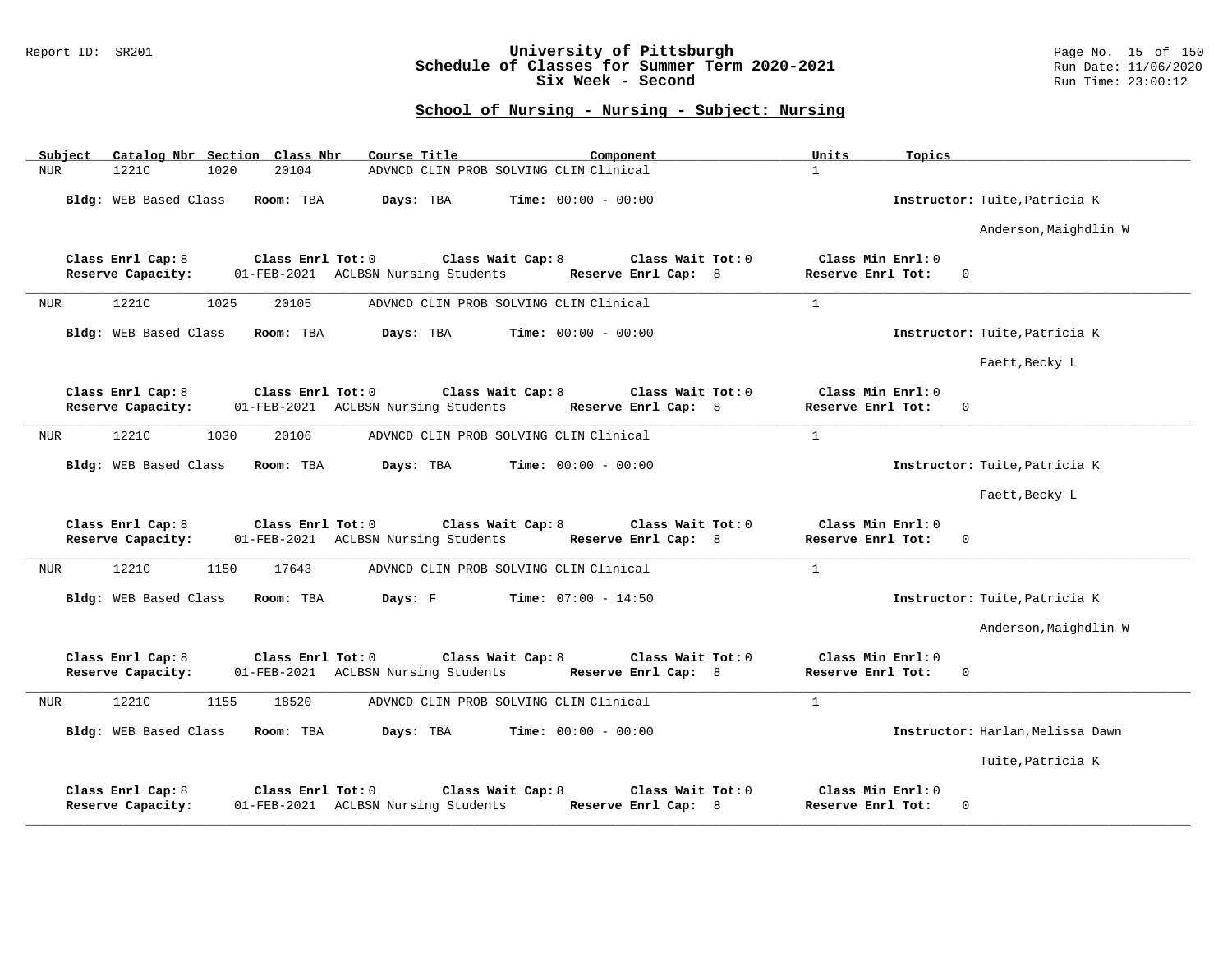### Report ID: SR201 **University of Pittsburgh** Page No. 16 of 150 **Schedule of Classes for Summer Term 2020-2021** Run Date: 11/06/2020 **Six Week - Second Run Time: 23:00:12**

| Catalog Nbr Section Class Nbr<br>Subject | Course Title                                                                   | Component                                | Units<br>Topics                                       |                                     |
|------------------------------------------|--------------------------------------------------------------------------------|------------------------------------------|-------------------------------------------------------|-------------------------------------|
| 1221C<br>1160<br><b>NUR</b>              | 19126<br>ADVNCD CLIN PROB SOLVING CLIN Clinical                                |                                          | $\mathbf{1}$                                          |                                     |
| Bldg: WEB Based Class                    | Room: TBA<br>Days: W                                                           | <b>Time:</b> $07:00 - 14:50$             |                                                       | Instructor: Harlan, Melissa Dawn    |
| Class Enrl Cap: 8<br>Reserve Capacity:   | Class Enrl Tot: 0<br>Class Wait Cap: 8<br>01-FEB-2021 ACLBSN Nursing Students  | Class Wait Tot: 0<br>Reserve Enrl Cap: 8 | Class Min Enrl: 0<br>Reserve Enrl Tot:<br>$\mathbf 0$ |                                     |
| 1221C<br>NUR<br>1180                     | ADVNCD CLIN PROB SOLVING CLIN Clinical<br>19959                                |                                          | $\mathbf{1}$                                          |                                     |
| <b>Bldg:</b> WEB Based Class             | Days: TBA<br>Room: TBA                                                         | <b>Time:</b> $00:00 - 00:00$             |                                                       | Instructor: Tuite, Patricia K       |
| Class Enrl Cap: 8<br>Reserve Capacity:   | Class Enrl Tot: 0<br>Class Wait Cap: 8<br>01-FEB-2021 ACLBSN Nursing Students  | Class Wait Tot: 0<br>Reserve Enrl Cap: 8 | Class Min Enrl: 0<br>Reserve Enrl Tot:<br>$\Omega$    |                                     |
| 1228C<br>1050<br><b>NUR</b>              | 17645<br>COMMUNITY HEALTH NURSING CLIN Clinical                                |                                          | 0.5                                                   |                                     |
| Bldg: WEB Based Class                    | Room: TBA<br>Days: TBA                                                         | <b>Time:</b> $00:00 - 00:00$             |                                                       | Instructor: Kregg-Byers, Claudia M. |
|                                          |                                                                                |                                          |                                                       | Doswell, Willa                      |
| Class Enrl Cap: 42<br>Reserve Capacity:  | Class Wait Cap: 20<br>Class Enrl Tot: 0<br>01-FEB-2021 ACLBSN Nursing Students | Class Wait Tot: 0<br>Reserve Enrl Cap: 8 | Class Min Enrl: 0<br>Reserve Enrl Tot:<br>$\Omega$    |                                     |
| 1234C<br>1010<br>NUR                     | 17647<br>TRANSTN PROF NUR PRACT CLIN Clinical                                  |                                          | $\mathbf{3}$                                          |                                     |
| Bldg: TO BE ARRANGED                     | Room: TBA<br>Days: TBA                                                         | <b>Time:</b> $00:00 - 00:00$             |                                                       | Instructor: Burkett, Marnie L       |
|                                          |                                                                                |                                          |                                                       | Soule, Joslyn Marie                 |
|                                          |                                                                                |                                          |                                                       | Bench, Victor R                     |
|                                          |                                                                                |                                          |                                                       | Rauscher, Barbara                   |
|                                          |                                                                                |                                          |                                                       | Braxter, Betty J.                   |
|                                          |                                                                                |                                          |                                                       | Kreashko, Lisa Marie                |
| Class Enrl Cap: 42                       | Class Enrl Tot: 0<br>Class Wait Cap: 20                                        | Class Wait Tot: 0                        | Class Min Enrl: 0                                     |                                     |
| 2010<br>1300<br>NUR                      | 20463<br>HEALTH PROMO/DISEASE PRVNTN Lecture                                   |                                          | $\overline{3}$                                        |                                     |
| Bldg: TO BE ARRANGED                     | Room: TBA<br>Days: TBA                                                         | <b>Time:</b> $00:00 - 00:00$             | Instructor: Doswell, Willa                            |                                     |
| Class Enrl Cap: 35<br>Attributes: Online | Class Enrl Tot: 0<br>Class Wait Cap: 0                                         | Class Wait Tot: 0                        | Class Min Enrl: 0                                     |                                     |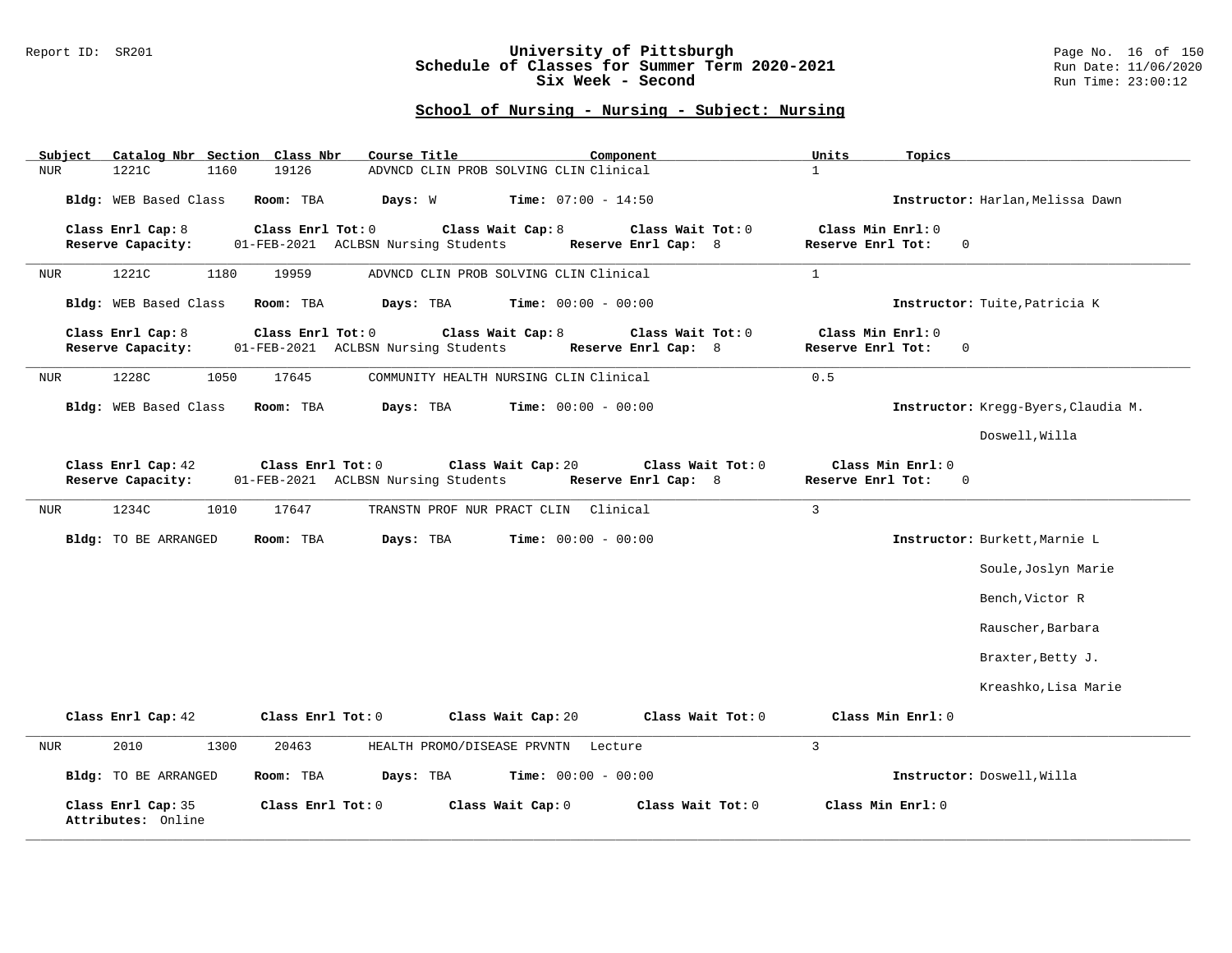### Report ID: SR201 **University of Pittsburgh** Page No. 17 of 150 **Schedule of Classes for Summer Term 2020-2021** Run Date: 11/06/2020 **Six Week - Second Run Time: 23:00:12**

| Subject   | Catalog Nbr Section Class Nbr                                                     |      |                   | Course Title |                                       |                              | Component           | Units | Topics                        |
|-----------|-----------------------------------------------------------------------------------|------|-------------------|--------------|---------------------------------------|------------------------------|---------------------|-------|-------------------------------|
| NUR       | 1212                                                                              | 1010 | 19497             |              | INTRO TO HC FINANCE AND POLICYLecture |                              |                     | 0.5   |                               |
| Bldg: TBA |                                                                                   |      | Room: TBA         | Davs: M      |                                       | <b>Time:</b> $16:00 - 16:50$ |                     |       | Instructor: Germack, Hayley D |
|           | Class Enrl Cap: 60<br><b>Room Characteristics:</b> PeopleSoft - Scheduled (PS)(1) |      | Class Enrl Tot: 0 |              | Class Wait Cap: 20                    |                              | Class Wait Tot: $0$ |       | Class Min Enrl: 0             |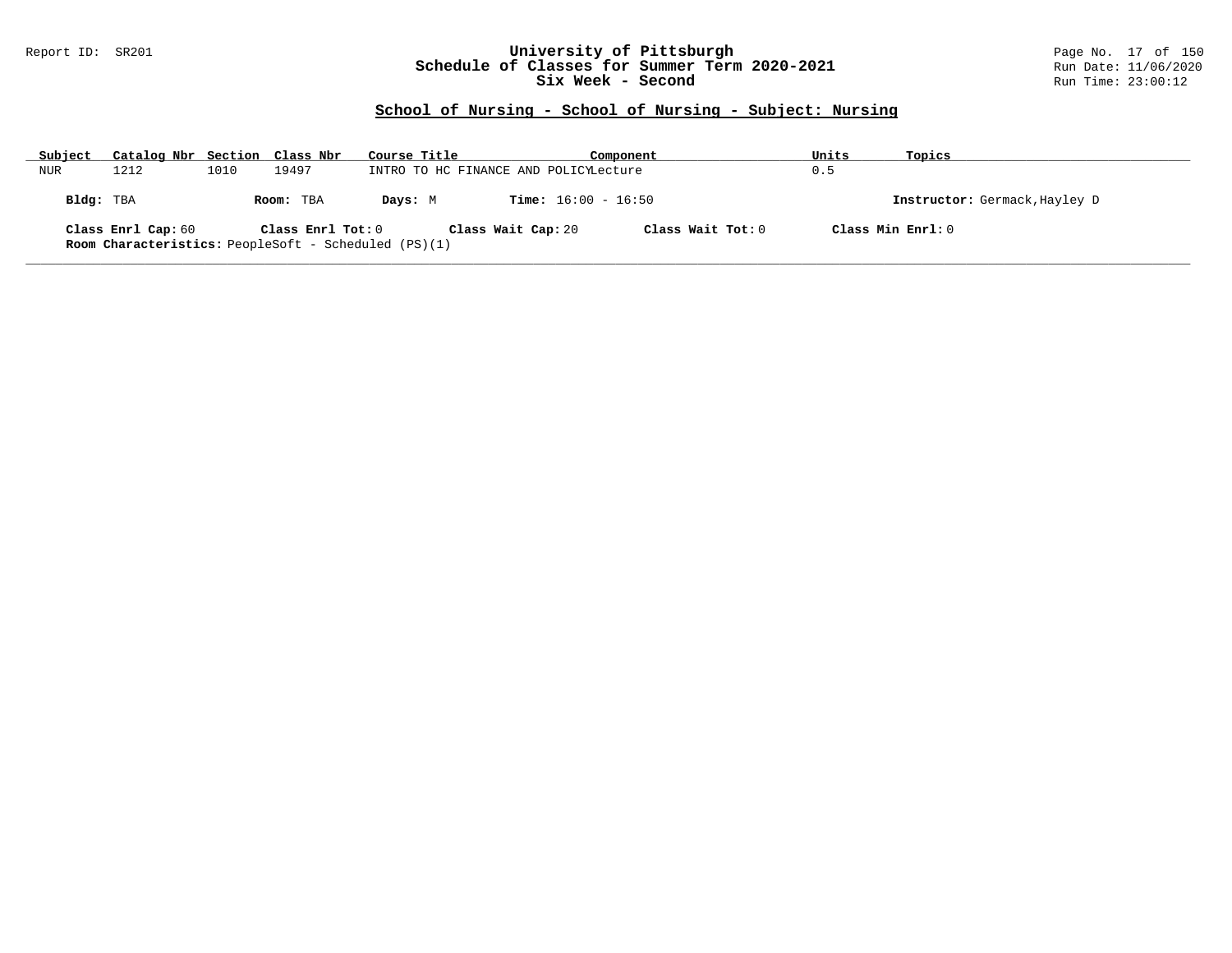## Report ID: SR201 **University of Pittsburgh** Page No. 18 of 150 **Schedule of Classes for Summer Term 2020-2021** Run Date: 11/06/2020 **Six Week - Second Run Time: 23:00:12**

# **School of Nursing - Office of the Dean, School of Nursing - Subject: Nurse Midwife**

| Subject | Catalog Nbr Section Class Nbr |      |                     | Course Title                            | Component                    | Units               | Topics                               |
|---------|-------------------------------|------|---------------------|-----------------------------------------|------------------------------|---------------------|--------------------------------------|
| NURNM   | 3507                          | 1010 | 19116               | NEONATAL ROLE PRACTICUM                 | Practicum                    |                     |                                      |
|         | Bldg: WEB Based Class         |      | Room: TBA           | Days: TBA                               | <b>Time:</b> $00:00 - 00:00$ |                     | Instructor: Niemczyk, Nancy Anderson |
|         | Class Enrl Cap: 25            |      | Class Enrl Tot: $0$ | Class Wait Cap: 0                       | Class Wait $Tot: 0$          | Class Min $Enrl: 0$ |                                      |
| NURNM   | 3513                          | 1010 | 19117               | WOMNS HEALTH ROLE PRACTICUM 2 Practicum |                              |                     |                                      |
|         | Bldg: WEB Based Class         |      | Room: TBA           | Days: TBA                               | <b>Time:</b> $00:00 - 00:00$ |                     | Instructor: Founds, Sandra Anne      |
|         | Class Enrl Cap: 25            |      | Class Enrl Tot: 0   | Class Wait Cap: 0                       | Class Wait Tot: 0            | Class Min $Enrl: 0$ |                                      |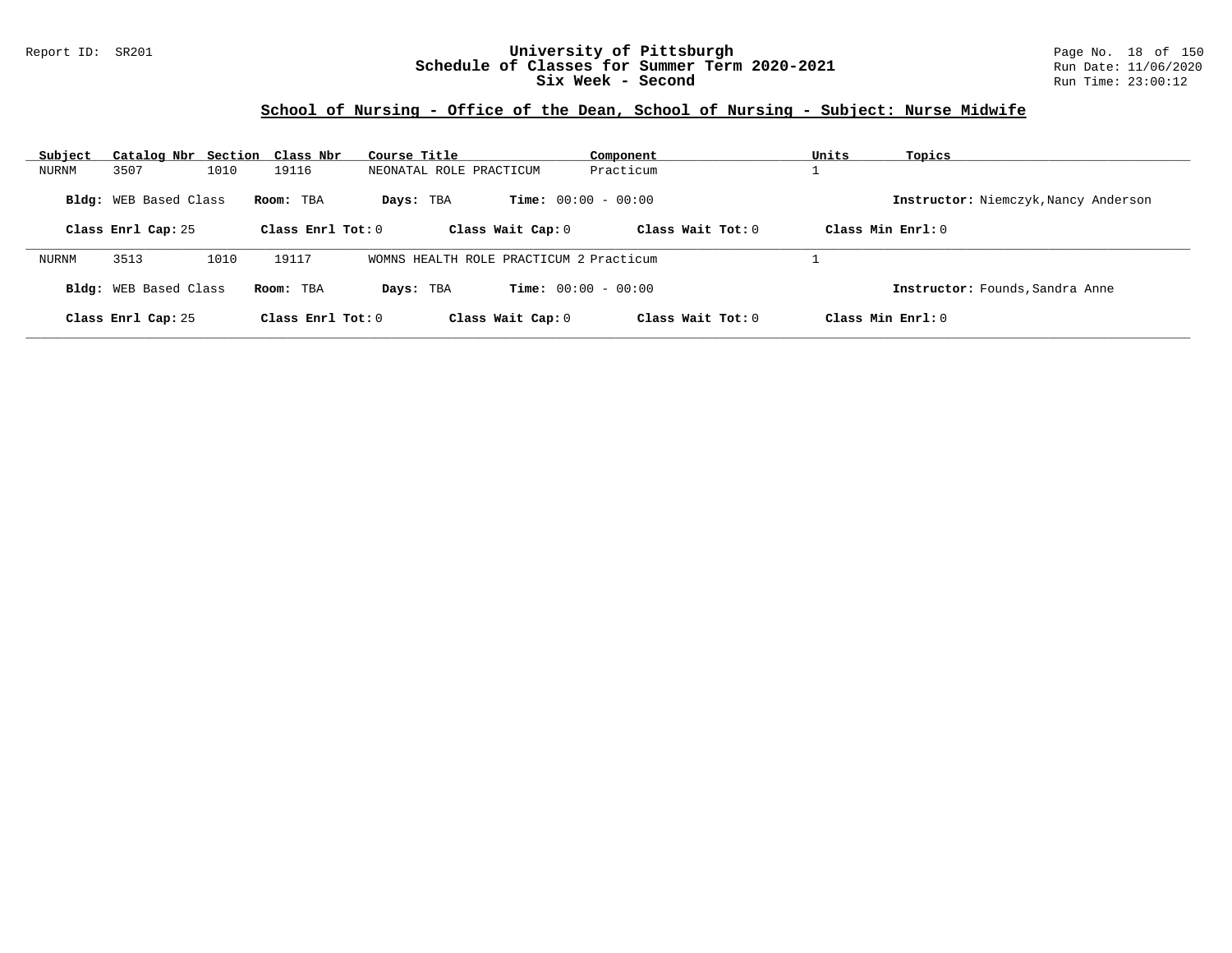### Report ID: SR201 **University of Pittsburgh** Page No. 19 of 150 **Schedule of Classes for Summer Term 2020-2021** Run Date: 11/06/2020 **Six Week - Second Run Time: 23:00:12**

## **School of Nursing - Office of the Dean, School of Nursing - Subject: Nurse Practitioner**

| Subject<br>Catalog Nbr Section Class Nbr                   | Course Title                   | Component                              | Units<br>Topics                 |
|------------------------------------------------------------|--------------------------------|----------------------------------------|---------------------------------|
| 1080<br><b>NURNP</b><br>2028                               | 14264<br>ROLE PRACTICUM        | Practicum                              | $1 - 6$                         |
| Bldg: TO BE ARRANGED                                       | Room: TBA<br>Days: TBA         | <b>Time:</b> $00:00 - 00:00$           | Instructor: Godfrey, Kathleen   |
| Class Enrl Cap: 15                                         | Class Enrl Tot: 0              | Class Wait Tot: 0<br>Class Wait Cap: 0 | Class Min Enrl: 0               |
| 2028<br>1335<br>NURNP                                      | 19770<br>ROLE PRACTICUM        | Practicum                              | $1 - 6$                         |
| Bldg: WEB Based Class                                      | Room: TBA<br>Days: TBA         | <b>Time:</b> $00:00 - 00:00$           | Instructor: Guttendorf, Jane    |
| Class Enrl Cap: 25<br>Attributes: Online                   | Class Enrl Tot: 0              | Class Wait Cap: 0<br>Class Wait Tot: 0 | Class Min Enrl: 0               |
| 2028<br>1340<br><b>NURNP</b>                               | 19771<br>ROLE PRACTICUM        | Practicum                              | $1 - 6$                         |
| Bldg: WEB Based Class                                      | Room: TBA<br>Days: TBA         | <b>Time:</b> $00:00 - 00:00$           | Instructor: Beach, Michael D    |
| Class Enrl Cap: 25<br>Attributes: Online                   | Class Enrl Tot: 0              | Class Wait Cap: 0<br>Class Wait Tot: 0 | Class Min Enrl: 0               |
| 1020<br>NURNP<br>3038                                      | 14722<br>DNP NP ROLE PRACTICUM | Practicum                              | $1 - 10$                        |
| Bldg: WEB Based Class                                      | Room: TBA<br>Days: TBA         | <b>Time:</b> $00:00 - 00:00$           | Instructor: Novosel, Lorraine M |
| Class Enrl Cap: 20<br>Attributes: Community General Impact | Class Enrl Tot: 0              | Class Wait Cap: 0<br>Class Wait Tot: 0 | Class Min $Enrl: 0$             |
| 3038<br>1100<br><b>NURNP</b>                               | 16713<br>DNP NP ROLE PRACTICUM | Practicum                              | $1 - 10$                        |
| Bldg: TO BE ARRANGED                                       | Room: TBA<br>Days: TBA         | <b>Time:</b> $00:00 - 00:00$           | Instructor: Chew, Cynthia Ann   |
| Class Enrl Cap: 20<br>Attributes: Community General Impact | Class Enrl Tot: 0              | Class Wait Cap: 0<br>Class Wait Tot: 0 | Class Min Enrl: 0               |
| 3038<br>1115<br><b>NURNP</b>                               | 16794<br>DNP NP ROLE PRACTICUM | Practicum                              | $1 - 10$                        |
| Bldg: TO BE ARRANGED                                       | Room: TBA<br>Days: TBA         | <b>Time:</b> $00:00 - 00:00$           | Instructor: Godfrey, Kathleen   |
| Class Enrl Cap: 35<br>Attributes: Community General Impact | Class Enrl Tot: 0              | Class Wait Cap: 0<br>Class Wait Tot: 0 | Class Min Enrl: 0               |
| NURNP<br>3038<br>1165                                      | 18215<br>DNP NP ROLE PRACTICUM | Practicum                              | $1 - 10$                        |
| <b>Bldg:</b> TO BE ARRANGED                                | Room: TBA<br>Days: TBA         | Time: $00:00 - 00:00$                  | Instructor: Grant, Catherine    |
| Class Enrl Cap: 35                                         | Class Enrl Tot: 0              | Class Wait Tot: 0<br>Class Wait Cap: 0 | Class Min Enrl: 0               |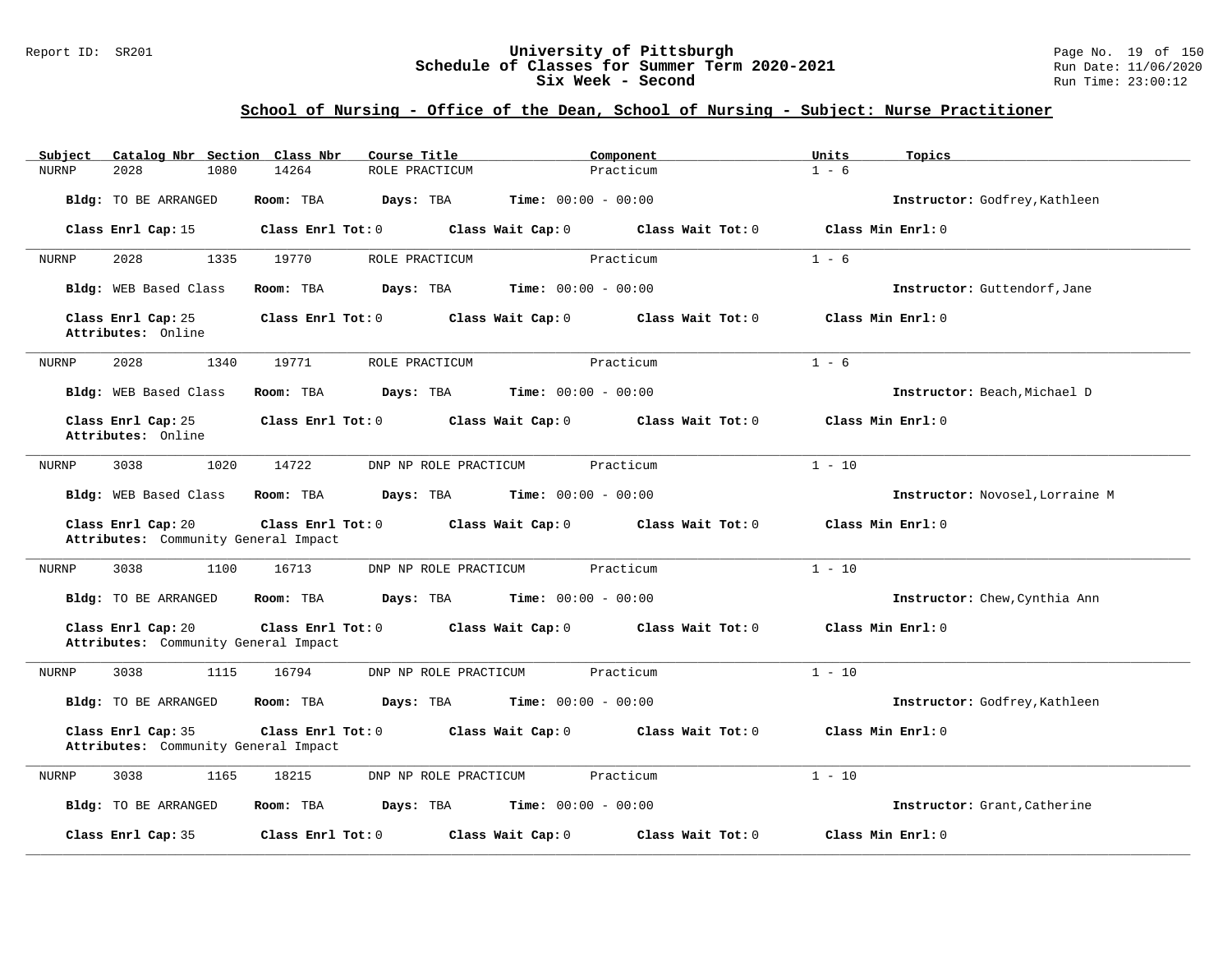## Report ID: SR201 **University of Pittsburgh** Page No. 20 of 150 **Schedule of Classes for Summer Term 2020-2021** Run Date: 11/06/2020 **Six Week - Second Run Time: 23:00:12**

# **School of Nursing - Office of the Dean, School of Nursing - Subject: Nurse Practitioner**

| Subject | Catalog Nbr Section Class Nbr |      |                   | Course Title |                                        | Component         | Units             | Topics                         |
|---------|-------------------------------|------|-------------------|--------------|----------------------------------------|-------------------|-------------------|--------------------------------|
| NURNP   | 3546                          | 1010 | 19144             |              | MGT: ADLSCNT HLTH YNG ADLT CLNClinical |                   |                   |                                |
|         | <b>Bldg:</b> WEB Based Class  |      | Room: TBA         | Days: M      | <b>Time:</b> $13:00 - 16:50$           |                   |                   | Instructor: Cassidy, Brenda L. |
|         | Class Enrl Cap: 5             |      | Class Enrl Tot: 0 |              | Class Wait Cap: 0                      | Class Wait Tot: 0 | Class Min Enrl: 0 |                                |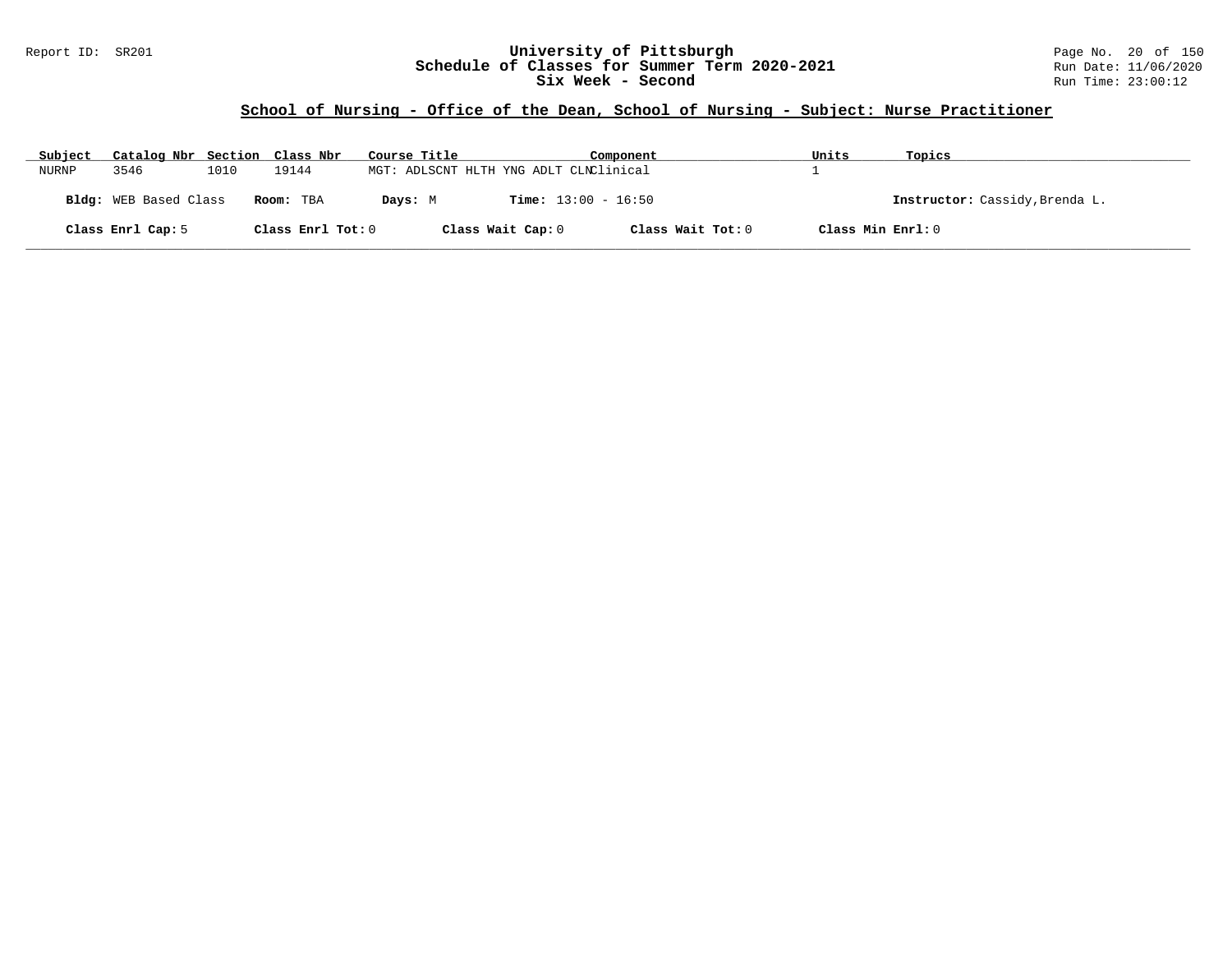### Report ID: SR201 **University of Pittsburgh** Page No. 21 of 150 **Schedule of Classes for Summer Term 2020-2021** Run Date: 11/06/2020 **Summer Term** Run Time: 23:00:12

| Subject Catalog Nbr Section Class Nbr                       | Course Title<br>Component                                                                                                                 | Units<br>Topics                                        |
|-------------------------------------------------------------|-------------------------------------------------------------------------------------------------------------------------------------------|--------------------------------------------------------|
| 20365<br><b>NUR</b><br>0020<br>1010                         | PATHOPHYSIOLOGC FNDTNS NUR CRELecture                                                                                                     | $\overline{4}$                                         |
|                                                             | Bldg: WEB Based Class Room: TBA Days: TBA Time: 00:00 - 00:00                                                                             | Instructor: Tuite, Patricia K                          |
| Class Enrl Cap: 10<br>Attributes: Online                    | Class Enrl Tot: $0$ Class Wait Cap: $10$ Class Wait Tot: $0$                                                                              | Class Min Enrl: 0                                      |
| Reserve Capacity:                                           | 01-MAR-2021 RN Students Only <b>Reserve Enrl Cap:</b> 10                                                                                  | Reserve Enrl Tot: 0                                    |
| 0087<br>1010<br>20366<br>NUR                                | PHARM & THERAPEUTICS ACR LFSN Lecture                                                                                                     | $\mathbf{3}$                                           |
| Bldg: WEB Based Class Room: TBA                             | Davs: TBA<br>$Time: 00:00 - 00:00$                                                                                                        | Instructor: Kaufman, Robert Reid                       |
|                                                             |                                                                                                                                           | Kelly, Linda Kathryn                                   |
| Attributes: Online                                          | Class Enrl Cap:10 $\qquad$ Class Enrl Tot:0 $\qquad$ Class Wait Cap:10 $\qquad$ Class Wait Tot:0                                          | Class Min Enrl: 0                                      |
| Reserve Capacity:                                           | 01-MAR-2021 RN Students Only <b>Reserve Enrl Cap:</b> 10                                                                                  | Reserve Enrl Tot: 0                                    |
| 1020 000<br>1040<br>19503<br>NUR                            | ADV NUR MGT ACU/CPLX HLTH CLINClinical                                                                                                    | 2                                                      |
|                                                             | Bldg: WEB Based Class Room: TBA Days: F Time: 07:00 - 15:50                                                                               | Instructor: Miller, Susan E                            |
| Class Enrl Cap: 8                                           | Class Enrl Tot: $0$ Class Wait Cap: $8$<br>Class Wait Tot: 0                                                                              | Class Min Enrl: 0                                      |
| Reserve Capacity:                                           | 01-FEB-2021 ACLBSN Nursing Students Reserve Enrl Cap: 8                                                                                   | Reserve Enrl Tot: 0                                    |
| 1020<br>1070<br>19955<br>NUR                                | ADV NUR MGT ACU/CPLX HLTH CLINClinical                                                                                                    | 2                                                      |
| Bldg: WEB Based Class                                       | <b>Room:</b> TBA $\qquad \qquad$ <b>Days:</b> Tu $\qquad \qquad$ <b>Time:</b> $07:00 - 15:50$                                             | Instructor: Staff                                      |
| Class Enrl Cap: 8                                           | Class Enrl Tot: 0 Class Wait Cap: 8<br>Class Wait Tot: 0                                                                                  | Class Min Enrl: 0                                      |
|                                                             | Reserve Capacity: 01-FEB-2021 ACLBSN Nursing Students Reserve Enrl Cap: 8                                                                 | Reserve Enrl Tot: 0                                    |
| 1020<br>1080<br>19956<br>NUR                                | ADV NUR MGT ACU/CPLX HLTH CLINClinical                                                                                                    | 2                                                      |
| Bldg: WEB Based Class Room: TBA                             | <b>Days:</b> Tu <b>Time:</b> $07:00 - 15:50$                                                                                              | Instructor: Staff                                      |
| Class Enrl Cap: 8                                           | Class Enrl Tot: $0$ Class Wait Cap: $8$<br>Class Wait Tot: 0<br>Reserve Capacity: 01-FEB-2021 ACLBSN Nursing Students Reserve Enrl Cap: 8 | Class Min Enrl: 0<br>Reserve Enrl Tot: 0               |
| 1020<br>1081<br>20113<br>NUR                                | ADV NUR MGT ACU/CPLX HLTH CLINClinical                                                                                                    | 2                                                      |
| Bldg: TO BE ARRANGED                                        | Room: TBA $Days: M$ Time: $07:00 - 14:30$                                                                                                 | Instructor: Staff                                      |
| Class Enrl Tot: 0<br>Class Enrl Cap: 7<br>Reserve Capacity: | Class Wait Cap: 7<br>Class Wait Tot: 0<br>01-FEB-2021 ACLBSN Nursing Students Reserve Enrl Cap: 7                                         | Class Min Enrl: 0<br>Reserve Enrl Tot:<br>$\mathbf{0}$ |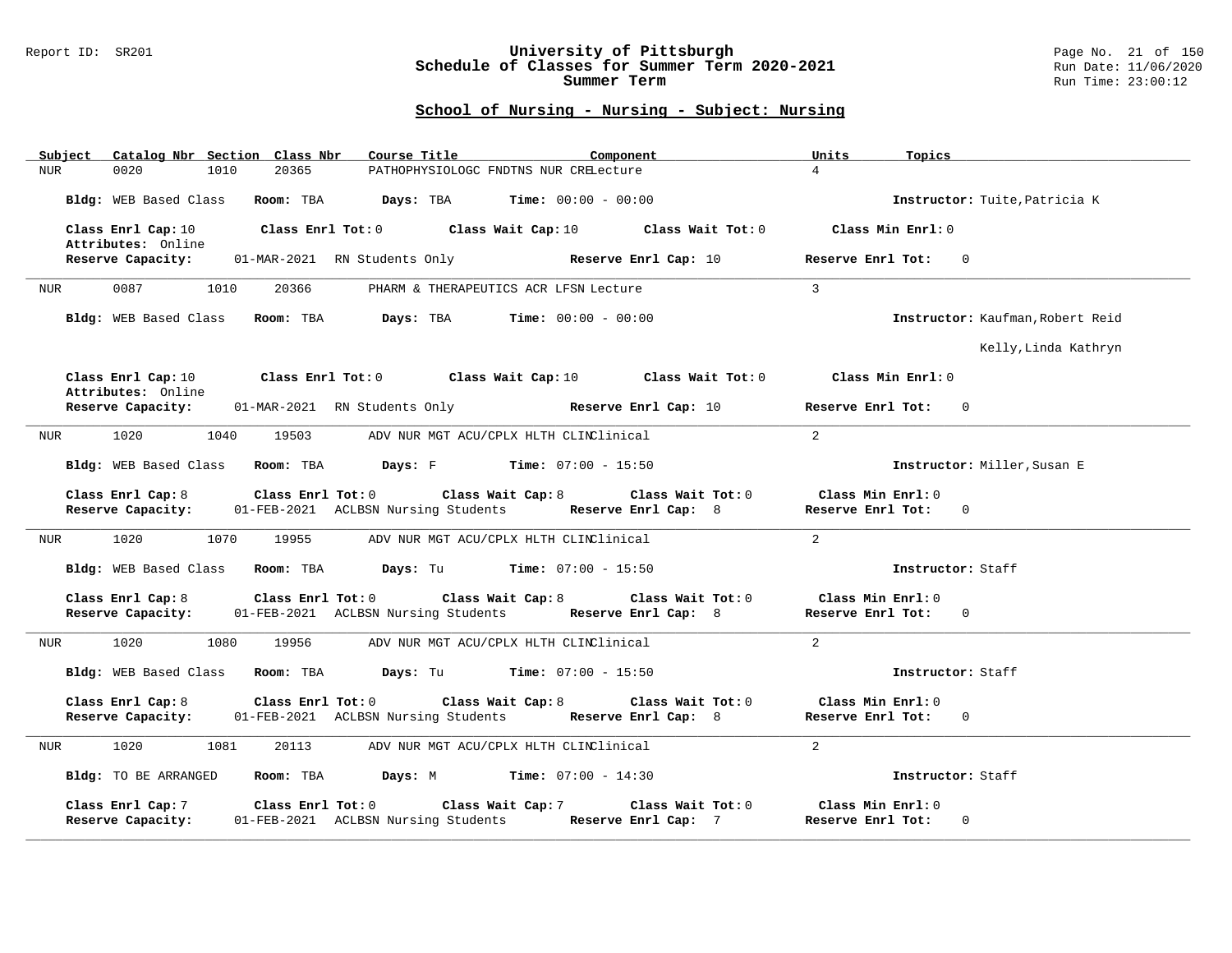### Report ID: SR201 **University of Pittsburgh** Page No. 22 of 150 **Schedule of Classes for Summer Term 2020-2021** Run Date: 11/06/2020 **Summer Term** Run Time: 23:00:12

|     | Subject Catalog Nbr Section Class Nbr |      |       |                                                                                                    | Course Title Component                 |  | Units               | Topics |                                  |
|-----|---------------------------------------|------|-------|----------------------------------------------------------------------------------------------------|----------------------------------------|--|---------------------|--------|----------------------------------|
| NUR | 1020                                  | 1082 | 20114 |                                                                                                    | ADV NUR MGT ACU/CPLX HLTH CLINClinical |  | $2^{\circ}$         |        |                                  |
|     | Bldg: TO BE ARRANGED                  |      |       | Room: TBA $Days: M$ Time: $07:00 - 14:30$                                                          |                                        |  |                     |        | Instructor: Staff                |
|     | Class Enrl Cap: 7                     |      |       | Class Enrl Tot: 0 Class Wait Cap: 7 Class Wait Tot: 0                                              |                                        |  | Class Min Enrl: 0   |        |                                  |
|     | Reserve Capacity:                     |      |       | 01-FEB-2021 ACLBSN Nursing Students Reserve Enrl Cap: 7                                            |                                        |  | Reserve Enrl Tot: 0 |        |                                  |
|     |                                       |      |       |                                                                                                    |                                        |  |                     |        |                                  |
|     | NUR 1020 1083                         |      | 20115 |                                                                                                    | ADV NUR MGT ACU/CPLX HLTH CLINClinical |  | 2                   |        |                                  |
|     | Bldg: TO BE ARRANGED                  |      |       | Room: TBA $Days: W$ Time: $07:00 - 14:30$                                                          |                                        |  |                     |        | Instructor: Staff                |
|     | Class Enrl Cap: 7                     |      |       | Class Enrl Tot: $0$ Class Wait Cap: 7 $\hspace{1.6cm}$ Class Wait Tot: $0$                         |                                        |  | Class Min Enrl: 0   |        |                                  |
|     |                                       |      |       | Reserve Capacity: 01-FEB-2021 ACLBSN Nursing Students Reserve Enrl Cap: 7                          |                                        |  | Reserve Enrl Tot: 0 |        |                                  |
| NUR | 1020                                  | 1084 |       | 20116 ADV NUR MGT ACU/CPLX HLTH CLINClinical                                                       |                                        |  | 2                   |        |                                  |
|     | Bldg: TO BE ARRANGED                  |      |       | Room: TBA $Days: W$ Time: $07:00 - 14:30$                                                          |                                        |  |                     |        | Instructor: Staff                |
|     | Class Enrl Cap: 7                     |      |       | Class Enrl Tot: $0$ Class Wait Cap: 7 Class Wait Tot: $0$                                          |                                        |  | Class Min Enrl: 0   |        |                                  |
|     | Reserve Capacity:                     |      |       | 01-FEB-2021 ACLBSN Nursing Students Reserve Enrl Cap: 7                                            |                                        |  | Reserve Enrl Tot: 0 |        |                                  |
|     |                                       |      |       |                                                                                                    |                                        |  |                     |        |                                  |
|     | NUR 1020 1085                         |      | 20117 | ADV NUR MGT ACU/CPLX HLTH CLINClinical                                                             |                                        |  | 2                   |        |                                  |
|     |                                       |      |       | Bldg: TO BE ARRANGED Room: TBA Days: F Time: 07:00 - 14:30                                         |                                        |  |                     |        | Instructor: Staff                |
|     |                                       |      |       | Class Enrl Cap: 7 $\qquad$ Class Enrl Tot: 0 $\qquad$ Class Wait Cap: 7 $\qquad$ Class Wait Tot: 0 |                                        |  | Class Min Enrl: 0   |        |                                  |
|     | Reserve Capacity:                     |      |       | 01-FEB-2021 ACLBSN Nursing Students Reserve Enrl Cap: 7                                            |                                        |  | Reserve Enrl Tot: 0 |        |                                  |
| NUR | 1020                                  | 1086 |       | 20118 ADV NUR MGT ACU/CPLX HLTH CLINClinical                                                       |                                        |  | 2                   |        |                                  |
|     | Bldg: TO BE ARRANGED                  |      |       | <b>Room:</b> TBA <b>Days:</b> F <b>Time:</b> 07:00 - 14:30                                         |                                        |  |                     |        | Instructor: Staff                |
|     | Class Enrl Cap: 7                     |      |       | Class Enrl Tot: $0$ Class Wait Cap: $7$ Class Wait Tot: $0$                                        |                                        |  | Class Min Enrl: 0   |        |                                  |
|     | Reserve Capacity:                     |      |       | 01-FEB-2021 ACLBSN Nursing Students Reserve Enrl Cap: 7                                            |                                        |  | Reserve Enrl Tot: 0 |        |                                  |
|     | NUR 1042                              | 1000 | 19719 |                                                                                                    | NUR CRE CHILD/THEIR FMLYS CLINClinical |  | $\overline{2}$      |        |                                  |
|     |                                       |      |       | Bldg: WEB Based Class Room: TBA Days: M Time: 00:00 - 00:00                                        |                                        |  |                     |        | Instructor: Kreashko, Lisa Marie |
|     | Class Enrl Cap: 7                     |      |       | Class Enrl Tot: 0 Class Wait Cap: 7 Class Wait Tot: 0                                              |                                        |  | Class Min Enrl: 0   |        |                                  |
| NUR | 1042                                  | 1005 | 19720 |                                                                                                    | NUR CRE CHILD/THEIR FMLYS CLINClinical |  | $\overline{a}$      |        |                                  |
|     | Bldg: WEB Based Class                 |      |       | <b>Room:</b> TBA $\qquad \qquad$ <b>Days:</b> W $\qquad \qquad$ <b>Time:</b> 00:00 - 00:00         |                                        |  |                     |        | Instructor: Kreashko, Lisa Marie |
|     | Class Enrl Cap: 7                     |      |       | Class Enrl Tot: 0 Class Wait Cap: 7 Class Wait Tot: 0                                              |                                        |  | Class Min Enrl: 0   |        |                                  |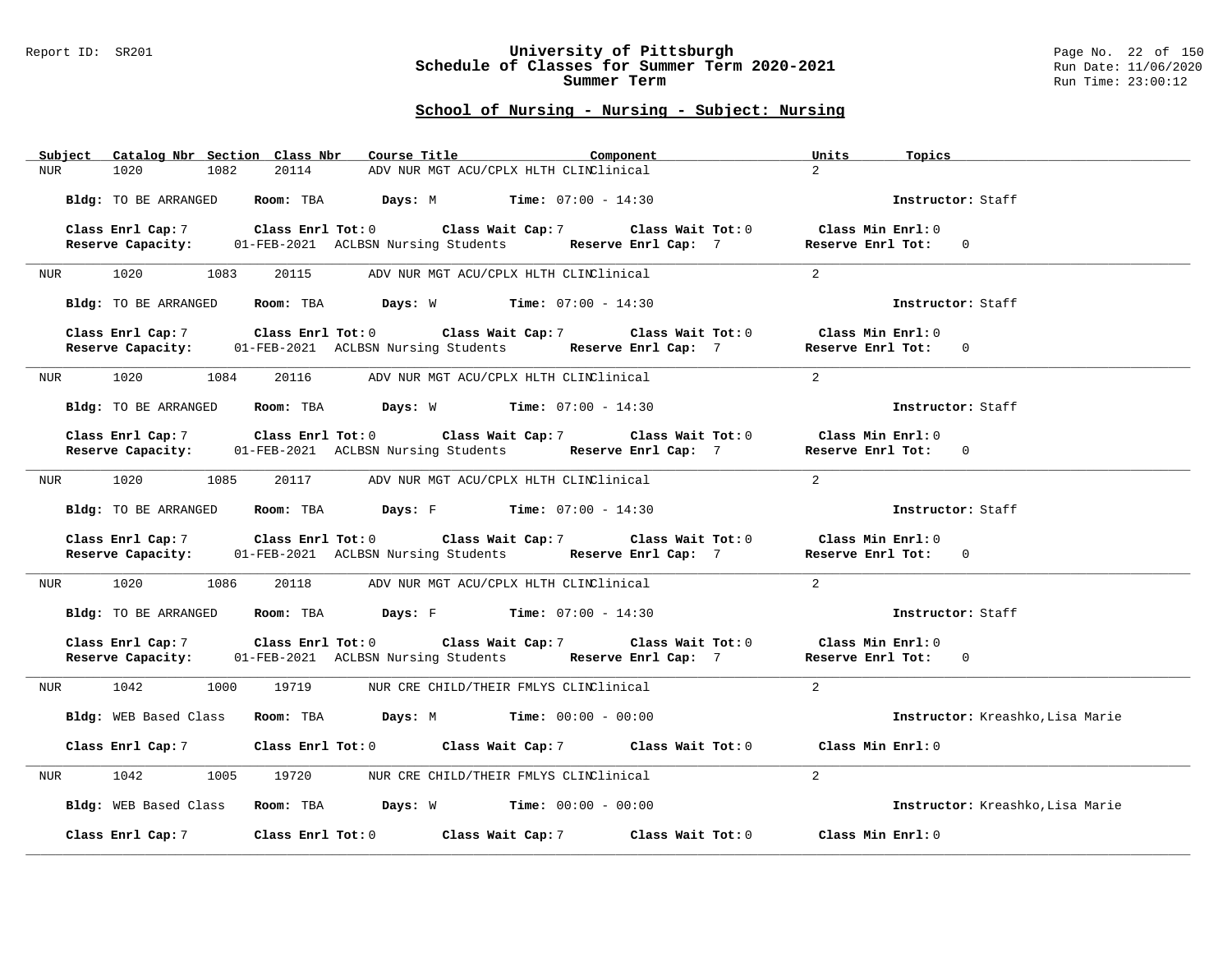### Report ID: SR201 **University of Pittsburgh** Page No. 23 of 150 **Schedule of Classes for Summer Term 2020-2021** Run Date: 11/06/2020 **Summer Term** Run Time: 23:00:12

| Catalog Nbr Section Class Nbr<br>Subject | Course Title<br>Component                                                                         | Units<br>Topics                                                               |
|------------------------------------------|---------------------------------------------------------------------------------------------------|-------------------------------------------------------------------------------|
| <b>NUR</b><br>1042<br>1010               | 19721<br>NUR CRE CHILD/THEIR FMLYS CLINClinical                                                   | $\overline{2}$                                                                |
| Bldg: WEB Based Class                    | Room: TBA<br><b>Days:</b> $F$ <b>Time:</b> $00:00 - 00:00$                                        | Instructor: Kreashko, Lisa Marie                                              |
| Class Enrl Cap: 7                        | Class Enrl Tot: 0 Class Wait Cap: 7 Class Wait Tot: 0                                             | Class Min Enrl: 0                                                             |
| 1042<br>1020<br>NUR                      | 20312<br>NUR CRE CHILD/THEIR FMLYS CLINClinical                                                   | $\overline{2}$                                                                |
| Bldg: WEB Based Class                    | <b>Days:</b> F Time: $06:30 - 13:30$<br>Room: TBA                                                 | Instructor: Staff                                                             |
| Class Enrl Cap: 7<br>Reserve Capacity:   | Class Enrl Tot: 0<br>Class Wait Cap: 7<br>01-MAR-2021 BSN Nursing Students<br>Reserve Enrl Cap: 7 | Class Min Enrl: 0<br>Class Wait Tot: 0<br>Reserve Enrl Tot:<br>$\Omega$       |
| 1054C<br>1010<br>NUR                     | NUR CARE OF OLDER ADULTS CLIN Clinical<br>18411                                                   | $\mathbf{1}$                                                                  |
| Bldg: WEB Based Class                    | Room: TBA<br><b>Days:</b> F Time: $08:30 - 11:25$                                                 | Instructor: Kariuki, Jacob Kigo                                               |
|                                          |                                                                                                   | Novosel, Lorraine M                                                           |
| Class Enrl Cap: 35                       | Class Enrl Tot: 0 Class Wait Cap: 20 Class Wait Tot: 0                                            | Class Min Enrl: 0                                                             |
| 1057<br>1005<br>NUR                      | 19718<br>NUR CARE MTHRS NB & FAML CLIN Clinical                                                   | 2                                                                             |
| Bldg: WEB Based Class                    | <b>Days:</b> W <b>Time:</b> $06:30 - 13:30$<br>Room: TBA                                          | Instructor: Maurer, Geraldine M                                               |
| Class Enrl Cap: 7<br>Reserve Capacity:   | Class Wait Cap: 7<br>Class Enrl Tot: 0<br>01-FEB-2021 BSN Nursing Students<br>Reserve Enrl Cap: 7 | Class Wait Tot: 0<br>Class Min Enrl: 0<br>Reserve Enrl Tot:<br>$\overline{0}$ |
| 1061 700<br>1015<br>NUR                  | 11939<br>Independent Study<br>INDEPENDENT STUDY                                                   | $1 - 3$                                                                       |
| Bldg: TO BE ARRANGED                     | Room: TBA<br>$\texttt{Days:}$ TBA $\texttt{Time:}$ 00:00 - 00:00                                  | Instructor: O'Donnell, John Marc                                              |
| Class Enrl Cap: 25                       | Class Enrl Tot: 0 Class Wait Cap: 20 Class Wait Tot: 0                                            | Class Min Enrl: 0                                                             |
| 1061<br>1020<br>NUR                      | 12113<br>INDEPENDENT STUDY<br>Independent Study                                                   | $1 - 3$                                                                       |
| Bldg: TO BE ARRANGED                     | Room: TBA<br><b>Days:</b> TBA <b>Time:</b> $00:00 - 00:00$                                        | Instructor: Founds, Sandra Anne                                               |
| Class Enrl Cap: 25                       | Class Enrl Tot: 0 Class Wait Cap: 20 Class Wait Tot: 0                                            | Class Min Enrl: 0                                                             |
| 1061<br>1025<br>NUR                      | Independent Study<br>12114<br>INDEPENDENT STUDY                                                   | $1 - 3$                                                                       |
| Bldg: TO BE ARRANGED                     | Room: TBA $Days:$ TBA $Time: 00:00 - 00:00$                                                       | Instructor: Dabbs, Annette J De Vito                                          |
| Class Enrl Cap: 25                       | Class Enrl Tot: 0<br>Class Wait Cap: 20                                                           | Class Wait Tot: 0<br>Class Min Enrl: 0                                        |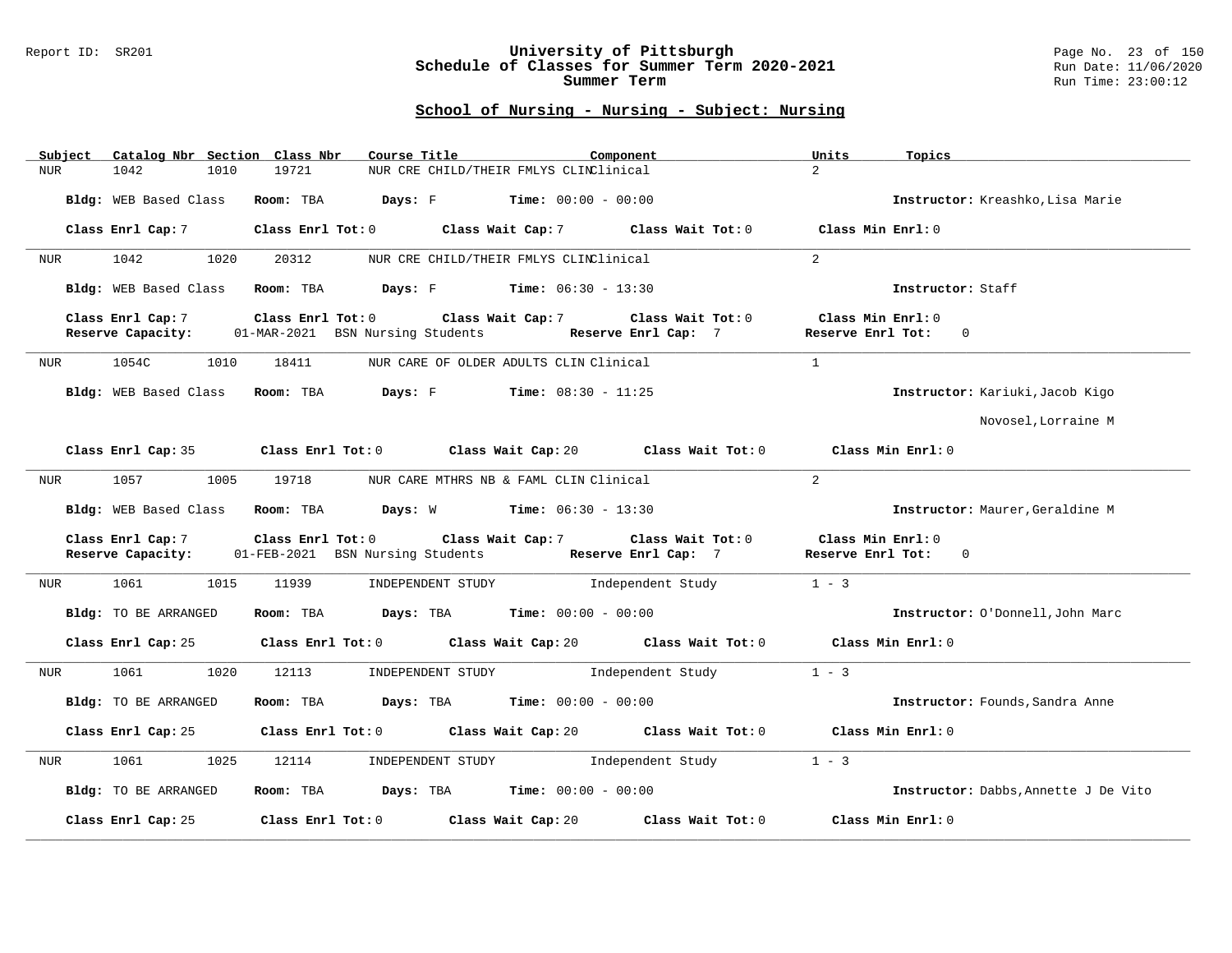### Report ID: SR201 **University of Pittsburgh** Page No. 24 of 150 **Schedule of Classes for Summer Term 2020-2021** Run Date: 11/06/2020 **Summer Term** Run Time: 23:00:12

| Subject          | Catalog Nbr Section  | Class Nbr<br>Course Title                                      | Component                                                                                   | Units<br>Topics                       |
|------------------|----------------------|----------------------------------------------------------------|---------------------------------------------------------------------------------------------|---------------------------------------|
| NUR              | 1030<br>1061         | 12115<br>INDEPENDENT STUDY                                     | Independent Study                                                                           | $1 - 3$                               |
|                  | Bldg: TO BE ARRANGED | Room: TBA $Days:$ TBA $Time: 00:00 - 00:00$                    |                                                                                             | Instructor: Henker, Richard A.        |
|                  |                      |                                                                | Class Enrl Cap: 25 Class Enrl Tot: 0 Class Wait Cap: 20 Class Wait Tot: 0 Class Min Enrl: 0 |                                       |
| <b>NUR</b>       |                      |                                                                | 1061 1035 12116 INDEPENDENT STUDY Independent Study                                         | $1 - 3$                               |
|                  | Bldg: TO BE ARRANGED | Room: TBA $Days:$ TBA $Time: 00:00 - 00:00$                    |                                                                                             | Instructor: Chasens, Eileen Ruth      |
|                  | Class Enrl Cap: 25   |                                                                | Class Enrl Tot: 0 Class Wait Cap: 20 Class Wait Tot: 0 Class Min Enrl: 0                    |                                       |
| NUR <b>NUR</b>   | 1061<br>1040         |                                                                | 12117 INDEPENDENT STUDY 1ndependent Study                                                   | $1 - 3$                               |
|                  | Bldg: TO BE ARRANGED | Room: TBA $Days:$ TBA $Time: 00:00 - 00:00$                    |                                                                                             | Instructor: Donovan, Heidi Ann Scharf |
|                  | Class Enrl Cap: 25   |                                                                | Class Enrl Tot: $0$ Class Wait Cap: $20$ Class Wait Tot: $0$ Class Min Enrl: $0$            |                                       |
|                  |                      |                                                                | NUR 1061 1045 12118 INDEPENDENT STUDY Independent Study                                     | $1 - 3$                               |
|                  | Bldg: TO BE ARRANGED | Room: TBA $Days:$ TBA $Time: 00:00 - 00:00$                    |                                                                                             | Instructor: Beach, Michael D          |
|                  |                      |                                                                | Class Enrl Cap: 25 Class Enrl Tot: 0 Class Wait Cap: 20 Class Wait Tot: 0 Class Min Enrl: 0 |                                       |
| NUR <sub>e</sub> |                      |                                                                | 1061 1050 12119 INDEPENDENT STUDY 1ndependent Study                                         | $1 - 3$                               |
|                  | Bldg: TO BE ARRANGED | Room: TBA $Days:$ TBA $Time: 00:00 - 00:00$                    |                                                                                             | Instructor: Palmer, Laura             |
|                  |                      |                                                                | Class Enrl Cap: 25 Class Enrl Tot: 0 Class Wait Cap: 20 Class Wait Tot: 0 Class Min Enrl: 0 |                                       |
| NUR              | 1061 200             |                                                                | 1055 12120 INDEPENDENT STUDY Independent Study                                              | $1 - 3$                               |
|                  | Bldg: TO BE ARRANGED | Room: TBA $\rule{1em}{0.15mm}$ Days: TBA Time: $00:00 - 00:00$ |                                                                                             | Instructor: Hravnak, Marilyn          |
|                  |                      |                                                                | Class Enrl Cap: 25 Class Enrl Tot: 0 Class Wait Cap: 20 Class Wait Tot: 0 Class Min Enrl: 0 |                                       |
| NUR <sub>p</sub> |                      |                                                                | 1061 1060 12121 INDEPENDENT STUDY Independent Study 1 - 3                                   |                                       |
|                  | Bldg: TO BE ARRANGED | Room: TBA $Days:$ TBA $Time: 00:00 - 00:00$                    |                                                                                             | Instructor: Abriola, Donna May        |
|                  | Class Enrl Cap: 25   |                                                                | Class Enrl Tot: $0$ Class Wait Cap: $20$ Class Wait Tot: $0$ Class Min Enrl: $0$            |                                       |
| NUR              | 1061<br>1065         | 12122                                                          | INDEPENDENT STUDY 1ndependent Study                                                         | $1 - 3$                               |
|                  | Bldg: TO BE ARRANGED | Room: TBA $Days:$ TBA $Time: 00:00 - 00:00$                    |                                                                                             | Instructor: Mermigas, Judith A        |
|                  | Class Enrl Cap: 25   | Class Enrl Tot: 0 Class Wait Cap: 20                           | Class Wait Tot: 0                                                                           | Class Min Enrl: 0                     |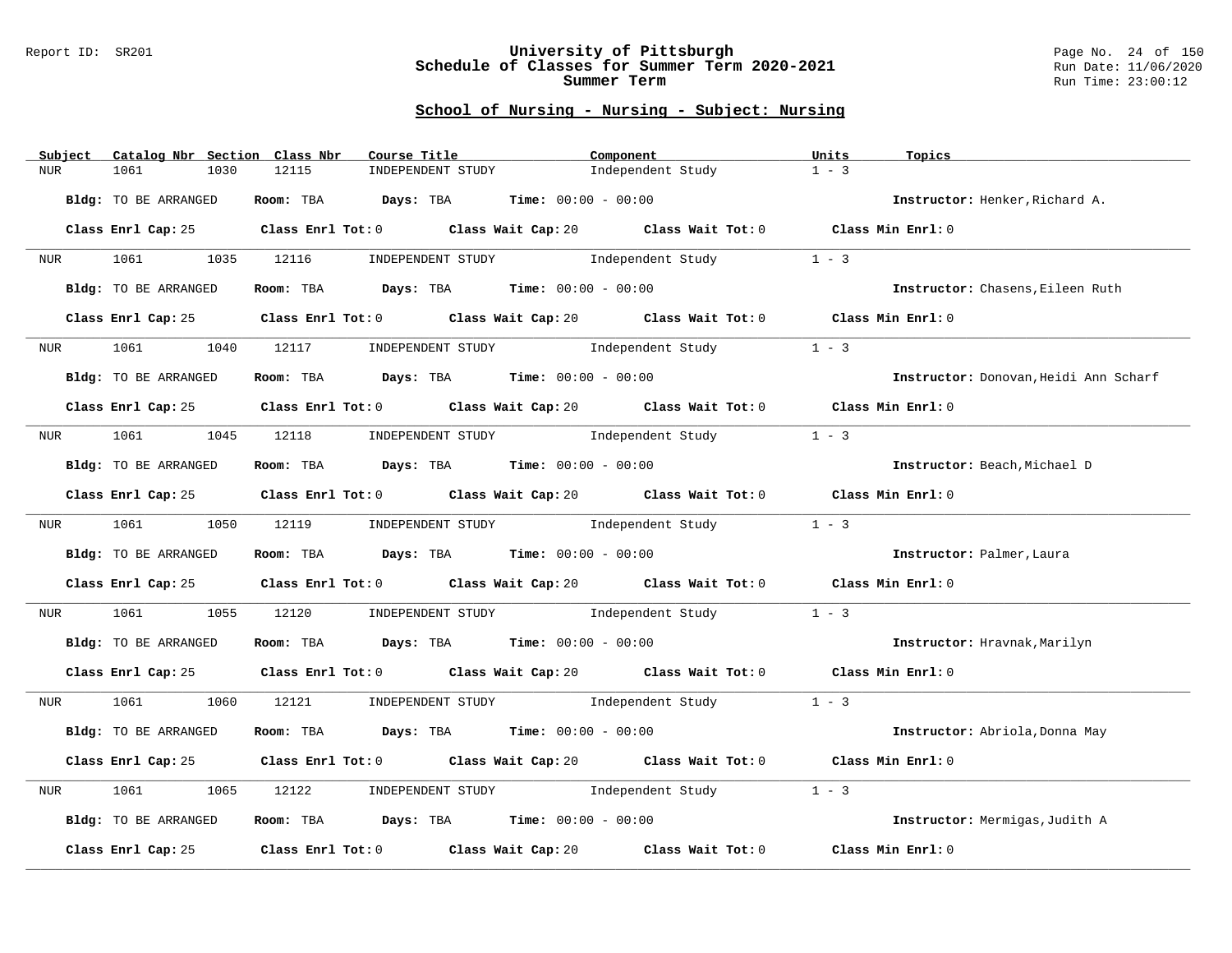| NUR              | 1070<br>1061         | INDEPENDENT STUDY 1ndependent Study<br>12123                                                | $1 - 3$                           |
|------------------|----------------------|---------------------------------------------------------------------------------------------|-----------------------------------|
|                  | Bldg: TO BE ARRANGED | Room: TBA $Days:$ TBA $Time: 00:00 - 00:00$                                                 | Instructor: Maurer, Geraldine M   |
|                  |                      | Class Enrl Cap: 25 Class Enrl Tot: 0 Class Wait Cap: 20 Class Wait Tot: 0 Class Min Enrl: 0 |                                   |
| NUR <sub>p</sub> | 1061 700             | INDEPENDENT STUDY 1 - 3<br>1075 12124                                                       |                                   |
|                  | Bldg: TO BE ARRANGED | <b>Room:</b> TBA <b>Days:</b> TBA <b>Time:</b> 00:00 - 00:00                                | Instructor: Puskar, Kathryn R.    |
|                  | Class Enrl Cap: 25   | Class Enrl Tot: $0$ Class Wait Cap: $20$ Class Wait Tot: $0$ Class Min Enrl: $0$            |                                   |
| NUR <sub>p</sub> | 1061 200             | INDEPENDENT STUDY 1ndependent Study<br>1080 12125                                           | $1 - 3$                           |
|                  | Bldg: TO BE ARRANGED | Room: TBA $Days:$ TBA $Time: 00:00 - 00:00$                                                 | Instructor: Hoffmann, Rosemary L. |
|                  |                      | Class Enrl Cap: 25 Class Enrl Tot: 0 Class Wait Cap: 20 Class Wait Tot: 0 Class Min Enrl: 0 |                                   |
| <b>NUR</b>       |                      | 1061 1085 12126 INDEPENDENT STUDY Independent Study 1 - 3                                   |                                   |
|                  | Bldg: TO BE ARRANGED | Room: TBA $Days:$ TBA $Time:$ $00:00 - 00:00$                                               | Instructor: Miller, Susan E       |
|                  | Class Enrl Cap: 25   | Class Enrl Tot: $0$ Class Wait Cap: $20$ Class Wait Tot: $0$                                | Class Min Enrl: 0                 |
| NUR <sub>p</sub> | 1061                 | 1090 12127 INDEPENDENT STUDY Independent Study                                              | $1 - 3$                           |
|                  | Bldg: TO BE ARRANGED | Room: TBA $Days:$ TBA $Time: 00:00 - 00:00$                                                 | Instructor: Conley, Yvette Perry  |
|                  | Class Enrl Cap: 25   | Class Enrl Tot: $0$ Class Wait Cap: $20$ Class Wait Tot: $0$ Class Min Enrl: $0$            |                                   |
| <b>NUR</b>       |                      | 1061 1095 12128 INDEPENDENT STUDY Independent Study 1 - 3                                   |                                   |
|                  | Bldg: TO BE ARRANGED | Room: TBA $Days:$ TBA $Time: 00:00 - 00:00$                                                 | Instructor: Choi, JiYeon          |
|                  |                      |                                                                                             | Imes, Christopher C               |
|                  |                      | Class Enrl Cap: 25 Class Enrl Tot: 0 Class Wait Cap: 20 Class Wait Tot: 0 Class Min Enrl: 0 |                                   |
|                  |                      | NUR 1061 1100 12129 INDEPENDENT STUDY Independent Study 1 - 3                               |                                   |
|                  | Bldg: TO BE ARRANGED | Room: TBA $Days:$ TBA $Time: 00:00 - 00:00$                                                 | Instructor: Mitchell, Ann M.      |
|                  | Class Enrl Cap: 25   | Class Enrl Tot: 0 Class Wait Cap: 20 Class Wait Tot: 0 Class Min Enrl: 0                    |                                   |
| <b>NUR</b>       | 1061 000             | 1105 12130 INDEPENDENT STUDY Independent Study 1 - 3                                        |                                   |
|                  | Bldg: TO BE ARRANGED | Room: TBA $Days:$ TBA $Time: 00:00 - 00:00$                                                 | Instructor: Staff                 |
|                  | Class Enrl Cap: 25   | Class Enrl Tot: 0 Class Wait Cap: 20 Class Wait Tot: 0                                      | Class Min Enrl: 0                 |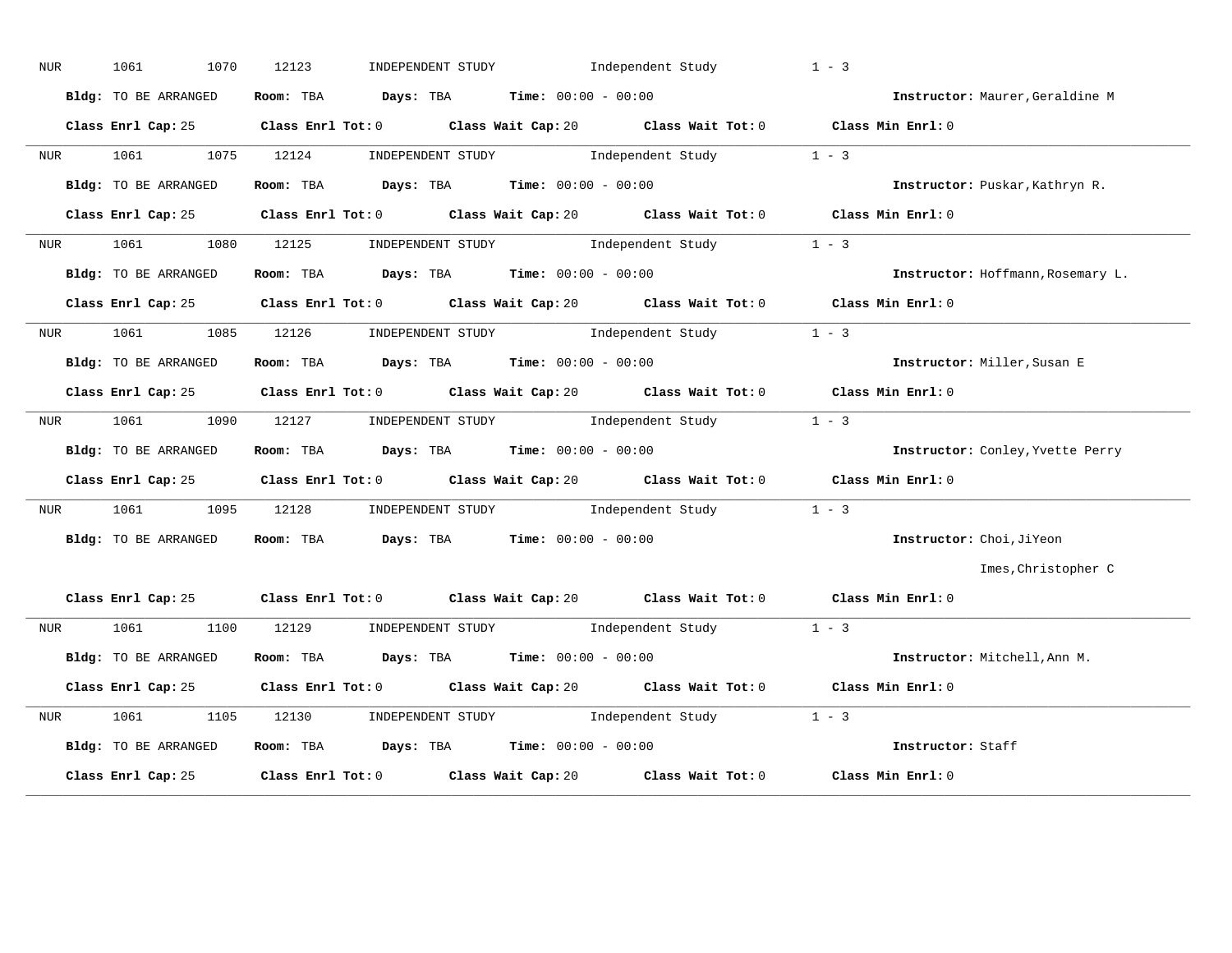### Report ID: SR201 **University of Pittsburgh** Page No. 26 of 150 **Schedule of Classes for Summer Term 2020-2021** Run Date: 11/06/2020 **Summer Term** Run Time: 23:00:12

| Subject    | Catalog Nbr Section Class Nbr | Course Title                                  | Component                                                                                   | Units<br>Topics                  |
|------------|-------------------------------|-----------------------------------------------|---------------------------------------------------------------------------------------------|----------------------------------|
| <b>NUR</b> | 1061<br>1110                  | 12131<br>INDEPENDENT STUDY                    | Independent Study                                                                           | $1 - 3$                          |
|            | Bldg: TO BE ARRANGED          | Room: TBA $Days:$ TBA $Time: 00:00 - 00:00$   |                                                                                             | Instructor: Rosenzweig, Margaret |
|            |                               |                                               | Class Enrl Cap: 25 Class Enrl Tot: 0 Class Wait Cap: 20 Class Wait Tot: 0 Class Min Enrl: 0 |                                  |
|            |                               |                                               | NUR 1061 1115 12132 INDEPENDENT STUDY Independent Study 1 - 3                               |                                  |
|            | Bldg: TO BE ARRANGED          | Room: TBA $Days:$ TBA $Time: 00:00 - 00:00$   |                                                                                             | Instructor: Engberg, Sandra J    |
|            | Class Enrl Cap: 25            |                                               | Class Enrl Tot: 0 Class Wait Cap: 20 Class Wait Tot: 0 Class Min Enrl: 0                    |                                  |
| <b>NUR</b> | 1061<br>1120                  |                                               | 12133 INDEPENDENT STUDY Independent Study                                                   | $1 - 3$                          |
|            | Bldg: TO BE ARRANGED          | Room: TBA $Days:$ TBA $Time: 00:00 - 00:00$   |                                                                                             | Instructor: Mattis, Joseph       |
|            |                               |                                               | Class Enrl Cap: 25 Class Enrl Tot: 0 Class Wait Cap: 20 Class Wait Tot: 0 Class Min Enrl: 0 |                                  |
|            |                               |                                               | NUR 1061 1125 12134 INDEPENDENT STUDY Independent Study                                     | $1 - 3$                          |
|            | Bldg: TO BE ARRANGED          | Room: TBA $Days:$ TBA $Time: 00:00 - 00:00$   |                                                                                             | Instructor: Dechant, Jason Jay   |
|            |                               |                                               | Class Enrl Cap: 25 Class Enrl Tot: 0 Class Wait Cap: 20 Class Wait Tot: 0 Class Min Enrl: 0 |                                  |
|            |                               | NUR 1061 1130 12135 INDEPENDENT STUDY         | Independent Study                                                                           | $1 - 3$                          |
|            | Bldg: TO BE ARRANGED          | Room: TBA $Days: TBA$ Time: $00:00 - 00:00$   |                                                                                             | Instructor: Dixon, Bettina A     |
|            |                               |                                               | Class Enrl Cap: 25 Class Enrl Tot: 0 Class Wait Cap: 20 Class Wait Tot: 0 Class Min Enrl: 0 |                                  |
| <b>NUR</b> |                               |                                               | 1061 1135 12136 INDEPENDENT STUDY Independent Study 1 - 3                                   |                                  |
|            | Bldg: TO BE ARRANGED          | Room: TBA $Days:$ TBA Time: $00:00 - 00:00$   |                                                                                             | Instructor: Staff                |
|            |                               |                                               | Class Enrl Cap: 25 Class Enrl Tot: 0 Class Wait Cap: 20 Class Wait Tot: 0 Class Min Enrl: 0 |                                  |
|            |                               |                                               | NUR 1061 1140 12137 INDEPENDENT STUDY Independent Study 1 - 3                               |                                  |
|            | Bldg: TO BE ARRANGED          | Room: TBA $Days:$ TBA $Time:$ $00:00 - 00:00$ |                                                                                             | Instructor: Constantino, Rose    |
|            |                               |                                               | Class Enrl Cap: 25 Class Enrl Tot: 0 Class Wait Cap: 20 Class Wait Tot: 0 Class Min Enrl: 0 |                                  |
| NUR        | 1061<br>1145                  | 12138                                         | INDEPENDENT STUDY 1ndependent Study                                                         | $1 - 3$                          |
|            | Bldg: TO BE ARRANGED          | Room: TBA $Days:$ TBA Time: $00:00 - 00:00$   |                                                                                             | Instructor: Bender, Catherine M  |
|            | Class Enrl Cap: 25            |                                               | Class Enrl Tot: $0$ Class Wait Cap: $20$ Class Wait Tot: $0$                                | Class Min Enrl: 0                |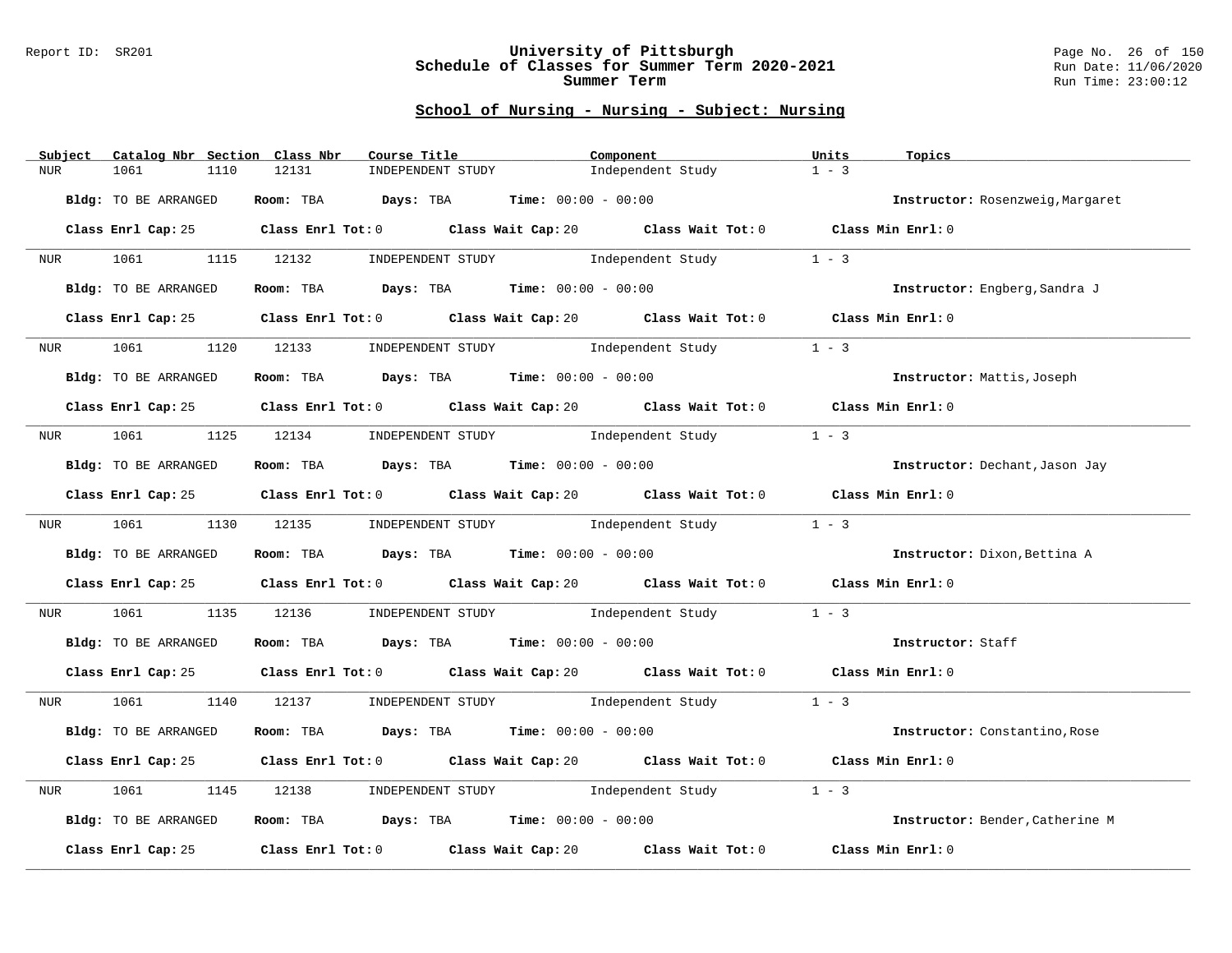| NUR              | 1061<br>1150         | 12139<br>INDEPENDENT STUDY                                                                                                                                                                                                                                                                                     | Independent Study                                                                                                                                                                                                                                                                                                                                                                                                 | $1 - 3$                            |
|------------------|----------------------|----------------------------------------------------------------------------------------------------------------------------------------------------------------------------------------------------------------------------------------------------------------------------------------------------------------|-------------------------------------------------------------------------------------------------------------------------------------------------------------------------------------------------------------------------------------------------------------------------------------------------------------------------------------------------------------------------------------------------------------------|------------------------------------|
|                  | Bldg: TO BE ARRANGED | Room: TBA $Days:$ TBA $Time: 00:00 - 00:00$                                                                                                                                                                                                                                                                    |                                                                                                                                                                                                                                                                                                                                                                                                                   | Instructor: Burkett, Marnie L      |
|                  |                      | Class Enrl Cap: 25 Class Enrl Tot: 0 Class Wait Cap: 20 Class Wait Tot: 0 Class Min Enrl: 0                                                                                                                                                                                                                    |                                                                                                                                                                                                                                                                                                                                                                                                                   |                                    |
|                  | NUR 1061 1155 12140  |                                                                                                                                                                                                                                                                                                                | $\begin{minipage}[c]{0.9\linewidth} \textbf{INDEX} & \textbf{STUDY} \\ \textbf{1 - 3} & \textbf{1 - 3} \\ \textbf{2 - 1} & \textbf{1 - 3} \\ \textbf{3 - 2} & \textbf{1 - 3} \\ \textbf{4 - 3} & \textbf{1 - 3} \\ \textbf{5 - 4} & \textbf{1 - 3} \\ \textbf{6 - 1} & \textbf{1 - 3} \\ \textbf{7 - 2} & \textbf{1 - 3} \\ \textbf{8 - 1} & \textbf{1 - 3} \\ \textbf{9 - 1} & \textbf{1 - 3} \\ \textbf{1 - 3}$ |                                    |
|                  | Bldg: TO BE ARRANGED | Room: TBA $Days:$ TBA $Time: 00:00 - 00:00$                                                                                                                                                                                                                                                                    |                                                                                                                                                                                                                                                                                                                                                                                                                   | Instructor: Alexander, Sheila A    |
|                  |                      | Class Enrl Cap: 25 Class Enrl Tot: 0 Class Wait Cap: 20 Class Wait Tot: 0 Class Min Enrl: 0                                                                                                                                                                                                                    |                                                                                                                                                                                                                                                                                                                                                                                                                   |                                    |
|                  |                      | NUR 1061 1160 12141 INDEPENDENT STUDY Independent Study 1 - 3                                                                                                                                                                                                                                                  |                                                                                                                                                                                                                                                                                                                                                                                                                   |                                    |
|                  |                      | <b>Bldg:</b> TO BE ARRANGED <b>Room:</b> TBA <b>Days:</b> TBA <b>Time:</b> $00:00 - 00:00$                                                                                                                                                                                                                     |                                                                                                                                                                                                                                                                                                                                                                                                                   | Instructor: Schlenk, Elizabeth Ann |
|                  |                      | Class Enrl Cap: 25 Class Enrl Tot: 0 Class Wait Cap: 20 Class Wait Tot: 0 Class Min Enrl: 0                                                                                                                                                                                                                    |                                                                                                                                                                                                                                                                                                                                                                                                                   |                                    |
|                  |                      | NUR 1061 1165 12142 INDEPENDENT STUDY Independent Study 1 - 3                                                                                                                                                                                                                                                  |                                                                                                                                                                                                                                                                                                                                                                                                                   |                                    |
|                  | Bldg: TO BE ARRANGED | Room: TBA $\rule{1em}{0.5em}$ Days: TBA $\rule{1.5em}{0.5em}$ Time: $00:00 - 00:00$                                                                                                                                                                                                                            |                                                                                                                                                                                                                                                                                                                                                                                                                   | Instructor: Morrison, Suzanne R    |
|                  |                      | Class Enrl Cap: 25 Class Enrl Tot: 0 Class Wait Cap: 20 Class Wait Tot: 0 Class Min Enrl: 0                                                                                                                                                                                                                    |                                                                                                                                                                                                                                                                                                                                                                                                                   |                                    |
|                  |                      | NUR 1061 1170 12143 INDEPENDENT STUDY Independent Study 1 - 3                                                                                                                                                                                                                                                  |                                                                                                                                                                                                                                                                                                                                                                                                                   |                                    |
|                  | Bldg: TO BE ARRANGED | Room: TBA $Days: TBA$ Time: $00:00 - 00:00$                                                                                                                                                                                                                                                                    |                                                                                                                                                                                                                                                                                                                                                                                                                   | Instructor: Braxter, Betty J.      |
|                  |                      | Class Enrl Cap: 25 Class Enrl Tot: 0 Class Wait Cap: 20 Class Wait Tot: 0 Class Min Enrl: 0                                                                                                                                                                                                                    |                                                                                                                                                                                                                                                                                                                                                                                                                   |                                    |
|                  |                      | NUR 1061 1175 12144 INDEPENDENT STUDY Independent Study 1 - 3                                                                                                                                                                                                                                                  |                                                                                                                                                                                                                                                                                                                                                                                                                   |                                    |
|                  | Bldg: TO BE ARRANGED | Room: TBA $\rule{1em}{0.15mm}$ Days: TBA Time: $00:00 - 00:00$                                                                                                                                                                                                                                                 |                                                                                                                                                                                                                                                                                                                                                                                                                   | Instructor: Burke, Lora E          |
|                  |                      | Class Enrl Cap: 25 Class Enrl Tot: 0 Class Wait Cap: 20 Class Wait Tot: 0                                                                                                                                                                                                                                      |                                                                                                                                                                                                                                                                                                                                                                                                                   | Class Min $Enrl: 0$                |
| NUR <sub>p</sub> | 1061 700             | 1180 12145                                                                                                                                                                                                                                                                                                     | $\begin{minipage}[c]{0.9\linewidth} \textbf{INDEX} & \textbf{STUDY} \\ \textbf{1 - 3} & \textbf{1 - 3} \\ \textbf{1 - 2} & \textbf{1 - 3} \\ \textbf{2 - 3} & \textbf{1 - 3} \\ \textbf{3 - 4} & \textbf{1 - 2} \\ \textbf{4 - 3} & \textbf{1 - 3} \\ \textbf{5 - 4} & \textbf{1 - 3} \\ \textbf{6 - 1} & \textbf{1 - 3} \\ \textbf{1 - 2} & \textbf{1 - 3} \\ \textbf{2 - 2} & \textbf{1 - 3} \\ \textbf{3 - 4}$ |                                    |
|                  | Bldg: TO BE ARRANGED | Room: TBA $\rule{1em}{0.15mm}$ Days: TBA Time: $00:00 - 00:00$                                                                                                                                                                                                                                                 |                                                                                                                                                                                                                                                                                                                                                                                                                   | Instructor: Sowko, Lucille Ann     |
|                  |                      | Class Enrl Cap: 25 Class Enrl Tot: 0 Class Wait Cap: 20 Class Wait Tot: 0 Class Min Enrl: 0                                                                                                                                                                                                                    |                                                                                                                                                                                                                                                                                                                                                                                                                   |                                    |
|                  |                      | NUR 1061 1190 12160 INDEPENDENT STUDY Independent Study 1 - 3                                                                                                                                                                                                                                                  |                                                                                                                                                                                                                                                                                                                                                                                                                   |                                    |
|                  | Bldg: TO BE ARRANGED | Room: TBA $\rule{1em}{0.15mm}$ Days: TBA Time: $00:00 - 00:00$                                                                                                                                                                                                                                                 |                                                                                                                                                                                                                                                                                                                                                                                                                   | Instructor: Neft, Michael W        |
|                  |                      | Class Enrl Cap: 25 Class Enrl Tot: 0 Class Wait Cap: 20 Class Wait Tot: 0 Class Min Enrl: 0                                                                                                                                                                                                                    |                                                                                                                                                                                                                                                                                                                                                                                                                   |                                    |
|                  |                      | NUR 1061 1195 15096 INDEPENDENT STUDY Independent Study 1 - 3                                                                                                                                                                                                                                                  |                                                                                                                                                                                                                                                                                                                                                                                                                   |                                    |
|                  | Bldg: TO BE ARRANGED | <b>Room:</b> TBA $\rule{1em}{0.15mm}$ $\rule{1.5em}{0.15mm}$ $\rule{1.5em}{0.15mm}$ $\rule{1.5em}{0.15mm}$ $\rule{1.5em}{0.15mm}$ $\rule{1.5em}{0.15mm}$ $\rule{1.5em}{0.15mm}$ $\rule{1.5em}{0.15mm}$ $\rule{1.5em}{0.15mm}$ $\rule{1.5em}{0.15mm}$ $\rule{1.5em}{0.15mm}$ $\rule{1.5em}{0.15mm}$ $\rule{1.5$ |                                                                                                                                                                                                                                                                                                                                                                                                                   | Instructor: Lingler, Jennifer H    |
|                  | Class Enrl Cap: 10   | Class Enrl Tot: $0$ Class Wait Cap: $10$ Class Wait Tot: $0$                                                                                                                                                                                                                                                   |                                                                                                                                                                                                                                                                                                                                                                                                                   | Class Min Enrl: 0                  |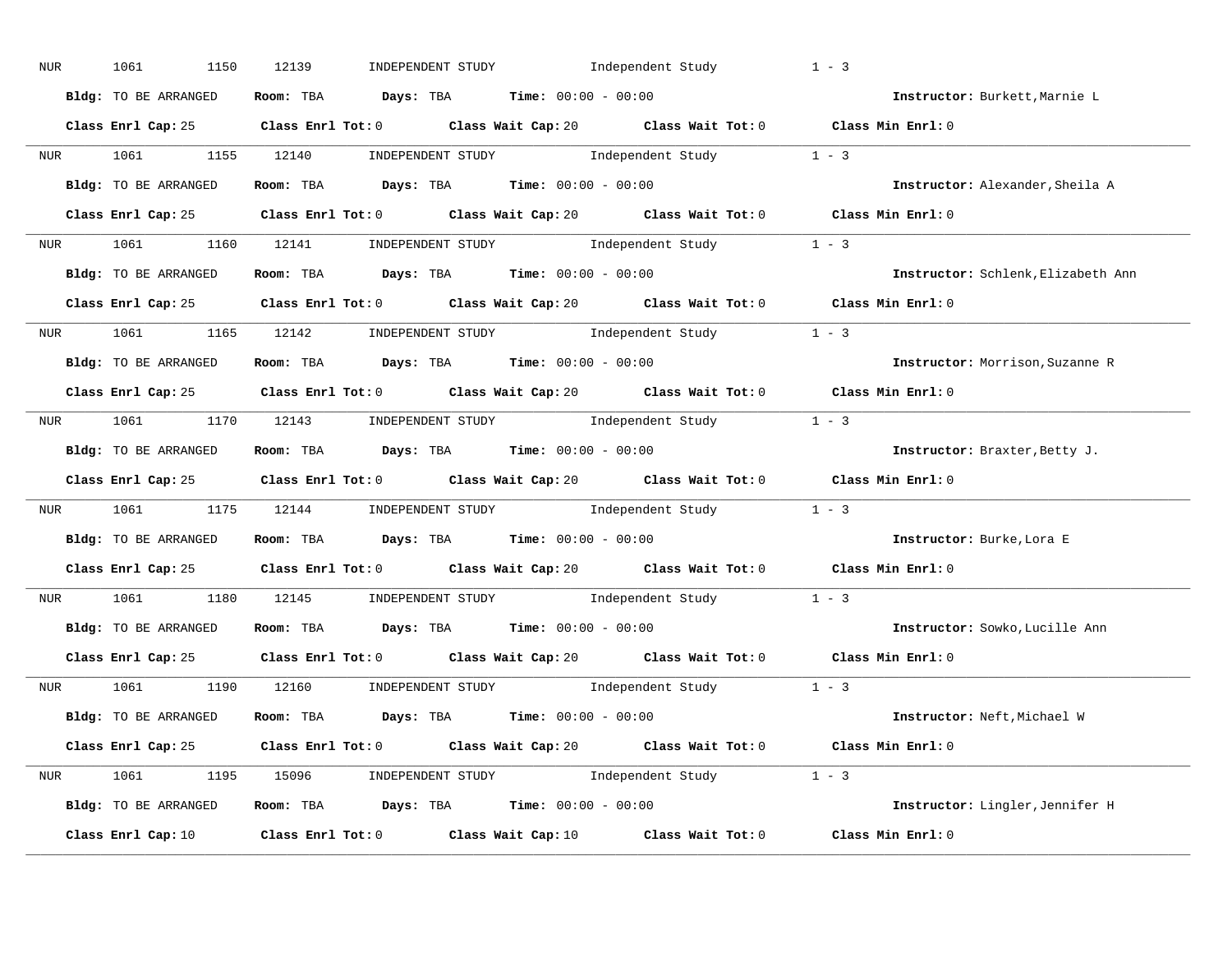### Report ID: SR201 **University of Pittsburgh** Page No. 28 of 150 **Schedule of Classes for Summer Term 2020-2021** Run Date: 11/06/2020 **Summer Term** Run Time: 23:00:12

|     | Subject          |                      |      | Catalog Nbr Section Class Nbr                                                         | Course Title      |                   |  | Component                    |                                                                                                                                 | Units   | Topics                                   |
|-----|------------------|----------------------|------|---------------------------------------------------------------------------------------|-------------------|-------------------|--|------------------------------|---------------------------------------------------------------------------------------------------------------------------------|---------|------------------------------------------|
| NUR |                  | 1061                 | 1200 | 15097                                                                                 |                   | INDEPENDENT STUDY |  |                              | Independent Study                                                                                                               | $1 - 3$ |                                          |
|     |                  |                      |      |                                                                                       |                   |                   |  |                              |                                                                                                                                 |         |                                          |
|     |                  | Bldg: TO BE ARRANGED |      | Room: TBA                                                                             | Days: TBA         |                   |  | <b>Time:</b> $00:00 - 00:00$ |                                                                                                                                 |         | Instructor:                              |
|     |                  | Class Enrl Cap: 10   |      |                                                                                       | Class Enrl Tot: 0 |                   |  |                              | Class Wait Cap: 10 Class Wait Tot: 0 Class Min Enrl: 0                                                                          |         |                                          |
|     |                  | 1061                 | 1205 | 15098                                                                                 |                   |                   |  |                              |                                                                                                                                 | $1 - 3$ |                                          |
| NUR |                  |                      |      |                                                                                       |                   |                   |  |                              | INDEPENDENT STUDY 1ndependent Study                                                                                             |         |                                          |
|     |                  | Bldg: TO BE ARRANGED |      | Room: TBA $Days:$ TBA Time: $00:00 - 00:00$                                           |                   |                   |  |                              |                                                                                                                                 |         | Instructor: Fioravanti, Marie A          |
|     |                  |                      |      |                                                                                       |                   |                   |  |                              |                                                                                                                                 |         |                                          |
|     |                  |                      |      |                                                                                       |                   |                   |  |                              | Class Enrl Cap: 10 Class Enrl Tot: 0 Class Wait Cap: 10 Class Wait Tot: 0 Class Min Enrl: 0                                     |         |                                          |
|     |                  |                      |      |                                                                                       |                   |                   |  |                              |                                                                                                                                 |         |                                          |
|     | NUR <b>NUR</b>   |                      |      |                                                                                       |                   |                   |  |                              | 1061 1215 15445 INDEPENDENT STUDY Independent Study 1 - 3                                                                       |         |                                          |
|     |                  |                      |      |                                                                                       |                   |                   |  |                              |                                                                                                                                 |         |                                          |
|     |                  | Bldg: TO BE ARRANGED |      | Room: TBA $\rule{1em}{0.15mm}$ Days: TBA Time: $00:00 - 00:00$                        |                   |                   |  |                              |                                                                                                                                 |         | Instructor: Kitutu, Julius Mulwa Munyoki |
|     |                  |                      |      |                                                                                       |                   |                   |  |                              |                                                                                                                                 |         |                                          |
|     |                  |                      |      |                                                                                       |                   |                   |  |                              | Class Enrl Cap: 10 $\qquad$ Class Enrl Tot: 0 $\qquad$ Class Wait Cap: 10 $\qquad$ Class Wait Tot: 0 $\qquad$ Class Min Enrl: 0 |         |                                          |
|     |                  |                      |      |                                                                                       |                   |                   |  |                              |                                                                                                                                 |         |                                          |
|     | NUR <sub>p</sub> | 1061                 | 1220 |                                                                                       |                   |                   |  |                              | 15446 INDEPENDENT STUDY 1ndependent Study                                                                                       | $1 - 3$ |                                          |
|     |                  |                      |      |                                                                                       |                   |                   |  |                              |                                                                                                                                 |         |                                          |
|     |                  | Bldg: TO BE ARRANGED |      | Room: TBA $Days:$ TBA $Time: 00:00 - 00:00$                                           |                   |                   |  |                              |                                                                                                                                 |         | Instructor: Libman, Rachel M             |
|     |                  |                      |      |                                                                                       |                   |                   |  |                              |                                                                                                                                 |         |                                          |
|     |                  |                      |      |                                                                                       |                   |                   |  |                              | Class Enrl Cap: 10 Class Enrl Tot: 0 Class Wait Cap: 10 Class Wait Tot: 0 Class Min Enrl: 0                                     |         |                                          |
| NUR |                  | 1061                 |      |                                                                                       |                   |                   |  |                              | 1225 15454 INDEPENDENT STUDY Independent Study                                                                                  | $1 - 3$ |                                          |
|     |                  |                      |      |                                                                                       |                   |                   |  |                              |                                                                                                                                 |         |                                          |
|     |                  | Bldg: TO BE ARRANGED |      | Room: TBA $\rule{1em}{0.15mm}$ Days: TBA $\rule{1.5mm}{0.15mm}$ Time: $00:00 - 00:00$ |                   |                   |  |                              |                                                                                                                                 |         | Instructor: Ostrowski, Aaron Michael     |
|     |                  |                      |      |                                                                                       |                   |                   |  |                              |                                                                                                                                 |         |                                          |
|     |                  |                      |      |                                                                                       |                   |                   |  |                              | Class Enrl Cap: 10 $\qquad$ Class Enrl Tot: 0 $\qquad$ Class Wait Cap: 10 $\qquad$ Class Wait Tot: 0 $\qquad$ Class Min Enrl: 0 |         |                                          |
|     |                  |                      |      |                                                                                       |                   |                   |  |                              |                                                                                                                                 |         |                                          |
| NUR |                  |                      |      |                                                                                       |                   |                   |  |                              | 1061 1230 15455 INDEPENDENT STUDY Independent Study 1 - 3                                                                       |         |                                          |
|     |                  |                      |      |                                                                                       |                   |                   |  |                              |                                                                                                                                 |         |                                          |
|     |                  | Bldg: TO BE ARRANGED |      | Room: TBA $Days:$ TBA $Time: 00:00 - 00:00$                                           |                   |                   |  |                              |                                                                                                                                 |         | Instructor: Zewe, Gretchen E.            |
|     |                  |                      |      |                                                                                       |                   |                   |  |                              |                                                                                                                                 |         |                                          |
|     |                  |                      |      |                                                                                       |                   |                   |  |                              | Class Enrl Cap: 10 $\qquad$ Class Enrl Tot: 0 $\qquad$ Class Wait Cap: 10 $\qquad$ Class Wait Tot: 0 $\qquad$ Class Min Enrl: 0 |         |                                          |
|     |                  |                      |      |                                                                                       |                   |                   |  |                              |                                                                                                                                 |         |                                          |
|     | NUR <sub>p</sub> | 1061 700             | 1235 | 15456 INDEPENDENT STUDY                                                               |                   |                   |  |                              | Independent Study                                                                                                               | $1 - 3$ |                                          |
|     |                  |                      |      |                                                                                       |                   |                   |  |                              |                                                                                                                                 |         |                                          |
|     |                  | Bldg: TO BE ARRANGED |      | Room: TBA $Days:$ TBA $Time: 00:00 - 00:00$                                           |                   |                   |  |                              |                                                                                                                                 |         | Instructor: Blazeck, Alice Maus          |
|     |                  |                      |      |                                                                                       |                   |                   |  |                              | Class Enrl Cap: 10 Class Enrl Tot: 0 Class Wait Cap: 10 Class Wait Tot: 0 Class Min Enrl: 0                                     |         |                                          |
|     |                  |                      |      |                                                                                       |                   |                   |  |                              |                                                                                                                                 |         |                                          |
| NUR |                  | 1061                 | 1240 |                                                                                       |                   |                   |  |                              | 15457       INDEPENDENT STUDY               Independent Study                                                                   | $1 - 3$ |                                          |
|     |                  |                      |      |                                                                                       |                   |                   |  |                              |                                                                                                                                 |         |                                          |
|     |                  | Bldg: TO BE ARRANGED |      | Room: TBA $Days:$ TBA $Time:$ 00:00 - 00:00                                           |                   |                   |  |                              |                                                                                                                                 |         | Instructor: Haines. Alice Jane           |
|     |                  |                      |      |                                                                                       |                   |                   |  |                              |                                                                                                                                 |         |                                          |
|     |                  |                      |      |                                                                                       |                   |                   |  |                              | Class Enrl Cap: 10 $\qquad$ Class Enrl Tot: 0 $\qquad$ Class Wait Cap: 10 $\qquad$ Class Wait Tot: 0                            |         | Class Min Enrl: 0                        |
|     |                  |                      |      |                                                                                       |                   |                   |  |                              |                                                                                                                                 |         |                                          |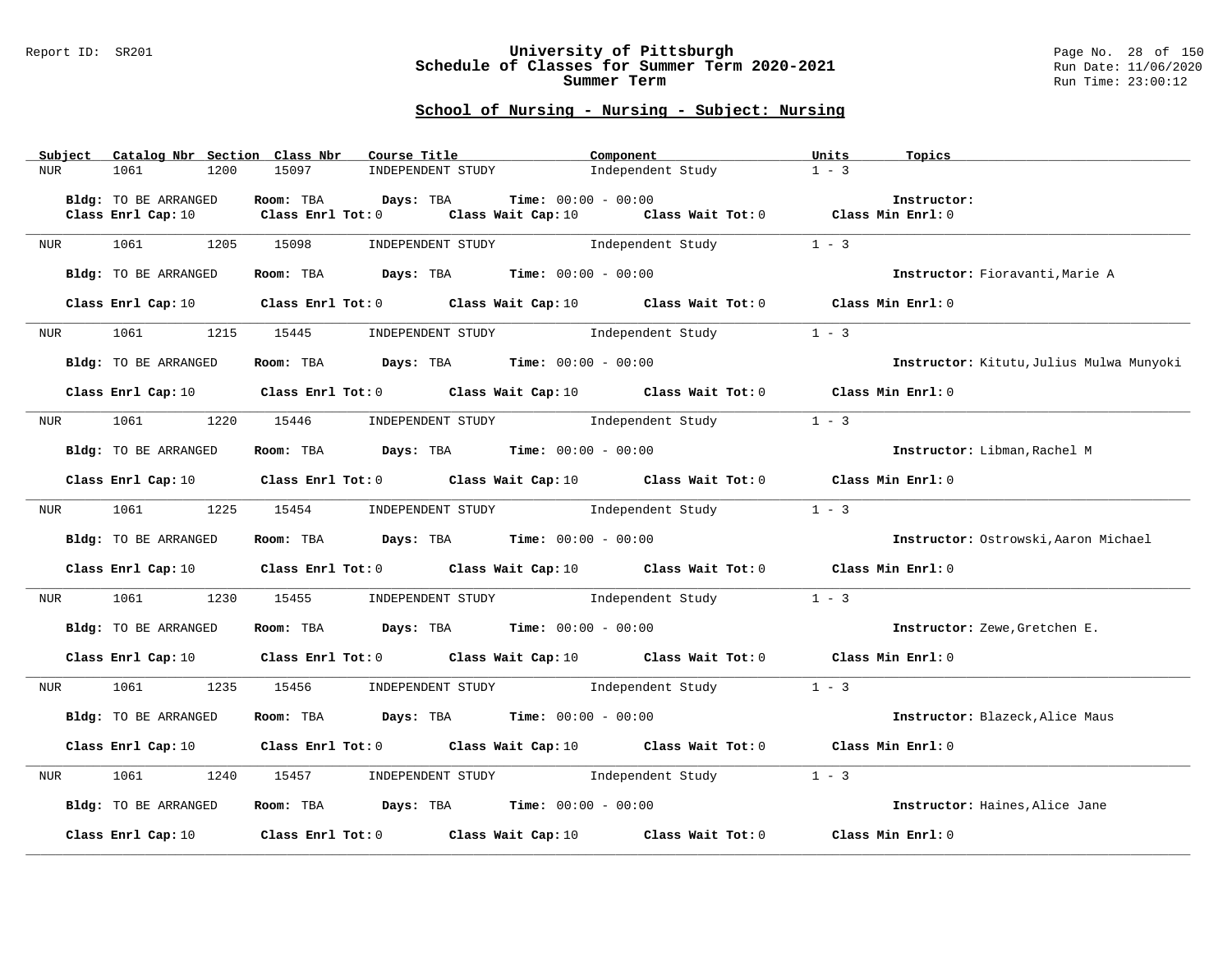### Report ID: SR201 **University of Pittsburgh** Page No. 29 of 150 **Schedule of Classes for Summer Term 2020-2021** Run Date: 11/06/2020 **Summer Term** Run Time: 23:00:12

|            | Subject    |                      | Catalog Nbr Section Class Nbr | Course Title                                                                                                                    | Component                           |                   | Units   | Topics                                                                                            |
|------------|------------|----------------------|-------------------------------|---------------------------------------------------------------------------------------------------------------------------------|-------------------------------------|-------------------|---------|---------------------------------------------------------------------------------------------------|
| <b>NUR</b> |            | 1061                 | 1245<br>15458                 | INDEPENDENT STUDY                                                                                                               |                                     | Independent Study | $1 - 3$ |                                                                                                   |
|            |            | Bldg: TO BE ARRANGED |                               | Room: TBA $Days:$ TBA $Time: 00:00 - 00:00$                                                                                     |                                     |                   |         | Instructor: Goode Jr, Joseph S                                                                    |
|            |            |                      |                               | Class Enrl Cap: 10 Class Enrl Tot: 0 Class Wait Cap: 10 Class Wait Tot: 0 Class Min Enrl: 0                                     |                                     |                   |         |                                                                                                   |
|            |            |                      |                               | NUR 1061 1250 15459 INDEPENDENT STUDY Independent Study 1 - 3                                                                   |                                     |                   |         |                                                                                                   |
|            |            | Bldg: TO BE ARRANGED |                               | Room: TBA $Days:$ TBA $Time: 00:00 - 00:00$                                                                                     |                                     |                   |         | Instructor: Tuite, Patricia K                                                                     |
|            |            | Class Enrl Cap: 10   |                               | Class Enrl Tot: $0$ Class Wait Cap: $10$ Class Wait Tot: $0$ Class Min Enrl: $0$                                                |                                     |                   |         |                                                                                                   |
|            | <b>NUR</b> | 1061                 |                               | 1255 15460 INDEPENDENT STUDY Independent Study                                                                                  |                                     |                   | $1 - 3$ |                                                                                                   |
|            |            | Bldg: TO BE ARRANGED |                               | Room: TBA $Days:$ TBA $Time: 00:00 - 00:00$                                                                                     |                                     |                   |         | Instructor: Kogut, Valerie J.                                                                     |
|            |            |                      |                               | Class Enrl Cap: 10 $\qquad$ Class Enrl Tot: 0 $\qquad$ Class Wait Cap: 10 $\qquad$ Class Wait Tot: 0 $\qquad$ Class Min Enrl: 0 |                                     |                   |         |                                                                                                   |
|            |            |                      |                               | NUR 1061 1260 15461 INDEPENDENT STUDY Independent Study 1 - 3                                                                   |                                     |                   |         |                                                                                                   |
|            |            | Bldg: TO BE ARRANGED |                               |                                                                                                                                 |                                     |                   |         | Room: TBA Days: TBA Time: 00:00 - 00:00 INTRO TO MEDICAL SPANISH Instructor: Cantrell, Mark Allen |
|            |            |                      |                               | Class Enrl Cap: 10 Class Enrl Tot: 0 Class Wait Cap: 10 Class Wait Tot: 0 Class Min Enrl: 0                                     |                                     |                   |         |                                                                                                   |
|            |            |                      |                               | NUR 1061 1265 15757 INDEPENDENT STUDY                                                                                           | Independent Study                   |                   | $1 - 3$ |                                                                                                   |
|            |            | Bldg: TO BE ARRANGED |                               | Room: TBA $Days:$ TBA Time: $00:00 - 00:00$                                                                                     |                                     |                   |         | Instructor: Sherwood, Paula Riess                                                                 |
|            |            |                      |                               | Class Enrl Cap: 10 Class Enrl Tot: 0 Class Wait Cap: 10 Class Wait Tot: 0 Class Min Enrl: 0                                     |                                     |                   |         |                                                                                                   |
|            | <b>NUR</b> |                      |                               | 1061 1270 15758 INDEPENDENT STUDY Independent Study 1 - 3                                                                       |                                     |                   |         |                                                                                                   |
|            |            | Bldg: TO BE ARRANGED |                               | Room: TBA Days: TBA Time: $00:00 - 00:00$                                                                                       |                                     |                   |         | Instructor: Lee, Heeyoung                                                                         |
|            |            |                      |                               | Class Enrl Cap: 10 $\qquad$ Class Enrl Tot: 0 $\qquad$ Class Wait Cap: 10 $\qquad$ Class Wait Tot: 0 $\qquad$ Class Min Enrl: 0 |                                     |                   |         |                                                                                                   |
|            |            |                      |                               | NUR 1061 1275 15759 INDEPENDENT STUDY Independent Study 1 - 3                                                                   |                                     |                   |         |                                                                                                   |
|            |            | Bldg: TO BE ARRANGED |                               | Room: TBA $Days:$ TBA $Time:$ $00:00 - 00:00$                                                                                   |                                     |                   |         | Instructor: Dorman, Janice S                                                                      |
|            |            |                      |                               | Class Enrl Cap: 10 $\qquad$ Class Enrl Tot: 0 $\qquad$ Class Wait Cap: 10 $\qquad$ Class Wait Tot: 0 $\qquad$ Class Min Enrl: 0 |                                     |                   |         |                                                                                                   |
| NUR        |            | 1061                 | 1280<br>15760                 |                                                                                                                                 | INDEPENDENT STUDY 1ndependent Study |                   | $1 - 3$ |                                                                                                   |
|            |            | Bldg: TO BE ARRANGED |                               | Room: TBA $Days:$ TBA $Time: 00:00 - 00:00$                                                                                     |                                     |                   |         | Instructor: Charron-Prochownik, Denise                                                            |
|            |            |                      |                               | Class Enrl Cap: 10 $\qquad$ Class Enrl Tot: 0 $\qquad$ Class Wait Cap: 10 $\qquad$ Class Wait Tot: 0 $\qquad$ Class Min Enrl: 0 |                                     |                   |         |                                                                                                   |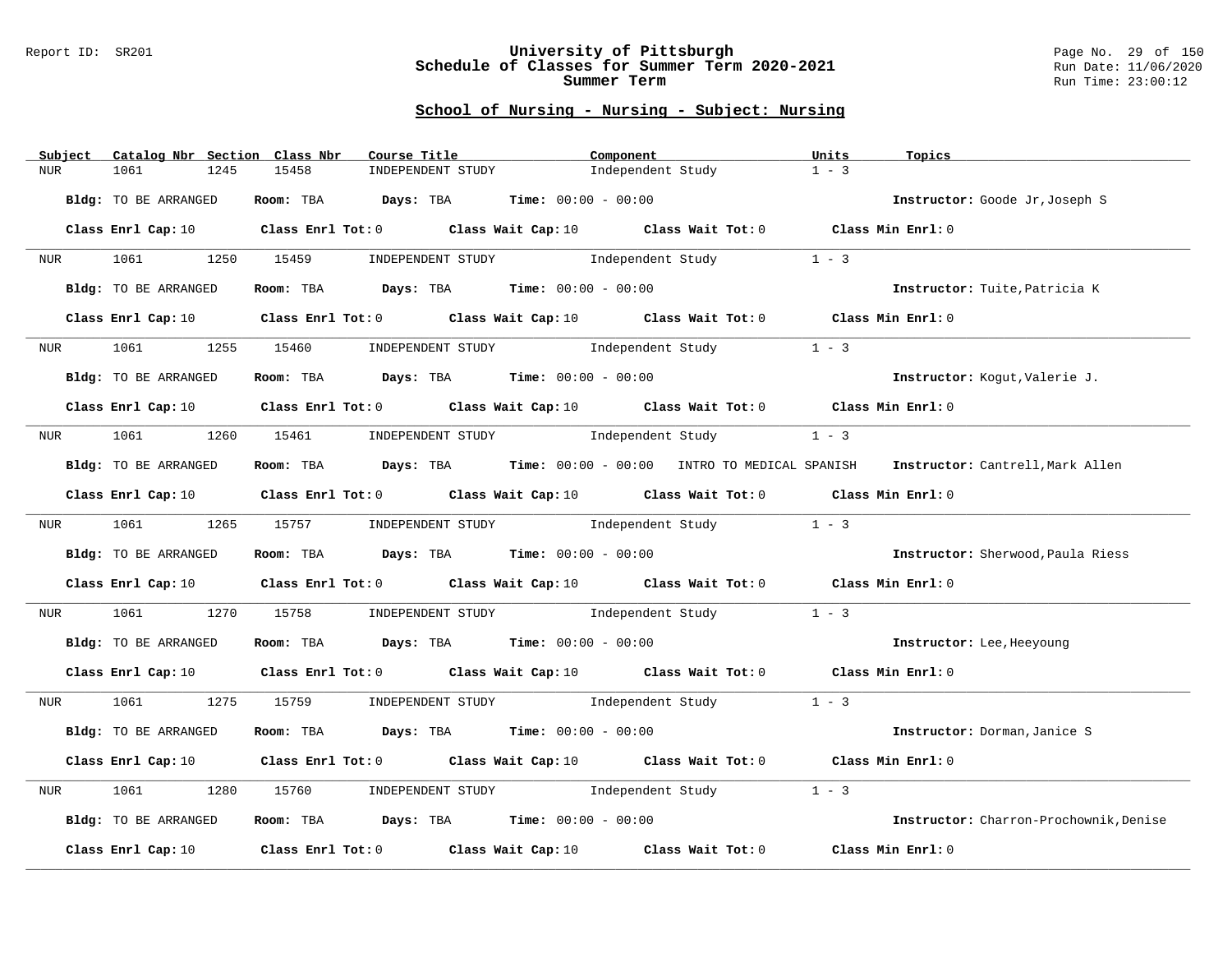| NUR <sub>p</sub> | 1061<br>1285         | INDEPENDENT STUDY 1ndependent Study<br>15761                                                                                    | $1 - 3$                         |
|------------------|----------------------|---------------------------------------------------------------------------------------------------------------------------------|---------------------------------|
|                  | Bldg: TO BE ARRANGED | Room: TBA $Days:$ TBA $Time:$ $00:00 - 00:00$                                                                                   | Instructor: Doswell, Willa      |
|                  |                      | Class Enrl Cap: 10 $\qquad$ Class Enrl Tot: 0 $\qquad$ Class Wait Cap: 10 $\qquad$ Class Wait Tot: 0 $\qquad$ Class Min Enrl: 0 |                                 |
|                  |                      | NUR 1061 1290 18163 INDEPENDENT STUDY Independent Study 1 - 3                                                                   |                                 |
|                  | Bldg: TO BE ARRANGED | Room: TBA $Days:$ TBA Time: $00:00 - 00:00$                                                                                     | Instructor: Tillia, Jessica G   |
|                  |                      | Class Enrl Cap: 10 $\qquad$ Class Enrl Tot: 0 $\qquad$ Class Wait Cap: 10 $\qquad$ Class Wait Tot: 0 $\qquad$ Class Min Enrl: 0 |                                 |
|                  |                      | NUR 1061 1295 18526 INDEPENDENT STUDY Independent Study 1 - 3                                                                   |                                 |
|                  |                      | Bldg: TO BE ARRANGED ROOM: TBA Days: TBA Time: 00:00 - 00:00                                                                    | Instructor: Crago, Elizabeth A. |
|                  |                      | Class Enrl Cap: 5 Class Enrl Tot: 0 Class Wait Cap: 5 Class Wait Tot: 0 Class Min Enrl: 0                                       |                                 |
|                  |                      | NUR 1061 1300 19239 INDEPENDENT STUDY Independent Study 1 - 3                                                                   |                                 |
|                  | Bldg: TO BE ARRANGED | Room: TBA $Days:$ TBA Time: $00:00 - 00:00$                                                                                     | Instructor: Imes, Christopher C |
|                  |                      | Class Enrl Cap: 10 Class Enrl Tot: 0 Class Wait Cap: 10 Class Wait Tot: 0 Class Min Enrl: 0                                     |                                 |
|                  |                      | NUR 1061 1305 19240 INDEPENDENT STUDY Independent Study 1 - 3                                                                   |                                 |
|                  | Bldg: TO BE ARRANGED | Room: TBA Days: TBA Time: $00:00 - 00:00$                                                                                       | Instructor: Staff               |
|                  |                      | Class Enrl Cap: 10 $\qquad$ Class Enrl Tot: 0 $\qquad$ Class Wait Cap: 10 $\qquad$ Class Wait Tot: 0 $\qquad$ Class Min Enrl: 0 |                                 |
|                  |                      | NUR 1061 1310 19241 INDEPENDENT STUDY Independent Study 1 - 3                                                                   |                                 |
|                  |                      | Bldg: TO BE ARRANGED Room: TBA Days: TBA Time: 00:00 - 00:00                                                                    | Instructor: Staff               |
|                  |                      | Class Enrl Cap: 10 $\qquad$ Class Enrl Tot: 0 $\qquad$ Class Wait Cap: 10 $\qquad$ Class Wait Tot: 0 $\qquad$ Class Min Enrl: 0 |                                 |
|                  |                      | NUR 1061 1315 19242 INDEPENDENT STUDY Independent Study 1 - 3                                                                   |                                 |
|                  |                      | Bldg: TO BE ARRANGED Room: TBA Days: TBA Time: 00:00 - 00:00                                                                    | Instructor: Fennimore, Laura A  |
|                  | Class Enrl Cap: 10   | Class Enrl Tot: 0 $\qquad$ Class Wait Cap: 10 $\qquad$ Class Wait Tot: 0 $\qquad$ Class Min Enrl: 0                             |                                 |
|                  |                      | NUR 1066 1010 19930 NUR CARE CLIENTS PMH PROB CLINClinical                                                                      | $2^{1}$                         |
|                  |                      |                                                                                                                                 |                                 |
|                  |                      | Bldg: WEB Based Class Room: TBA Days: TBA Time: 07:00 - 14:30                                                                   | Instructor: Staff               |
|                  |                      | Class Enrl Cap: 8 Class Enrl Tot: 0 Class Wait Cap: 8 Class Wait Tot: 0 Class Min Enrl: 0                                       |                                 |
|                  |                      | NUR 1066 1020 19931 NUR CARE CLIENTS PMH PROB CLINClinical                                                                      | $2^{\circ}$                     |
|                  |                      | Bldg: WEB Based Class Room: TBA Days: TBA Time: 07:00 - 14:30                                                                   | Instructor: Staff               |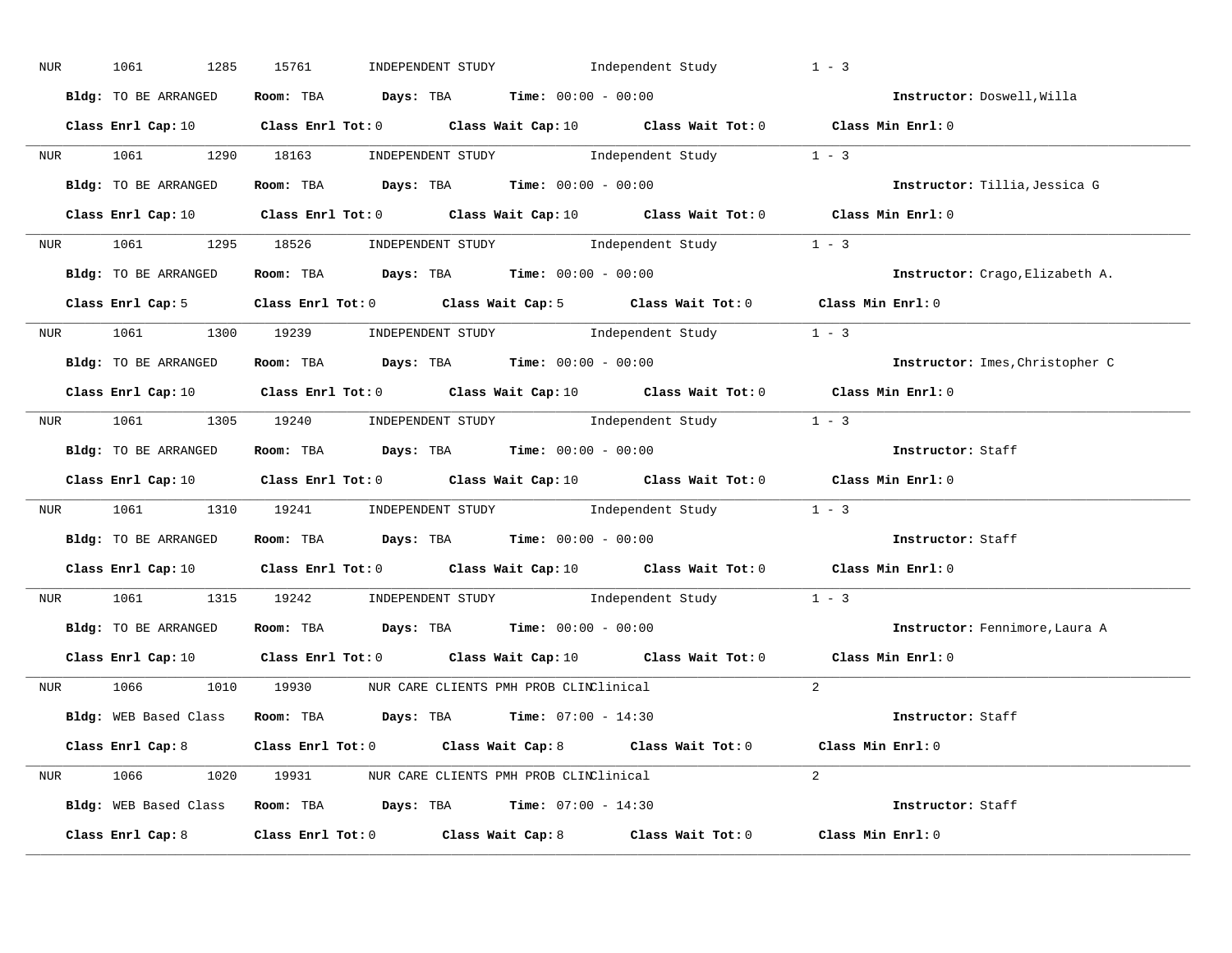### Report ID: SR201 **University of Pittsburgh** Page No. 31 of 150 **Schedule of Classes for Summer Term 2020-2021** Run Date: 11/06/2020 **Summer Term** Run Time: 23:00:12

| Subject    | Catalog Nbr Section Class Nbr |      |                   | Course Title |                                        | Component                    |                                                                                                      | Units          | Topics            |                                     |
|------------|-------------------------------|------|-------------------|--------------|----------------------------------------|------------------------------|------------------------------------------------------------------------------------------------------|----------------|-------------------|-------------------------------------|
| <b>NUR</b> | 1066                          | 1030 | 19932             |              | NUR CARE CLIENTS PMH PROB CLINClinical |                              |                                                                                                      | $\overline{a}$ |                   |                                     |
|            | Bldg: WEB Based Class         |      | Room: TBA         | Days: TBA    |                                        | <b>Time:</b> $07:00 - 14:30$ |                                                                                                      |                | Instructor: Staff |                                     |
|            | Class Enrl Cap: 8             |      | Class Enrl Tot: 0 |              | Class Wait Cap: 8                      |                              | Class Wait Tot: 0                                                                                    |                | Class Min Enrl: 0 |                                     |
| <b>NUR</b> | 1121C                         | 1120 | 17642             |              | ADVNCD CLIN PROB SOLVING CLIN Clinical |                              |                                                                                                      | $\overline{a}$ |                   |                                     |
|            | Bldg: WEB Based Class         |      | Room: TBA         | Days: W      |                                        | <b>Time:</b> $07:00 - 14:30$ |                                                                                                      |                |                   | Instructor: Tuite, Patricia K       |
|            |                               |      |                   |              |                                        |                              |                                                                                                      |                |                   | Crago, Elizabeth A.                 |
|            | Class Enrl Cap: 18            |      | Class Enrl Tot: 0 |              | Class Wait Cap: 10                     |                              | Class Wait Tot: 0                                                                                    |                | Class Min Enrl: 0 |                                     |
| <b>NUR</b> | 1128C                         | 1005 | 17644             |              | COMMUNITY HEALTH NURSING CLIN Clinical |                              |                                                                                                      | 2.5            |                   |                                     |
|            | Bldg: WEB Based Class         |      | Room: TBA         | Days: Th     |                                        | Time: $07:00 - 16:30$        |                                                                                                      |                |                   | Instructor: Kregg-Byers, Claudia M. |
|            |                               |      |                   |              |                                        |                              |                                                                                                      |                |                   | Fronczek, Trisha C                  |
| <b>NUR</b> | 1134C                         | 1005 | 17646             |              | TRANSTN PROF NUR PRACT CLIN            | Clinical                     | Attributes: Community Educational Impact, Community General Impact, Community Building Understanding | $\sqrt{6}$     |                   |                                     |
|            | Bldg: WEB Based Class         |      | Room: TBA         | Days: TBA    |                                        | Time: $00:00 - 00:00$        |                                                                                                      |                |                   | Instructor: Founds, Sandra Anne     |
|            |                               |      |                   |              |                                        |                              |                                                                                                      |                |                   | Jordan, Noelle L                    |
|            |                               |      |                   |              |                                        |                              |                                                                                                      |                |                   | Madden, Claire Roman                |
|            |                               |      |                   |              |                                        |                              |                                                                                                      |                |                   | Novosel, Lorraine M                 |
|            |                               |      |                   |              |                                        |                              |                                                                                                      |                |                   | Coleman, Timothy Michael            |
|            |                               |      |                   |              |                                        |                              |                                                                                                      |                |                   | Mitchell, Ann M.                    |
|            |                               |      |                   |              |                                        |                              |                                                                                                      |                |                   | Callan, Judith Ann                  |
|            |                               |      |                   |              |                                        |                              |                                                                                                      |                |                   | Zelazny, Jamie Michele              |
|            |                               |      |                   |              |                                        |                              |                                                                                                      |                |                   | Germack, Hayley D                   |
|            |                               |      |                   |              |                                        |                              |                                                                                                      |                |                   | Burkett, Marnie L                   |
|            |                               |      |                   |              |                                        |                              |                                                                                                      |                |                   | Braxter, Betty J.                   |
|            |                               |      |                   |              |                                        |                              |                                                                                                      |                |                   | Rauscher, Barbara                   |
|            |                               |      |                   |              |                                        |                              |                                                                                                      |                |                   |                                     |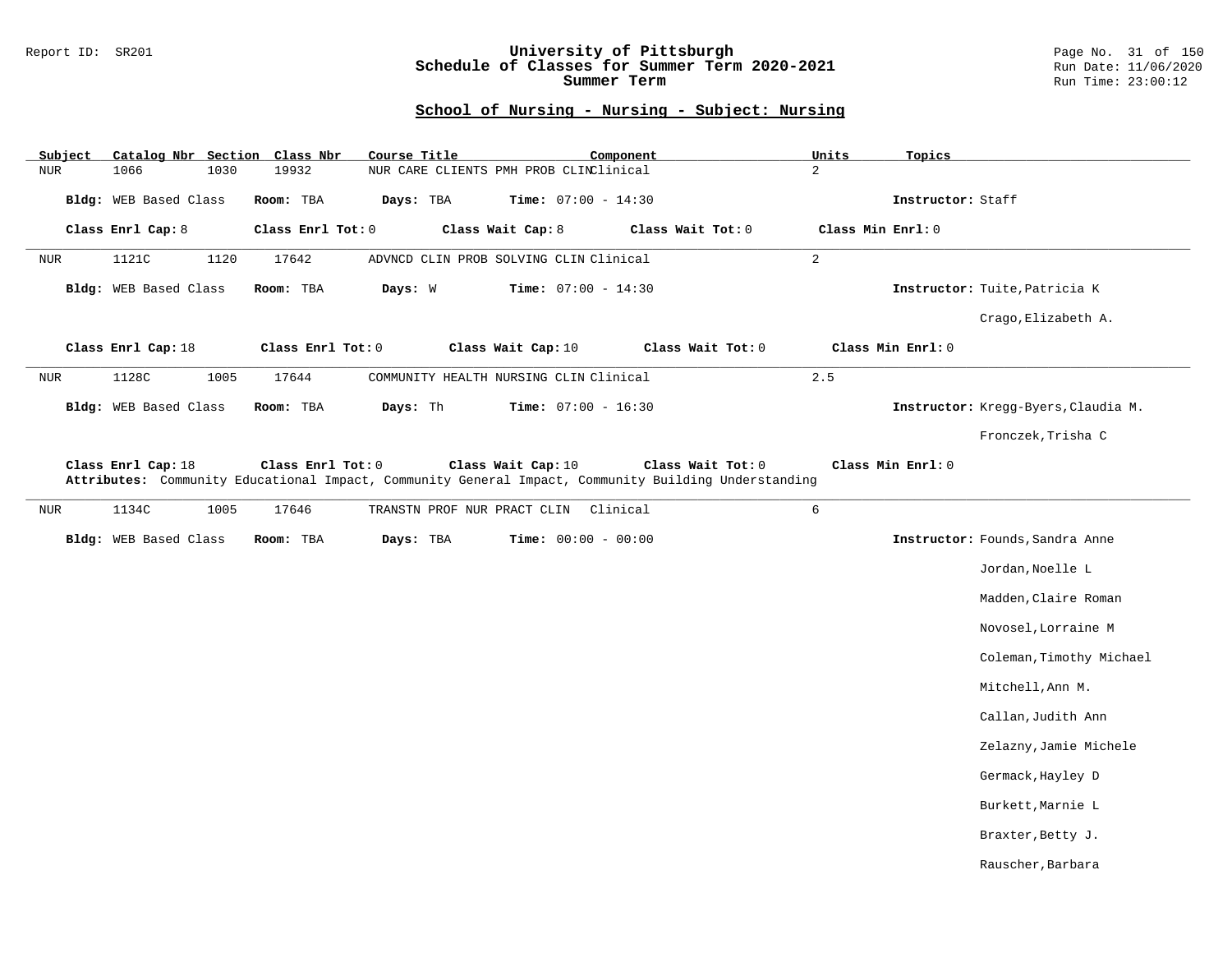|            |                                                                               | Attributes: Community Economical Impact, Community Educational Impact, Community General Impact, Community Building Understanding |                                     |                                        |                                          |                                                       |
|------------|-------------------------------------------------------------------------------|-----------------------------------------------------------------------------------------------------------------------------------|-------------------------------------|----------------------------------------|------------------------------------------|-------------------------------------------------------|
| <b>NUR</b> | 1135<br>1010                                                                  | 20202                                                                                                                             |                                     | TRANSTN PROF NUR PRACT CLIN Clinical   |                                          | 4.5                                                   |
|            | Bldg: TO BE ARRANGED                                                          | Room: TBA                                                                                                                         | Days: TBA                           | <b>Time:</b> $00:00 - 00:00$           |                                          | Instructor: Rauscher, Barbara                         |
|            | Class Enrl Cap: 35                                                            | Class Enrl Tot: 0                                                                                                                 |                                     | Class Wait Cap: 20                     | Class Wait Tot: 0                        | Class Min Enrl: 0                                     |
| <b>NUR</b> | 1140<br>1010                                                                  | 18365                                                                                                                             | COMPARATIVE HEALTH ISSUES           |                                        | Seminar                                  | $\overline{3}$                                        |
|            | Bldg: TO BE ARRANGED                                                          | Room: TBA                                                                                                                         | Days: TBA                           | <b>Time:</b> $00:00 - 00:00$           |                                          | Instructor: Martsolf, Grant R                         |
|            | Class Enrl Cap: 35<br>Attributes: Global Studies, Undergraduate Global Health | Class Enrl Tot: 0                                                                                                                 |                                     | Class Wait Cap: 20                     | Class Wait Tot: 0                        | Class Min Enrl: 0                                     |
| <b>NUR</b> | 1150<br>1010                                                                  | 18460                                                                                                                             | NURSING IN NICARAGUA                |                                        | Seminar                                  | 3                                                     |
|            | Bldg: TO BE ARRANGED                                                          | Room: TBA                                                                                                                         | Days: TBA                           | <b>Time:</b> $00:00 - 00:00$           |                                          | Instructor: Staff                                     |
|            | Class Enrl Cap: 12<br>Attributes: Global Studies, Undergraduate Global Health | Class Enrl Tot: 0                                                                                                                 |                                     | Class Wait Cap: 10                     | Class Wait Tot: 0                        | Class Min Enrl: 0                                     |
|            |                                                                               |                                                                                                                                   |                                     |                                        |                                          |                                                       |
| <b>NUR</b> | 1150IS<br>1010                                                                | 18468                                                                                                                             | NURSING IN NICARAGUA                |                                        | Seminar                                  | $\Omega$                                              |
|            | Bldg: TO BE ARRANGED                                                          | Room: TBA                                                                                                                         | Days: TBA                           | <b>Time:</b> $00:00 - 00:00$           |                                          | Instructor: Staff                                     |
|            | Class Enrl Cap: 35<br>Attributes: Global Studies, Undergraduate Global Health | Class Enrl Tot: 0                                                                                                                 |                                     | Class Wait Cap: 20                     | Class Wait Tot: 0                        | Class Min Enrl: 0                                     |
| NUR        | 11500S<br>1010                                                                | 18469                                                                                                                             | NURSING IN NICARAGUA                |                                        | Seminar                                  | $\Omega$                                              |
|            | Bldg: TO BE ARRANGED                                                          | Room: TBA                                                                                                                         | Days: TBA                           | <b>Time:</b> $00:00 - 00:00$           |                                          | Instructor: Staff                                     |
|            | Class Enrl Cap: 35<br>Attributes: Global Studies, Undergraduate Global Health | Class Enrl Tot: 0                                                                                                                 |                                     | Class Wait Cap: 20                     | Class Wait Tot: 0                        | Class Min Enrl: 0                                     |
|            | 1221C<br>1165                                                                 | 19958                                                                                                                             |                                     | ADVNCD CLIN PROB SOLVING CLIN Clinical |                                          | $\mathbf{1}$                                          |
| <b>NUR</b> | Bldg: WEB Based Class                                                         | Room: TBA                                                                                                                         | Days: F                             | <b>Time:</b> $07:00 - 14:50$           |                                          | Instructor: Staff                                     |
|            | Class Enrl Cap: 8<br>Reserve Capacity:                                        | Class Enrl Tot: 0                                                                                                                 | 01-FEB-2021 ACLBSN Nursing Students | Class Wait Cap: 8                      | Class Wait Tot: 0<br>Reserve Enrl Cap: 8 | Class Min Enrl: 0<br>Reserve Enrl Tot:<br>$\mathbf 0$ |
|            | 1221C<br>1170                                                                 | 19957                                                                                                                             |                                     | ADVNCD CLIN PROB SOLVING CLIN Clinical |                                          | $\mathbf{1}$                                          |
| <b>NUR</b> | Bldg: WEB Based Class                                                         | Room: TBA                                                                                                                         | Days: W                             | <b>Time:</b> $07:00 - 14:50$           |                                          | Instructor: Staff                                     |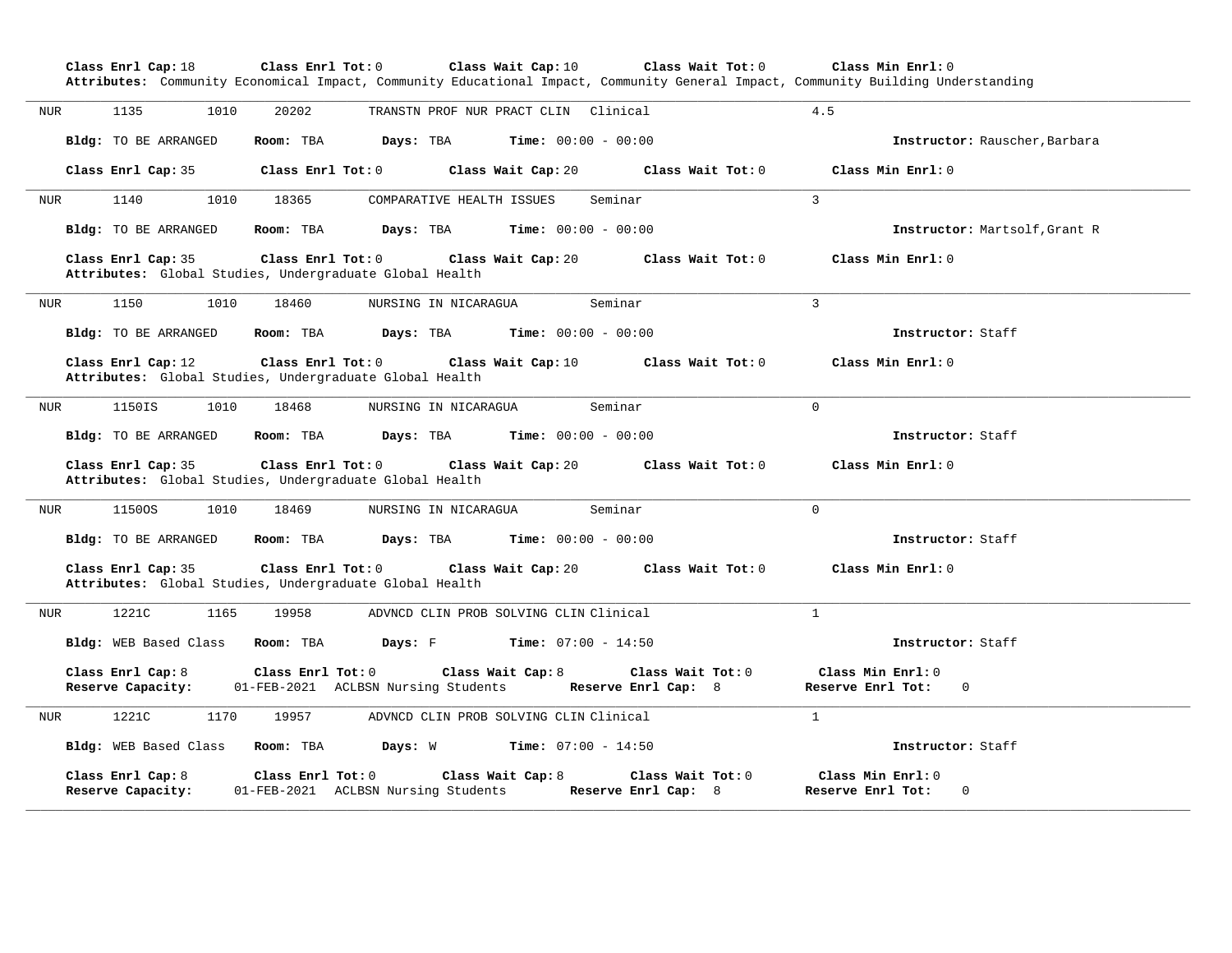### Report ID: SR201 **University of Pittsburgh** Page No. 33 of 150 **Schedule of Classes for Summer Term 2020-2021** Run Date: 11/06/2020 **Summer Term** Run Time: 23:00:12

|                  | Subject Catalog Nbr Section Class Nbr |      |                     | Course Title                                                                                                                                         |                                        | Component |  | Units               | Topics                   |
|------------------|---------------------------------------|------|---------------------|------------------------------------------------------------------------------------------------------------------------------------------------------|----------------------------------------|-----------|--|---------------------|--------------------------|
| NUR              | 1228C                                 | 1055 | 19960               |                                                                                                                                                      | COMMUNITY HEALTH NURSING CLIN Clinical |           |  | 0.5                 |                          |
|                  |                                       |      |                     | Bldg: WEB Based Class Room: TBA Days: W Time: 09:00 - 11:50                                                                                          |                                        |           |  |                     | Instructor: Staff        |
|                  |                                       |      |                     | Class Enrl Cap: 8 Class Enrl Tot: 0 Class Wait Cap: 8 Class Wait Tot: 0 Class Min Enrl: 0                                                            |                                        |           |  |                     |                          |
| NUR <sub>i</sub> | 1228C                                 |      | 1060 19127          |                                                                                                                                                      | COMMUNITY HEALTH NURSING CLIN Clinical |           |  | 0.5                 |                          |
|                  |                                       |      |                     | Bldg: WEB Based Class Room: TBA Days: F Time: 09:00 - 11:50                                                                                          |                                        |           |  |                     | Instructor: Park, Na Jin |
|                  |                                       |      |                     | Class Enrl Cap: 8 Class Enrl Tot: 0 Class Wait Cap: 8 Class Wait Tot: 0 Class Min Enrl: 0                                                            |                                        |           |  |                     |                          |
|                  |                                       |      |                     | Reserve Capacity: 01-FEB-2021 ACLBSN Nursing Students Reserve Enrl Cap: 8 Reserve Enrl Tot: 0                                                        |                                        |           |  |                     |                          |
| NUR              | 1228C                                 | 1065 | 19961               |                                                                                                                                                      | COMMUNITY HEALTH NURSING CLIN Clinical |           |  | 0.5                 |                          |
|                  |                                       |      |                     | Bldg: WEB Based Class Room: TBA Days: F Time: 09:00 - 11:50                                                                                          |                                        |           |  |                     | Instructor: Staff        |
|                  |                                       |      |                     | Class Enrl Cap: 8 Class Enrl Tot: 0 Class Wait Cap: 8 Class Wait Tot: 0                                                                              |                                        |           |  | Class Min $Enr1:0$  |                          |
|                  | Reserve Capacity:                     |      |                     | 01-FEB-2021 ACLBSN Nursing Students Reserve Enrl Cap: 8                                                                                              |                                        |           |  | Reserve Enrl Tot: 0 |                          |
|                  |                                       |      |                     |                                                                                                                                                      |                                        |           |  |                     |                          |
|                  | NUR 1228C                             |      | 1070 19128          |                                                                                                                                                      | COMMUNITY HEALTH NURSING CLIN Clinical |           |  | 0.5                 |                          |
|                  |                                       |      |                     | Bldg: WEB Based Class Room: TBA Days: M Time: 09:00 - 11:50                                                                                          |                                        |           |  |                     | Instructor: Park, Na Jin |
|                  |                                       |      |                     | Class Enrl Cap: 8 Class Enrl Tot: 0 Class Wait Cap: 8 Class Wait Tot: 0<br>Reserve Capacity: 01-FEB-2021 ACLBSN Nursing Students Reserve Enrl Cap: 8 |                                        |           |  | Class Min Enrl: 0   |                          |
|                  |                                       |      |                     | 01-FEB-2021 ACLBSN Nursing Students Reserve Enrl Cap: 8                                                                                              |                                        |           |  | Reserve Enrl Tot: 0 |                          |
|                  | NUR 1228C 1075 19962                  |      |                     |                                                                                                                                                      | COMMUNITY HEALTH NURSING CLIN Clinical |           |  | 0.5                 |                          |
|                  |                                       |      |                     | Bldg: WEB Based Class Room: TBA Days: M Time: 09:00 - 11:50                                                                                          |                                        |           |  |                     | Instructor: Staff        |
|                  |                                       |      |                     | Class Enrl Cap: 8 Class Enrl Tot: 0 Class Wait Cap: 8 Class Wait Tot: 0 Class Min Enrl: 0                                                            |                                        |           |  |                     |                          |
|                  |                                       |      |                     | Reserve Capacity: 01-FEB-2021 ACLBSN Nursing Students Reserve Enrl Cap: 8                                                                            |                                        |           |  | Reserve Enrl Tot: 0 |                          |
| NUR              | 1252C                                 | 1021 | 20107               |                                                                                                                                                      | NUR CRE CHILD/THEIR FMLYS CLINClinical |           |  | $\mathbf{1}$        |                          |
|                  | Bldg: TO BE ARRANGED                  |      |                     | Room: TBA $Days: M$ Time: $00:00 - 00:00$                                                                                                            |                                        |           |  |                     | Instructor: Staff        |
|                  | Class Enrl Cap: 7                     |      |                     | Class Enrl Tot: 0 Class Wait Cap: 7 Class Wait Tot: 0                                                                                                |                                        |           |  | Class Min Enrl: 0   |                          |
|                  | Reserve Capacity:                     |      |                     | 01-FEB-2021 ACLBSN Nursing Students Reserve Enrl Cap: 7                                                                                              |                                        |           |  | Reserve Enrl Tot: 0 |                          |
|                  |                                       |      |                     |                                                                                                                                                      |                                        |           |  | $\overline{1}$      |                          |
|                  | NUR 1252C                             | 1022 |                     | 20108 NUR CRE CHILD/THEIR FMLYS CLINClinical                                                                                                         |                                        |           |  |                     |                          |
|                  |                                       |      |                     | Bldg: TO BE ARRANGED Room: TBA Days: M Time: 00:00 - 00:00                                                                                           |                                        |           |  |                     | Instructor: Staff        |
|                  | Class Enrl Cap: 7                     |      | Class Enrl Tot: $0$ |                                                                                                                                                      | Class Wait Cap: 7 Class Wait Tot: 0    |           |  | Class Min Enrl: 0   |                          |
|                  | Reserve Capacity:                     |      |                     | 01-FEB-2021 ACLBSN Nursing Students Reserve Enrl Cap: 7                                                                                              |                                        |           |  | Reserve Enrl Tot: 0 |                          |
|                  |                                       |      |                     |                                                                                                                                                      |                                        |           |  |                     |                          |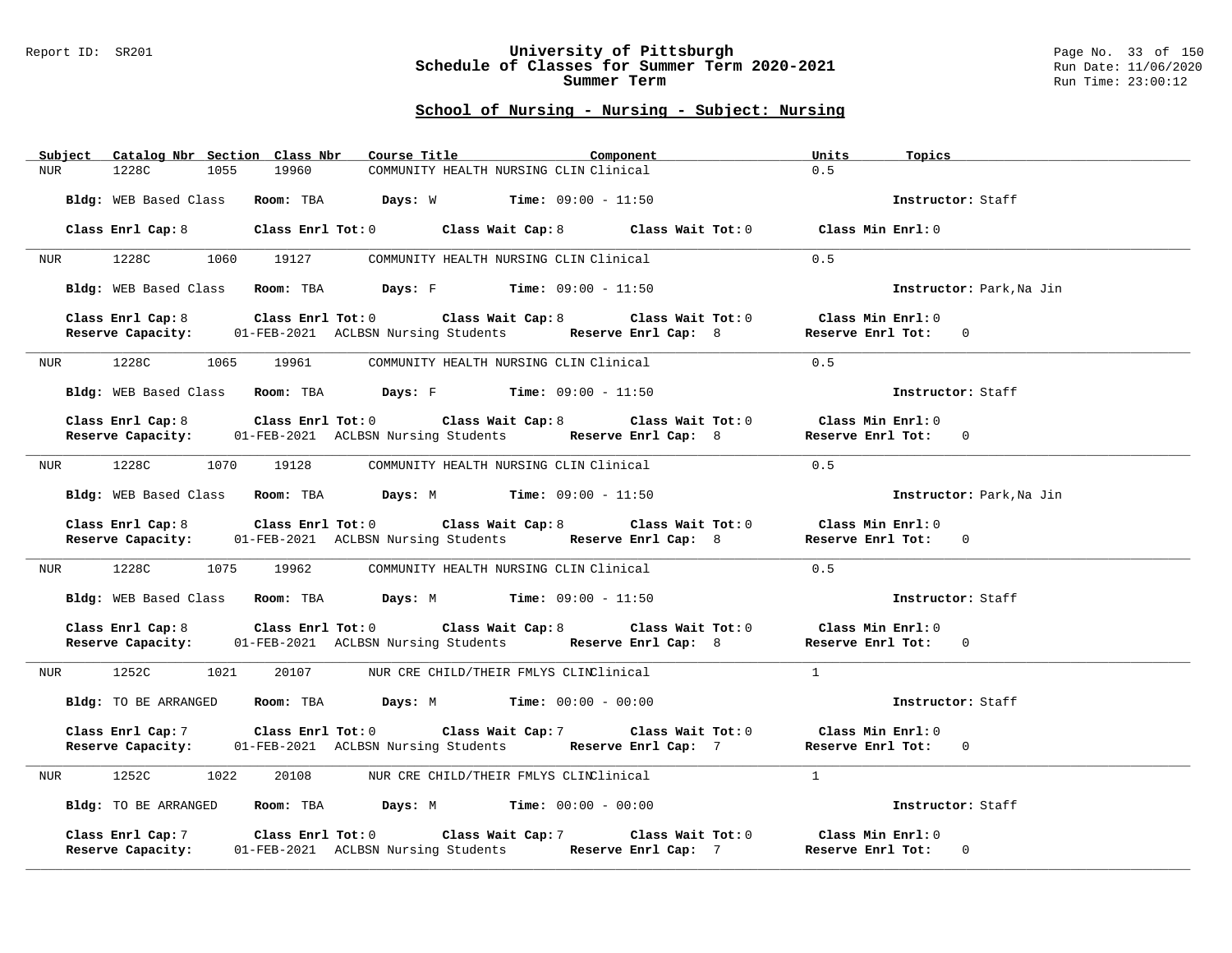| NUR | 1252C                | 1024 | 20110                                                       | NUR CRE CHILD/THEIR FMLYS CLINClinical |                                                                                                                                                                                 | $\mathbf{1}$   |                                                                                               |  |
|-----|----------------------|------|-------------------------------------------------------------|----------------------------------------|---------------------------------------------------------------------------------------------------------------------------------------------------------------------------------|----------------|-----------------------------------------------------------------------------------------------|--|
|     | Bldg: TO BE ARRANGED |      | <b>Room:</b> TBA <b>Days:</b> W <b>Time:</b> 00:00 - 00:00  |                                        |                                                                                                                                                                                 |                | Instructor: Staff                                                                             |  |
|     | Class Enrl Cap: 7    |      |                                                             |                                        | Class Enrl Tot: $0$ Class Wait Cap: 7 Class Wait Tot: $0$ Class Min Enrl: $0$                                                                                                   |                | Reserve Capacity: 01-FEB-2021 ACLBSN Nursing Students Reserve Enrl Cap: 7 Reserve Enrl Tot: 0 |  |
|     | NUR 1252C 1025       |      | 20111 NUR CRE CHILD/THEIR FMLYS CLINClinical                |                                        |                                                                                                                                                                                 | $\mathbf{1}$   |                                                                                               |  |
|     |                      |      | Bldg: TO BE ARRANGED Room: TBA Days: F Time: 00:00 - 00:00  |                                        |                                                                                                                                                                                 |                | Instructor: Staff                                                                             |  |
|     |                      |      |                                                             |                                        | Class Enrl Cap: 7 Class Enrl Tot: 0 Class Wait Cap: 7 Class Wait Tot: 0<br>Reserve Capacity: 01-FEB-2021 ACLBSN Nursing Students Reserve Enrl Cap: 7                            |                | Class Min Enrl: 0<br>Reserve Enrl Tot: 0                                                      |  |
|     |                      |      | NUR 1252C 1026 20112 NUR CRE CHILD/THEIR FMLYS CLINClinical |                                        |                                                                                                                                                                                 | $\overline{1}$ |                                                                                               |  |
|     | Bldg: TO BE ARRANGED |      | Room: TBA $Days:$ TBA $Time: 00:00 - 00:00$                 |                                        |                                                                                                                                                                                 |                | Instructor: Staff                                                                             |  |
|     |                      |      |                                                             |                                        | Class Enrl Cap: 7 $\qquad$ Class Enrl Tot: 0 $\qquad$ Class Wait Cap: 7 $\qquad$ Class Wait Tot: 0<br>Reserve Capacity: 01-FEB-2021 ACLBSN Nursing Students Reserve Enrl Cap: 7 |                | Class Min Enrl: 0<br>Reserve Enrl Tot: 0                                                      |  |
|     | NUR 1252C            |      | 1027 19965 NUR CRE CHILD/THEIR FMLYS CLINClinical           |                                        |                                                                                                                                                                                 | $\overline{1}$ |                                                                                               |  |
|     |                      |      | Bldg: WEB Based Class Room: TBA Days: W Time: 00:00 - 00:00 |                                        |                                                                                                                                                                                 |                | Instructor: Staff                                                                             |  |
|     | Reserve Capacity:    |      |                                                             |                                        | Class Enrl Cap: 7 Class Enrl Tot: 0 Class Wait Cap: 7 Class Wait Tot: 0<br>01-FEB-2021 ACLBSN Nursing Students Reserve Enrl Cap: 7                                              |                | Class Min Enrl: 0<br>Reserve Enrl Tot: 0                                                      |  |
|     |                      |      | NUR 1252C 1035 19966 NUR CRE CHILD/THEIR FMLYS CLINClinical |                                        |                                                                                                                                                                                 | $\overline{1}$ |                                                                                               |  |
|     |                      |      | Bldg: WEB Based Class Room: TBA Days: F Time: 00:00 - 00:00 |                                        |                                                                                                                                                                                 |                | Instructor: Staff                                                                             |  |
|     | Class Enrl Cap: 7    |      |                                                             |                                        | Class Enrl Tot: $0$ Class Wait Cap: $7$ Class Wait Tot: $0$ Class Min Enrl: $0$                                                                                                 |                | Reserve Capacity: 01-FEB-2021 ACLBSN Nursing Students Reserve Enrl Cap: 7 Reserve Enrl Tot: 0 |  |
| NUR | 1260C                | 1020 | 20119 MUR CARE CLIENTS PMH PROB CLINClinical                |                                        |                                                                                                                                                                                 | 1.5            |                                                                                               |  |
|     |                      |      | Bldg: WEB Based Class Room: TBA Days: M Time: 07:00 - 13:30 |                                        |                                                                                                                                                                                 |                | Instructor: Staff                                                                             |  |
|     |                      |      |                                                             |                                        | Class Enrl Cap: 7 Class Enrl Tot: 0 Class Wait Cap: 7 Class Wait Tot: 0<br>Reserve Capacity: 01-FEB-2021 ACLBSN Nursing Students Reserve Enrl Cap: 7                            |                | Class Min Enrl: 0<br>Reserve Enrl Tot: 0                                                      |  |
|     | NUR 1260C 1021       |      | 20120 NUR CARE CLIENTS PMH PROB CLINClinical                |                                        |                                                                                                                                                                                 | 1.5            |                                                                                               |  |
|     |                      |      | Bldg: TO BE ARRANGED Room: TBA Days: M Time: 07:00 - 13:30  |                                        |                                                                                                                                                                                 |                | Instructor: Staff                                                                             |  |
|     | Class Enrl Cap: 7    |      | $\texttt{Class}$ $\texttt{Enrl}$ $\texttt{Tot:}$ $0$        | Class Wait Cap: 7                      | Class Wait Tot: 0<br>Reserve Capacity: 01-FEB-2021 ACLBSN Nursing Students Reserve Enrl Cap: 7                                                                                  |                | Class Min Enrl: 0<br>Reserve Enrl Tot: 0                                                      |  |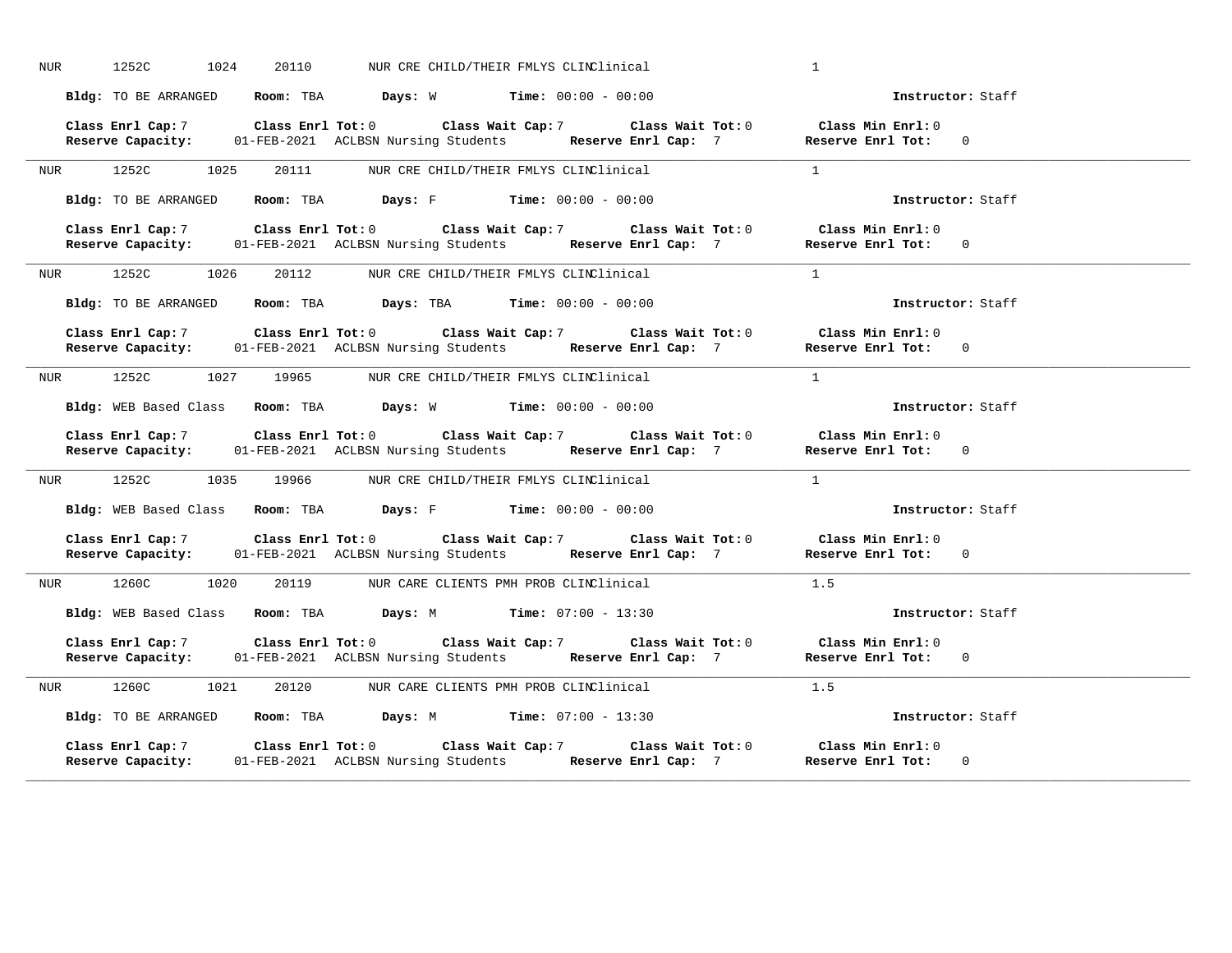### Report ID: SR201 **University of Pittsburgh** Page No. 35 of 150 **Schedule of Classes for Summer Term 2020-2021** Run Date: 11/06/2020 **Summer Term** Run Time: 23:00:12

| Subject Catalog Nbr Section Class Nbr | Course Title <b>Source Search</b><br>Component                                                                                                       | Units<br>Topics                           |
|---------------------------------------|------------------------------------------------------------------------------------------------------------------------------------------------------|-------------------------------------------|
| 1260C<br>1022<br><b>NUR</b>           | 20121<br>NUR CARE CLIENTS PMH PROB CLINClinical                                                                                                      | 1.5                                       |
|                                       | Bldg: TO BE ARRANGED ROOM: TBA Days: W Time: 07:00 - 13:30                                                                                           | Instructor: Staff                         |
| Class Enrl Cap: 7                     | Class Enrl Tot: 0 Class Wait Cap: 7 Class Wait Tot: 0                                                                                                | $\texttt{Class Min}$ $\texttt{Enrl:}$ $0$ |
| Reserve Capacity:                     | 01-FEB-2021 ACLBSN Nursing Students Reserve Enrl Cap: 7                                                                                              | Reserve Enrl Tot: 0                       |
| NUR 1260C 1023                        | 20122 NUR CARE CLIENTS PMH PROB CLINClinical                                                                                                         | 1.5                                       |
| Bldg: TO BE ARRANGED                  | <b>Room:</b> TBA <b>Days:</b> W <b>Time:</b> 07:00 - 13:30                                                                                           | Instructor: Staff                         |
|                                       | Class Enrl Cap: 7 (Class Enrl Tot: 0 (Class Wait Cap: 7 (Class Wait Tot: 0                                                                           | Class Min Enrl: 0                         |
|                                       | Reserve Capacity: 01-FEB-2021 ACLBSN Nursing Students Reserve Enrl Cap: 7                                                                            | Reserve Enrl Tot: 0                       |
|                                       | NUR 1260C 1155 19969 NUR CARE CLIENTS PMH PROB CLINClinical                                                                                          | 1.5                                       |
|                                       | Bldg: WEB Based Class Room: TBA Days: F Time: 07:00 - 14:30                                                                                          | Instructor: Staff                         |
|                                       | Class Enrl Cap: 8 Class Enrl Tot: 0 Class Wait Cap: 8 Class Wait Tot: 0                                                                              | Class Min $Enr1:0$                        |
|                                       | Reserve Capacity: 01-FEB-2021 ACLBSN Nursing Students Reserve Enrl Cap: 8                                                                            | Reserve Enrl Tot: 0                       |
|                                       | NUR 1260C 1165 19967 NUR CARE CLIENTS PMH PROB CLINClinical                                                                                          | 1.5                                       |
|                                       | Bldg: WEB Based Class Room: TBA Days: M Time: 07:00 - 14:30                                                                                          | Instructor: Staff                         |
|                                       | Class Enrl Cap: 8 Class Enrl Tot: 0 Class Wait Cap: 8 Class Wait Tot: 0<br>Reserve Capacity: 01-FEB-2021 ACLBSN Nursing Students Reserve Enrl Cap: 8 | Class Min $Enr1:0$<br>Reserve Enrl Tot: 0 |
| NUR 1260C 1175 19968                  | NUR CARE CLIENTS PMH PROB CLINClinical                                                                                                               | 1.5                                       |
|                                       | Bldg: WEB Based Class Room: TBA Days: W Time: 07:00 - 14:30                                                                                          | Instructor: Staff                         |
|                                       | Class Enrl Cap: 8 Class Enrl Tot: 0 Class Wait Cap: 8 Class Wait Tot: 0                                                                              | Class Min Enrl: 0                         |
| 1282C<br>1050<br>NUR                  | 19974<br>NUR ADLT AC/CRNC HLTH PROB CLNClinical                                                                                                      | 3.5                                       |
|                                       | Bldg: WEB Based Class Room: TBA Days: WF Time: 07:00 - 14:50                                                                                         | Instructor: Staff                         |
|                                       | Class Enrl Cap: 8 Class Enrl Tot: 0 Class Wait Cap: 8 Class Wait Tot: 0 Class Min Enrl: 0                                                            |                                           |
| 1282C<br>NUR <sub>p</sub>             | 1150 17649 NUR ADLT AC/CRNC HLTH PROB CLNClinical                                                                                                    | 3.5                                       |
|                                       | Bldg: WEB Based Class Room: TBA Days: M Time: 07:00 - 14:50                                                                                          | Instructor: Faett, Becky L                |
|                                       | Class Enrl Cap: 20 Class Enrl Tot: 0 Class Wait Cap: 20<br>Class Wait Tot: 0                                                                         | Class Min Enrl: 0                         |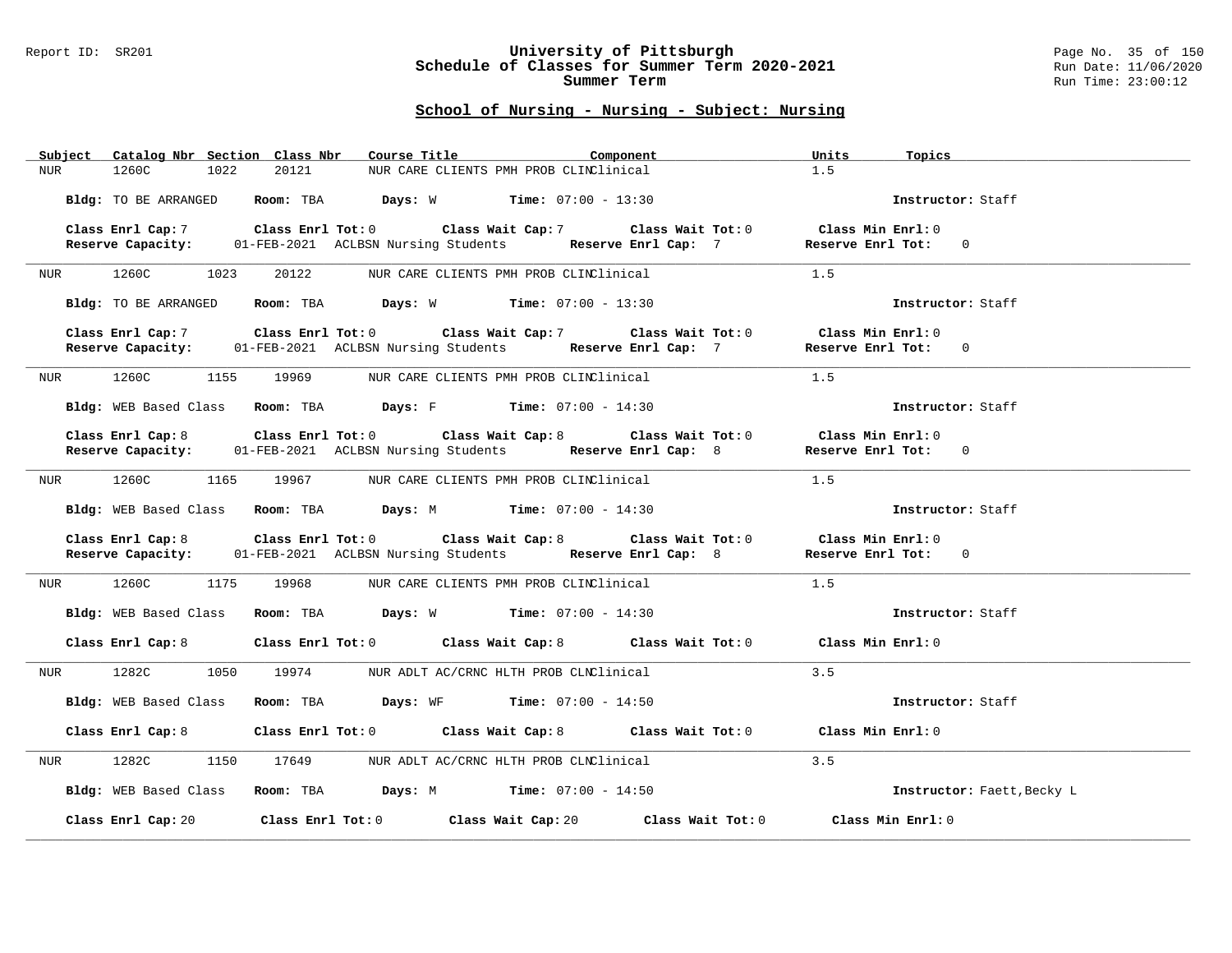### Report ID: SR201 **University of Pittsburgh** Page No. 36 of 150 **Schedule of Classes for Summer Term 2020-2021** Run Date: 11/06/2020 **Summer Term** Run Time: 23:00:12

| Subject                                                                                                                                                                                                                                                   |                                                                                | Catalog Nbr Section Class Nbr            | Course Title                                                         | Component                                                     | Units                                  | Topics                         |  |
|-----------------------------------------------------------------------------------------------------------------------------------------------------------------------------------------------------------------------------------------------------------|--------------------------------------------------------------------------------|------------------------------------------|----------------------------------------------------------------------|---------------------------------------------------------------|----------------------------------------|--------------------------------|--|
| <b>NUR</b><br>1282C                                                                                                                                                                                                                                       | 1170                                                                           | 19120                                    |                                                                      | NUR ADLT AC/CRNC HLTH PROB CLNClinical                        | 3.5                                    |                                |  |
| Bldg: WEB Based Class<br>Room: TBA                                                                                                                                                                                                                        |                                                                                | <b>Time:</b> $07:00 - 14:50$<br>Days: WF |                                                                      | Instructor: Bench, Victor R                                   |                                        |                                |  |
|                                                                                                                                                                                                                                                           |                                                                                |                                          |                                                                      |                                                               |                                        | Miller, Susan E                |  |
|                                                                                                                                                                                                                                                           |                                                                                |                                          |                                                                      |                                                               |                                        | Harlan, Melissa Dawn           |  |
|                                                                                                                                                                                                                                                           |                                                                                |                                          |                                                                      |                                                               |                                        | Anderson, Maighdlin W          |  |
|                                                                                                                                                                                                                                                           |                                                                                |                                          |                                                                      |                                                               |                                        | Kelly, Linda Kathryn           |  |
| Class Enrl Cap: 8<br>Reserve Capacity:                                                                                                                                                                                                                    |                                                                                | Class Enrl Tot: 0                        | 01-FEB-2021 ACLBSN Nursing Students                                  | Class Wait Cap: 8<br>Class Wait Tot: 0<br>Reserve Enrl Cap: 8 | Class Min Enrl: 0<br>Reserve Enrl Tot: | 0                              |  |
| 1631<br><b>NUR</b>                                                                                                                                                                                                                                        | 1050                                                                           | 13921                                    |                                                                      | HLTH CARE DELIVERY SWITZERLANDIndependent Study               | 2                                      |                                |  |
|                                                                                                                                                                                                                                                           | Bldg: TO BE ARRANGED<br>Room: TBA<br>Days: TBA<br><b>Time:</b> $00:00 - 00:00$ |                                          |                                                                      |                                                               |                                        | Instructor: Engberg, Sandra J  |  |
| Class Enrl Cap: 35                                                                                                                                                                                                                                        |                                                                                | Class Enrl Tot: 0                        | Attributes: Switzerland, Global Studies, Undergraduate Global Health | Class Wait Cap: 20<br>Class Wait Tot: 0                       | Class Min Enrl: 0                      |                                |  |
| 1631IS<br><b>NUR</b>                                                                                                                                                                                                                                      | 1010                                                                           | 14761                                    |                                                                      | HLTH CRE DLVRY SWITZERLAND - ISLecture                        | $\mathbf 0$                            |                                |  |
|                                                                                                                                                                                                                                                           | Bldg: TO BE ARRANGED<br>Room: TBA<br>Days: TBA<br><b>Time:</b> $00:00 - 00:00$ |                                          |                                                                      |                                                               | Instructor: Staff                      |                                |  |
| Class Enrl Tot: 0<br>Class Wait Cap: 20<br>Class Wait Tot: 0<br>Class Min Enrl: 0<br>Class Enrl Cap: 35<br>Attributes: Switzerland, Global Studies, Undergraduate Global Health                                                                           |                                                                                |                                          |                                                                      |                                                               |                                        |                                |  |
| 16310S<br><b>NUR</b>                                                                                                                                                                                                                                      | 1010                                                                           | 14762                                    |                                                                      | HLTH CRE DLVRY SWITZERLAND -OSLecture                         | $\mathbf 0$                            |                                |  |
| Bldg: TO BE ARRANGED                                                                                                                                                                                                                                      |                                                                                | Room: TBA                                | Days: TBA                                                            | <b>Time:</b> $00:00 - 00:00$                                  |                                        | Instructor: Staff              |  |
| Class Enrl Cap: 35                                                                                                                                                                                                                                        |                                                                                | Class Enrl Tot: 0                        | Attributes: Switzerland, Global Studies, Undergraduate Global Health | Class Wait Cap: 20<br>Class Wait $Tot: 0$                     | Class Min Enrl: 0                      |                                |  |
| 1633<br>NUR                                                                                                                                                                                                                                               | 1210                                                                           | 17966                                    | HEALTH CRE DLVRY CAMBODIA                                            | Independent Study                                             | $1 - 3$                                |                                |  |
| Bldg: TO BE ARRANGED                                                                                                                                                                                                                                      |                                                                                | Room: TBA                                | Days: TBA                                                            | <b>Time:</b> $00:00 - 00:00$                                  |                                        | Instructor: Henker, Richard A. |  |
| Class Wait Cap: 1<br>Class Wait Tot: 0<br>Class Min Enrl: 0<br>Class Enrl Cap: 1<br>Class Enrl Tot: 0<br>Attributes: Community Economical Impact, Community General Impact, Community Building Understanding, Global Studies, Undergraduate Global Health |                                                                                |                                          |                                                                      |                                                               |                                        |                                |  |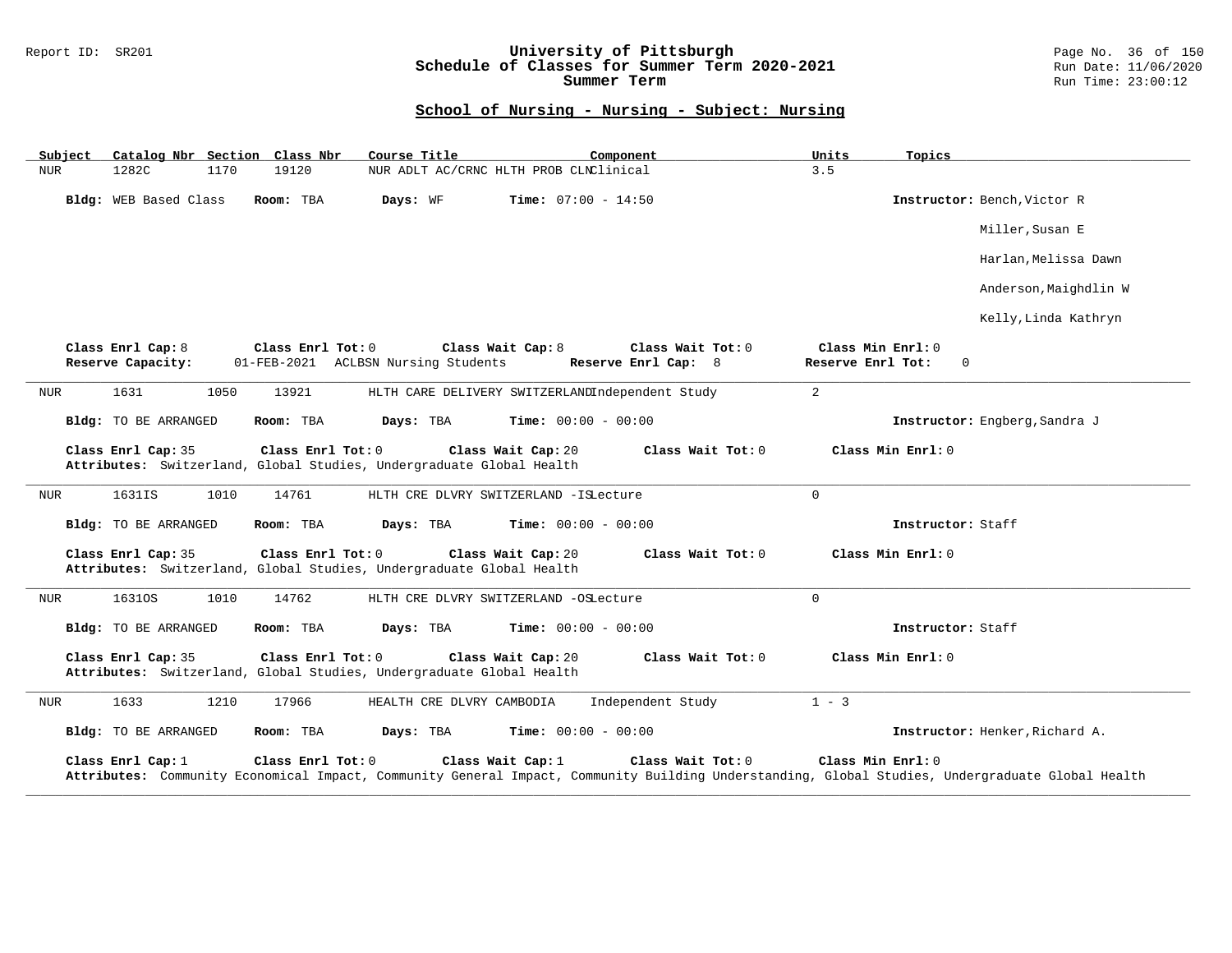### Report ID: SR201 **University of Pittsburgh** Page No. 37 of 150 **Schedule of Classes for Summer Term 2020-2021** Run Date: 11/06/2020 **Summer Term** Run Time: 23:00:12

| Subject Catalog Nbr Section Class Nbr | Course Title                                                                                      | Component                                       | Units<br>Topics         |
|---------------------------------------|---------------------------------------------------------------------------------------------------|-------------------------------------------------|-------------------------|
| 1633IS<br><b>NUR</b><br>1010          | 17972                                                                                             | HEALTH CRE DLVRY CAMBODIA - ISIndependent Study | $\Omega$                |
| Bldg: TO BE ARRANGED                  | Room: TBA<br>Days: TBA                                                                            | <b>Time:</b> $00:00 - 00:00$                    | Instructor: Staff       |
| Class Enrl Cap: 1                     | Class Enrl Tot: 0<br>Class Wait Cap: $1$                                                          | Class Wait Tot: 0                               | Class Min Enrl: 0       |
|                                       | Attributes: Global Studies, Undergraduate Global Health                                           |                                                 |                         |
| 16330S<br>NUR<br>1010                 | 17973                                                                                             | HEALTH CRE DLVRY CAMBODIA - OSIndependent Study | $\Omega$                |
| <b>Bldg:</b> TO BE ARRANGED           | Room: TBA<br>Days: TBA                                                                            | Time: $00:00 - 00:00$                           | Instructor: Staff       |
| Class Enrl Cap: 1                     | Class Enrl Tot: 0<br>Class Wait Cap: 1<br>Attributes: Global Studies, Undergraduate Global Health | Class Wait Tot: 0                               | Class Min Enrl: 0       |
|                                       |                                                                                                   |                                                 |                         |
| 1636<br>1010<br>NUR                   | 17673                                                                                             | HLTH CARE DELIVERY IN CHINA Independent Study   | $\mathbf{3}$            |
| Bldg: TO BE ARRANGED                  | Days: TBA<br>Room: TBA                                                                            | <b>Time:</b> $00:00 - 00:00$                    | Instructor: Ren, Dianxu |
| Class Enrl Cap: 15                    | $Class$ $Enrl$ $Tot: 0$                                                                           | Class Wait Cap: 10<br>Class Wait Tot: 0         | Class Min Enrl: 0       |
|                                       | Attributes: Global Studies, Undergraduate Global Health                                           |                                                 |                         |
| 1636IS<br>1010<br>NUR                 | 17674                                                                                             | HLTH CARE DELIVERY IN CHINA-ISIndependent Study | $\Omega$                |
| Bldg: TO BE ARRANGED                  | Room: TBA<br>Days: TBA                                                                            | <b>Time:</b> $00:00 - 00:00$                    | Instructor: Staff       |
|                                       |                                                                                                   |                                                 |                         |
| Class Enrl Cap: 15                    | Class Enrl Tot: 0<br>Attributes: Global Studies, Undergraduate Global Health                      | Class Wait Cap: 10<br>Class Wait Tot: 0         | Class Min Enrl: 0       |
| 16360S<br>1010<br>NUR                 | 17675                                                                                             | HLTH CARE DELIVERY IN CHINA-OSIndependent Study | $\mathbf 0$             |
| Bldg: TO BE ARRANGED                  | Room: TBA<br>Days: TBA                                                                            | $Time: 00:00 - 00:00$                           | Instructor: Staff       |
| Class Enrl Cap: 15                    | Class Enrl Tot: 0                                                                                 | Class Wait Cap: 10<br>Class Wait Tot: 0         | Class Min Enrl: 0       |
|                                       | Attributes: Global Studies, Undergraduate Global Health                                           |                                                 |                         |
| 1639<br>1010<br>NUR                   | 20304<br>HLTH CRE DLVRY ST REGIS MOHAWKLecture                                                    |                                                 | 3                       |
| Bldg: TO BE ARRANGED                  | Room: TBA<br>Days: TBA                                                                            | $Time: 00:00 - 00:00$                           | Instructor: Staff       |
| Class Enrl Cap: 35                    | Class Enrl Tot: 0                                                                                 | Class Wait Cap: 20<br>Class Wait Tot: 0         | Class Min Enrl: 0       |
| 1639<br>1020<br>NUR                   | 20309<br>HLTH CRE DLVRY ST REGIS MOHAWKLecture                                                    |                                                 | $\overline{3}$          |
| Bldg: TO BE ARRANGED                  | Room: TBA<br>Days: TBA                                                                            | <b>Time:</b> $00:00 - 00:00$                    | Instructor: Staff       |
| Class Enrl Cap: 35                    | Class Enrl Tot: 0                                                                                 | Class Wait Cap: 20<br>Class Wait Tot: 0         | Class Min Enrl: 0       |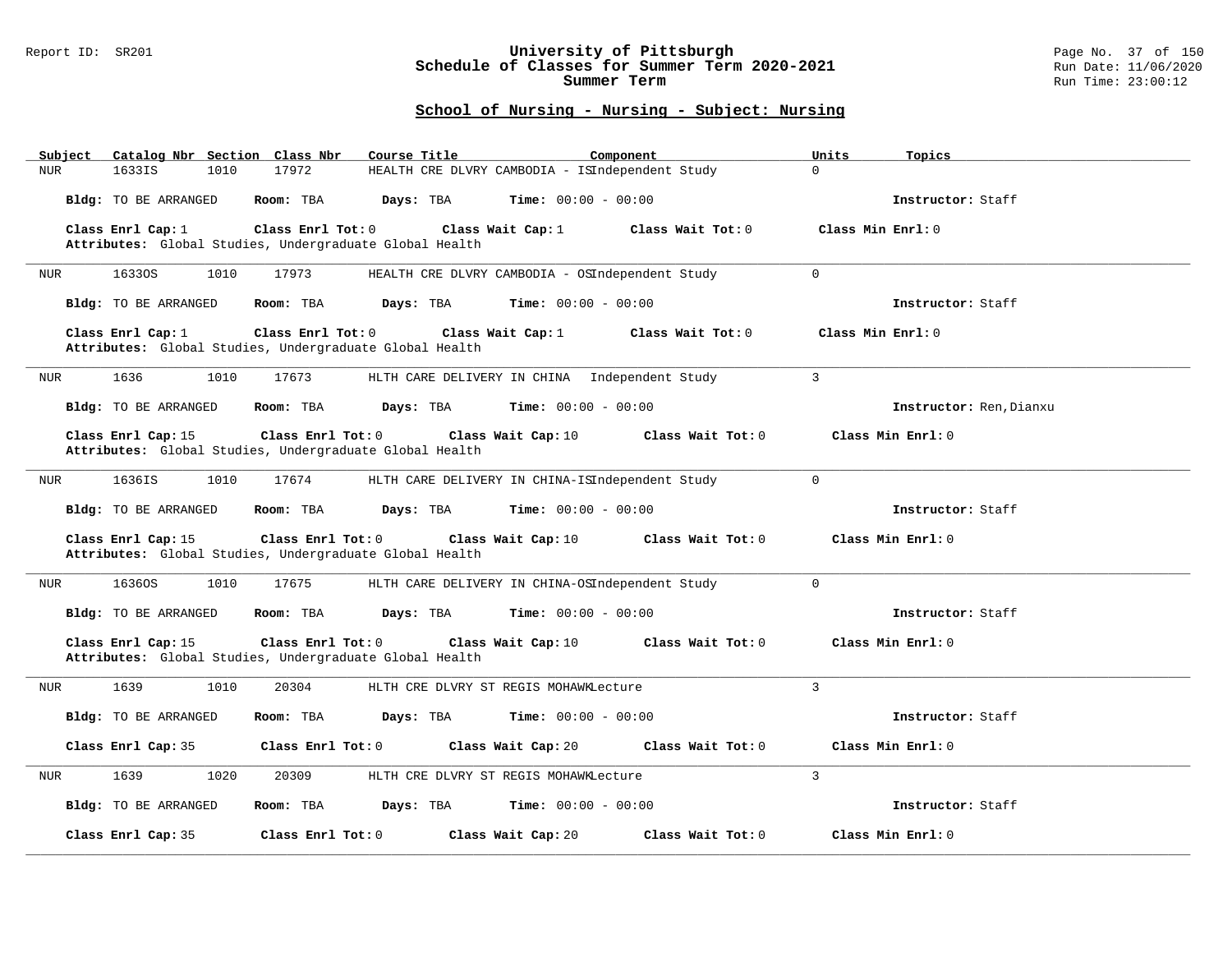### Report ID: SR201 **University of Pittsburgh** Page No. 38 of 150 **Schedule of Classes for Summer Term 2020-2021** Run Date: 11/06/2020 **Summer Term** Run Time: 23:00:12

| Subject Catalog Nbr Section Class Nbr                                      | Course Title<br>Component                                                           | Units<br>Topics                   |
|----------------------------------------------------------------------------|-------------------------------------------------------------------------------------|-----------------------------------|
| 20317<br><b>NUR</b><br>1639<br>1030                                        | HLTH CRE DLVRY ST REGIS MOHAWKLecture                                               | $\mathcal{L}$                     |
| Bldg: TO BE ARRANGED                                                       | Room: TBA $Days:$ TBA $Time: 00:00 - 00:00$                                         | Instructor: Staff                 |
|                                                                            | Class Enrl Cap: 35 Class Enrl Tot: 0 Class Wait Cap: 20 Class Wait Tot: 0           | Class Min Enrl: 0                 |
| 1639IS<br>1010<br>20318<br>NUR                                             | HLTH CARE DLVRY ST REGIS IS Lecture                                                 | $\Omega$                          |
| Bldg: TO BE ARRANGED                                                       | <b>Room:</b> TBA <b>Days:</b> TBA <b>Time:</b> 00:00 - 00:00                        | Instructor: Staff                 |
| Class Enrl Cap: 35                                                         | Class Enrl Tot: 0 Class Wait Cap: 20<br>Class Wait Tot: 0                           | Class Min Enrl: 0                 |
| 16390S<br>1010<br>20319<br>NUR                                             | HLTH CRE DLVRY ST REGIS OS Lecture                                                  | $\Omega$                          |
| Bldg: TO BE ARRANGED                                                       | Room: TBA $Days:$ TBA $Time: 00:00 - 00:00$                                         | Instructor: Staff                 |
|                                                                            | Class Enrl Cap: 35 Class Enrl Tot: 0 Class Wait Cap: 20 Class Wait Tot: 0           | Class Min Enrl: 0                 |
| 2000<br>1030 19111<br>NUR                                                  | RESEARCH FOR EBP 1 Lecture                                                          | $\overline{2}$                    |
| Bldg: TBA                                                                  | <b>Room:</b> TBA <b>Days:</b> Tu <b>Time:</b> $18:00 - 19:50$                       | Instructor: Sherwood, Paula Riess |
| Class Enrl Cap: 65<br>Room Characteristics: PeopleSoft - Scheduled (PS)(1) | Class Enrl Tot: $0$ Class Wait Cap: $0$ Class Wait Tot: $0$                         | Class Min Enrl: 0                 |
| Reserve Capacity:                                                          | 01-OCT-2021 Restricted to NURSAN DNP/MSN Reserve Enrl Cap: 45                       | Reserve Enrl Tot: 0               |
| 2000D<br>1500<br>NUR                                                       | 18294 RESEARCH FOR EBP 1 Lecture                                                    | 2                                 |
|                                                                            | Bldg: WEB Based Class Room: TBA Days: Tu Time: 18:00 - 19:50                        | Instructor: Sherwood, Paula Riess |
| Class Enrl Cap: 20<br>Attributes: Distance Education                       | Class Enrl Tot: $0$ Class Wait Cap: $0$ Class Wait Tot: $0$                         | Class Min Enrl: 0                 |
| 2002<br>20169<br>NUR<br>1010                                               | RESEARCH PRACTICUM<br>Lecture                                                       | $\overline{2}$                    |
|                                                                            | Bldg: TBA                    Room: TBA         Days: Tu         Time: 12:30 - 14:20 | Instructor: Staff                 |
| Class Enrl Cap: 35<br>Room Characteristics: PeopleSoft - Scheduled (PS)(1) | Class Enrl Tot: 0 Class Wait Cap: 0 Class Wait Tot: 0 Class Min Enrl: 0             |                                   |
| 2008<br>1200<br>NUR<br>17667                                               | ETHICS FOR ADV PRACTICE NUR Independent Study                                       | $\overline{0}$                    |
| Bldg: WEB Based Class<br>Room: TBA                                         | <b>Days:</b> TBA <b>Time:</b> $00:00 - 00:00$                                       | Instructor: Wilkenfeld, Daniel A  |
| Class Enrl Cap: 20<br>Attributes: Online                                   | Class Enrl Tot: 0 Class Wait Cap: 0 Class Wait Tot: 0                               | Class Min Enrl: 0                 |
| Reserve Capacity:                                                          | 01-FEB-2021 Online Nursing Students Only Reserve Enrl Cap: 20                       | Reserve Enrl Tot:<br>$\Omega$     |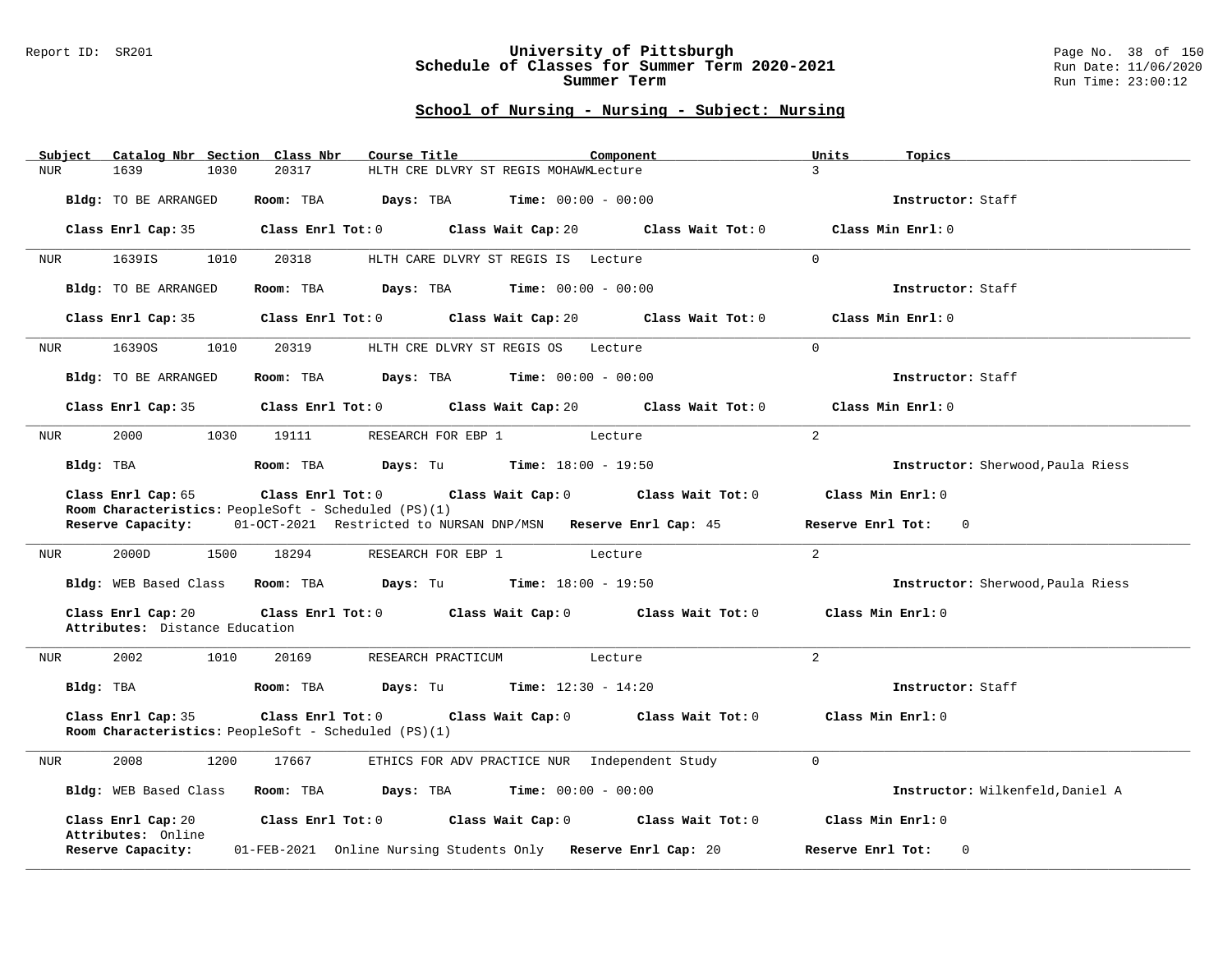| <b>NUR</b> | 2008<br>1210                                                               | 11970             |                                                                                                                                                 |                              | ETHICS FOR ADV PRACTICE NUR Independent Study   | 0                                            |
|------------|----------------------------------------------------------------------------|-------------------|-------------------------------------------------------------------------------------------------------------------------------------------------|------------------------------|-------------------------------------------------|----------------------------------------------|
|            | Bldg: WEB Based Class                                                      | Room: TBA         | Days: TBA                                                                                                                                       | <b>Time:</b> $00:00 - 00:00$ |                                                 | Instructor: Wilkenfeld, Daniel A             |
|            | Class Enrl Cap: 120<br>Attributes: Online                                  |                   | Class Enrl Tot: 0                                                                                                                               | Class Wait Cap: 0            | Class Wait Tot: 0                               | Class Min Enrl: 0                            |
|            | Reserve Capacity:                                                          | 21-MAR-2021       | 01-FEB-2021 Online Nursing Students Only Reserve Enrl Cap:120<br>Online Nursing Students Only                                                   |                              | $\Omega$                                        | Reserve Enrl Tot:<br>$\Omega$<br>$\mathbf 0$ |
| <b>NUR</b> | 2009<br>1200                                                               | 17668             |                                                                                                                                                 |                              | POLICY/ORG/FINCG/ OF HLTH CAREIndependent Study | $\Omega$                                     |
|            | Bldg: WEB Based Class                                                      | Room: TBA         | Days: TBA                                                                                                                                       | Time: $00:00 - 00:00$        |                                                 | Instructor: Hoffmann, Rosemary L.            |
|            | Class Enrl Cap: 5<br>Attributes: Online                                    | Class Enrl Tot: 0 |                                                                                                                                                 | Class Wait Cap: 0            | Class Wait Tot: 0                               | Class Min Enrl: 0                            |
|            | Reserve Capacity:                                                          |                   | 01-FEB-2021 Online Nursing Students Only Reserve Enrl Cap: 5                                                                                    |                              |                                                 | Reserve Enrl Tot:<br>$\mathbf 0$             |
| <b>NUR</b> | 2009<br>1210                                                               | 11973             |                                                                                                                                                 |                              | POLICY/ORG/FINCG/ OF HLTH CAREIndependent Study | $\Omega$                                     |
|            | Bldg: WEB Based Class                                                      | Room: TBA         | Days: TBA                                                                                                                                       | <b>Time:</b> $00:00 - 00:00$ |                                                 | Instructor: Hoffmann, Rosemary L.            |
|            | Class Enrl Cap: 25<br>Attributes: Online                                   | Class Enrl Tot: 0 |                                                                                                                                                 | Class Wait Cap: 0            | Class Wait Tot: 0                               | Class Min Enrl: 0                            |
| <b>NUR</b> | 2010<br>1200                                                               | 17669             | HEALTH PROMO/DISEASE PRVNTN Lecture                                                                                                             |                              |                                                 | $\overline{3}$                               |
|            | Bldg: WEB Based Class                                                      | Room: TBA         | Days: TBA                                                                                                                                       | <b>Time:</b> $00:00 - 00:00$ |                                                 | Instructor: Doswell, Willa                   |
|            | Class Enrl Cap: 20                                                         | Class Enrl Tot: 0 |                                                                                                                                                 | Class Wait Cap: 0            | Class Wait Tot: 0                               | Class Min Enrl: 0                            |
|            |                                                                            |                   |                                                                                                                                                 |                              |                                                 |                                              |
|            | Reserve Capacity:                                                          |                   | Attributes: Online, Community General Impact, Community Building Understanding<br>01-FEB-2021 Online Nursing Students Only Reserve Enrl Cap: 20 |                              |                                                 | Reserve Enrl Tot:<br>$\mathbf 0$             |
| <b>NUR</b> | 2011<br>1010                                                               | 19069             | APPLIED STATISTICS FOR EBP                                                                                                                      |                              | Lecture                                         | $\overline{3}$                               |
|            | Bldg: WEB Based Class                                                      | Room: TBA         | Days: TBA                                                                                                                                       | Time: $00:00 - 00:00$        |                                                 | Instructor: Ren, Dianxu                      |
|            | Class Enrl Cap: 25<br>Attributes: Online                                   | Class Enrl Tot: 0 |                                                                                                                                                 | Class Wait Cap: 0            | Class Wait Tot: 0                               | Class Min Enrl: 0                            |
| NUR        | 2031<br>1210                                                               | 17670             | DIAGC PHYSCL EXAM LIFE SPAN                                                                                                                     |                              | Lecture                                         | 3                                            |
|            | Bldg: WEB Based Class                                                      | Room: TBA         | Days: TBA                                                                                                                                       | Time: $00:00 - 00:00$        |                                                 | Instructor: Coleman, Timothy Michael         |
|            | Class Enrl Cap: 20                                                         | Class Enrl Tot: 0 |                                                                                                                                                 | Class Wait Cap: 0            | Class Wait Tot: 0                               | Class Min Enrl: 0                            |
|            | Attributes: Online<br>Reserve Capacity:                                    |                   | 01-FEB-2021 Online Nursing Students Only Reserve Enrl Cap: 20                                                                                   |                              |                                                 | $\mathbf 0$<br>Reserve Enrl Tot:             |
| NUR        | 2034<br>1050                                                               | 14708             | ADVANCED PHARMACOLGY ACRS LFSPLecture                                                                                                           |                              |                                                 | $\overline{3}$                               |
|            | Bldg: TBA                                                                  | Room: TBA         | Days: W                                                                                                                                         | <b>Time:</b> $16:00 - 19:15$ |                                                 | Instructor: Kaufman, Robert Reid             |
|            | Class Enrl Cap: 65<br>Room Characteristics: PeopleSoft - Scheduled (PS)(1) | Class Enrl Tot: 0 |                                                                                                                                                 | Class Wait Cap: 0            | Class Wait Tot: 0                               | Class Min Enrl: 0                            |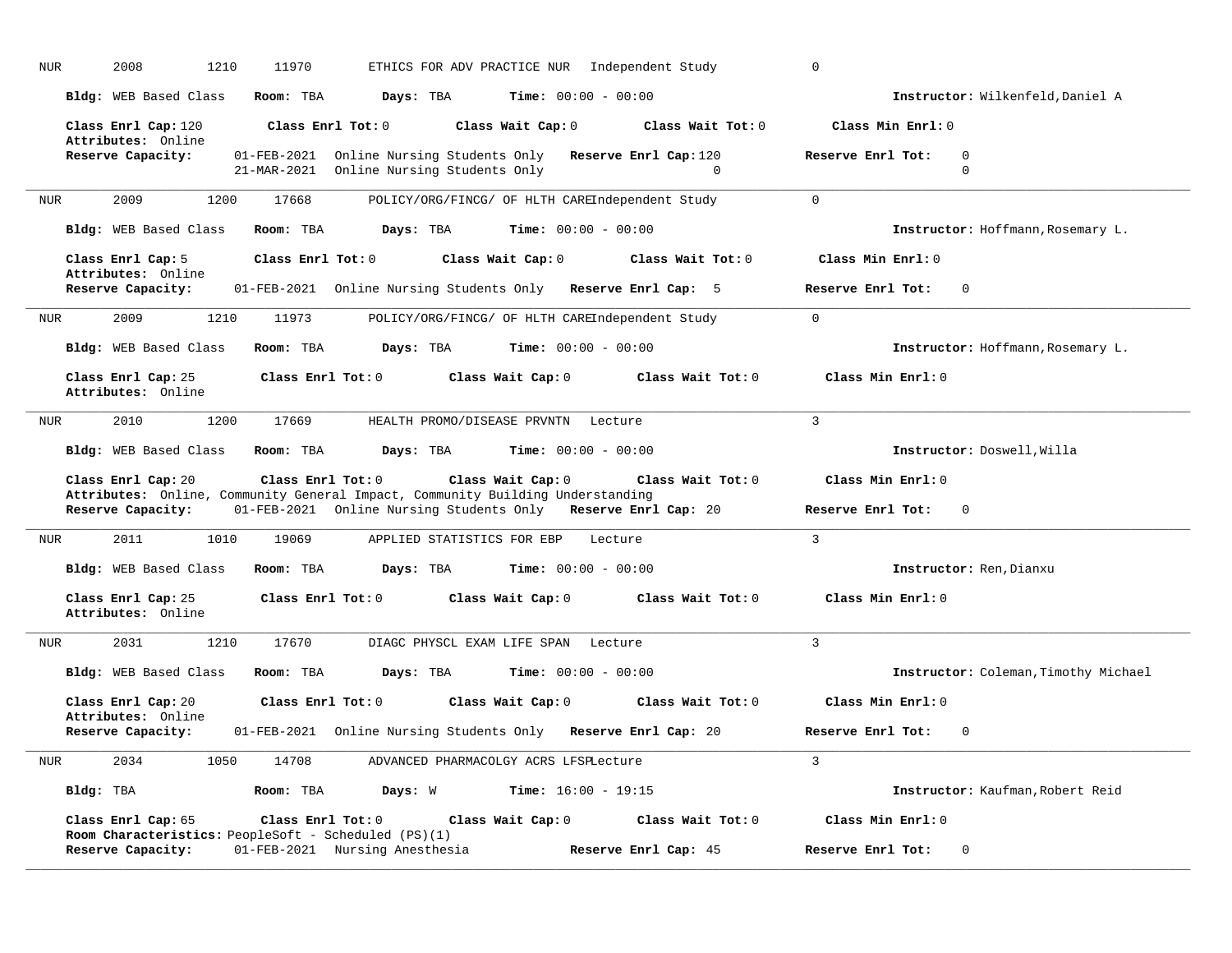| <b>NUR</b> | 2034<br>1060                                                               | 20315             |                                                                          | ADVANCED PHARMACOLGY ACRS LFSPLecture         |                                   | $\mathbf{3}$                             |
|------------|----------------------------------------------------------------------------|-------------------|--------------------------------------------------------------------------|-----------------------------------------------|-----------------------------------|------------------------------------------|
|            | Bldg: TBA                                                                  | Room: TBA         | Days: W                                                                  | <b>Time:</b> $09:00 - 11:30$                  |                                   | Instructor: Kaufman, Robert Reid         |
|            | Class Enrl Cap: 60<br>Room Characteristics: PeopleSoft - Scheduled (PS)(1) | Class Enrl Tot: 0 |                                                                          | Class Wait Cap: 0                             | Class Wait Tot: 0                 | Class Min Enrl: 0                        |
| <b>NUR</b> | 2034D<br>1060                                                              | 20316             |                                                                          | ADVANCED PHARMACOLGY ACRS LFSPLecture         |                                   | $\overline{3}$                           |
|            | <b>Bldg:</b> WEB Based Class                                               | Room: TBA         | Days: W                                                                  | <b>Time:</b> $09:00 - 11:30$                  |                                   | Instructor: Kaufman, Robert Reid         |
|            | Class Enrl Cap: 60<br>Attributes: Distance Education                       | Class Enrl Tot: 0 |                                                                          | Class Wait Cap: 0                             | Class Wait Tot: 0                 | Class Min Enrl: 0                        |
| <b>NUR</b> | 2044<br>1200                                                               | 17671             |                                                                          | NUR GRAD ORIENTATION MODULE Independent Study |                                   | $\mathbf 0$                              |
|            | Bldg: WEB Based Class                                                      | Room: TBA         | Days: TBA                                                                | <b>Time:</b> $00:00 - 00:00$                  |                                   | Instructor: Kitutu, Julius Mulwa Munyoki |
|            | Class Enrl Cap: 20                                                         | Class Enrl Tot: 0 |                                                                          | Class Wait Cap: 0                             | Class Wait Tot: 0                 | Class Min Enrl: 0                        |
|            | Attributes: Online<br>Reserve Capacity:                                    |                   | 01-FEB-2021 Online Nursing Students Only Reserve Enrl Cap: 20            |                                               |                                   | Reserve Enrl Tot:<br>$\Omega$            |
| <b>NUR</b> | 2044<br>1210                                                               | 14348             |                                                                          | NUR GRAD ORIENTATION MODULE Independent Study |                                   | $\mathbf 0$                              |
|            | Bldg: TO BE ARRANGED                                                       | Room: TBA         | Days: TBA                                                                | <b>Time:</b> $00:00 - 00:00$                  |                                   | Instructor: Kitutu, Julius Mulwa Munyoki |
|            | Class Enrl Cap: 200<br>Attributes: Online                                  | Class Enrl Tot: 0 |                                                                          | Class Wait Cap: 0                             | Class Wait Tot: 0                 | Class Min Enrl: 0                        |
|            | Reserve Capacity:                                                          | 08-MAR-2021       | 01-FEB-2021 Online Nursing Students Only<br>Online Nursing Students Only |                                               | Reserve Enrl Cap: 200<br>$\Omega$ | Reserve Enrl Tot:<br>0<br>$\Omega$       |
| <b>NUR</b> | 2078<br>1010                                                               | 11944             | CLINICAL DIAGNOSTICS                                                     |                                               | Lecture                           | $\overline{3}$                           |
|            | Bldg: TBA                                                                  | Room: TBA         | Days: Th                                                                 | <b>Time:</b> $08:00 - 10:50$                  |                                   | Instructor: Beach, Michael D             |
|            | Class Enrl Cap: 25<br>Room Characteristics: PeopleSoft - Scheduled (PS)(1) | Class Enrl Tot: 0 |                                                                          | Class Wait Cap: 0                             | Class Wait Tot: 0                 | Class Min Enrl: 0                        |
| <b>NUR</b> | 2078D<br>1010                                                              | 20250             | CLINICAL DIAGNOSTICS                                                     |                                               | Lecture                           | $\mathbf{3}$                             |
|            | Bldg: TO BE ARRANGED                                                       | Room: TBA         | Days: TBA                                                                | <b>Time:</b> $00:00 - 00:00$                  |                                   | Instructor: Beach, Michael D             |
|            | Class Enrl Cap: 25<br>Attributes: Distance Education                       | Class Enrl Tot: 0 |                                                                          | Class Wait Cap: 0                             | Class Wait Tot: 0                 | Class Min Enrl: 0                        |
| <b>NUR</b> | 2176<br>1010                                                               | 19942             | SEMINAR SCHOOL NURSE                                                     |                                               | Lecture                           | 3                                        |
|            | Bldg: WEB Based Class                                                      | Room: TBA         | Days: TBA                                                                | <b>Time:</b> $00:00 - 00:00$                  |                                   | Instructor: Staff                        |
|            | Class Enrl Cap: 35<br>Attributes: Online                                   | Class Enrl Tot: 0 |                                                                          | Class Wait Cap: 0                             | Class Wait Tot: 0                 | Class Min Enrl: 0                        |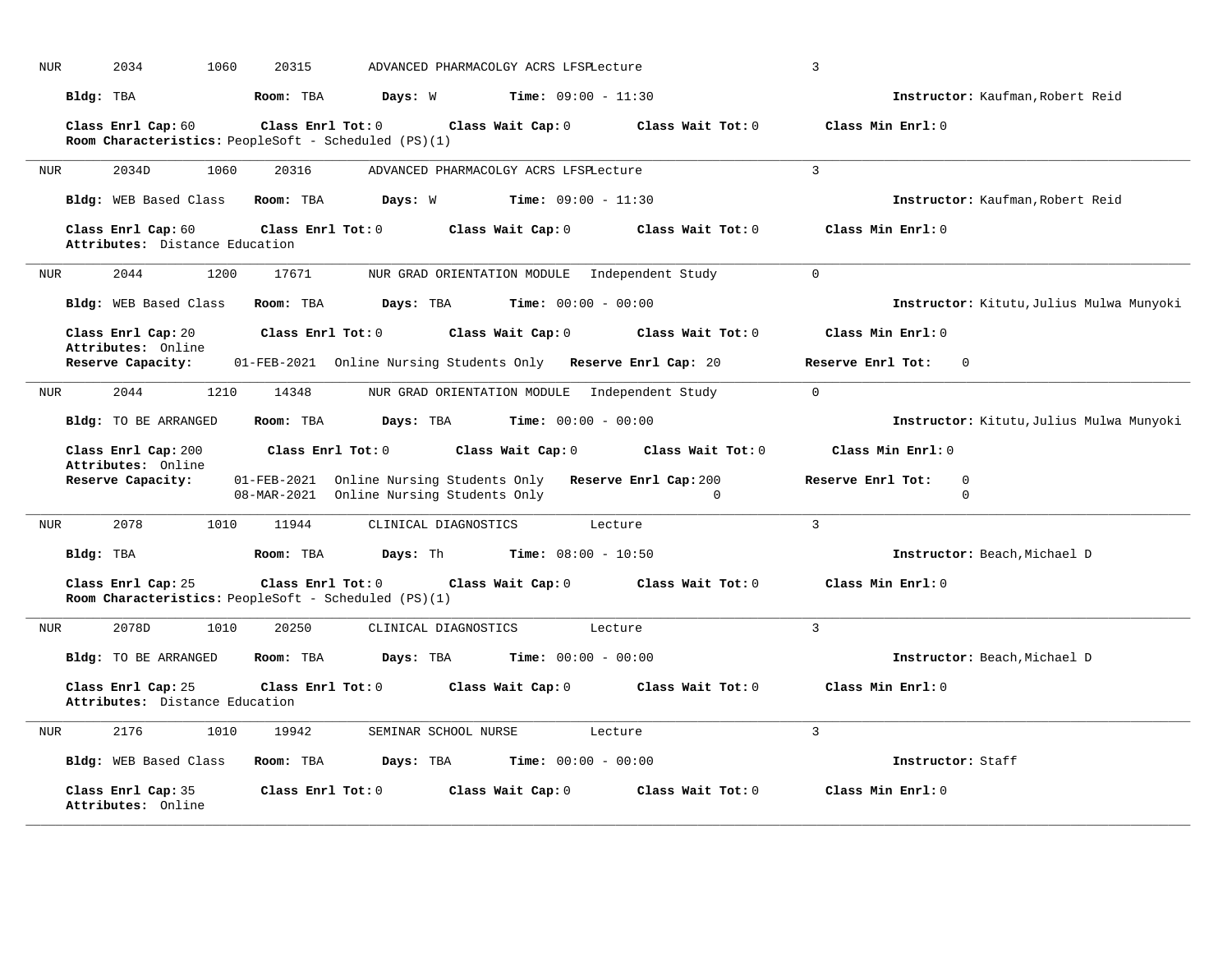### Report ID: SR201 **University of Pittsburgh** Page No. 41 of 150 **Schedule of Classes for Summer Term 2020-2021** Run Date: 11/06/2020 **Summer Term** Run Time: 23:00:12

| Catalog Nbr Section Class Nbr<br>Subject | Course Title                                                                                   | Component                           | Units<br>Topics                        |
|------------------------------------------|------------------------------------------------------------------------------------------------|-------------------------------------|----------------------------------------|
| <b>NUR</b><br>2179<br>1010               | 19941<br>PRACTICUM SCHOOL NURSE                                                                | Clinical                            | $\overline{2}$                         |
| Bldg: WEB Based Class                    | Room: TBA<br>Days: TBA                                                                         | <b>Time:</b> $00:00 - 00:00$        | Instructor: Staff                      |
| Class Enrl Cap: 35<br>Attributes: Online | Class Enrl Tot: 0<br>Class Wait Cap: 0                                                         | Class Wait Tot: 0                   | Class Min Enrl: 0                      |
| 2681<br>1010<br>NUR                      | 19494<br>ADV TOPICS IN HUMAN GENETICS Lecture                                                  |                                     | $\overline{3}$                         |
| Bldg: TBA                                | <b>Days:</b> Th <b>Time:</b> $13:00 - 15:50$<br>Room: TBA                                      |                                     | Instructor: Conley, Yvette Perry       |
| Class Enrl Cap: 25                       | Class Enrl Tot: 0<br>Class Wait Cap: 0<br>Room Characteristics: PeopleSoft - Scheduled (PS)(1) | Class Wait Tot: 0                   | Class Min Enrl: 0                      |
| 2865<br>1200<br>NUR                      | 17672<br>FUNDMS DISTR/MASS CASUALTY CRELecture                                                 |                                     | $\overline{2}$                         |
| Bldg: WEB Based Class                    | <b>Days:</b> TBA <b>Time:</b> $00:00 - 00:00$<br>Room: TBA                                     |                                     | Instructor: Beach, Michael D           |
| Class Enrl Cap: 20<br>Attributes: Online | Class Enrl Tot: 0                                                                              | Class Wait Cap: 0 Class Wait Tot: 0 | Class Min Enrl: 0                      |
| Reserve Capacity:                        | 01-FEB-2021 Online Nursing Students Only Reserve Enrl Cap: 20                                  |                                     | Reserve Enrl Tot:<br>$\overline{0}$    |
| 3010<br>1010<br>NUR                      | 11940<br>PHD DISSERTATION                                                                      | Thesis Research                     | $1 - 9$                                |
| Bldg: TO BE ARRANGED                     | <b>Days:</b> TBA <b>Time:</b> $00:00 - 00:00$<br>Room: TBA                                     |                                     | Instructor: Albrecht, Susan A          |
| Class Enrl Cap: 10                       | Class Enrl Tot: 0<br>Class Wait Cap: 0                                                         | Class Wait Tot: 0                   | Class Min Enrl: 0                      |
| 1020<br>3010<br>NUR                      | 12046<br>PHD DISSERTATION                                                                      | Thesis Research                     | $1 - 9$                                |
| Bldg: TO BE ARRANGED                     | Room: TBA<br>Days: TBA                                                                         | <b>Time:</b> $00:00 - 00:00$        | Instructor: Bender, Catherine M        |
| Class Enrl Cap: 10                       | Class Enrl Tot: 0<br>Class Wait Cap: 0                                                         | Class Wait Tot: 0                   | Class Min Enrl: 0                      |
| 3010<br>1025<br>NUR                      | 12047<br>PHD DISSERTATION                                                                      | Thesis Research                     | $1 - 9$                                |
| Bldg: TO BE ARRANGED                     | Room: TBA<br>Days: TBA                                                                         | <b>Time:</b> $00:00 - 00:00$        | Instructor: Burke, Lora E              |
| Class Enrl Cap: 10                       | Class Enrl Tot: 0<br>Class Wait Cap: 0                                                         | Class Wait Tot: 0                   | Class Min Enrl: 0                      |
| 3010<br>1030<br>NUR                      | 12048<br>PHD DISSERTATION                                                                      | Thesis Research                     | $1 - 9$                                |
| Bldg: TO BE ARRANGED                     | Days: TBA<br>Room: TBA                                                                         | <b>Time:</b> $00:00 - 00:00$        | Instructor: Charron-Prochownik, Denise |
| Class Enrl Cap: 10                       | Class Enrl Tot: 0<br>Class Wait Cap: 0                                                         | Class Wait Tot: 0                   | Class Min Enrl: 0                      |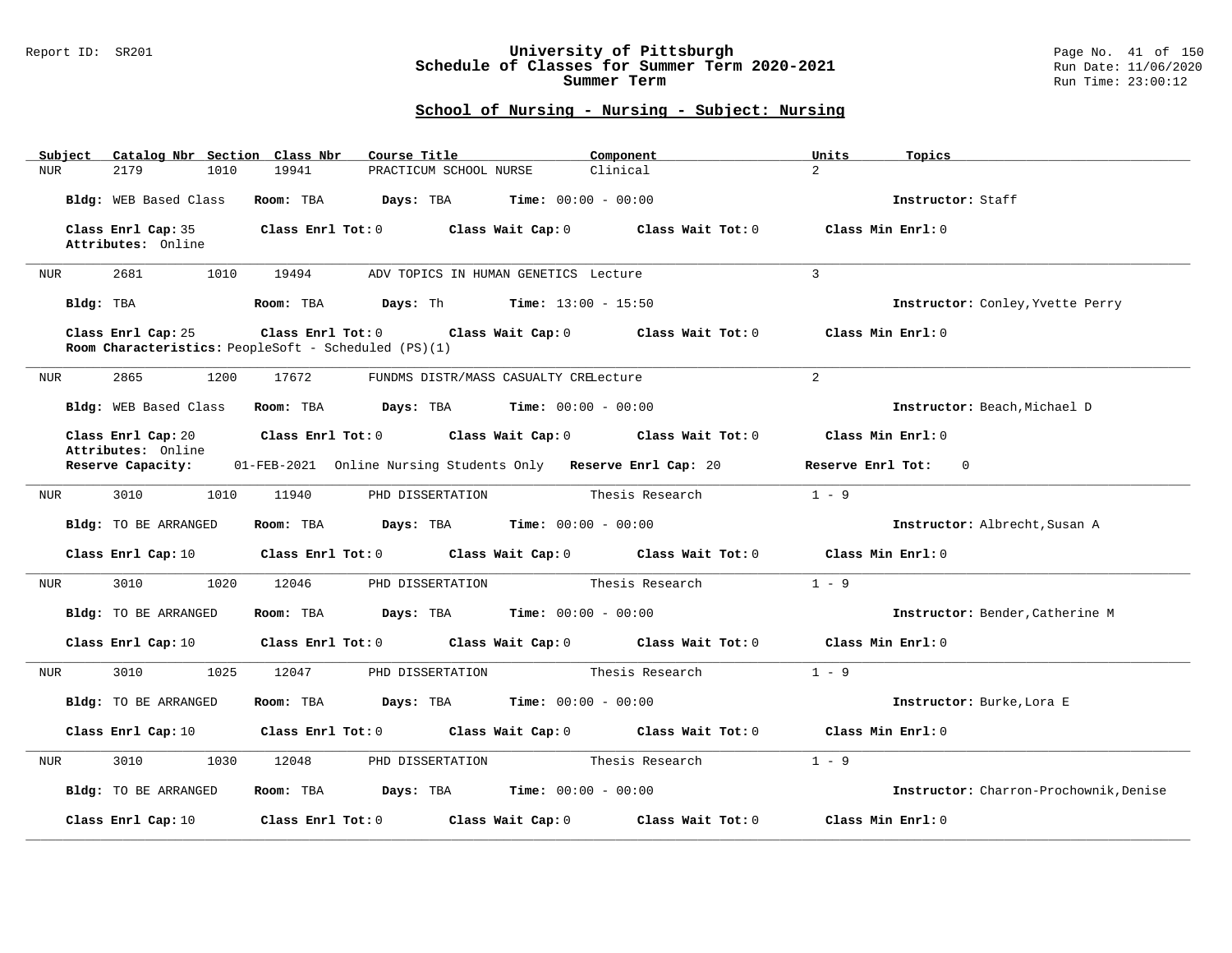### Report ID: SR201 **University of Pittsburgh** Page No. 42 of 150 **Schedule of Classes for Summer Term 2020-2021** Run Date: 11/06/2020 **Summer Term** Run Time: 23:00:12

| Subject          | Catalog Nbr Section Class Nbr | Course Title                                                                                                                   | Component                        |                 | Units<br>Topics                        |
|------------------|-------------------------------|--------------------------------------------------------------------------------------------------------------------------------|----------------------------------|-----------------|----------------------------------------|
| <b>NUR</b>       | 3010<br>1035                  | 12049<br>PHD DISSERTATION                                                                                                      |                                  | Thesis Research | $1 - 9$                                |
|                  |                               |                                                                                                                                |                                  |                 |                                        |
|                  | Bldg: TO BE ARRANGED          | Room: TBA $Days:$ TBA $Time: 00:00 - 00:00$                                                                                    |                                  |                 | Instructor: Lee, Heeyoung              |
|                  |                               | Class Enrl Cap: 10 $\qquad$ Class Enrl Tot: 0 $\qquad$ Class Wait Cap: 0 $\qquad$ Class Wait Tot: 0 $\qquad$ Class Min Enrl: 0 |                                  |                 |                                        |
|                  |                               |                                                                                                                                |                                  |                 |                                        |
| <b>NUR</b>       |                               | 3010 1040 12050 PHD DISSERTATION Thesis Research                                                                               |                                  |                 | $1 - 9$                                |
|                  | Bldg: TO BE ARRANGED          | Room: TBA $Days:$ TBA $Time: 00:00 - 00:00$                                                                                    |                                  |                 | Instructor: Conley, Yvette Perry       |
|                  |                               |                                                                                                                                |                                  |                 |                                        |
|                  | Class Enrl Cap: 10            | Class Enrl Tot: 0 Class Wait Cap: 0 Class Wait Tot: 0 Class Min Enrl: 0                                                        |                                  |                 |                                        |
| NUR              | 3010<br>1045                  | 12051                                                                                                                          | PHD DISSERTATION                 | Thesis Research | $1 - 9$                                |
|                  |                               |                                                                                                                                |                                  |                 |                                        |
|                  | Bldg: TO BE ARRANGED          | Room: TBA $Days:$ TBA $Time: 00:00 - 00:00$                                                                                    |                                  |                 | <b>Instructor:</b> Constantino, Rose   |
|                  |                               | Class Enrl Cap: 10 $\qquad$ Class Enrl Tot: 0 $\qquad$ Class Wait Cap: 0 $\qquad$ Class Wait Tot: 0 $\qquad$ Class Min Enrl: 0 |                                  |                 |                                        |
|                  |                               |                                                                                                                                |                                  |                 |                                        |
| NUR <sub>p</sub> |                               | 3010 1050 12052 PHD DISSERTATION                                                                                               | Thesis Research                  |                 | $1 - 9$                                |
|                  | Bldg: TO BE ARRANGED          | Room: TBA $Days:$ TBA $Time: 00:00 - 00:00$                                                                                    |                                  |                 | Instructor: Dabbs, Annette J De Vito   |
|                  |                               |                                                                                                                                |                                  |                 |                                        |
|                  |                               | Class Enrl Cap: 10 Class Enrl Tot: 0 Class Wait Cap: 0 Class Wait Tot: 0 Class Min Enrl: 0                                     |                                  |                 |                                        |
| NUR <sub>p</sub> |                               | 3010   1055   12053   PHD DISSERTATION                                                                                         | Thesis Research                  |                 | $1 - 9$                                |
|                  |                               |                                                                                                                                |                                  |                 |                                        |
|                  | Bldg: TO BE ARRANGED          | Room: TBA $Days:$ TBA $Time: 00:00 - 00:00$                                                                                    |                                  |                 | Instructor: Donovan, Heidi Ann Scharf  |
|                  |                               | Class Enrl Cap: 10 $\qquad$ Class Enrl Tot: 0 $\qquad$ Class Wait Cap: 0 $\qquad$ Class Wait Tot: 0 $\qquad$ Class Min Enrl: 0 |                                  |                 |                                        |
|                  |                               |                                                                                                                                |                                  |                 |                                        |
| NUR              | 3010 000<br>1060              | 12054                                                                                                                          | PHD DISSERTATION Thesis Research |                 | $1 - 9$                                |
|                  | Bldg: TO BE ARRANGED          | Room: TBA $Days:$ TBA $Time: 00:00 - 00:00$                                                                                    |                                  |                 | Instructor: Dorman, Janice S           |
|                  |                               |                                                                                                                                |                                  |                 |                                        |
|                  |                               | Class Enrl Cap: 10 Class Enrl Tot: 0 Class Wait Cap: 0 Class Wait Tot: 0 Class Min Enrl: 0                                     |                                  |                 |                                        |
| NUR <sub>p</sub> | 3010                          | 1065 12055 PHD DISSERTATION Thesis Research                                                                                    |                                  |                 | $1 - 9$                                |
|                  |                               |                                                                                                                                |                                  |                 |                                        |
|                  | Bldg: TO BE ARRANGED          | Room: TBA $Days:$ TBA $Time: 00:00 - 00:00$                                                                                    |                                  |                 | Instructor: Doswell, Willa             |
|                  |                               |                                                                                                                                |                                  |                 |                                        |
|                  |                               | Class Enrl Cap: 10 $\qquad$ Class Enrl Tot: 0 $\qquad$ Class Wait Cap: 0 $\qquad$ Class Wait Tot: 0 $\qquad$ Class Min Enrl: 0 |                                  |                 |                                        |
| NUR              | 3010<br>1070                  | 12056                                                                                                                          | PHD DISSERTATION Thesis Research |                 | $1 - 9$                                |
|                  |                               |                                                                                                                                |                                  |                 |                                        |
|                  | Bldg: TO BE ARRANGED          | Room: TBA $Days:$ TBA $Time: 00:00 - 00:00$                                                                                    |                                  |                 | Instructor: Dunbar-Jacob, Jacqueline M |
|                  | Class Enrl Cap: 10            | Class Enrl Tot: $0$ Class Wait Cap: $0$ Class Wait Tot: $0$                                                                    |                                  |                 | Class Min Enrl: 0                      |
|                  |                               |                                                                                                                                |                                  |                 |                                        |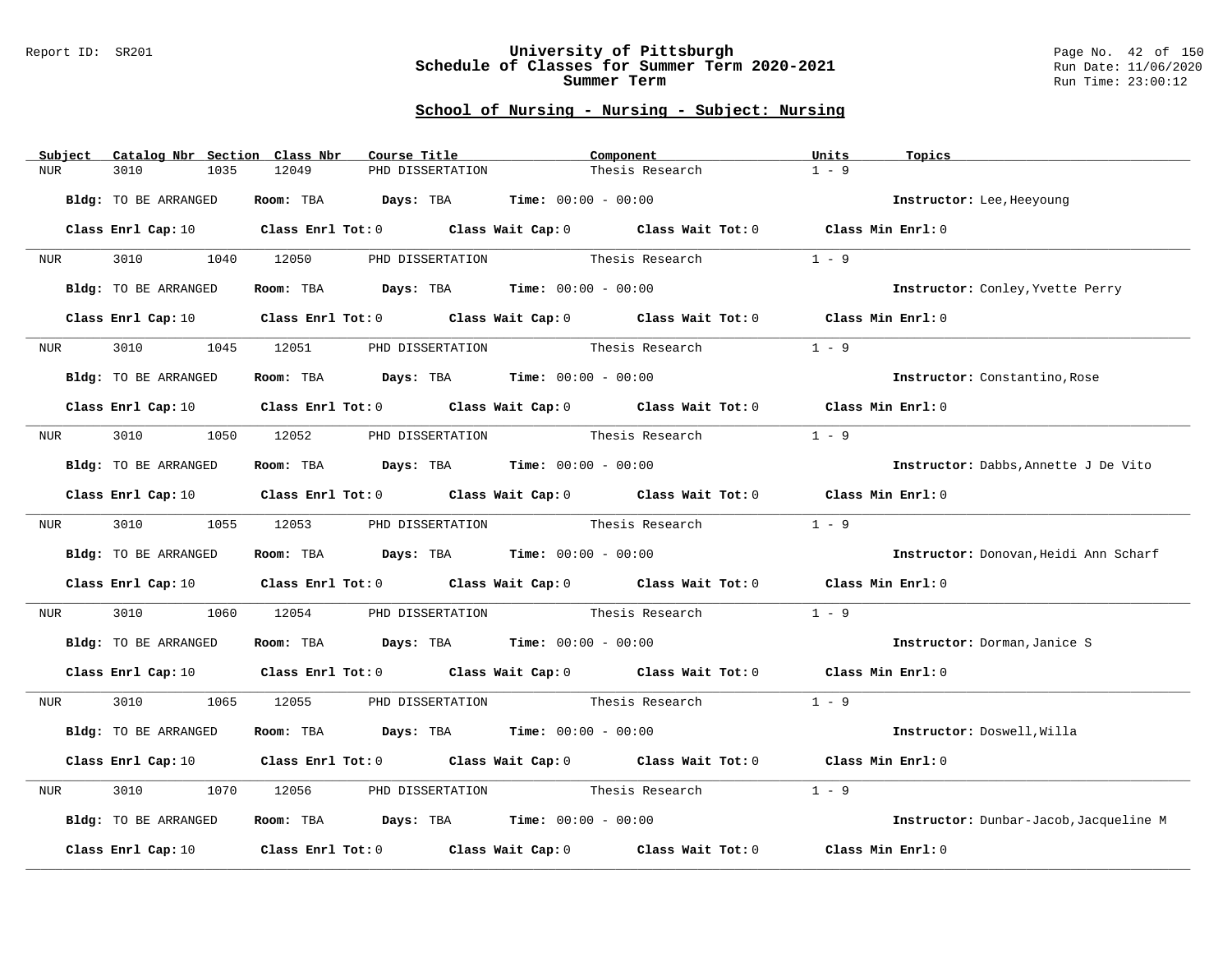| NUR              | 3010<br>1075         | 12057<br>PHD DISSERTATION                                    | Thesis Research                                                                                                                | $1 - 9$                           |
|------------------|----------------------|--------------------------------------------------------------|--------------------------------------------------------------------------------------------------------------------------------|-----------------------------------|
|                  | Bldg: TO BE ARRANGED | Room: TBA $Days:$ TBA $Time: 00:00 - 00:00$                  |                                                                                                                                | Instructor: Engberg, Sandra J     |
|                  |                      |                                                              | Class Enrl Cap: 10 $\qquad$ Class Enrl Tot: 0 $\qquad$ Class Wait Cap: 0 $\qquad$ Class Wait Tot: 0 $\qquad$ Class Min Enrl: 0 |                                   |
|                  | NUR 3010 1080 12058  |                                                              | PHD DISSERTATION Thesis Research                                                                                               | $1 - 9$                           |
|                  | Bldg: TO BE ARRANGED | Room: TBA $Days:$ TBA Time: $00:00 - 00:00$                  |                                                                                                                                | Instructor: Erlen, Judith         |
|                  |                      |                                                              | Class Enrl Cap: 10 $\qquad$ Class Enrl Tot: 0 $\qquad$ Class Wait Cap: 0 $\qquad$ Class Wait Tot: 0 $\qquad$ Class Min Enrl: 0 |                                   |
|                  |                      |                                                              | NUR 3010 1085 12059 PHD DISSERTATION Thesis Research 1 - 9                                                                     |                                   |
|                  | Bldg: TO BE ARRANGED | Room: TBA $Days:$ TBA $Time: 00:00 - 00:00$                  |                                                                                                                                | Instructor: Hoffmann, Rosemary L. |
|                  |                      |                                                              | Class Enrl Cap: 10 $\qquad$ Class Enrl Tot: 0 $\qquad$ Class Wait Cap: 0 $\qquad$ Class Wait Tot: 0 $\qquad$ Class Min Enrl: 0 |                                   |
|                  |                      | NUR 3010 1090 12060 PHD DISSERTATION Thesis Research         |                                                                                                                                | $1 - 9$                           |
|                  | Bldg: TO BE ARRANGED | Room: TBA $Days:$ TBA $Time: 00:00 - 00:00$                  |                                                                                                                                | Instructor: Henker, Richard A.    |
|                  |                      |                                                              | Class Enrl Cap: 10 $\qquad$ Class Enrl Tot: 0 $\qquad$ Class Wait Cap: 0 $\qquad$ Class Wait Tot: 0 $\qquad$ Class Min Enrl: 0 |                                   |
|                  |                      |                                                              | NUR 3010 1095 12061 PHD DISSERTATION Thesis Research 1 - 9                                                                     |                                   |
|                  | Bldg: TO BE ARRANGED | Room: TBA $Days:$ TBA $Time: 00:00 - 00:00$                  |                                                                                                                                | Instructor: Yeh, Chao Hsing       |
|                  |                      |                                                              | Class Enrl Cap: 10 $\qquad$ Class Enrl Tot: 0 $\qquad$ Class Wait Cap: 0 $\qquad$ Class Wait Tot: 0 $\qquad$ Class Min Enrl: 0 |                                   |
| NUR <sub>p</sub> |                      |                                                              | 3010 12062 PHD DISSERTATION Thesis Research 1 - 9                                                                              |                                   |
|                  | Bldg: TO BE ARRANGED | Room: TBA $Days:$ TBA $Time: 00:00 - 00:00$                  |                                                                                                                                | Instructor: Hravnak, Marilyn      |
|                  |                      |                                                              | Class Enrl Cap: 10 $\qquad$ Class Enrl Tot: 0 $\qquad$ Class Wait Cap: 0 $\qquad$ Class Wait Tot: 0                            | Class Min Enrl: 0                 |
| <b>NUR</b>       |                      | 3010 1105 12063 PHD DISSERTATION                             | Thesis Research                                                                                                                | $1 - 9$                           |
|                  |                      | Bldg: TO BE ARRANGED Room: TBA Days: TBA Time: 00:00 - 00:00 |                                                                                                                                | Instructor: Lingler, Jennifer H   |
|                  |                      |                                                              | Class Enrl Cap: 10 $\qquad$ Class Enrl Tot: 0 $\qquad$ Class Wait Cap: 0 $\qquad$ Class Wait Tot: 0                            | Class Min Enrl: 0                 |
|                  |                      |                                                              | NUR 3010 1110 12064 PHD DISSERTATION Thesis Research 1 - 9                                                                     |                                   |
|                  | Bldg: TO BE ARRANGED | Room: TBA $Days:$ TBA $Time: 00:00 - 00:00$                  |                                                                                                                                | Instructor: Nativio, Donna        |
|                  |                      |                                                              | Class Enrl Cap: 10 $\qquad$ Class Enrl Tot: 0 $\qquad$ Class Wait Cap: 0 $\qquad$ Class Wait Tot: 0 $\qquad$ Class Min Enrl: 0 |                                   |
|                  |                      |                                                              | NUR 3010 1115 12065 PHD DISSERTATION Thesis Research 1 - 9                                                                     |                                   |
|                  | Bldg: TO BE ARRANGED | Room: TBA $Days: TBA$ Time: $00:00 - 00:00$                  |                                                                                                                                | Instructor: Braxter, Betty J.     |
|                  | Class Enrl Cap: 10   |                                                              | Class Enrl Tot: $0$ Class Wait Cap: $0$ Class Wait Tot: $0$                                                                    | Class Min Enrl: 0                 |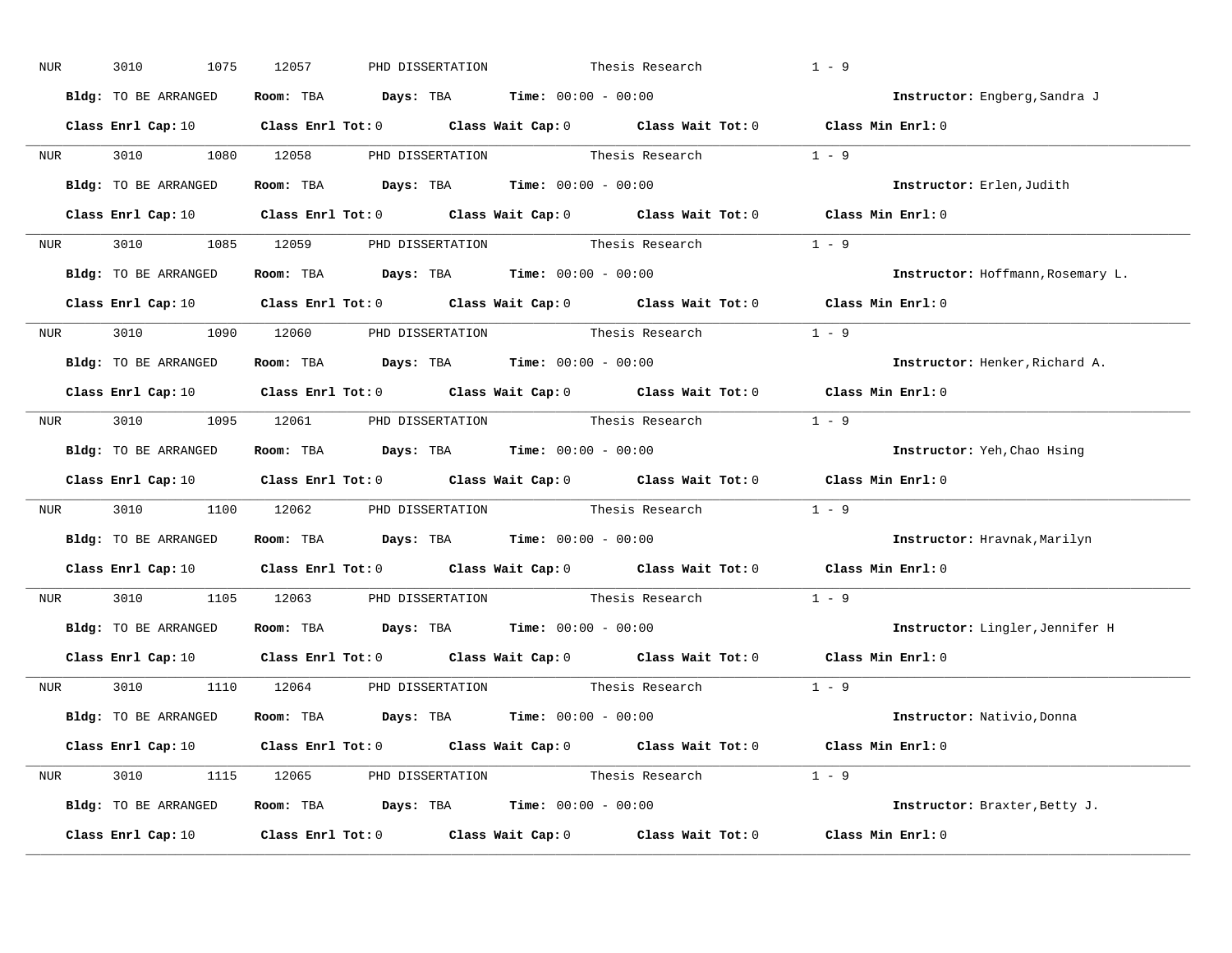### Report ID: SR201 **University of Pittsburgh** Page No. 44 of 150 **Schedule of Classes for Summer Term 2020-2021** Run Date: 11/06/2020 **Summer Term** Run Time: 23:00:12

| Subject          | Catalog Nbr Section Class Nbr | Course Title                                                   | Component                                                                                                                      | Units<br>Topics                    |
|------------------|-------------------------------|----------------------------------------------------------------|--------------------------------------------------------------------------------------------------------------------------------|------------------------------------|
| <b>NUR</b>       | 3010<br>1120                  | 12066<br>PHD DISSERTATION                                      | Thesis Research                                                                                                                | $1 - 9$                            |
|                  | Bldg: TO BE ARRANGED          | Room: TBA $Days:$ TBA $Time: 00:00 - 00:00$                    |                                                                                                                                | Instructor: Mitchell, Ann M.       |
|                  |                               |                                                                | Class Enrl Cap: 10 $\qquad$ Class Enrl Tot: 0 $\qquad$ Class Wait Cap: 0 $\qquad$ Class Wait Tot: 0 $\qquad$ Class Min Enrl: 0 |                                    |
|                  |                               |                                                                |                                                                                                                                |                                    |
| NUR <sub>i</sub> | 3010 000                      |                                                                | 1125 12067 PHD DISSERTATION Thesis Research                                                                                    | $1 - 9$                            |
|                  | Bldg: TO BE ARRANGED          | Room: TBA $Days: TBA$ Time: $00:00 - 00:00$                    |                                                                                                                                | Instructor: Puskar, Kathryn R.     |
|                  | Class Enrl Cap: 10            |                                                                | Class Enrl Tot: 0 Class Wait Cap: 0 Class Wait Tot: 0 Class Min Enrl: 0                                                        |                                    |
| NUR <sub>p</sub> | 3010<br>1130                  | PHD DISSERTATION<br>12068                                      | Thesis Research                                                                                                                | $1 - 9$                            |
|                  | Bldg: TO BE ARRANGED          | Room: TBA $Days:$ TBA $Time: 00:00 - 00:00$                    |                                                                                                                                | Instructor: Rosenzweig, Margaret   |
|                  |                               |                                                                | Class Enrl Cap: 10 $\qquad$ Class Enrl Tot: 0 $\qquad$ Class Wait Cap: 0 $\qquad$ Class Wait Tot: 0 $\qquad$ Class Min Enrl: 0 |                                    |
| NUR <b>NUR</b>   |                               | 3010 1135 12069 PHD DISSERTATION                               | Thesis Research                                                                                                                | $1 - 9$                            |
|                  | Bldg: TO BE ARRANGED          | Room: TBA $\rule{1em}{0.15mm}$ Days: TBA Time: $00:00 - 00:00$ |                                                                                                                                | Instructor: Schlenk, Elizabeth Ann |
|                  |                               |                                                                | Class Enrl Cap: 10 $\qquad$ Class Enrl Tot: 0 $\qquad$ Class Wait Cap: 0 $\qquad$ Class Wait Tot: 0 $\qquad$ Class Min Enrl: 0 |                                    |
| NUR <sub>p</sub> |                               | 3010 1140 12070 PHD DISSERTATION                               | Thesis Research                                                                                                                | $1 - 9$                            |
|                  | Bldg: TO BE ARRANGED          | Room: TBA $\rule{1em}{0.15mm}$ Days: TBA Time: $00:00 - 00:00$ |                                                                                                                                | Instructor: Sereika, Susan M       |
|                  |                               |                                                                | Class Enrl Cap: 10 $\qquad$ Class Enrl Tot: 0 $\qquad$ Class Wait Cap: 0 $\qquad$ Class Wait Tot: 0                            | Class Min Enrl: 0                  |
| NUR              | 3010<br>1145                  | 12071                                                          | PHD DISSERTATION Thesis Research                                                                                               | $1 - 9$                            |
|                  | Bldg: TO BE ARRANGED          | Room: TBA $Days:$ TBA $Time: 00:00 - 00:00$                    |                                                                                                                                | Instructor: Sherwood, Paula Riess  |
|                  |                               |                                                                | Class Enrl Cap: 10 $\qquad$ Class Enrl Tot: 0 $\qquad$ Class Wait Cap: 0 $\qquad$ Class Wait Tot: 0 $\qquad$ Class Min Enrl: 0 |                                    |
| NUR              |                               |                                                                | 3010 1150 12072 PHD DISSERTATION Thesis Research                                                                               | $1 - 9$                            |
|                  | Bldg: TO BE ARRANGED          | Room: TBA $Days: TBA$ Time: $00:00 - 00:00$                    |                                                                                                                                | Instructor: Lee, Young Ji          |
|                  |                               |                                                                | Class Enrl Cap: 10 Class Enrl Tot: 0 Class Wait Cap: 0 Class Wait Tot: 0                                                       | Class Min Enrl: 0                  |
| NUR              | 3010<br>1160                  | 12147                                                          | PHD DISSERTATION Thesis Research                                                                                               | $1 - 9$                            |
|                  | Bldg: TO BE ARRANGED          | Room: TBA $Days:$ TBA $Time: 00:00 - 00:00$                    |                                                                                                                                | Instructor: Staff                  |
|                  | Class Enrl Cap: 10            |                                                                | Class Enrl Tot: 0 Class Wait Cap: 0 Class Wait Tot: 0 Class Min Enrl: 0                                                        |                                    |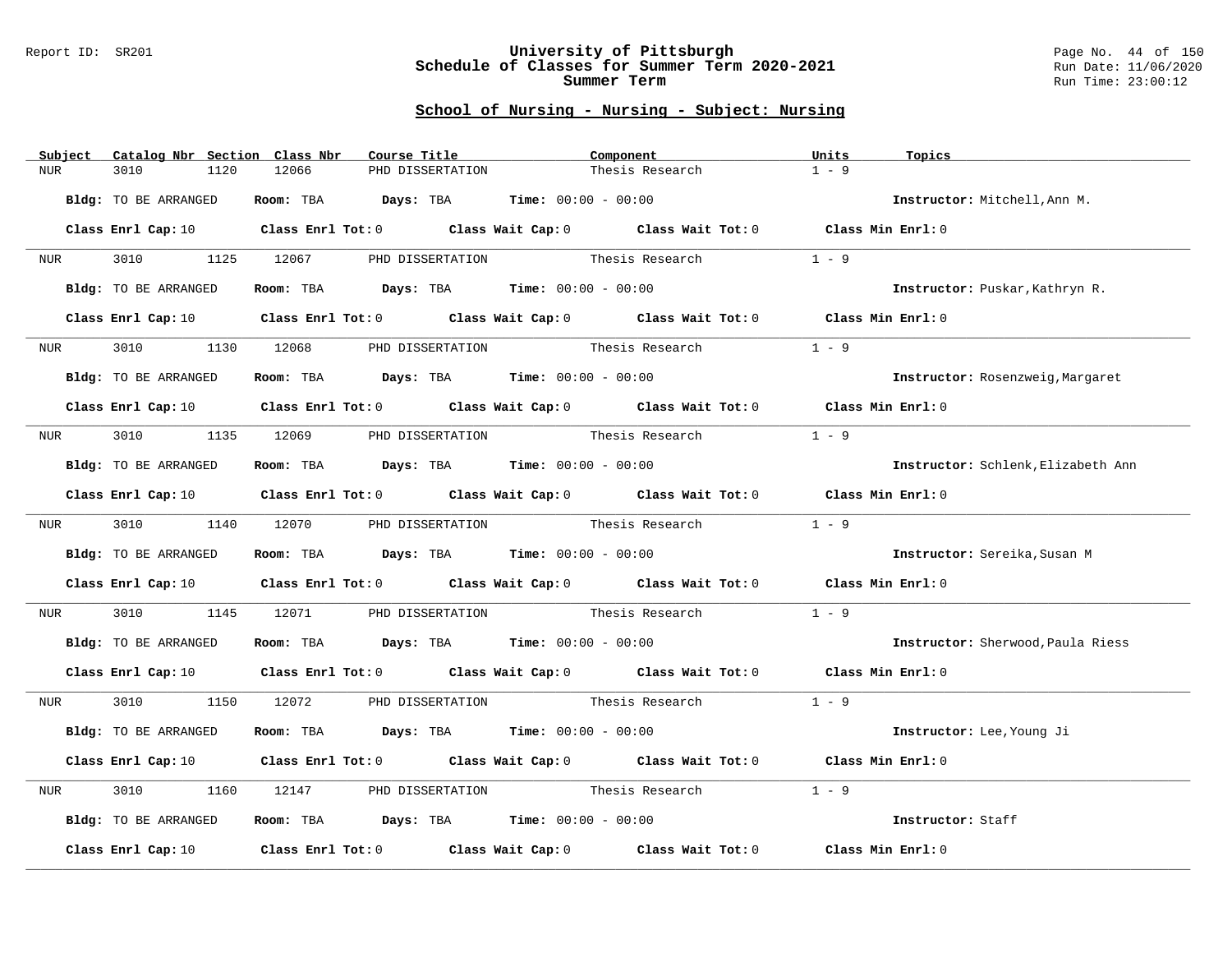| NUR              | 3010<br>1170                                                 | 12148 | PHD DISSERTATION                                                                         | Thesis Research                                                                                                                | $1 - 9$                      |                                          |
|------------------|--------------------------------------------------------------|-------|------------------------------------------------------------------------------------------|--------------------------------------------------------------------------------------------------------------------------------|------------------------------|------------------------------------------|
|                  | Bldg: TO BE ARRANGED                                         |       | Room: TBA $\rule{1em}{0.15mm}$ Days: TBA $\rule{1.5mm}{0.15mm}$ Time: $00:00 - 00:00$    |                                                                                                                                |                              | Instructor: Swigart, Valerie A           |
|                  |                                                              |       |                                                                                          | Class Enrl Cap: 10 $\qquad$ Class Enrl Tot: 0 $\qquad$ Class Wait Cap: 0 $\qquad$ Class Wait Tot: 0 $\qquad$ Class Min Enrl: 0 |                              |                                          |
|                  |                                                              |       |                                                                                          | NUR 3010 1180 12149 PHD DISSERTATION Thesis Research 1 - 9                                                                     |                              |                                          |
|                  | Bldg: TO BE ARRANGED                                         |       | Room: TBA $\rule{1em}{0.15mm}$ Days: TBA Time: $00:00 - 00:00$                           |                                                                                                                                |                              | Instructor: Yates, Cecelia               |
|                  |                                                              |       |                                                                                          | Class Enrl Cap: 10 $\qquad$ Class Enrl Tot: 0 $\qquad$ Class Wait Cap: 0 $\qquad$ Class Wait Tot: 0 $\qquad$ Class Min Enrl: 0 |                              |                                          |
|                  |                                                              |       |                                                                                          | NUR 3010 1190 12163 PHD DISSERTATION Thesis Research 1 - 9                                                                     |                              |                                          |
|                  | Bldg: TO BE ARRANGED Room: TBA Days: TBA Time: 00:00 - 00:00 |       |                                                                                          |                                                                                                                                |                              | Instructor: Alexander, Sheila A          |
|                  |                                                              |       |                                                                                          | Class Enrl Cap: 5 $\qquad$ Class Enrl Tot: 0 $\qquad$ Class Wait Cap: 0 $\qquad$ Class Wait Tot: 0                             | $\texttt{Class Min Enrl:} 0$ |                                          |
|                  |                                                              |       |                                                                                          | NUR 3010 1200 12164 PHD DISSERTATION Thesis Research 1 - 9                                                                     |                              |                                          |
|                  | Bldg: TO BE ARRANGED                                         |       | Room: TBA $\rule{1em}{0.15mm}$ Days: TBA $\rule{1.15mm}]{0.15mm}$ Time: $0.000 - 0.0000$ |                                                                                                                                |                              | Instructor: Ren, Dianxu                  |
|                  |                                                              |       |                                                                                          | Class Enrl Cap: 5 Class Enrl Tot: 0 Class Wait Cap: 0 Class Wait Tot: 0 Class Min Enrl: 0                                      |                              |                                          |
|                  |                                                              |       |                                                                                          | NUR 3010 1210 12165 PHD DISSERTATION Thesis Research                                                                           | $1 - 9$                      |                                          |
|                  | Bldg: TO BE ARRANGED Room: TBA Days: TBA Time: 00:00 - 00:00 |       |                                                                                          |                                                                                                                                |                              | Instructor: Founds, Sandra Anne          |
|                  |                                                              |       |                                                                                          | Class Enrl Cap: 5 Class Enrl Tot: 0 Class Wait Cap: 0 Class Wait Tot: 0 Class Min Enrl: 0                                      |                              |                                          |
| NUR <sub>p</sub> |                                                              |       |                                                                                          | 3010 1220 12166 PHD DISSERTATION Thesis Research                                                                               | $1 - 9$                      |                                          |
|                  | Bldg: TO BE ARRANGED Room: TBA Days: TBA Time: 00:00 - 00:00 |       |                                                                                          |                                                                                                                                |                              | Instructor: Danford, Cynthia             |
|                  |                                                              |       |                                                                                          | Class Enrl Cap: 5 Class Enrl Tot: 0 Class Wait Cap: 0 Class Wait Tot: 0                                                        | Class Min Enrl: 0            |                                          |
| <b>NUR</b>       | 3010 1230 12167 PHD DISSERTATION                             |       |                                                                                          | Thesis Research                                                                                                                | $1 - 9$                      |                                          |
|                  | Bldg: TO BE ARRANGED                                         |       | Room: TBA $\rule{1em}{0.15mm}$ Days: TBA $\rule{1.5mm}{0.15mm}$ Time: $00:00 - 00:00$    |                                                                                                                                |                              | Instructor: Kitutu, Julius Mulwa Munyoki |
|                  |                                                              |       |                                                                                          | Class Enrl Cap: 5 $\qquad$ Class Enrl Tot: 0 $\qquad$ Class Wait Cap: 0 $\qquad$ Class Wait Tot: 0                             | Class Min Enrl: 0            |                                          |
|                  | NUR 3010 1240 12168 PHD DISSERTATION                         |       |                                                                                          | Thesis Research                                                                                                                | $1 - 9$                      |                                          |
|                  | Bldg: TO BE ARRANGED                                         |       | Room: TBA $Days:$ TBA $Time: 00:00 - 00:00$                                              |                                                                                                                                |                              | Instructor: Staff                        |
|                  |                                                              |       |                                                                                          | Class Enrl Cap: 5 Class Enrl Tot: 0 Class Wait Cap: 0 Class Wait Tot: 0 Class Min Enrl: 0                                      |                              |                                          |
|                  |                                                              |       |                                                                                          | NUR 3010 1250 12169 PHD DISSERTATION Thesis Research 1 - 9                                                                     |                              |                                          |
|                  | Bldg: TO BE ARRANGED Room: TBA Days: TBA Time: 00:00 - 00:00 |       |                                                                                          |                                                                                                                                |                              | Instructor: Chasens, Eileen Ruth         |
|                  | Class Enrl Cap: 5                                            |       |                                                                                          | Class Enrl Tot: $0$ Class Wait Cap: $0$ Class Wait Tot: $0$                                                                    | Class Min Enrl: 0            |                                          |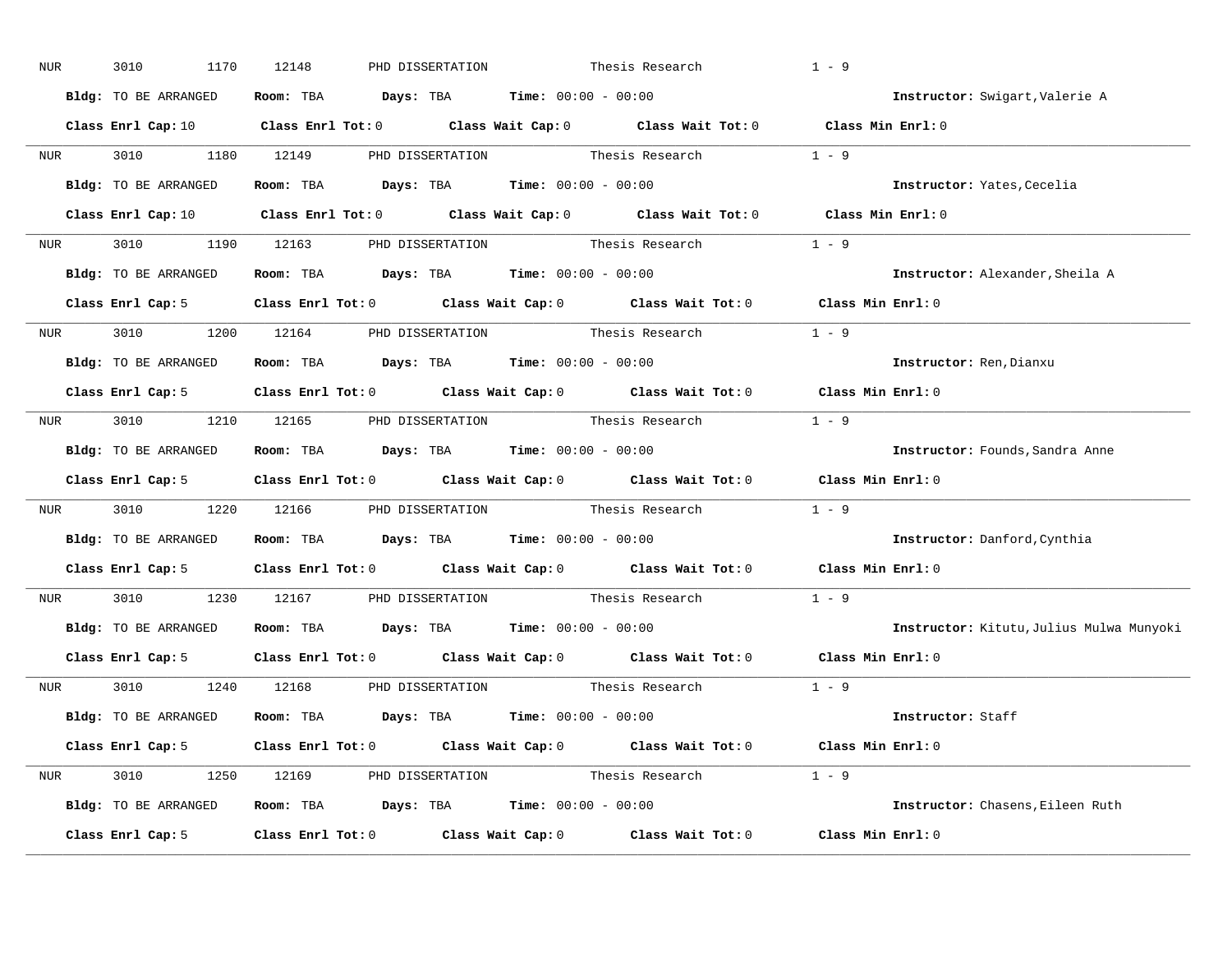### Report ID: SR201 **University of Pittsburgh** Page No. 46 of 150 **Schedule of Classes for Summer Term 2020-2021** Run Date: 11/06/2020 **Summer Term** Run Time: 23:00:12

| Subject          | Catalog Nbr Section Class Nbr | Course Title                                                                           | Component                                                                                                                      | Units<br>Topics                 |
|------------------|-------------------------------|----------------------------------------------------------------------------------------|--------------------------------------------------------------------------------------------------------------------------------|---------------------------------|
| NUR              | 3010<br>1255                  | 19303<br>PHD DISSERTATION                                                              | Thesis Research                                                                                                                | $1 - 9$                         |
|                  | Bldg: TO BE ARRANGED          | Room: TBA $Days:$ TBA $Time: 00:00 - 00:00$                                            |                                                                                                                                | Instructor: Al-Zaiti, Salah S   |
|                  | Class Enrl Cap: 5             |                                                                                        | Class Enrl Tot: 0 Class Wait Cap: 0 Class Wait Tot: 0 Class Min Enrl: 0                                                        |                                 |
| NUR              | 3010 000<br>1260              | 19304                                                                                  | PHD DISSERTATION Thesis Research                                                                                               | $1 - 9$                         |
|                  | Bldg: TO BE ARRANGED          | Room: TBA $Days: TBA$ Time: $00:00 - 00:00$                                            |                                                                                                                                | Instructor: Wesmiller, Susan W  |
|                  | Class Enrl Cap: 5             |                                                                                        | Class Enrl Tot: 0 Class Wait Cap: 0 Class Wait Tot: 0 Class Min Enrl: 0                                                        |                                 |
| NUR              | 3010<br>1265                  | 19305                                                                                  | PHD DISSERTATION Thesis Research                                                                                               | $1 - 9$                         |
|                  | Bldg: TO BE ARRANGED          | Room: TBA $Days:$ TBA $Time: 00:00 - 00:00$                                            |                                                                                                                                | Instructor: Demirci, Jill       |
|                  | Class Enrl Cap: 5             |                                                                                        | Class Enrl Tot: 0 Class Wait Cap: 0 Class Wait Tot: 0 Class Min Enrl: 0                                                        |                                 |
| NUR <sub>e</sub> | 3010<br>1270                  | 19306                                                                                  | PHD DISSERTATION Thesis Research                                                                                               | $1 - 9$                         |
|                  | Bldg: TO BE ARRANGED          | Room: TBA $Days:$ TBA $Time: 00:00 - 00:00$                                            |                                                                                                                                | Instructor: Staff               |
|                  | Class Enrl Cap: 5             |                                                                                        | Class Enrl Tot: 0 Class Wait Cap: 0 Class Wait Tot: 0 Class Min Enrl: 0                                                        |                                 |
| NUR              | 3010<br>1275                  | 19307 1930                                                                             | PHD DISSERTATION Thesis Research                                                                                               | $1 - 9$                         |
|                  | Bldg: TO BE ARRANGED          | Room: TBA $\rule{1em}{0.15mm}$ Days: TBA $\rule{1.15mm}{0.15mm}$ Time: $00:00 - 00:00$ |                                                                                                                                | Instructor: Staff               |
|                  | Class Enrl Cap: 5             |                                                                                        | Class Enrl Tot: 0 Class Wait Cap: 0 Class Wait Tot: 0 Class Min Enrl: 0                                                        |                                 |
| NUR              | 3010<br>1280                  | 20354                                                                                  | PHD DISSERTATION Thesis Research                                                                                               | $1 - 9$                         |
|                  | Bldg: TO BE ARRANGED          |                                                                                        | Room: TBA $Days:$ TBA $Time:$ $00:00 - 00:00$                                                                                  | Instructor: Imes, Christopher C |
|                  |                               |                                                                                        | Class Enrl Cap: 10 $\qquad$ Class Enrl Tot: 0 $\qquad$ Class Wait Cap: 0 $\qquad$ Class Wait Tot: 0 $\qquad$ Class Min Enrl: 0 |                                 |
| NUR              | 3010 1285                     | 20379                                                                                  | PHD DISSERTATION Thesis Research                                                                                               | $1 - 9$                         |
|                  | Bldg: TO BE ARRANGED          | Room: TBA $Days:$ TBA $Time: 00:00 - 00:00$                                            |                                                                                                                                | Instructor: Martsolf, Grant R   |
|                  |                               |                                                                                        | Class Enrl Cap: 10 $\qquad$ Class Enrl Tot: 0 $\qquad$ Class Wait Cap: 0 $\qquad$ Class Wait Tot: 0 $\qquad$ Class Min Enrl: 0 |                                 |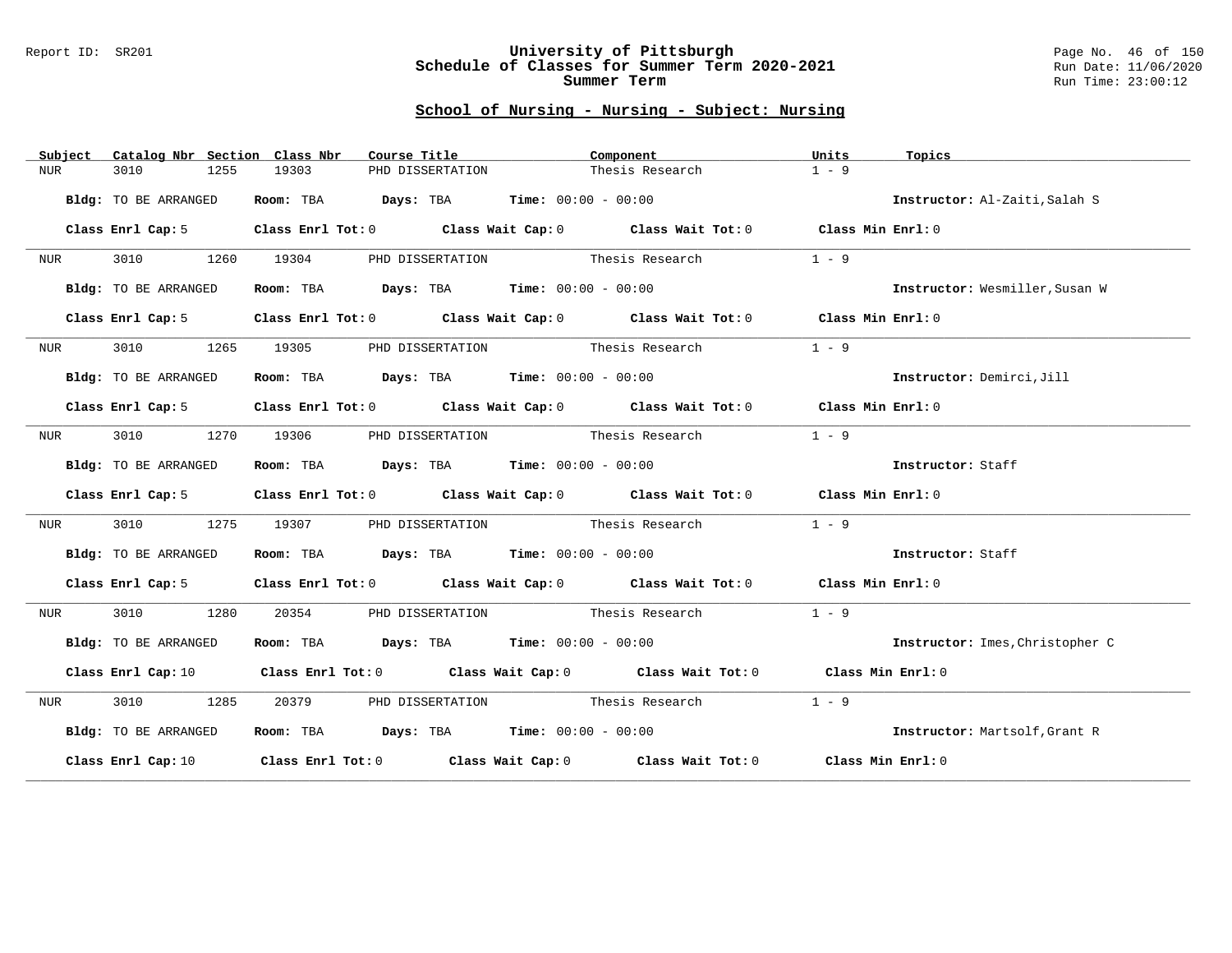### Report ID: SR201 **University of Pittsburgh** Page No. 47 of 150 **Schedule of Classes for Summer Term 2020-2021** Run Date: 11/06/2020 **Summer Term** Run Time: 23:00:12

| Catalog Nbr Section Class Nbr<br>Subject             | Course Title                                                                                   | Units<br>Component                 | Topics                             |
|------------------------------------------------------|------------------------------------------------------------------------------------------------|------------------------------------|------------------------------------|
| 3013<br>1080<br><b>NUR</b>                           | 18368<br>ETHICS IN HEALTHCARE                                                                  | $\mathbf{1}$<br>Lecture            |                                    |
| Bldg: TBA                                            | Room: TBA<br>Days: Tu<br><b>Time:</b> $14:00 - 14:50$                                          |                                    | Instructor: Wilkenfeld, Daniel A   |
| Class Enrl Cap: 60                                   | Class Enrl Tot: 0<br>Class Wait Cap: 0<br>Room Characteristics: PeopleSoft - Scheduled (PS)(1) | Class Wait Tot: 0                  | Class Min Enrl: 0                  |
| Reserve Capacity:                                    | 01-FEB-2021 Nursing Anesthesia                                                                 | Reserve Enrl Cap: 45               | Reserve Enrl Tot:<br>$\Omega$      |
| 3031<br>1010<br>NUR                                  | 19067<br>METHODOLOGIES FOR DNP PROJECTSLecture                                                 | 2                                  |                                    |
| Bldg: WEB Based Class                                | Days: TBA<br><b>Time:</b> $00:00 - 00:00$<br>Room: TBA                                         |                                    | Instructor: Schlenk, Elizabeth Ann |
| Class Enrl Cap: 25<br>Attributes: Online             | Class Enrl Tot: 0<br>Class Wait Cap: 0                                                         | Class Wait Tot: 0                  | Class Min Enrl: 0                  |
| 3031<br>1020<br>NUR                                  | 19068<br>METHODOLOGIES FOR DNP PROJECTSLecture                                                 | $\overline{a}$                     |                                    |
| Bldg: TBA                                            | Room: TBA<br>Days: W<br><b>Time:</b> $13:00 - 14:50$                                           |                                    | Instructor: Schlenk, Elizabeth Ann |
|                                                      |                                                                                                |                                    | Warner, Karin                      |
| Class Enrl Cap: 60                                   | Class Enrl Tot: 0<br>Class Wait Cap: 0<br>Room Characteristics: PeopleSoft - Scheduled (PS)(1) | $\texttt{Class Wait Tot: } 0$      | Class Min Enrl: 0                  |
| 3031D<br>1050<br>NUR                                 | 19206<br>METHODOLOGIES FOR DNP PROJECTSLecture                                                 | $\overline{2}$                     |                                    |
| Bldg: WEB Based Class                                | Room: TBA<br>Days: W<br><b>Time:</b> $13:00 - 14:50$                                           |                                    | Instructor: Schlenk, Elizabeth Ann |
|                                                      |                                                                                                |                                    | Warner, Karin                      |
| Class Enrl Cap: 10<br>Attributes: Distance Education | Class Enrl Tot: 0<br>Class Wait Cap: 0                                                         | Class Wait Tot: 0                  | Class Min Enrl: 0                  |
| 3032<br>1010<br>NUR                                  | 19065<br>DATA ANALYSIS FOR DNP PROJECTSLecture                                                 | $\overline{2}$                     |                                    |
| Bldg: WEB Based Class                                | Room: TBA<br><b>Time:</b> $00:00 - 00:00$<br>Days: TBA                                         |                                    | Instructor: Ren, Dianxu            |
| Class Enrl Cap: 25<br>Attributes: Online             | Class Enrl Tot: 0<br>Class Wait Cap: 0                                                         | Class Wait Tot: 0                  | Class Min Enrl: 0                  |
| 3036<br>1001<br>NUR                                  | 15102<br>CAPSTONE PROJECT                                                                      | Directed Studies<br>$\overline{a}$ |                                    |
| <b>Bldg:</b> TO BE ARRANGED                          | Room: TBA<br>Days: TBA<br><b>Time:</b> $00:00 - 00:00$                                         |                                    | Instructor: Blazeck, Alice Maus    |
| Class Enrl Cap: 10                                   | Class Enrl Tot: 0<br>Class Wait Cap: 0                                                         | Class Wait Tot: 0                  | Class Min Enrl: 0                  |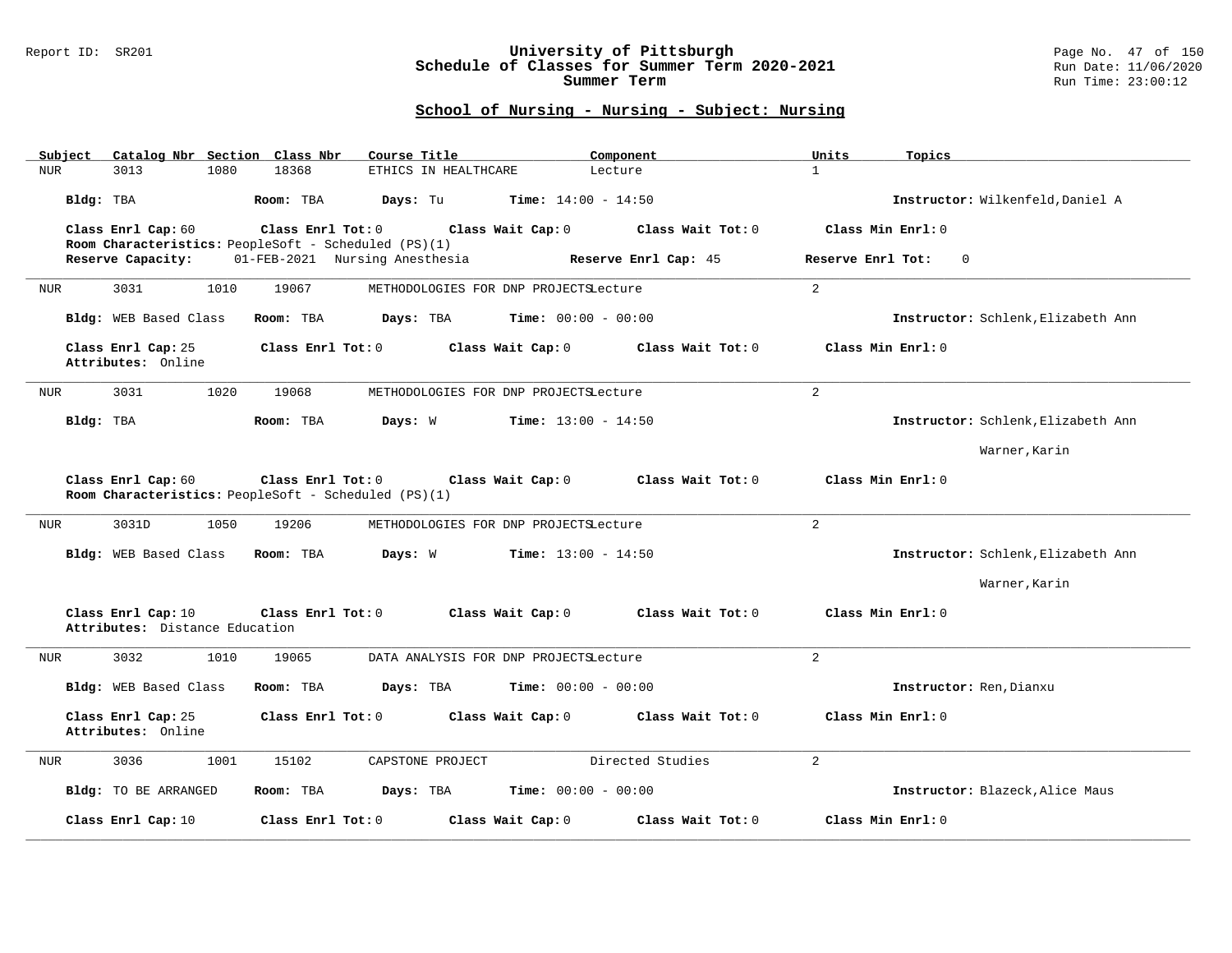### Report ID: SR201 **University of Pittsburgh** Page No. 48 of 150 **Schedule of Classes for Summer Term 2020-2021** Run Date: 11/06/2020 **Summer Term** Run Time: 23:00:12

|            | Subject          |                                                       |      | Catalog Nbr Section Class Nbr | Course Title |                  |                                             | Component        |                                                                                                                                | Units          | Topics                                 |
|------------|------------------|-------------------------------------------------------|------|-------------------------------|--------------|------------------|---------------------------------------------|------------------|--------------------------------------------------------------------------------------------------------------------------------|----------------|----------------------------------------|
| <b>NUR</b> |                  | 3036                                                  | 1002 | 15103                         |              | CAPSTONE PROJECT |                                             | Directed Studies |                                                                                                                                | $\overline{2}$ |                                        |
|            |                  | Bldg: TO BE ARRANGED                                  |      |                               |              |                  | Room: TBA $Days:$ TBA Time: $00:00 - 00:00$ |                  |                                                                                                                                |                | Instructor: Braxter, Betty J.          |
|            |                  |                                                       |      |                               |              |                  |                                             |                  | Class Enrl Cap: 10 $\qquad$ Class Enrl Tot: 0 $\qquad$ Class Wait Cap: 0 $\qquad$ Class Wait Tot: 0 $\qquad$ Class Min Enrl: 0 |                |                                        |
|            | NUR <sub>p</sub> |                                                       |      |                               |              |                  |                                             |                  | 3036 1003 15104 CAPSTONE PROJECT Directed Studies                                                                              | 2              |                                        |
|            |                  | Bldg: TO BE ARRANGED                                  |      |                               |              |                  | Room: TBA $Days:$ TBA $Time: 00:00 - 00:00$ |                  |                                                                                                                                |                | Instructor: Chasens, Eileen Ruth       |
|            |                  | Class Enrl Cap: 10                                    |      |                               |              |                  |                                             |                  | Class Enrl Tot: 0 Class Wait Cap: 0 Class Wait Tot: 0 Class Min Enrl: 0                                                        |                |                                        |
|            | <b>NUR</b>       | 3036 70                                               |      | 1004 15447                    |              |                  | CAPSTONE PROJECT Directed Studies           |                  |                                                                                                                                | 2              |                                        |
|            |                  | Bldg: TO BE ARRANGED                                  |      |                               |              |                  | Room: TBA $Days:$ TBA $Time: 00:00 - 00:00$ |                  |                                                                                                                                |                | Instructor: Tuite, Patricia K          |
|            |                  |                                                       |      |                               |              |                  |                                             |                  | Class Enrl Cap: 10 $\qquad$ Class Enrl Tot: 0 $\qquad$ Class Wait Cap: 0 $\qquad$ Class Wait Tot: 0 $\qquad$ Class Min Enrl: 0 |                |                                        |
|            |                  | NUR 3036 1005 13972 CAPSTONE PROJECT Directed Studies |      |                               |              |                  |                                             |                  |                                                                                                                                | $2^{1}$        |                                        |
|            |                  | Bldg: TO BE ARRANGED                                  |      |                               |              |                  | Room: TBA $Days:$ TBA $Time: 00:00 - 00:00$ |                  |                                                                                                                                |                | Instructor: Hravnak, Marilyn           |
|            |                  |                                                       |      |                               |              |                  |                                             |                  | Class Enrl Cap: 15 Class Enrl Tot: 0 Class Wait Cap: 0 Class Wait Tot: 0 Class Min Enrl: 0                                     |                |                                        |
|            | NUR <sub>p</sub> | 3036 1006 15449 CAPSTONE PROJECT                      |      |                               |              |                  |                                             | Directed Studies |                                                                                                                                | 2              |                                        |
|            |                  | Bldg: TO BE ARRANGED                                  |      |                               |              |                  | Room: TBA $Days:$ TBA $Time: 00:00 - 00:00$ |                  |                                                                                                                                |                | Instructor: Staff                      |
|            |                  |                                                       |      |                               |              |                  |                                             |                  | Class Enrl Cap: 10 Class Enrl Tot: 0 Class Wait Cap: 0 Class Wait Tot: 0 Class Min Enrl: 0                                     |                |                                        |
|            | NUR <sub>p</sub> | 3036 700                                              |      |                               |              |                  |                                             |                  | 1007 15448 CAPSTONE PROJECT Directed Studies                                                                                   | 2              |                                        |
|            |                  | Bldg: TO BE ARRANGED                                  |      |                               |              |                  | Room: TBA $Days:$ TBA $Time: 00:00 - 00:00$ |                  |                                                                                                                                |                | Instructor: Dunbar-Jacob, Jacqueline M |
|            |                  |                                                       |      |                               |              |                  |                                             |                  | Class Enrl Cap: 10 $\qquad$ Class Enrl Tot: 0 $\qquad$ Class Wait Cap: 0 $\qquad$ Class Wait Tot: 0 $\qquad$ Class Min Enrl: 0 |                |                                        |
|            |                  |                                                       |      |                               |              |                  |                                             |                  | NUR 3036 1009 15450 CAPSTONE PROJECT Directed Studies                                                                          | 2              |                                        |
|            |                  | Bldg: TO BE ARRANGED                                  |      |                               |              |                  | Room: TBA $Days: TBA$ Time: $00:00 - 00:00$ |                  |                                                                                                                                |                | Instructor: Staff                      |
|            |                  |                                                       |      |                               |              |                  |                                             |                  | Class Enrl Cap: 10 $\qquad$ Class Enrl Tot: 0 $\qquad$ Class Wait Cap: 0 $\qquad$ Class Wait Tot: 0 $\qquad$ Class Min Enrl: 0 |                |                                        |
| NUR        |                  | 3036                                                  | 1010 |                               |              |                  | 13953 CAPSTONE PROJECT Directed Studies     |                  |                                                                                                                                | $\overline{a}$ |                                        |
|            |                  | Bldg: TO BE ARRANGED                                  |      |                               |              |                  | Room: TBA $Days:$ TBA $Time: 00:00 - 00:00$ |                  |                                                                                                                                |                | Instructor: Albrecht, Susan A          |
|            |                  |                                                       |      |                               |              |                  |                                             |                  | Class Enrl Cap: 10 $\qquad$ Class Enrl Tot: 0 $\qquad$ Class Wait Cap: 0 $\qquad$ Class Wait Tot: 0                            |                | Class Min Enrl: 0                      |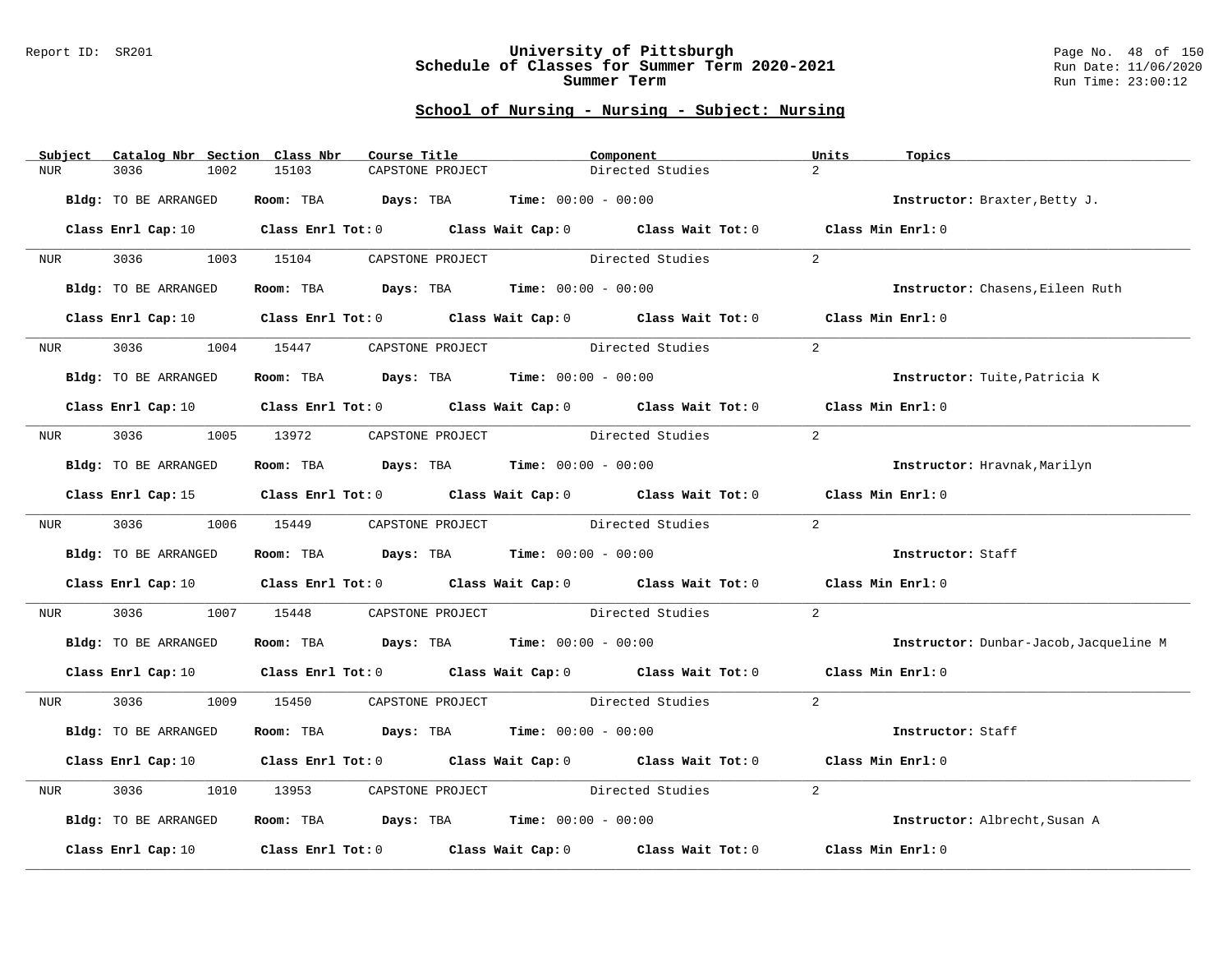| NUR        | 3036<br>1011         | 15451 | CAPSTONE PROJECT |                                                                | Directed Studies                                                                                                               | 2                                      |
|------------|----------------------|-------|------------------|----------------------------------------------------------------|--------------------------------------------------------------------------------------------------------------------------------|----------------------------------------|
|            | Bldg: TO BE ARRANGED |       |                  | Room: TBA $Days: TBA$ Time: $00:00 - 00:00$                    |                                                                                                                                | Instructor: Lee, Heeyoung              |
|            |                      |       |                  |                                                                | Class Enrl Cap: 10 $\qquad$ Class Enrl Tot: 0 $\qquad$ Class Wait Cap: 0 $\qquad$ Class Wait Tot: 0 $\qquad$ Class Min Enrl: 0 |                                        |
|            |                      |       |                  | NUR 3036 1012 15452 CAPSTONE PROJECT Directed Studies          |                                                                                                                                | 2                                      |
|            | Bldg: TO BE ARRANGED |       |                  | Room: TBA $Days:$ TBA Time: $00:00 - 00:00$                    |                                                                                                                                | Instructor: Yeh, Chao Hsing            |
|            |                      |       |                  |                                                                | Class Enrl Cap: 10 $\qquad$ Class Enrl Tot: 0 $\qquad$ Class Wait Cap: 0 $\qquad$ Class Wait Tot: 0 $\qquad$ Class Min Enrl: 0 |                                        |
|            |                      |       |                  |                                                                | NUR 3036 1013 15453 CAPSTONE PROJECT Directed Studies 2                                                                        |                                        |
|            |                      |       |                  | Bldg: TO BE ARRANGED ROOM: TBA Days: TBA Time: 00:00 - 00:00   |                                                                                                                                | Instructor: Staff                      |
|            |                      |       |                  |                                                                | Class Enrl Cap: 10 $\qquad$ Class Enrl Tot: 0 $\qquad$ Class Wait Cap: 0 $\qquad$ Class Wait Tot: 0 $\qquad$ Class Min Enrl: 0 |                                        |
|            |                      |       |                  | NUR 3036 1014 15462 CAPSTONE PROJECT Directed Studies          |                                                                                                                                | 2                                      |
|            | Bldg: TO BE ARRANGED |       |                  | Room: TBA $Days:$ TBA $Time: 00:00 - 00:00$                    |                                                                                                                                | Instructor: Maurer, Geraldine M        |
|            |                      |       |                  |                                                                | Class Enrl Cap: 10 $\qquad$ Class Enrl Tot: 0 $\qquad$ Class Wait Cap: 0 $\qquad$ Class Wait Tot: 0 $\qquad$ Class Min Enrl: 0 |                                        |
|            |                      |       |                  |                                                                | NUR 3036 1015 13973 CAPSTONE PROJECT Directed Studies                                                                          | 2                                      |
|            | Bldg: TO BE ARRANGED |       |                  | Room: TBA $Days:$ TBA $Time: 00:00 - 00:00$                    |                                                                                                                                | Instructor: Fioravanti, Marie A        |
|            |                      |       |                  |                                                                | Class Enrl Cap: 15 Class Enrl Tot: 0 Class Wait Cap: 0 Class Wait Tot: 0 Class Min Enrl: 0                                     |                                        |
|            |                      |       |                  | NUR 3036 1016 15463 CAPSTONE PROJECT Directed Studies          |                                                                                                                                | 2                                      |
|            | Bldg: TO BE ARRANGED |       |                  | Room: TBA $Days:$ TBA $Time: 00:00 - 00:00$                    |                                                                                                                                | Instructor: Zedreck Gonzalez, Judith F |
|            |                      |       |                  |                                                                | Class Enrl Cap: 10 $\qquad$ Class Enrl Tot: 0 $\qquad$ Class Wait Cap: 0 $\qquad$ Class Wait Tot: 0                            | Class Min Enrl: 0                      |
| <b>NUR</b> |                      |       |                  | 3036 1017 15464 CAPSTONE PROJECT Directed Studies              |                                                                                                                                | 2                                      |
|            |                      |       |                  | Bldg: TO BE ARRANGED Room: TBA Days: TBA Time: 00:00 - 00:00   |                                                                                                                                | Instructor: Lingler, Jennifer H        |
|            |                      |       |                  |                                                                | Class Enrl Cap: 10 $\qquad$ Class Enrl Tot: 0 $\qquad$ Class Wait Cap: 0 $\qquad$ Class Wait Tot: 0                            | Class Min Enrl: 0                      |
|            |                      |       |                  | NUR 3036 1018 15465 CAPSTONE PROJECT Directed Studies          |                                                                                                                                | 2                                      |
|            | Bldg: TO BE ARRANGED |       |                  | Room: TBA $\rule{1em}{0.15mm}$ Days: TBA Time: $00:00 - 00:00$ |                                                                                                                                | Instructor: Neft, Michael W            |
|            |                      |       |                  |                                                                | Class Enrl Cap: 10 $\qquad$ Class Enrl Tot: 0 $\qquad$ Class Wait Cap: 0 $\qquad$ Class Wait Tot: 0 $\qquad$ Class Min Enrl: 0 |                                        |
|            |                      |       |                  |                                                                | NUR 3036 1019 15466 CAPSTONE PROJECT Directed Studies 2                                                                        |                                        |
|            | Bldg: TO BE ARRANGED |       |                  | Room: TBA $Days: TBA$ Time: $00:00 - 00:00$                    |                                                                                                                                | Instructor: Novosel, Lorraine M        |
|            | Class Enrl Cap: 10   |       |                  |                                                                | Class Enrl Tot: 0 Class Wait Cap: 0 Class Wait Tot: 0 Class Min Enrl: 0                                                        |                                        |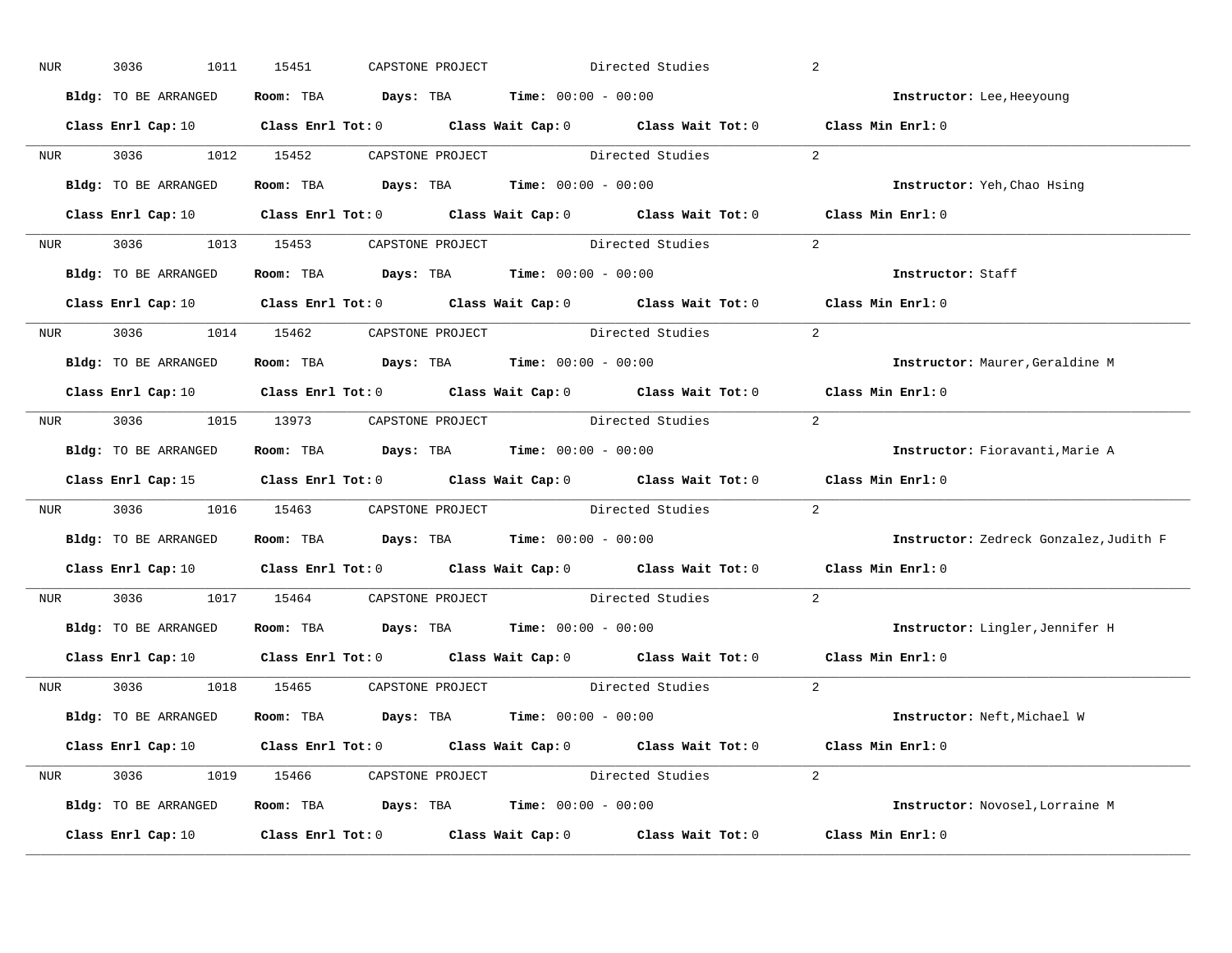### Report ID: SR201 **University of Pittsburgh** Page No. 50 of 150 **Schedule of Classes for Summer Term 2020-2021** Run Date: 11/06/2020 **Summer Term** Run Time: 23:00:12

| Subject          | Catalog Nbr Section Class Nbr | Course Title                                                                                                                   | Component                                                               |                                    | Units<br>Topics                      |
|------------------|-------------------------------|--------------------------------------------------------------------------------------------------------------------------------|-------------------------------------------------------------------------|------------------------------------|--------------------------------------|
| <b>NUR</b>       | 3036<br>1020                  | 13954<br>CAPSTONE PROJECT                                                                                                      |                                                                         | $\overline{2}$<br>Directed Studies |                                      |
|                  | Bldg: TO BE ARRANGED          | Room: TBA $Days:$ TBA $Time: 00:00 - 00:00$                                                                                    |                                                                         |                                    | Instructor: Alexander, Sheila A      |
|                  |                               | Class Enrl Cap: 15 Class Enrl Tot: 0 Class Wait Cap: 0 Class Wait Tot: 0 Class Min Enrl: 0                                     |                                                                         |                                    |                                      |
|                  |                               | NUR 3036 1021 16240 CAPSTONE PROJECT Directed Studies                                                                          |                                                                         | 2                                  |                                      |
|                  | Bldg: TO BE ARRANGED          | Room: TBA $Days:$ TBA $Time: 00:00 - 00:00$                                                                                    |                                                                         |                                    | Instructor: Zewe, Gretchen E.        |
|                  | Class Enrl Cap: 10            |                                                                                                                                | Class Enrl Tot: 0 Class Wait Cap: 0 Class Wait Tot: 0 Class Min Enrl: 0 |                                    |                                      |
| NUR <sub>p</sub> | 3036 700<br>1022              | 16241                                                                                                                          | CAPSTONE PROJECT Directed Studies                                       | $\overline{2}$                     |                                      |
|                  | Bldg: TO BE ARRANGED          | Room: TBA $Days:$ TBA $Time: 00:00 - 00:00$                                                                                    |                                                                         |                                    | <b>Instructor:</b> Godfrey, Kathleen |
|                  |                               | Class Enrl Cap: 10 $\qquad$ Class Enrl Tot: 0 $\qquad$ Class Wait Cap: 0 $\qquad$ Class Wait Tot: 0 $\qquad$ Class Min Enrl: 0 |                                                                         |                                    |                                      |
| NUR <b>NUR</b>   |                               | 3036 1023 16520 CAPSTONE PROJECT Directed Studies                                                                              |                                                                         | $\overline{2}$                     |                                      |
|                  | Bldg: TO BE ARRANGED          | Room: TBA $Days:$ TBA $Time: 00:00 - 00:00$                                                                                    |                                                                         |                                    | Instructor: Foertsch, Lisa Yvonne    |
|                  |                               | Class Enrl Cap: 15 Class Enrl Tot: 0 Class Wait Cap: 0 Class Wait Tot: 0 Class Min Enrl: 0                                     |                                                                         |                                    |                                      |
| <b>NUR</b>       |                               | 3036 1024 16521 CAPSTONE PROJECT                                                                                               | Directed Studies                                                        | $2^{1}$                            |                                      |
|                  | Bldg: TO BE ARRANGED          | Room: TBA $Days:$ TBA $Time: 00:00 - 00:00$                                                                                    |                                                                         |                                    | Instructor: Curran, Christine R      |
|                  |                               | Class Enrl Cap: 15 Class Enrl Tot: 0 Class Wait Cap: 0 Class Wait Tot: 0                                                       |                                                                         |                                    | Class Min $Enr1:0$                   |
| NUR              | 3036 70                       | 1025 13974 CAPSTONE PROJECT Directed Studies                                                                                   |                                                                         | 2                                  |                                      |
|                  | Bldg: TO BE ARRANGED          | Room: TBA $\rule{1em}{0.15mm}$ Days: TBA Time: $00:00 - 00:00$                                                                 |                                                                         |                                    | Instructor: Nativio, Donna           |
|                  |                               | Class Enrl Cap: 15 Class Enrl Tot: 0 Class Wait Cap: 0 Class Wait Tot: 0 Class Min Enrl: 0                                     |                                                                         |                                    |                                      |
|                  |                               | NUR 3036 1026 16522 CAPSTONE PROJECT Directed Studies                                                                          |                                                                         | 2                                  |                                      |
|                  | Bldg: TO BE ARRANGED          | Room: TBA $\rule{1em}{0.15mm}$ Days: TBA $\rule{1.5mm}{0.15mm}$ Time: $00:00 - 00:00$                                          |                                                                         |                                    | Instructor: Guttendorf, Jane         |
|                  |                               | Class Enrl Cap: 15 (Class Enrl Tot: 0 (Class Wait Cap: 0 (Class Wait Tot: 0 (Class Min Enrl: 0)                                |                                                                         |                                    |                                      |
| NUR              | 3036<br>1030                  | 13955 CAPSTONE PROJECT Directed Studies                                                                                        |                                                                         | 2                                  |                                      |
|                  | Bldg: TO BE ARRANGED          | Room: TBA $Days:$ TBA $Time: 00:00 - 00:00$                                                                                    |                                                                         |                                    | Instructor: Bender, Catherine M      |
|                  | Class Enrl Cap: 15            |                                                                                                                                | Class Enrl Tot: 0 Class Wait Cap: 0 Class Wait Tot: 0                   |                                    | Class Min Enrl: 0                    |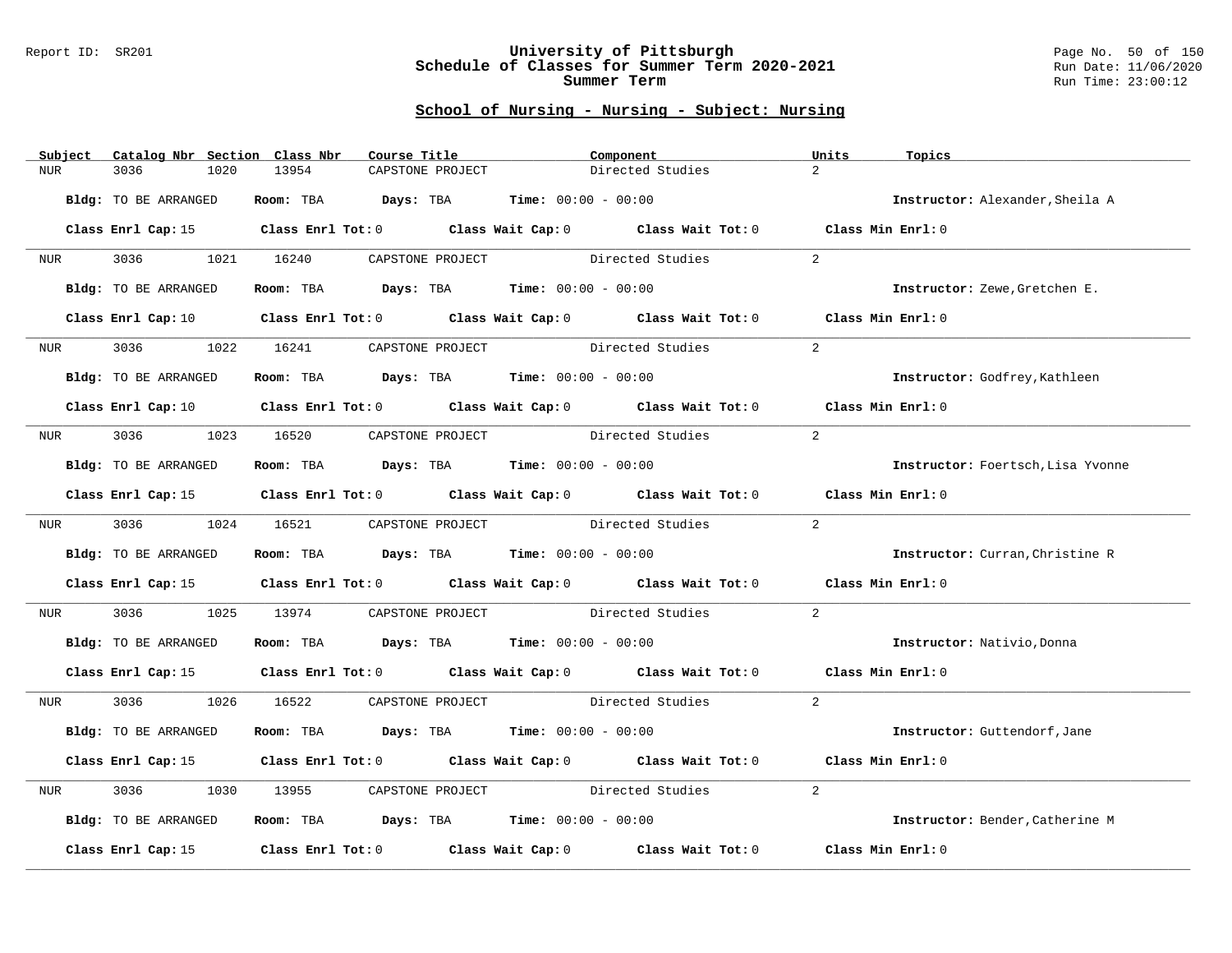| NUR        | 3036<br>1035         | 13975 | CAPSTONE PROJECT |                                                                                       | Directed Studies                                                                                    | 2                                      |
|------------|----------------------|-------|------------------|---------------------------------------------------------------------------------------|-----------------------------------------------------------------------------------------------------|----------------------------------------|
|            | Bldg: TO BE ARRANGED |       |                  | Room: TBA $Days: TBA$ Time: $00:00 - 00:00$                                           |                                                                                                     | Instructor: Mitchell, Ann M.           |
|            |                      |       |                  |                                                                                       | Class Enrl Cap: 15 (Class Enrl Tot: 0 (Class Wait Cap: 0 (Class Wait Tot: 0 (Class Min Enrl: 0)     |                                        |
|            |                      |       |                  | NUR 3036 1040 13956 CAPSTONE PROJECT Directed Studies                                 |                                                                                                     | 2                                      |
|            | Bldg: TO BE ARRANGED |       |                  | Room: TBA $Days:$ TBA Time: $00:00 - 00:00$                                           |                                                                                                     | Instructor: Burke, Lora E              |
|            |                      |       |                  |                                                                                       | Class Enrl Cap: 15 (Class Enrl Tot: 0 (Class Wait Cap: 0 (Class Wait Tot: 0 (Class Min Enrl: 0)     |                                        |
|            |                      |       |                  |                                                                                       | NUR 3036 1045 13976 CAPSTONE PROJECT Directed Studies 2                                             |                                        |
|            |                      |       |                  | Bldg: TO BE ARRANGED Room: TBA Days: TBA Time: 00:00 - 00:00                          |                                                                                                     | Instructor: Puskar, Kathryn R.         |
|            |                      |       |                  |                                                                                       | Class Enrl Cap: 15 Class Enrl Tot: 0 Class Wait Cap: 0 Class Wait Tot: 0 Class Min Enrl: 0          |                                        |
|            |                      |       |                  | NUR 3036 1050 13957 CAPSTONE PROJECT Directed Studies                                 |                                                                                                     | 2                                      |
|            | Bldg: TO BE ARRANGED |       |                  | Room: TBA $Days:$ TBA $Time: 00:00 - 00:00$                                           |                                                                                                     | Instructor: Park, Na Jin               |
|            |                      |       |                  |                                                                                       | Class Enrl Cap: 15 Class Enrl Tot: 0 Class Wait Cap: 0 Class Wait Tot: 0 Class Min Enrl: 0          |                                        |
|            |                      |       |                  |                                                                                       | NUR 3036 1055 13977 CAPSTONE PROJECT Directed Studies                                               | 2                                      |
|            | Bldg: TO BE ARRANGED |       |                  | Room: TBA $Days:$ TBA $Time: 00:00 - 00:00$                                           |                                                                                                     | Instructor: Founds, Sandra Anne        |
|            |                      |       |                  |                                                                                       | Class Enrl Cap: 15 Class Enrl Tot: 0 Class Wait Cap: 0 Class Wait Tot: 0 Class Min Enrl: 0          |                                        |
|            |                      |       |                  | NUR 3036 1060 13958 CAPSTONE PROJECT Directed Studies                                 |                                                                                                     | 2                                      |
|            | Bldg: TO BE ARRANGED |       |                  | Room: TBA $Days:$ TBA $Time: 00:00 - 00:00$                                           |                                                                                                     | Instructor: Charron-Prochownik, Denise |
|            |                      |       |                  |                                                                                       | Class Enrl Cap: 15 $\qquad$ Class Enrl Tot: 0 $\qquad$ Class Wait Cap: 0 $\qquad$ Class Wait Tot: 0 | Class Min Enrl: 0                      |
| <b>NUR</b> |                      |       |                  | 3036 1065 13978 CAPSTONE PROJECT Directed Studies                                     |                                                                                                     | $\overline{2}$                         |
|            |                      |       |                  | Bldg: TO BE ARRANGED Room: TBA Days: TBA Time: 00:00 - 00:00                          |                                                                                                     | Instructor: Rosenzweig, Margaret       |
|            | Class Enrl Cap: 15   |       |                  |                                                                                       | Class Enrl Tot: $0$ Class Wait Cap: $0$ Class Wait Tot: $0$                                         | Class Min Enrl: 0                      |
|            |                      |       |                  | NUR 3036 1070 13959 CAPSTONE PROJECT Directed Studies                                 |                                                                                                     | 2                                      |
|            | Bldg: TO BE ARRANGED |       |                  | Room: TBA $\rule{1em}{0.15mm}$ Days: TBA $\rule{1.5mm}{0.15mm}$ Time: $00:00 - 00:00$ |                                                                                                     | Instructor: Staff                      |
|            |                      |       |                  |                                                                                       | Class Enrl Cap: 15 Class Enrl Tot: 0 Class Wait Cap: 0 Class Wait Tot: 0 Class Min Enrl: 0          |                                        |
|            |                      |       |                  |                                                                                       | NUR 3036 1075 13979 CAPSTONE PROJECT Directed Studies 2                                             |                                        |
|            | Bldg: TO BE ARRANGED |       |                  | Room: TBA $Days:$ TBA $Time: 00:00 - 00:00$                                           |                                                                                                     | Instructor: Schlenk, Elizabeth Ann     |
|            |                      |       |                  |                                                                                       | Class Enrl Cap: 15 Class Enrl Tot: 0 Class Wait Cap: 0 Class Wait Tot: 0 Class Min Enrl: 0          |                                        |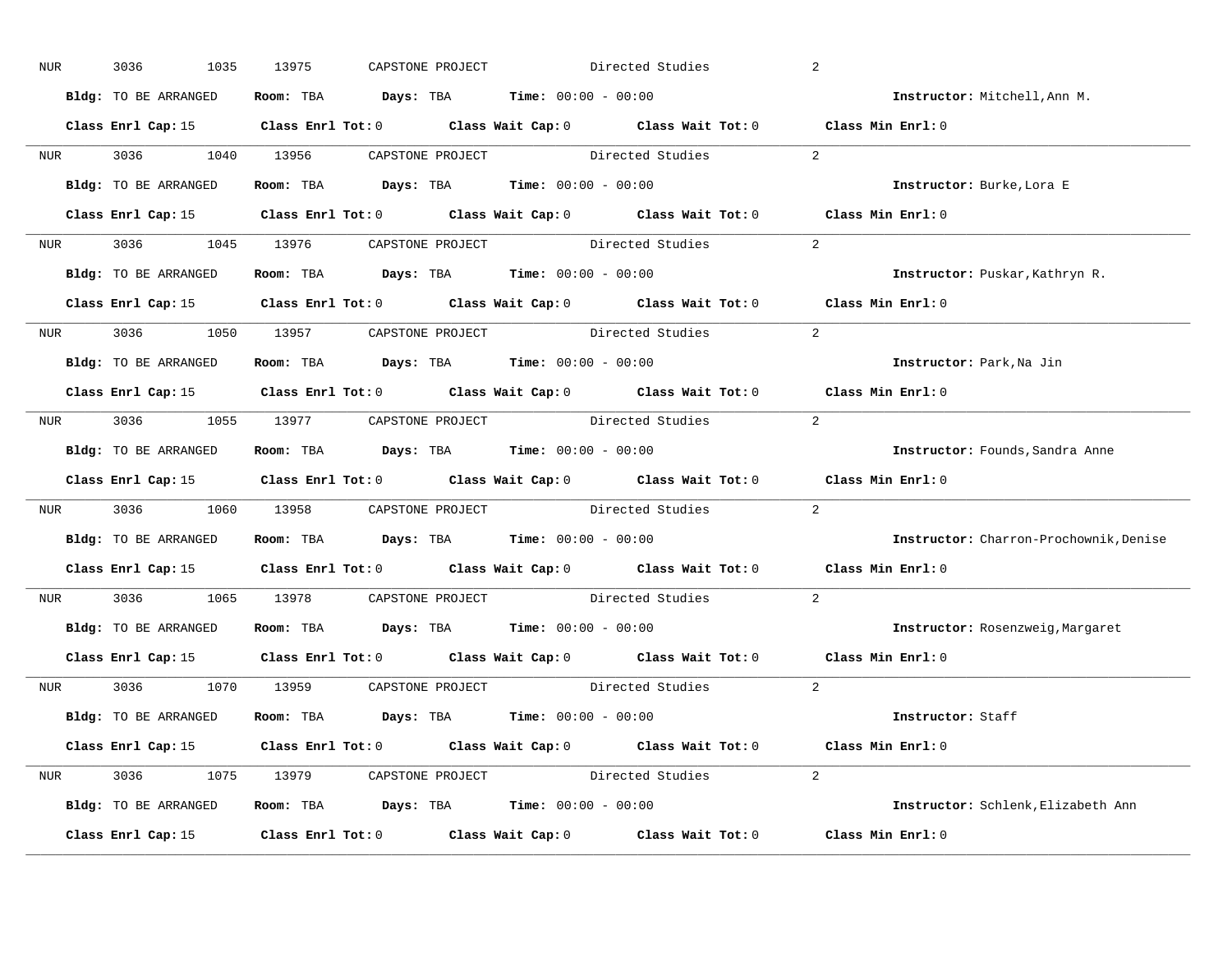### Report ID: SR201 **University of Pittsburgh** Page No. 52 of 150 **Schedule of Classes for Summer Term 2020-2021** Run Date: 11/06/2020 **Summer Term** Run Time: 23:00:12

| Directed Studies<br>$\overline{2}$<br>3036<br>1080<br>13960<br>CAPSTONE PROJECT<br><b>NUR</b><br>Room: TBA $Days:$ TBA $Time: 00:00 - 00:00$<br>Bldg: TO BE ARRANGED<br>Instructor: Beach, Michael D<br>Class Enrl Cap: 15 Class Enrl Tot: 0 Class Wait Cap: 0 Class Wait Tot: 0 Class Min Enrl: 0<br>3036 1085 13980 CAPSTONE PROJECT Directed Studies<br>$\overline{2}$<br>NUR <sub>p</sub><br>Room: TBA $Days:$ TBA $Time: 00:00 - 00:00$<br>Bldg: TO BE ARRANGED<br>Instructor: Hoffmann, Rosemary L. |  |
|-----------------------------------------------------------------------------------------------------------------------------------------------------------------------------------------------------------------------------------------------------------------------------------------------------------------------------------------------------------------------------------------------------------------------------------------------------------------------------------------------------------|--|
|                                                                                                                                                                                                                                                                                                                                                                                                                                                                                                           |  |
|                                                                                                                                                                                                                                                                                                                                                                                                                                                                                                           |  |
|                                                                                                                                                                                                                                                                                                                                                                                                                                                                                                           |  |
|                                                                                                                                                                                                                                                                                                                                                                                                                                                                                                           |  |
|                                                                                                                                                                                                                                                                                                                                                                                                                                                                                                           |  |
| Class Enrl Cap: 15 Class Enrl Tot: 0 Class Wait Cap: 0 Class Wait Tot: 0 Class Min Enrl: 0                                                                                                                                                                                                                                                                                                                                                                                                                |  |
| $\overline{2}$<br>NUR 3036 1090 13961 CAPSTONE PROJECT Directed Studies                                                                                                                                                                                                                                                                                                                                                                                                                                   |  |
| Room: TBA $\rule{1em}{0.15mm}$ Days: TBA Time: $00:00 - 00:00$<br>Bldg: TO BE ARRANGED<br>Instructor: Constantino, Rose                                                                                                                                                                                                                                                                                                                                                                                   |  |
| Class Enrl Cap: 15 Class Enrl Tot: 0 Class Wait Cap: 0 Class Wait Tot: 0 Class Min Enrl: 0                                                                                                                                                                                                                                                                                                                                                                                                                |  |
| 2<br>3036<br>1095<br>CAPSTONE PROJECT Directed Studies<br>13981<br>NUR                                                                                                                                                                                                                                                                                                                                                                                                                                    |  |
| Room: TBA $Days:$ TBA $Time: 00:00 - 00:00$<br>Bldg: TO BE ARRANGED<br>Instructor: Sherwood, Paula Riess                                                                                                                                                                                                                                                                                                                                                                                                  |  |
| Class Enrl Cap: 15 Class Enrl Tot: 0 Class Wait Cap: 0 Class Wait Tot: 0 Class Min Enrl: 0                                                                                                                                                                                                                                                                                                                                                                                                                |  |
| 3036 1100 13962 CAPSTONE PROJECT Directed Studies<br>$\overline{2}$<br>NUR <b>NUR</b>                                                                                                                                                                                                                                                                                                                                                                                                                     |  |
| Room: TBA $Days:$ TBA $Time: 00:00 - 00:00$<br>Bldg: TO BE ARRANGED<br>Instructor: Dabbs, Annette J De Vito                                                                                                                                                                                                                                                                                                                                                                                               |  |
| Class Enrl Cap: 15 (Class Enrl Tot: 0 (Class Wait Cap: 0 (Class Wait Tot: 0 (Class Min Enrl: 0)                                                                                                                                                                                                                                                                                                                                                                                                           |  |
| 3036 1101 17681<br>CAPSTONE PROJECT Directed Studies<br>$\overline{2}$<br><b>NUR</b>                                                                                                                                                                                                                                                                                                                                                                                                                      |  |
| Room: TBA $\rule{1em}{0.15mm}$ Days: TBA Time: $00:00 - 00:00$<br>Bldg: TO BE ARRANGED<br>Instructor: Kitutu, Julius Mulwa Munyoki                                                                                                                                                                                                                                                                                                                                                                        |  |
| Class Enrl Cap: 10 $\qquad$ Class Enrl Tot: 0 $\qquad$ Class Wait Cap: 0 $\qquad$ Class Wait Tot: 0<br>Class Min Enrl: 0                                                                                                                                                                                                                                                                                                                                                                                  |  |
| $\overline{2}$<br>3036<br>CAPSTONE PROJECT Directed Studies<br>1102<br>17682<br>NUR                                                                                                                                                                                                                                                                                                                                                                                                                       |  |
| Room: TBA $Days:$ TBA $Time: 00:00 - 00:00$<br>Bldg: TO BE ARRANGED<br>Instructor: Kreashko, Lisa Marie                                                                                                                                                                                                                                                                                                                                                                                                   |  |
| Class Enrl Cap: 10 $\qquad$ Class Enrl Tot: 0 $\qquad$ Class Wait Cap: 0 $\qquad$ Class Wait Tot: 0 $\qquad$ Class Min Enrl: 0                                                                                                                                                                                                                                                                                                                                                                            |  |
| 3036 1103 17683 CAPSTONE PROJECT Directed Studies<br>2<br>NUR <sub>e</sub>                                                                                                                                                                                                                                                                                                                                                                                                                                |  |
| Room: TBA Days: TBA<br><b>Time:</b> $00:00 - 00:00$<br>Bldg: TO BE ARRANGED<br>Instructor:<br>Class Wait Cap: 0 Class Wait Tot: 0<br>Class Min Enrl: 0<br>Class Enrl Cap: 10<br>$Class$ $Enr1$ $Tot: 0$                                                                                                                                                                                                                                                                                                   |  |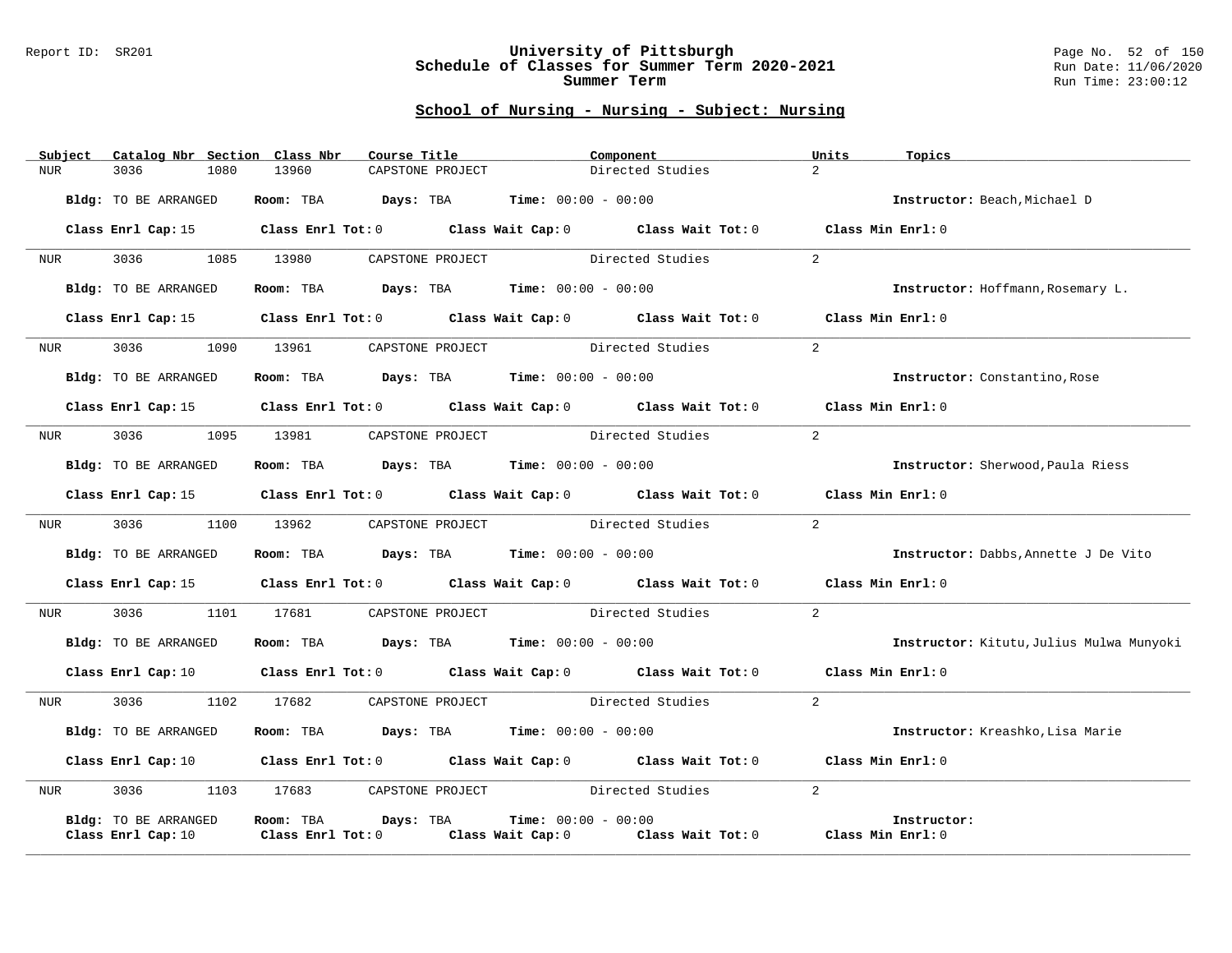### Report ID: SR201 **University of Pittsburgh** Page No. 53 of 150 **Schedule of Classes for Summer Term 2020-2021** Run Date: 11/06/2020 **Summer Term** Run Time: 23:00:12

| Subject          | Catalog Nbr Section Class Nbr | Course Title                                                                                                                   | Component                                                               |                  | Units<br>Topics                       |
|------------------|-------------------------------|--------------------------------------------------------------------------------------------------------------------------------|-------------------------------------------------------------------------|------------------|---------------------------------------|
| NUR.             | 3036<br>1104                  | 17684<br>CAPSTONE PROJECT                                                                                                      |                                                                         | Directed Studies | $\overline{2}$                        |
|                  | Bldg: TO BE ARRANGED          |                                                                                                                                | Room: TBA $Days:$ TBA $Time: 00:00 - 00:00$                             |                  | Instructor: Li, Dan                   |
|                  |                               | Class Enrl Cap: 10 Class Enrl Tot: 0 Class Wait Cap: 0 Class Wait Tot: 0 Class Min Enrl: 0                                     |                                                                         |                  |                                       |
| <b>NUR</b>       |                               | 3036 1105 17685 CAPSTONE PROJECT Directed Studies                                                                              |                                                                         |                  | 2                                     |
|                  | Bldg: TO BE ARRANGED          |                                                                                                                                | Room: TBA $Days:$ TBA $Time:$ 00:00 - 00:00                             |                  | Instructor: Park, Mijung              |
|                  | Class Enrl Cap: 10            |                                                                                                                                | Class Enrl Tot: 0 Class Wait Cap: 0 Class Wait Tot: 0 Class Min Enrl: 0 |                  |                                       |
| NUR <sub>p</sub> | 3036                          | 1106 17686                                                                                                                     | CAPSTONE PROJECT Directed Studies                                       |                  | $\overline{2}$                        |
|                  | Bldg: TO BE ARRANGED          |                                                                                                                                | Room: TBA $Days:$ TBA $Time: 00:00 - 00:00$                             |                  | Instructor: Palmer, Laura             |
|                  |                               | Class Enrl Cap: 10 $\qquad$ Class Enrl Tot: 0 $\qquad$ Class Wait Cap: 0 $\qquad$ Class Wait Tot: 0 $\qquad$ Class Min Enrl: 0 |                                                                         |                  |                                       |
| NUR <b>NUR</b>   |                               | 3036 1107 17687 CAPSTONE PROJECT Directed Studies                                                                              |                                                                         |                  | 2                                     |
|                  | Bldg: TO BE ARRANGED          |                                                                                                                                | Room: TBA $Days:$ TBA $Time: 00:00 - 00:00$                             |                  | Instructor: Evatt, Manjulata          |
|                  |                               | Class Enrl Cap: 10 Class Enrl Tot: 0 Class Wait Cap: 0 Class Wait Tot: 0 Class Min Enrl: 0                                     |                                                                         |                  |                                       |
|                  |                               | NUR 3036 1108 17688 CAPSTONE PROJECT Directed Studies                                                                          |                                                                         |                  | 2                                     |
|                  | Bldg: TO BE ARRANGED          |                                                                                                                                | Room: TBA $\rule{1em}{0.15mm}$ Days: TBA Time: $00:00 - 00:00$          |                  | Instructor: Faett, Becky L            |
|                  |                               | Class Enrl Cap: 10 $\qquad$ Class Enrl Tot: 0 $\qquad$ Class Wait Cap: 0 $\qquad$ Class Wait Tot: 0 $\qquad$ Class Min Enrl: 0 |                                                                         |                  |                                       |
| NUR              | 3036 70                       | 1109 17689 CAPSTONE PROJECT Directed Studies                                                                                   |                                                                         |                  | 2                                     |
|                  | Bldg: TO BE ARRANGED          |                                                                                                                                | Room: TBA $Days:$ TBA $Time: 00:00 - 00:00$                             |                  | Instructor: Feeley, Christine A       |
|                  |                               | Class Enrl Cap: 10 $\qquad$ Class Enrl Tot: 0 $\qquad$ Class Wait Cap: 0 $\qquad$ Class Wait Tot: 0 $\qquad$ Class Min Enrl: 0 |                                                                         |                  |                                       |
| NUR <b>NUR</b>   |                               | 3036 1110 13963 CAPSTONE PROJECT Directed Studies                                                                              |                                                                         |                  | 2                                     |
|                  | Bldg: TO BE ARRANGED          |                                                                                                                                | Room: TBA $Days:$ TBA $Time: 00:00 - 00:00$                             |                  | Instructor: Donovan, Heidi Ann Scharf |
|                  |                               | Class Enrl Cap: 15 (Class Enrl Tot: 0) (Class Wait Cap: 0) (Class Wait Tot: 0)                                                 |                                                                         |                  | Class Min Enrl: 0                     |
| NUR              | 3036                          | 1111 17690                                                                                                                     | CAPSTONE PROJECT Directed Studies                                       |                  | $\overline{a}$                        |
|                  | Bldg: TO BE ARRANGED          |                                                                                                                                | Room: TBA $Days:$ TBA $Time: 00:00 - 00:00$                             |                  | Instructor: Milligan, Shareen A       |
|                  | Class Enrl Cap: 10            |                                                                                                                                | Class Enrl Tot: $0$ Class Wait Cap: $0$ Class Wait Tot: $0$             |                  | Class Min Enrl: 0                     |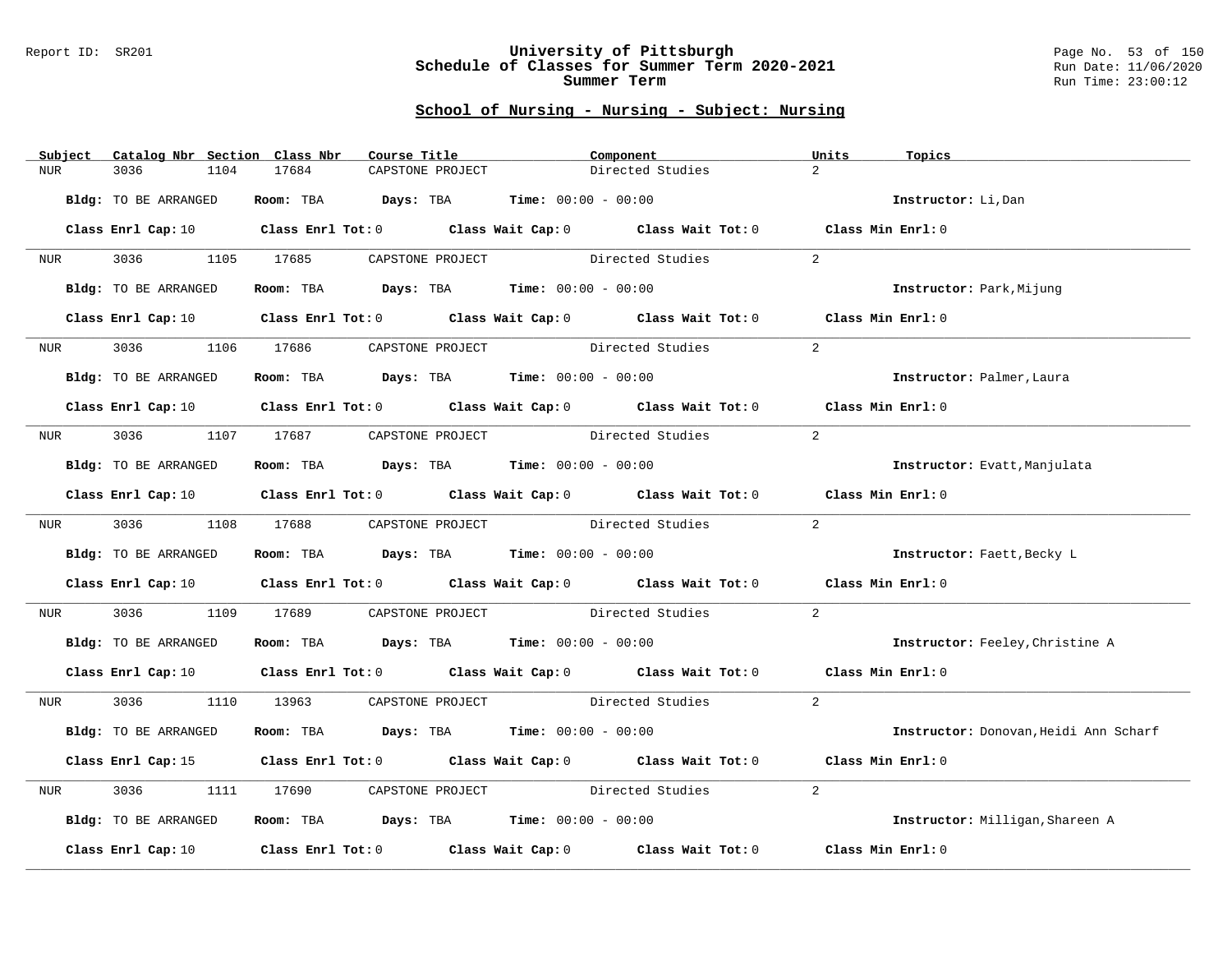| NUR        | 3036 | 1112                                       | 17691 | CAPSTONE PROJECT |                                                                                            | Directed Studies                                                                                                               | 2 |                                  |
|------------|------|--------------------------------------------|-------|------------------|--------------------------------------------------------------------------------------------|--------------------------------------------------------------------------------------------------------------------------------|---|----------------------------------|
|            |      | Bldg: TO BE ARRANGED                       |       |                  | Room: TBA $\rule{1em}{0.15mm}$ Days: TBA Time: $00:00 - 00:00$                             |                                                                                                                                |   | Instructor: Kang, Ja Hyun        |
|            |      |                                            |       |                  |                                                                                            | Class Enrl Cap: 10 $\qquad$ Class Enrl Tot: 0 $\qquad$ Class Wait Cap: 0 $\qquad$ Class Wait Tot: 0 $\qquad$ Class Min Enrl: 0 |   |                                  |
|            |      |                                            |       |                  |                                                                                            | NUR 3036 1113 17692 CAPSTONE PROJECT Directed Studies 2                                                                        |   |                                  |
|            |      |                                            |       |                  | Bldg: TO BE ARRANGED Room: TBA Days: TBA Time: 00:00 - 00:00                               |                                                                                                                                |   | Instructor: Kaufman, Robert Reid |
|            |      |                                            |       |                  |                                                                                            | Class Enrl Cap: 10 $\qquad$ Class Enrl Tot: 0 $\qquad$ Class Wait Cap: 0 $\qquad$ Class Wait Tot: 0 $\qquad$ Class Min Enrl: 0 |   |                                  |
|            |      |                                            |       |                  |                                                                                            | NUR 3036 1114 17693 CAPSTONE PROJECT Directed Studies                                                                          | 2 |                                  |
|            |      | Bldg: TO BE ARRANGED                       |       |                  | Room: TBA $Days:$ TBA Time: $00:00 - 00:00$                                                |                                                                                                                                |   | Instructor: Miller, Susan E      |
|            |      |                                            |       |                  |                                                                                            | Class Enrl Cap: 10 $\qquad$ Class Enrl Tot: 0 $\qquad$ Class Wait Cap: 0 $\qquad$ Class Wait Tot: 0 $\qquad$ Class Min Enrl: 0 |   |                                  |
|            |      |                                            |       |                  |                                                                                            | NUR 3036 1115 17694 CAPSTONE PROJECT Directed Studies 2                                                                        |   |                                  |
|            |      | Bldg: TO BE ARRANGED                       |       |                  | Room: TBA $Days:$ TBA Time: $00:00 - 00:00$                                                |                                                                                                                                |   | Instructor: Ren, Dianxu          |
|            |      |                                            |       |                  |                                                                                            | Class Enrl Cap: 35 Class Enrl Tot: 0 Class Wait Cap: 0 Class Wait Tot: 0 Class Min Enrl: 0                                     |   |                                  |
| <b>NUR</b> |      |                                            |       |                  |                                                                                            | 3036 1116 17695 CAPSTONE PROJECT Directed Studies                                                                              | 2 |                                  |
|            |      |                                            |       |                  | <b>Bldg:</b> TO BE ARRANGED <b>Room:</b> TBA <b>Days:</b> TBA <b>Time:</b> $00:00 - 00:00$ |                                                                                                                                |   | Instructor: Danford, Cynthia     |
|            |      |                                            |       |                  |                                                                                            | Class Enrl Cap: 10 $\qquad$ Class Enrl Tot: 0 $\qquad$ Class Wait Cap: 0 $\qquad$ Class Wait Tot: 0 $\qquad$ Class Min Enrl: 0 |   |                                  |
|            |      |                                            |       |                  |                                                                                            | NUR 3036 1117 17696 CAPSTONE PROJECT Directed Studies 2                                                                        |   |                                  |
|            |      |                                            |       |                  | Bldg: TO BE ARRANGED Room: TBA Days: TBA Time: 00:00 - 00:00                               |                                                                                                                                |   | Instructor: Dechant, Jason Jay   |
|            |      |                                            |       |                  |                                                                                            | Class Enrl Cap: 10 $\qquad$ Class Enrl Tot: 0 $\qquad$ Class Wait Cap: 0 $\qquad$ Class Wait Tot: 0 $\qquad$ Class Min Enrl: 0 |   |                                  |
|            |      |                                            |       |                  |                                                                                            | NUR 3036 1118 17697 CAPSTONE PROJECT Directed Studies 2                                                                        |   |                                  |
|            |      | Bldg: TO BE ARRANGED                       |       |                  | <b>Room:</b> TBA $\rho$ <b>Days:</b> TBA <b>Time:</b> $00:00 - 00:00$                      |                                                                                                                                |   | Instructor: Dorman, Janice S     |
|            |      |                                            |       |                  |                                                                                            | Class Enrl Cap: 10 $\qquad$ Class Enrl Tot: 0 $\qquad$ Class Wait Cap: 0 $\qquad$ Class Wait Tot: 0 $\qquad$ Class Min Enrl: 0 |   |                                  |
|            |      |                                            |       |                  |                                                                                            | NUR 3036 1119 17698 CAPSTONE PROJECT Directed Studies                                                                          | 2 |                                  |
|            |      |                                            |       |                  | Bldg: TO BE ARRANGED Room: TBA Days: TBA Time: 00:00 - 00:00                               |                                                                                                                                |   | Instructor: Morrison, Suzanne R  |
|            |      |                                            |       |                  |                                                                                            | Class Enrl Cap: 10 $\qquad$ Class Enrl Tot: 0 $\qquad$ Class Wait Cap: 0 $\qquad$ Class Wait Tot: 0 $\qquad$ Class Min Enrl: 0 |   |                                  |
| <b>NUR</b> |      |                                            |       |                  |                                                                                            | 3036 1120 13964 CAPSTONE PROJECT Directed Studies 2                                                                            |   |                                  |
|            |      | Bldg: TO BE ARRANGED<br>Class Enrl Cap: 15 |       |                  | Room: TBA $Days:$ TBA $Time: 00:00 - 00:00$                                                | Class Enrl Tot: $0$ Class Wait Cap: $0$ Class Wait Tot: $0$ Class Min Enrl: $0$                                                |   | Instructor:                      |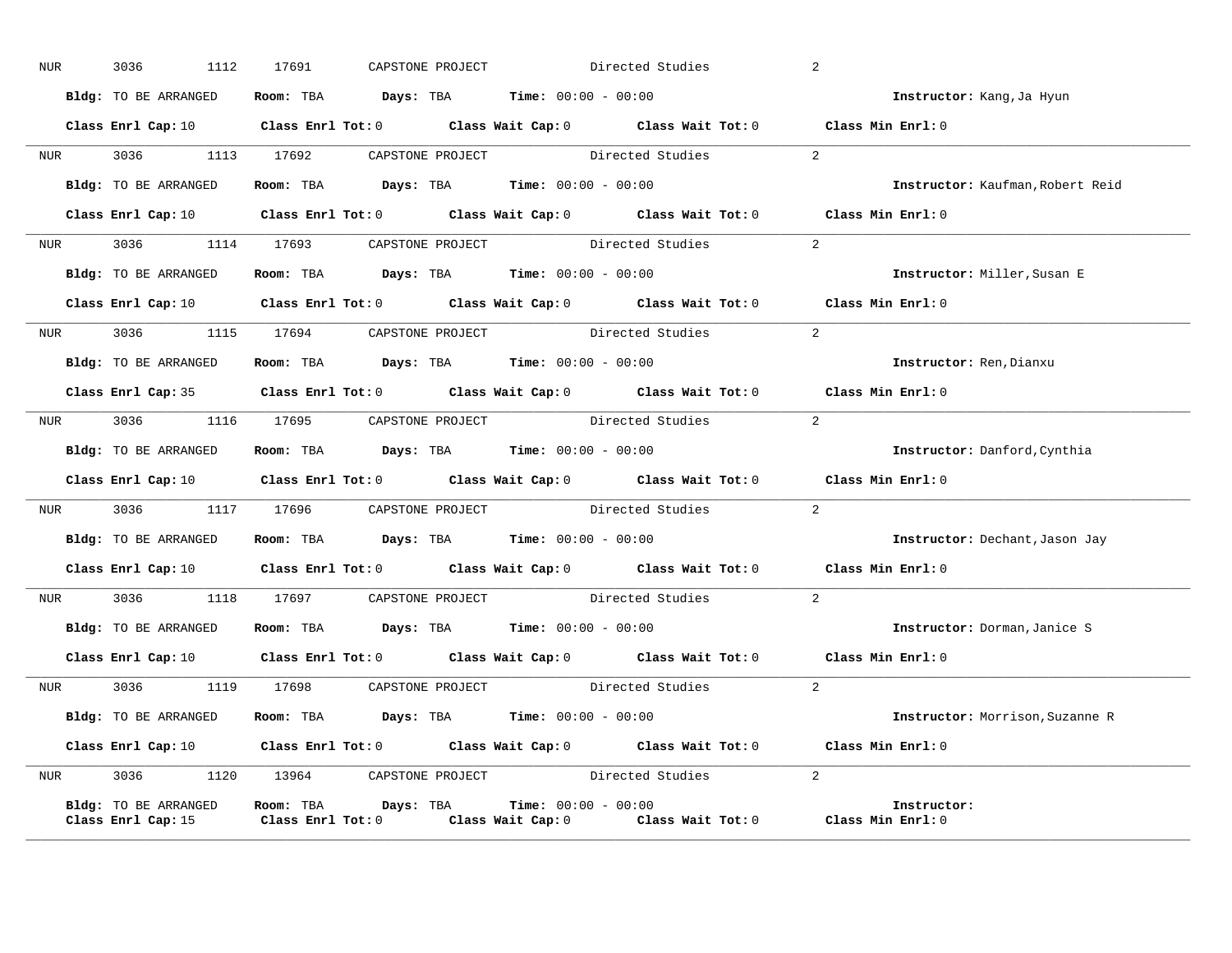### Report ID: SR201 **University of Pittsburgh** Page No. 55 of 150 **Schedule of Classes for Summer Term 2020-2021** Run Date: 11/06/2020 **Summer Term** Run Time: 23:00:12

| Subject | Catalog Nbr Section Class Nbr | Course Title                     | Component                                                                                                                      |                  | Units<br>Topics                          |
|---------|-------------------------------|----------------------------------|--------------------------------------------------------------------------------------------------------------------------------|------------------|------------------------------------------|
| NUR.    | 3036<br>1121                  | 17699<br>CAPSTONE PROJECT        |                                                                                                                                | Directed Studies | $\overline{2}$                           |
|         | Bldg: TO BE ARRANGED          | Room: TBA                        | <b>Days:</b> TBA <b>Time:</b> $00:00 - 00:00$                                                                                  |                  | Instructor: Sowko, Lucille Ann           |
|         |                               |                                  | Class Enrl Cap: 10 $\qquad$ Class Enrl Tot: 0 $\qquad$ Class Wait Cap: 0 $\qquad$ Class Wait Tot: 0 $\qquad$ Class Min Enrl: 0 |                  |                                          |
| NUR     | 3036                          |                                  | 1122 17700 CAPSTONE PROJECT Directed Studies                                                                                   |                  | $\overline{2}$                           |
|         | Bldg: TO BE ARRANGED          |                                  | Room: TBA $Days:$ TBA $Time: 00:00 - 00:00$                                                                                    |                  | Instructor: Wang, Weiwen                 |
|         | Class Enrl Cap: 10            |                                  | Class Enrl Tot: 0 Class Wait Cap: 0 Class Wait Tot: 0                                                                          |                  | Class Min Enrl: 0                        |
| NUR     | 3036<br>1123                  | 17701                            | CAPSTONE PROJECT                                                                                                               | Directed Studies | 2                                        |
|         | Bldg: TO BE ARRANGED          |                                  | Room: TBA $Days:$ TBA $Time: 00:00 - 00:00$                                                                                    |                  | Instructor: Wesmiller, Susan W           |
|         |                               |                                  | Class Enrl Cap: 10 $\qquad$ Class Enrl Tot: 0 $\qquad$ Class Wait Cap: 0 $\qquad$ Class Wait Tot: 0 $\qquad$ Class Min Enrl: 0 |                  |                                          |
| NUR     |                               | 3036 1124 17702 CAPSTONE PROJECT | Directed Studies                                                                                                               |                  | 2                                        |
|         | Bldg: TO BE ARRANGED          |                                  | Room: TBA $Days:$ TBA Time: $00:00 - 00:00$                                                                                    |                  | Instructor: Wymard-Tomlinson, Danielle M |
|         |                               |                                  | Class Enrl Cap: 10 $\qquad$ Class Enrl Tot: 0 $\qquad$ Class Wait Cap: 0 $\qquad$ Class Wait Tot: 0                            |                  | Class Min Enrl: 0                        |
| NUR     | 3036                          | 1125 13987                       | Directed Studies<br>CAPSTONE PROJECT                                                                                           |                  | $2^{1}$                                  |
|         | Bldg: TO BE ARRANGED          |                                  | Room: TBA $Days:$ TBA $Time: 00:00 - 00:00$                                                                                    |                  | Instructor: Coleman, Timothy Michael     |
|         |                               |                                  | Class Enrl Cap: 15 Class Enrl Tot: 0 Class Wait Cap: 0 Class Wait Tot: 0                                                       |                  | Class Min Enrl: 0                        |
| NUR     | 3036<br>1126                  | 17703                            | CAPSTONE PROJECT Directed Studies                                                                                              |                  | $\overline{2}$                           |
|         | Bldg: TO BE ARRANGED          |                                  | Room: TBA $Days:$ TBA Time: $00:00 - 00:00$                                                                                    |                  | Instructor: Al-Zaiti, Salah S            |
|         |                               |                                  | Class Enrl Cap: 10 $\qquad$ Class Enrl Tot: 0 $\qquad$ Class Wait Cap: 0 $\qquad$ Class Wait Tot: 0 $\qquad$ Class Min Enrl: 0 |                  |                                          |
| NUR     | 3036 300                      | 1127 17704                       | CAPSTONE PROJECT Directed Studies                                                                                              |                  | 2                                        |
|         | Bldg: TO BE ARRANGED          |                                  | Room: TBA $Days:$ TBA $Time: 00:00 - 00:00$                                                                                    |                  | Instructor: Imes, Christopher C          |
|         |                               |                                  | Class Enrl Cap: 10 Class Enrl Tot: 0 Class Wait Cap: 0 Class Wait Tot: 0                                                       |                  | Class Min Enrl: 0                        |
| NUR     | 3036<br>1128                  | CAPSTONE PROJECT<br>17705        |                                                                                                                                | Directed Studies | 2                                        |
|         | Bldg: TO BE ARRANGED          |                                  | Room: TBA $Days:$ TBA $Time: 00:00 - 00:00$                                                                                    |                  | Instructor: Rohay, Jeffrey Michael       |
|         | Class Enrl Cap: 10            |                                  | Class Enrl Tot: 0 Class Wait Cap: 0 Class Wait Tot: 0                                                                          |                  | Class Min Enrl: 0                        |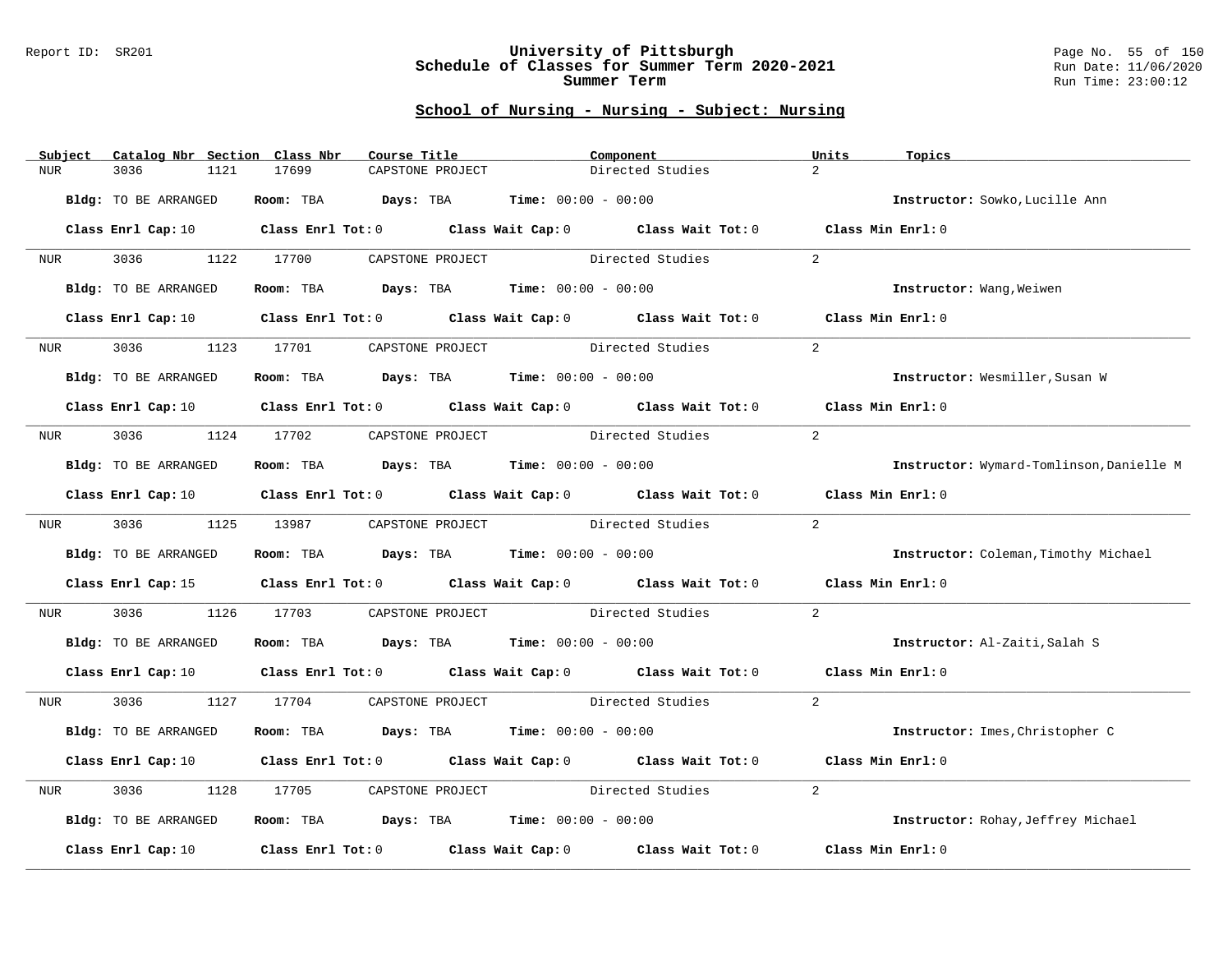| NUR <sub>e</sub> | 3036                 | 1129 17706 | CAPSTONE PROJECT |                                                                                            | Directed Studies                                        | 2                                                                                                                              |
|------------------|----------------------|------------|------------------|--------------------------------------------------------------------------------------------|---------------------------------------------------------|--------------------------------------------------------------------------------------------------------------------------------|
|                  | Bldg: TO BE ARRANGED |            |                  | Room: TBA $Days:$ TBA $Time: 00:00 - 00:00$                                                |                                                         | Instructor: Staff                                                                                                              |
|                  |                      |            |                  |                                                                                            |                                                         | Class Enrl Cap: 10 $\qquad$ Class Enrl Tot: 0 $\qquad$ Class Wait Cap: 0 $\qquad$ Class Wait Tot: 0 $\qquad$ Class Min Enrl: 0 |
|                  |                      |            |                  | NUR 3036 1130 13965 CAPSTONE PROJECT Directed Studies                                      |                                                         | $\sim$ 2                                                                                                                       |
|                  | Bldg: TO BE ARRANGED |            |                  | Room: TBA Days: TBA Time: $00:00 - 00:00$                                                  |                                                         | Instructor: Doswell, Willa                                                                                                     |
|                  |                      |            |                  |                                                                                            |                                                         | Class Enrl Cap: 15 (Class Enrl Tot: 0 (Class Wait Cap: 0 (Class Wait Tot: 0 (Class Min Enrl: 0)                                |
|                  |                      |            |                  |                                                                                            | NUR 3036 1131 17707 CAPSTONE PROJECT Directed Studies 2 |                                                                                                                                |
|                  |                      |            |                  | Bldg: TO BE ARRANGED Room: TBA Days: TBA Time: 00:00 - 00:00                               |                                                         | Instructor: Staff                                                                                                              |
|                  |                      |            |                  |                                                                                            |                                                         | Class Enrl Cap: 10 $\qquad$ Class Enrl Tot: 0 $\qquad$ Class Wait Cap: 0 $\qquad$ Class Wait Tot: 0 $\qquad$ Class Min Enrl: 0 |
|                  |                      |            |                  | NUR 3036 1132 17708 CAPSTONE PROJECT Directed Studies                                      |                                                         | 2                                                                                                                              |
|                  | Bldg: TO BE ARRANGED |            |                  | Room: TBA $\rule{1em}{0.15mm}$ Days: TBA Time: $00:00 - 00:00$                             |                                                         | Instructor: Staff                                                                                                              |
|                  |                      |            |                  |                                                                                            |                                                         | Class Enrl Cap: 10 $\qquad$ Class Enrl Tot: 0 $\qquad$ Class Wait Cap: 0 $\qquad$ Class Wait Tot: 0 $\qquad$ Class Min Enrl: 0 |
|                  |                      |            |                  |                                                                                            | NUR 3036 1133 17709 CAPSTONE PROJECT Directed Studies 2 |                                                                                                                                |
|                  |                      |            |                  | <b>Bldg:</b> TO BE ARRANGED <b>ROOM:</b> TBA <b>Days:</b> TBA <b>Time:</b> $00:00 - 00:00$ |                                                         | Instructor: Staff                                                                                                              |
|                  |                      |            |                  |                                                                                            |                                                         | Class Enrl Cap: 10 Class Enrl Tot: 0 Class Wait Cap: 0 Class Wait Tot: 0 Class Min Enrl: 0                                     |
|                  |                      |            |                  |                                                                                            | NUR 3036 1135 13988 CAPSTONE PROJECT Directed Studies   | 2                                                                                                                              |
|                  |                      |            |                  | Bldg: TO BE ARRANGED Room: TBA Days: TBA Time: 00:00 - 00:00                               |                                                         | Instructor: Staff                                                                                                              |
|                  |                      |            |                  |                                                                                            |                                                         | Class Enrl Cap: 15 (Class Enrl Tot: 0 (Class Wait Cap: 0 (Class Wait Tot: 0 (Class Min Enrl: 0                                 |
|                  |                      |            |                  | NUR 3036 1140 13966 CAPSTONE PROJECT Directed Studies                                      |                                                         | 2                                                                                                                              |
|                  |                      |            |                  | Bldg: TO BE ARRANGED Room: TBA Days: TBA Time: 00:00 - 00:00                               |                                                         | Instructor: Engberg, Sandra J                                                                                                  |
|                  |                      |            |                  |                                                                                            |                                                         | Class Enrl Cap: 15 Class Enrl Tot: 0 Class Wait Cap: 0 Class Wait Tot: 0 Class Min Enrl: 0                                     |
|                  |                      |            |                  |                                                                                            | NUR 3036 1145 15100 CAPSTONE PROJECT Directed Studies   | 2                                                                                                                              |
|                  |                      |            |                  | Bldg: TO BE ARRANGED Room: TBA Days: TBA Time: 00:00 - 00:00                               |                                                         | Instructor: Grant, Catherine                                                                                                   |
|                  |                      |            |                  |                                                                                            |                                                         | Class Enrl Cap: 10 $\qquad$ Class Enrl Tot: 0 $\qquad$ Class Wait Cap: 0 $\qquad$ Class Wait Tot: 0 $\qquad$ Class Min Enrl: 0 |
|                  |                      |            |                  |                                                                                            | NUR 3036 1150 13967 CAPSTONE PROJECT Directed Studies 2 |                                                                                                                                |
|                  |                      |            |                  | Bldg: TO BE ARRANGED Room: TBA Days: TBA Time: 00:00 - 00:00                               |                                                         | Instructor: Erlen, Judith                                                                                                      |
|                  |                      |            |                  |                                                                                            |                                                         | Class Enrl Cap: 15 Class Enrl Tot: 0 Class Wait Cap: 0 Class Wait Tot: 0 Class Min Enrl: 0                                     |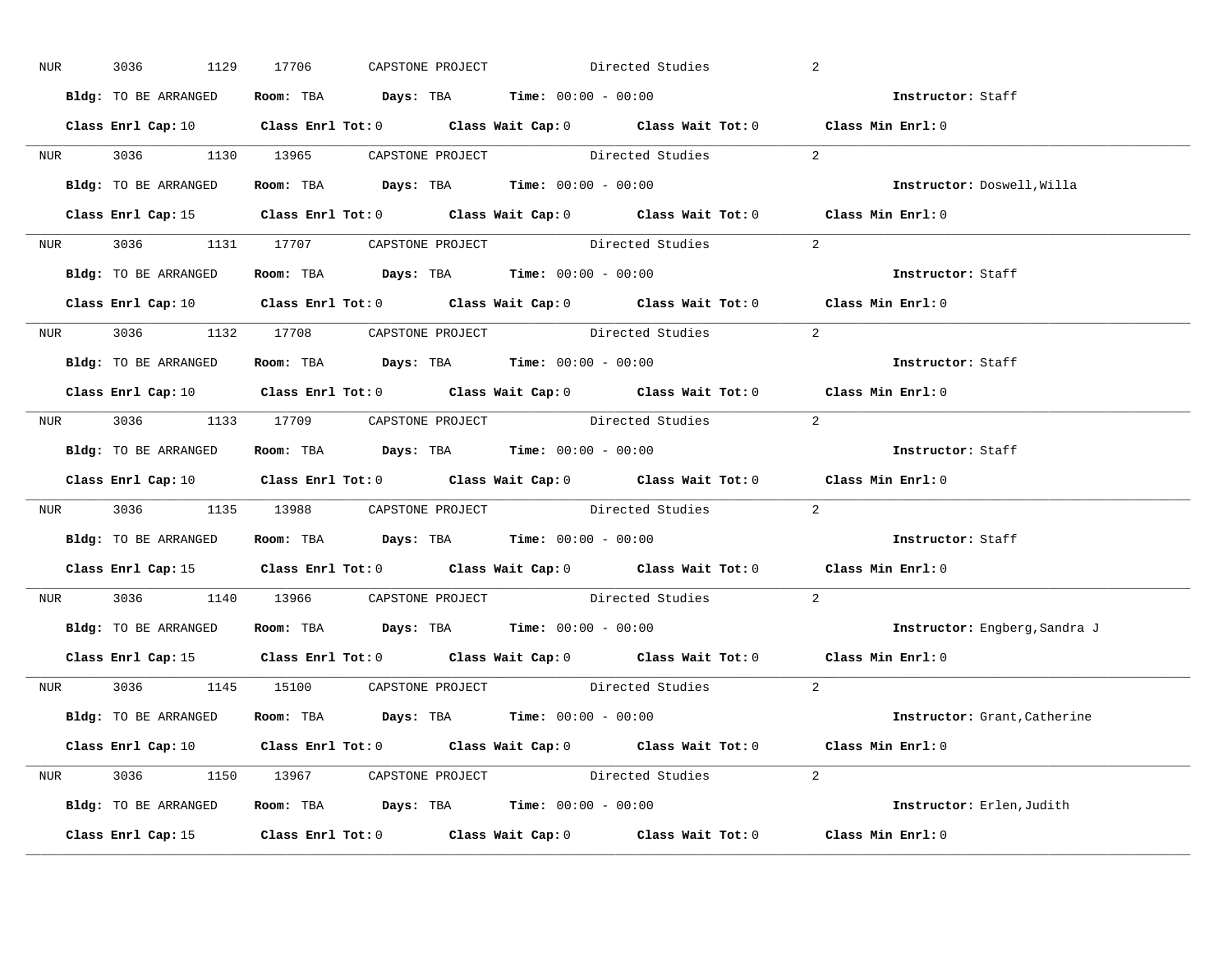### Report ID: SR201 **University of Pittsburgh** Page No. 57 of 150 **Schedule of Classes for Summer Term 2020-2021** Run Date: 11/06/2020 **Summer Term** Run Time: 23:00:12

| $\overline{2}$<br>3036<br>15101<br>Directed Studies<br><b>NUR</b><br>1155<br>CAPSTONE PROJECT<br>Room: TBA $Days:$ TBA Time: $00:00 - 00:00$<br>Bldg: TO BE ARRANGED<br>Instructor: Choi, JiYeon<br>Class Enrl Cap: 10 $\qquad$ Class Enrl Tot: 0 $\qquad$ Class Wait Cap: 0 $\qquad$ Class Wait Tot: 0 $\qquad$ Class Min Enrl: 0<br>2<br>3036 1160 13968 CAPSTONE PROJECT Directed Studies<br>NUR <sub>p</sub><br>Room: TBA $Days:$ TBA $Time: 00:00 - 00:00$<br>Bldg: TO BE ARRANGED<br>Instructor: O'Donnell, John Marc<br>Class Enrl Tot: 0 Class Wait Cap: 0 Class Wait Tot: 0 Class Min Enrl: 0<br>Class Enrl Cap: 15<br>13969 CAPSTONE PROJECT Directed Studies<br>$\overline{a}$<br>3036 70<br>1170<br><b>NUR</b><br>Room: TBA $\rule{1em}{0.15mm}$ Days: TBA Time: $00:00 - 00:00$<br>Bldg: TO BE ARRANGED<br>Instructor: Haines, Alice Jane<br>Class Enrl Cap: 15 Class Enrl Tot: 0 Class Wait Cap: 0 Class Wait Tot: 0 Class Min Enrl: 0 |  |
|------------------------------------------------------------------------------------------------------------------------------------------------------------------------------------------------------------------------------------------------------------------------------------------------------------------------------------------------------------------------------------------------------------------------------------------------------------------------------------------------------------------------------------------------------------------------------------------------------------------------------------------------------------------------------------------------------------------------------------------------------------------------------------------------------------------------------------------------------------------------------------------------------------------------------------------------------|--|
|                                                                                                                                                                                                                                                                                                                                                                                                                                                                                                                                                                                                                                                                                                                                                                                                                                                                                                                                                      |  |
|                                                                                                                                                                                                                                                                                                                                                                                                                                                                                                                                                                                                                                                                                                                                                                                                                                                                                                                                                      |  |
|                                                                                                                                                                                                                                                                                                                                                                                                                                                                                                                                                                                                                                                                                                                                                                                                                                                                                                                                                      |  |
|                                                                                                                                                                                                                                                                                                                                                                                                                                                                                                                                                                                                                                                                                                                                                                                                                                                                                                                                                      |  |
|                                                                                                                                                                                                                                                                                                                                                                                                                                                                                                                                                                                                                                                                                                                                                                                                                                                                                                                                                      |  |
|                                                                                                                                                                                                                                                                                                                                                                                                                                                                                                                                                                                                                                                                                                                                                                                                                                                                                                                                                      |  |
|                                                                                                                                                                                                                                                                                                                                                                                                                                                                                                                                                                                                                                                                                                                                                                                                                                                                                                                                                      |  |
|                                                                                                                                                                                                                                                                                                                                                                                                                                                                                                                                                                                                                                                                                                                                                                                                                                                                                                                                                      |  |
|                                                                                                                                                                                                                                                                                                                                                                                                                                                                                                                                                                                                                                                                                                                                                                                                                                                                                                                                                      |  |
|                                                                                                                                                                                                                                                                                                                                                                                                                                                                                                                                                                                                                                                                                                                                                                                                                                                                                                                                                      |  |
| $2^{1}$<br>NUR 3036 1180 13970 CAPSTONE PROJECT Directed Studies                                                                                                                                                                                                                                                                                                                                                                                                                                                                                                                                                                                                                                                                                                                                                                                                                                                                                     |  |
| Room: TBA $Days:$ TBA $Time: 00:00 - 00:00$<br>Bldg: TO BE ARRANGED<br>Instructor: Henker, Richard A.                                                                                                                                                                                                                                                                                                                                                                                                                                                                                                                                                                                                                                                                                                                                                                                                                                                |  |
| Class Enrl Cap: 15 Class Enrl Tot: 0 Class Wait Cap: 0 Class Wait Tot: 0 Class Min Enrl: 0                                                                                                                                                                                                                                                                                                                                                                                                                                                                                                                                                                                                                                                                                                                                                                                                                                                           |  |
| 2<br>3036 1190 13971 CAPSTONE PROJECT<br>Directed Studies<br>NUR <sub>p</sub>                                                                                                                                                                                                                                                                                                                                                                                                                                                                                                                                                                                                                                                                                                                                                                                                                                                                        |  |
| Room: TBA $Days:$ TBA $Time: 00:00 - 00:00$<br>Bldg: TO BE ARRANGED<br>Instructor: Kregg-Byers, Claudia M.                                                                                                                                                                                                                                                                                                                                                                                                                                                                                                                                                                                                                                                                                                                                                                                                                                           |  |
| Class Enrl Cap: 15 (class Enrl Tot: 0 (class Wait Cap: 0 (class Wait Tot: 0 (class Min Enrl: 0)                                                                                                                                                                                                                                                                                                                                                                                                                                                                                                                                                                                                                                                                                                                                                                                                                                                      |  |
| 2<br>3036 1195 13982 CAPSTONE PROJECT Directed Studies<br><b>NUR</b>                                                                                                                                                                                                                                                                                                                                                                                                                                                                                                                                                                                                                                                                                                                                                                                                                                                                                 |  |
| Room: TBA $\rule{1em}{0.15mm}$ Days: TBA Time: $00:00 - 00:00$<br>Bldg: TO BE ARRANGED<br>Instructor: Callan, Judith Ann                                                                                                                                                                                                                                                                                                                                                                                                                                                                                                                                                                                                                                                                                                                                                                                                                             |  |
| Class Enrl Cap: 15 (Class Enrl Tot: 0 (Class Wait Cap: 0 (Class Wait Tot: 0 (Class Min Enrl: 0                                                                                                                                                                                                                                                                                                                                                                                                                                                                                                                                                                                                                                                                                                                                                                                                                                                       |  |
| 2<br>NUR 3036 1196 13983 CAPSTONE PROJECT Directed Studies                                                                                                                                                                                                                                                                                                                                                                                                                                                                                                                                                                                                                                                                                                                                                                                                                                                                                           |  |
| Bldg: TO BE ARRANGED<br>Room: TBA $Days:$ TBA $Time: 00:00 - 00:00$<br>Instructor: Yates, Cecelia                                                                                                                                                                                                                                                                                                                                                                                                                                                                                                                                                                                                                                                                                                                                                                                                                                                    |  |
| Class Enrl Cap: 15 Class Enrl Tot: 0 Class Wait Cap: 0 Class Wait Tot: 0 Class Min Enrl: 0                                                                                                                                                                                                                                                                                                                                                                                                                                                                                                                                                                                                                                                                                                                                                                                                                                                           |  |
| 13984 CAPSTONE PROJECT Directed Studies<br>$\overline{a}$<br>3036<br>1197<br>NUR                                                                                                                                                                                                                                                                                                                                                                                                                                                                                                                                                                                                                                                                                                                                                                                                                                                                     |  |
| Room: TBA $Days:$ TBA $Time: 00:00 - 00:00$<br>Bldg: TO BE ARRANGED<br>Instructor: Staff                                                                                                                                                                                                                                                                                                                                                                                                                                                                                                                                                                                                                                                                                                                                                                                                                                                             |  |
| Class Enrl Tot: $0$ Class Wait Cap: $0$ Class Wait Tot: $0$<br>Class Min Enrl: 0<br>Class Enrl Cap: 15                                                                                                                                                                                                                                                                                                                                                                                                                                                                                                                                                                                                                                                                                                                                                                                                                                               |  |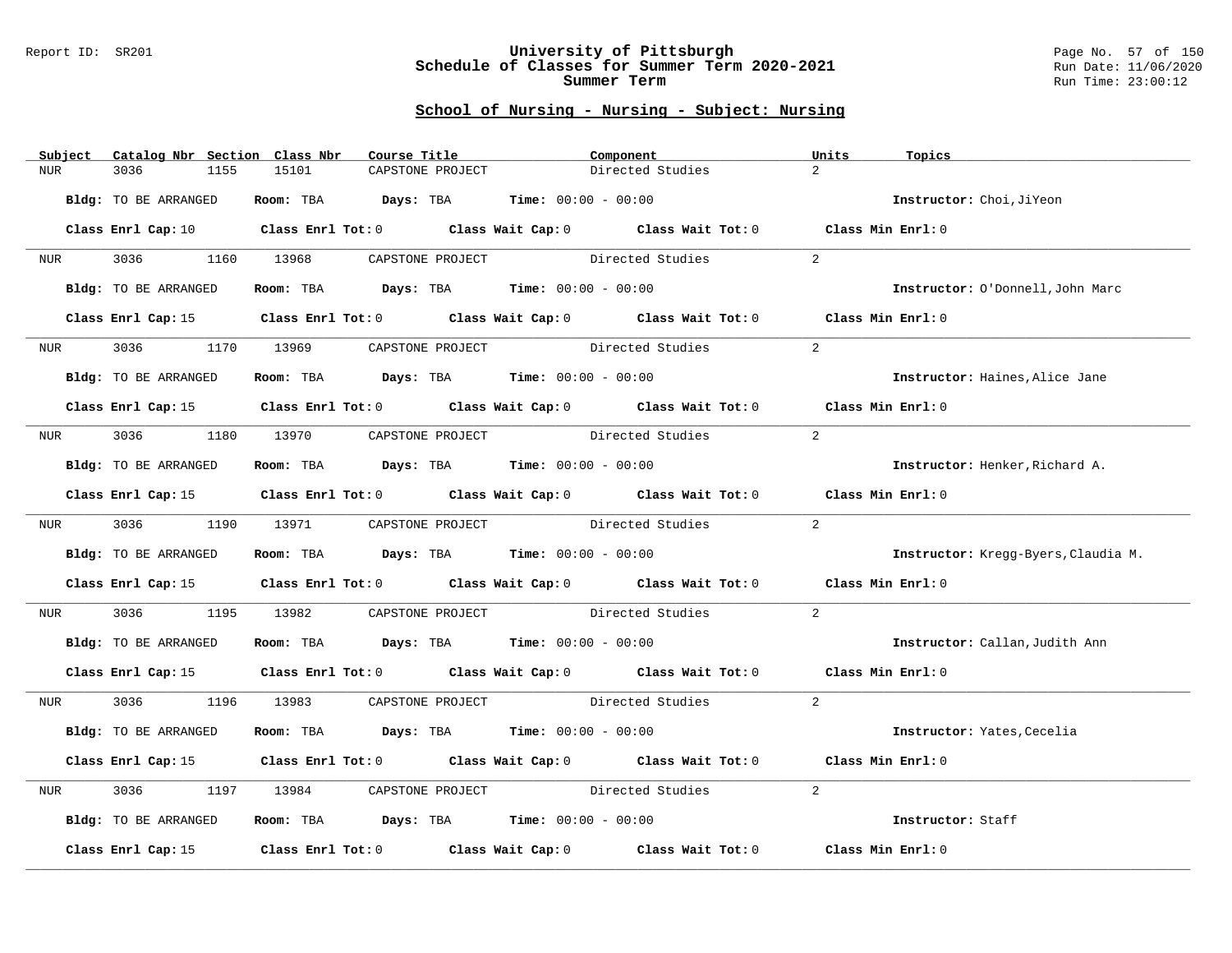| <b>NUR</b> | 3036<br>1198                             | 13985                   | CAPSTONE PROJECT |                              | Directed Studies                                      | 2                               |
|------------|------------------------------------------|-------------------------|------------------|------------------------------|-------------------------------------------------------|---------------------------------|
|            | Bldg: TO BE ARRANGED                     | Room: TBA               | Days: TBA        | <b>Time:</b> $00:00 - 00:00$ |                                                       | Instructor: Swigart, Valerie A  |
|            | Class Enrl Cap: 15                       | Class Enrl Tot: 0       |                  | Class Wait Cap: 0            | Class Wait Tot: 0                                     | Class Min Enrl: 0               |
| NUR        | 3036<br>1199                             | 13986                   | CAPSTONE PROJECT |                              | Directed Studies                                      | $\overline{2}$                  |
|            | Bldg: TO BE ARRANGED                     | Room: TBA               | Days: TBA        | <b>Time:</b> $00:00 - 00:00$ |                                                       | Instructor: Cassidy, Brenda L.  |
|            | Class Enrl Cap: 15                       | Class Enrl Tot: 0       |                  |                              | Class Wait Cap: 0 Class Wait Tot: 0                   | Class Min Enrl: 0               |
| NUR        | 3036<br>1200                             | 17573                   | CAPSTONE PROJECT |                              | Directed Studies                                      | 2                               |
|            | Bldg: WEB Based Class                    | Room: TBA               | Days: TBA        | <b>Time:</b> $00:00 - 00:00$ |                                                       | Instructor: Albrecht, Susan A   |
|            | Class Enrl Cap: 35<br>Attributes: Online | Class Enrl Tot: 0       |                  | Class Wait Cap: 0            | Class Wait Tot: 0                                     | Class Min Enrl: 0               |
| NUR        | 3036<br>1201                             | 17574                   | CAPSTONE PROJECT |                              | Directed Studies                                      | $\overline{2}$                  |
|            | Bldg: WEB Based Class                    | Room: TBA               | Days: TBA        | <b>Time:</b> $00:00 - 00:00$ |                                                       | Instructor: Alexander, Sheila A |
|            | Class Enrl Cap: 35<br>Attributes: Online | Class Enrl Tot: 0       |                  |                              | Class Wait Cap: 0 Class Wait Tot: 0                   | Class Min Enrl: 0               |
| NUR        | 3036<br>1202                             | 17576                   | CAPSTONE PROJECT |                              | Directed Studies                                      | 2                               |
|            | Bldg: WEB Based Class                    | Room: TBA               | Days: TBA        | <b>Time:</b> $00:00 - 00:00$ |                                                       | Instructor: Staff               |
|            | Class Enrl Cap: 35<br>Attributes: Online | $Class$ $Enrl$ $Tot: 0$ |                  |                              | Class Wait Cap: 0 Class Wait Tot: 0                   | Class Min Enrl: 0               |
| NUR        | 3036<br>1203                             | 17577                   | CAPSTONE PROJECT |                              | Directed Studies                                      | $\overline{2}$                  |
|            | Bldg: WEB Based Class                    | Room: TBA               | Days: TBA        | <b>Time:</b> $00:00 - 00:00$ |                                                       | Instructor: Beach, Michael D    |
|            | Class Enrl Cap: 35<br>Attributes: Online |                         |                  |                              | Class Enrl Tot: 0 Class Wait Cap: 0 Class Wait Tot: 0 | Class Min Enrl: 0               |
| <b>NUR</b> | 3036<br>1204                             | 17578                   | CAPSTONE PROJECT |                              | Directed Studies                                      | 2                               |
|            | Bldg: WEB Based Class                    | Room: TBA               | Days: TBA        | <b>Time:</b> $00:00 - 00:00$ |                                                       | Instructor: Bender, Catherine M |
|            | Class Enrl Cap: 35<br>Attributes: Online | Class Enrl Tot: 0       |                  | Class Wait Cap: 0            | Class Wait Tot: 0                                     | Class Min Enrl: 0               |
| NUR        | 3036<br>1205                             | 17579                   | CAPSTONE PROJECT |                              | Directed Studies                                      | $\overline{2}$                  |
|            | Bldg: WEB Based Class                    | Room: TBA               | Days: TBA        | <b>Time:</b> $00:00 - 00:00$ |                                                       | Instructor: Blazeck, Alice Maus |
|            | Class Enrl Cap: 35<br>Attributes: Online | Class Enrl Tot: 0       |                  | Class Wait Cap: 0            | Class Wait Tot: 0                                     | Class Min Enrl: 0               |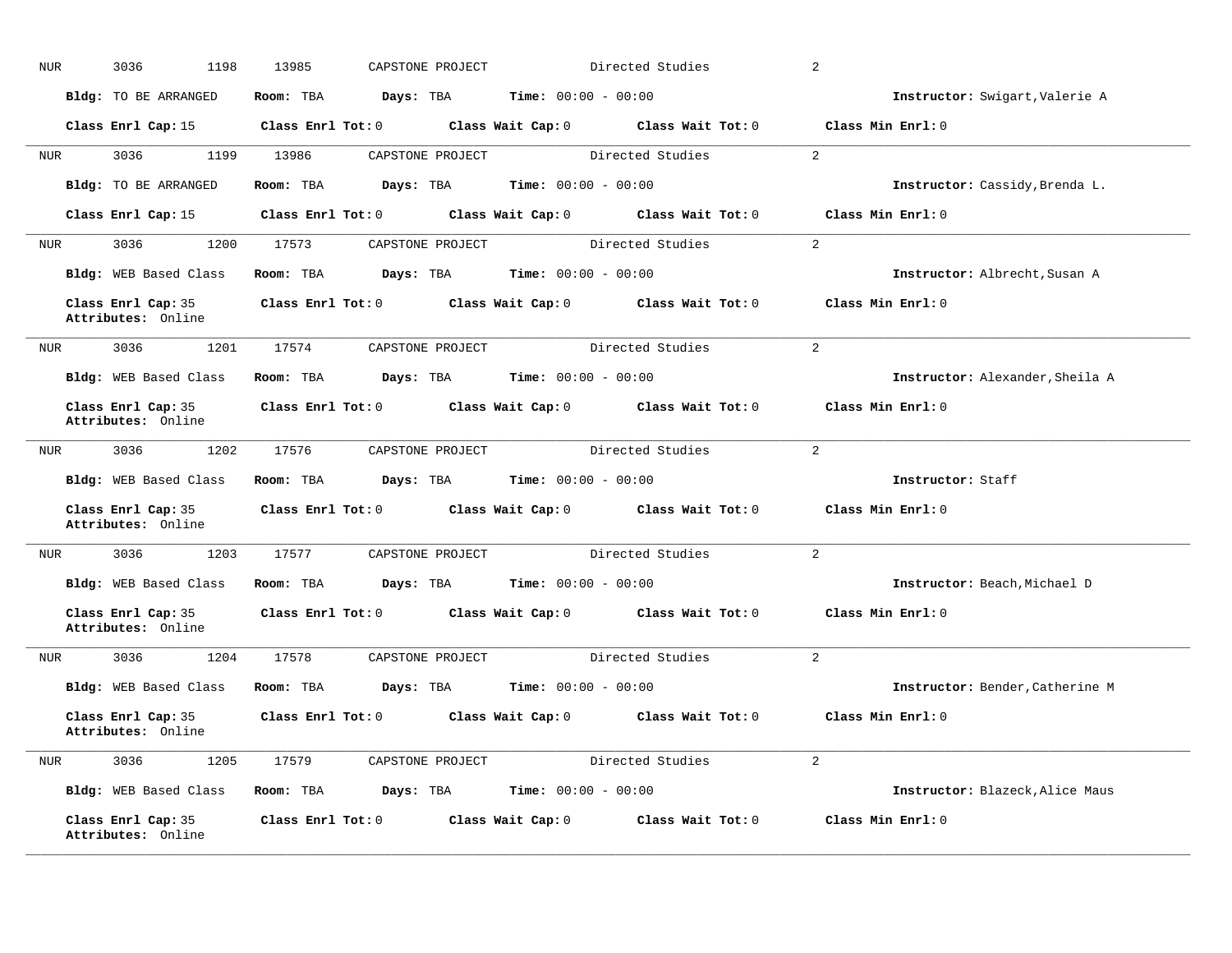## Report ID: SR201 **University of Pittsburgh** Page No. 59 of 150 **Schedule of Classes for Summer Term 2020-2021** Run Date: 11/06/2020 **Summer Term** Run Time: 23:00:12

| Catalog Nbr Section Class Nbr<br>Subject | Course Title              | Component                              | Units<br>Topics                          |
|------------------------------------------|---------------------------|----------------------------------------|------------------------------------------|
| 1206<br>3036<br>NUR                      | 17632<br>CAPSTONE PROJECT | Directed Studies                       | $\overline{a}$                           |
| Bldg: WEB Based Class                    | Room: TBA<br>Days: TBA    | <b>Time:</b> $00:00 - 00:00$           | Instructor: Kitutu, Julius Mulwa Munyoki |
| Class Enrl Cap: 35<br>Attributes: Online | Class Enrl Tot: 0         | Class Wait Tot: 0<br>Class Wait Cap: 0 | Class Min Enrl: 0                        |
| 3036<br>1207<br>NUR                      | 17633<br>CAPSTONE PROJECT | Directed Studies                       | 2                                        |
| Bldg: WEB Based Class                    | Room: TBA<br>Days: TBA    | <b>Time:</b> $00:00 - 00:00$           | Instructor: Novosel, Lorraine M          |
| Class Enrl Cap: 35<br>Attributes: Online | Class Enrl Tot: 0         | Class Wait Cap: 0<br>Class Wait Tot: 0 | Class Min Enrl: 0                        |
| 3036<br>1208<br>NUR                      | 17634<br>CAPSTONE PROJECT | Directed Studies                       | 2                                        |
| Bldg: WEB Based Class                    | Room: TBA<br>Days: TBA    | Time: $00:00 - 00:00$                  | Instructor: Kreashko, Lisa Marie         |
| Class Enrl Cap: 35<br>Attributes: Online | Class Enrl Tot: 0         | Class Wait Cap: 0<br>Class Wait Tot: 0 | Class Min Enrl: 0                        |
| 1210<br>3036<br>NUR                      | 17580<br>CAPSTONE PROJECT | Directed Studies                       | 2                                        |
| Bldg: WEB Based Class                    | Room: TBA<br>Days: TBA    | <b>Time:</b> $00:00 - 00:00$           | Instructor: Braxter, Betty J.            |
| Class Enrl Cap: 35<br>Attributes: Online | Class Enrl Tot: 0         | Class Wait Cap: 0<br>Class Wait Tot: 0 | Class Min Enrl: 0                        |
| 3036<br>1211<br>NUR                      | 17581<br>CAPSTONE PROJECT | Directed Studies                       | 2                                        |
| Bldg: WEB Based Class                    | Room: TBA<br>Days: TBA    | <b>Time:</b> $00:00 - 00:00$           | Instructor: Burke, Lora E                |
| Class Enrl Cap: 35<br>Attributes: Online | Class Enrl Tot: 0         | Class Wait Cap: 0<br>Class Wait Tot: 0 | Class Min Enrl: 0                        |
| 3036<br>1212<br><b>NUR</b>               | 17582<br>CAPSTONE PROJECT | Directed Studies                       | 2                                        |
| Bldg: WEB Based Class                    | Room: TBA<br>Days: TBA    | <b>Time:</b> $00:00 - 00:00$           | Instructor: Cassidy, Brenda L.           |
| Class Enrl Cap: 35<br>Attributes: Online | Class Enrl Tot: 0         | Class Wait Cap: 0<br>Class Wait Tot: 0 | Class Min Enrl: 0                        |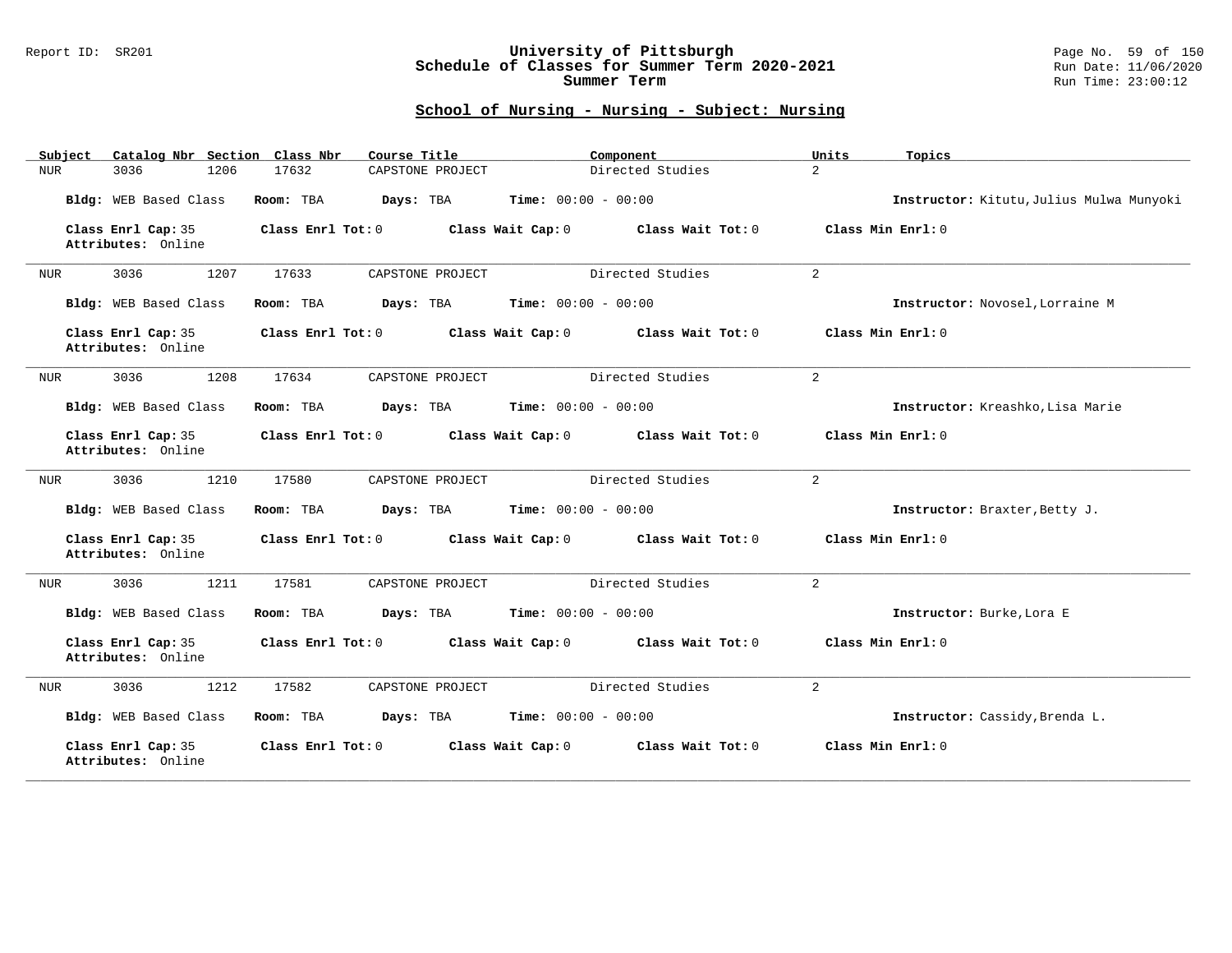## Report ID: SR201 **University of Pittsburgh** Page No. 60 of 150 **Schedule of Classes for Summer Term 2020-2021** Run Date: 11/06/2020 **Summer Term** Run Time: 23:00:12

| Catalog Nbr Section Class Nbr<br>Subject | Course Title              | Component                              | Units<br>Topics                        |
|------------------------------------------|---------------------------|----------------------------------------|----------------------------------------|
| 1213<br>3036<br>NUR                      | 17583<br>CAPSTONE PROJECT | Directed Studies                       | $\overline{a}$                         |
| Bldg: WEB Based Class                    | Room: TBA<br>Days: TBA    | <b>Time:</b> $00:00 - 00:00$           | Instructor: Charron-Prochownik, Denise |
| Class Enrl Cap: 35<br>Attributes: Online | Class Enrl Tot: 0         | Class Wait Cap: 0<br>Class Wait Tot: 0 | Class Min Enrl: 0                      |
| 3036<br>1214<br>NUR                      | 17584<br>CAPSTONE PROJECT | Directed Studies                       | $\overline{2}$                         |
| Bldg: WEB Based Class                    | Room: TBA<br>Days: TBA    | <b>Time:</b> $00:00 - 00:00$           | Instructor: Chasens, Eileen Ruth       |
| Class Enrl Cap: 35<br>Attributes: Online | Class Enrl Tot: 0         | Class Wait Cap: 0<br>Class Wait Tot: 0 | Class Min Enrl: 0                      |
| 3036<br>1215<br>NUR                      | 17585<br>CAPSTONE PROJECT | Directed Studies                       | $\overline{2}$                         |
| Bldg: WEB Based Class                    | Room: TBA<br>Days: TBA    | <b>Time:</b> $00:00 - 00:00$           | Instructor: Choi, JiYeon               |
| Class Enrl Cap: 35<br>Attributes: Online | Class Enrl Tot: 0         | Class Wait Cap: 0<br>Class Wait Tot: 0 | Class Min Enrl: 0                      |
| 1216<br>3036<br>NUR                      | 17586<br>CAPSTONE PROJECT | Directed Studies                       | 2                                      |
| Bldg: WEB Based Class                    | Room: TBA<br>Days: TBA    | <b>Time:</b> $00:00 - 00:00$           | Instructor: Staff                      |
| Class Enrl Cap: 35<br>Attributes: Online | Class Enrl Tot: 0         | Class Wait Cap: 0<br>Class Wait Tot: 0 | Class Min Enrl: 0                      |
| 3036<br>1217<br>NUR                      | 17587<br>CAPSTONE PROJECT | Directed Studies                       | $\overline{2}$                         |
| Bldg: WEB Based Class                    | Room: TBA<br>Days: TBA    | <b>Time:</b> $00:00 - 00:00$           | Instructor: Constantino, Rose          |
| Class Enrl Cap: 35<br>Attributes: Online | Class Enrl Tot: 0         | Class Wait Cap: 0<br>Class Wait Tot: 0 | Class Min Enrl: 0                      |
| 3036<br>1218<br><b>NUR</b>               | 17588<br>CAPSTONE PROJECT | Directed Studies                       | $\overline{2}$                         |
| Bldg: WEB Based Class                    | Days: TBA<br>Room: TBA    | <b>Time:</b> $00:00 - 00:00$           | Instructor: Curran, Christine R        |
| Class Enrl Cap: 35<br>Attributes: Online | Class Enrl Tot: 0         | Class Wait Cap: 0<br>Class Wait Tot: 0 | Class Min Enrl: 0                      |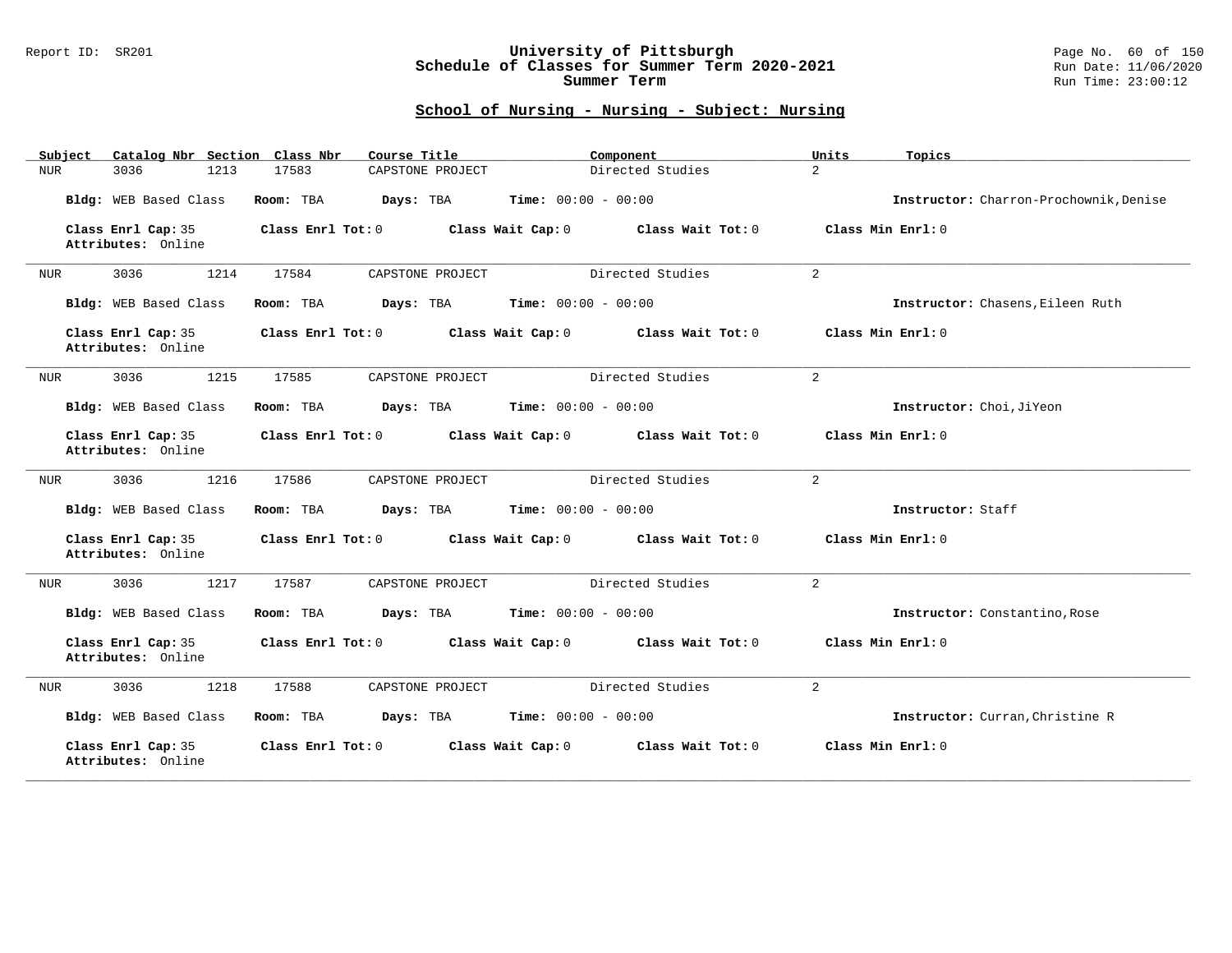## Report ID: SR201 **University of Pittsburgh** Page No. 61 of 150 **Schedule of Classes for Summer Term 2020-2021** Run Date: 11/06/2020 **Summer Term** Run Time: 23:00:12

| Catalog Nbr Section Class Nbr<br>Subject | Course Title              | Component                              | Units<br>Topics                        |
|------------------------------------------|---------------------------|----------------------------------------|----------------------------------------|
| 3036<br>1219<br>NUR                      | CAPSTONE PROJECT<br>17589 | Directed Studies                       | $\overline{a}$                         |
| Bldg: WEB Based Class                    | Room: TBA<br>Days: TBA    | <b>Time:</b> $00:00 - 00:00$           | Instructor: Dabbs, Annette J De Vito   |
| Class Enrl Cap: 35<br>Attributes: Online | Class Enrl Tot: 0         | Class Wait Cap: 0<br>Class Wait Tot: 0 | Class Min Enrl: 0                      |
| 3036<br>1220<br>NUR                      | 17590<br>CAPSTONE PROJECT | Directed Studies                       | $\overline{a}$                         |
| Bldg: WEB Based Class                    | Room: TBA<br>Days: TBA    | <b>Time:</b> $00:00 - 00:00$           | Instructor: Staff                      |
| Class Enrl Cap: 35<br>Attributes: Online | Class Enrl Tot: 0         | Class Wait Cap: 0<br>Class Wait Tot: 0 | Class Min Enrl: 0                      |
| 1221<br>3036<br>NUR                      | 17591<br>CAPSTONE PROJECT | Directed Studies                       | $\overline{2}$                         |
| Bldg: WEB Based Class                    | Room: TBA<br>Days: TBA    | <b>Time:</b> $00:00 - 00:00$           | Instructor: Donovan, Heidi Ann Scharf  |
| Class Enrl Cap: 35<br>Attributes: Online | Class Enrl Tot: 0         | Class Wait Cap: 0<br>Class Wait Tot: 0 | Class Min Enrl: 0                      |
| 3036<br>1222<br>NUR                      | 17592<br>CAPSTONE PROJECT | Directed Studies                       | 2                                      |
| Bldg: WEB Based Class                    | Days: TBA<br>Room: TBA    | <b>Time:</b> $00:00 - 00:00$           | Instructor: Doswell, Willa             |
| Class Enrl Cap: 35<br>Attributes: Online | Class Enrl Tot: 0         | Class Wait Cap: 0<br>Class Wait Tot: 0 | Class Min Enrl: 0                      |
| 3036<br>1223<br><b>NUR</b>               | 17593<br>CAPSTONE PROJECT | Directed Studies                       | 2                                      |
| Bldg: WEB Based Class                    | Room: TBA<br>Days: TBA    | <b>Time:</b> $00:00 - 00:00$           | Instructor: Kregg-Byers, Claudia M.    |
| Class Enrl Cap: 35<br>Attributes: Online | Class Enrl Tot: 0         | Class Wait Cap: 0<br>Class Wait Tot: 0 | Class Min Enrl: 0                      |
| 3036<br>1224<br><b>NUR</b>               | 17594<br>CAPSTONE PROJECT | Directed Studies                       | $\overline{a}$                         |
| Bldg: WEB Based Class                    | Room: TBA<br>Days: TBA    | <b>Time:</b> $00:00 - 00:00$           | Instructor: Dunbar-Jacob, Jacqueline M |
| Class Enrl Cap: 35<br>Attributes: Online | Class Enrl Tot: 0         | Class Wait Cap: 0<br>Class Wait Tot: 0 | Class Min Enrl: 0                      |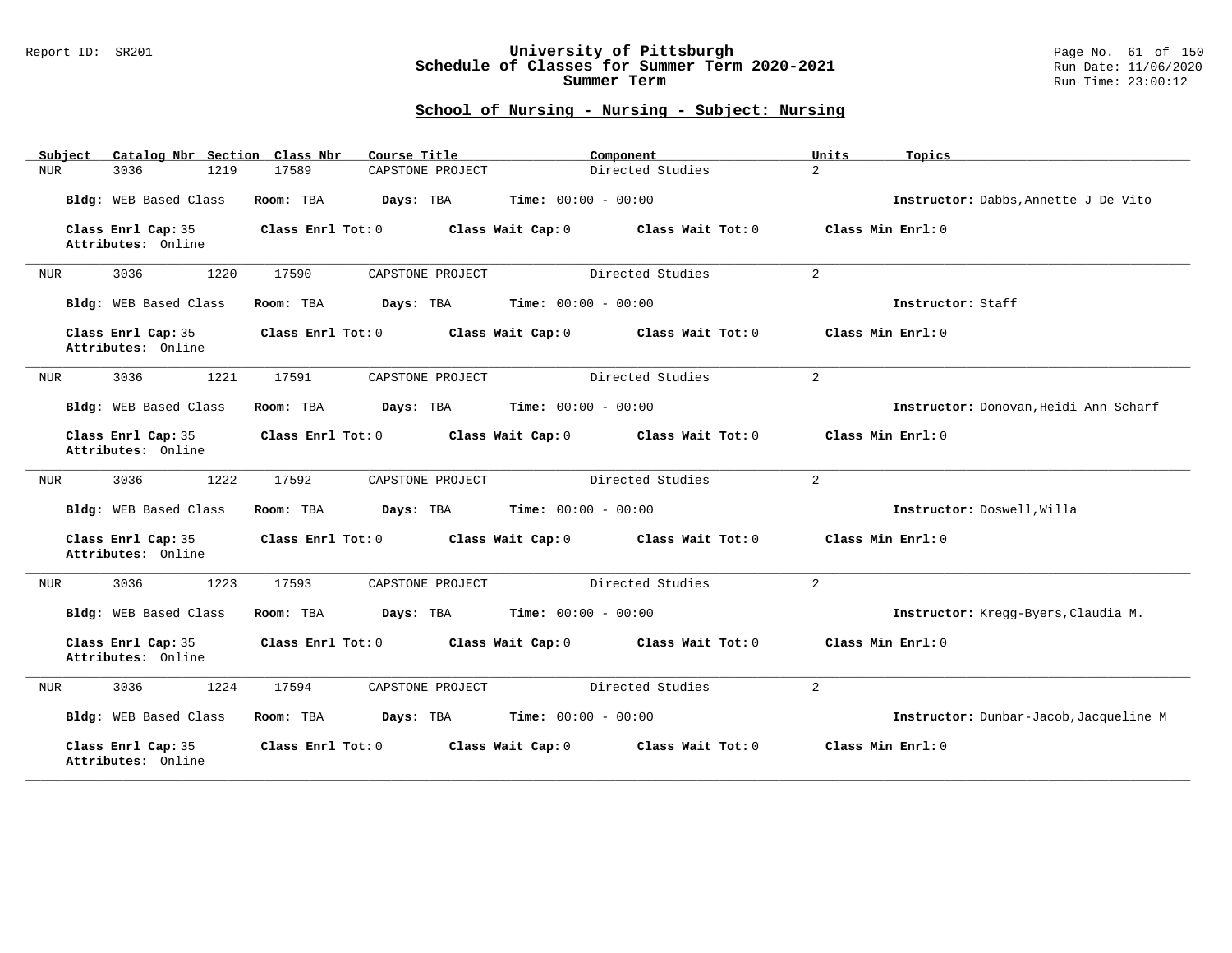## Report ID: SR201 **University of Pittsburgh** Page No. 62 of 150 **Schedule of Classes for Summer Term 2020-2021** Run Date: 11/06/2020 **Summer Term** Run Time: 23:00:12

| Catalog Nbr Section Class Nbr<br>Subject | Course Title                           | Component                    | Units<br>Topics                   |
|------------------------------------------|----------------------------------------|------------------------------|-----------------------------------|
| 3036<br>1225<br>NUR                      | CAPSTONE PROJECT<br>17595              | Directed Studies             | $\overline{a}$                    |
| Bldg: WEB Based Class                    | Room: TBA<br>Days: TBA                 | <b>Time:</b> $00:00 - 00:00$ | Instructor: Engberg, Sandra J     |
| Class Enrl Cap: 35<br>Attributes: Online | Class Enrl Tot: 0<br>Class Wait Cap: 0 | Class Wait Tot: 0            | Class Min Enrl: 0                 |
| 3036<br>1226<br>NUR                      | 17596<br>CAPSTONE PROJECT              | Directed Studies             | $\overline{a}$                    |
| Bldg: WEB Based Class                    | Room: TBA<br>Days: TBA                 | <b>Time:</b> $00:00 - 00:00$ | Instructor: Erlen, Judith         |
| Class Enrl Cap: 35<br>Attributes: Online | Class Enrl Tot: 0<br>Class Wait Cap: 0 | Class Wait Tot: 0            | Class Min Enrl: 0                 |
| 1227<br>3036<br>NUR                      | 17597<br>CAPSTONE PROJECT              | Directed Studies             | $\overline{a}$                    |
| Bldg: WEB Based Class                    | Room: TBA<br>Days: TBA                 | <b>Time:</b> $00:00 - 00:00$ | Instructor: Fioravanti, Marie A   |
| Class Enrl Cap: 35<br>Attributes: Online | Class Enrl Tot: 0<br>Class Wait Cap: 0 | Class Wait Tot: 0            | Class Min Enrl: 0                 |
| 3036<br>1228<br>NUR                      | CAPSTONE PROJECT<br>17598              | Directed Studies             | $\overline{a}$                    |
| Bldg: WEB Based Class                    | Room: TBA<br>Days: TBA                 | <b>Time:</b> $00:00 - 00:00$ | Instructor: Foertsch, Lisa Yvonne |
| Class Enrl Cap: 35<br>Attributes: Online | Class Enrl Tot: 0<br>Class Wait Cap: 0 | Class Wait Tot: 0            | Class Min Enrl: 0                 |
| 3036<br>1229<br>NUR                      | 17599<br>CAPSTONE PROJECT              | Directed Studies             | 2                                 |
| Bldg: WEB Based Class                    | Room: TBA<br>Days: TBA                 | <b>Time:</b> $00:00 - 00:00$ | Instructor: Founds, Sandra Anne   |
| Class Enrl Cap: 35<br>Attributes: Online | Class Enrl Tot: 0<br>Class Wait Cap: 0 | Class Wait Tot: 0            | Class Min Enrl: 0                 |
| 3036<br>1230<br>NUR                      | 17600<br>CAPSTONE PROJECT              | Directed Studies             | $\overline{a}$                    |
| Bldg: WEB Based Class                    | Days: TBA<br>Room: TBA                 | <b>Time:</b> $00:00 - 00:00$ | Instructor: Staff                 |
| Class Enrl Cap: 35<br>Attributes: Online | Class Enrl Tot: 0<br>Class Wait Cap: 0 | Class Wait Tot: 0            | Class Min Enrl: 0                 |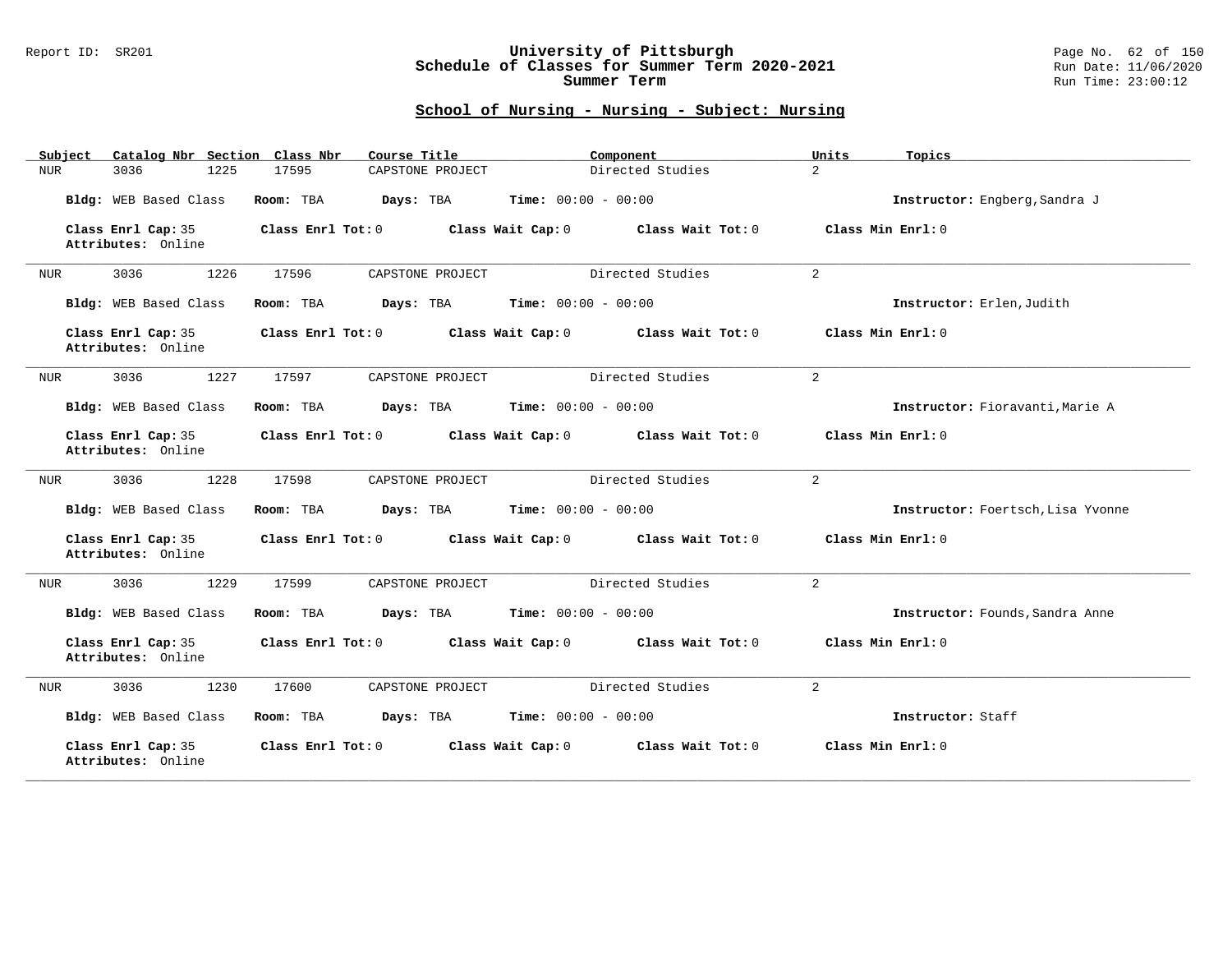## Report ID: SR201 **University of Pittsburgh** Page No. 63 of 150 **Schedule of Classes for Summer Term 2020-2021** Run Date: 11/06/2020 **Summer Term** Run Time: 23:00:12

| Catalog Nbr Section Class Nbr<br>Subject                          | Course Title                                      | Component                                                       | Units<br>Topics                      |
|-------------------------------------------------------------------|---------------------------------------------------|-----------------------------------------------------------------|--------------------------------------|
| 3036<br>1231<br>NUR                                               | 17601<br>CAPSTONE PROJECT                         | Directed Studies                                                | $\overline{2}$                       |
| Bldg: WEB Based Class                                             | Room: TBA<br>Days: TBA                            | <b>Time:</b> $00:00 - 00:00$                                    | Instructor: Godfrey, Kathleen        |
| Class Enrl Cap: 35<br>Attributes: Online                          | Class Enrl Tot: 0                                 | Class Wait Cap: 0<br>Class Wait Tot: 0                          | Class Min Enrl: 0                    |
| 3036<br>1232<br>NUR                                               | 17602<br>CAPSTONE PROJECT                         | Directed Studies                                                | $\overline{2}$                       |
| Bldg: WEB Based Class                                             | Days: TBA<br>Room: TBA                            | <b>Time:</b> $00:00 - 00:00$                                    | Instructor: Grant, Catherine         |
| Class Enrl Cap: 35<br>Attributes: Online                          | Class Enrl Tot: 0                                 | Class Wait Cap: 0<br>Class Wait Tot: 0                          | Class Min Enrl: 0                    |
| 3036<br>1233<br>NUR                                               | 17603<br>CAPSTONE PROJECT                         | Directed Studies                                                | $\overline{a}$                       |
| Bldg: WEB Based Class                                             | Room: TBA                                         | <b>Days:</b> TBA <b>Time:</b> $00:00 - 00:00$                   | Instructor: Guttendorf, Jane         |
| Class Enrl Cap: 35<br>Attributes: Online                          | Class Enrl Tot: 0<br>Class Wait Cap: 0            | Class Wait Tot: 0                                               | Class Min Enrl: 0                    |
| 1234<br>3036<br>NUR                                               | 17604<br>CAPSTONE PROJECT                         | Directed Studies                                                | $\overline{a}$                       |
| Bldg: WEB Based Class                                             | Days: TBA<br>Room: TBA                            | <b>Time:</b> $00:00 - 00:00$                                    | Instructor: Haines, Alice Jane       |
| Class Enrl Cap: 35<br>Attributes: Online                          | Class Enrl Tot: 0                                 | Class Wait Cap: 0<br>Class Wait Tot: 0                          | Class Min Enrl: 0                    |
| 3036<br>1235<br>NUR                                               | 17605<br>CAPSTONE PROJECT                         | Directed Studies                                                | $\overline{2}$                       |
| Bldg: WEB Based Class<br>Class Enrl Cap: 35<br>Attributes: Online | Room: TBA<br>Days: TBA<br>$Class$ $Enr1$ $Tot: 0$ | Time: $00:00 - 00:00$<br>Class Wait Cap: 0<br>Class Wait Tot: 0 | Instructor:<br>Class Min Enrl: 0     |
| 1236<br>3036<br>NUR                                               | 17606<br>CAPSTONE PROJECT                         | Directed Studies                                                | $\overline{a}$                       |
| Bldg: WEB Based Class                                             | Room: TBA<br>Days: TBA                            | <b>Time:</b> $00:00 - 00:00$                                    | Instructor: Coleman, Timothy Michael |
| Class Enrl Cap: 35<br>Attributes: Online                          | Class Enrl Tot: 0                                 | Class Wait Cap: 0<br>Class Wait Tot: 0                          | Class Min Enrl: 0                    |
| 3036<br>1237<br>NUR                                               | 17607<br>CAPSTONE PROJECT                         | Directed Studies                                                | $\overline{2}$                       |
| Bldg: WEB Based Class                                             | Room: TBA<br>Days: TBA                            | <b>Time:</b> $00:00 - 00:00$                                    | Instructor: Henker, Richard A.       |
| Class Enrl Cap: 35<br>Attributes: Online                          | Class Enrl Tot: 0                                 | Class Wait Cap: 0<br>Class Wait Tot: 0                          | Class Min Enrl: 0                    |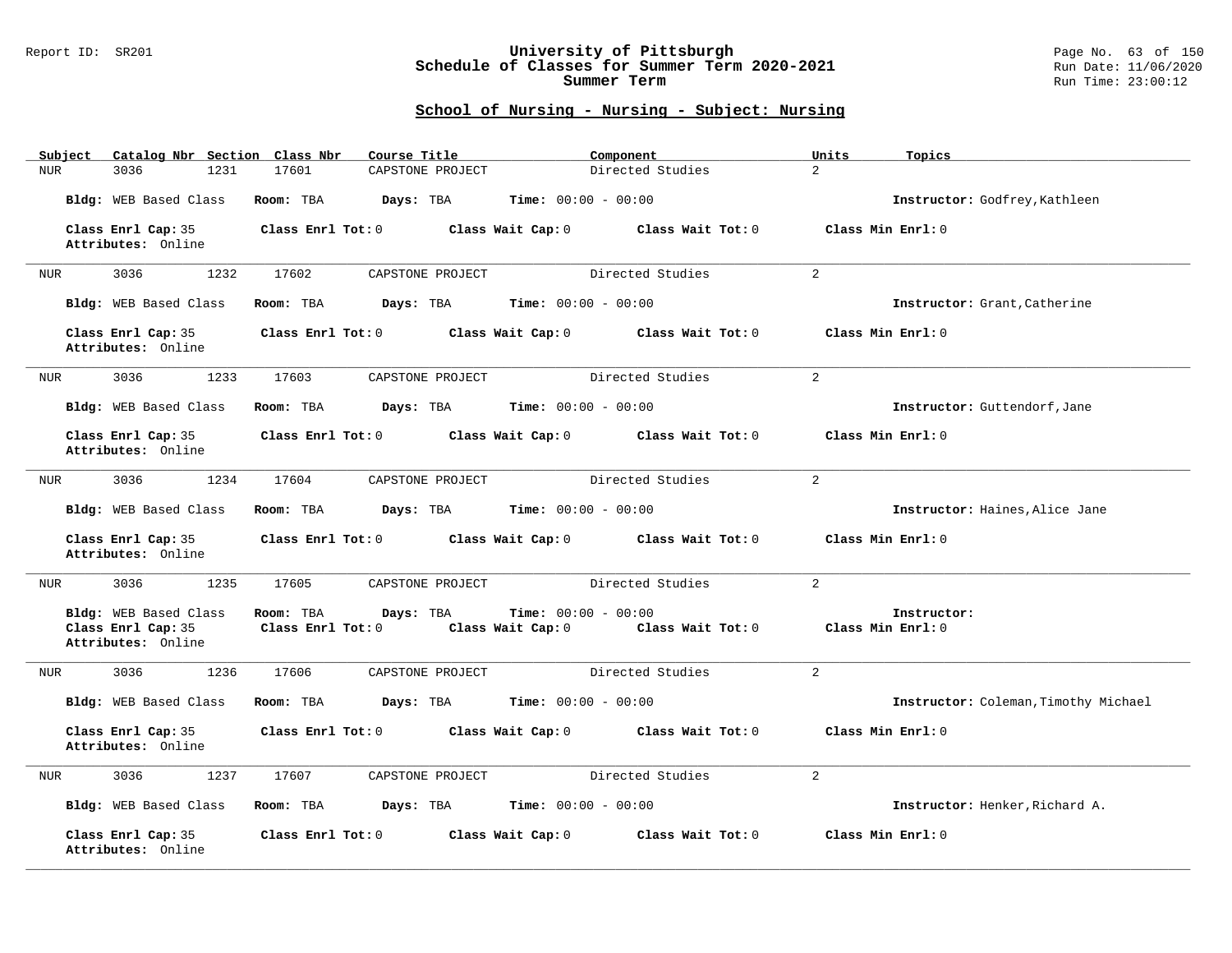| <b>NUR</b> | 3036<br>1238                             | 17608             | CAPSTONE PROJECT |                              | Directed Studies  | $\overline{a}$                     |
|------------|------------------------------------------|-------------------|------------------|------------------------------|-------------------|------------------------------------|
|            | Bldg: WEB Based Class                    | Room: TBA         | Days: TBA        | <b>Time:</b> $00:00 - 00:00$ |                   | Instructor: Hoffmann, Rosemary L.  |
|            | Class Enrl Cap: 35<br>Attributes: Online | Class Enrl Tot: 0 |                  | Class Wait Cap: 0            | Class Wait Tot: 0 | Class Min Enrl: 0                  |
| <b>NUR</b> | 3036<br>1239                             | 17609             | CAPSTONE PROJECT |                              | Directed Studies  | $\overline{2}$                     |
|            | Bldg: WEB Based Class                    | Room: TBA         | Days: TBA        | <b>Time:</b> $00:00 - 00:00$ |                   | Instructor: Callan, Judith Ann     |
|            | Class Enrl Cap: 35<br>Attributes: Online | Class Enrl Tot: 0 |                  | Class Wait Cap: 0            | Class Wait Tot: 0 | Class Min Enrl: 0                  |
| NUR        | 3036<br>1240                             | 17610             | CAPSTONE PROJECT |                              | Directed Studies  | 2                                  |
|            | Bldg: WEB Based Class                    | Room: TBA         | Days: TBA        | Time: $00:00 - 00:00$        |                   | Instructor: Rohay, Jeffrey Michael |
|            | Class Enrl Cap: 35<br>Attributes: Online | Class Enrl Tot: 0 |                  | Class Wait Cap: 0            | Class Wait Tot: 0 | Class Min Enrl: 0                  |
| <b>NUR</b> | 3036<br>1241                             | 17611             | CAPSTONE PROJECT |                              | Directed Studies  | $\overline{2}$                     |
|            | Bldg: WEB Based Class                    | Room: TBA         | Days: TBA        | <b>Time:</b> $00:00 - 00:00$ |                   | Instructor: Hravnak, Marilyn       |
|            | Class Enrl Cap: 35<br>Attributes: Online | Class Enrl Tot: 0 |                  | Class Wait Cap: 0            | Class Wait Tot: 0 | Class Min Enrl: 0                  |
| <b>NUR</b> | 3036<br>1242                             | 17612             | CAPSTONE PROJECT |                              | Directed Studies  | $\overline{2}$                     |
|            | Bldg: WEB Based Class                    | Room: TBA         | Days: TBA        | <b>Time:</b> $00:00 - 00:00$ |                   | Instructor: Staff                  |
|            | Class Enrl Cap: 35<br>Attributes: Online | Class Enrl Tot: 0 |                  | Class Wait Cap: 0            | Class Wait Tot: 0 | Class Min Enrl: 0                  |
| <b>NUR</b> | 1243<br>3036                             | 17613             | CAPSTONE PROJECT |                              | Directed Studies  | 2                                  |
|            | Bldg: WEB Based Class                    | Room: TBA         | Days: TBA        | <b>Time:</b> $00:00 - 00:00$ |                   | Instructor: Lee, Heeyoung          |
|            | Class Enrl Cap: 35<br>Attributes: Online | Class Enrl Tot: 0 |                  | Class Wait Cap: 0            | Class Wait Tot: 0 | Class Min Enrl: 0                  |
| <b>NUR</b> | 3036<br>1244                             | 17614             | CAPSTONE PROJECT |                              | Directed Studies  | $\overline{2}$                     |
|            | Bldg: WEB Based Class                    | Room: TBA         | Days: TBA        | <b>Time:</b> $00:00 - 00:00$ |                   | Instructor: Lingler, Jennifer H    |
|            | Class Enrl Cap: 35<br>Attributes: Online | Class Enrl Tot: 0 |                  | Class Wait Cap: 0            | Class Wait Tot: 0 | Class Min Enrl: 0                  |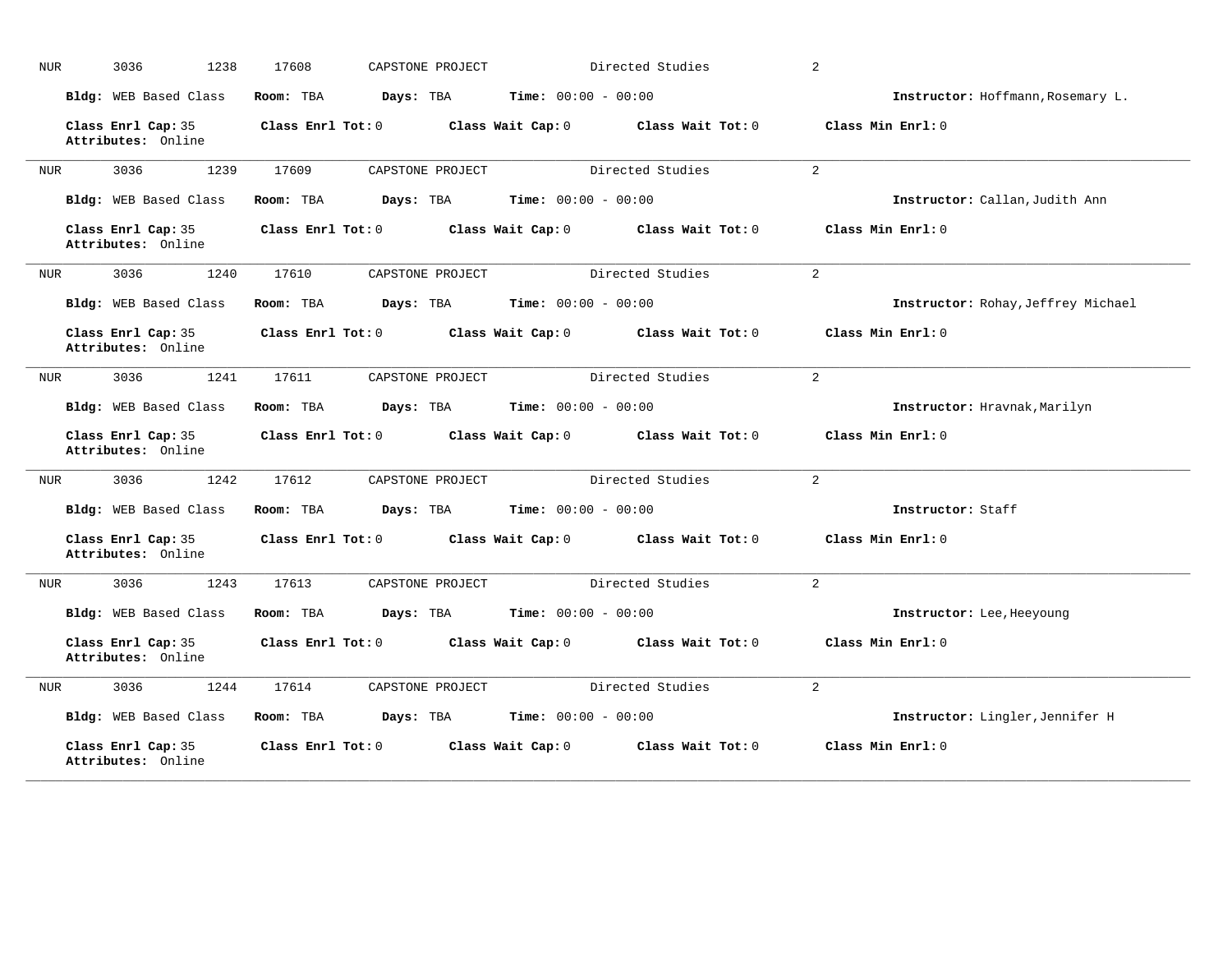## Report ID: SR201 **University of Pittsburgh** Page No. 65 of 150 **Schedule of Classes for Summer Term 2020-2021** Run Date: 11/06/2020 **Summer Term** Run Time: 23:00:12

| Subject | Catalog Nbr Section Class Nbr                                     | Course Title                                      |                                                   | Component                           | Units<br>Topics                  |
|---------|-------------------------------------------------------------------|---------------------------------------------------|---------------------------------------------------|-------------------------------------|----------------------------------|
| NUR     | 3036<br>1245                                                      | 17615                                             | CAPSTONE PROJECT                                  | Directed Studies                    | $\overline{2}$                   |
|         | Bldg: WEB Based Class                                             | Room: TBA                                         | Days: TBA<br>Time: $00:00 - 00:00$                |                                     | Instructor: Staff                |
|         | Class Enrl Cap: 35<br>Attributes: Online                          | Class Enrl Tot: 0                                 | Class Wait Cap: 0                                 | Class Wait Tot: 0                   | Class Min Enrl: 0                |
| NUR     | 3036<br>1246                                                      | 17635                                             | CAPSTONE PROJECT                                  | Directed Studies                    | $\overline{a}$                   |
|         | Bldg: WEB Based Class<br>Class Enrl Cap: 35<br>Attributes: Online | Room: TBA<br>Days: TBA<br>$Class$ $Enr1$ $Tot: 0$ | <b>Time:</b> $00:00 - 00:00$<br>Class Wait Cap: 0 | Class Wait Tot: 0                   | Instructor:<br>Class Min Enrl: 0 |
| NUR     | 3036<br>1247                                                      | 17636                                             | CAPSTONE PROJECT                                  | Directed Studies                    | 2                                |
|         | Bldg: WEB Based Class                                             | Room: TBA<br>Days: TBA                            | <b>Time:</b> $00:00 - 00:00$                      |                                     | Instructor: Li, Dan              |
|         | Class Enrl Cap: 35<br>Attributes: Online                          | $Class$ $Enrl$ $Tot: 0$                           |                                                   | Class Wait Cap: 0 Class Wait Tot: 0 | Class Min Enrl: 0                |
| NUR     | 3036<br>1248                                                      | 17637                                             | CAPSTONE PROJECT                                  | Directed Studies                    | $\overline{2}$                   |
|         | Bldg: WEB Based Class                                             | Room: TBA                                         | Days: TBA<br><b>Time:</b> $00:00 - 00:00$         |                                     | Instructor: Park, Mijung         |
|         | Class Enrl Cap: 35<br>Attributes: Online                          | $Class$ $Enr1$ $Tot: 0$                           | Class Wait Cap: 0                                 | Class Wait Tot: 0                   | Class Min Enrl: 0                |
| NUR     | 3036<br>1249                                                      | 17638                                             | CAPSTONE PROJECT                                  | Directed Studies                    | $\overline{2}$                   |
|         | Bldg: WEB Based Class                                             | Room: TBA                                         | <b>Days:</b> TBA <b>Time:</b> $00:00 - 00:00$     |                                     | Instructor: Palmer, Laura        |
|         | Class Enrl Cap: 35<br>Attributes: Online                          | Class Enrl Tot: 0                                 | Class Wait Cap: 0                                 | Class Wait Tot: 0                   | Class Min Enrl: 0                |
| NUR     | 3036<br>1250                                                      | 17616                                             | CAPSTONE PROJECT                                  | Directed Studies                    | 2                                |
|         | Bldg: WEB Based Class                                             | Room: TBA                                         | Days: TBA<br><b>Time:</b> $00:00 - 00:00$         |                                     | Instructor: Maurer, Geraldine M  |
|         | Class Enrl Cap: 35<br>Attributes: Online                          | Class Enrl Tot: 0                                 |                                                   | Class Wait Cap: 0 Class Wait Tot: 0 | Class Min Enrl: 0                |
| NUR     | 3036<br>1251                                                      | 17617                                             | CAPSTONE PROJECT                                  | Directed Studies                    | $\overline{2}$                   |
|         | Bldg: WEB Based Class                                             | Room: TBA<br>Days: TBA                            | <b>Time:</b> $00:00 - 00:00$                      |                                     | Instructor: Mitchell, Ann M.     |
|         | Class Enrl Cap: 35<br>Attributes: Online                          | Class Enrl Tot: 0                                 | Class Wait Cap: 0                                 | Class Wait Tot: 0                   | Class Min Enrl: 0                |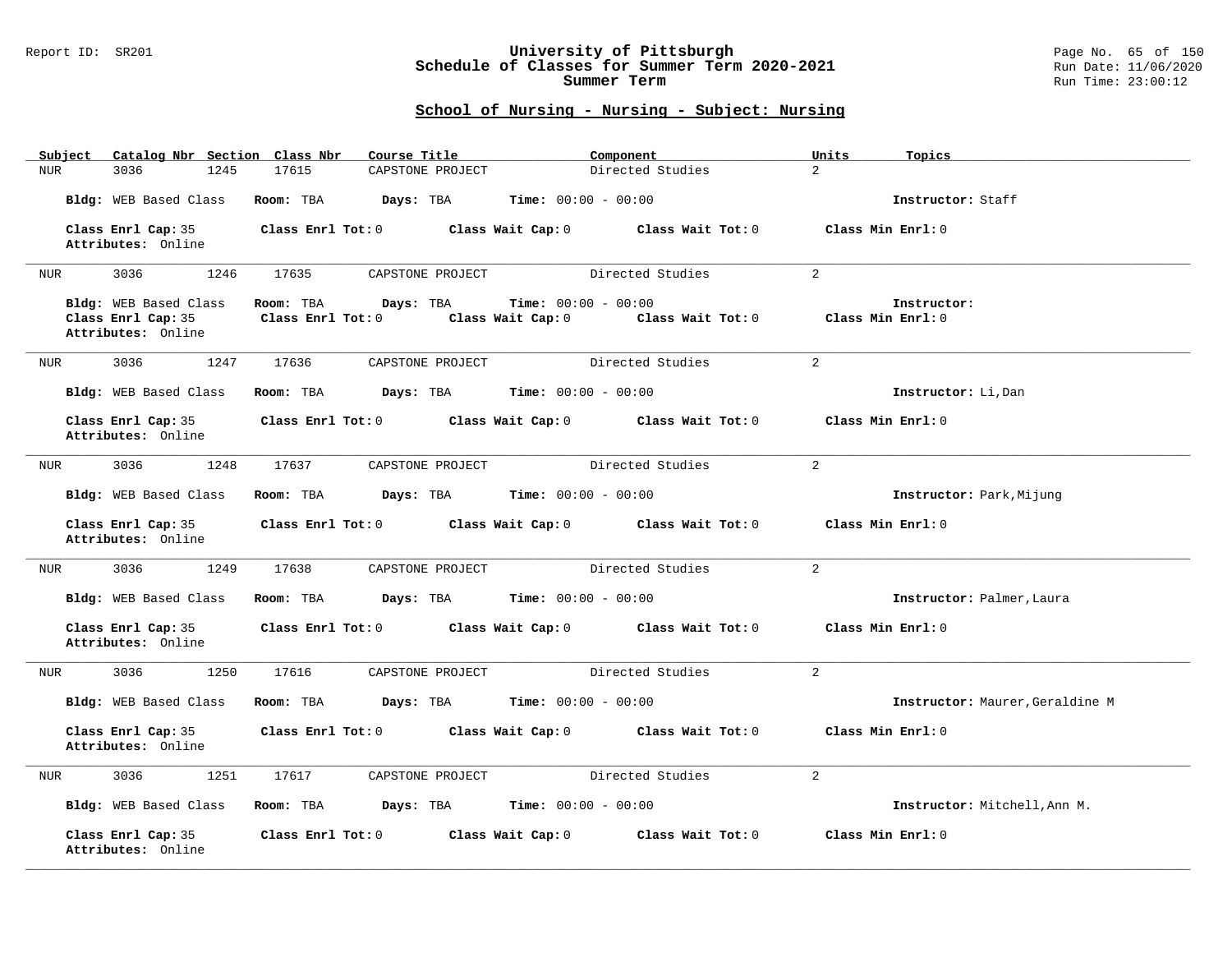| <b>NUR</b> | 3036<br>1252                             | 17618             | CAPSTONE PROJECT |                              | Directed Studies  | $\overline{a}$                     |
|------------|------------------------------------------|-------------------|------------------|------------------------------|-------------------|------------------------------------|
|            | Bldg: WEB Based Class                    | Room: TBA         | Days: TBA        | <b>Time:</b> $00:00 - 00:00$ |                   | Instructor: Nativio, Donna         |
|            | Class Enrl Cap: 35<br>Attributes: Online | Class Enrl Tot: 0 |                  | Class Wait Cap: 0            | Class Wait Tot: 0 | Class Min Enrl: 0                  |
| <b>NUR</b> | 3036<br>1253                             | 17619             | CAPSTONE PROJECT |                              | Directed Studies  | $\overline{2}$                     |
|            | Bldg: WEB Based Class                    | Room: TBA         | Days: TBA        | <b>Time:</b> $00:00 - 00:00$ |                   | Instructor: Neft, Michael W        |
|            | Class Enrl Cap: 35<br>Attributes: Online | Class Enrl Tot: 0 |                  | Class Wait Cap: 0            | Class Wait Tot: 0 | Class Min Enrl: 0                  |
| NUR        | 3036<br>1254                             | 17620             | CAPSTONE PROJECT |                              | Directed Studies  | 2                                  |
|            | Bldg: WEB Based Class                    | Room: TBA         | Days: TBA        | Time: $00:00 - 00:00$        |                   | Instructor: O'Donnell, John Marc   |
|            | Class Enrl Cap: 35<br>Attributes: Online | Class Enrl Tot: 0 |                  | Class Wait Cap: 0            | Class Wait Tot: 0 | Class Min Enrl: 0                  |
| <b>NUR</b> | 3036<br>1255                             | 17621             | CAPSTONE PROJECT |                              | Directed Studies  | $\overline{2}$                     |
|            | Bldg: WEB Based Class                    | Room: TBA         | Days: TBA        | <b>Time:</b> $00:00 - 00:00$ |                   | Instructor: Park, Na Jin           |
|            | Class Enrl Cap: 35<br>Attributes: Online | Class Enrl Tot: 0 |                  | Class Wait Cap: 0            | Class Wait Tot: 0 | Class Min Enrl: 0                  |
| <b>NUR</b> | 3036<br>1256                             | 17622             | CAPSTONE PROJECT |                              | Directed Studies  | $\overline{2}$                     |
|            | Bldg: WEB Based Class                    | Room: TBA         | Days: TBA        | Time: $00:00 - 00:00$        |                   | Instructor: Puskar, Kathryn R.     |
|            | Class Enrl Cap: 35<br>Attributes: Online | Class Enrl Tot: 0 |                  | Class Wait Cap: 0            | Class Wait Tot: 0 | Class Min Enrl: 0                  |
| <b>NUR</b> | 1257<br>3036                             | 17623             | CAPSTONE PROJECT |                              | Directed Studies  | 2                                  |
|            | Bldg: WEB Based Class                    | Room: TBA         | Days: TBA        | <b>Time:</b> $00:00 - 00:00$ |                   | Instructor: Rosenzweig, Margaret   |
|            | Class Enrl Cap: 35<br>Attributes: Online | Class Enrl Tot: 0 |                  | Class Wait Cap: 0            | Class Wait Tot: 0 | Class Min Enrl: 0                  |
| <b>NUR</b> | 3036<br>1258                             | 17624             | CAPSTONE PROJECT |                              | Directed Studies  | $\overline{2}$                     |
|            | Bldg: WEB Based Class                    | Room: TBA         | Days: TBA        | <b>Time:</b> $00:00 - 00:00$ |                   | Instructor: Schlenk, Elizabeth Ann |
|            | Class Enrl Cap: 35<br>Attributes: Online | Class Enrl Tot: 0 |                  | Class Wait Cap: 0            | Class Wait Tot: 0 | Class Min Enrl: 0                  |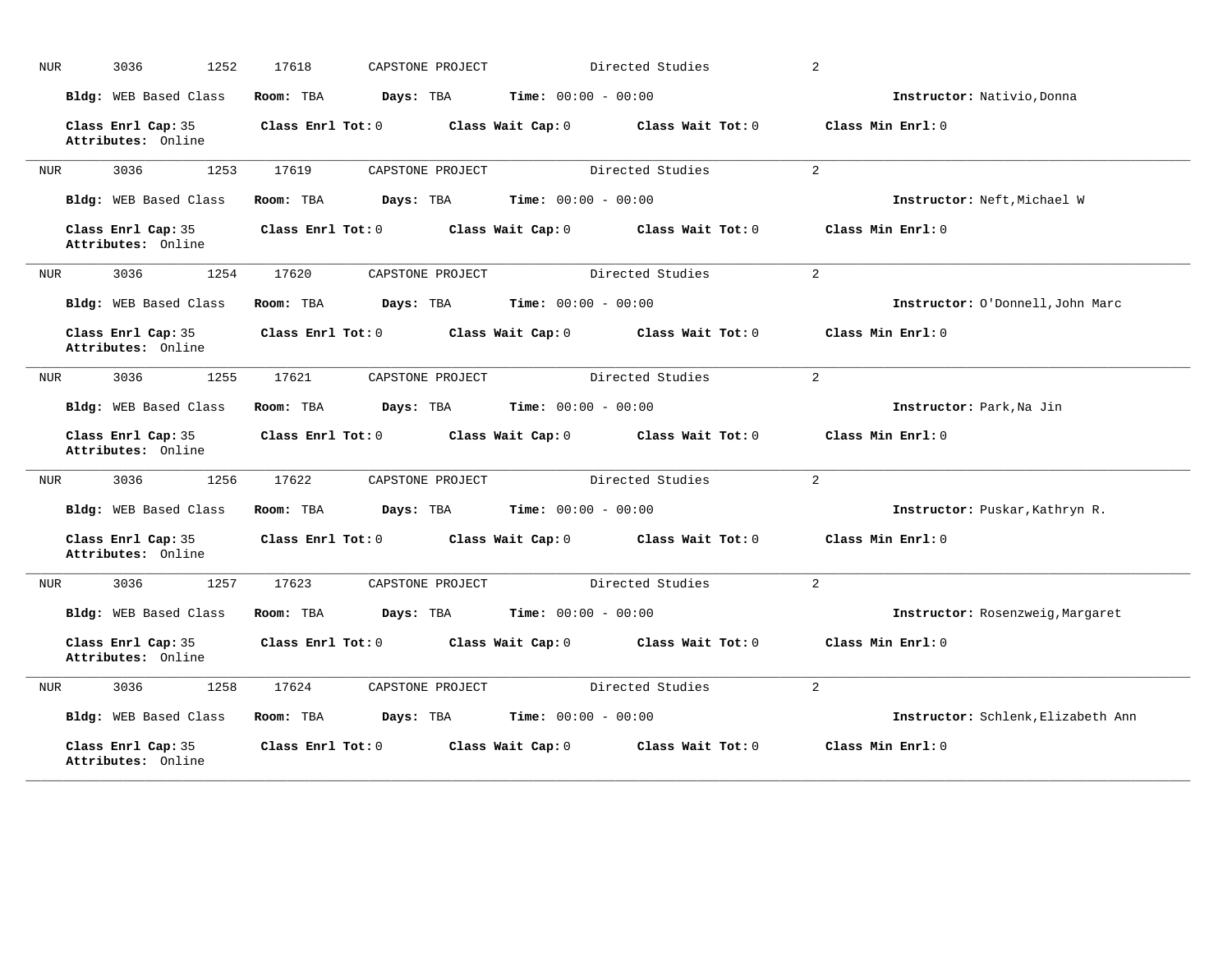## Report ID: SR201 **University of Pittsburgh** Page No. 67 of 150 **Schedule of Classes for Summer Term 2020-2021** Run Date: 11/06/2020 **Summer Term** Run Time: 23:00:12

| Catalog Nbr Section Class Nbr<br>Subject | Course Title                           | Component                    | Units<br>Topics                        |
|------------------------------------------|----------------------------------------|------------------------------|----------------------------------------|
| 3036<br>1259<br>NUR                      | 17625<br>CAPSTONE PROJECT              | Directed Studies             | $\overline{a}$                         |
| Bldg: WEB Based Class                    | Room: TBA<br>Days: TBA                 | <b>Time:</b> $00:00 - 00:00$ | Instructor: Sherwood, Paula Riess      |
| Class Enrl Cap: 35<br>Attributes: Online | Class Enrl Tot: 0<br>Class Wait Cap: 0 | Class Wait Tot: 0            | Class Min Enrl: 0                      |
| 3036<br>1260<br>NUR                      | 17626<br>CAPSTONE PROJECT              | Directed Studies             | 2                                      |
| Bldg: WEB Based Class                    | Room: TBA<br>Days: TBA                 | <b>Time:</b> $00:00 - 00:00$ | Instructor: Staff                      |
| Class Enrl Cap: 35<br>Attributes: Online | Class Enrl Tot: 0<br>Class Wait Cap: 0 | Class Wait Tot: 0            | Class Min Enrl: 0                      |
| 1261<br>3036<br>NUR                      | 17627<br>CAPSTONE PROJECT              | Directed Studies             | $\overline{a}$                         |
| Bldg: WEB Based Class                    | Room: TBA<br>Days: TBA                 | <b>Time:</b> $00:00 - 00:00$ | Instructor: Swigart, Valerie A         |
| Class Enrl Cap: 35<br>Attributes: Online | Class Enrl Tot: 0<br>Class Wait Cap: 0 | Class Wait Tot: 0            | Class Min Enrl: 0                      |
| 3036<br>1262<br>NUR                      | 17628<br>CAPSTONE PROJECT              | Directed Studies             | 2                                      |
| Bldg: WEB Based Class                    | Room: TBA<br>Days: TBA                 | <b>Time:</b> $00:00 - 00:00$ | Instructor: Tuite, Patricia K          |
| Class Enrl Cap: 35<br>Attributes: Online | Class Enrl Tot: 0<br>Class Wait Cap: 0 | Class Wait Tot: 0            | Class Min Enrl: 0                      |
| 3036<br>1263<br>NUR                      | 17629<br>CAPSTONE PROJECT              | Directed Studies             | 2                                      |
| Bldg: WEB Based Class                    | Room: TBA<br>Days: TBA                 | <b>Time:</b> $00:00 - 00:00$ | Instructor: Yeh, Chao Hsing            |
| Class Enrl Cap: 35<br>Attributes: Online | Class Enrl Tot: 0<br>Class Wait Cap: 0 | Class Wait Tot: 0            | Class Min Enrl: 0                      |
| 3036<br>1264<br><b>NUR</b>               | 17630<br>CAPSTONE PROJECT              | Directed Studies             | $\overline{2}$                         |
| Bldg: WEB Based Class                    | Room: TBA<br>Days: TBA                 | <b>Time:</b> $00:00 - 00:00$ | Instructor: Zedreck Gonzalez, Judith F |
| Class Enrl Cap: 35<br>Attributes: Online | Class Enrl Tot: 0<br>Class Wait Cap: 0 | Class Wait Tot: 0            | Class Min Enrl: 0                      |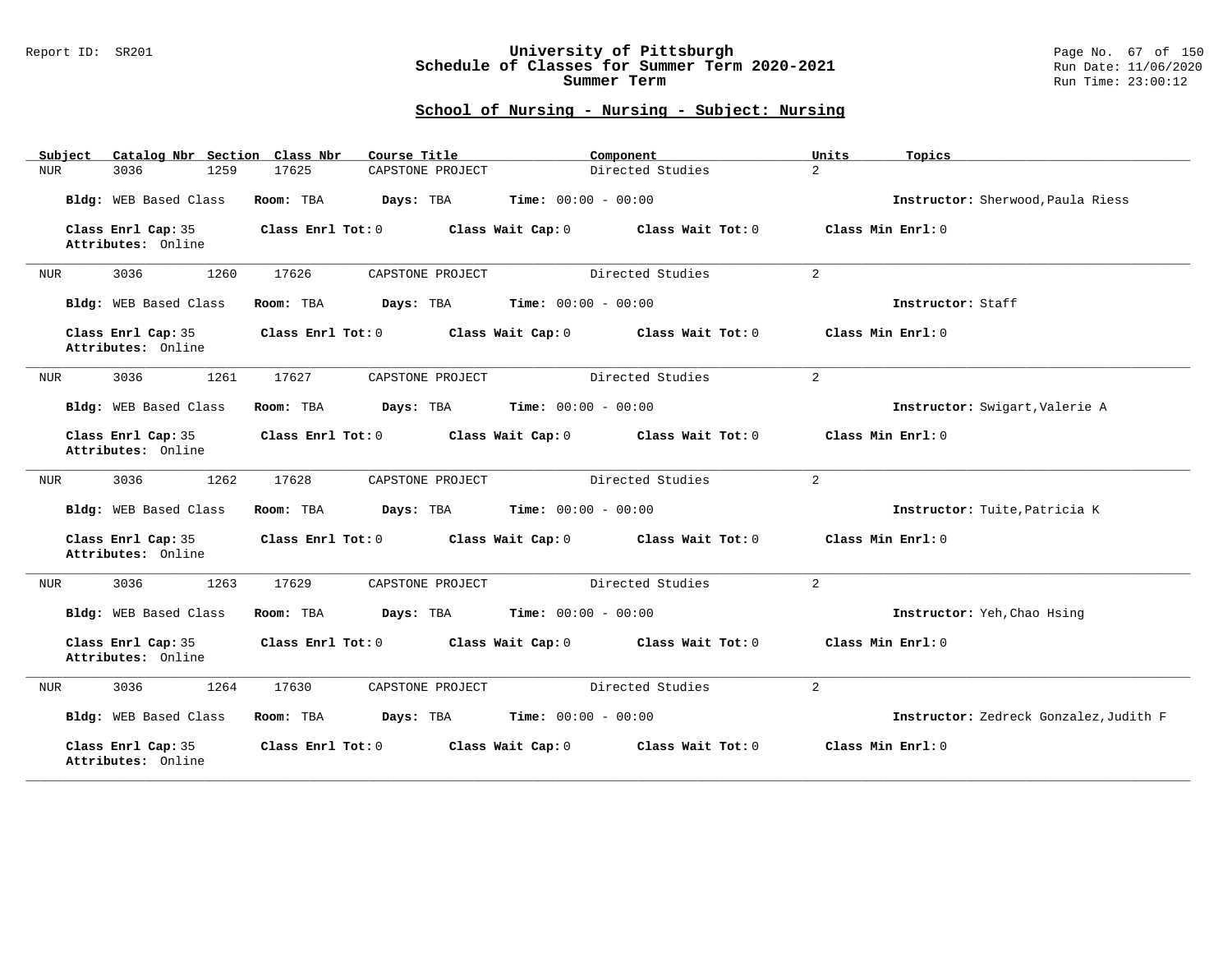## Report ID: SR201 **University of Pittsburgh** Page No. 68 of 150 **Schedule of Classes for Summer Term 2020-2021** Run Date: 11/06/2020 **Summer Term** Run Time: 23:00:12

| Catalog Nbr Section Class Nbr<br>Subject | Course Title                                           | Component                          | Units<br>Topics                 |
|------------------------------------------|--------------------------------------------------------|------------------------------------|---------------------------------|
| 1265<br>3036<br>NUR                      | CAPSTONE PROJECT<br>17631                              | $\overline{a}$<br>Directed Studies |                                 |
| Bldg: WEB Based Class                    | <b>Time:</b> $00:00 - 00:00$<br>Room: TBA<br>Days: TBA |                                    | Instructor: Zewe, Gretchen E.   |
| Class Enrl Cap: 35<br>Attributes: Online | Class Enrl Tot: 0<br>Class Wait Cap: 0                 | Class Wait Tot: 0                  | Class Min Enrl: 0               |
| 3036<br>1266<br><b>NUR</b>               | 17758<br>CAPSTONE PROJECT                              | Directed Studies<br>2              |                                 |
| Bldg: WEB Based Class                    | Time: $00:00 - 00:00$<br>Room: TBA<br>Days: TBA        |                                    | Instructor: Evatt, Manjulata    |
| Class Enrl Cap: 10<br>Attributes: Online | Class Enrl Tot: 0<br>Class Wait Cap: 0                 | Class Wait Tot: 0                  | Class Min Enrl: 0               |
| 1267<br>3036<br><b>NUR</b>               | 17759<br>CAPSTONE PROJECT                              | Directed Studies<br>$\overline{2}$ |                                 |
| Bldg: WEB Based Class                    | Days: TBA<br><b>Time:</b> $00:00 - 00:00$<br>Room: TBA |                                    | Instructor: Faett, Becky L      |
| Class Enrl Cap: 10<br>Attributes: Online | Class Enrl Tot: 0<br>Class Wait Cap: 0                 | Class Wait Tot: 0                  | Class Min Enrl: 0               |
| 3036<br>1268<br>NUR                      | 17760<br>CAPSTONE PROJECT                              | Directed Studies<br>2              |                                 |
| Bldg: WEB Based Class                    | Room: TBA<br>Days: TBA<br><b>Time:</b> $00:00 - 00:00$ |                                    | Instructor: Feeley, Christine A |
| Class Enrl Cap: 10<br>Attributes: Online | Class Enrl Tot: 0<br>Class Wait Cap: 0                 | Class Wait Tot: 0                  | Class Min Enrl: 0               |
| 3036<br>1269<br><b>NUR</b>               | 17761<br>CAPSTONE PROJECT                              | Directed Studies<br>2              |                                 |
| Bldg: WEB Based Class                    | Days: TBA<br><b>Time:</b> $00:00 - 00:00$<br>Room: TBA |                                    | Instructor: Milligan, Shareen A |
| Class Enrl Cap: 10<br>Attributes: Online | Class Enrl Tot: 0<br>Class Wait Cap: 0                 | Class Wait Tot: 0                  | Class Min Enrl: 0               |
| 1270<br>3036<br><b>NUR</b>               | 17762<br>CAPSTONE PROJECT                              | $\overline{a}$<br>Directed Studies |                                 |
| Bldg: WEB Based Class                    | <b>Time:</b> $00:00 - 00:00$<br>Room: TBA<br>Days: TBA |                                    | Instructor: Kang, Ja Hyun       |
| Class Enrl Cap: 10<br>Attributes: Online | Class Enrl Tot: 0<br>Class Wait Cap: 0                 | Class Wait Tot: 0                  | Class Min Enrl: 0               |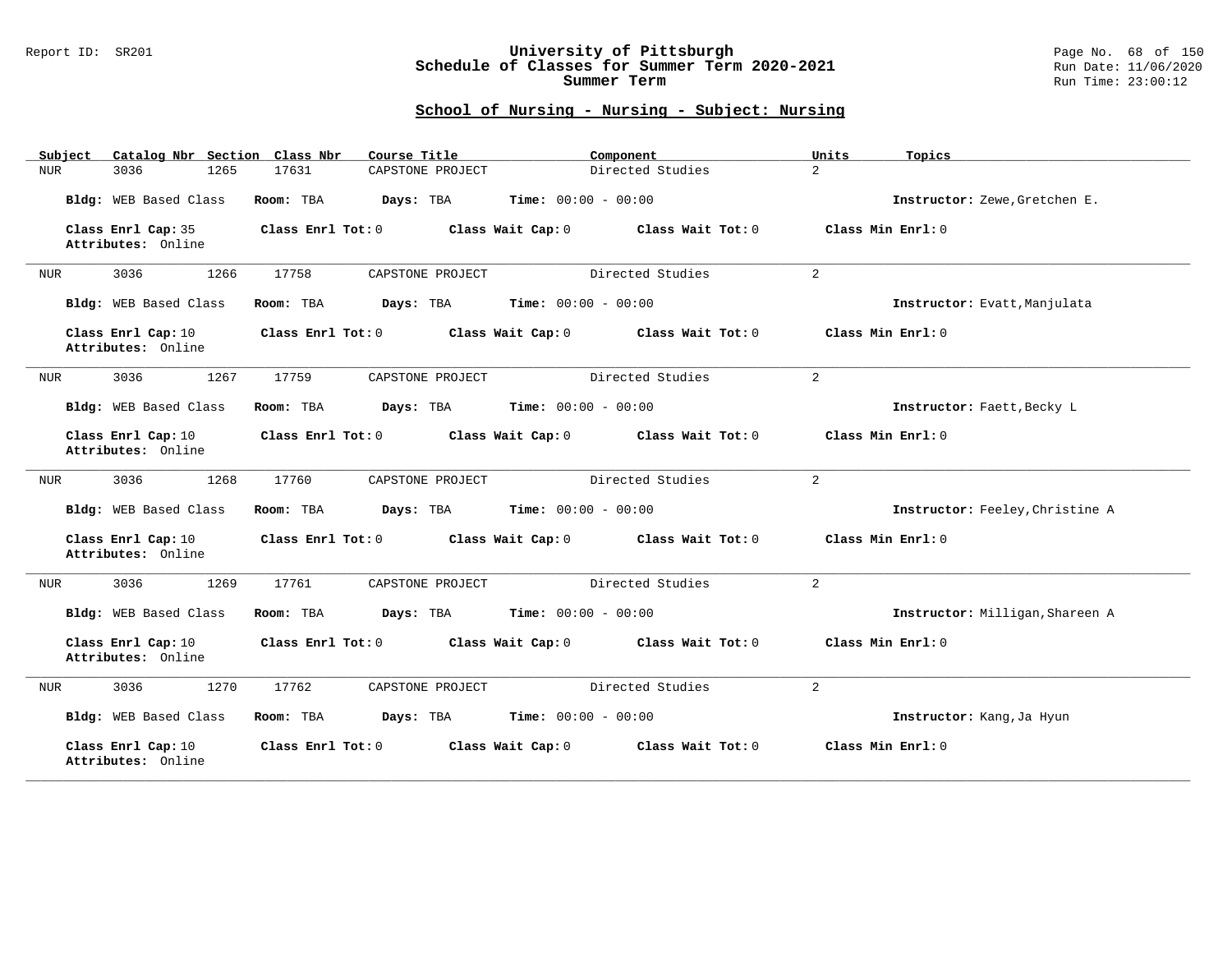## Report ID: SR201 **University of Pittsburgh** Page No. 69 of 150 **Schedule of Classes for Summer Term 2020-2021** Run Date: 11/06/2020 **Summer Term** Run Time: 23:00:12

| Catalog Nbr Section Class Nbr<br>Subject | Course Title              | Component                              | Units<br>Topics                  |
|------------------------------------------|---------------------------|----------------------------------------|----------------------------------|
| 3036<br>1271<br>NUR                      | 17763<br>CAPSTONE PROJECT | Directed Studies                       | $\overline{a}$                   |
| Bldg: WEB Based Class                    | Room: TBA<br>Days: TBA    | <b>Time:</b> $00:00 - 00:00$           | Instructor: Kaufman, Robert Reid |
| Class Enrl Cap: 10<br>Attributes: Online | Class Enrl Tot: 0         | Class Wait Tot: 0<br>Class Wait Cap: 0 | Class Min Enrl: 0                |
| 3036<br>1272<br>NUR                      | 17764<br>CAPSTONE PROJECT | Directed Studies                       | 2                                |
| Bldg: WEB Based Class                    | Room: TBA<br>Days: TBA    | <b>Time:</b> $00:00 - 00:00$           | Instructor: Miller, Susan E      |
| Class Enrl Cap: 10<br>Attributes: Online | Class Enrl Tot: 0         | Class Wait Cap: 0<br>Class Wait Tot: 0 | Class Min Enrl: 0                |
| 3036<br>1273<br>NUR                      | 17765<br>CAPSTONE PROJECT | Directed Studies                       | 2                                |
| Bldg: WEB Based Class                    | Room: TBA<br>Days: TBA    | Time: $00:00 - 00:00$                  | Instructor: Ren, Dianxu          |
| Class Enrl Cap: 10<br>Attributes: Online | Class Enrl Tot: 0         | Class Wait Cap: 0<br>Class Wait Tot: 0 | Class Min Enrl: 0                |
| 1274<br>3036<br>NUR                      | 17766<br>CAPSTONE PROJECT | Directed Studies                       | 2                                |
| Bldg: WEB Based Class                    | Room: TBA<br>Days: TBA    | <b>Time:</b> $00:00 - 00:00$           | Instructor: Danford, Cynthia     |
| Class Enrl Cap: 10<br>Attributes: Online | Class Enrl Tot: 0         | Class Wait Cap: 0<br>Class Wait Tot: 0 | Class Min Enrl: 0                |
| 3036<br>1275<br>NUR                      | 17767<br>CAPSTONE PROJECT | Directed Studies                       | 2                                |
| Bldg: WEB Based Class                    | Room: TBA<br>Days: TBA    | <b>Time:</b> $00:00 - 00:00$           | Instructor: Dechant, Jason Jay   |
| Class Enrl Cap: 10<br>Attributes: Online | Class Enrl Tot: 0         | Class Wait Cap: 0<br>Class Wait Tot: 0 | Class Min Enrl: 0                |
| 3036<br>1276<br><b>NUR</b>               | 17768<br>CAPSTONE PROJECT | Directed Studies                       | 2                                |
| Bldg: WEB Based Class                    | Room: TBA<br>Days: TBA    | <b>Time:</b> $00:00 - 00:00$           | Instructor: Dorman, Janice S     |
| Class Enrl Cap: 10<br>Attributes: Online | Class Enrl Tot: 0         | Class Wait Cap: 0<br>Class Wait Tot: 0 | Class Min Enrl: 0                |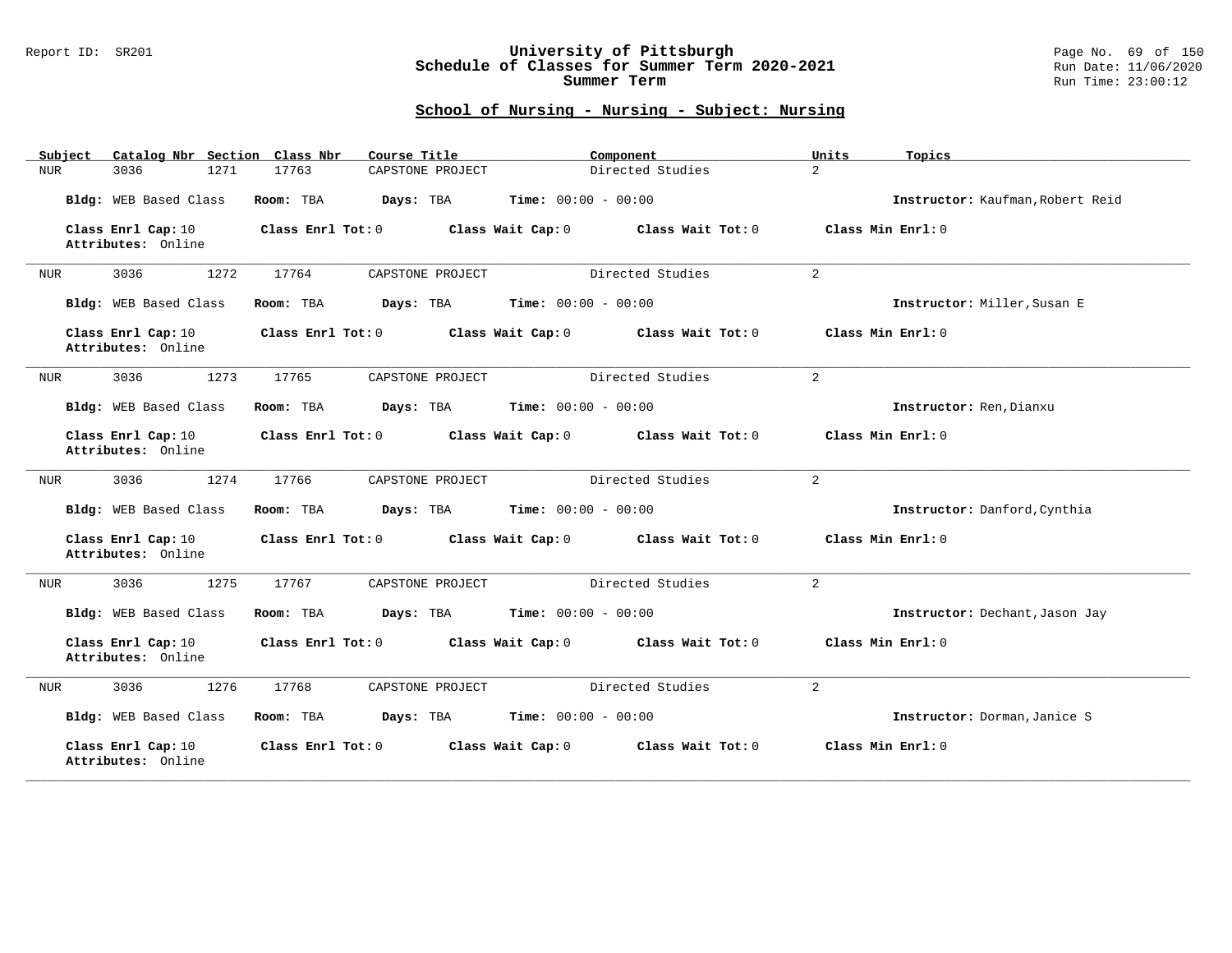## Report ID: SR201 **University of Pittsburgh** Page No. 70 of 150 **Schedule of Classes for Summer Term 2020-2021** Run Date: 11/06/2020 **Summer Term** Run Time: 23:00:12

| Catalog Nbr Section Class Nbr<br>Subject | Course Title              | Component                              | Units<br>Topics                          |
|------------------------------------------|---------------------------|----------------------------------------|------------------------------------------|
| <b>NUR</b><br>3036<br>1277               | 17769<br>CAPSTONE PROJECT | Directed Studies                       | $\overline{a}$                           |
| Bldg: WEB Based Class                    | Room: TBA<br>Days: TBA    | Time: $00:00 - 00:00$                  | Instructor: Morrison, Suzanne R          |
| Class Enrl Cap: 10<br>Attributes: Online | Class Enrl Tot: 0         | Class Wait Cap: 0<br>Class Wait Tot: 0 | Class Min Enrl: 0                        |
| 3036<br>1278<br>NUR                      | 17770<br>CAPSTONE PROJECT | Directed Studies                       | 2                                        |
| Bldg: WEB Based Class                    | Room: TBA<br>Days: TBA    | <b>Time:</b> $00:00 - 00:00$           | Instructor: Sowko, Lucille Ann           |
| Class Enrl Cap: 10<br>Attributes: Online | Class Enrl Tot: 0         | Class Wait Cap: 0<br>Class Wait Tot: 0 | Class Min Enrl: 0                        |
| 1279<br>3036<br>NUR                      | 17771<br>CAPSTONE PROJECT | Directed Studies                       | $\overline{2}$                           |
| Bldg: WEB Based Class                    | Room: TBA<br>Days: TBA    | <b>Time:</b> $00:00 - 00:00$           | Instructor: Wang, Weiwen                 |
| Class Enrl Cap: 10<br>Attributes: Online | Class Enrl Tot: 0         | Class Wait Cap: 0<br>Class Wait Tot: 0 | Class Min Enrl: 0                        |
| 3036<br>1280<br>NUR                      | 17772<br>CAPSTONE PROJECT | Directed Studies                       | $\overline{a}$                           |
| Bldg: WEB Based Class                    | Room: TBA<br>Days: TBA    | <b>Time:</b> $00:00 - 00:00$           | Instructor: Wesmiller, Susan W           |
| Class Enrl Cap: 10<br>Attributes: Online | Class Enrl Tot: 0         | Class Wait Cap: 0<br>Class Wait Tot: 0 | Class Min Enrl: 0                        |
| 3036<br>1281<br><b>NUR</b>               | 17773<br>CAPSTONE PROJECT | Directed Studies                       | 2                                        |
| Bldg: WEB Based Class                    | Room: TBA<br>Days: TBA    | <b>Time:</b> $00:00 - 00:00$           | Instructor: Wymard-Tomlinson, Danielle M |
| Class Enrl Cap: 10<br>Attributes: Online | Class Enrl Tot: 0         | Class Wait Tot: 0<br>Class Wait Cap: 0 | Class Min Enrl: 0                        |
| 3036<br>1282<br><b>NUR</b>               | 17774<br>CAPSTONE PROJECT | Directed Studies                       | $\overline{2}$                           |
| Bldg: WEB Based Class                    | Room: TBA<br>Days: TBA    | <b>Time:</b> $00:00 - 00:00$           | Instructor: Yates, Cecelia               |
| Class Enrl Cap: 10<br>Attributes: Online | Class Enrl Tot: 0         | Class Wait Cap: 0<br>Class Wait Tot: 0 | Class Min Enrl: 0                        |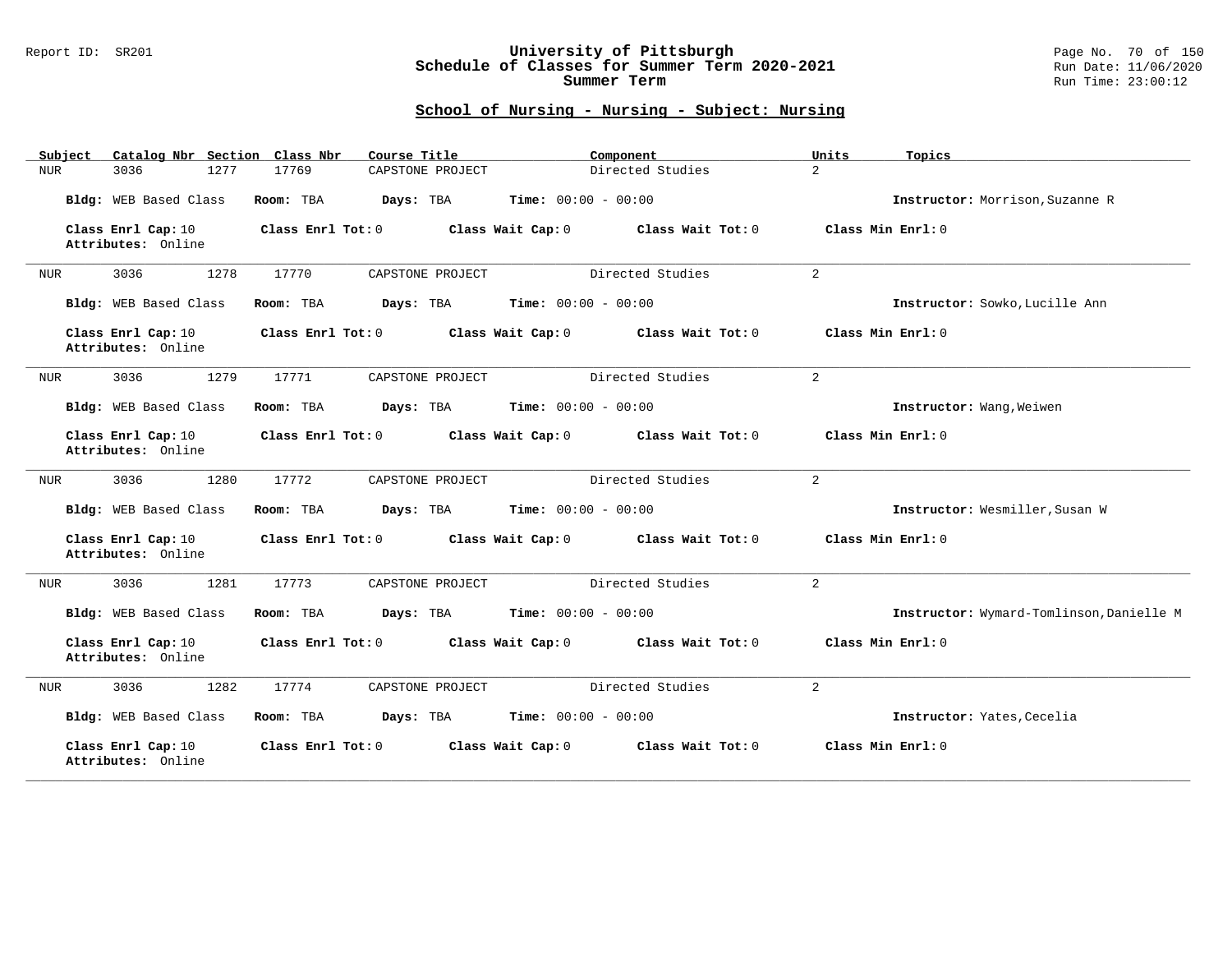## Report ID: SR201 **University of Pittsburgh** Page No. 71 of 150 **Schedule of Classes for Summer Term 2020-2021** Run Date: 11/06/2020 **Summer Term** Run Time: 23:00:12

| Subject    | Catalog Nbr Section Class Nbr            | Course Title                  | Component                              | Units<br>Topics                          |
|------------|------------------------------------------|-------------------------------|----------------------------------------|------------------------------------------|
| <b>NUR</b> | 3036<br>1283                             | 17775<br>CAPSTONE PROJECT     | Directed Studies                       | $\overline{2}$                           |
|            | Bldg: WEB Based Class                    | Room: TBA<br>Days: TBA        | <b>Time:</b> $00:00 - 00:00$           | Instructor: Al-Zaiti, Salah S            |
|            | Class Enrl Cap: 10<br>Attributes: Online | Class Enrl Tot: 0             | Class Wait Cap: 0<br>Class Wait Tot: 0 | Class Min Enrl: 0                        |
| NUR        | 3036<br>1284                             | 17776<br>CAPSTONE PROJECT     | Directed Studies                       | $\overline{2}$                           |
|            | Bldg: WEB Based Class                    | Room: TBA<br>Days: TBA        | <b>Time:</b> $00:00 - 00:00$           | Instructor: Imes, Christopher C          |
|            | Class Enrl Cap: 10<br>Attributes: Online | Class Enrl Tot: 0             | Class Wait Cap: 0<br>Class Wait Tot: 0 | Class Min Enrl: 0                        |
| NUR        | 3036<br>1290                             | 18155<br>CAPSTONE PROJECT     | Directed Studies                       | $\overline{2}$                           |
|            | Bldg: TO BE ARRANGED                     | Room: TBA<br>Days: TBA        | <b>Time:</b> $00:00 - 00:00$           | Instructor: Fennimore, Laura A           |
|            | Bldg: WEB Based Class                    | Days: TBA<br>Room: TBA        | $Time: 00:00 - 00:00$                  | Instructor: Staff                        |
|            | Class Enrl Cap: 10<br>Attributes: Online | Class Enrl Tot: 0             | Class Wait Tot: 0<br>Class Wait Cap: 0 | Class Min Enrl: 0                        |
| <b>NUR</b> | 1295<br>3036                             | 18158<br>CAPSTONE PROJECT     | Directed Studies                       | $\overline{2}$                           |
|            | Bldg: WEB Based Class                    | Room: TBA<br>Days: TBA        | <b>Time:</b> $00:00 - 00:00$           | Instructor: Fennimore, Laura A           |
|            | Class Enrl Cap: 10<br>Attributes: Online | Class Enrl Tot: 0             | Class Wait Cap: 0<br>Class Wait Tot: 0 | Class Min Enrl: 0                        |
| NUR        | 3037<br>1001                             | 17710<br>DNP PROJECT CLINICAL | Clinical                               | $\mathbf{1}$                             |
|            | Bldg: TO BE ARRANGED                     | Room: TBA<br>Days: TBA        | <b>Time:</b> $00:00 - 00:00$           | Instructor: Kitutu, Julius Mulwa Munyoki |
|            | Class Enrl Cap: 10                       | Class Enrl Tot: 0             | Class Wait Cap: 0<br>Class Wait Tot: 0 | Class Min Enrl: 0                        |
| <b>NUR</b> | 3037<br>1002                             | 17711<br>DNP PROJECT CLINICAL | Clinical                               | $\mathbf{1}$                             |
|            | Bldg: TO BE ARRANGED                     | Room: TBA<br>Days: TBA        | <b>Time:</b> $00:00 - 00:00$           | Instructor: Kreashko, Lisa Marie         |
|            | Class Enrl Cap: 10                       | Class Enrl Tot: 0             | Class Wait Cap: 0<br>Class Wait Tot: 0 | Class Min Enrl: 0                        |
| <b>NUR</b> | 3037<br>1003                             | DNP PROJECT CLINICAL<br>17712 | Clinical                               | $\mathbf{1}$                             |
|            | Bldg: TO BE ARRANGED                     | Room: TBA<br>Days: TBA        | <b>Time:</b> $00:00 - 00:00$           | Instructor: Niemczyk, Nancy Anderson     |
|            | Class Enrl Cap: 10                       | Class Enrl Tot: 0             | Class Wait Tot: 0<br>Class Wait Cap: 0 | Class Min Enrl: 0                        |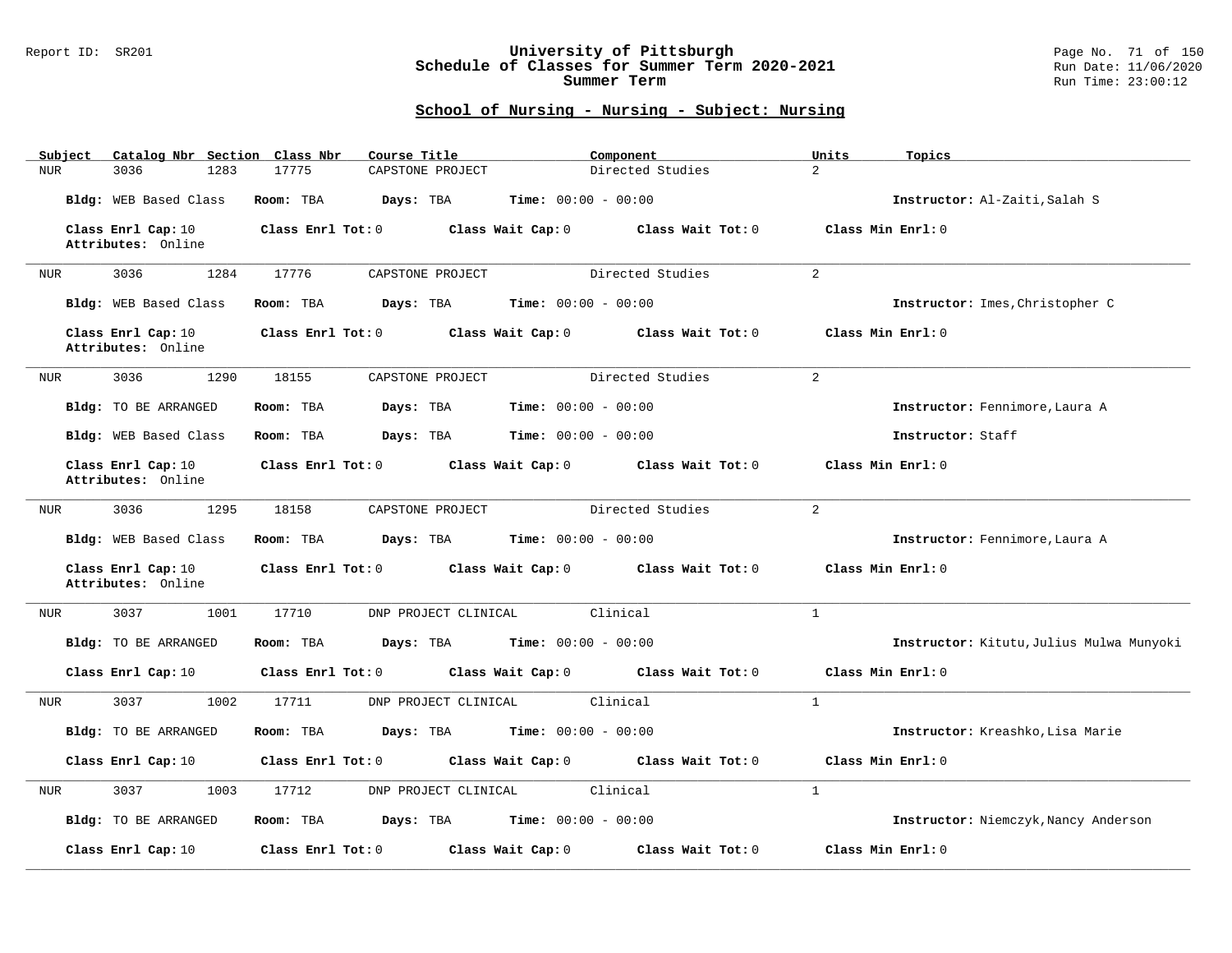| NUR              | 3037<br>1004         | 17713<br>DNP PROJECT CLINICAL<br>Clinical                                                                                      | $\mathbf{1}$                    |
|------------------|----------------------|--------------------------------------------------------------------------------------------------------------------------------|---------------------------------|
|                  | Bldg: TO BE ARRANGED | Room: TBA $Days: TBA$ Time: $00:00 - 00:00$                                                                                    | Instructor: Li, Dan             |
|                  |                      | Class Enrl Cap: 10 $\qquad$ Class Enrl Tot: 0 $\qquad$ Class Wait Cap: 0 $\qquad$ Class Wait Tot: 0 $\qquad$ Class Min Enrl: 0 |                                 |
|                  | NUR 3037 1005 17783  | DNP PROJECT CLINICAL Clinical                                                                                                  | $\overline{1}$                  |
|                  | Bldg: TO BE ARRANGED | Room: TBA $Days:$ TBA $Time:$ $00:00 - 00:00$                                                                                  | Instructor: Fennimore, Laura A  |
|                  |                      | Class Enrl Cap: 10 $\qquad$ Class Enrl Tot: 0 $\qquad$ Class Wait Cap: 0 $\qquad$ Class Wait Tot: 0 $\qquad$ Class Min Enrl: 0 |                                 |
|                  |                      | NUR 3037 1006 17714 DNP PROJECT CLINICAL Clinical                                                                              | $\sim$ 1                        |
|                  | Bldg: TO BE ARRANGED | Room: TBA $Days:$ TBA $Time: 00:00 - 00:00$                                                                                    | Instructor: Park, Mijung        |
|                  |                      | Class Enrl Cap: 10 $\qquad$ Class Enrl Tot: 0 $\qquad$ Class Wait Cap: 0 $\qquad$ Class Wait Tot: 0 $\qquad$ Class Min Enrl: 0 |                                 |
|                  |                      | NUR 3037 1007 17715 DNP PROJECT CLINICAL Clinical                                                                              | $\overline{1}$                  |
|                  | Bldg: TO BE ARRANGED | Room: TBA $Days:$ TBA $Time: 00:00 - 00:00$                                                                                    | Instructor: Novosel, Lorraine M |
|                  |                      | Class Enrl Cap: 10 Class Enrl Tot: 0 Class Wait Cap: 0 Class Wait Tot: 0                                                       | Class Min Enrl: 0               |
|                  |                      | NUR 3037 1008 17716 DNP PROJECT CLINICAL Clinical                                                                              | $\overline{1}$                  |
|                  | Bldg: TO BE ARRANGED | Room: TBA $Days:$ TBA $Time: 00:00 - 00:00$                                                                                    | Instructor: Mermigas, Judith A  |
|                  |                      | Class Enrl Cap: 10 $\qquad$ Class Enrl Tot: 0 $\qquad$ Class Wait Cap: 0 $\qquad$ Class Wait Tot: 0                            | Class Min Enrl: 0               |
| NUR <sub>p</sub> |                      | 3037 1009 17717 DNP PROJECT CLINICAL Clinical                                                                                  | $\mathbf{1}$                    |
|                  | Bldg: TO BE ARRANGED | Room: TBA $Days:$ TBA $Time: 00:00 - 00:00$                                                                                    | Instructor: Evatt, Manjulata    |
|                  |                      | Class Enrl Cap: 10 Class Enrl Tot: 0 Class Wait Cap: 0 Class Wait Tot: 0                                                       | Class Min Enrl: 0               |
|                  |                      |                                                                                                                                |                                 |
| NUR <sub>i</sub> |                      | 3037 1010 13989 DNP PROJECT CLINICAL Clinical                                                                                  | $\mathbf{1}$                    |
|                  | Bldg: TO BE ARRANGED | Room: TBA $Days:$ TBA Time: $00:00 - 00:00$                                                                                    | Instructor: Albrecht, Susan A   |
|                  |                      | Class Enrl Cap: 15 Class Enrl Tot: 0 Class Wait Cap: 0 Class Wait Tot: 0                                                       | Class Min Enrl: 0               |
|                  |                      | NUR 3037 1011 17718 DNP PROJECT CLINICAL Clinical                                                                              | $\overline{1}$                  |
|                  | Bldg: TO BE ARRANGED | Room: TBA $Days:$ TBA $Time: 00:00 - 00:00$                                                                                    | Instructor: Feeley, Christine A |
|                  |                      | Class Enrl Cap: 35 Class Enrl Tot: 0 Class Wait Cap: 0 Class Wait Tot: 0 Class Min Enrl: 0                                     |                                 |
|                  |                      | NUR 3037 1012 17719 DNP PROJECT CLINICAL Clinical                                                                              | $\overline{1}$                  |
|                  | Bldg: TO BE ARRANGED | <b>Room:</b> TBA $Days: TBA$ <b>Time:</b> $00:00 - 00:00$                                                                      | Instructor: Milligan, Shareen A |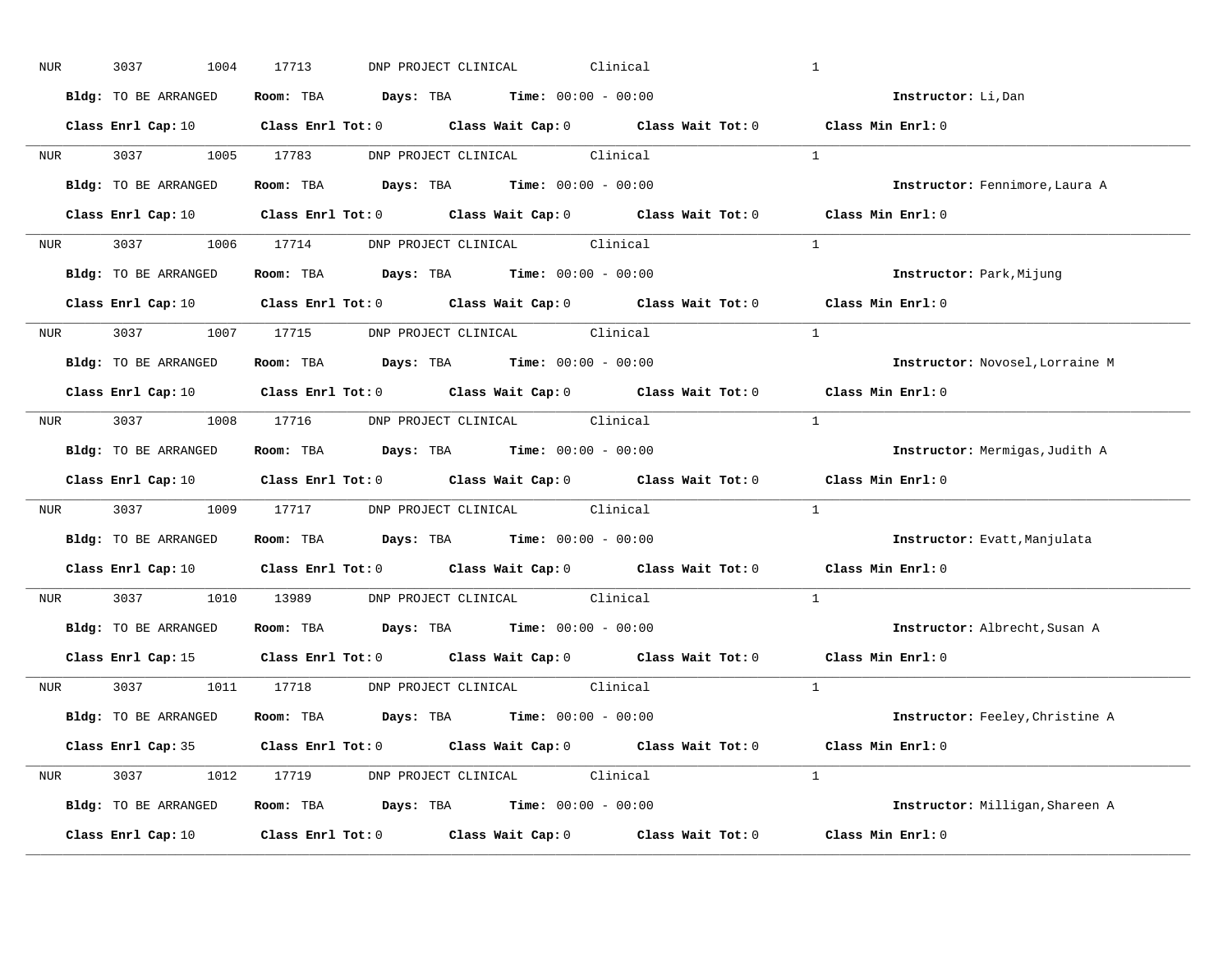#### Report ID: SR201 **University of Pittsburgh** Page No. 73 of 150 **Schedule of Classes for Summer Term 2020-2021** Run Date: 11/06/2020 **Summer Term** Run Time: 23:00:12

| Subject | Catalog Nbr Section Class Nbr | Course Title | Component                                                                                                                      | Units<br>Topics                  |
|---------|-------------------------------|--------------|--------------------------------------------------------------------------------------------------------------------------------|----------------------------------|
| NUR.    | 3037<br>1013                  | 17720        | Clinical<br>DNP PROJECT CLINICAL                                                                                               | $\mathbf{1}$                     |
|         | Bldg: TO BE ARRANGED          |              | Room: TBA $Days:$ TBA $Time: 00:00 - 00:00$                                                                                    | Instructor: Kang, Ja Hyun        |
|         |                               |              | Class Enrl Cap: 10 $\qquad$ Class Enrl Tot: 0 $\qquad$ Class Wait Cap: 0 $\qquad$ Class Wait Tot: 0 $\qquad$ Class Min Enrl: 0 |                                  |
| NUR     | 3037 1014 17721               |              | DNP PROJECT CLINICAL Clinical                                                                                                  | <sup>1</sup>                     |
|         | Bldg: TO BE ARRANGED          |              | Room: TBA $Days:$ TBA $Time: 00:00 - 00:00$                                                                                    | Instructor: Kaufman, Robert Reid |
|         | Class Enrl Cap: 10            |              | Class Enrl Tot: 0 Class Wait Cap: 0 Class Wait Tot: 0                                                                          | Class Min Enrl: 0                |
| NUR     | 3037<br>1015                  | 13990        | DNP PROJECT CLINICAL Clinical                                                                                                  | $\mathbf{1}$                     |
|         | Bldg: TO BE ARRANGED          |              | Room: TBA $Days:$ TBA $Time: 00:00 - 00:00$                                                                                    | Instructor: Alexander, Sheila A  |
|         |                               |              | Class Enrl Cap: 15 Class Enrl Tot: 0 Class Wait Cap: 0 Class Wait Tot: 0 Class Min Enrl: 0                                     |                                  |
| NUR     | 3037 1016 17722               |              | DNP PROJECT CLINICAL Clinical                                                                                                  | $\mathbf{1}$                     |
|         | Bldg: TO BE ARRANGED          |              | Room: TBA $Days: TBA$ Time: $00:00 - 00:00$                                                                                    | Instructor: Miller, Susan E      |
|         |                               |              | Class Enrl Cap: 10 		 Class Enrl Tot: 0 		 Class Wait Cap: 0 		 Class Wait Tot: 0                                              | Class Min Enrl: 0                |
| NUR     | 3037 1017 17723               |              | DNP PROJECT CLINICAL Clinical                                                                                                  | $\overline{1}$                   |
|         | Bldg: TO BE ARRANGED          |              | Room: TBA $Days: TBA$ Time: $00:00 - 00:00$                                                                                    | Instructor: Danford, Cynthia     |
|         |                               |              | Class Enrl Cap: 10 Class Enrl Tot: 0 Class Wait Cap: 0 Class Wait Tot: 0                                                       | Class Min Enrl: 0                |
| NUR     | 3037<br>1018                  | 17724        | DNP PROJECT CLINICAL Clinical                                                                                                  | 1                                |
|         | Bldg: TO BE ARRANGED          |              | Room: TBA $Days:$ TBA Time: $00:00 - 00:00$                                                                                    | Instructor: Dechant, Jason Jay   |
|         |                               |              | Class Enrl Cap: 10 Class Enrl Tot: 0 Class Wait Cap: 0 Class Wait Tot: 0 Class Min Enrl: 0                                     |                                  |
| NUR     |                               |              | 3037 1019 17725 DNP PROJECT CLINICAL Clinical                                                                                  | $\overline{1}$                   |
|         | Bldg: TO BE ARRANGED          |              | Room: TBA $Days:$ TBA $Time: 00:00 - 00:00$                                                                                    | Instructor: Dorman, Janice S     |
|         |                               |              | Class Enrl Cap: 10 Class Enrl Tot: 0 Class Wait Cap: 0 Class Wait Tot: 0                                                       | Class Min Enrl: 0                |
| NUR     | 3037<br>1020                  | 13991        | DNP PROJECT CLINICAL Clinical                                                                                                  | $\mathbf{1}$                     |
|         | Bldg: TO BE ARRANGED          |              | Room: TBA $Days:$ TBA $Time: 00:00 - 00:00$                                                                                    | Instructor: Bender, Catherine M  |
|         | Class Enrl Cap: 15            |              | Class Enrl Tot: 0 Class Wait Cap: 0 Class Wait Tot: 0                                                                          | Class Min Enrl: 0                |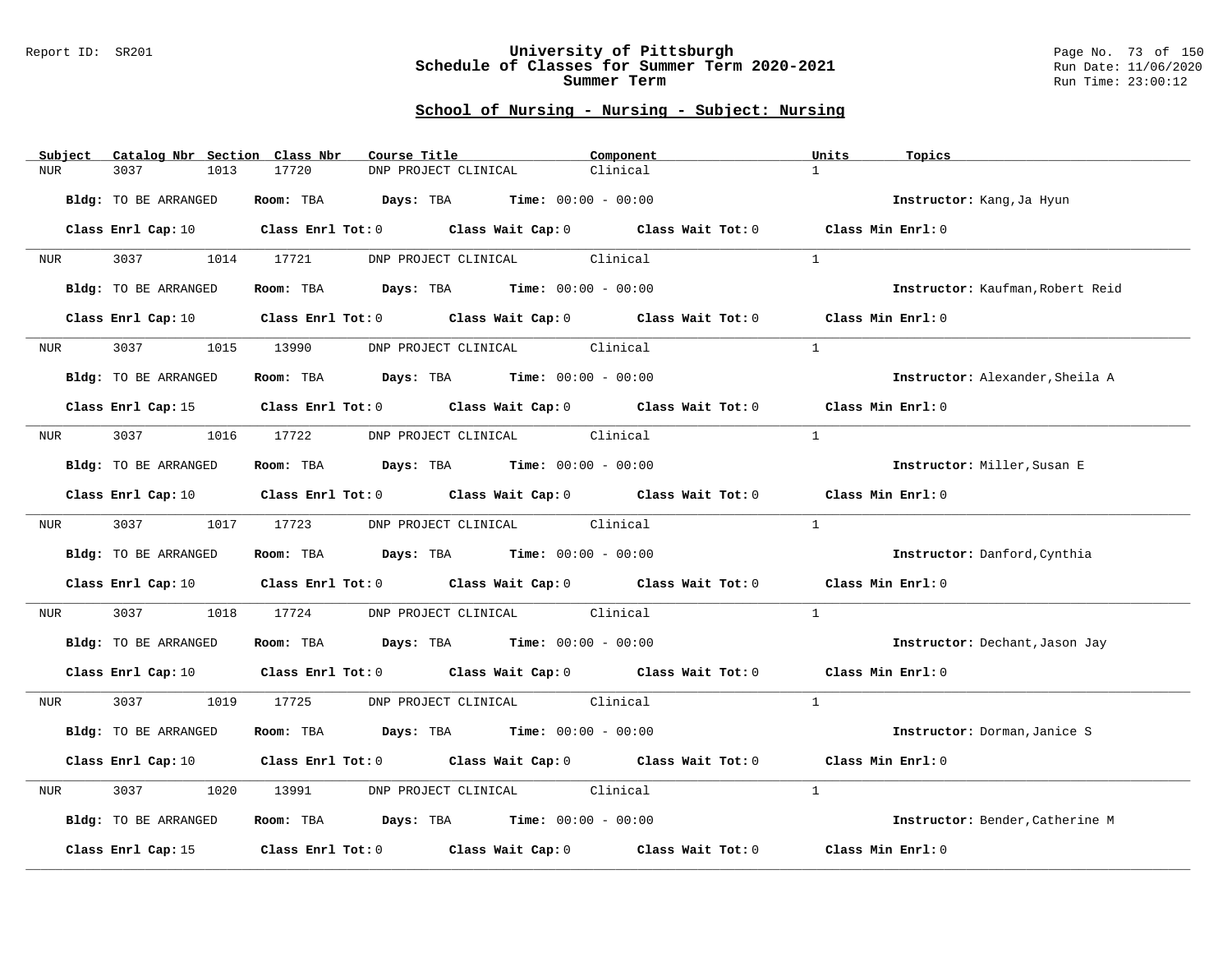| NUR              | 3037<br>1021         | 17726<br>Clinical<br>DNP PROJECT CLINICAL                                                                                      | $\mathbf{1}$                             |
|------------------|----------------------|--------------------------------------------------------------------------------------------------------------------------------|------------------------------------------|
|                  | Bldg: TO BE ARRANGED | Room: TBA $Days:$ TBA $Time: 00:00 - 00:00$                                                                                    | Instructor: Miner, Laurel A              |
|                  |                      | Class Enrl Cap: 10 $\qquad$ Class Enrl Tot: 0 $\qquad$ Class Wait Cap: 0 $\qquad$ Class Wait Tot: 0 $\qquad$ Class Min Enrl: 0 |                                          |
|                  | NUR 3037 1022 17727  | DNP PROJECT CLINICAL Clinical                                                                                                  | $\overline{1}$                           |
|                  | Bldg: TO BE ARRANGED | Room: TBA $Days:$ TBA $Time: 00:00 - 00:00$                                                                                    | Instructor: Sowko, Lucille Ann           |
|                  |                      | Class Enrl Cap: 10 $\qquad$ Class Enrl Tot: 0 $\qquad$ Class Wait Cap: 0 $\qquad$ Class Wait Tot: 0 $\qquad$ Class Min Enrl: 0 |                                          |
|                  |                      | NUR 3037 1023 17728 DNP PROJECT CLINICAL Clinical                                                                              | $\sim$ 1                                 |
|                  |                      | Bldg: TO BE ARRANGED Room: TBA Days: TBA Time: 00:00 - 00:00                                                                   | Instructor: Wang, Weiwen                 |
|                  |                      | Class Enrl Cap: 10 $\qquad$ Class Enrl Tot: 0 $\qquad$ Class Wait Cap: 0 $\qquad$ Class Wait Tot: 0 $\qquad$ Class Min Enrl: 0 |                                          |
|                  |                      | NUR 3037 1024 17729 DNP PROJECT CLINICAL Clinical                                                                              | $\overline{1}$                           |
|                  | Bldg: TO BE ARRANGED | Room: TBA $Days:$ TBA Time: $00:00 - 00:00$                                                                                    | Instructor: Wesmiller, Susan W           |
|                  |                      | Class Enrl Cap: 10 Class Enrl Tot: 0 Class Wait Cap: 0 Class Wait Tot: 0                                                       | Class Min Enrl: 0                        |
|                  |                      | NUR 3037 1025 13992 DNP PROJECT CLINICAL Clinical                                                                              | $\frac{1}{2}$                            |
|                  | Bldg: TO BE ARRANGED | Room: TBA $Days: TBA$ Time: $00:00 - 00:00$                                                                                    | Instructor: Burke, Lora E                |
|                  |                      | Class Enrl Cap: 15 Class Enrl Tot: 0 Class Wait Cap: 0 Class Wait Tot: 0                                                       | Class Min Enrl: 0                        |
| NUR <sub>p</sub> |                      | 3037 1026 17730 DNP PROJECT CLINICAL Clinical                                                                                  | $\mathbf{1}$                             |
|                  | Bldg: TO BE ARRANGED | Room: TBA $Days:$ TBA $Time: 00:00 - 00:00$                                                                                    | Instructor: Wymard-Tomlinson, Danielle M |
|                  |                      | Class Enrl Cap: 10 Class Enrl Tot: 0 Class Wait Cap: 0 Class Wait Tot: 0                                                       | Class Min Enrl: 0                        |
| <b>NUR</b>       |                      | 3037 1027 17731 DNP PROJECT CLINICAL Clinical                                                                                  | $\mathbf{1}$                             |
|                  |                      | Bldg: TO BE ARRANGED ROOM: TBA Days: TBA Time: 00:00 - 00:00                                                                   | Instructor: Yates, Cecelia               |
|                  |                      | Class Enrl Cap: 10 $\qquad$ Class Enrl Tot: 0 $\qquad$ Class Wait Cap: 0 $\qquad$ Class Wait Tot: 0                            | Class Min Enrl: 0                        |
|                  |                      | NUR 3037 1028 17732 DNP PROJECT CLINICAL Clinical                                                                              | $\overline{1}$                           |
|                  | Bldg: TO BE ARRANGED | Room: TBA $Days:$ TBA $Time: 00:00 - 00:00$                                                                                    | Instructor: Zedreck Gonzalez, Judith F   |
|                  |                      | Class Enrl Cap: 10 $\qquad$ Class Enrl Tot: 0 $\qquad$ Class Wait Cap: 0 $\qquad$ Class Wait Tot: 0 $\qquad$ Class Min Enrl: 0 |                                          |
|                  |                      | NUR 3037 1029 17733 DNP PROJECT CLINICAL Clinical                                                                              | $\overline{1}$                           |
|                  | Bldg: TO BE ARRANGED | Room: TBA $Days: TBA$ Time: $00:00 - 00:00$                                                                                    | Instructor: Rohay, Jeffrey Michael       |
|                  | Class Enrl Cap: 10   | Class Enrl Tot: $0$ Class Wait Cap: $0$ Class Wait Tot: $0$ Class Min Enrl: $0$                                                |                                          |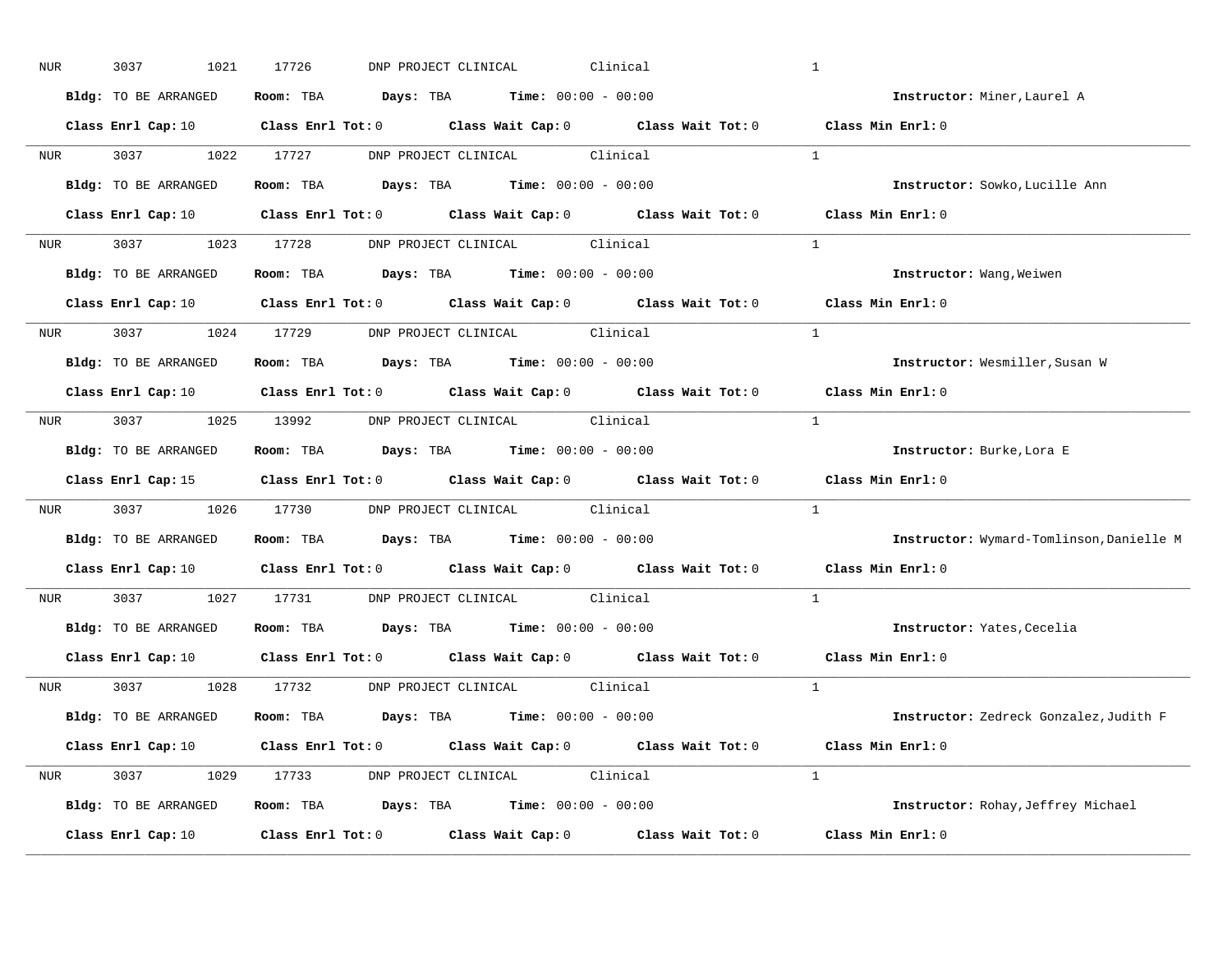#### Report ID: SR201 **University of Pittsburgh** Page No. 75 of 150 **Schedule of Classes for Summer Term 2020-2021** Run Date: 11/06/2020 **Summer Term** Run Time: 23:00:12

| Subject    | Catalog Nbr Section Class Nbr | Course Title                                                   | Component                                                                                                                      | Units<br>Topics                        |
|------------|-------------------------------|----------------------------------------------------------------|--------------------------------------------------------------------------------------------------------------------------------|----------------------------------------|
| <b>NUR</b> | 3037<br>1030                  | 13993<br>DNP PROJECT CLINICAL                                  | Clinical                                                                                                                       | $\mathbf{1}$                           |
|            | Bldg: TO BE ARRANGED          | Room: TBA $\rule{1em}{0.15mm}$ Days: TBA Time: $00:00 - 00:00$ |                                                                                                                                | Instructor: Conley, Yvette Perry       |
|            | Class Enrl Cap: 15            |                                                                | Class Enrl Tot: 0 Class Wait Cap: 0 Class Wait Tot: 0 Class Min Enrl: 0                                                        |                                        |
| NUR        | 3037 1031                     | 17734                                                          | DNP PROJECT CLINICAL Clinical                                                                                                  | $\mathbf{1}$                           |
|            | Bldg: TO BE ARRANGED          | Room: TBA $Days:$ TBA $Time: 00:00 - 00:00$                    |                                                                                                                                | Instructor: Al-Zaiti, Salah S          |
|            | Class Enrl Cap: 10            |                                                                | Class Enrl Tot: 0 Class Wait Cap: 0 Class Wait Tot: 0 Class Min Enrl: 0                                                        |                                        |
| NUR        | 3037 30<br>1032               | 17735                                                          | DNP PROJECT CLINICAL Clinical                                                                                                  | $\mathbf{1}$                           |
|            | Bldg: TO BE ARRANGED          | Room: TBA $Days:$ TBA $Time: 00:00 - 21:00$                    |                                                                                                                                | Instructor: Imes, Christopher C        |
|            |                               |                                                                | Class Enrl Cap: 10 $\qquad$ Class Enrl Tot: 0 $\qquad$ Class Wait Cap: 0 $\qquad$ Class Wait Tot: 0 $\qquad$ Class Min Enrl: 0 |                                        |
| NUR        | 3037<br>1033                  | 17736                                                          | DNP PROJECT CLINICAL Clinical                                                                                                  | $\mathbf{1}$                           |
|            | Bldg: TO BE ARRANGED          | Room: TBA $Days:$ TBA $Time: 00:00 - 00:00$                    |                                                                                                                                | Instructor: Ren, Dianxu                |
|            |                               |                                                                | Class Enrl Cap: 10 Class Enrl Tot: 0 Class Wait Cap: 0 Class Wait Tot: 0 Class Min Enrl: 0                                     |                                        |
| NUR        | 3037<br>1034                  | 17737                                                          | DNP PROJECT CLINICAL Clinical                                                                                                  | $\mathbf{1}$                           |
|            | Bldg: TO BE ARRANGED          | Room: TBA $Days:$ TBA $Time: 00:00 - 00:00$                    |                                                                                                                                | Instructor: Faett, Becky L             |
|            | Class Enrl Cap: 10            |                                                                | Class Enrl Tot: 0 Class Wait Cap: 0 Class Wait Tot: 0                                                                          | Class Min Enrl: 0                      |
| NUR        | 3037<br>1035                  | 13994                                                          | DNP PROJECT CLINICAL Clinical                                                                                                  | $\mathbf{1}$                           |
|            | Bldg: TO BE ARRANGED          | Room: TBA $Days:$ TBA $Time: 00:00 - 00:00$                    |                                                                                                                                | Instructor: Charron-Prochownik, Denise |
|            | Class Enrl Cap: 15            |                                                                | Class Enrl Tot: 0 Class Wait Cap: 0 Class Wait Tot: 0 Class Min Enrl: 0                                                        |                                        |
| NUR        | 3037 1036                     | 17784                                                          | DNP PROJECT CLINICAL Clinical                                                                                                  | $\mathbf{1}$                           |
|            | Bldg: TO BE ARRANGED          | Room: TBA $Days: TBA$ Time: $00:00 - 00:00$                    |                                                                                                                                | Instructor: Godfrey, Kathleen          |
|            | Class Enrl Cap: 10            |                                                                | Class Enrl Tot: $0$ Class Wait Cap: $0$ Class Wait Tot: $0$ Class Min Enrl: $0$                                                |                                        |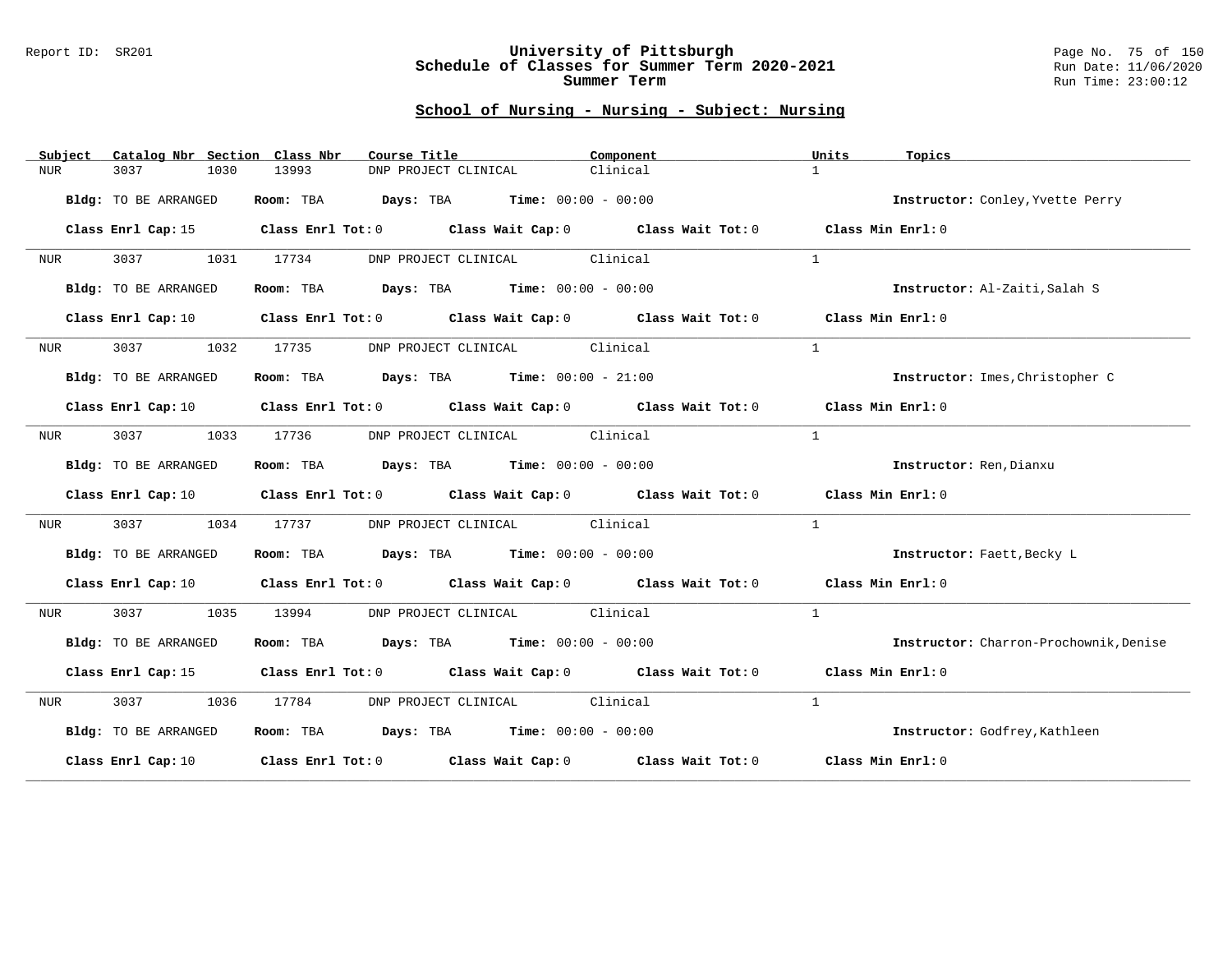### Report ID: SR201 **University of Pittsburgh** Page No. 76 of 150 **Schedule of Classes for Summer Term 2020-2021** Run Date: 11/06/2020 **Summer Term** Run Time: 23:00:12

| Catalog Nbr Section Class Nbr<br>Subject | Course Title                                                                                    | Component | Units<br>Topics                       |
|------------------------------------------|-------------------------------------------------------------------------------------------------|-----------|---------------------------------------|
| 3037<br>NUR<br>1040                      | 13995<br>DNP PROJECT CLINICAL                                                                   | Clinical  | $\mathbf{1}$                          |
| Bldg: TO BE ARRANGED                     | Room: TBA<br>Days: TBA<br>$Time: 00:00 - 00:00$                                                 |           | Instructor: Bircher, Nicholas G       |
|                                          |                                                                                                 |           | O'Donnell, John Marc                  |
|                                          | Class Enrl Cap: 15 (Class Enrl Tot: 0 (Class Wait Cap: 0 (Class Wait Tot: 0 (Class Min Enrl: 0) |           |                                       |
| 3037<br>1045<br>NUR                      | DNP PROJECT CLINICAL Clinical<br>13996                                                          |           | $\mathbf{1}$                          |
| Bldg: TO BE ARRANGED                     | Room: TBA $Days:$ TBA $Time: 00:00 - 00:00$                                                     |           | Instructor: Fioravanti, Marie A       |
|                                          | Class Enrl Cap: 15 Class Enrl Tot: 0 Class Wait Cap: 0 Class Wait Tot: 0 Class Min Enrl: 0      |           |                                       |
| 3037<br>1050<br>NUR                      | DNP PROJECT CLINICAL Clinical<br>13997                                                          |           | $\mathbf{1}$                          |
| Bldg: TO BE ARRANGED                     | Room: TBA $Days:$ TBA $Time: 00:00 - 00:00$                                                     |           | Instructor: Constantino, Rose         |
|                                          | Class Enrl Cap: 15 Class Enrl Tot: 0 Class Wait Cap: 0 Class Wait Tot: 0 Class Min Enrl: 0      |           |                                       |
| 3037<br>1055<br>NUR                      | DNP PROJECT CLINICAL Clinical<br>13998                                                          |           | $\mathbf{1}$                          |
| Bldg: TO BE ARRANGED                     | Room: TBA $Days:$ TBA $Time: 00:00 - 00:00$                                                     |           | Instructor: Dabbs, Annette J De Vito  |
|                                          | Class Enrl Cap: 15 Class Enrl Tot: 0 Class Wait Cap: 0 Class Wait Tot: 0 Class Min Enrl: 0      |           |                                       |
| 3037<br>1060<br>NUR                      | DNP PROJECT CLINICAL Clinical<br>13999                                                          |           | $\mathbf{1}$                          |
| Bldg: TO BE ARRANGED                     | Room: TBA $\rule{1em}{0.15mm}$ Days: TBA $\rule{1.15mm}]{0.15mm}$ Time: $0.000 - 0.0000$        |           | Instructor: Donovan, Heidi Ann Scharf |
|                                          | Class Enrl Cap: 15 (Class Enrl Tot: 0 (Class Wait Cap: 0 (Class Wait Tot: 0 (Class Min Enrl: 0) |           |                                       |
| 3037<br>1065<br>NUR                      | DNP PROJECT CLINICAL Clinical<br>14000                                                          |           | <sup>1</sup>                          |
| Bldg: TO BE ARRANGED                     | Room: TBA $Days:$ TBA Time: $00:00 - 00:00$                                                     |           | Instructor: O'Donnell, John Marc      |
| Class Enrl Cap: 15                       | Class Enrl Tot: $0$ Class Wait Cap: $0$ Class Wait Tot: $0$ Class Min Enrl: $0$                 |           |                                       |
| 3037<br>1070<br>NUR                      | 14001<br>DNP PROJECT CLINICAL Clinical                                                          |           | $\mathbf{1}$                          |
| Bldg: TO BE ARRANGED                     | Room: TBA $\rule{1em}{0.15mm}$ Days: TBA Time: $00:00 - 00:00$                                  |           | Instructor: Doswell, Willa            |
| Class Enrl Cap: 15                       | Class Enrl Tot: $0$ Class Wait Cap: $0$ Class Wait Tot: $0$                                     |           | Class Min Enrl: 0                     |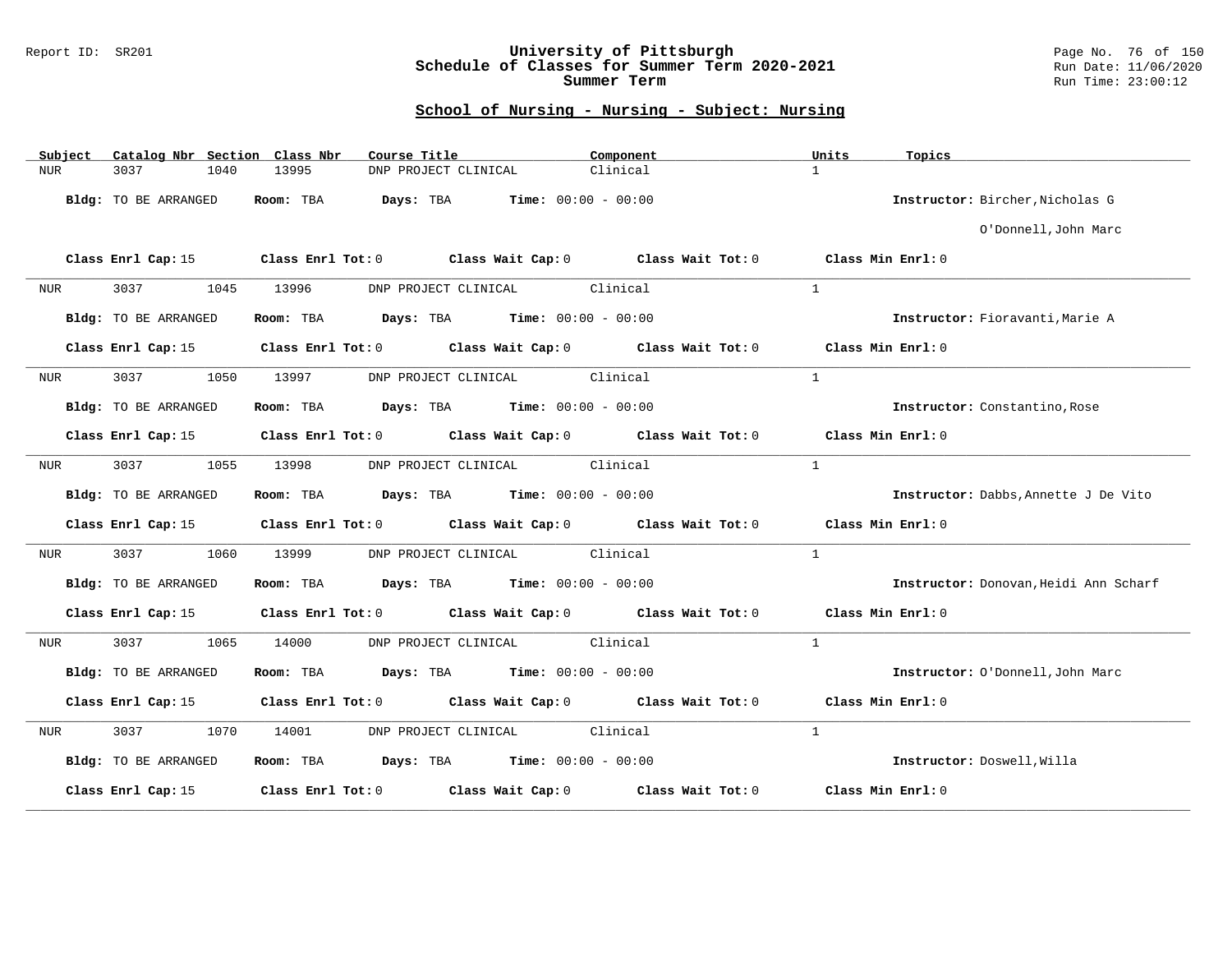#### Report ID: SR201 **University of Pittsburgh** Page No. 77 of 150 **Schedule of Classes for Summer Term 2020-2021** Run Date: 11/06/2020 **Summer Term** Run Time: 23:00:12

| Catalog Nbr Section Class Nbr<br>Subject | Course Title                                                                                    | Component | Units<br>Topics                     |
|------------------------------------------|-------------------------------------------------------------------------------------------------|-----------|-------------------------------------|
| 3037<br><b>NUR</b><br>1075               | 14002<br>DNP PROJECT CLINICAL                                                                   | Clinical  | $\mathbf{1}$                        |
| Bldg: TO BE ARRANGED                     | Room: TBA $Days:$ TBA $Time: 00:00 - 00:00$                                                     |           | Instructor: Engberg, Sandra J       |
|                                          | Class Enrl Cap: 15 Class Enrl Tot: 0 Class Wait Cap: 0 Class Wait Tot: 0 Class Min Enrl: 0      |           |                                     |
| 3037<br><b>NUR</b>                       | DNP PROJECT CLINICAL Clinical<br>1080 14003                                                     |           | $\mathbf{1}$                        |
| Bldg: TO BE ARRANGED                     | Room: TBA $Days:$ TBA $Time: 00:00 - 00:00$                                                     |           | Instructor: Erlen, Judith           |
| Class Enrl Cap: 15                       | Class Enrl Tot: 0 Class Wait Cap: 0 Class Wait Tot: 0                                           |           | Class Min Enrl: 0                   |
| 3037<br>1085<br>NUR <sub>i</sub>         | DNP PROJECT CLINICAL Clinical<br>14004                                                          |           | <sup>1</sup>                        |
| Bldg: TO BE ARRANGED                     | Room: TBA $Days:$ TBA $Time: 00:00 - 00:00$                                                     |           | Instructor: Kregg-Byers, Claudia M. |
|                                          | Class Enrl Cap: 15 (Class Enrl Tot: 0 (Class Wait Cap: 0 (Class Wait Tot: 0 (Class Min Enrl: 0) |           |                                     |
| 3037 1090 14005<br>NUR <b>NUR</b>        | DNP PROJECT CLINICAL Clinical                                                                   |           | $\mathbf{1}$                        |
| Bldg: TO BE ARRANGED                     | Room: TBA $Days:$ TBA Time: $00:00 - 00:00$                                                     |           | Instructor: Zewe, Gretchen E.       |
|                                          | Class Enrl Cap: 15 Class Enrl Tot: 0 Class Wait Cap: 0 Class Wait Tot: 0                        |           | Class Min Enrl: 0                   |
|                                          | NUR 3037 1100 14006 DNP PROJECT CLINICAL Clinical                                               |           | $\mathbf{1}$                        |
| Bldg: TO BE ARRANGED                     | Room: TBA $Days: TBA$ Time: $00:00 - 00:00$                                                     |           | Instructor: Henker, Richard A.      |
|                                          | Class Enrl Cap: 15 Class Enrl Tot: 0 Class Wait Cap: 0 Class Wait Tot: 0                        |           | Class Min Enrl: 0                   |
| 3037 30<br>1102<br>NUR                   | DNP PROJECT CLINICAL Clinical<br>15111                                                          |           | <sup>1</sup>                        |
| Bldg: TO BE ARRANGED                     | Room: TBA $Days:$ TBA Time: $00:00 - 00:00$                                                     |           | Instructor: Choi, JiYeon            |
|                                          | Class Enrl Cap: 10 Class Enrl Tot: 0 Class Wait Cap: 0 Class Wait Tot: 0 Class Min Enrl: 0      |           |                                     |
| <b>NUR</b>                               | 3037 1104 15112 DNP PROJECT CLINICAL Clinical                                                   |           | $\overline{1}$                      |
| Bldg: TO BE ARRANGED                     | Room: TBA $Days:$ TBA $Time: 00:00 - 00:00$                                                     |           | Instructor: Blazeck, Alice Maus     |
|                                          | Class Enrl Cap: 10 Class Enrl Tot: 0 Class Wait Cap: 0 Class Wait Tot: 0                        |           | Class Min Enrl: 0                   |
| 3037<br>1105<br>NUR                      | DNP PROJECT CLINICAL Clinical<br>14007                                                          |           | $\mathbf{1}$                        |
| Bldg: TO BE ARRANGED                     | Room: TBA $Days: TBA$ Time: $00:00 - 00:00$                                                     |           | Instructor: Haines, Alice Jane      |
| Class Enrl Cap: 15                       | Class Enrl Tot: 0 Class Wait Cap: 0 Class Wait Tot: 0                                           |           | Class Min Enrl: 0                   |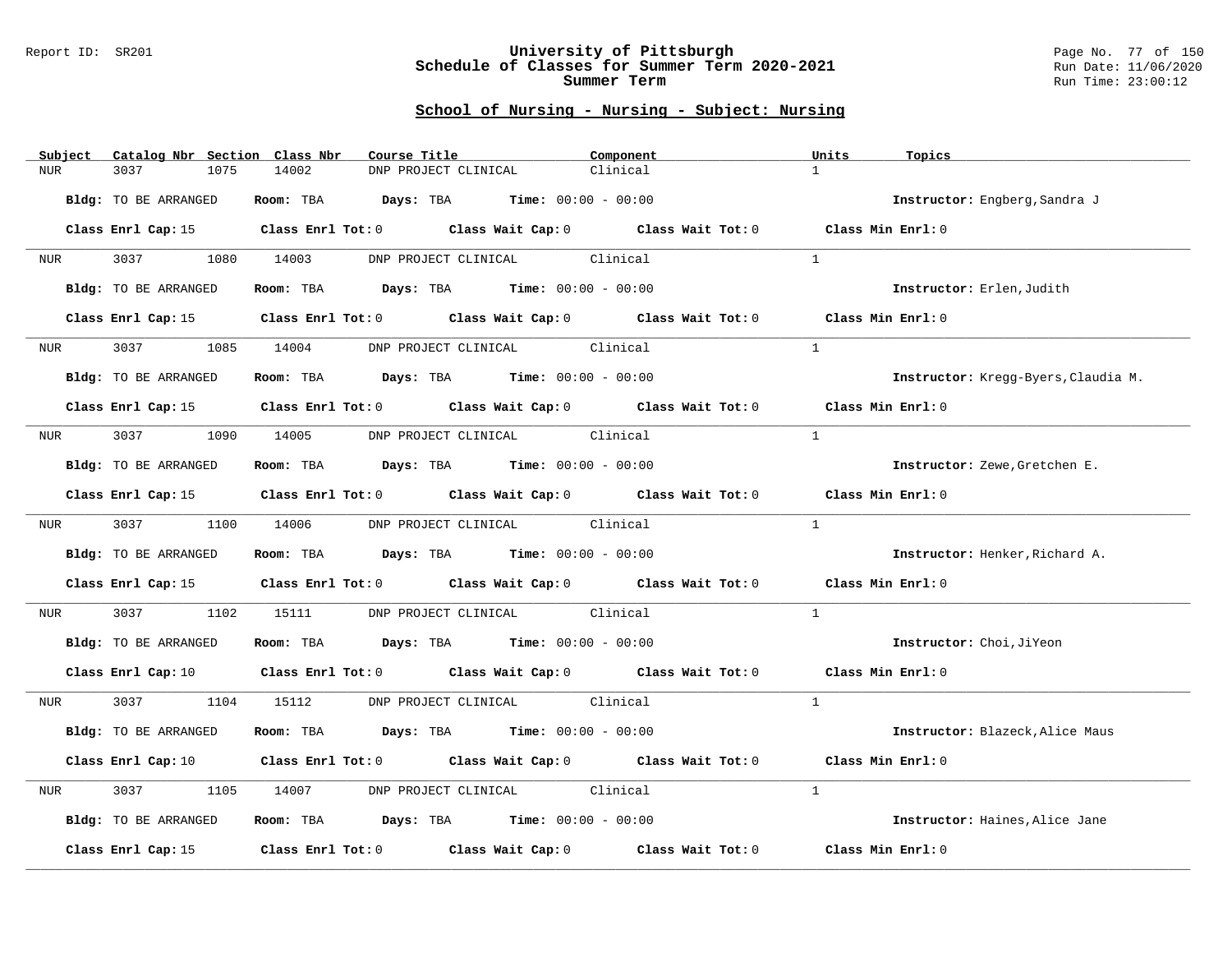| NUR              | 3037<br>1106                | 15115<br>DNP PROJECT CLINICAL                                                                                                  | Clinical | $\mathbf{1}$                           |
|------------------|-----------------------------|--------------------------------------------------------------------------------------------------------------------------------|----------|----------------------------------------|
|                  | Bldg: TO BE ARRANGED        | Room: TBA $Days:$ TBA $Time: 00:00 - 00:00$                                                                                    |          | Instructor: Braxter, Betty J.          |
|                  |                             | Class Enrl Cap: 10 $\qquad$ Class Enrl Tot: 0 $\qquad$ Class Wait Cap: 0 $\qquad$ Class Wait Tot: 0 $\qquad$ Class Min Enrl: 0 |          |                                        |
| NUR <sub>p</sub> |                             | 3037 1108 15116 DNP PROJECT CLINICAL Clinical                                                                                  |          | $\mathbf{1}$                           |
|                  | Bldg: TO BE ARRANGED        | Room: TBA $Days:$ TBA $Time: 00:00 - 00:00$                                                                                    |          | Instructor: Chasens, Eileen Ruth       |
|                  | Class Enrl Cap: 10          | Class Enrl Tot: 0 Class Wait Cap: 0 Class Wait Tot: 0                                                                          |          | Class Min Enrl: 0                      |
| NUR <sub>i</sub> | 3037 300                    | DNP PROJECT CLINICAL Clinical<br>1110 14008                                                                                    |          | $\mathbf{1}$                           |
|                  | Bldg: TO BE ARRANGED        | Room: TBA $Days:$ TBA $Time: 00:00 - 00:00$                                                                                    |          | Instructor: Hravnak, Marilyn           |
|                  |                             | Class Enrl Cap: 15 Class Enrl Tot: 0 Class Wait Cap: 0 Class Wait Tot: 0 Class Min Enrl: 0                                     |          |                                        |
| <b>NUR</b>       |                             | 3037 1112 15117 DNP PROJECT CLINICAL Clinical                                                                                  |          | <sup>1</sup>                           |
|                  | Bldg: TO BE ARRANGED        | Room: TBA $Days:$ TBA $Time: 00:00 - 00:00$                                                                                    |          | Instructor: Goode Jr, Joseph S         |
|                  |                             |                                                                                                                                |          | O'Donnell, John Marc                   |
|                  |                             | Class Enrl Cap: 10 $\qquad$ Class Enrl Tot: 0 $\qquad$ Class Wait Cap: 0 $\qquad$ Class Wait Tot: 0 $\qquad$ Class Min Enrl: 0 |          |                                        |
| <b>NUR</b>       |                             | 3037 1114 15121 DNP PROJECT CLINICAL Clinical                                                                                  |          | $\mathbf{1}$                           |
|                  | <b>Bldg:</b> TO BE ARRANGED | Room: TBA $Days:$ TBA $Time: 00:00 - 00:00$                                                                                    |          | Instructor: Dunbar-Jacob, Jacqueline M |
|                  | Class Enrl Cap: 10          | Class Enrl Tot: 0 $\qquad$ Class Wait Cap: 0 $\qquad$ Class Wait Tot: 0 $\qquad$ Class Min Enrl: 0                             |          |                                        |
| NUR <b>NUR</b>   | 3037<br>1115                | 14009 DNP PROJECT CLINICAL Clinical                                                                                            |          | $\mathbf{1}$                           |
|                  | Bldg: TO BE ARRANGED        | Room: TBA $Days:$ TBA $Time: 00:00 - 00:00$                                                                                    |          | Instructor: Park, Na Jin               |
|                  |                             | Class Enrl Cap: 15 Class Enrl Tot: 0 Class Wait Cap: 0 Class Wait Tot: 0 Class Min Enrl: 0                                     |          |                                        |
| <b>NUR</b>       |                             | 3037 1116 15439 DNP PROJECT CLINICAL Clinical                                                                                  |          | $\overline{1}$                         |
|                  | Bldg: TO BE ARRANGED        | Room: TBA $Days:$ TBA $Time: 00:00 - 00:00$                                                                                    |          | Instructor: Staff                      |
|                  |                             | Class Enrl Cap: 10 $\qquad$ Class Enrl Tot: 0 $\qquad$ Class Wait Cap: 0 $\qquad$ Class Wait Tot: 0 $\qquad$ Class Min Enrl: 0 |          |                                        |
| NUR <sub>e</sub> | 3037<br>1120                | DNP PROJECT CLINICAL Clinical<br>14010                                                                                         |          | $\mathbf{1}$                           |
|                  | Bldg: TO BE ARRANGED        | Room: TBA $\rule{1em}{0.15mm}$ Days: TBA Time: $00:00 - 00:00$                                                                 |          | Instructor: Calhoun, Jaclyn Anne       |
|                  | Class Enrl Cap: 15          | Class Enrl Tot: $0$ Class Wait Cap: $0$ Class Wait Tot: $0$                                                                    |          | Class Min Enrl: 0                      |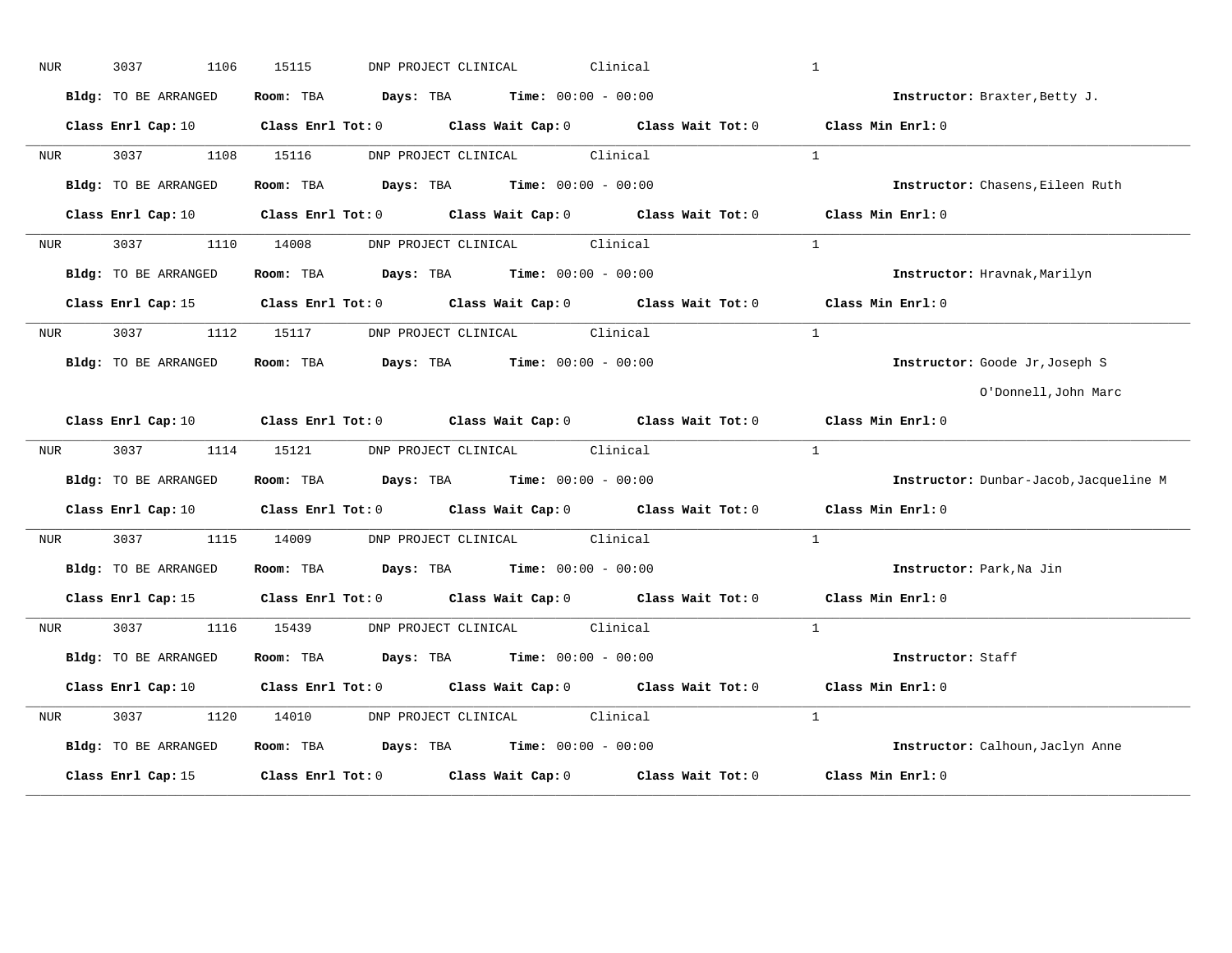#### Report ID: SR201 **University of Pittsburgh** Page No. 79 of 150 **Schedule of Classes for Summer Term 2020-2021** Run Date: 11/06/2020 **Summer Term** Run Time: 23:00:12

| Subject          | Catalog Nbr Section Class Nbr | Course Title                                                                                                                   | Component | Units<br>Topics                 |
|------------------|-------------------------------|--------------------------------------------------------------------------------------------------------------------------------|-----------|---------------------------------|
| <b>NUR</b>       | 3037<br>1122                  | 15440<br>DNP PROJECT CLINICAL                                                                                                  | Clinical  | $\mathbf{1}$                    |
|                  | Bldg: TO BE ARRANGED          | Room: TBA $Days:$ TBA $Time: 00:00 - 00:00$                                                                                    |           | Instructor: Staff               |
|                  |                               | Class Enrl Cap: 10 Class Enrl Tot: 0 Class Wait Cap: 0 Class Wait Tot: 0 Class Min Enrl: 0                                     |           |                                 |
| <b>NUR</b>       | 3037 1124 15441               | DNP PROJECT CLINICAL Clinical                                                                                                  |           | $\mathbf{1}$                    |
|                  | Bldg: TO BE ARRANGED          | Room: TBA $Days:$ TBA $Time: 00:00 - 00:00$                                                                                    |           | Instructor: Yeh, Chao Hsing     |
|                  |                               | Class Enrl Cap: 10 $\qquad$ Class Enrl Tot: 0 $\qquad$ Class Wait Cap: 0 $\qquad$ Class Wait Tot: 0 $\qquad$ Class Min Enrl: 0 |           |                                 |
| NUR <sub>i</sub> | 3037 300                      | 1125 14011 DNP PROJECT CLINICAL Clinical                                                                                       |           | $\overline{1}$                  |
|                  | Bldg: TO BE ARRANGED          | Room: TBA $Days:$ TBA $Time: 00:00 - 00:00$                                                                                    |           | Instructor: Founds, Sandra Anne |
|                  |                               | Class Enrl Cap: 15 (class Enrl Tot: 0 (class Wait Cap: 0 (class Wait Tot: 0 (class Min Enrl: 0)                                |           |                                 |
| NUR <sub>p</sub> | 3037 1126 15442               | DNP PROJECT CLINICAL Clinical                                                                                                  |           | $\mathbf{1}$                    |
|                  | Bldg: TO BE ARRANGED          | Room: TBA $Days:$ TBA Time: $00:00 - 00:00$                                                                                    |           | Instructor: Staff               |
|                  |                               | Class Enrl Cap: 10 $\qquad$ Class Enrl Tot: 0 $\qquad$ Class Wait Cap: 0 $\qquad$ Class Wait Tot: 0 $\qquad$ Class Min Enrl: 0 |           |                                 |
|                  |                               | NUR 3037 1128 15443 DNP PROJECT CLINICAL Clinical                                                                              |           | $\mathbf{1}$                    |
|                  | Bldg: TO BE ARRANGED          | Room: TBA $\rule{1em}{0.15mm}$ Days: TBA Time: $00:00 - 00:00$                                                                 |           | Instructor: Lee, Heeyoung       |
|                  |                               | Class Enrl Cap: 10 Class Enrl Tot: 0 Class Wait Cap: 0 Class Wait Tot: 0 Class Min Enrl: 0                                     |           |                                 |
| NUR              | 3037 300                      | 1130 14012 DNP PROJECT CLINICAL Clinical                                                                                       |           | $\mathbf{1}$                    |
|                  | Bldg: TO BE ARRANGED          | Room: TBA $Days: TBA$ Time: $00:00 - 00:00$                                                                                    |           | Instructor: Puskar, Kathryn R.  |
|                  |                               | Class Enrl Cap: 15 Class Enrl Tot: 0 Class Wait Cap: 0 Class Wait Tot: 0 Class Min Enrl: 0                                     |           |                                 |
| <b>NUR</b>       |                               | 3037 1132 15444 DNP PROJECT CLINICAL Clinical                                                                                  |           | $\mathbf{1}$                    |
|                  | Bldg: TO BE ARRANGED          | Room: TBA $Days:$ TBA $Time: 00:00 - 00:00$                                                                                    |           | Instructor: Lingler, Jennifer H |
|                  |                               | Class Enrl Cap: 10 $\qquad$ Class Enrl Tot: 0 $\qquad$ Class Wait Cap: 0 $\qquad$ Class Wait Tot: 0 $\qquad$ Class Min Enrl: 0 |           |                                 |
| NUR              | 3037<br>1135                  | DNP PROJECT CLINICAL Clinical<br>14013                                                                                         |           | $\mathbf{1}$                    |
|                  | Bldg: TO BE ARRANGED          | Room: TBA $Days: TBA$ Time: $00:00 - 00:00$                                                                                    |           | Instructor: Maurer, Geraldine M |
|                  | Class Enrl Cap: 15            | Class Enrl Tot: $0$ Class Wait Cap: $0$ Class Wait Tot: $0$                                                                    |           | Class Min Enrl: 0               |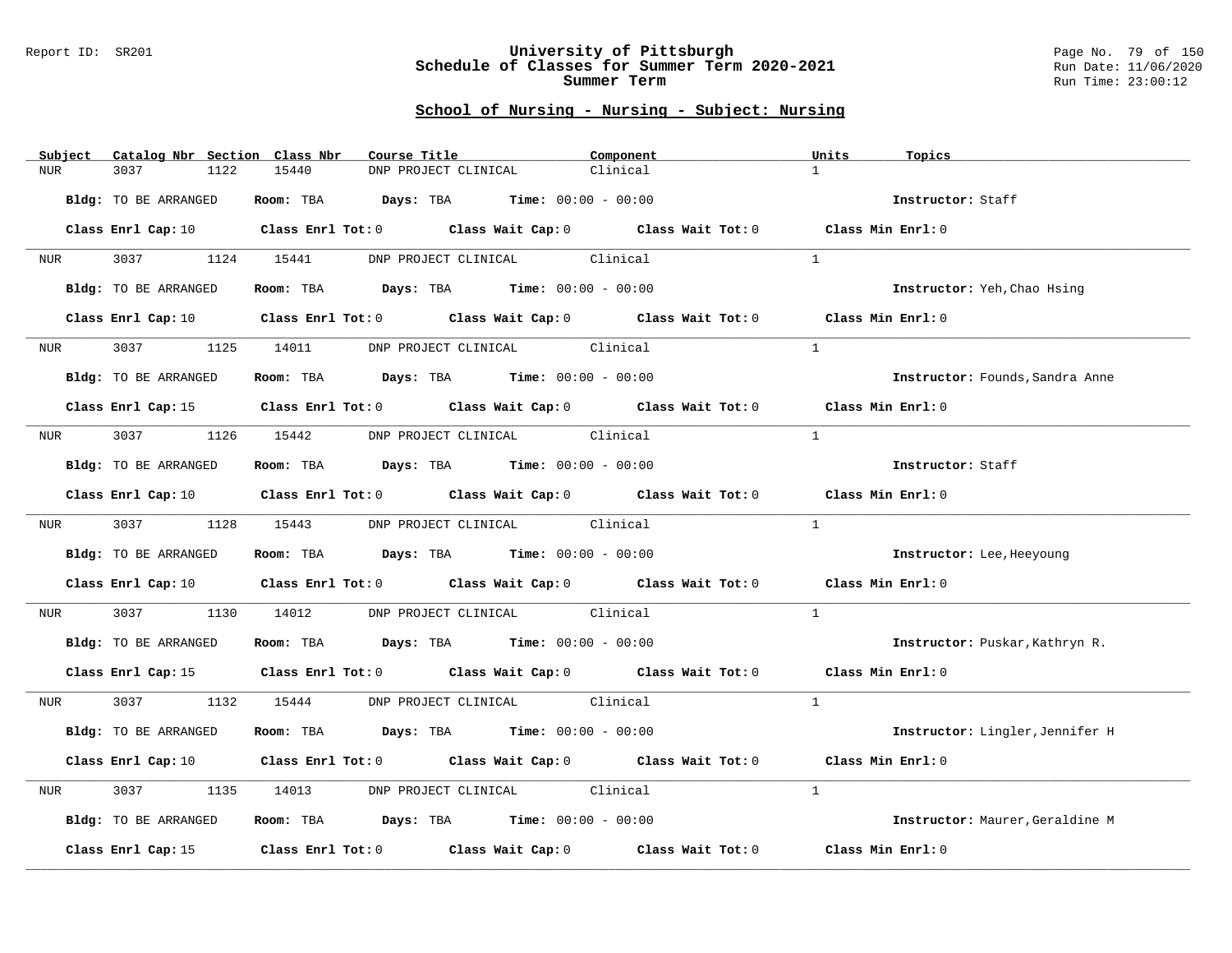| NUR |            | 3037<br>1140         | Clinical<br>14014<br>DNP PROJECT CLINICAL                                                                                                                                     | $\mathbf{1}$                         |
|-----|------------|----------------------|-------------------------------------------------------------------------------------------------------------------------------------------------------------------------------|--------------------------------------|
|     |            | Bldg: TO BE ARRANGED | Room: TBA $Days:$ TBA $Time: 00:00 - 00:00$                                                                                                                                   | Instructor: Rosenzweig, Margaret     |
|     |            |                      | Class Enrl Cap: 15 Class Enrl Tot: 0 Class Wait Cap: 0 Class Wait Tot: 0 Class Min Enrl: 0                                                                                    |                                      |
|     |            |                      | NUR 3037 1142 15467 DNP PROJECT CLINICAL Clinical                                                                                                                             | $\overline{1}$                       |
|     |            |                      | Bldg: TO BE ARRANGED Room: TBA Days: TBA Time: 00:00 - 00:00                                                                                                                  | Instructor: Coleman, Timothy Michael |
|     |            |                      | Class Enrl Cap: 10 $\qquad$ Class Enrl Tot: 0 $\qquad$ Class Wait Cap: 0 $\qquad$ Class Wait Tot: 0                                                                           | Class Min Enrl: 0                    |
|     |            |                      | NUR 3037 1144 15468 DNP PROJECT CLINICAL Clinical                                                                                                                             | $\mathbf{1}$                         |
|     |            | Bldg: TO BE ARRANGED | Room: TBA $\rule{1em}{0.15mm}$ Days: TBA Time: $00:00 - 00:00$                                                                                                                | Instructor: Callan, Judith Ann       |
|     |            |                      | Class Enrl Cap: 10 $\qquad$ Class Enrl Tot: 0 $\qquad$ Class Wait Cap: 0 $\qquad$ Class Wait Tot: 0 $\qquad$ Class Min Enrl: 0                                                |                                      |
|     |            |                      | NUR 3037 1145 14015 DNP PROJECT CLINICAL Clinical                                                                                                                             | $\mathbf{1}$                         |
|     |            | Bldg: TO BE ARRANGED | Room: TBA $Days:$ TBA $Time: 00:00 - 00:00$                                                                                                                                   | Instructor: Schlenk, Elizabeth Ann   |
|     |            |                      | Class Enrl Cap: 15 (class Enrl Tot: 0 (class Wait Cap: 0 (class Wait Tot: 0)                                                                                                  | Class Min Enrl: 0                    |
|     | <b>NUR</b> |                      | 3037 1146 15469 DNP PROJECT CLINICAL Clinical                                                                                                                                 | $\mathbf{1}$                         |
|     |            | Bldg: TO BE ARRANGED | Room: TBA $\rule{1em}{0.15mm}$ Days: TBA $\rule{1.5mm}{0.15mm}$ Time: $00:00 - 00:00$                                                                                         | Instructor: Neft, Michael W          |
|     |            |                      | Class Enrl Cap: 15 Class Enrl Tot: 0 Class Wait Cap: 0 Class Wait Tot: 0 Class Min Enrl: 0                                                                                    |                                      |
|     |            |                      | NUR 3037 1148 15470 DNP PROJECT CLINICAL Clinical                                                                                                                             | $\overline{1}$                       |
|     |            |                      | Bldg: TO BE ARRANGED Room: TBA Days: TBA Time: 00:00 - 00:00                                                                                                                  | Instructor: Sereika, Susan M         |
|     |            |                      | Class Enrl Cap: 10 $\qquad$ Class Enrl Tot: 0 $\qquad$ Class Wait Cap: 0 $\qquad$ Class Wait Tot: 0 $\qquad$ Class Min Enrl: 0                                                |                                      |
|     |            |                      | NUR 3037 1150 14016 DNP PROJECT CLINICAL Clinical                                                                                                                             | $\overline{1}$                       |
|     |            | Bldg: TO BE ARRANGED | Room: TBA $Days:$ TBA $Time: 00:00 - 00:00$                                                                                                                                   | Instructor: Hoffmann, Rosemary L.    |
|     |            |                      | Class Enrl Cap: 15 Class Enrl Tot: 0 Class Wait Cap: 0 Class Wait Tot: 0                                                                                                      | Class Min Enrl: 0                    |
|     |            |                      | NUR 3037 1152 16238 DNP PROJECT CLINICAL Clinical                                                                                                                             | $\mathbf{1}$                         |
|     |            | Bldg: TO BE ARRANGED | Room: TBA $Days:$ TBA $Time: 00:00 - 00:00$<br>Class Enrl Cap: 10 $\qquad$ Class Enrl Tot: 0 $\qquad$ Class Wait Cap: 0 $\qquad$ Class Wait Tot: 0 $\qquad$ Class Min Enrl: 0 | Instructor:                          |
|     |            |                      | NUR 3037 1154 16239 DNP PROJECT CLINICAL Clinical                                                                                                                             | $\overline{1}$                       |
|     |            | Bldg: TO BE ARRANGED | Room: TBA $Days:$ TBA $Time: 00:00 - 00:00$                                                                                                                                   | Instructor: Godfrey, Kathleen        |
|     |            | Class Enrl Cap: 10   | Class Enrl Tot: $0$ Class Wait Cap: $0$ Class Wait Tot: $0$                                                                                                                   | Class Min Enrl: 0                    |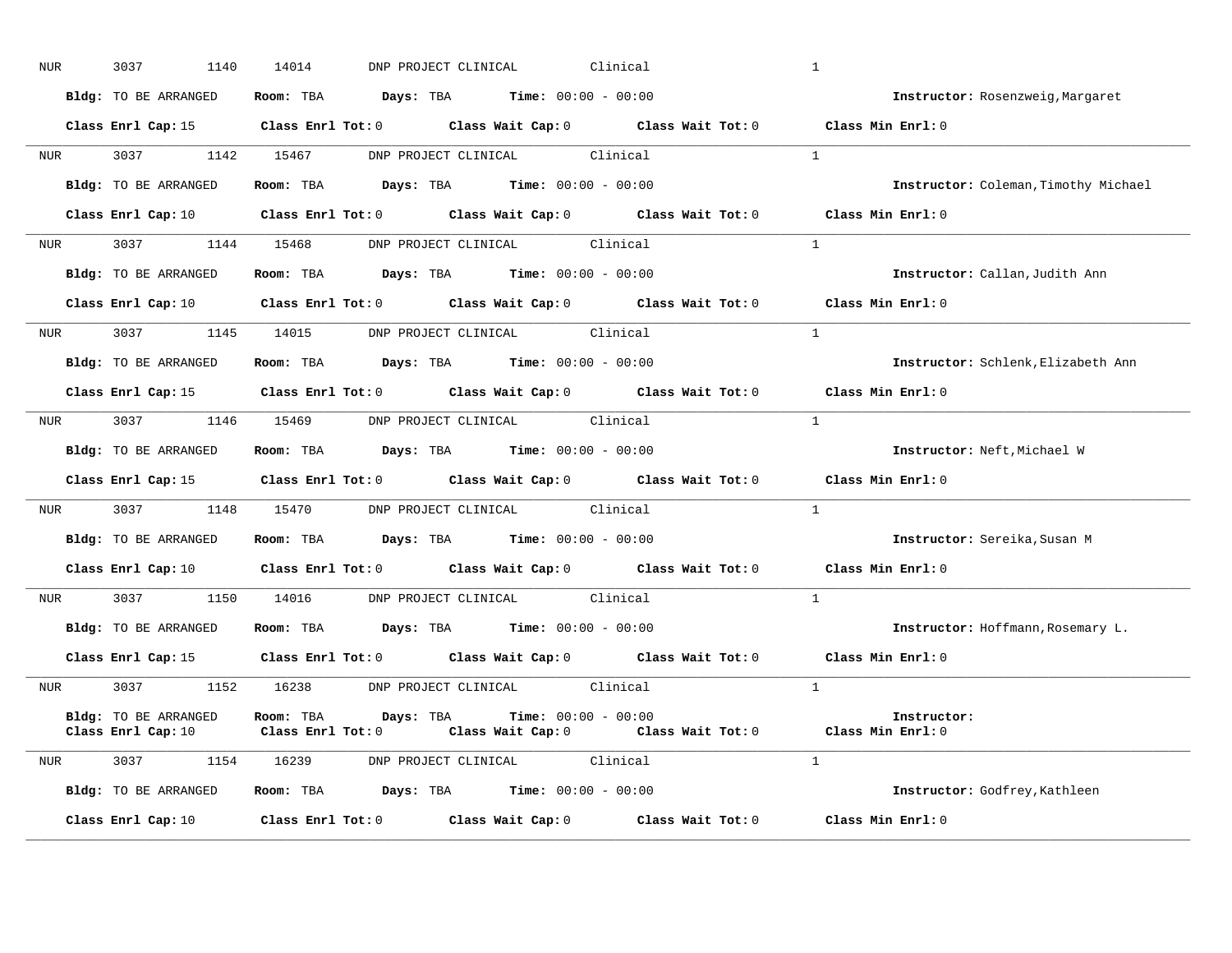#### Report ID: SR201 **University of Pittsburgh** Page No. 81 of 150 **Schedule of Classes for Summer Term 2020-2021** Run Date: 11/06/2020 **Summer Term** Run Time: 23:00:12

| Catalog Nbr Section Class Nbr<br>Subject | Course Title                                                     | Component                           | Units<br>Topics                   |
|------------------------------------------|------------------------------------------------------------------|-------------------------------------|-----------------------------------|
| <b>NUR</b><br>3037<br>1155               | 14017<br>DNP PROJECT CLINICAL                                    | Clinical                            | $\mathbf{1}$                      |
| Bldg: TO BE ARRANGED                     | Room: TBA<br>Days: TBA<br>$Time: 00:00 - 00:00$                  |                                     | Instructor: Sherwood, Paula Riess |
| Class Enrl Cap: 15                       | $Class$ $Enrl$ $Tot: 0$                                          | Class Wait Cap: 0 Class Wait Tot: 0 | Class Min Enrl: 0                 |
| 3037<br>1156<br>NUR                      | 16519<br>DNP PROJECT CLINICAL                                    | Clinical                            | $\mathbf{1}$                      |
| Bldg: TO BE ARRANGED                     | <b>Days:</b> TBA <b>Time:</b> $00:00 - 00:00$<br>Room: TBA       |                                     | Instructor: Foertsch, Lisa Yvonne |
| Class Enrl Cap: 15                       | Class Enrl Tot: 0<br>Class Wait Cap: 0                           | Class Wait Tot: 0                   | Class Min $Err1:0$                |
| 3037<br>1158<br><b>NUR</b>               | 16523<br>DNP PROJECT CLINICAL                                    | Clinical                            | $\mathbf{1}$                      |
| Bldg: TO BE ARRANGED                     | $Days: TBA$ Time: $00:00 - 00:00$<br>Room: TBA                   |                                     | Instructor: Curran, Christine R   |
| Class Enrl Cap: 15                       | Class Enrl Tot: 0 Class Wait Cap: 0                              | Class Wait Tot: 0                   | Class Min Enrl: 0                 |
| 3037<br>1160<br>NUR                      | 14018<br>DNP PROJECT CLINICAL                                    | Clinical                            | $\mathbf{1}$                      |
| Bldg: TO BE ARRANGED                     | <b>Days:</b> TBA <b>Time:</b> $00:00 - 00:00$<br>Room: TBA       |                                     | Instructor: Mitchell, Ann M.      |
| Class Enrl Cap: 15                       | Class Enrl Tot: 0                                                | Class Wait Cap: 0 Class Wait Tot: 0 | Class Min Enrl: 0                 |
| 3037<br>1162<br>NUR                      | 16524<br>DNP PROJECT CLINICAL                                    | Clinical                            | $\mathbf{1}$                      |
| Bldg: TO BE ARRANGED                     | Room: TBA<br><b>Days:</b> TBA <b>Time:</b> $00:00 - 00:00$       |                                     | Instructor: Guttendorf, Jane      |
| Class Enrl Cap: 15                       | $Class$ $Enrl$ $Tot: 0$                                          | Class Wait Cap: 0 Class Wait Tot: 0 | Class Min Enrl: 0                 |
| 3037<br>1165<br>NUR                      | 14019<br>DNP PROJECT CLINICAL                                    | Clinical                            | $\mathbf{1}$                      |
| Bldg: TO BE ARRANGED                     | $\texttt{DayS:}$ TBA $\texttt{Time:}$ 00:00 - 00:00<br>Room: TBA |                                     | Instructor: Dill, Megan R         |
|                                          |                                                                  |                                     | Neft, Michael W                   |
| Class Enrl Cap: 15                       | Class Enrl Tot: 0 Class Wait Cap: 0 Class Wait Tot: 0            |                                     | Class Min Enrl: 0                 |
| 3037<br>1170<br>NUR                      | 14020<br>DNP PROJECT CLINICAL                                    | Clinical                            | $\mathbf{1}$                      |
| Bldg: TO BE ARRANGED                     | Room: TBA<br>Days: TBA<br>$Time: 00:00 - 00:00$                  |                                     | Instructor: Dixon, Bettina A      |
|                                          |                                                                  |                                     | Neft, Michael W                   |
| Class Enrl Cap: 15                       | Class Enrl Tot: 0<br>Class Wait Cap: 0                           | Class Wait Tot: 0                   | Class Min Enrl: 0                 |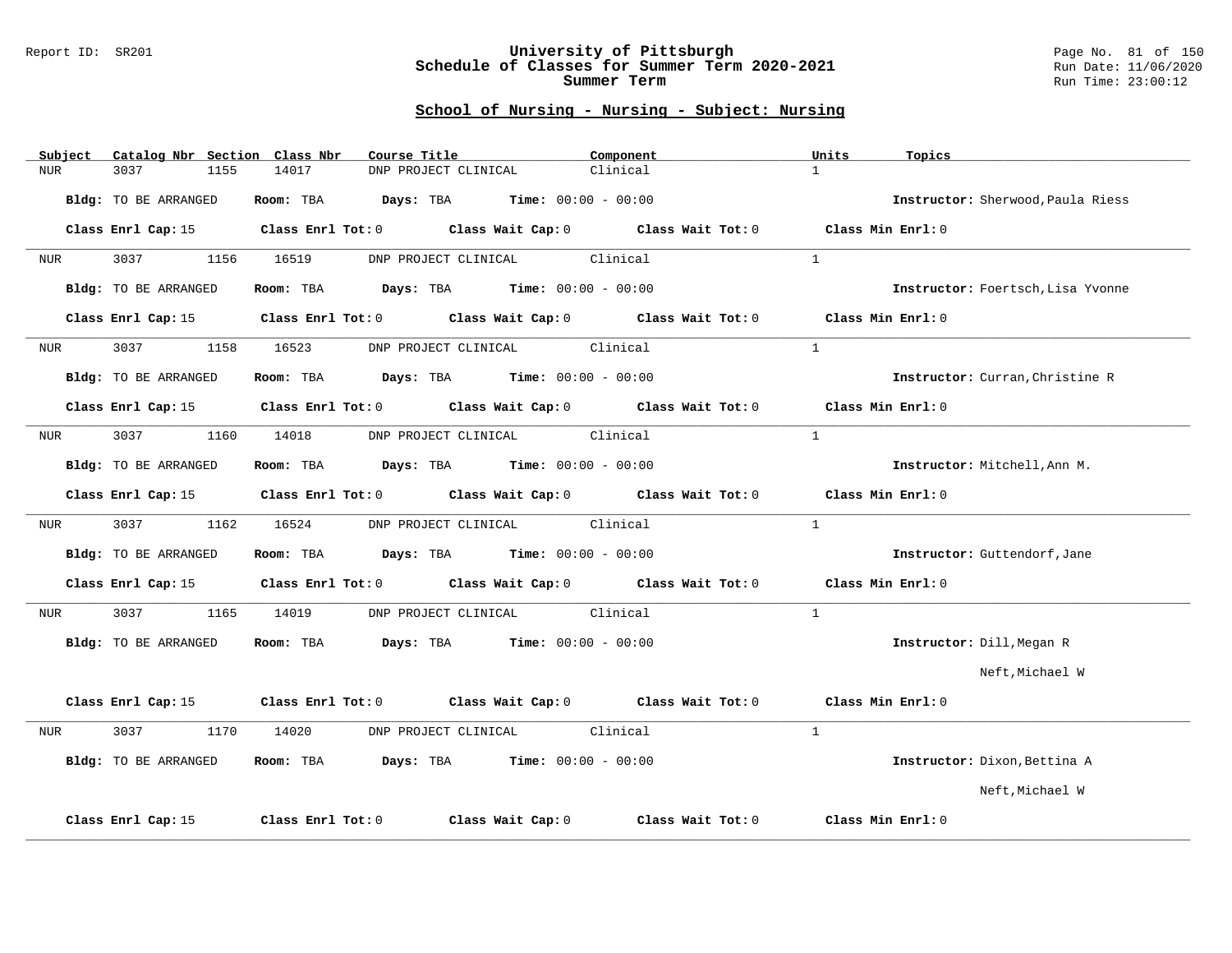#### Report ID: SR201 **University of Pittsburgh** Page No. 82 of 150 **Schedule of Classes for Summer Term 2020-2021** Run Date: 11/06/2020 **Summer Term** Run Time: 23:00:12

| Catalog Nbr Section Class Nbr<br>Subject | Course Title                                                                                    | Component | Units<br>Topics                        |
|------------------------------------------|-------------------------------------------------------------------------------------------------|-----------|----------------------------------------|
| 3037<br>1175<br>NUR                      | 14021<br>DNP PROJECT CLINICAL                                                                   | Clinical  | $\mathbf{1}$                           |
| Bldg: TO BE ARRANGED                     | Room: TBA<br><b>Days:</b> TBA <b>Time:</b> $00:00 - 00:00$                                      |           | Instructor: Swigart, Valerie A         |
|                                          | Class Enrl Cap: 15 (class Enrl Tot: 0 (class Wait Cap: 0 (class Wait Tot: 0 (class Min Enrl: 0) |           |                                        |
| 3037<br>1180<br>NUR                      | 14022<br>DNP PROJECT CLINICAL                                                                   | Clinical  | $\mathbf{1}$                           |
| Bldg: TO BE ARRANGED                     | Room: TBA $Days:$ TBA $Time: 00:00 - 00:00$                                                     |           | Instructor: Cassidy, Brenda L.         |
| Class Enrl Cap: 15                       | Class Enrl Tot: 0 Class Wait Cap: 0 Class Wait Tot: 0                                           |           | Class Min Enrl: 0                      |
| 3037<br>1185<br>NUR                      | 14023<br>DNP PROJECT CLINICAL                                                                   | Clinical  | $\mathbf{1}$                           |
| Bldg: TO BE ARRANGED                     | <b>Room:</b> TBA <b>Days:</b> TBA <b>Time:</b> 00:00 - 00:00                                    |           | Instructor: Grant, Catherine           |
| Class Enrl Cap: 15                       | Class Enrl Tot: 0 Class Wait Cap: 0 Class Wait Tot: 0                                           |           | Class Min Enrl: 0                      |
| 3037<br>1190<br>NUR                      | DNP PROJECT CLINICAL Clinical<br>14024                                                          |           | $\mathbf{1}$                           |
| Bldg: TO BE ARRANGED                     | <b>Room:</b> TBA <b>Days:</b> TBA <b>Time:</b> 00:00 - 00:00                                    |           | Instructor: Tuite, Patricia K          |
| Class Enrl Cap: 15                       | Class Enrl Tot: 0 Class Wait Cap: 0 Class Wait Tot: 0                                           |           | Class Min Enrl: 0                      |
| 3037<br>1195<br>NUR                      | DNP PROJECT CLINICAL Clinical<br>15105                                                          |           | $\mathbf{1}$                           |
| Bldg: TO BE ARRANGED                     | <b>Room:</b> TBA <b>Days:</b> TBA <b>Time:</b> 00:00 - 00:00                                    |           | Instructor: Beach, Michael D           |
| Class Enrl Cap: 10                       | Class Enrl Tot: 0 Class Wait Cap: 0 Class Wait Tot: 0                                           |           | Class Min Enrl: 0                      |
| 3037<br>1200<br>NUR                      | DNP PROJECT CLINICAL Clinical<br>17509                                                          |           | $\mathbf{1}$                           |
| Bldg: WEB Based Class                    | Room: TBA<br><b>Days:</b> TBA <b>Time:</b> $00:00 - 00:00$                                      |           | Instructor: Dunbar-Jacob, Jacqueline M |
| Class Enrl Cap: 35<br>Attributes: Online | Class Enrl Tot: $0$ Class Wait Cap: $0$ Class Wait Tot: $0$ Class Min Enrl: $0$                 |           |                                        |
| 1201<br>3037<br>NUR                      | DNP PROJECT CLINICAL Clinical<br>17510                                                          |           | $\mathbf{1}$                           |
| Bldg: WEB Based Class                    | Room: TBA $Days: TBA$ Time: $00:00 - 00:00$                                                     |           | Instructor: Engberg, Sandra J          |
| Class Enrl Cap: 35<br>Attributes: Online | Class Enrl Tot: 0 Class Wait Cap: 0 Class Wait Tot: 0                                           |           | Class Min Enrl: 0                      |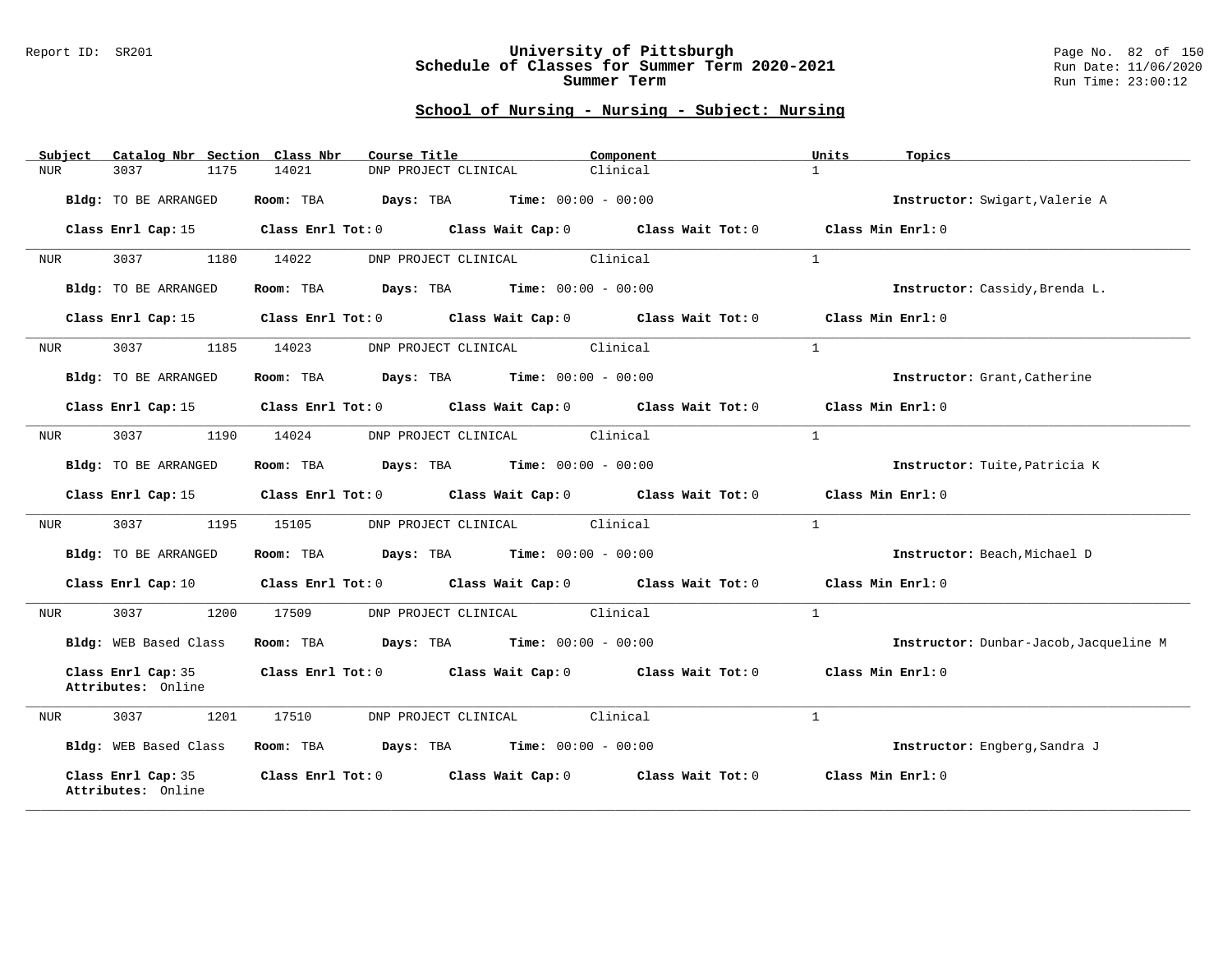#### Report ID: SR201 **University of Pittsburgh** Page No. 83 of 150 **Schedule of Classes for Summer Term 2020-2021** Run Date: 11/06/2020 **Summer Term** Run Time: 23:00:12

| Catalog Nbr Section Class Nbr<br>Subject | Course Title                                           | Component         | Units<br>Topics                   |
|------------------------------------------|--------------------------------------------------------|-------------------|-----------------------------------|
| 3037<br>1202<br>NUR                      | 17511<br>DNP PROJECT CLINICAL                          | Clinical          | $\mathbf{1}$                      |
| Bldg: WEB Based Class                    | Room: TBA<br><b>Time:</b> $00:00 - 00:00$<br>Days: TBA |                   | Instructor: Erlen, Judith         |
| Class Enrl Cap: 35<br>Attributes: Online | Class Enrl Tot: 0<br>Class Wait Cap: 0                 | Class Wait Tot: 0 | Class Min Enrl: 0                 |
| 3037<br>1203<br>NUR                      | 17512<br>DNP PROJECT CLINICAL                          | Clinical          | $\mathbf{1}$                      |
| Bldg: WEB Based Class                    | Time: $00:00 - 00:00$<br>Room: TBA<br>Days: TBA        |                   | Instructor: Fioravanti, Marie A   |
| Class Enrl Cap: 35<br>Attributes: Online | Class Enrl Tot: 0<br>Class Wait Cap: 0                 | Class Wait Tot: 0 | Class Min Enrl: 0                 |
| 1204<br>3037<br><b>NUR</b>               | 17513<br>DNP PROJECT CLINICAL                          | Clinical          | $\mathbf{1}$                      |
| Bldg: WEB Based Class                    | Room: TBA<br>Days: TBA<br><b>Time:</b> $00:00 - 00:00$ |                   | Instructor: Foertsch, Lisa Yvonne |
| Class Enrl Cap: 35<br>Attributes: Online | Class Enrl Tot: 0<br>Class Wait Cap: 0                 | Class Wait Tot: 0 | Class Min Enrl: 0                 |
| 3037<br>1205<br>NUR                      | 17514<br>DNP PROJECT CLINICAL                          | Clinical          | $\mathbf{1}$                      |
| Bldg: WEB Based Class                    | Room: TBA<br>Days: TBA<br><b>Time:</b> $00:00 - 00:00$ |                   | Instructor: Founds, Sandra Anne   |
| Class Enrl Cap: 35<br>Attributes: Online | Class Enrl Tot: 0<br>Class Wait Cap: 0                 | Class Wait Tot: 0 | Class Min Enrl: 0                 |
| 3037<br>1206<br>NUR                      | 17517<br>DNP PROJECT CLINICAL                          | Clinical          | $\mathbf{1}$                      |
| Bldg: WEB Based Class                    | Room: TBA<br>Days: TBA<br><b>Time:</b> $00:00 - 00:00$ |                   | Instructor: Grant, Catherine      |
| Class Enrl Cap: 35<br>Attributes: Online | Class Enrl Tot: 0<br>Class Wait Cap: 0                 | Class Wait Tot: 0 | Class Min Enrl: 0                 |
| 3037<br>1207<br>NUR                      | 17515<br>DNP PROJECT CLINICAL                          | Clinical          | $\mathbf{1}$                      |
| Bldg: WEB Based Class                    | <b>Time:</b> $00:00 - 00:00$<br>Room: TBA<br>Days: TBA |                   | Instructor: Staff                 |
| Class Enrl Cap: 35<br>Attributes: Online | Class Enrl Tot: 0<br>Class Wait Cap: 0                 | Class Wait Tot: 0 | Class Min Enrl: 0                 |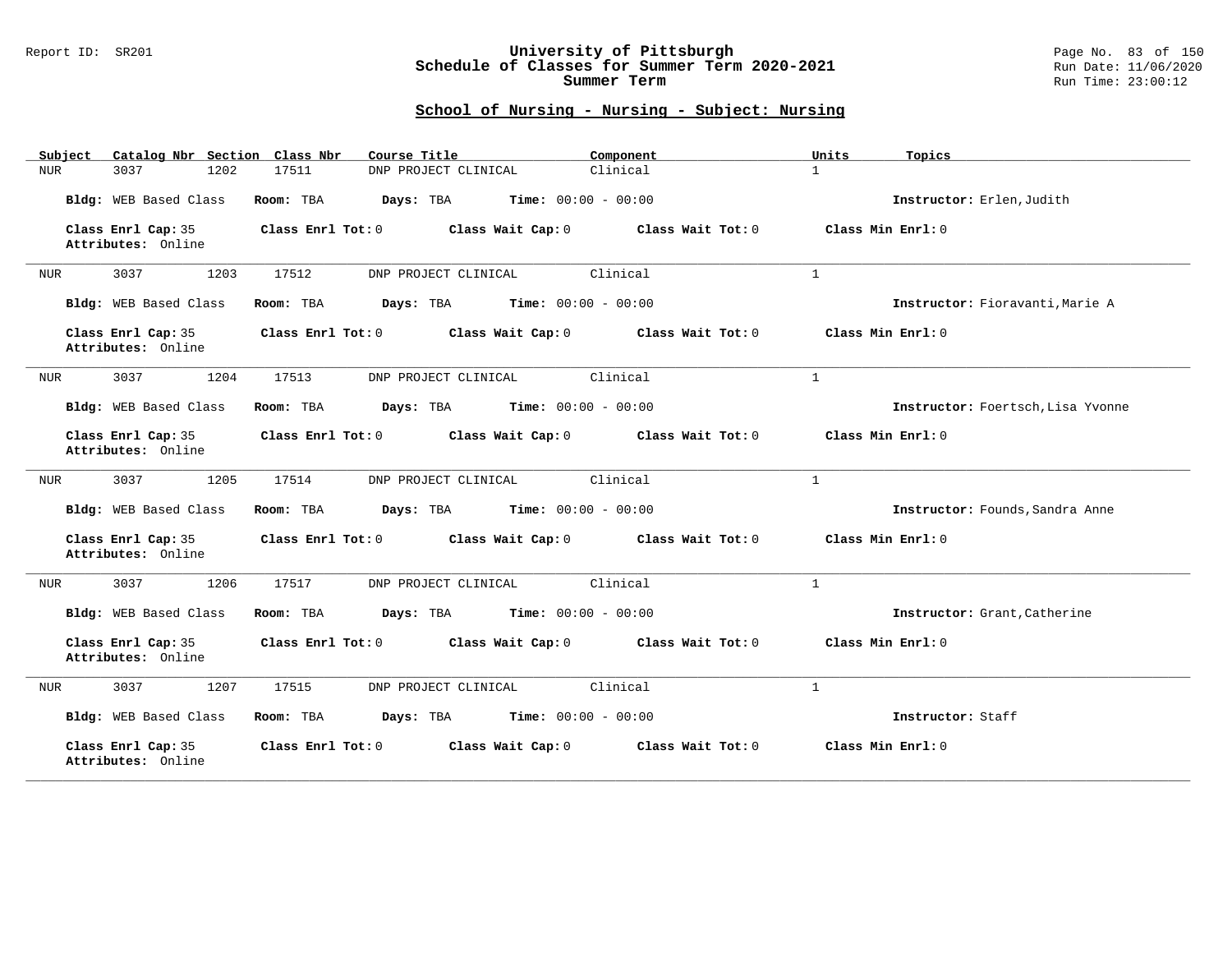### Report ID: SR201 **University of Pittsburgh** Page No. 84 of 150 **Schedule of Classes for Summer Term 2020-2021** Run Date: 11/06/2020 **Summer Term** Run Time: 23:00:12

| Catalog Nbr Section Class Nbr<br>Subject | Course Title                                           | Component         | Units<br>Topics                      |
|------------------------------------------|--------------------------------------------------------|-------------------|--------------------------------------|
| 3037<br>1208<br>NUR                      | 17516<br>DNP PROJECT CLINICAL                          | Clinical          | $\mathbf{1}$                         |
| Bldg: WEB Based Class                    | Time: $00:00 - 00:00$<br>Room: TBA<br>Days: TBA        |                   | Instructor: Godfrey, Kathleen        |
| Class Enrl Cap: 35<br>Attributes: Online | Class Enrl Tot: 0<br>Class Wait Cap: 0                 | Class Wait Tot: 0 | Class Min Enrl: 0                    |
| 3037<br>1209<br>NUR                      | 17518<br>DNP PROJECT CLINICAL                          | Clinical          | $\mathbf{1}$                         |
| Bldg: WEB Based Class                    | Time: $00:00 - 00:00$<br>Room: TBA<br>Days: TBA        |                   | Instructor: Guttendorf, Jane         |
| Class Enrl Cap: 35<br>Attributes: Online | Class Enrl Tot: 0<br>Class Wait Cap: 0                 | Class Wait Tot: 0 | Class Min Enrl: 0                    |
| 3037<br>1210<br>NUR                      | 17519<br>DNP PROJECT CLINICAL                          | Clinical          | $\mathbf{1}$                         |
| Bldg: WEB Based Class                    | <b>Time:</b> $00:00 - 00:00$<br>Room: TBA<br>Days: TBA |                   | Instructor: Haines, Alice Jane       |
| Class Enrl Cap: 35<br>Attributes: Online | Class Enrl Tot: 0<br>Class Wait Cap: 0                 | Class Wait Tot: 0 | Class Min Enrl: 0                    |
| 3037<br>1212<br>NUR                      | 17520<br>DNP PROJECT CLINICAL                          | Clinical          | $\mathbf{1}$                         |
| Bldg: WEB Based Class                    | <b>Time:</b> $00:00 - 00:00$<br>Room: TBA<br>Days: TBA |                   | Instructor: Coleman, Timothy Michael |
| Class Enrl Cap: 35<br>Attributes: Online | Class Enrl Tot: 0<br>Class Wait Cap: 0                 | Class Wait Tot: 0 | Class Min Enrl: 0                    |
| 3037<br>1213<br>NUR                      | 17521<br>DNP PROJECT CLINICAL                          | Clinical          | $\mathbf{1}$                         |
| Bldg: WEB Based Class                    | Room: TBA<br>Days: TBA<br><b>Time:</b> $00:00 - 00:00$ |                   | Instructor: Henker, Richard A.       |
| Class Enrl Cap: 35<br>Attributes: Online | Class Enrl Tot: 0<br>Class Wait Cap: 0                 | Class Wait Tot: 0 | Class Min Enrl: 0                    |
| 1214<br>3037<br><b>NUR</b>               | 17522<br>DNP PROJECT CLINICAL                          | Clinical          | $\mathbf{1}$                         |
| Bldg: WEB Based Class                    | Days: TBA<br><b>Time:</b> $00:00 - 00:00$<br>Room: TBA |                   | Instructor: Hoffmann, Rosemary L.    |
| Class Enrl Cap: 35<br>Attributes: Online | Class Enrl Tot: 0<br>Class Wait Cap: 0                 | Class Wait Tot: 0 | Class Min Enrl: 0                    |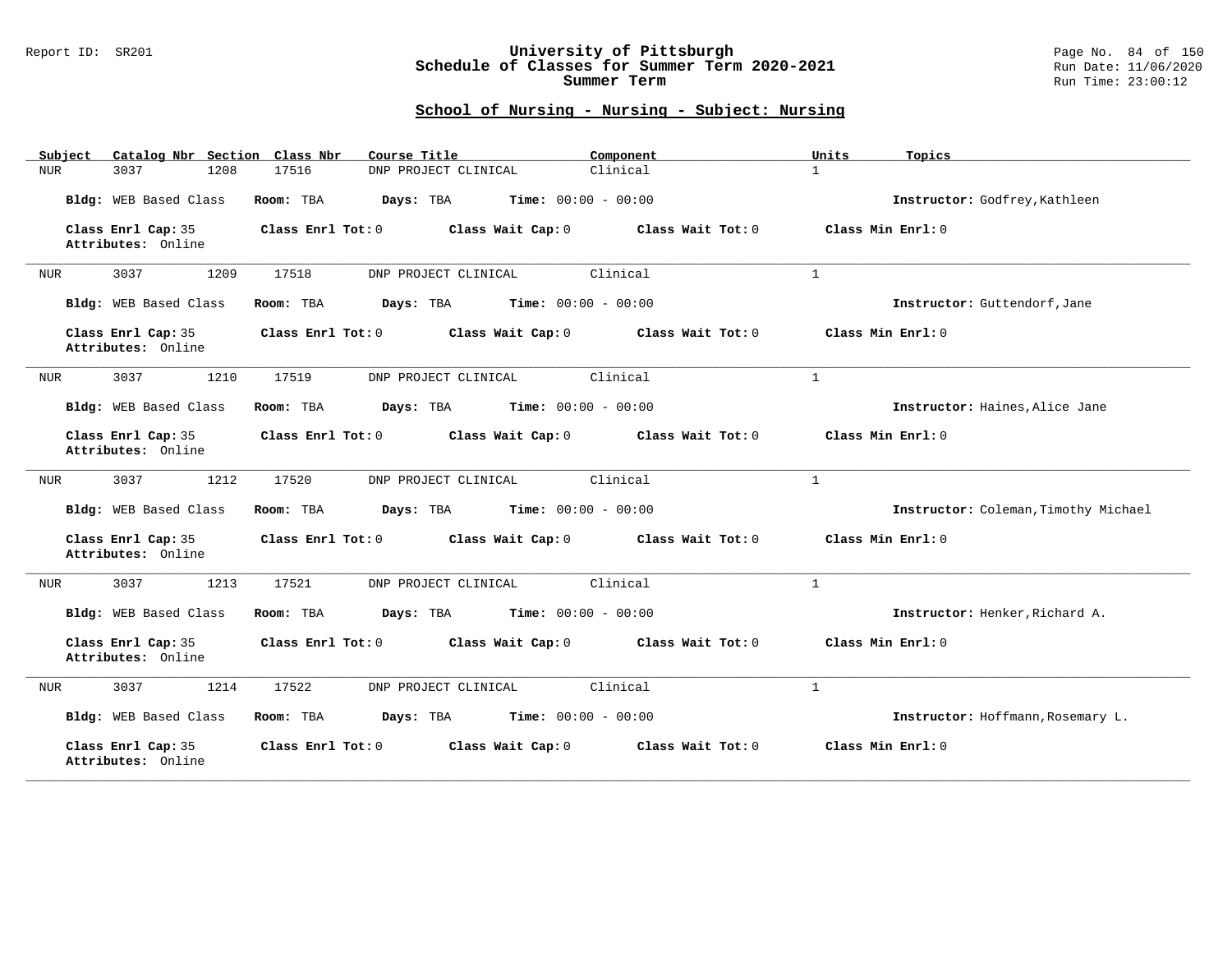### Report ID: SR201 **University of Pittsburgh** Page No. 85 of 150 **Schedule of Classes for Summer Term 2020-2021** Run Date: 11/06/2020 **Summer Term** Run Time: 23:00:12

| Catalog Nbr Section Class Nbr<br>Subject | Course Title                                           | Component         | Units<br>Topics                  |
|------------------------------------------|--------------------------------------------------------|-------------------|----------------------------------|
| 3037<br>1215<br>NUR                      | 17523<br>DNP PROJECT CLINICAL                          | Clinical          | $\mathbf{1}$                     |
| Bldg: WEB Based Class                    | Room: TBA<br>Days: TBA<br><b>Time:</b> $00:00 - 00:00$ |                   | Instructor: Conley, Yvette Perry |
| Class Enrl Cap: 35<br>Attributes: Online | Class Enrl Tot: 0<br>Class Wait Cap: 0                 | Class Wait Tot: 0 | Class Min Enrl: 0                |
| 3037<br>1216<br>NUR                      | 17524<br>DNP PROJECT CLINICAL                          | Clinical          | $\mathbf{1}$                     |
| Bldg: WEB Based Class                    | Room: TBA<br>Days: TBA<br><b>Time:</b> $00:00 - 00:00$ |                   | Instructor: Hravnak, Marilyn     |
| Class Enrl Cap: 35<br>Attributes: Online | Class Enrl Tot: 0<br>Class Wait Cap: 0                 | Class Wait Tot: 0 | Class Min Enrl: 0                |
| 3037<br>1217<br>NUR                      | 17525<br>DNP PROJECT CLINICAL                          | Clinical          | $\mathbf{1}$                     |
| Bldg: WEB Based Class                    | Days: TBA<br><b>Time:</b> $00:00 - 00:00$<br>Room: TBA |                   | Instructor: Staff                |
| Class Enrl Cap: 35<br>Attributes: Online | Class Enrl Tot: 0<br>Class Wait Cap: 0                 | Class Wait Tot: 0 | Class Min Enrl: 0                |
| 3037<br>1218<br>NUR                      | 17526<br>DNP PROJECT CLINICAL                          | Clinical          | $\mathbf{1}$                     |
| Bldg: WEB Based Class                    | Days: TBA<br><b>Time:</b> $00:00 - 00:00$<br>Room: TBA |                   | Instructor: Lee, Heeyoung        |
| Class Enrl Cap: 35<br>Attributes: Online | Class Enrl Tot: 0<br>Class Wait Cap: 0                 | Class Wait Tot: 0 | Class Min Enrl: 0                |
| 3037<br>1219<br>NUR                      | 17527<br>DNP PROJECT CLINICAL                          | Clinical          | $\mathbf{1}$                     |
| Bldg: WEB Based Class                    | Room: TBA<br>Days: TBA<br><b>Time:</b> $00:00 - 00:00$ |                   | Instructor: Lingler, Jennifer H  |
| Class Enrl Cap: 35<br>Attributes: Online | Class Enrl Tot: 0<br>Class Wait Cap: 0                 | Class Wait Tot: 0 | Class Min Enrl: 0                |
| 3037<br>1220<br>NUR                      | 17528<br>DNP PROJECT CLINICAL                          | Clinical          | $\mathbf{1}$                     |
| Bldg: WEB Based Class                    | Room: TBA<br>Days: TBA<br><b>Time:</b> $00:00 - 00:00$ |                   | Instructor: Staff                |
| Class Enrl Cap: 35<br>Attributes: Online | Class Enrl Tot: 0<br>Class Wait Cap: 0                 | Class Wait Tot: 0 | Class Min Enrl: 0                |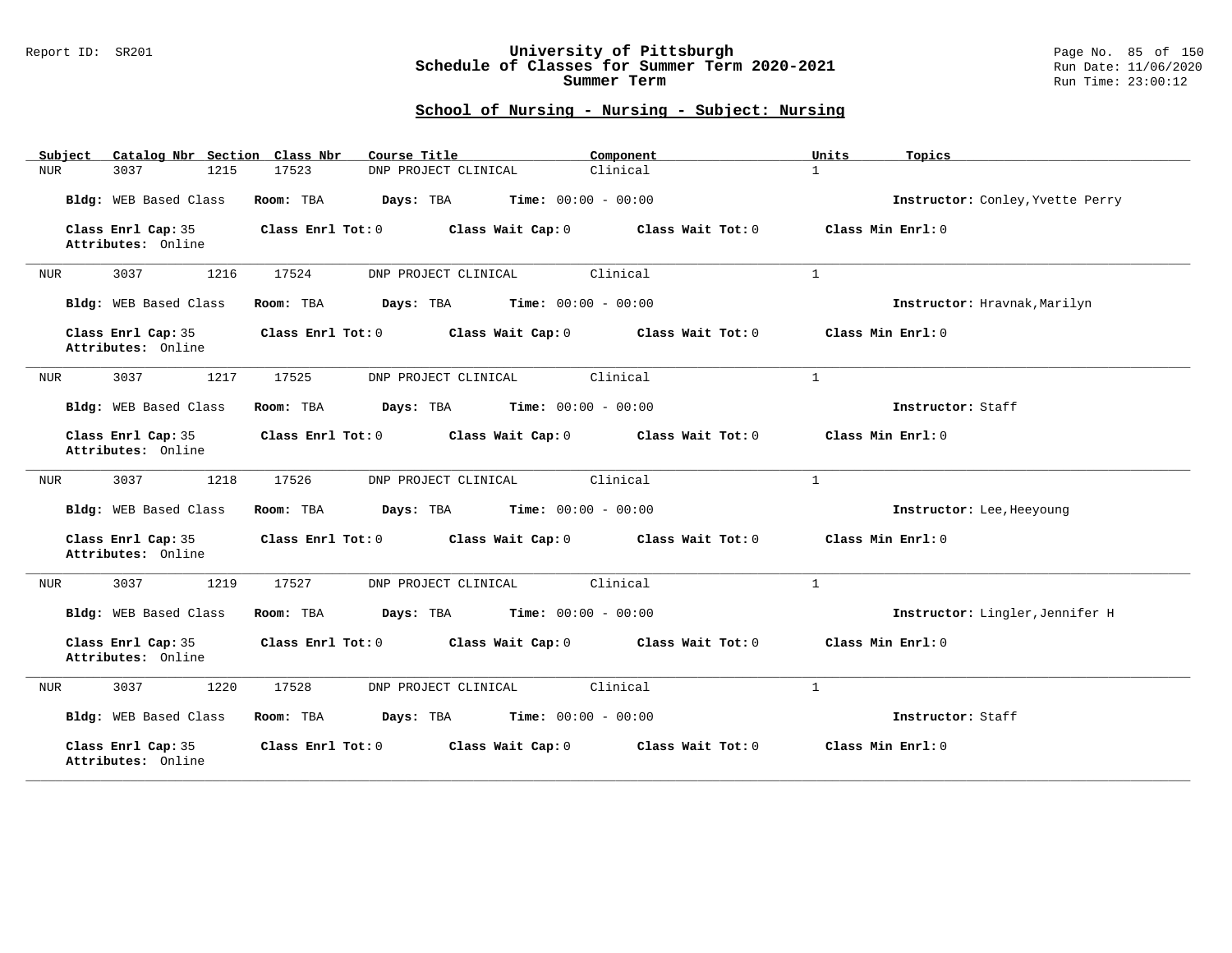### Report ID: SR201 **University of Pittsburgh** Page No. 86 of 150 **Schedule of Classes for Summer Term 2020-2021** Run Date: 11/06/2020 **Summer Term** Run Time: 23:00:12

| Catalog Nbr Section Class Nbr<br>Subject | Course Title                                           | Component         | Units<br>Topics                  |
|------------------------------------------|--------------------------------------------------------|-------------------|----------------------------------|
| 3037<br>1221<br>NUR                      | 17529<br>DNP PROJECT CLINICAL                          | Clinical          | $\mathbf{1}$                     |
| Bldg: WEB Based Class                    | Time: $00:00 - 00:00$<br>Room: TBA<br>Days: TBA        |                   | Instructor: Maurer, Geraldine M  |
| Class Enrl Cap: 35<br>Attributes: Online | Class Enrl Tot: 0<br>Class Wait Cap: 0                 | Class Wait Tot: 0 | Class Min Enrl: 0                |
| 3037<br>1222<br>NUR                      | 17530<br>DNP PROJECT CLINICAL                          | Clinical          | $\mathbf{1}$                     |
| Bldg: WEB Based Class                    | Time: $00:00 - 00:00$<br>Room: TBA<br>Days: TBA        |                   | Instructor: Mitchell, Ann M.     |
| Class Enrl Cap: 35<br>Attributes: Online | Class Enrl Tot: 0<br>Class Wait Cap: 0                 | Class Wait Tot: 0 | Class Min Enrl: 0                |
| 3037<br>1223<br>NUR                      | 17531<br>DNP PROJECT CLINICAL                          | Clinical          | $\mathbf{1}$                     |
| Bldg: WEB Based Class                    | <b>Time:</b> $00:00 - 00:00$<br>Room: TBA<br>Days: TBA |                   | Instructor: Nativio, Donna       |
| Class Enrl Cap: 35<br>Attributes: Online | Class Enrl Tot: 0<br>Class Wait Cap: 0                 | Class Wait Tot: 0 | Class Min Enrl: 0                |
| 3037<br>1224<br>NUR                      | 17532<br>DNP PROJECT CLINICAL                          | Clinical          | $\mathbf{1}$                     |
| Bldg: WEB Based Class                    | Days: TBA<br>Time: $00:00 - 00:00$<br>Room: TBA        |                   | Instructor: Neft, Michael W      |
| Class Enrl Cap: 35<br>Attributes: Online | Class Enrl Tot: 0<br>Class Wait Cap: 0                 | Class Wait Tot: 0 | Class Min Enrl: 0                |
| 3037<br>1225<br>NUR                      | 17533<br>DNP PROJECT CLINICAL                          | Clinical          | $\mathbf{1}$                     |
| Bldg: WEB Based Class                    | Room: TBA<br>Days: TBA<br><b>Time:</b> $00:00 - 00:00$ |                   | Instructor: O'Donnell, John Marc |
| Class Enrl Cap: 35<br>Attributes: Online | Class Enrl Tot: 0<br>Class Wait Cap: 0                 | Class Wait Tot: 0 | Class Min Enrl: 0                |
| 1226<br>3037<br>NUR                      | 17534<br>DNP PROJECT CLINICAL                          | Clinical          | $\mathbf{1}$                     |
| Bldg: WEB Based Class                    | Days: TBA<br><b>Time:</b> $00:00 - 00:00$<br>Room: TBA |                   | Instructor: Park, Na Jin         |
| Class Enrl Cap: 35<br>Attributes: Online | Class Enrl Tot: 0<br>Class Wait Cap: 0                 | Class Wait Tot: 0 | Class Min Enrl: 0                |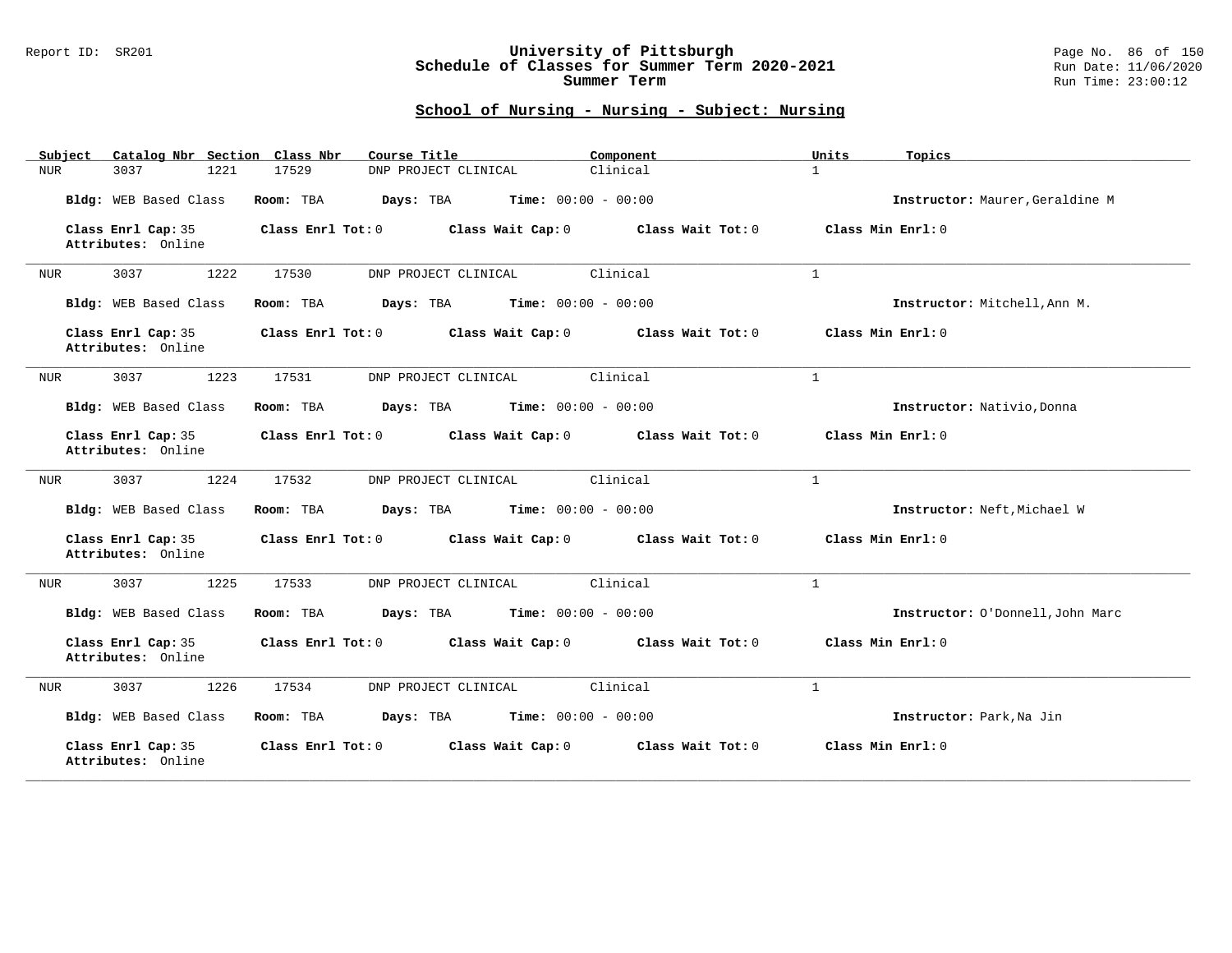### Report ID: SR201 **University of Pittsburgh** Page No. 87 of 150 **Schedule of Classes for Summer Term 2020-2021** Run Date: 11/06/2020 **Summer Term** Run Time: 23:00:12

| Subject Catalog Nbr Section Class Nbr                             | Course Title                                                                                     | Component           | Units<br>Topics                          |
|-------------------------------------------------------------------|--------------------------------------------------------------------------------------------------|---------------------|------------------------------------------|
| <b>NUR</b><br>3037<br>1227                                        | 17535<br>DNP PROJECT CLINICAL                                                                    | Clinical            | $\mathbf{1}$                             |
| Bldg: WEB Based Class                                             | Days: TBA<br><b>Time:</b> $00:00 - 00:00$<br>Room: TBA                                           |                     | Instructor: Park, Mijung                 |
| Class Enrl Cap: 35<br>Attributes: Online                          | Class Enrl Tot: 0<br>Class Wait Cap: 0                                                           | Class Wait Tot: 0   | Class Min Enrl: 0                        |
| 3037<br>1228<br>NUR                                               | 17536<br>DNP PROJECT CLINICAL                                                                    | Clinical            | $\mathbf{1}$                             |
| Bldg: WEB Based Class                                             | Room: TBA<br>Days: TBA<br>$Time: 00:00 - 00:00$                                                  |                     | Instructor: Puskar, Kathryn R.           |
| Class Enrl Cap: 35<br>Attributes: Online                          | Class Enrl Tot: 0<br>Class Wait Cap: 0                                                           | Class Wait Tot: $0$ | Class Min Enrl: 0                        |
| 3037<br>1229<br>NUR                                               | DNP PROJECT CLINICAL<br>17537                                                                    | Clinical            | $\mathbf{1}$                             |
| Bldg: WEB Based Class                                             | <b>Days:</b> TBA <b>Time:</b> $00:00 - 00:00$<br>Room: TBA                                       |                     | Instructor: Rosenzweig, Margaret         |
| Class Enrl Cap: 35<br>Attributes: Online                          | Class Enrl Tot: 0 Class Wait Cap: 0                                                              | Class Wait Tot: 0   | Class Min Enrl: 0                        |
| 3037<br>1230<br>NUR                                               | 17538<br>DNP PROJECT CLINICAL                                                                    | Clinical            | $\mathbf{1}$                             |
| Bldg: WEB Based Class                                             | Room: TBA<br>Days: TBA<br><b>Time:</b> $00:00 - 00:00$                                           |                     | Instructor: Kitutu, Julius Mulwa Munyoki |
| Class Enrl Cap: 35<br>Attributes: Online                          | Class Enrl Tot: 0<br>Class Wait Cap: 0                                                           | Class Wait Tot: 0   | Class Min Enrl: 0                        |
| 3037<br>1231<br>NUR                                               | 17539<br>DNP PROJECT CLINICAL                                                                    | Clinical            | $\mathbf{1}$                             |
| Bldg: WEB Based Class                                             | Room: TBA<br>$Time: 00:00 - 00:00$<br>Days: TBA                                                  |                     | Instructor: Kreashko, Lisa Marie         |
| Class Enrl Cap: 35<br>Attributes: Online                          | Class Wait Cap: 0<br>Class Enrl Tot: 0                                                           | Class Wait Tot: 0   | Class Min Enrl: 0                        |
| 3037<br>1232<br>NUR                                               | 17540<br>DNP PROJECT CLINICAL                                                                    | Clinical            | $\mathbf{1}$                             |
| Bldg: WEB Based Class<br>Class Enrl Cap: 35<br>Attributes: Online | Days: TBA<br><b>Time:</b> $00:00 - 00:00$<br>Room: TBA<br>Class Wait Cap: 0<br>Class Enrl Tot: 0 | Class Wait Tot: 0   | Instructor:<br>Class Min Enrl: 0         |
| 3037<br>1233<br>NUR                                               | 17541<br>DNP PROJECT CLINICAL                                                                    | Clinical            | $\mathbf{1}$                             |
| Bldg: WEB Based Class                                             | <b>Time:</b> $00:00 - 00:00$<br>Room: TBA<br>Days: TBA                                           |                     | Instructor: Li, Dan                      |
| Class Enrl Cap: 35<br>Attributes: Online                          | Class Wait Cap: 0<br>Class Enrl Tot: 0                                                           | Class Wait Tot: 0   | Class Min Enrl: 0                        |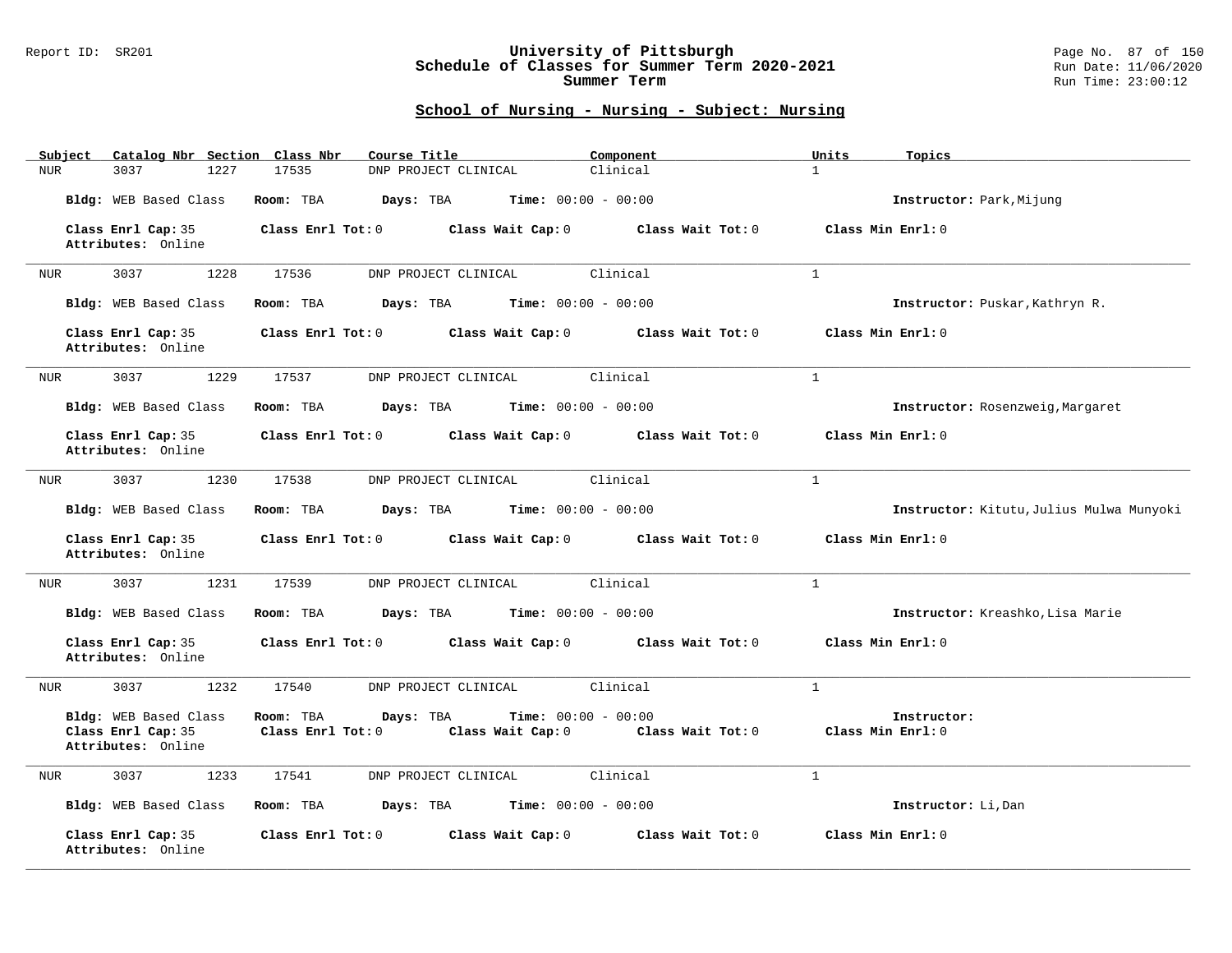| <b>NUR</b> | 3037<br>1234                             | 17542<br>DNP PROJECT CLINICAL | Clinical                     |                   | $\mathbf{1}$                    |
|------------|------------------------------------------|-------------------------------|------------------------------|-------------------|---------------------------------|
|            | <b>Bldg:</b> WEB Based Class             | Room: TBA<br>Days: TBA        | <b>Time:</b> $00:00 - 00:00$ |                   | Instructor: Novosel, Lorraine M |
|            | Class Enrl Cap: 35<br>Attributes: Online | Class Enrl Tot: 0             | Class Wait Cap: 0            | Class Wait Tot: 0 | Class Min Enrl: 0               |
| <b>NUR</b> | 3037<br>1235                             | 17543<br>DNP PROJECT CLINICAL | Clinical                     |                   | $\mathbf{1}$                    |
|            | Bldg: WEB Based Class                    | Room: TBA<br>Days: TBA        | <b>Time:</b> $00:00 - 00:00$ |                   | Instructor: Palmer, Laura       |
|            | Class Enrl Cap: 35<br>Attributes: Online | Class Enrl Tot: 0             | Class Wait Cap: 0            | Class Wait Tot: 0 | Class Min Enrl: 0               |
| NUR        | 3037<br>1236                             | 17544<br>DNP PROJECT CLINICAL | Clinical                     |                   | $\mathbf{1}$                    |
|            | Bldg: WEB Based Class                    | Room: TBA<br>Days: TBA        | Time: $00:00 - 00:00$        |                   | Instructor: Evatt, Manjulata    |
|            | Class Enrl Cap: 35<br>Attributes: Online | Class Enrl Tot: 0             | Class Wait Cap: 0            | Class Wait Tot: 0 | Class Min Enrl: 0               |
| <b>NUR</b> | 3037<br>1237                             | 17545<br>DNP PROJECT CLINICAL | Clinical                     |                   | $\mathbf{1}$                    |
|            | Bldg: WEB Based Class                    | Room: TBA<br>Days: TBA        | <b>Time:</b> $00:00 - 00:00$ |                   | Instructor: Faett, Becky L      |
|            | Class Enrl Cap: 35<br>Attributes: Online | Class Enrl Tot: 0             | Class Wait Cap: 0            | Class Wait Tot: 0 | Class Min Enrl: 0               |
| <b>NUR</b> | 3037<br>1238                             | 17546<br>DNP PROJECT CLINICAL | Clinical                     |                   | $\mathbf{1}$                    |
|            | Bldg: WEB Based Class                    | Days: TBA<br>Room: TBA        | <b>Time:</b> $00:00 - 00:00$ |                   | Instructor: Feeley, Christine A |
|            | Class Enrl Cap: 35<br>Attributes: Online | Class Enrl Tot: 0             | Class Wait Cap: 0            | Class Wait Tot: 0 | Class Min Enrl: 0               |
| <b>NUR</b> | 1239<br>3037                             | 17547<br>DNP PROJECT CLINICAL | Clinical                     |                   | $\mathbf{1}$                    |
|            | Bldg: WEB Based Class                    | Room: TBA<br>Days: TBA        | <b>Time:</b> $00:00 - 00:00$ |                   | Instructor: Milligan, Shareen A |
|            | Class Enrl Cap: 35<br>Attributes: Online | Class Enrl Tot: 0             | Class Wait Cap: 0            | Class Wait Tot: 0 | Class Min Enrl: 0               |
| <b>NUR</b> | 3037<br>1240                             | 17548<br>DNP PROJECT CLINICAL | Clinical                     |                   | $\mathbf{1}$                    |
|            | Bldg: WEB Based Class                    | Room: TBA<br>Days: TBA        | <b>Time:</b> $00:00 - 00:00$ |                   | Instructor: Miller, Susan E     |
|            | Class Enrl Cap: 35<br>Attributes: Online | Class Enrl Tot: 0             | Class Wait Cap: 0            | Class Wait Tot: 0 | Class Min Enrl: 0               |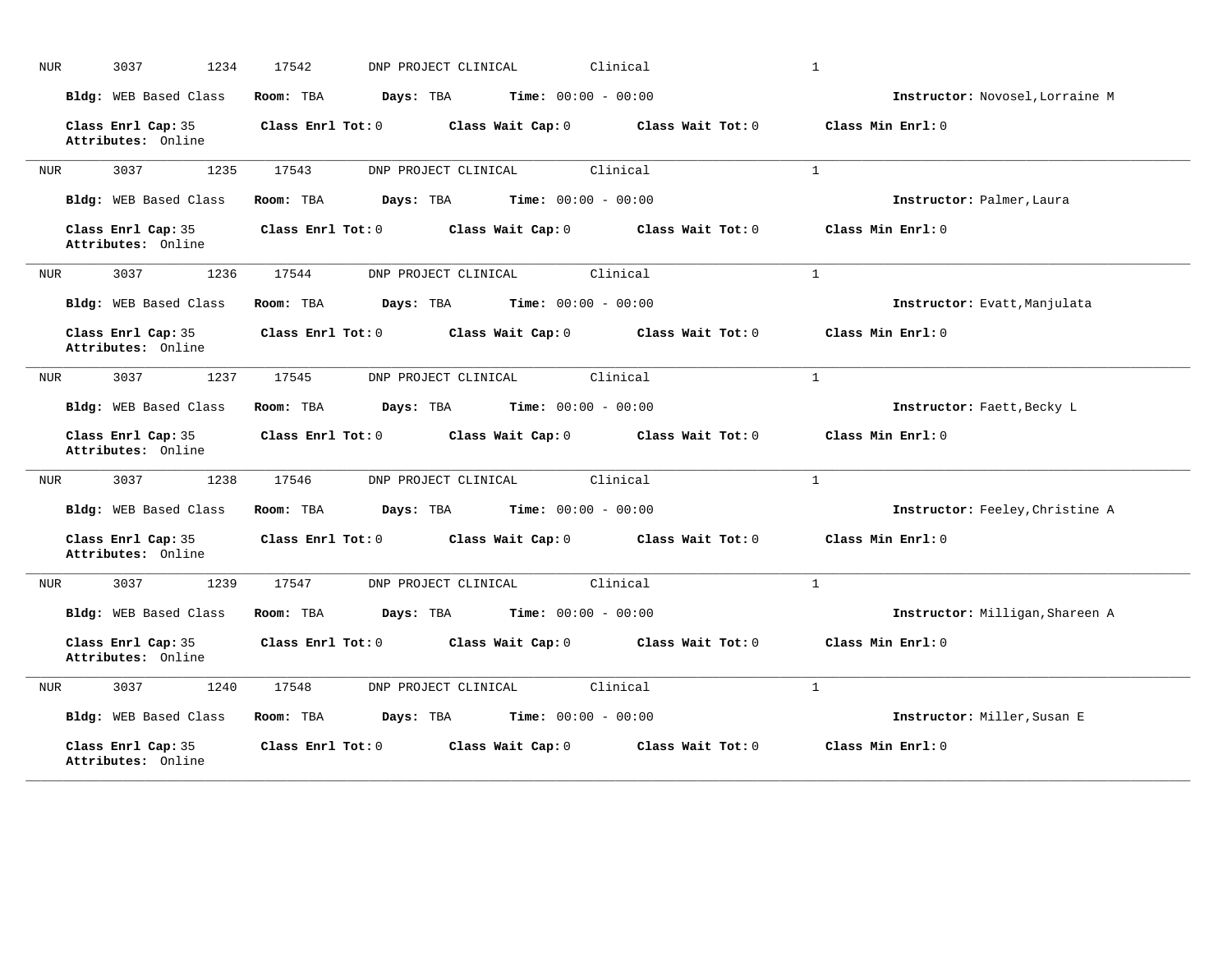#### Report ID: SR201 **University of Pittsburgh** Page No. 89 of 150 **Schedule of Classes for Summer Term 2020-2021** Run Date: 11/06/2020 **Summer Term** Run Time: 23:00:12

| Catalog Nbr Section Class Nbr<br>Subject | Course Title                                           | Component         | Units<br>Topics                  |
|------------------------------------------|--------------------------------------------------------|-------------------|----------------------------------|
| 3037<br>1241<br>NUR                      | 17549<br>DNP PROJECT CLINICAL                          | Clinical          | $\mathbf{1}$                     |
| Bldg: WEB Based Class                    | <b>Time:</b> $00:00 - 00:00$<br>Room: TBA<br>Days: TBA |                   | Instructor: Kang, Ja Hyun        |
| Class Enrl Cap: 35<br>Attributes: Online | Class Enrl Tot: 0<br>Class Wait Cap: 0                 | Class Wait Tot: 0 | Class Min Enrl: 0                |
| 3037<br>1242<br><b>NUR</b>               | 17550<br>DNP PROJECT CLINICAL                          | Clinical          | $\mathbf{1}$                     |
| Bldg: WEB Based Class                    | Time: $00:00 - 00:00$<br>Room: TBA<br>Days: TBA        |                   | Instructor: Kaufman, Robert Reid |
| Class Enrl Cap: 35<br>Attributes: Online | Class Enrl Tot: 0<br>Class Wait Cap: 0                 | Class Wait Tot: 0 | Class Min Enrl: 0                |
| 1243<br>3037<br><b>NUR</b>               | 17551<br>DNP PROJECT CLINICAL                          | Clinical          | $\mathbf{1}$                     |
| Bldg: WEB Based Class                    | Days: TBA<br><b>Time:</b> $00:00 - 00:00$<br>Room: TBA |                   | Instructor: Ren, Dianxu          |
| Class Enrl Cap: 35<br>Attributes: Online | Class Enrl Tot: 0<br>Class Wait Cap: 0                 | Class Wait Tot: 0 | Class Min Enrl: 0                |
| 3037<br>1244<br>NUR                      | 17552<br>DNP PROJECT CLINICAL                          | Clinical          | $\mathbf{1}$                     |
| Bldg: WEB Based Class                    | Time: $00:00 - 00:00$<br>Room: TBA<br>Days: TBA        |                   | Instructor: Danford, Cynthia     |
| Class Enrl Cap: 35<br>Attributes: Online | Class Enrl Tot: 0<br>Class Wait Cap: 0                 | Class Wait Tot: 0 | Class Min Enrl: 0                |
| 3037<br>1245<br>NUR                      | 17553<br>DNP PROJECT CLINICAL                          | Clinical          | $\mathbf{1}$                     |
| Bldg: WEB Based Class                    | Days: TBA<br><b>Time:</b> $00:00 - 00:00$<br>Room: TBA |                   | Instructor: Dechant, Jason Jay   |
| Class Enrl Cap: 35<br>Attributes: Online | Class Enrl Tot: 0<br>Class Wait Cap: 0                 | Class Wait Tot: 0 | Class Min Enrl: 0                |
| 3037<br>1246<br><b>NUR</b>               | 17554<br>DNP PROJECT CLINICAL                          | Clinical          | $\mathbf{1}$                     |
| Bldg: WEB Based Class                    | <b>Time:</b> $00:00 - 00:00$<br>Room: TBA<br>Days: TBA |                   | Instructor: Dorman, Janice S     |
| Class Enrl Cap: 35<br>Attributes: Online | Class Enrl Tot: 0<br>Class Wait Cap: 0                 | Class Wait Tot: 0 | Class Min Enrl: 0                |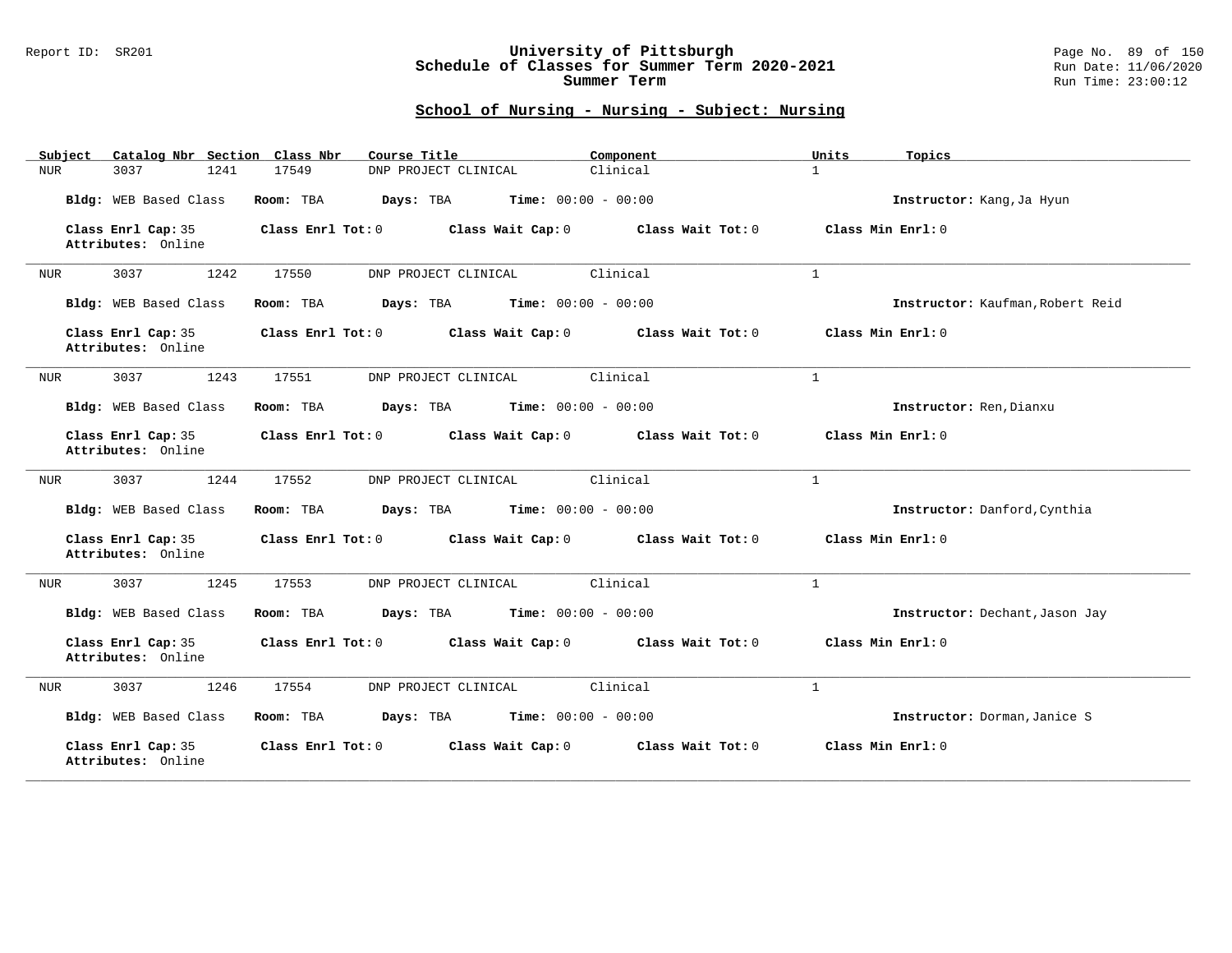### Report ID: SR201 **University of Pittsburgh** Page No. 90 of 150 **Schedule of Classes for Summer Term 2020-2021** Run Date: 11/06/2020 **Summer Term** Run Time: 23:00:12

| Catalog Nbr Section Class Nbr<br>Subject | Course Title                                           | Component         | Units<br>Topics                    |
|------------------------------------------|--------------------------------------------------------|-------------------|------------------------------------|
| 3037<br>1247<br>NUR                      | 17555<br>DNP PROJECT CLINICAL                          | Clinical          | $\mathbf{1}$                       |
| Bldg: WEB Based Class                    | <b>Time:</b> $00:00 - 00:00$<br>Room: TBA<br>Days: TBA |                   | Instructor: Morrison, Suzanne R    |
| Class Enrl Cap: 35<br>Attributes: Online | Class Enrl Tot: 0<br>Class Wait Cap: 0                 | Class Wait Tot: 0 | Class Min Enrl: 0                  |
| 3037<br>1248<br><b>NUR</b>               | 17556<br>DNP PROJECT CLINICAL                          | Clinical          | $\mathbf{1}$                       |
| Bldg: WEB Based Class                    | Time: $00:00 - 00:00$<br>Room: TBA<br>Days: TBA        |                   | Instructor: Schlenk, Elizabeth Ann |
| Class Enrl Cap: 35<br>Attributes: Online | Class Enrl Tot: 0<br>Class Wait Cap: 0                 | Class Wait Tot: 0 | Class Min Enrl: 0                  |
| 1249<br>3037<br><b>NUR</b>               | 17557<br>DNP PROJECT CLINICAL                          | Clinical          | $\mathbf{1}$                       |
| Bldg: WEB Based Class                    | Days: TBA<br><b>Time:</b> $00:00 - 00:00$<br>Room: TBA |                   | Instructor: Sherwood, Paula Riess  |
| Class Enrl Cap: 35<br>Attributes: Online | Class Enrl Tot: 0<br>Class Wait Cap: 0                 | Class Wait Tot: 0 | Class Min Enrl: 0                  |
| 3037<br>1250<br>NUR                      | 17558<br>DNP PROJECT CLINICAL                          | Clinical          | $\mathbf{1}$                       |
| Bldg: WEB Based Class                    | Time: $00:00 - 00:00$<br>Room: TBA<br>Days: TBA        |                   | Instructor: Zelazny, Jamie Michele |
| Class Enrl Cap: 35<br>Attributes: Online | Class Enrl Tot: 0<br>Class Wait Cap: 0                 | Class Wait Tot: 0 | Class Min Enrl: 0                  |
| 1251<br>3037<br><b>NUR</b>               | 17559<br>DNP PROJECT CLINICAL                          | Clinical          | $\mathbf{1}$                       |
| Bldg: WEB Based Class                    | Days: TBA<br><b>Time:</b> $00:00 - 00:00$<br>Room: TBA |                   | Instructor: Swigart, Valerie A     |
| Class Enrl Cap: 35<br>Attributes: Online | Class Enrl Tot: 0<br>Class Wait Cap: 0                 | Class Wait Tot: 0 | Class Min Enrl: 0                  |
| 1252<br>3037<br><b>NUR</b>               | 17560<br>DNP PROJECT CLINICAL                          | Clinical          | $\mathbf{1}$                       |
| Bldg: WEB Based Class                    | <b>Time:</b> $00:00 - 00:00$<br>Room: TBA<br>Days: TBA |                   | Instructor: Tuite, Patricia K      |
| Class Enrl Cap: 35<br>Attributes: Online | Class Enrl Tot: 0<br>Class Wait Cap: 0                 | Class Wait Tot: 0 | Class Min Enrl: 0                  |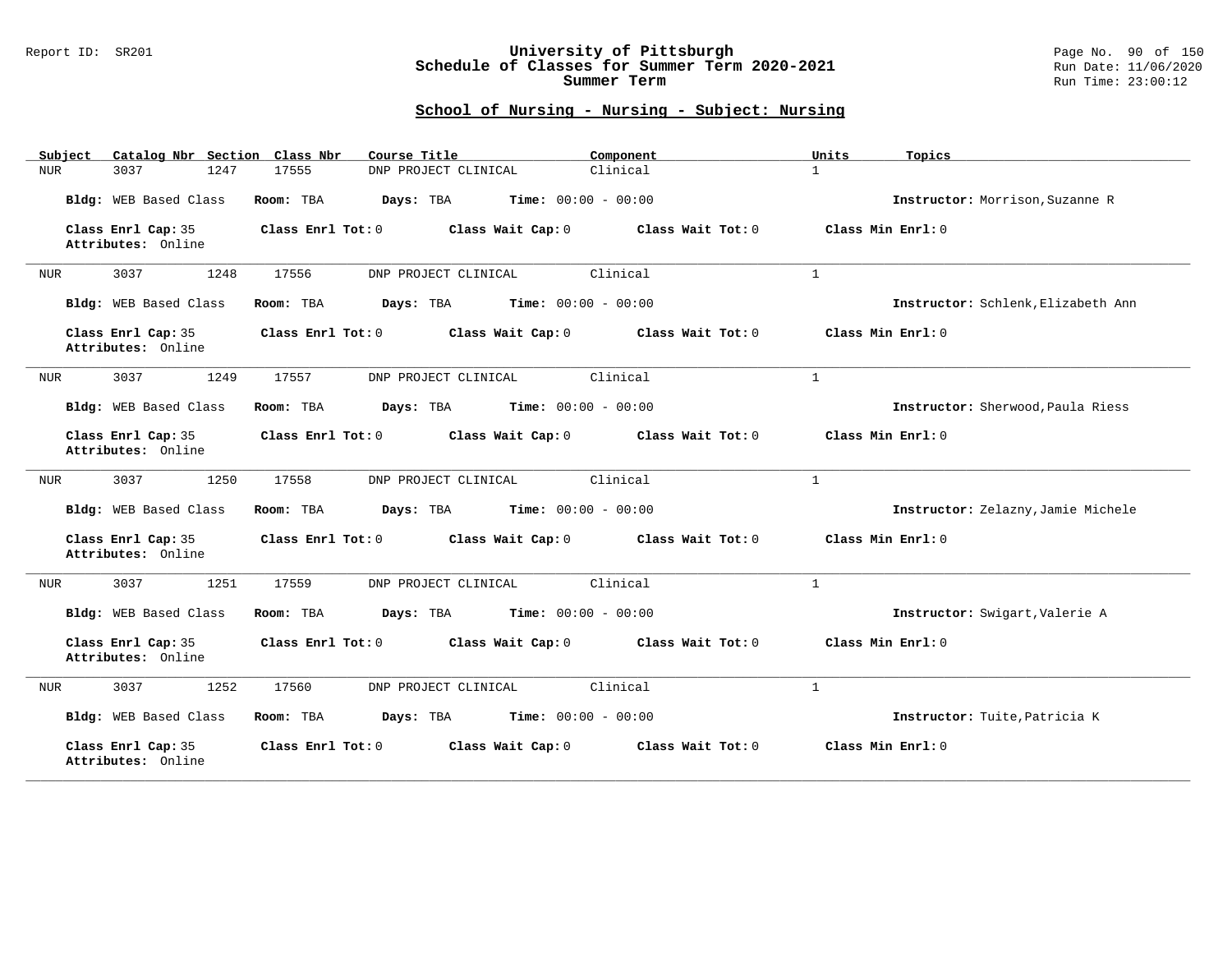#### Report ID: SR201 **University of Pittsburgh** Page No. 91 of 150 **Schedule of Classes for Summer Term 2020-2021** Run Date: 11/06/2020 **Summer Term** Run Time: 23:00:12

| Catalog Nbr Section Class Nbr<br>Subject | Course Title                                           | Component         | Units<br>Topics                        |
|------------------------------------------|--------------------------------------------------------|-------------------|----------------------------------------|
| 3037<br>1253<br>NUR                      | 17561<br>DNP PROJECT CLINICAL                          | Clinical          | $\mathbf{1}$                           |
| Bldg: WEB Based Class                    | <b>Time:</b> $00:00 - 00:00$<br>Room: TBA<br>Days: TBA |                   | Instructor: Sereika, Susan M           |
| Class Enrl Cap: 35<br>Attributes: Online | Class Enrl Tot: 0<br>Class Wait Cap: 0                 | Class Wait Tot: 0 | Class Min Enrl: 0                      |
| 3037<br>1254<br><b>NUR</b>               | 17562<br>DNP PROJECT CLINICAL                          | Clinical          | $\mathbf{1}$                           |
| Bldg: WEB Based Class                    | Time: $00:00 - 00:00$<br>Room: TBA<br>Days: TBA        |                   | Instructor: Yeh, Chao Hsing            |
| Class Enrl Cap: 35<br>Attributes: Online | Class Enrl Tot: 0<br>Class Wait Cap: 0                 | Class Wait Tot: 0 | Class Min Enrl: 0                      |
| 1255<br>3037<br>NUR                      | 17563<br>DNP PROJECT CLINICAL                          | Clinical          | $\mathbf{1}$                           |
| Bldg: WEB Based Class                    | Days: TBA<br><b>Time:</b> $00:00 - 00:00$<br>Room: TBA |                   | Instructor: Zewe, Gretchen E.          |
| Class Enrl Cap: 35<br>Attributes: Online | Class Enrl Tot: 0<br>Class Wait Cap: 0                 | Class Wait Tot: 0 | Class Min Enrl: 0                      |
| 3037<br>1256<br>NUR                      | 17564<br>DNP PROJECT CLINICAL                          | Clinical          | $\mathbf{1}$                           |
| Bldg: WEB Based Class                    | Room: TBA<br>Days: TBA<br><b>Time:</b> $00:00 - 00:00$ |                   | Instructor: Zedreck Gonzalez, Judith F |
| Class Enrl Cap: 35<br>Attributes: Online | Class Enrl Tot: 0<br>Class Wait Cap: 0                 | Class Wait Tot: 0 | Class Min Enrl: 0                      |
| 1257<br>3037<br>NUR                      | 17565<br>DNP PROJECT CLINICAL                          | Clinical          | $\mathbf{1}$                           |
| Bldg: WEB Based Class                    | <b>Time:</b> $00:00 - 00:00$<br>Room: TBA<br>Days: TBA |                   | Instructor: Sowko, Lucille Ann         |
| Class Enrl Cap: 35<br>Attributes: Online | Class Enrl Tot: 0<br>Class Wait Cap: 0                 | Class Wait Tot: 0 | Class Min Enrl: 0                      |
| 3037<br>1258<br><b>NUR</b>               | 17566<br>DNP PROJECT CLINICAL                          | Clinical          | $\mathbf{1}$                           |
| Bldg: WEB Based Class                    | <b>Time:</b> $00:00 - 00:00$<br>Room: TBA<br>Days: TBA |                   | Instructor: Wang, Weiwen               |
| Class Enrl Cap: 35<br>Attributes: Online | Class Enrl Tot: 0<br>Class Wait Cap: 0                 | Class Wait Tot: 0 | Class Min Enrl: 0                      |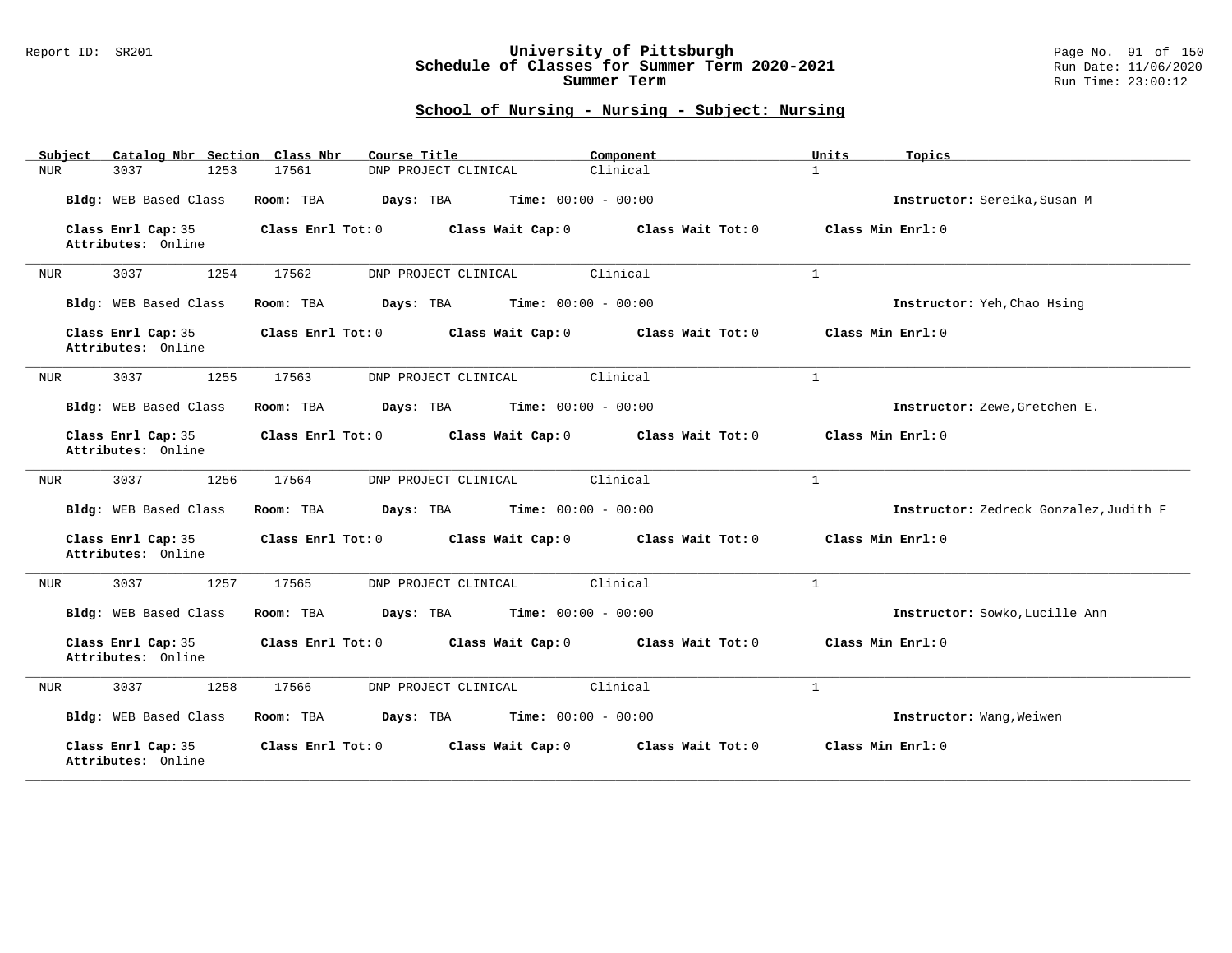### Report ID: SR201 **University of Pittsburgh** Page No. 92 of 150 **Schedule of Classes for Summer Term 2020-2021** Run Date: 11/06/2020 **Summer Term** Run Time: 23:00:12

| Subject<br>Catalog Nbr Section Class Nbr | Course Title                                           | Component         | Units<br>Topics                          |
|------------------------------------------|--------------------------------------------------------|-------------------|------------------------------------------|
| 1259<br>3037<br>NUR                      | DNP PROJECT CLINICAL<br>17567                          | Clinical          | $\mathbf{1}$                             |
| Bldg: WEB Based Class                    | Time: $00:00 - 00:00$<br>Room: TBA<br>Days: TBA        |                   | Instructor: Wymard-Tomlinson, Danielle M |
| Class Enrl Cap: 35<br>Attributes: Online | Class Enrl Tot: 0<br>Class Wait Cap: 0                 | Class Wait Tot: 0 | Class Min Enrl: 0                        |
| 3037<br>1260<br>NUR                      | 17568<br>DNP PROJECT CLINICAL                          | Clinical          | $\mathbf{1}$                             |
| Bldg: WEB Based Class                    | Time: $00:00 - 00:00$<br>Room: TBA<br>Days: TBA        |                   | Instructor: Wesmiller, Susan W           |
| Class Enrl Cap: 35<br>Attributes: Online | Class Enrl Tot: 0<br>Class Wait Cap: 0                 | Class Wait Tot: 0 | Class Min Enrl: 0                        |
| 1261<br>3037<br>NUR                      | 17569<br>DNP PROJECT CLINICAL                          | Clinical          | $\mathbf{1}$                             |
| Bldg: WEB Based Class                    | <b>Time:</b> $00:00 - 00:00$<br>Room: TBA<br>Days: TBA |                   | Instructor: Yates, Cecelia               |
| Class Enrl Cap: 35<br>Attributes: Online | Class Enrl Tot: 0<br>Class Wait Cap: 0                 | Class Wait Tot: 0 | Class Min Enrl: 0                        |
| 3037<br>1262<br>NUR                      | 17570<br>DNP PROJECT CLINICAL                          | Clinical          | $\mathbf{1}$                             |
| Bldg: WEB Based Class                    | Days: TBA<br>Time: $00:00 - 00:00$<br>Room: TBA        |                   | Instructor: Al-Zaiti, Salah S            |
| Class Enrl Cap: 35<br>Attributes: Online | Class Enrl Tot: 0<br>Class Wait Cap: 0                 | Class Wait Tot: 0 | Class Min Enrl: 0                        |
| 3037<br>1263<br>NUR                      | 17571<br>DNP PROJECT CLINICAL                          | Clinical          | $\mathbf{1}$                             |
| Bldg: WEB Based Class                    | Room: TBA<br>Days: TBA<br><b>Time:</b> $00:00 - 00:00$ |                   | Instructor: Rohay, Jeffrey Michael       |
| Class Enrl Cap: 35<br>Attributes: Online | Class Enrl Tot: 0<br>Class Wait Cap: 0                 | Class Wait Tot: 0 | Class Min Enrl: 0                        |
| 1264<br>3037<br>NUR                      | 17572<br>DNP PROJECT CLINICAL                          | Clinical          | $\mathbf{1}$                             |
| Bldg: WEB Based Class                    | Days: TBA<br><b>Time:</b> $00:00 - 00:00$<br>Room: TBA |                   | Instructor: Imes, Christopher C          |
| Class Enrl Cap: 35<br>Attributes: Online | Class Enrl Tot: 0<br>Class Wait Cap: 0                 | Class Wait Tot: 0 | Class Min Enrl: 0                        |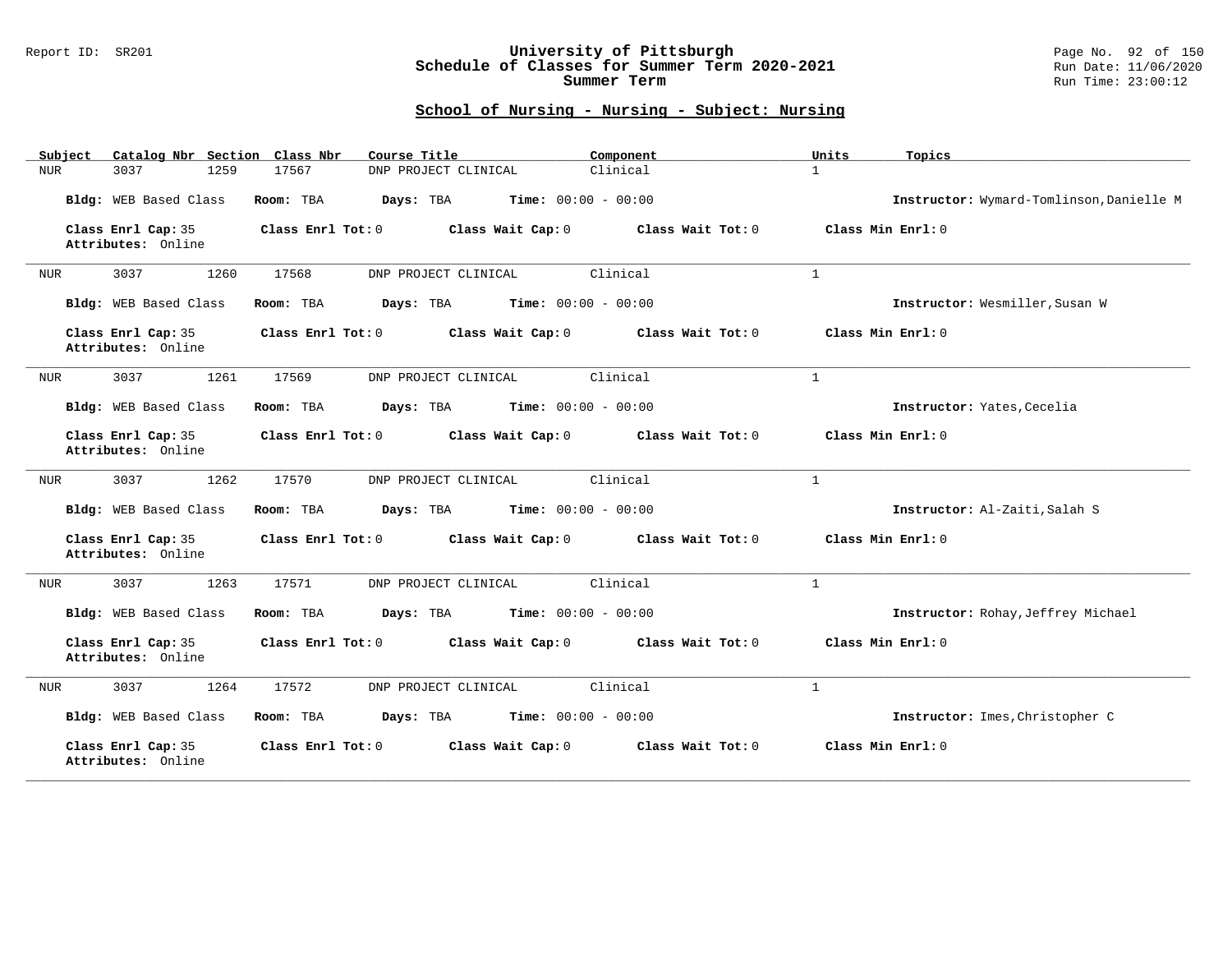### Report ID: SR201 **University of Pittsburgh** Page No. 93 of 150 **Schedule of Classes for Summer Term 2020-2021** Run Date: 11/06/2020 **Summer Term** Run Time: 23:00:12

| Catalog Nbr Section Class Nbr<br>Subject | Course Title                                           | Component         | Units<br>Topics                 |
|------------------------------------------|--------------------------------------------------------|-------------------|---------------------------------|
| 1265<br>3037<br>NUR                      | 17738<br>DNP PROJECT CLINICAL                          | Clinical          | $\mathbf{1}$                    |
| Bldg: WEB Based Class                    | <b>Time:</b> $00:00 - 00:00$<br>Room: TBA<br>Days: TBA |                   | Instructor: Albrecht, Susan A   |
| Class Enrl Cap: 10<br>Attributes: Online | Class Enrl Tot: 0<br>Class Wait Cap: 0                 | Class Wait Tot: 0 | Class Min Enrl: 0               |
| 3037<br>1266<br><b>NUR</b>               | 17739<br>DNP PROJECT CLINICAL                          | Clinical          | $\mathbf{1}$                    |
| Bldg: WEB Based Class                    | Time: $00:00 - 00:00$<br>Room: TBA<br>Days: TBA        |                   | Instructor: Alexander, Sheila A |
| Class Enrl Cap: 10<br>Attributes: Online | Class Enrl Tot: 0<br>Class Wait Cap: 0                 | Class Wait Tot: 0 | Class Min Enrl: 0               |
| 1267<br>3037<br><b>NUR</b>               | 17740<br>DNP PROJECT CLINICAL                          | Clinical          | $\mathbf{1}$                    |
| Bldg: WEB Based Class                    | Days: TBA<br><b>Time:</b> $00:00 - 00:00$<br>Room: TBA |                   | Instructor: Beach, Michael D    |
| Class Enrl Cap: 10<br>Attributes: Online | Class Enrl Tot: 0<br>Class Wait Cap: 0                 | Class Wait Tot: 0 | Class Min Enrl: 0               |
| 3037<br>1268<br>NUR                      | 17741<br>DNP PROJECT CLINICAL                          | Clinical          | $\mathbf{1}$                    |
| Bldg: WEB Based Class                    | Time: $00:00 - 00:00$<br>Room: TBA<br>Days: TBA        |                   | Instructor: Bender, Catherine M |
| Class Enrl Cap: 10<br>Attributes: Online | Class Enrl Tot: 0<br>Class Wait Cap: 0                 | Class Wait Tot: 0 | Class Min Enrl: 0               |
| 3037<br>1269<br><b>NUR</b>               | 17742<br>DNP PROJECT CLINICAL                          | Clinical          | $\mathbf{1}$                    |
| Bldg: WEB Based Class                    | Days: TBA<br><b>Time:</b> $00:00 - 00:00$<br>Room: TBA |                   | Instructor: Blazeck, Alice Maus |
| Class Enrl Cap: 10<br>Attributes: Online | Class Enrl Tot: 0<br>Class Wait Cap: 0                 | Class Wait Tot: 0 | Class Min Enrl: 0               |
| 1270<br>3037<br><b>NUR</b>               | 17743<br>DNP PROJECT CLINICAL                          | Clinical          | $\mathbf{1}$                    |
| Bldg: WEB Based Class                    | <b>Time:</b> $00:00 - 00:00$<br>Room: TBA<br>Days: TBA |                   | Instructor: Braxter, Betty J.   |
| Class Enrl Cap: 10<br>Attributes: Online | Class Enrl Tot: 0<br>Class Wait Cap: 0                 | Class Wait Tot: 0 | Class Min Enrl: 0               |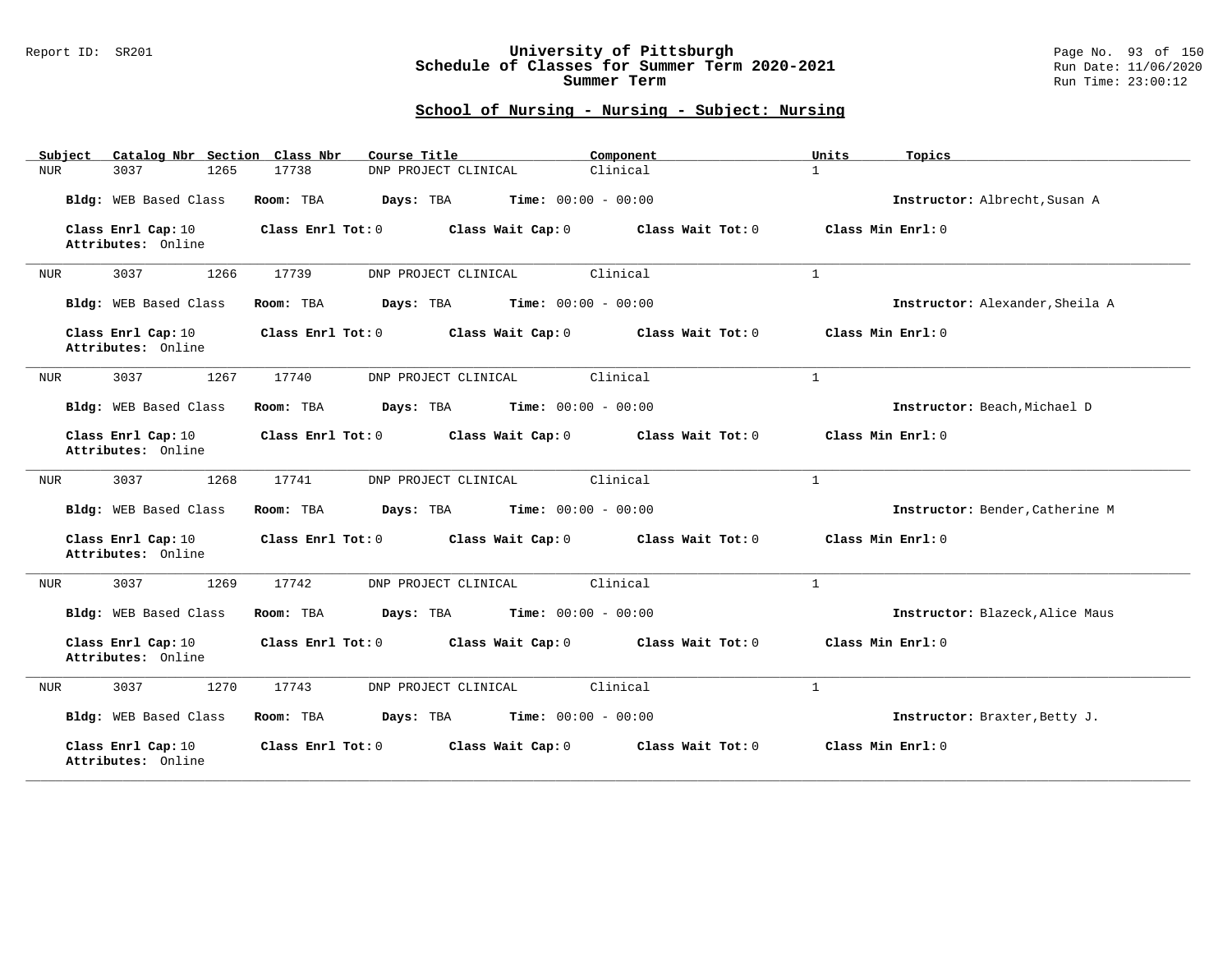### Report ID: SR201 **University of Pittsburgh** Page No. 94 of 150 **Schedule of Classes for Summer Term 2020-2021** Run Date: 11/06/2020 **Summer Term** Run Time: 23:00:12

| Catalog Nbr Section Class Nbr<br>Subject | Course Title                                           | Component         | Units<br>Topics                        |
|------------------------------------------|--------------------------------------------------------|-------------------|----------------------------------------|
| 1271<br>3037<br>NUR                      | 17744<br>DNP PROJECT CLINICAL                          | Clinical          | $\mathbf{1}$                           |
| Bldg: WEB Based Class                    | <b>Time:</b> $00:00 - 00:00$<br>Room: TBA<br>Days: TBA |                   | Instructor: Burke, Lora E              |
| Class Enrl Cap: 10<br>Attributes: Online | Class Enrl Tot: 0<br>Class Wait Cap: 0                 | Class Wait Tot: 0 | Class Min Enrl: 0                      |
| 3037<br>1272<br><b>NUR</b>               | 17745<br>DNP PROJECT CLINICAL                          | Clinical          | $\mathbf{1}$                           |
| Bldg: WEB Based Class                    | Time: $00:00 - 00:00$<br>Room: TBA<br>Days: TBA        |                   | Instructor: Callan, Judith Ann         |
| Class Enrl Cap: 10<br>Attributes: Online | Class Enrl Tot: 0<br>Class Wait Cap: 0                 | Class Wait Tot: 0 | Class Min Enrl: 0                      |
| 1273<br>3037<br><b>NUR</b>               | 17746<br>DNP PROJECT CLINICAL                          | Clinical          | $\mathbf{1}$                           |
| Bldg: WEB Based Class                    | Days: TBA<br><b>Time:</b> $00:00 - 00:00$<br>Room: TBA |                   | Instructor: Cassidy, Brenda L.         |
| Class Enrl Cap: 10<br>Attributes: Online | Class Enrl Tot: 0<br>Class Wait Cap: 0                 | Class Wait Tot: 0 | Class Min Enrl: 0                      |
| 1274<br>3037<br>NUR                      | 17747<br>DNP PROJECT CLINICAL                          | Clinical          | $\mathbf{1}$                           |
| Bldg: WEB Based Class                    | Room: TBA<br>Days: TBA<br><b>Time:</b> $00:00 - 00:00$ |                   | Instructor: Charron-Prochownik, Denise |
| Class Enrl Cap: 10<br>Attributes: Online | Class Enrl Tot: 0<br>Class Wait Cap: 0                 | Class Wait Tot: 0 | Class Min Enrl: 0                      |
| 1275<br>3037<br><b>NUR</b>               | 17748<br>DNP PROJECT CLINICAL                          | Clinical          | $\mathbf{1}$                           |
| Bldg: WEB Based Class                    | Days: TBA<br><b>Time:</b> $00:00 - 00:00$<br>Room: TBA |                   | Instructor: Chasens, Eileen Ruth       |
| Class Enrl Cap: 10<br>Attributes: Online | Class Enrl Tot: 0<br>Class Wait Cap: 0                 | Class Wait Tot: 0 | Class Min Enrl: 0                      |
| 1276<br>3037<br><b>NUR</b>               | 17749<br>DNP PROJECT CLINICAL                          | Clinical          | $\mathbf{1}$                           |
| Bldg: WEB Based Class                    | <b>Time:</b> $00:00 - 00:00$<br>Room: TBA<br>Days: TBA |                   | Instructor: Choi, JiYeon               |
| Class Enrl Cap: 10<br>Attributes: Online | Class Enrl Tot: 0<br>Class Wait Cap: 0                 | Class Wait Tot: 0 | Class Min Enrl: 0                      |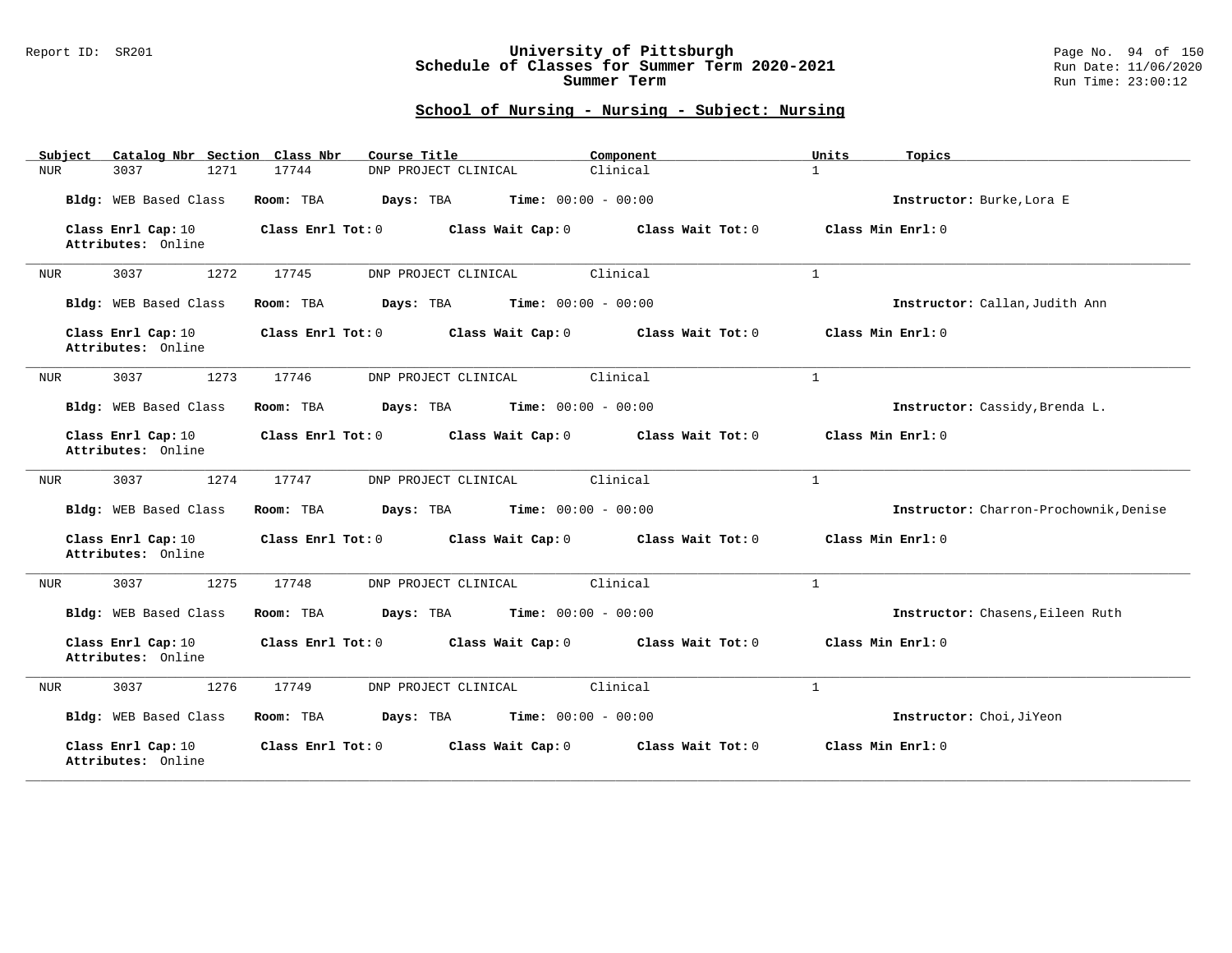#### Report ID: SR201 **University of Pittsburgh** Page No. 95 of 150 **Schedule of Classes for Summer Term 2020-2021** Run Date: 11/06/2020 **Summer Term** Run Time: 23:00:12

| Catalog Nbr Section Class Nbr<br>Subject | Course Title                                           | Component         | Units<br>Topics                       |
|------------------------------------------|--------------------------------------------------------|-------------------|---------------------------------------|
| 1277<br>3037<br>NUR                      | 17750<br>DNP PROJECT CLINICAL                          | Clinical          | $\mathbf{1}$                          |
| Bldg: WEB Based Class                    | Room: TBA<br><b>Time:</b> $00:00 - 00:00$<br>Days: TBA |                   | Instructor: Staff                     |
| Class Enrl Cap: 10<br>Attributes: Online | Class Enrl Tot: 0<br>Class Wait Cap: 0                 | Class Wait Tot: 0 | Class Min Enrl: 0                     |
| 3037<br>1278<br>NUR                      | 17751<br>DNP PROJECT CLINICAL                          | Clinical          | $\mathbf{1}$                          |
| Bldg: WEB Based Class                    | Time: $00:00 - 00:00$<br>Room: TBA<br>Days: TBA        |                   | Instructor: Constantino, Rose         |
| Class Enrl Cap: 10<br>Attributes: Online | Class Enrl Tot: 0<br>Class Wait Cap: 0                 | Class Wait Tot: 0 | Class Min Enrl: 0                     |
| 1279<br>3037<br><b>NUR</b>               | 17752<br>DNP PROJECT CLINICAL                          | Clinical          | $\mathbf{1}$                          |
| Bldg: WEB Based Class                    | Time: $00:00 - 00:00$<br>Room: TBA<br>Days: TBA        |                   | Instructor: Curran, Christine R       |
| Class Enrl Cap: 10<br>Attributes: Online | Class Enrl Tot: 0<br>Class Wait Cap: 0                 | Class Wait Tot: 0 | Class Min Enrl: 0                     |
| 1280<br>3037<br>NUR                      | 17753<br>DNP PROJECT CLINICAL                          | Clinical          | $\mathbf{1}$                          |
| Bldg: WEB Based Class                    | Room: TBA<br>Days: TBA<br><b>Time:</b> $00:00 - 00:00$ |                   | Instructor: Dabbs, Annette J De Vito  |
| Class Enrl Cap: 10<br>Attributes: Online | Class Enrl Tot: 0<br>Class Wait Cap: 0                 | Class Wait Tot: 0 | Class Min Enrl: 0                     |
| 3037<br>1281<br>NUR                      | 17754<br>DNP PROJECT CLINICAL                          | Clinical          | $\mathbf{1}$                          |
| Bldg: WEB Based Class                    | Room: TBA<br>Days: TBA<br><b>Time:</b> $00:00 - 00:00$ |                   | Instructor: Staff                     |
| Class Enrl Cap: 10<br>Attributes: Online | Class Enrl Tot: 0<br>Class Wait Cap: 0                 | Class Wait Tot: 0 | Class Min Enrl: 0                     |
| 1282<br>3037<br><b>NUR</b>               | 17755<br>DNP PROJECT CLINICAL                          | Clinical          | $\mathbf{1}$                          |
| Bldg: WEB Based Class                    | <b>Time:</b> $00:00 - 00:00$<br>Room: TBA<br>Days: TBA |                   | Instructor: Donovan, Heidi Ann Scharf |
| Class Enrl Cap: 10<br>Attributes: Online | Class Enrl Tot: 0<br>Class Wait Cap: 0                 | Class Wait Tot: 0 | Class Min Enrl: 0                     |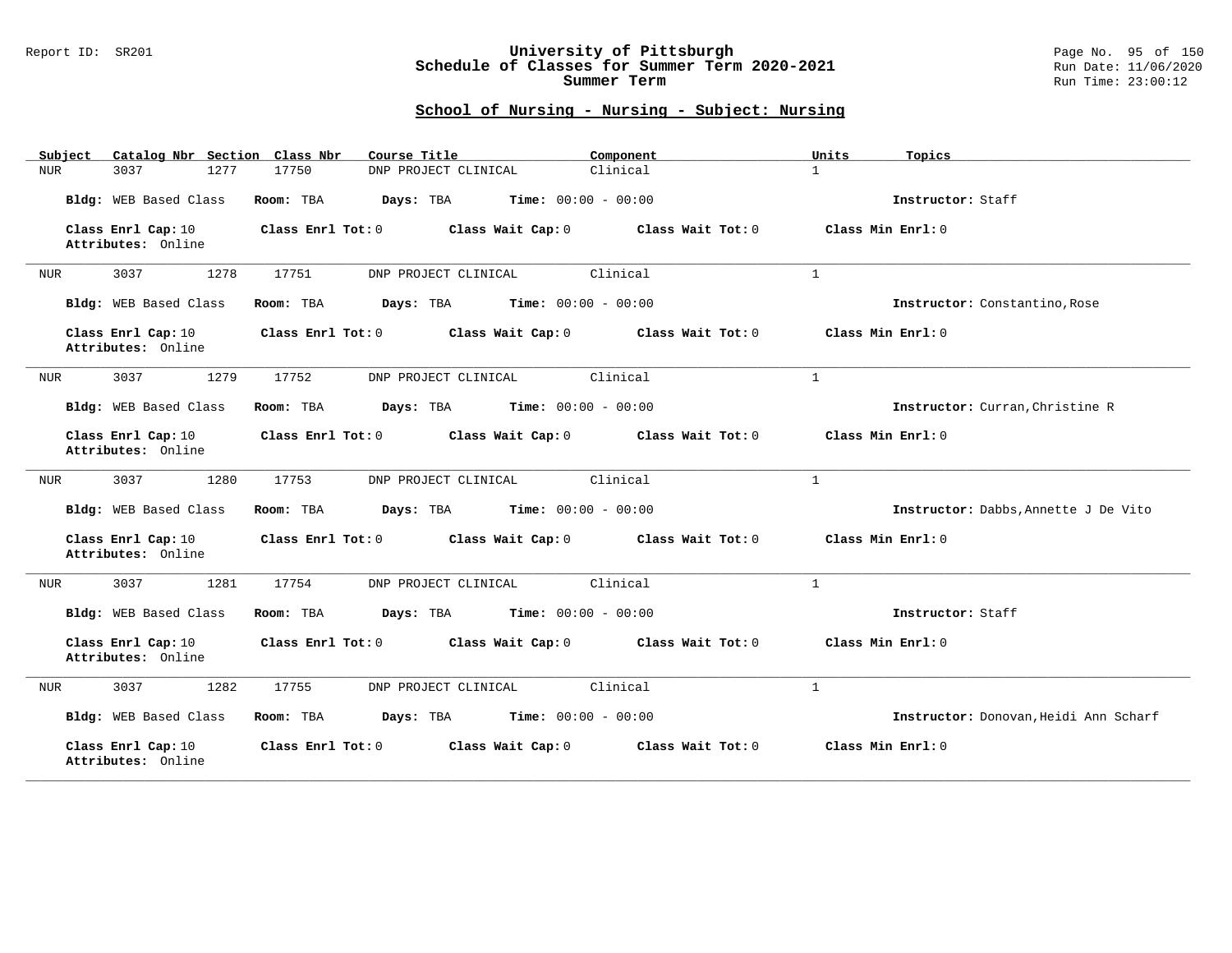#### Report ID: SR201 **University of Pittsburgh** Page No. 96 of 150 **Schedule of Classes for Summer Term 2020-2021** Run Date: 11/06/2020 **Summer Term** Run Time: 23:00:12

| Catalog Nbr Section Class Nbr<br>Subject | Course Title                                           | Component         | Units<br>Topics                     |
|------------------------------------------|--------------------------------------------------------|-------------------|-------------------------------------|
| <b>NUR</b><br>3037<br>1283               | 17756<br>DNP PROJECT CLINICAL                          | Clinical          | $\mathbf{1}$                        |
| Bldg: WEB Based Class                    | Room: TBA<br>Days: TBA<br><b>Time:</b> $00:00 - 00:00$ |                   | Instructor: Doswell, Willa          |
| Class Enrl Cap: 10<br>Attributes: Online | Class Enrl Tot: 0<br>Class Wait Cap: 0                 | Class Wait Tot: 0 | Class Min Enrl: 0                   |
| 3037<br>1284<br>NUR                      | 17757<br>DNP PROJECT CLINICAL                          | Clinical          | $\mathbf{1}$                        |
| Bldg: WEB Based Class                    | Room: TBA<br>Days: TBA<br><b>Time:</b> $00:00 - 00:00$ |                   | Instructor: Kregg-Byers, Claudia M. |
| Class Enrl Cap: 10<br>Attributes: Online | Class Enrl Tot: 0<br>Class Wait Cap: 0                 | Class Wait Tot: 0 | Class Min Enrl: 0                   |
| 3037<br>1285<br>NUR                      | DNP PROJECT CLINICAL<br>17780                          | Clinical          | $\mathbf{1}$                        |
| Bldg: WEB Based Class                    | Room: TBA<br>Days: TBA<br><b>Time:</b> $00:00 - 00:00$ |                   | Instructor: Fennimore, Laura A      |
| Class Enrl Cap: 10<br>Attributes: Online | Class Wait Cap: 0<br>Class Enrl Tot: 0                 | Class Wait Tot: 0 | Class Min Enrl: 0                   |
| 3037<br>1286<br>NUR                      | 17781<br>DNP PROJECT CLINICAL                          | Clinical          | $\mathbf{1}$                        |
| Bldg: WEB Based Class                    | Room: TBA<br>Days: TBA<br><b>Time:</b> $00:00 - 00:00$ |                   | Instructor: Staff                   |
| Class Enrl Cap: 10<br>Attributes: Online | Class Enrl Tot: 0<br>Class Wait Cap: 0                 | Class Wait Tot: 0 | Class Min Enrl: 0                   |
| 3037<br>1287<br>NUR                      | 17782<br>DNP PROJECT CLINICAL                          | Clinical          | $\mathbf{1}$                        |
| Bldg: WEB Based Class                    | <b>Time:</b> $00:00 - 00:00$<br>Room: TBA<br>Days: TBA |                   | Instructor: Staff                   |
| Class Enrl Cap: 10<br>Attributes: Online | Class Enrl Tot: 0<br>Class Wait Cap: 0                 | Class Wait Tot: 0 | Class Min Enrl: 0                   |
| 1288<br>3037<br>NUR                      | DNP PROJECT CLINICAL<br>18156                          | Clinical          | $\mathbf{1}$                        |
| Bldg: TO BE ARRANGED                     | <b>Time:</b> $00:00 - 00:00$<br>Room: TBA<br>Days: TBA |                   | Instructor: Staff                   |
| Bldg: WEB Based Class                    | Room: TBA<br>Days: TBA<br><b>Time:</b> $00:00 - 00:00$ |                   | Instructor: Staff                   |
| Class Enrl Cap: 10<br>Attributes: Online | Class Enrl Tot: 0<br>Class Wait Cap: 0                 | Class Wait Tot: 0 | Class Min Enrl: 0                   |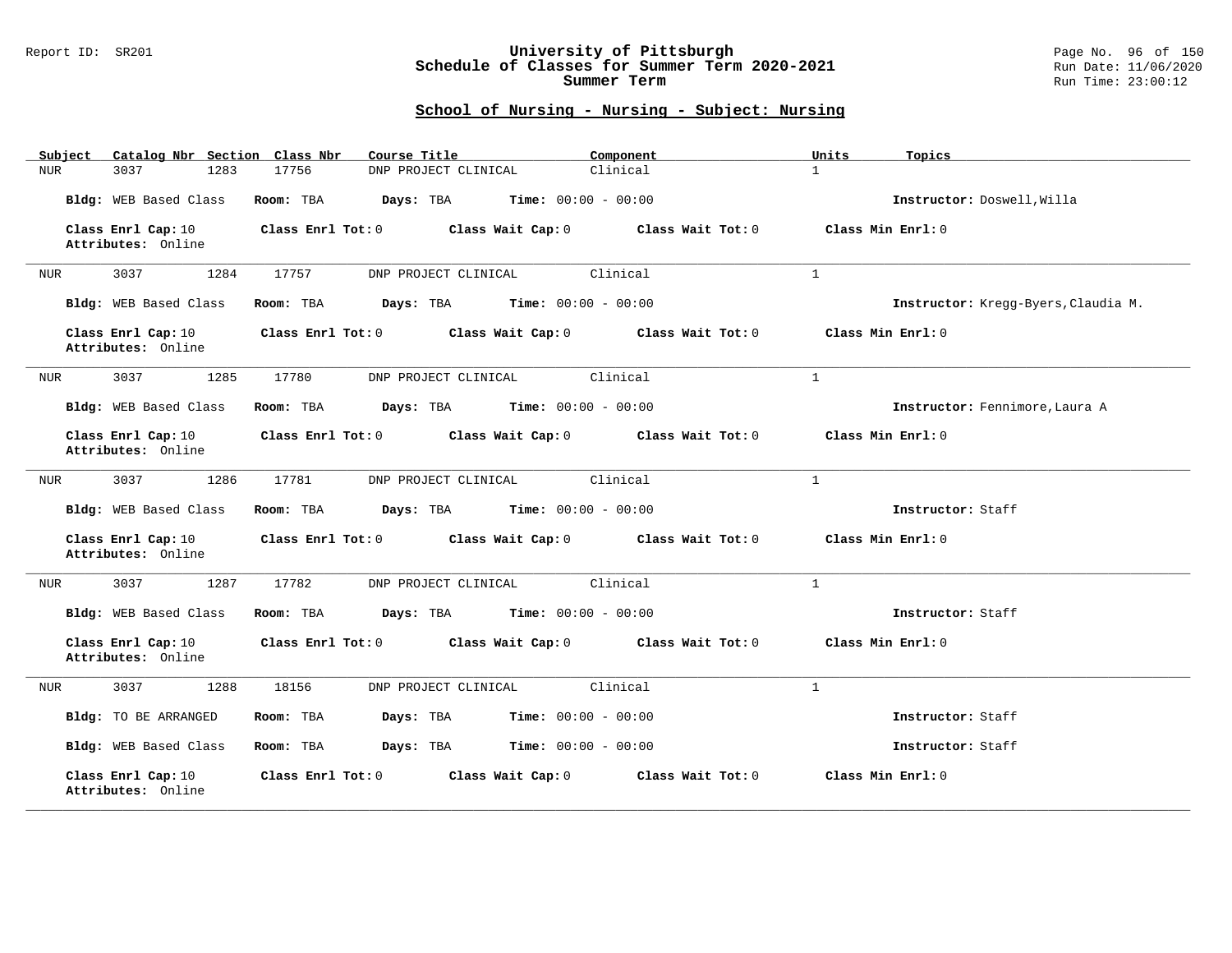#### Report ID: SR201 **University of Pittsburgh** Page No. 97 of 150 **Schedule of Classes for Summer Term 2020-2021** Run Date: 11/06/2020 **Summer Term** Run Time: 23:00:12

| Catalog Nbr Section Class Nbr<br>Subject | Course Title                                                                    | Component | Units<br>Topics                        |
|------------------------------------------|---------------------------------------------------------------------------------|-----------|----------------------------------------|
| 3037<br>1289<br>NUR                      | 19288<br>DNP PROJECT CLINICAL                                                   | Clinical  | $\mathbf{1}$                           |
| Bldg: WEB Based Class                    | <b>Days:</b> TBA <b>Time:</b> $00:00 - 00:00$<br>Room: TBA                      |           | Instructor: Godfrey, Kathleen          |
| Class Enrl Cap: 25<br>Attributes: Online | Class Enrl Tot: 0 Class Wait Cap: 0 Class Wait Tot: 0                           |           | Class Min Enrl: 0                      |
| 3045<br>1010<br>NUR                      | 11976<br>RESEARCH PRACTICUM                                                     | Practicum | $1 - 6$                                |
| Bldg: TO BE ARRANGED                     | Room: TBA $Days:$ TBA $Time: 00:00 - 00:00$                                     |           | Instructor: Albrecht, Susan A          |
| Class Enrl Cap: 25                       | Class Enrl Tot: 0 Class Wait Cap: 0 Class Wait Tot: 0                           |           | Class Min $Enr1:0$                     |
| 3045<br>1020<br>NUR                      | RESEARCH PRACTICUM<br>11977                                                     | Practicum | $1 - 6$                                |
| Bldg: WEB Based Class                    | Room: TBA $Days:$ TBA $Time: 00:00 - 00:00$                                     |           | Instructor: Bender, Catherine M        |
| Class Enrl Cap: 25                       | Class Enrl Tot: 0 Class Wait Cap: 0 Class Wait Tot: 0                           |           | Class Min Enrl: 0                      |
| 3045<br>1030<br>NUR                      | 11978<br>RESEARCH PRACTICUM                                                     | Practicum | $1 - 6$                                |
| Bldg: WEB Based Class                    | Room: TBA $Days:$ TBA $Time: 00:00 - 00:00$                                     |           | Instructor: Burke, Lora E              |
| Class Enrl Cap: 25                       | Class Enrl Tot: 0 Class Wait Cap: 0 Class Wait Tot: 0                           |           | Class Min Enrl: 0                      |
| 3045<br>1040<br>NUR                      | RESEARCH PRACTICUM Practicum<br>11979                                           |           | $1 - 6$                                |
| Bldg: WEB Based Class                    | <b>Days:</b> TBA <b>Time:</b> $00:00 - 00:00$<br>Room: TBA                      |           | Instructor: Charron-Prochownik, Denise |
| Class Enrl Cap: 25                       | Class Enrl Tot: 0 Class Wait Cap: 0 Class Wait Tot: 0                           |           | Class Min Enrl: 0                      |
| 3045<br>1050<br>NUR                      | 11980<br>RESEARCH PRACTICUM                                                     | Practicum | $1 - 6$                                |
| Bldg: WEB Based Class                    | <b>Days:</b> TBA <b>Time:</b> $00:00 - 00:00$<br>Room: TBA                      |           | Instructor: Staff                      |
| Class Enrl Cap: 25                       | Class Enrl Tot: $0$ Class Wait Cap: $0$ Class Wait Tot: $0$ Class Min Enrl: $0$ |           |                                        |
| 3045<br>1060<br>NUR                      | RESEARCH PRACTICUM Practicum<br>11981                                           |           | $1 - 6$                                |
| Bldg: WEB Based Class                    | Room: TBA $Days:$ TBA $Time: 00:00 - 00:00$                                     |           | Instructor: Conley, Yvette Perry       |
| Class Enrl Cap: 25                       | Class Enrl Tot: 0 Class Wait Cap: 0 Class Wait Tot: 0                           |           | Class Min Enrl: 0                      |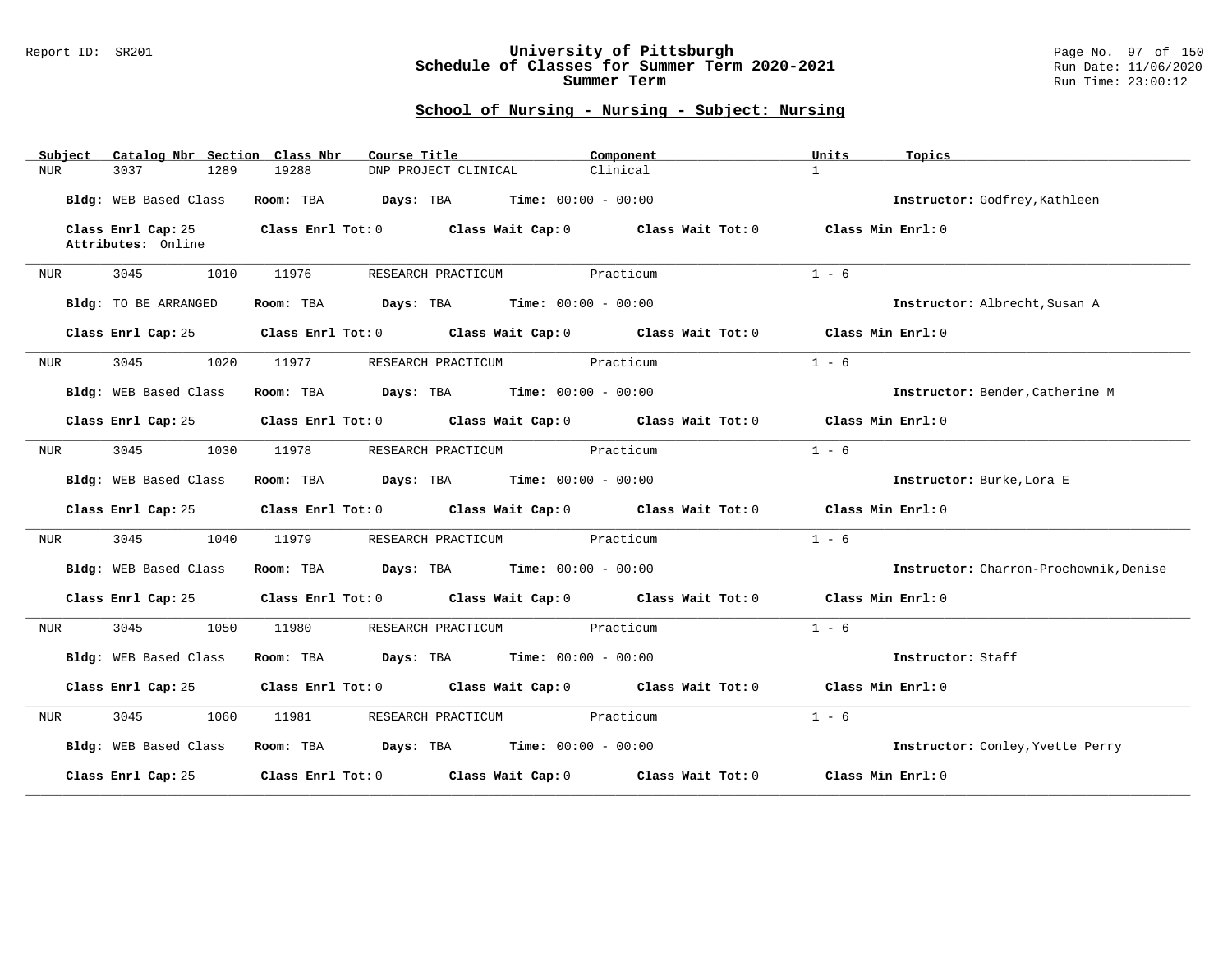#### Report ID: SR201 **University of Pittsburgh** Page No. 98 of 150 **Schedule of Classes for Summer Term 2020-2021** Run Date: 11/06/2020 **Summer Term** Run Time: 23:00:12

| Subject<br>Catalog Nbr Section Class Nbr | Course Title                                                                               | Component                                                                                          | Units<br>Topics                        |
|------------------------------------------|--------------------------------------------------------------------------------------------|----------------------------------------------------------------------------------------------------|----------------------------------------|
| 3045<br>1070<br><b>NUR</b>               | 11982<br>RESEARCH PRACTICUM                                                                | Practicum                                                                                          | $1 - 6$                                |
| Bldg: WEB Based Class                    | Room: TBA $Days:$ TBA $Time: 00:00 - 00:00$                                                |                                                                                                    | Instructor: Constantino, Rose          |
|                                          | Class Enrl Cap: 25 Class Enrl Tot: 0 Class Wait Cap: 0 Class Wait Tot: 0 Class Min Enrl: 0 |                                                                                                    |                                        |
| NUR                                      | 3045 1080 11983 RESEARCH PRACTICUM Practicum                                               |                                                                                                    | $1 - 6$                                |
| Bldg: WEB Based Class                    | Room: TBA $Days:$ TBA $Time: 00:00 - 00:00$                                                |                                                                                                    | Instructor: Dabbs, Annette J De Vito   |
| Class Enrl Cap: 25                       | Class Enrl Tot: 0 Class Wait Cap: 0 Class Wait Tot: 0                                      |                                                                                                    | Class Min Enrl: 0                      |
| 3045<br>1090<br>NUR <b>NUR</b>           | RESEARCH PRACTICUM Practicum<br>11984                                                      |                                                                                                    | $1 - 6$                                |
| Bldg: WEB Based Class                    | Room: TBA $\rule{1em}{0.15mm}$ Days: TBA $\rule{1.5mm}{0.15mm}$ Time: $00:00 - 00:00$      |                                                                                                    | Instructor: Donovan, Heidi Ann Scharf  |
| Class Enrl Cap: 25                       |                                                                                            | Class Enrl Tot: 0 $\qquad$ Class Wait Cap: 0 $\qquad$ Class Wait Tot: 0 $\qquad$ Class Min Enrl: 0 |                                        |
| NUR <sub>p</sub>                         | 3045 1100 11985 RESEARCH PRACTICUM Practicum                                               |                                                                                                    | $1 - 6$                                |
| Bldg: WEB Based Class                    | Room: TBA $Days:$ TBA $Time: 00:00 - 00:00$                                                |                                                                                                    | Instructor: Dorman, Janice S           |
|                                          | Class Enrl Cap: 25 Class Enrl Tot: 0 Class Wait Cap: 0 Class Wait Tot: 0 Class Min Enrl: 0 |                                                                                                    |                                        |
| NUR <sub>p</sub>                         | 3045 1110 11986 RESEARCH PRACTICUM Practicum                                               |                                                                                                    | $1 - 6$                                |
|                                          | Bldg: WEB Based Class Room: TBA Days: TBA Time: 00:00 - 00:00                              |                                                                                                    | Instructor: Doswell, Willa             |
|                                          | Class Enrl Cap: 25 Class Enrl Tot: 0 Class Wait Cap: 0 Class Wait Tot: 0                   |                                                                                                    | Class Min Enrl: 0                      |
| 3045<br>1120<br>NUR                      | 11987<br>RESEARCH PRACTICUM Practicum                                                      |                                                                                                    | $1 - 6$                                |
|                                          | Bldg: WEB Based Class Room: TBA Days: TBA Time: 00:00 - 00:00                              |                                                                                                    | Instructor: Dunbar-Jacob, Jacqueline M |
| Class Enrl Cap: 25                       |                                                                                            | Class Enrl Tot: 0 Class Wait Cap: 0 Class Wait Tot: 0 Class Min Enrl: 0                            |                                        |
| 3045<br>NUR                              | 1130 11988<br>RESEARCH PRACTICUM Practicum                                                 |                                                                                                    | $1 - 6$                                |
| Bldg: WEB Based Class                    | Room: TBA $Days:$ TBA $Time: 00:00 - 00:00$                                                |                                                                                                    | Instructor: Engberg, Sandra J          |
| Class Enrl Cap: 25                       | Class Enrl Tot: 0 Class Wait Cap: 0 Class Wait Tot: 0                                      |                                                                                                    | Class Min Enrl: 0                      |
| 3045<br>1140<br>NUR                      | RESEARCH PRACTICUM Practicum<br>11989                                                      |                                                                                                    | $1 - 6$                                |
| Bldg: WEB Based Class                    | Room: TBA $Days:$ TBA $Time: 00:00 - 00:00$                                                |                                                                                                    | Instructor: Erlen, Judith              |
| Class Enrl Cap: 25                       |                                                                                            | Class Enrl Tot: $0$ Class Wait Cap: $0$ Class Wait Tot: $0$                                        | Class Min Enrl: 0                      |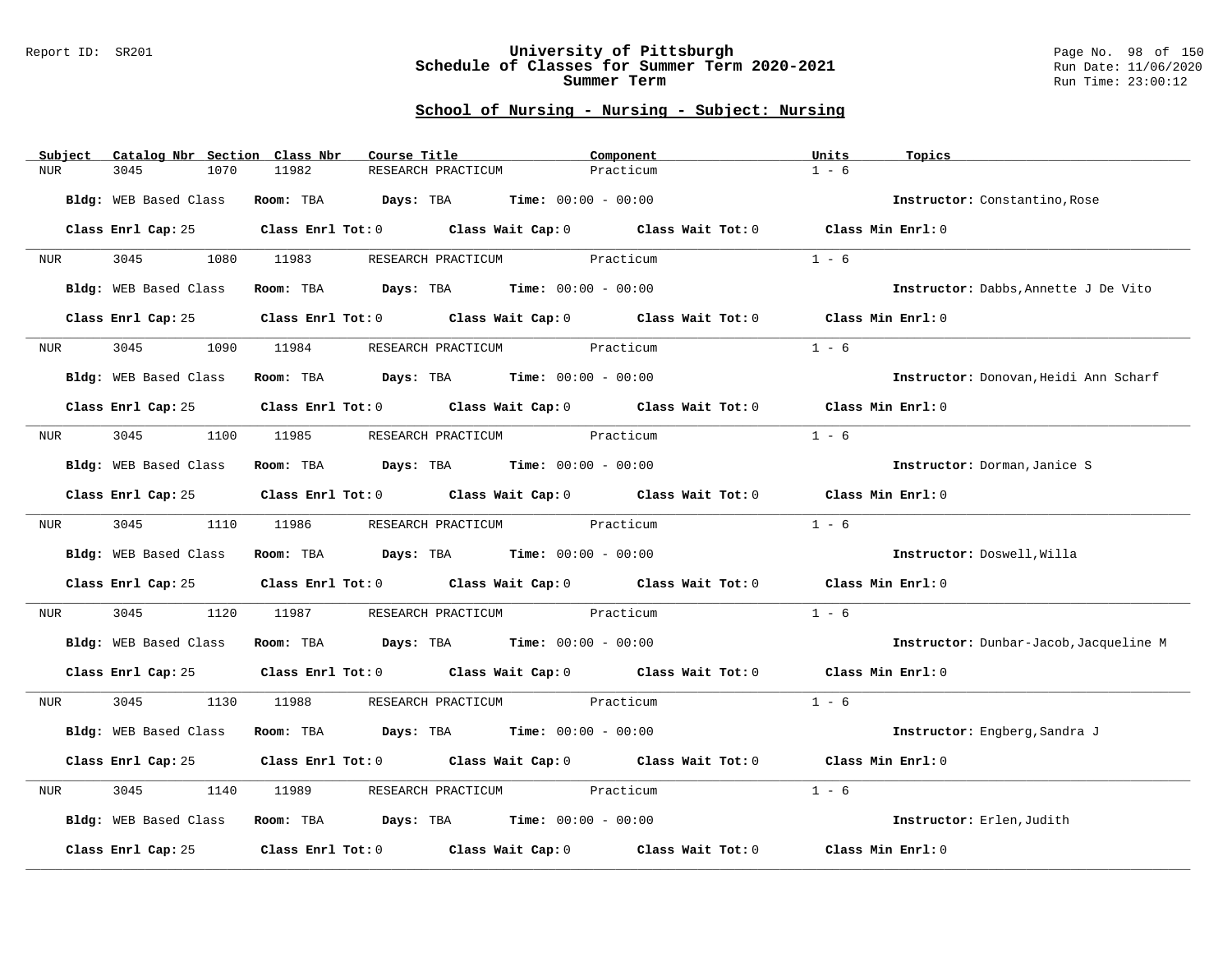| NUR            | 3045<br>1150          | 11990<br>RESEARCH PRACTICUM                                                                | Practicum         | $1 - 6$                                  |
|----------------|-----------------------|--------------------------------------------------------------------------------------------|-------------------|------------------------------------------|
|                | Bldg: WEB Based Class | <b>Days:</b> TBA <b>Time:</b> $00:00 - 00:00$<br>Room: TBA                                 |                   | Instructor: Kitutu, Julius Mulwa Munyoki |
|                |                       | Class Enrl Cap: 25 Class Enrl Tot: 0 Class Wait Cap: 0 Class Wait Tot: 0 Class Min Enrl: 0 |                   |                                          |
| <b>NUR</b>     | 3045<br>1160          | 11991<br>RESEARCH PRACTICUM                                                                | Practicum         | $1 - 6$                                  |
|                | Bldg: WEB Based Class | <b>Days:</b> TBA <b>Time:</b> $00:00 - 00:00$<br>Room: TBA                                 |                   | Instructor: Henker, Richard A.           |
|                |                       | Class Enrl Cap: 25 Class Enrl Tot: 0 Class Wait Cap: 0 Class Wait Tot: 0 Class Min Enrl: 0 |                   |                                          |
| NUR            | 3045                  | 1170 11992<br>RESEARCH PRACTICUM Practicum                                                 |                   | $1 - 6$                                  |
|                | Bldg: WEB Based Class | Room: TBA $\rule{1em}{0.15mm}$ Days: TBA $\rule{1.15mm}]{0.15mm}$ Time: $0.000 - 0.0000$   |                   | Instructor: Danford, Cynthia             |
|                |                       | Class Enrl Cap: 25 Class Enrl Tot: 0 Class Wait Cap: 0 Class Wait Tot: 0                   |                   | Class Min Enrl: 0                        |
| NUR            | 3045<br>1180          | 11993<br>RESEARCH PRACTICUM Practicum                                                      |                   | $1 - 6$                                  |
|                | Bldg: WEB Based Class | Room: TBA $Days:$ TBA $Time: 00:00 - 00:00$                                                |                   | Instructor: Hravnak, Marilyn             |
|                |                       | Class Enrl Cap: 25 Class Enrl Tot: 0 Class Wait Cap: 0 Class Wait Tot: 0                   |                   | Class Min Enrl: 0                        |
| NUR <b>NUR</b> |                       | 3045 1190 11994 RESEARCH PRACTICUM Practicum                                               |                   | $1 - 6$                                  |
|                | Bldg: WEB Based Class | $\texttt{Days:}$ TBA $\texttt{Time:}$ 00:00 - 00:00<br>Room: TBA                           |                   | Instructor: Sherwood, Paula Riess        |
|                |                       | Class Enrl Cap: 25 Class Enrl Tot: 0 Class Wait Cap: 0 Class Wait Tot: 0                   |                   | Class Min Enrl: 0                        |
| NUR            | 3045<br>1200          | 11995<br>RESEARCH PRACTICUM Practicum                                                      |                   | $1 - 6$                                  |
|                | Bldg: WEB Based Class | $\texttt{Days:}$ TBA $\texttt{Time:}$ 00:00 - 00:00<br>Room: TBA                           |                   | Instructor: Hoffmann, Rosemary L.        |
|                |                       | Class Enrl Cap: 25 Class Enrl Tot: 0 Class Wait Cap: 0 Class Wait Tot: 0                   |                   | Class Min Enrl: 0                        |
| NUR            | 3045<br>1210          | 11996<br>RESEARCH PRACTICUM                                                                | Practicum         | $1 - 6$                                  |
|                | Bldg: WEB Based Class | $\texttt{Davis:}$ TBA $\texttt{Time:}$ 00:00 - 00:00<br>Room: TBA                          |                   | Instructor: Chasens, Eileen Ruth         |
|                |                       | Class Enrl Cap: 25 Class Enrl Tot: 0 Class Wait Cap: 0 Class Wait Tot: 0                   |                   | Class Min Enrl: 0                        |
| NUR            | 3045<br>1220          | 11997<br>RESEARCH PRACTICUM Practicum                                                      |                   | $1 - 6$                                  |
|                | Bldg: WEB Based Class | Room: TBA $\rule{1em}{0.15mm}$ Days: TBA $\rule{1.15mm}]{0.15mm}$ Time: $0.000 - 0.0000$   |                   | Instructor: Nativio, Donna               |
|                |                       | Class Enrl Cap: 25 Class Enrl Tot: 0 Class Wait Cap: 0 Class Wait Tot: 0 Class Min Enrl: 0 |                   |                                          |
| NUR            | 3045<br>1230          | 11998<br>RESEARCH PRACTICUM Practicum                                                      |                   | $1 - 6$                                  |
|                | Bldg: WEB Based Class | <b>Room:</b> TBA $\qquad \qquad$ Days: TBA $\qquad \qquad$ Time: $00:00 - 00:00$           |                   | Instructor: Braxter, Betty J.            |
|                |                       |                                                                                            | Class Wait Tot: 0 |                                          |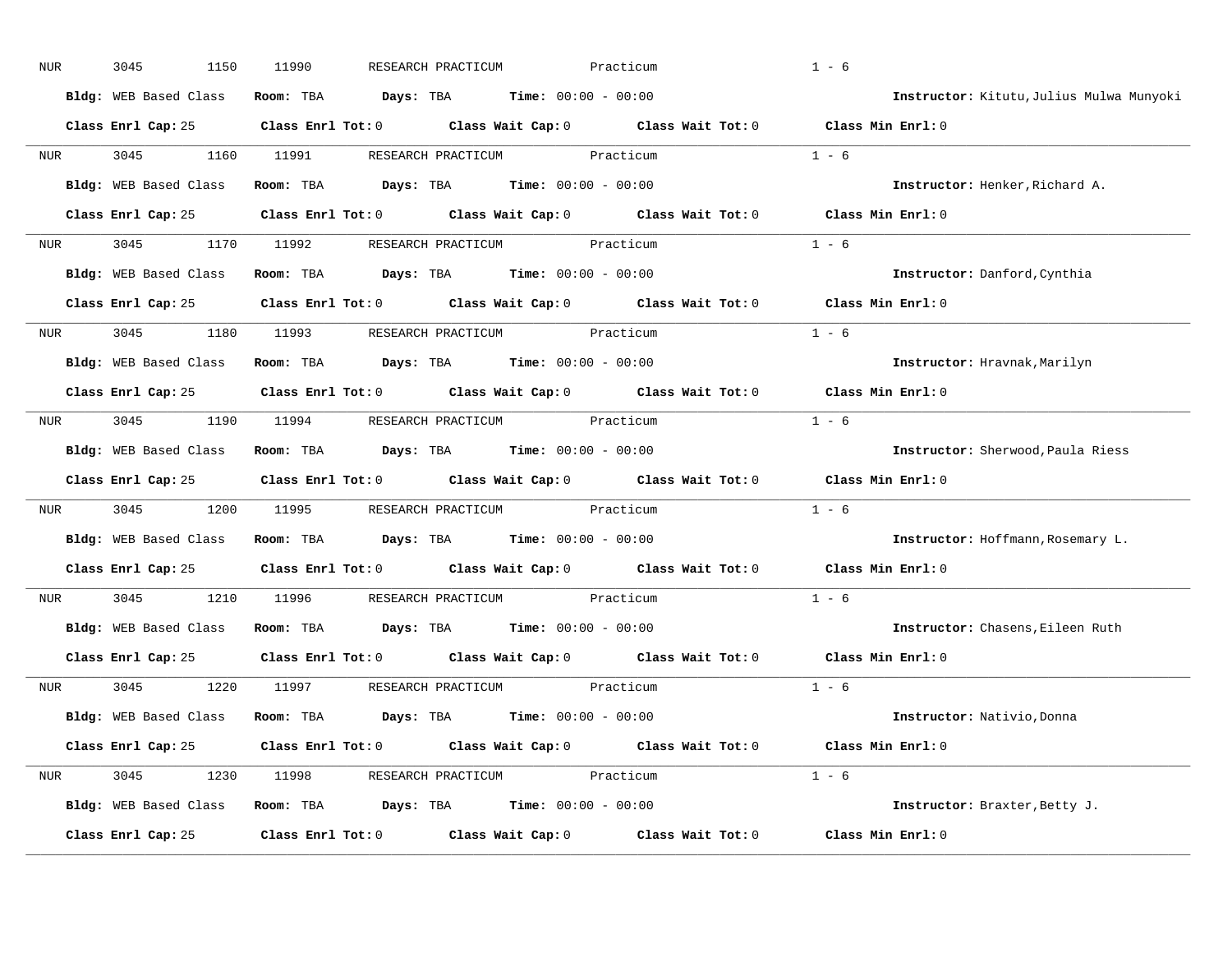#### Report ID: SR201 **University of Pittsburgh** Page No. 100 of 150 **Schedule of Classes for Summer Term 2020-2021** Run Date: 11/06/2020 **Summer Term** Run Time: 23:00:12

| Subject<br>Catalog Nbr Section Class Nbr | Course Title                                                                                       | Component | Units<br>Topics                    |
|------------------------------------------|----------------------------------------------------------------------------------------------------|-----------|------------------------------------|
| <b>NUR</b><br>3045<br>1240               | 11999<br>RESEARCH PRACTICUM                                                                        | Practicum | $1 - 6$                            |
| Bldg: WEB Based Class                    | Room: TBA $Days: TBA$ Time: $00:00 - 00:00$                                                        |           | Instructor: Mitchell, Ann M.       |
| Class Enrl Cap: 25                       | Class Enrl Tot: 0 $\qquad$ Class Wait Cap: 0 $\qquad$ Class Wait Tot: 0 $\qquad$ Class Min Enrl: 0 |           |                                    |
| 3045<br><b>NUR</b>                       | RESEARCH PRACTICUM Practicum<br>1250 12000                                                         |           | $1 - 6$                            |
| Bldg: WEB Based Class                    | Room: TBA $Days:$ TBA $Time: 00:00 - 00:00$                                                        |           | Instructor: Puskar, Kathryn R.     |
| Class Enrl Cap: 25                       | Class Enrl Tot: 0 Class Wait Cap: 0 Class Wait Tot: 0                                              |           | Class Min Enrl: 0                  |
| 3045<br>1260<br>NUR <sub>i</sub>         | RESEARCH PRACTICUM Practicum<br>12001                                                              |           | $1 - 6$                            |
| Bldg: WEB Based Class                    | Room: TBA $Days:$ TBA $Time: 00:00 - 00:00$                                                        |           | Instructor: Rosenzweig, Margaret   |
|                                          | Class Enrl Cap: 25 Class Enrl Tot: 0 Class Wait Cap: 0 Class Wait Tot: 0 Class Min Enrl: 0         |           |                                    |
| NUR <b>NUR</b>                           | 3045 1270 12002 RESEARCH PRACTICUM Practicum                                                       |           | $1 - 6$                            |
| Bldg: WEB Based Class                    | Room: TBA $Days:$ TBA $Time: 00:00 - 00:00$                                                        |           | Instructor: Schlenk, Elizabeth Ann |
| Class Enrl Cap: 25                       | Class Enrl Tot: 0 Class Wait Cap: 0 Class Wait Tot: 0 Class Min Enrl: 0                            |           |                                    |
|                                          | NUR 3045 1280 12003 RESEARCH PRACTICUM Practicum                                                   |           | $1 - 6$                            |
| Bldg: WEB Based Class                    | Room: TBA $Days:$ TBA $Time: 00:00 - 00:00$                                                        |           | Instructor: Sereika, Susan M       |
| Class Enrl Cap: 25                       | Class Enrl Tot: 0 Class Wait Cap: 0 Class Wait Tot: 0                                              |           | Class Min Enrl: 0                  |
| 3045<br>1290<br>NUR                      | 12004<br>RESEARCH PRACTICUM Practicum                                                              |           | $1 - 6$                            |
| Bldg: WEB Based Class                    | Room: TBA $Days:$ TBA $Time:$ $00:00 - 00:00$                                                      |           | Instructor: Staff                  |
| Class Enrl Cap: 25                       | Class Enrl Tot: 0 Class Wait Cap: 0 Class Wait Tot: 0 Class Min Enrl: 0                            |           |                                    |
| 3045<br><b>NUR</b>                       | 1300 12005 RESEARCH PRACTICUM Practicum                                                            |           | $1 - 6$                            |
| Bldg: WEB Based Class                    | Room: TBA $Days:$ TBA $Time: 00:00 - 00:00$                                                        |           | Instructor: Swigart, Valerie A     |
| Class Enrl Cap: 25                       | Class Enrl Tot: 0 Class Wait Cap: 0 Class Wait Tot: 0                                              |           | Class Min Enrl: 0                  |
| 3045<br>1310<br>NUR                      | RESEARCH PRACTICUM Practicum<br>12170                                                              |           | $1 - 6$                            |
| Bldg: WEB Based Class                    | $\textbf{Room}: \text{ TBA}$ Days: TBA $\text{Time}: \text{ } 00:00 - 00:00$                       |           | Instructor: Ren, Dianxu            |
| Class Enrl Cap: 5                        | Class Enrl Tot: 0 Class Wait Cap: 0 Class Wait Tot: 0                                              |           | Class Min Enrl: 0                  |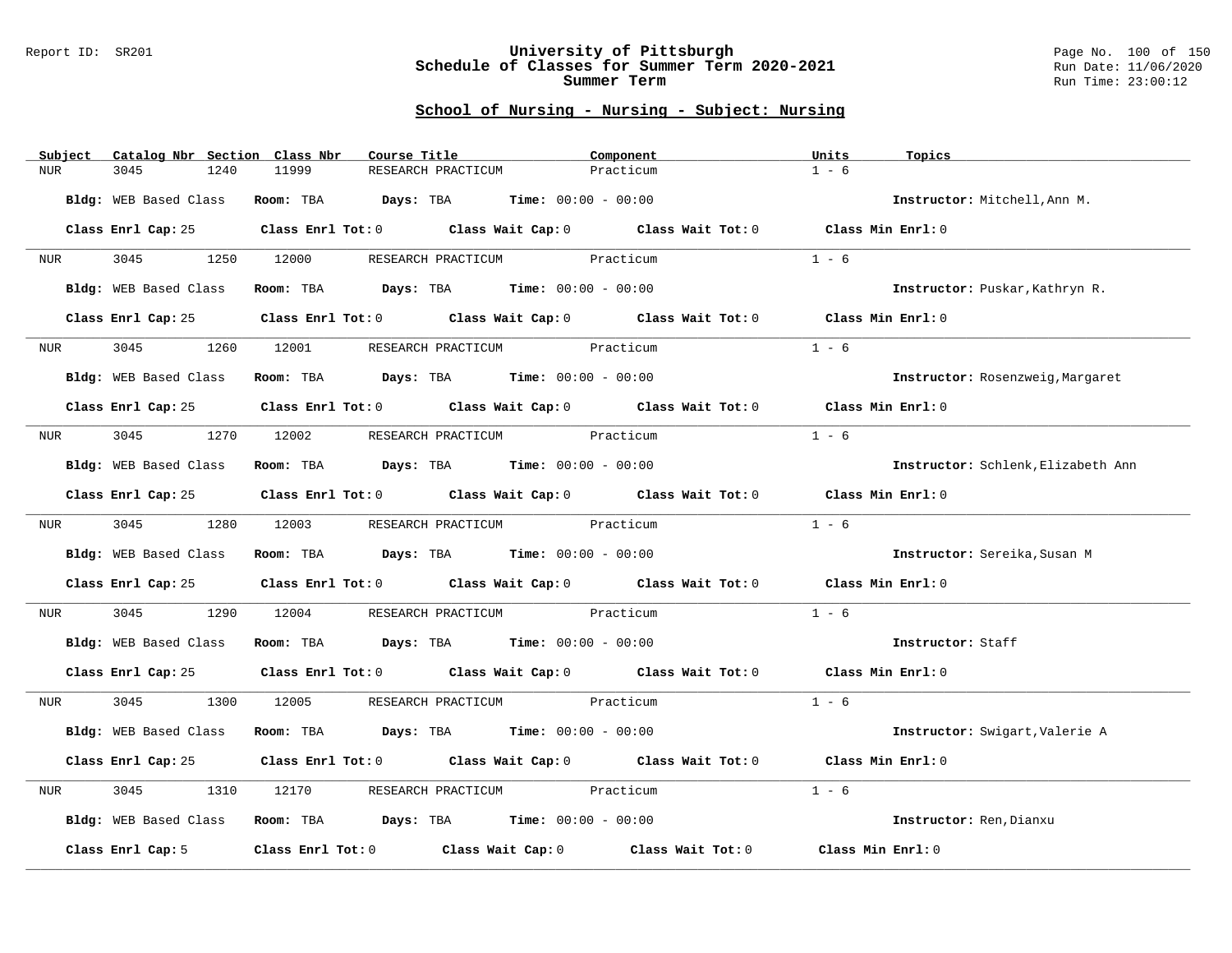| <b>NUR</b>       | 3045<br>1320                    | 12171<br>RESEARCH PRACTICUM                                                                                                                                                                                                                                                                                    | Practicum                                           | $1 - 6$                                                                         |                                  |
|------------------|---------------------------------|----------------------------------------------------------------------------------------------------------------------------------------------------------------------------------------------------------------------------------------------------------------------------------------------------------------|-----------------------------------------------------|---------------------------------------------------------------------------------|----------------------------------|
|                  | Bldg: WEB Based Class Room: TBA |                                                                                                                                                                                                                                                                                                                | <b>Days:</b> TBA <b>Time:</b> $00:00 - 00:00$       |                                                                                 | Instructor: Alexander, Sheila A  |
|                  | Class Enrl Cap: 5               |                                                                                                                                                                                                                                                                                                                |                                                     | Class Enrl Tot: 0 Class Wait Cap: 0 Class Wait Tot: 0 Class Min Enrl: 0         |                                  |
| NUR              | 3045<br>1330                    | 12172                                                                                                                                                                                                                                                                                                          | RESEARCH PRACTICUM Practicum                        | $1 - 6$                                                                         |                                  |
|                  | Bldg: WEB Based Class           | Room: TBA $\rule{1em}{0.15mm}$ Days: TBA $\rule{1.15mm}]{0.15mm}$ Time: $0.000 - 0.0000$                                                                                                                                                                                                                       |                                                     |                                                                                 | Instructor: Lingler, Jennifer H  |
|                  | Class Enrl Cap: 5               | Class Enrl Tot: 0 Class Wait Cap: 0 Class Wait Tot: 0                                                                                                                                                                                                                                                          |                                                     | Class Min Enrl: 0                                                               |                                  |
| NUR              | 3045<br>1340                    | 12173                                                                                                                                                                                                                                                                                                          | RESEARCH PRACTICUM<br>Practicum                     | $1 - 6$                                                                         |                                  |
|                  | <b>Bldg:</b> WEB Based Class    | Room: TBA                                                                                                                                                                                                                                                                                                      | $\texttt{Days:}$ TBA $\texttt{Time:}$ 00:00 - 00:00 |                                                                                 | Instructor: O'Donnell, John Marc |
|                  | Class Enrl Cap: 5               | Class Enrl Tot: 0 Class Wait Cap: 0 Class Wait Tot: 0                                                                                                                                                                                                                                                          |                                                     | Class Min Enrl: 0                                                               |                                  |
| NUR <sub>p</sub> | 3045<br>1350                    | 12174                                                                                                                                                                                                                                                                                                          | Practicum<br>RESEARCH PRACTICUM                     | $1 - 6$                                                                         |                                  |
|                  | Bldg: WEB Based Class           | <b>Room:</b> TBA $Days:$ TBA $Time: 00:00 - 00:00$                                                                                                                                                                                                                                                             |                                                     |                                                                                 | Instructor: Yeh, Chao Hsing      |
|                  | Class Enrl Cap: 5               | Class Enrl Tot: 0 Class Wait Cap: 0 Class Wait Tot: 0                                                                                                                                                                                                                                                          |                                                     | Class Min Enrl: 0                                                               |                                  |
| NUR <sub>i</sub> | 3045                            | 1360 12175                                                                                                                                                                                                                                                                                                     | RESEARCH PRACTICUM Practicum                        | $1 - 6$                                                                         |                                  |
|                  | Bldg: WEB Based Class           | <b>Room:</b> TBA $Days: TBA$ <b>Time:</b> $00:00 - 00:00$                                                                                                                                                                                                                                                      |                                                     |                                                                                 | Instructor: Founds, Sandra Anne  |
|                  | Class Enrl Cap: 5               | Class Enrl Tot: 0 Class Wait Cap: 0 Class Wait Tot: 0                                                                                                                                                                                                                                                          |                                                     | Class Min Enrl: 0                                                               |                                  |
| NUR              | 1370<br>3045                    | 12176                                                                                                                                                                                                                                                                                                          | RESEARCH PRACTICUM<br>Practicum                     | $1 - 6$                                                                         |                                  |
|                  | Bldg: WEB Based Class           | <b>Room:</b> TBA $\rule{1em}{0.15mm}$ $\rule{1.5mm}{0.15mm}$ $\rule{1.5mm}{0.15mm}$ $\rule{1.5mm}{0.15mm}$ $\rule{1.5mm}{0.15mm}$ $\rule{1.5mm}{0.15mm}$ $\rule{1.5mm}{0.15mm}$ $\rule{1.5mm}{0.15mm}$ $\rule{1.5mm}{0.15mm}$ $\rule{1.5mm}{0.15mm}$ $\rule{1.5mm}{0.15mm}$ $\rule{1.5mm}{0.15mm}$ $\rule{1.5$ |                                                     |                                                                                 | Instructor: Staff                |
|                  | Class Enrl Cap: 5               | Class Enrl Tot: 0 Class Wait Cap: 0 Class Wait Tot: 0                                                                                                                                                                                                                                                          |                                                     | Class Min Enrl: 0                                                               |                                  |
| NUR <sub>p</sub> | 3045                            | 1380 18071                                                                                                                                                                                                                                                                                                     | RESEARCH PRACTICUM Practicum                        | $1 - 6$                                                                         |                                  |
|                  | Bldg: TO BE ARRANGED            | Room: TBA $Days:$ TBA $Time: 00:00 - 00:00$                                                                                                                                                                                                                                                                    |                                                     |                                                                                 | Instructor: Danford, Cynthia     |
|                  | Class Enrl Cap: 5               |                                                                                                                                                                                                                                                                                                                |                                                     | Class Enrl Tot: $0$ Class Wait Cap: $0$ Class Wait Tot: $0$ Class Min Enrl: $0$ |                                  |
| NUR              | 3052 200<br>1010                | 19517                                                                                                                                                                                                                                                                                                          | MANUSCRIPT DEVELOPMENT Practicum                    | $\mathbf{1}$                                                                    |                                  |
|                  | Bldg: WEB Based Class Room: TBA |                                                                                                                                                                                                                                                                                                                | <b>Days:</b> Th <b>Time:</b> $13:00 - 13:50$        |                                                                                 | Instructor: Fennimore, Laura A   |
|                  |                                 |                                                                                                                                                                                                                                                                                                                |                                                     |                                                                                 | Schlenk, Elizabeth Ann           |
|                  | Class Enrl Cap: 45              | Class Enrl Tot: $0$ Class Wait Cap: $0$ Class Wait Tot: $0$<br>Room Characteristics: PeopleSoft - Scheduled (PS)(1)                                                                                                                                                                                            |                                                     | Class Min Enrl: 0                                                               |                                  |
|                  | Reserve Capacity:               | 01-FEB-2021 Nursing Anesthesia                                                                                                                                                                                                                                                                                 | Reserve Enrl Cap: 45                                | Reserve Enrl Tot:                                                               | 0                                |

<b></b>The planned operational modality for this class is REMOTE. For more information please visit <a href="http://www.provost.pitt.edu/students/student-success-flexpitt/flex-pitt-guarded-risk-posture-all-students-remote" target="\_blank">http://www.provost.pitt.edu/students/student-success-flexpitt/flex-pitt-guarded-risk-posture-all-students-remote/</a>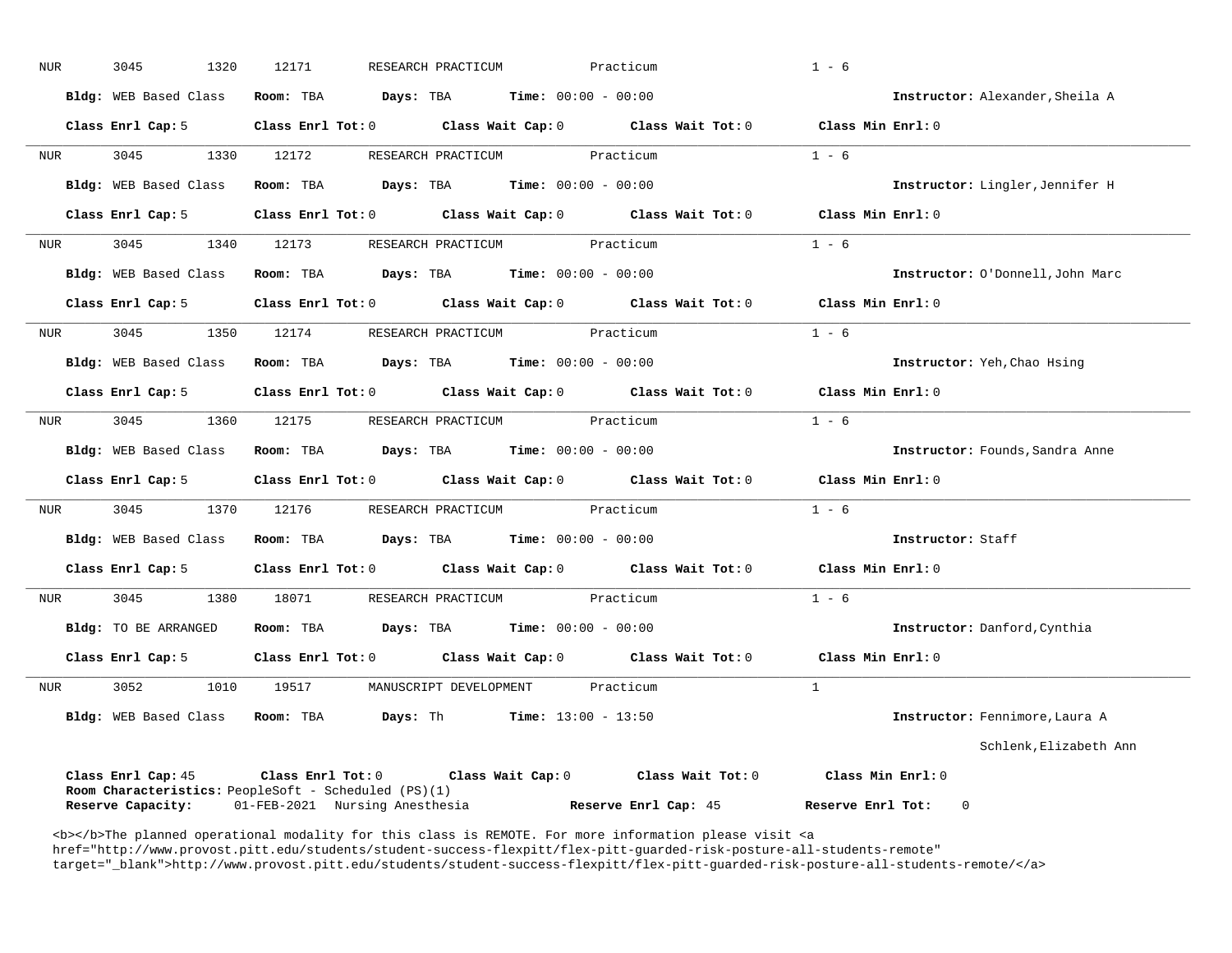| <b>NUR</b> | 3052<br>1020                                         | 19917                   | MANUSCRIPT DEVELOPMENT | Practicum                           | $\mathbf{1}$                     |
|------------|------------------------------------------------------|-------------------------|------------------------|-------------------------------------|----------------------------------|
|            | Bldg: WEB Based Class                                | Room: TBA               | Days: TBA              | Time: $00:00 - 00:00$               | Instructor: Engberg, Sandra J    |
|            |                                                      |                         |                        |                                     | Schlenk, Elizabeth Ann           |
|            | Class Enrl Cap: 45<br>Attributes: Online             | $Class$ $Enr1$ $Tot: 0$ |                        | Class Wait Cap: 0 Class Wait Tot: 0 | Class Min Enrl: 0                |
| <b>NUR</b> | 3052D<br>1010                                        | 20348                   | MANUSCRIPT DEVELOPMENT | Practicum                           | $\mathbf{1}$                     |
|            | Bldg: WEB Based Class                                | Room: TBA               | Days: Th               | <b>Time:</b> $13:00 - 13:50$        | Instructor: Fennimore, Laura A   |
|            | Class Enrl Cap: 20<br>Attributes: Distance Education | $Class$ $Enr1$ $Tot: 0$ | Class Wait Cap: 0      | Class Wait Tot: 0                   | Class Min Enrl: 0                |
| NUR        | 3060<br>1005                                         | 17917                   | INDEPENDENT STUDY      | Independent Study                   | $1 - 9$                          |
|            | Bldg: TO BE ARRANGED                                 | Room: TBA               | Days: TBA              | <b>Time:</b> $00:00 - 00:00$        | Instructor: Faett, Becky L       |
|            | Class Enrl Cap: 15                                   | $Class$ $Enrl$ $Tot: 0$ | Class Wait Cap: 0      | Class Wait Tot: 0                   | Class Min Enrl: 0                |
| NUR        | 3060<br>1006                                         | 17918                   | INDEPENDENT STUDY      | Independent Study                   | $1 - 9$                          |
|            | Bldg: TO BE ARRANGED                                 | Room: TBA               | Days: TBA              | <b>Time:</b> $00:00 - 00:00$        | Instructor: Zewe, Gretchen E.    |
|            | Class Enrl Cap: 15                                   | Class Enrl Tot: 0       | Class Wait Cap: 0      | Class Wait Tot: 0                   | Class Min Enrl: 0                |
| <b>NUR</b> | 3060<br>1007                                         | 17919                   | INDEPENDENT STUDY      | Independent Study                   | $1 - 9$                          |
|            | <b>Bldg:</b> TO BE ARRANGED                          | Room: TBA               | Days: TBA              | <b>Time:</b> $00:00 - 00:00$        | Instructor: Kreashko, Lisa Marie |
|            | Class Enrl Cap: 15                                   | Class Enrl Tot: 0       | Class Wait Cap: 0      | Class Wait Tot: 0                   | Class Min Enrl: 0                |
| <b>NUR</b> | 3060<br>1010                                         | 11941                   | INDEPENDENT STUDY      | Independent Study                   | $1 - 9$                          |
|            | <b>Bldg:</b> TO BE ARRANGED                          | Room: TBA               | Days: TBA              | <b>Time:</b> $00:00 - 00:00$        | Instructor: Belcher, Sarah Marie |
|            | Class Enrl Cap: 5                                    | Class Enrl Tot: 0       | Class Wait Cap: 0      | Class Wait Tot: 0                   | Class Min Enrl: 0                |
|            | 3060<br>1020                                         | 12073                   | INDEPENDENT STUDY      | Independent Study                   | $1 - 9$                          |
| <b>NUR</b> |                                                      |                         |                        |                                     |                                  |
|            | <b>Bldg:</b> TO BE ARRANGED                          | Room: TBA               | Days: TBA              | <b>Time:</b> $00:00 - 00:00$        | Instructor: Bender, Catherine M  |
|            | Class Enrl Cap: 5                                    | $Class$ $Enr1$ $Tot: 0$ | Class Wait Cap: 0      | Class Wait Tot: 0                   | Class Min Enrl: 0                |
| <b>NUR</b> | 3060<br>1025                                         | 12074                   | INDEPENDENT STUDY      | Independent Study                   | $1 - 9$                          |
|            | Bldg: TO BE ARRANGED                                 | Room: TBA               | Days: TBA              | <b>Time:</b> $00:00 - 00:00$        | Instructor: Burke, Lora E        |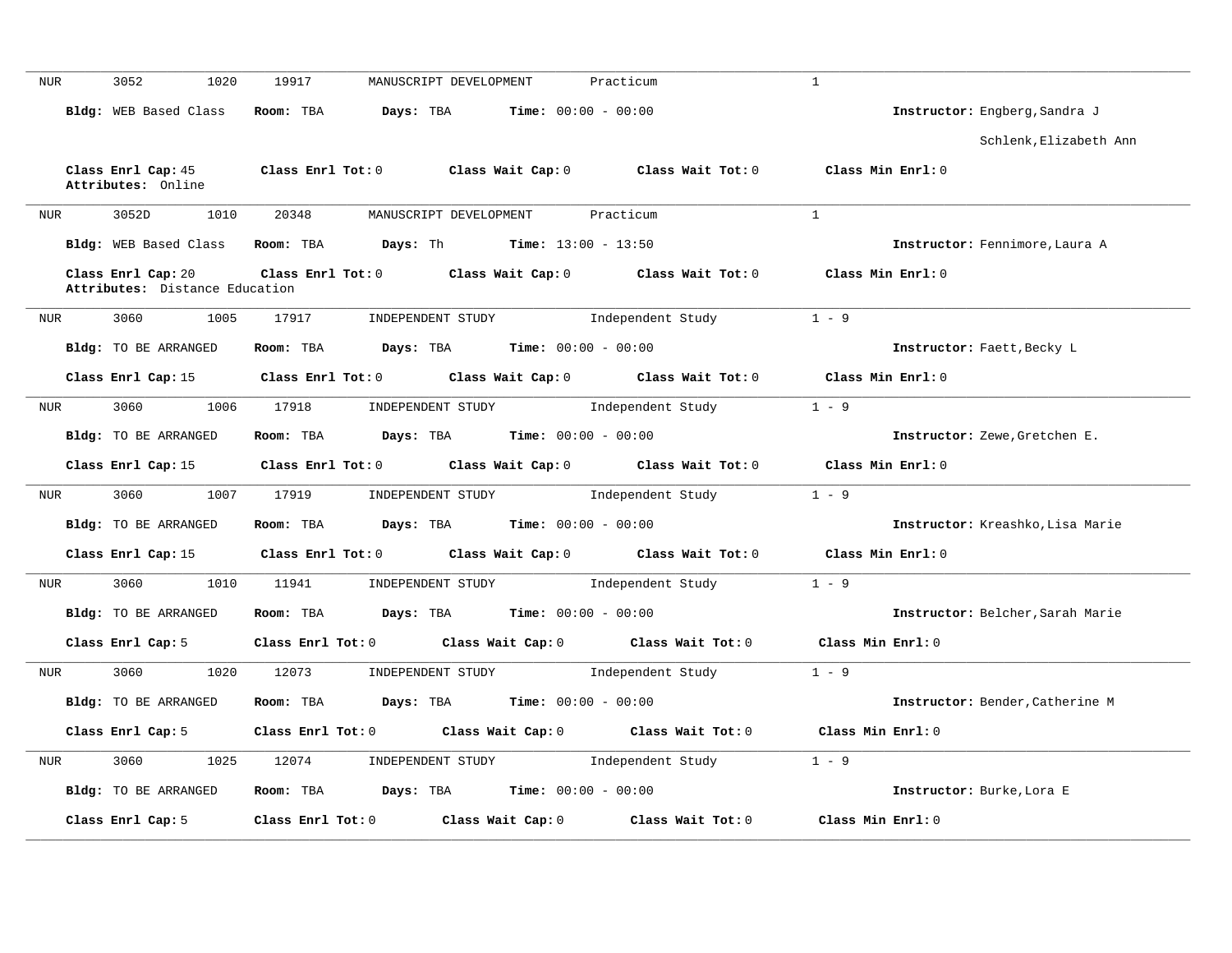#### Report ID: SR201 **University of Pittsburgh** Page No. 103 of 150 **Schedule of Classes for Summer Term 2020-2021** Run Date: 11/06/2020 **Summer Term** Run Time: 23:00:12

| Subject          | Catalog Nbr Section Class Nbr | Course Title                                                                          |                                               | Component                                                                       | Units             | Topics                                 |
|------------------|-------------------------------|---------------------------------------------------------------------------------------|-----------------------------------------------|---------------------------------------------------------------------------------|-------------------|----------------------------------------|
| <b>NUR</b>       | 3060<br>1030                  | 12075                                                                                 | INDEPENDENT STUDY                             | Independent Study                                                               | $1 - 9$           |                                        |
|                  | Bldg: TO BE ARRANGED          | Room: TBA                                                                             | <b>Days:</b> TBA <b>Time:</b> $00:00 - 00:00$ |                                                                                 |                   | Instructor: Charron-Prochownik, Denise |
|                  | Class Enrl Cap: 5             |                                                                                       |                                               | Class Enrl Tot: $0$ Class Wait Cap: $0$ Class Wait Tot: $0$ Class Min Enrl: $0$ |                   |                                        |
| NUR <sub>p</sub> | 3060 000                      | 1035 12076                                                                            | INDEPENDENT STUDY 1ndependent Study           |                                                                                 | $1 - 9$           |                                        |
|                  | Bldg: TO BE ARRANGED          | Room: TBA $Days: TBA$ Time: $00:00 - 00:00$                                           |                                               |                                                                                 |                   | Instructor: Danford, Cynthia           |
|                  | Class Enrl Cap: 5             | Class Enrl Tot: 0 Class Wait Cap: 0 Class Wait Tot: 0                                 |                                               |                                                                                 | Class Min Enrl: 0 |                                        |
| NUR <sub>p</sub> | 3060<br>1040                  | 12077                                                                                 | INDEPENDENT STUDY 1ndependent Study           |                                                                                 | $1 - 9$           |                                        |
|                  | Bldg: TO BE ARRANGED          | Room: TBA $\rule{1em}{0.15mm}$ Days: TBA $\rule{1.5mm}{0.15mm}$ Time: $00:00 - 00:00$ |                                               |                                                                                 |                   | Instructor: Conley, Yvette Perry       |
|                  | Class Enrl Cap: 5             |                                                                                       |                                               | Class Enrl Tot: 0 Class Wait Cap: 0 Class Wait Tot: 0 Class Min Enrl: 0         |                   |                                        |
| NUR <sub>e</sub> |                               | 3060 1045 12078 INDEPENDENT STUDY Independent Study                                   |                                               |                                                                                 | $1 - 9$           |                                        |
|                  | <b>Bldg:</b> TO BE ARRANGED   | Room: TBA $\rule{1em}{0.15mm}$ Days: TBA Time: $00:00 - 00:00$                        |                                               |                                                                                 |                   | Instructor: Constantino, Rose          |
|                  | Class Enrl Cap: 5             | Class Enrl Tot: $0$ Class Wait Cap: $0$ Class Wait Tot: $0$                           |                                               |                                                                                 | Class Min Enrl: 0 |                                        |
| NUR <sub>e</sub> | 3060                          | 1050 12079                                                                            | INDEPENDENT STUDY 1ndependent Study           |                                                                                 | $1 - 9$           |                                        |
|                  | Bldg: TO BE ARRANGED          | <b>Room:</b> TBA $Days: TBA$ <b>Time:</b> $00:00 - 00:00$                             |                                               |                                                                                 |                   | Instructor: Dabbs, Annette J De Vito   |
|                  | Class Enrl Cap: 5             | Class Enrl Tot: 0 Class Wait Cap: 0 Class Wait Tot: 0                                 |                                               |                                                                                 | Class Min Enrl: 0 |                                        |
| NUR              | 3060<br>1055                  | 12080                                                                                 |                                               | INDEPENDENT STUDY 1ndependent Study                                             | $1 - 9$           |                                        |
|                  | Bldg: TO BE ARRANGED          | Room: TBA $Days:$ TBA $Time: 00:00 - 00:00$                                           |                                               |                                                                                 |                   | Instructor: Donovan, Heidi Ann Scharf  |
|                  | Class Enrl Cap: 5             |                                                                                       |                                               | Class Enrl Tot: 0 Class Wait Cap: 0 Class Wait Tot: 0 Class Min Enrl: 0         |                   |                                        |
| NUR              | 3060<br>1060                  | 12081                                                                                 |                                               | INDEPENDENT STUDY 1ndependent Study                                             | $1 - 9$           |                                        |
|                  | Bldg: TO BE ARRANGED          | <b>Room:</b> TBA $Days: TBA$ <b>Time:</b> $00:00 - 00:00$                             |                                               |                                                                                 |                   | Instructor: Dorman, Janice S           |
|                  | Class Enrl Cap: 5             | Class Enrl Tot: 0 Class Wait Cap: 0 Class Wait Tot: 0                                 |                                               |                                                                                 | Class Min Enrl: 0 |                                        |
| NUR              | 3060<br>1065                  | 12082                                                                                 | INDEPENDENT STUDY                             | Independent Study                                                               | $1 - 9$           |                                        |
|                  | Bldg: TO BE ARRANGED          | Room: TBA $Days:$ TBA $Time: 00:00 - 00:00$                                           |                                               |                                                                                 |                   | Instructor: Doswell, Willa             |
|                  | Class Enrl Cap: 5             | Class Enrl Tot: 0 Class Wait Cap: 0                                                   |                                               | Class Wait Tot: 0                                                               | Class Min Enrl: 0 |                                        |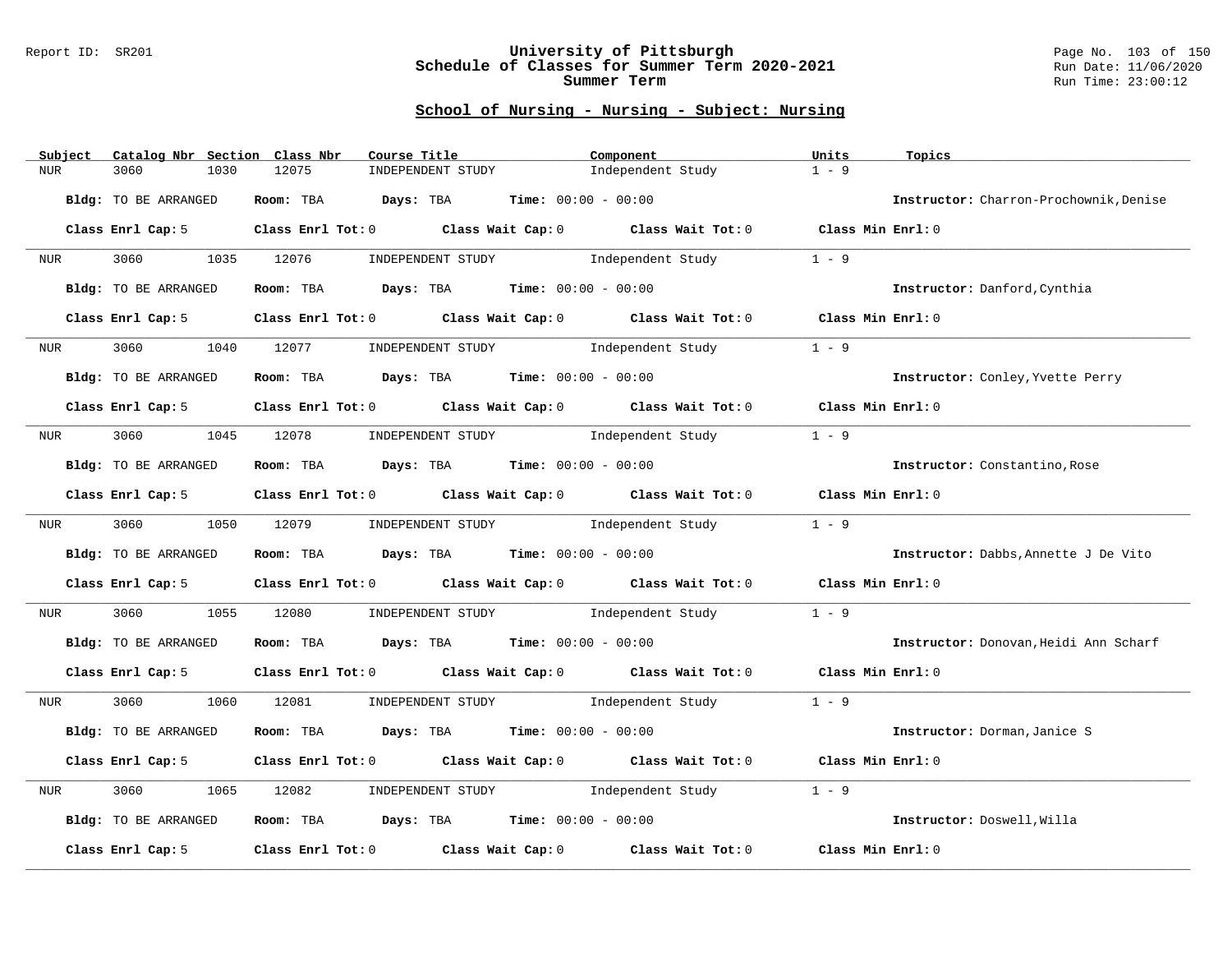| NUR              | 3060<br>1070         | 12083<br>INDEPENDENT STUDY                                                                         | Independent Study | $1 - 9$                                |
|------------------|----------------------|----------------------------------------------------------------------------------------------------|-------------------|----------------------------------------|
|                  | Bldg: TO BE ARRANGED | <b>Days:</b> TBA <b>Time:</b> $00:00 - 00:00$<br>Room: TBA                                         |                   | Instructor: Dunbar-Jacob, Jacqueline M |
|                  | Class Enrl Cap: 5    | Class Enrl Tot: 0 Class Wait Cap: 0 Class Wait Tot: 0 Class Min Enrl: 0                            |                   |                                        |
| NUR              | 3060                 | 1075 12084<br>INDEPENDENT STUDY 1ndependent Study                                                  |                   | $1 - 9$                                |
|                  | Bldg: TO BE ARRANGED | $Days: TBA$ $Time: 00:00 - 00:00$<br>Room: TBA                                                     |                   | Instructor: Engberg, Sandra J          |
|                  | Class Enrl Cap: 5    | Class Enrl Tot: $0$ Class Wait Cap: $0$ Class Wait Tot: $0$                                        |                   | Class Min Enrl: 0                      |
| NUR              | 3060<br>1080         | 12085<br>INDEPENDENT STUDY 1 - 9                                                                   |                   |                                        |
|                  | Bldg: TO BE ARRANGED | Room: TBA $Days: TBA$ Time: $00:00 - 00:00$                                                        |                   | Instructor: Erlen, Judith              |
|                  | Class Enrl Cap: 5    | Class Enrl Tot: 0 Class Wait Cap: 0 Class Wait Tot: 0                                              |                   | Class Min $Enrl: 0$                    |
| NUR <sub>p</sub> | 3060                 | INDEPENDENT STUDY 1ndependent Study<br>1085 12086                                                  |                   | $1 - 9$                                |
|                  | Bldg: TO BE ARRANGED | <b>Days:</b> TBA <b>Time:</b> $00:00 - 00:00$<br>Room: TBA                                         |                   | Instructor: Dechant, Jason Jay         |
|                  | Class Enrl Cap: 5    | Class Enrl Tot: 0 Class Wait Cap: 0 Class Wait Tot: 0                                              |                   | Class Min Enrl: 0                      |
|                  | NUR 3060 1090 12087  | INDEPENDENT STUDY 1 - 9                                                                            |                   |                                        |
|                  | Bldg: TO BE ARRANGED | $\texttt{Days:}$ TBA $\texttt{Time:}$ 00:00 - 00:00<br>Room: TBA                                   |                   | Instructor: Henker, Richard A.         |
|                  | Class Enrl Cap: 5    | Class Enrl Tot: 0 Class Wait Cap: 0 Class Wait Tot: 0                                              |                   | Class Min Enrl: 0                      |
| NUR              | 3060<br>1095         | 12088<br>INDEPENDENT STUDY Independent Study                                                       |                   | $1 - 9$                                |
|                  | Bldg: TO BE ARRANGED | <b>Days:</b> TBA <b>Time:</b> $00:00 - 00:00$<br>Room: TBA                                         |                   | Instructor: Haines, Alice Jane         |
|                  | Class Enrl Cap: 5    | Class Enrl Tot: 0 Class Wait Cap: 0 Class Wait Tot: 0                                              |                   | Class Min Enrl: 0                      |
| NUR              | 3060<br>1100         | INDEPENDENT STUDY<br>12089                                                                         | Independent Study | $1 - 9$                                |
|                  | Bldg: TO BE ARRANGED | Room: TBA $\rule{1em}{0.15mm}$ Days: TBA $\rule{1em}{0.15mm}$ Time: $00:00 - 00:00$                |                   | Instructor: Hravnak, Marilyn           |
|                  | Class Enrl Cap: 5    | Class Enrl Tot: 0 Class Wait Cap: 0 Class Wait Tot: 0                                              |                   | Class Min Enrl: 0                      |
| NUR              | 3060<br>1110         | 12090<br>INDEPENDENT STUDY 1ndependent Study                                                       |                   | $1 - 9$                                |
|                  | Bldg: TO BE ARRANGED | Room: TBA $Days:$ TBA $Time:$ $00:00 - 00:00$                                                      |                   | Instructor: Nativio, Donna             |
|                  | Class Enrl Cap: 5    | Class Enrl Tot: 0 $\qquad$ Class Wait Cap: 0 $\qquad$ Class Wait Tot: 0 $\qquad$ Class Min Enrl: 0 |                   |                                        |
| NUR              | 3060                 | INDEPENDENT STUDY 1 - 9<br>1115 12091                                                              |                   |                                        |
|                  | Bldg: TO BE ARRANGED | Room: TBA $Days:$ TBA $Time: 00:00 - 00:00$                                                        |                   | Instructor: Alexander, Sheila A        |
|                  | Class Enrl Cap: 5    | Class Wait Cap: 0<br>Class Enrl Tot: 0                                                             | Class Wait Tot: 0 | Class Min Enrl: 0                      |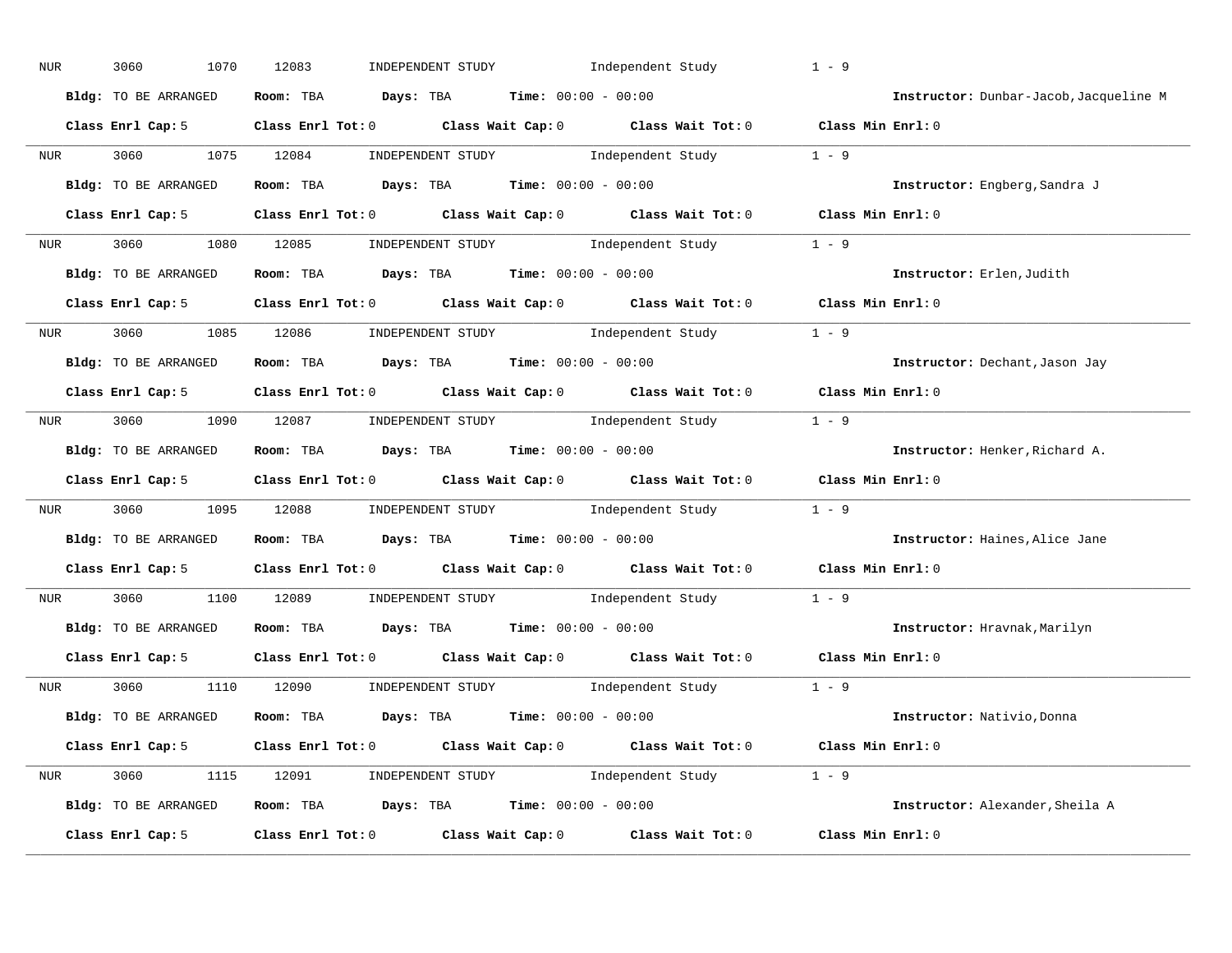#### Report ID: SR201 **University of Pittsburgh** Page No. 105 of 150 **Schedule of Classes for Summer Term 2020-2021** Run Date: 11/06/2020 **Summer Term** Run Time: 23:00:12

| Subject          | Catalog Nbr Section Class Nbr | Course Title                                                                          |                                               | Component                           | Units             | Topics                             |
|------------------|-------------------------------|---------------------------------------------------------------------------------------|-----------------------------------------------|-------------------------------------|-------------------|------------------------------------|
| <b>NUR</b>       | 3060<br>1120                  | 12092<br>INDEPENDENT STUDY                                                            |                                               | Independent Study                   | $1 - 9$           |                                    |
|                  | Bldg: TO BE ARRANGED          | Room: TBA                                                                             | <b>Days:</b> TBA <b>Time:</b> $00:00 - 00:00$ |                                     |                   | Instructor: Mitchell, Ann M.       |
|                  | Class Enrl Cap: 5             | Class Enrl Tot: 0 Class Wait Cap: 0 Class Wait Tot: 0 Class Min Enrl: 0               |                                               |                                     |                   |                                    |
| NUR              | 3060                          | 1125 12093                                                                            | INDEPENDENT STUDY Independent Study           |                                     | $1 - 9$           |                                    |
|                  | Bldg: TO BE ARRANGED          | Room: TBA $Days: TBA$ Time: $00:00 - 00:00$                                           |                                               |                                     |                   | Instructor: Puskar, Kathryn R.     |
|                  | Class Enrl Cap: 5             | Class Enrl Tot: 0 Class Wait Cap: 0 Class Wait Tot: 0                                 |                                               |                                     | Class Min Enrl: 0 |                                    |
| NUR <sub>u</sub> | 3060<br>1130                  | 12094                                                                                 | INDEPENDENT STUDY 1ndependent Study           |                                     | $1 - 9$           |                                    |
|                  | <b>Bldg:</b> TO BE ARRANGED   | Room: TBA $\rule{1em}{0.15mm}$ Days: TBA $\rule{1.5mm}{0.15mm}$ Time: $00:00 - 00:00$ |                                               |                                     |                   | Instructor: Rosenzweig, Margaret   |
|                  | Class Enrl Cap: 5             | Class Enrl Tot: 0 Class Wait Cap: 0 Class Wait Tot: 0 Class Min Enrl: 0               |                                               |                                     |                   |                                    |
| NUR <b>NUR</b>   | 3060 000                      | 1135 12095 INDEPENDENT STUDY Independent Study                                        |                                               |                                     | $1 - 9$           |                                    |
|                  | <b>Bldg:</b> TO BE ARRANGED   | Room: TBA $Days:$ TBA $Time: 00:00 - 00:00$                                           |                                               |                                     |                   | Instructor: Schlenk, Elizabeth Ann |
|                  | Class Enrl Cap: 5             | Class Enrl Tot: 0 Class Wait Cap: 0 Class Wait Tot: 0                                 |                                               |                                     | Class Min Enrl: 0 |                                    |
| NUR <sub>u</sub> | 3060                          | 1140 12096                                                                            | INDEPENDENT STUDY 1ndependent Study           |                                     | $1 - 9$           |                                    |
|                  | Bldg: TO BE ARRANGED          | Room: TBA $Days: TBA$ Time: $00:00 - 00:00$                                           |                                               |                                     |                   | Instructor: Sereika, Susan M       |
|                  | Class Enrl Cap: 5             | Class Enrl Tot: $0$ Class Wait Cap: $0$ Class Wait Tot: $0$                           |                                               |                                     | Class Min Enrl: 0 |                                    |
| NUR              | 3060                          | 1145 12097                                                                            |                                               | INDEPENDENT STUDY 1ndependent Study | $1 - 9$           |                                    |
|                  | Bldg: TO BE ARRANGED          | Room: TBA $Days: TBA$ Time: $00:00 - 00:00$                                           |                                               |                                     |                   | Instructor: Sherwood, Paula Riess  |
|                  | Class Enrl Cap: 5             | Class Enrl Tot: 0 Class Wait Cap: 0 Class Wait Tot: 0 Class Min Enrl: 0               |                                               |                                     |                   |                                    |
| NUR              | 3060                          | 1150 12098                                                                            |                                               | INDEPENDENT STUDY 1ndependent Study | $1 - 9$           |                                    |
|                  | Bldg: TO BE ARRANGED          | Room: TBA $Days:$ TBA $Time: 00:00 - 00:00$                                           |                                               |                                     |                   | Instructor: Neft, Michael W        |
|                  | Class Enrl Cap: 5             | Class Enrl Tot: 0 Class Wait Cap: 0 Class Wait Tot: 0                                 |                                               |                                     | Class Min Enrl: 0 |                                    |
| NUR              | 3060<br>1155                  | 15762                                                                                 | INDEPENDENT STUDY 1ndependent Study           |                                     | $1 - 9$           |                                    |
|                  | Bldg: TO BE ARRANGED          | Room: TBA $Days:$ TBA $Time: 00:00 - 00:00$                                           |                                               |                                     |                   | Instructor: Fioravanti, Marie A    |
|                  | Class Enrl Cap: 10            | Class Enrl Tot: $0$ Class Wait Cap: $0$ Class Wait Tot: $0$                           |                                               |                                     | Class Min Enrl: 0 |                                    |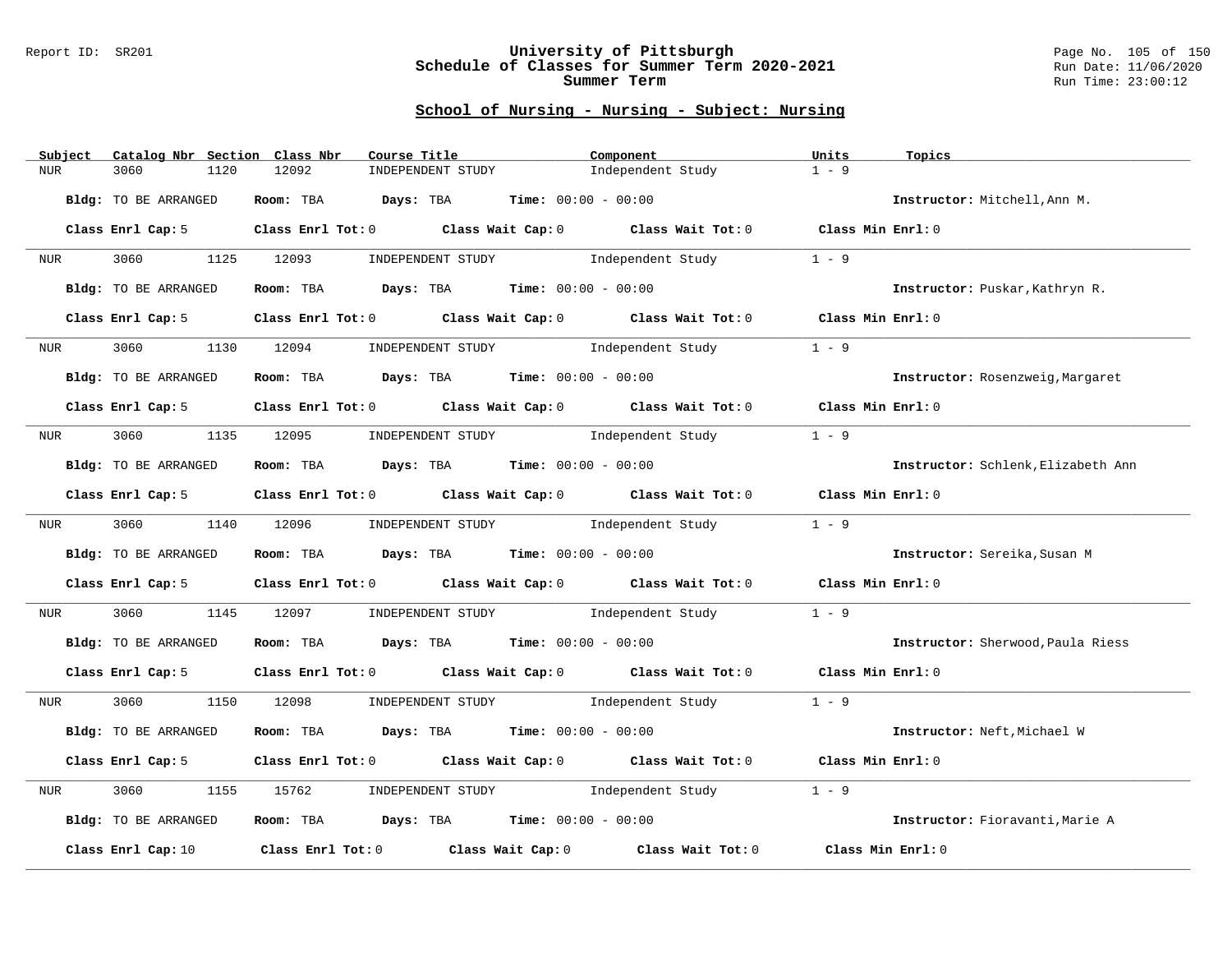| NUR        | 3060<br>1160         | INDEPENDENT STUDY 1ndependent Study<br>12150                                                                                   | $1 - 9$                              |
|------------|----------------------|--------------------------------------------------------------------------------------------------------------------------------|--------------------------------------|
|            | Bldg: TO BE ARRANGED | Room: TBA $Days:$ TBA $Time: 00:00 - 00:00$                                                                                    | Instructor: Lee, Young Ji            |
|            |                      | Class Enrl Cap: 15 (Class Enrl Tot: 0 (Class Wait Cap: 0 (Class Wait Tot: 0 (Class Min Enrl: 0)                                |                                      |
|            |                      | NUR 3060 1165 15763 INDEPENDENT STUDY Independent Study 1 - 9                                                                  |                                      |
|            | Bldg: TO BE ARRANGED | Room: TBA $Days:$ TBA $Time: 00:00 - 00:00$                                                                                    | Instructor: Choi, JiYeon             |
|            |                      | Class Enrl Cap: 10 $\qquad$ Class Enrl Tot: 0 $\qquad$ Class Wait Cap: 0 $\qquad$ Class Wait Tot: 0 $\qquad$ Class Min Enrl: 0 |                                      |
|            |                      | NUR 3060 1170 12151 INDEPENDENT STUDY Independent Study 1 - 9                                                                  |                                      |
|            |                      | <b>Bldg:</b> TO BE ARRANGED <b>ROOM:</b> TBA <b>Days:</b> TBA <b>Time:</b> $00:00 - 00:00$                                     | Instructor: Wesmiller, Susan W       |
|            |                      | Class Enrl Cap: 15 Class Enrl Tot: 0 Class Wait Cap: 0 Class Wait Tot: 0 Class Min Enrl: 0                                     |                                      |
|            |                      | NUR 3060 1175 15764 INDEPENDENT STUDY Independent Study 1 - 9                                                                  |                                      |
|            | Bldg: TO BE ARRANGED | Room: TBA $Days:$ TBA $Time: 00:00 - 00:00$                                                                                    | Instructor: Blazeck, Alice Maus      |
|            |                      | Class Enrl Cap: 10 $\qquad$ Class Enrl Tot: 0 $\qquad$ Class Wait Cap: 0 $\qquad$ Class Wait Tot: 0 $\qquad$ Class Min Enrl: 0 |                                      |
|            |                      | NUR 3060 1180 12152 INDEPENDENT STUDY Independent Study 1 - 9                                                                  |                                      |
|            | Bldg: TO BE ARRANGED | Room: TBA $Days:$ TBA $Time:$ $00:00 - 00:00$                                                                                  | Instructor: Coleman, Timothy Michael |
|            |                      | Class Enrl Cap: 15 (Class Enrl Tot: 0 (Class Wait Cap: 0 (Class Wait Tot: 0 (Class Min Enrl: 0)                                |                                      |
|            |                      | NUR 3060 1185 15765 INDEPENDENT STUDY Independent Study 1 - 9                                                                  |                                      |
|            | Bldg: TO BE ARRANGED | Room: TBA $Days$ : TBA Time: $00:00 - 00:00$                                                                                   | Instructor: Braxter, Betty J.        |
|            |                      | Class Enrl Cap: 10 $\qquad$ Class Enrl Tot: 0 $\qquad$ Class Wait Cap: 0 $\qquad$ Class Wait Tot: 0 $\qquad$ Class Min Enrl: 0 |                                      |
| <b>NUR</b> |                      | 3060 1190 12177 INDEPENDENT STUDY Independent Study                                                                            | $1 - 9$                              |
|            | Bldg: TO BE ARRANGED | Room: TBA $Days:$ TBA $Time: 00:00 - 00:00$                                                                                    | Instructor: Ren, Dianxu              |
|            |                      | Class Enrl Cap: 5 $\qquad$ Class Enrl Tot: 0 $\qquad$ Class Wait Cap: 0 $\qquad$ Class Wait Tot: 0                             | Class Min Enrl: 0                    |
|            |                      | NUR 3060 1195 15766 INDEPENDENT STUDY Independent Study 1 - 9                                                                  |                                      |
|            | Bldg: TO BE ARRANGED | Room: TBA $\rule{1em}{0.15mm}$ Days: TBA Time: $00:00 - 00:00$                                                                 | <b>Instructor:</b> Godfrey, Kathleen |
|            |                      | Class Enrl Cap: 10 $\qquad$ Class Enrl Tot: 0 $\qquad$ Class Wait Cap: 0 $\qquad$ Class Wait Tot: 0 $\qquad$ Class Min Enrl: 0 |                                      |
|            |                      | NUR 3060 1200 12178 INDEPENDENT STUDY Independent Study 1 - 9                                                                  |                                      |
|            |                      | Bldg: TO BE ARRANGED Room: TBA Days: TBA Time: 00:00 - 00:00                                                                   | Instructor: Park, Na Jin             |
|            | Class Enrl Cap: 5    | Class Enrl Tot: $0$ Class Wait Cap: $0$ Class Wait Tot: $0$                                                                    | Class Min Enrl: 0                    |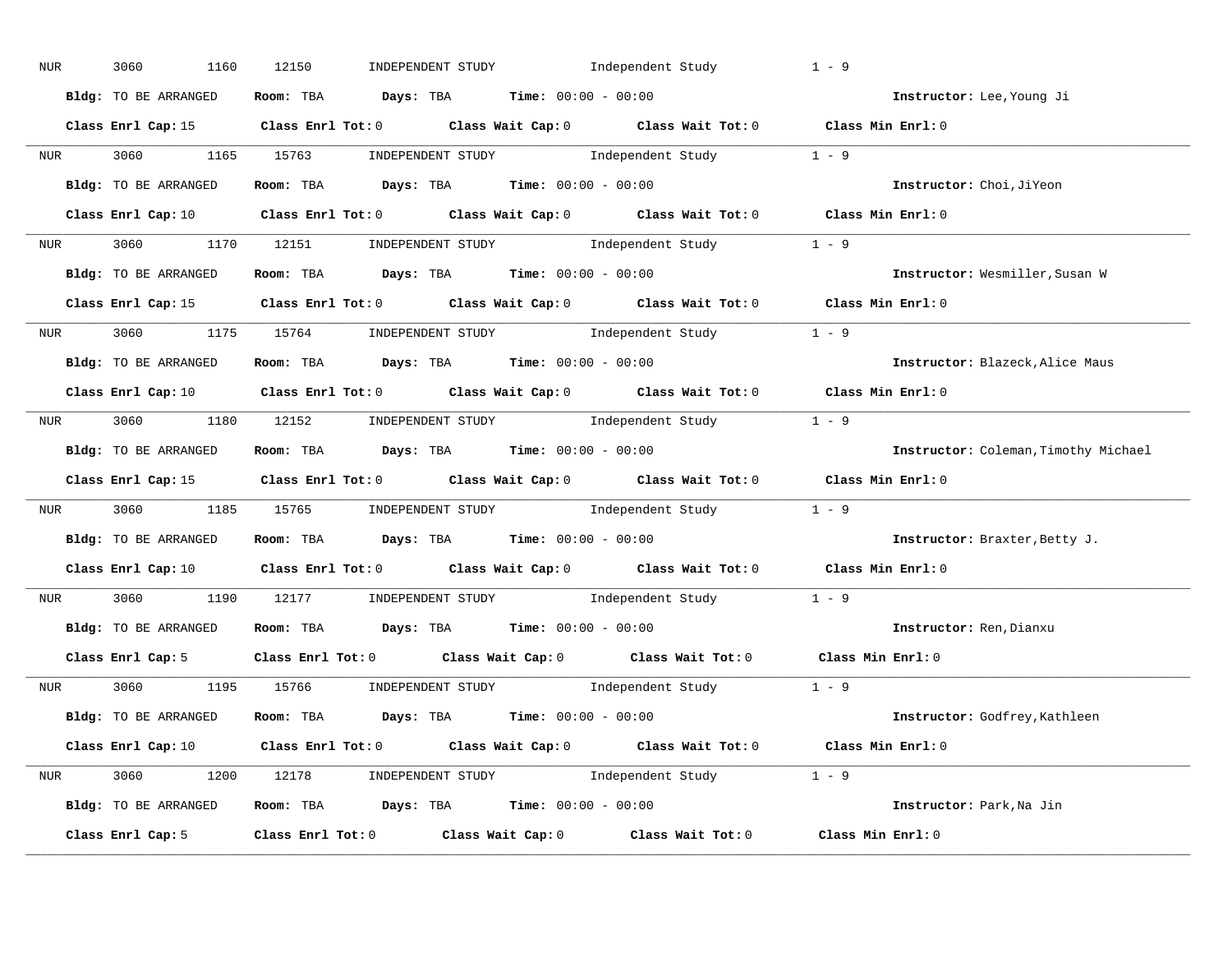#### Report ID: SR201 **University of Pittsburgh** Page No. 107 of 150 **Schedule of Classes for Summer Term 2020-2021** Run Date: 11/06/2020 **Summer Term** Run Time: 23:00:12

| Subject            | Catalog Nbr Section Class Nbr | Course Title                                                                          |                   | Component                                                                                                                      | Units             | Topics                              |
|--------------------|-------------------------------|---------------------------------------------------------------------------------------|-------------------|--------------------------------------------------------------------------------------------------------------------------------|-------------------|-------------------------------------|
| <b>NUR</b><br>3060 | 1205                          | 15767                                                                                 | INDEPENDENT STUDY | Independent Study                                                                                                              | $1 - 9$           |                                     |
|                    | Bldg: TO BE ARRANGED          | Room: TBA $\rule{1em}{0.15mm}$ Days: TBA Time: $00:00 - 00:00$                        |                   |                                                                                                                                |                   | Instructor: Chasens, Eileen Ruth    |
|                    |                               |                                                                                       |                   | Class Enrl Cap: 10 $\qquad$ Class Enrl Tot: 0 $\qquad$ Class Wait Cap: 0 $\qquad$ Class Wait Tot: 0 $\qquad$ Class Min Enrl: 0 |                   |                                     |
| NUR <sub>i</sub>   |                               | 3060 1210 12179                                                                       |                   | INDEPENDENT STUDY 1 - 9                                                                                                        |                   |                                     |
|                    | Bldg: TO BE ARRANGED          | Room: TBA $Days:$ TBA Time: $00:00 - 00:00$                                           |                   |                                                                                                                                |                   | Instructor: Founds, Sandra Anne     |
|                    | Class Enrl Cap: 5             |                                                                                       |                   | Class Enrl Tot: 0 Class Wait Cap: 0 Class Wait Tot: 0                                                                          | Class Min Enrl: 0 |                                     |
| <b>NUR</b>         | 3060 000                      |                                                                                       |                   | 1215 15768 INDEPENDENT STUDY Independent Study                                                                                 | $1 - 9$           |                                     |
|                    | Bldg: TO BE ARRANGED          | Room: TBA $Days:$ TBA $Time: 00:00 - 00:00$                                           |                   |                                                                                                                                |                   | Instructor: Kregg-Byers, Claudia M. |
|                    |                               |                                                                                       |                   | Class Enrl Cap: 10 Class Enrl Tot: 0 Class Wait Cap: 0 Class Wait Tot: 0 Class Min Enrl: 0                                     |                   |                                     |
|                    |                               |                                                                                       |                   | NUR 3060 1220 12180 INDEPENDENT STUDY Independent Study                                                                        | $1 - 9$           |                                     |
|                    | Bldg: TO BE ARRANGED          | Room: TBA $Days:$ TBA Time: $00:00 - 00:00$                                           |                   |                                                                                                                                |                   | Instructor: Grant, Catherine        |
|                    |                               |                                                                                       |                   | Class Enrl Cap: 5 Class Enrl Tot: 0 Class Wait Cap: 0 Class Wait Tot: 0 Class Min Enrl: 0                                      |                   |                                     |
|                    |                               | NUR 3060 1225 15769 INDEPENDENT STUDY Independent Study                               |                   |                                                                                                                                | $1 - 9$           |                                     |
|                    | Bldg: TO BE ARRANGED          | Room: TBA Days: TBA Time: $00:00 - 00:00$                                             |                   |                                                                                                                                |                   | Instructor: Staff                   |
|                    |                               |                                                                                       |                   | Class Enrl Cap: 10 $\qquad$ Class Enrl Tot: 0 $\qquad$ Class Wait Cap: 0 $\qquad$ Class Wait Tot: 0 $\qquad$ Class Min Enrl: 0 |                   |                                     |
|                    |                               |                                                                                       |                   | NUR 3060 1230 12181 INDEPENDENT STUDY Independent Study                                                                        | $1 - 9$           |                                     |
|                    | Bldg: TO BE ARRANGED          | Room: TBA $\rule{1em}{0.15mm}$ Days: TBA $\rule{1.5mm}{0.15mm}$ Time: $00:00 - 00:00$ |                   |                                                                                                                                |                   | Instructor: Li, Dan                 |
|                    | Class Enrl Cap: 5             |                                                                                       |                   | Class Enrl Tot: 0 Class Wait Cap: 0 Class Wait Tot: 0 Class Min Enrl: 0                                                        |                   |                                     |
|                    |                               |                                                                                       |                   | NUR 3060 1235 15770 INDEPENDENT STUDY Independent Study                                                                        | $1 - 9$           |                                     |
|                    | Bldg: TO BE ARRANGED          | Room: TBA $Days: TBA$ Time: $00:00 - 00:00$                                           |                   |                                                                                                                                |                   | Instructor: Maurer, Geraldine M     |
|                    |                               |                                                                                       |                   | Class Enrl Cap: 10 $\qquad$ Class Enrl Tot: 0 $\qquad$ Class Wait Cap: 0 $\qquad$ Class Wait Tot: 0 $\qquad$ Class Min Enrl: 0 |                   |                                     |
| 3060<br>NUR        |                               |                                                                                       |                   | 1240 12182 INDEPENDENT STUDY Independent Study                                                                                 | $1 - 9$           |                                     |
|                    | Bldg: TO BE ARRANGED          | Room: TBA $Days:$ TBA $Time: 00:00 - 00:00$                                           |                   |                                                                                                                                |                   | Instructor: Staff                   |
|                    | Class Enrl Cap: 5             |                                                                                       |                   | Class Enrl Tot: $0$ Class Wait Cap: $0$ Class Wait Tot: $0$                                                                    | Class Min Enrl: 0 |                                     |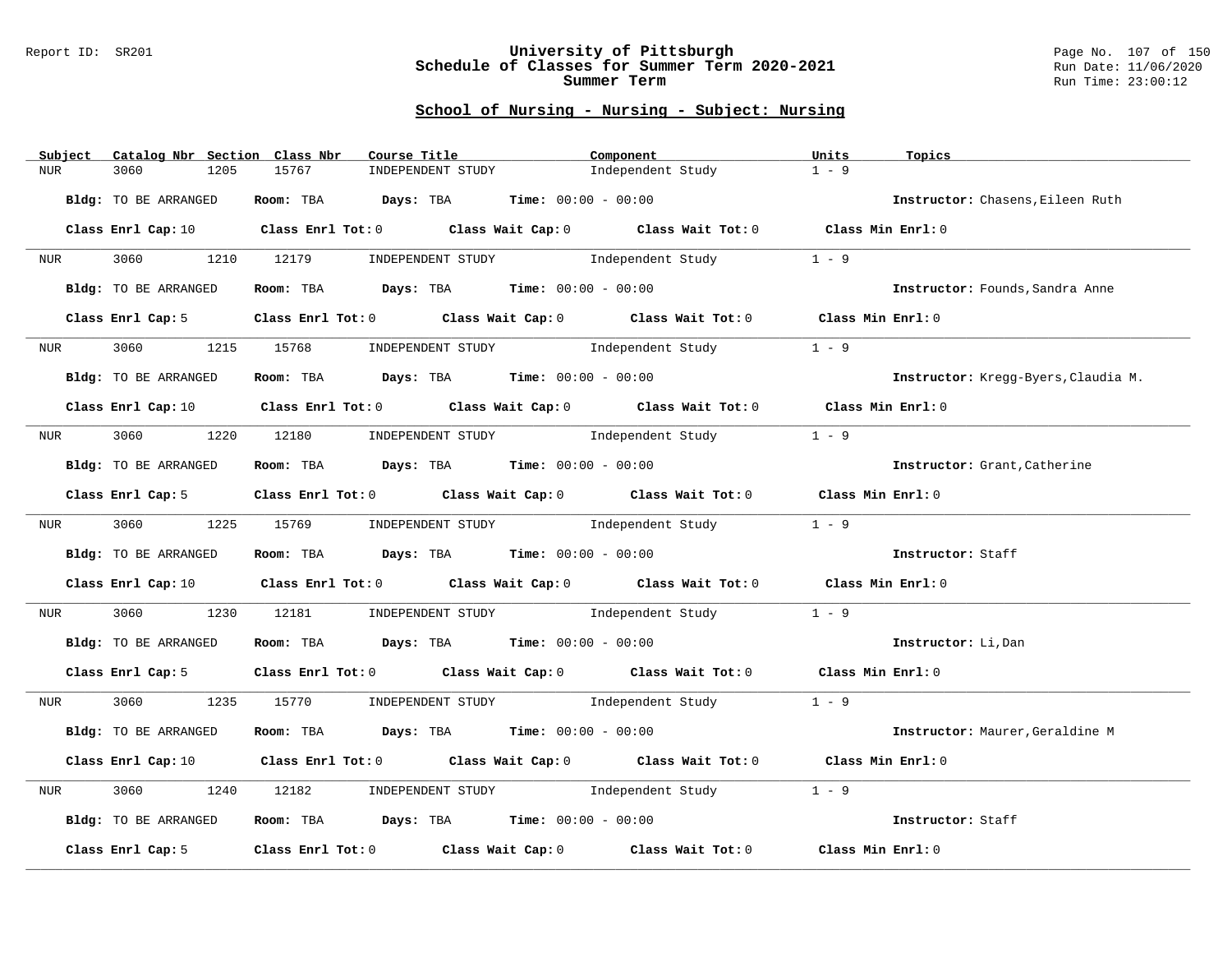| NUR              | 3060<br>1245                               | INDEPENDENT STUDY 1ndependent Study<br>15771                                                                                   | $1 - 9$                                  |
|------------------|--------------------------------------------|--------------------------------------------------------------------------------------------------------------------------------|------------------------------------------|
|                  | Bldg: TO BE ARRANGED                       | Room: TBA $Days:$ TBA $Time: 00:00 - 00:00$                                                                                    | Instructor: Hoffmann, Rosemary L.        |
|                  |                                            | Class Enrl Cap: 10 Class Enrl Tot: 0 Class Wait Cap: 0 Class Wait Tot: 0 Class Min Enrl: 0                                     |                                          |
|                  |                                            | NUR 3060 1250 12183 INDEPENDENT STUDY Independent Study 1 - 9                                                                  |                                          |
|                  |                                            | Bldg: TO BE ARRANGED Room: TBA Days: TBA Time: 00:00 - 00:00                                                                   | Instructor: Beach, Michael D             |
|                  |                                            | Class Enrl Cap: 5 Class Enrl Tot: 0 Class Wait Cap: 0 Class Wait Tot: 0 Class Min Enrl: 0                                      |                                          |
|                  |                                            | NUR 3060 1255 15772 INDEPENDENT STUDY Independent Study 1 - 9                                                                  |                                          |
|                  | Bldg: TO BE ARRANGED                       | Room: TBA $Days:$ TBA $Time:$ 00:00 - 00:00                                                                                    | Instructor: Staff                        |
|                  |                                            | Class Enrl Cap: 10 $\qquad$ Class Enrl Tot: 0 $\qquad$ Class Wait Cap: 0 $\qquad$ Class Wait Tot: 0 $\qquad$ Class Min Enrl: 0 |                                          |
| NUR <sub>e</sub> |                                            | 3060 1260 15472 INDEPENDENT STUDY Independent Study 1 - 9                                                                      |                                          |
|                  | Bldg: TO BE ARRANGED                       | Room: TBA $Days:$ TBA Time: $00:00 - 00:00$                                                                                    | Instructor: Staff                        |
|                  |                                            | Class Enrl Cap: 10 $\qquad$ Class Enrl Tot: 0 $\qquad$ Class Wait Cap: 0 $\qquad$ Class Wait Tot: 0 $\qquad$ Class Min Enrl: 0 |                                          |
| <b>NUR</b>       |                                            | 3060 1265 15773 INDEPENDENT STUDY Independent Study 1 - 9                                                                      |                                          |
|                  | Bldg: TO BE ARRANGED                       | Room: TBA $Days:$ TBA $Time: 00:00 - 00:00$                                                                                    | Instructor: Kitutu, Julius Mulwa Munyoki |
|                  |                                            | Class Enrl Cap: 10 $\qquad$ Class Enrl Tot: 0 $\qquad$ Class Wait Cap: 0 $\qquad$ Class Wait Tot: 0 $\qquad$ Class Min Enrl: 0 |                                          |
|                  |                                            | NUR 3060 1270 15473 INDEPENDENT STUDY Independent Study 1 - 9                                                                  |                                          |
|                  |                                            | Bldg: TO BE ARRANGED Room: TBA Days: TBA Time: 00:00 - 00:00                                                                   | Instructor: O'Donnell, John Marc         |
|                  |                                            | Class Enrl Cap: 10 $\qquad$ Class Enrl Tot: 0 $\qquad$ Class Wait Cap: 0 $\qquad$ Class Wait Tot: 0 $\qquad$ Class Min Enrl: 0 |                                          |
|                  |                                            | NUR 3060 1275 15774 INDEPENDENT STUDY Independent Study 1 - 9                                                                  |                                          |
|                  | Bldg: TO BE ARRANGED<br>Class Enrl Cap: 10 | Room: TBA Days: TBA Time: $00:00 - 00:00$<br>Class Enrl Tot: 0 Class Wait Cap: 0 Class Wait Tot: 0 Class Min Enrl: 0           | Instructor:                              |
| <b>NUR</b>       | 3060                                       | 1280 15775 INDEPENDENT STUDY Independent Study 1 - 9                                                                           |                                          |
|                  | Bldg: TO BE ARRANGED                       | Room: TBA $\rule{1em}{0.15mm}$ Days: TBA Time: $00:00 - 00:00$                                                                 | Instructor: Lee, Heeyoung                |
|                  |                                            | Class Enrl Cap: 10 $\qquad$ Class Enrl Tot: 0 $\qquad$ Class Wait Cap: 0 $\qquad$ Class Wait Tot: 0 $\qquad$ Class Min Enrl: 0 |                                          |
|                  |                                            | NUR 3060 1285 15776 INDEPENDENT STUDY Independent Study 1 - 9                                                                  |                                          |
|                  | Bldg: TO BE ARRANGED                       | Room: TBA $Days:$ TBA $Time: 00:00 - 00:00$                                                                                    | Instructor: Lingler, Jennifer H          |
|                  | Class Enrl Cap: 10                         | Class Enrl Tot: 0 $\qquad$ Class Wait Cap: 0 $\qquad$ Class Wait Tot: 0 $\qquad$ Class Min Enrl: 0                             |                                          |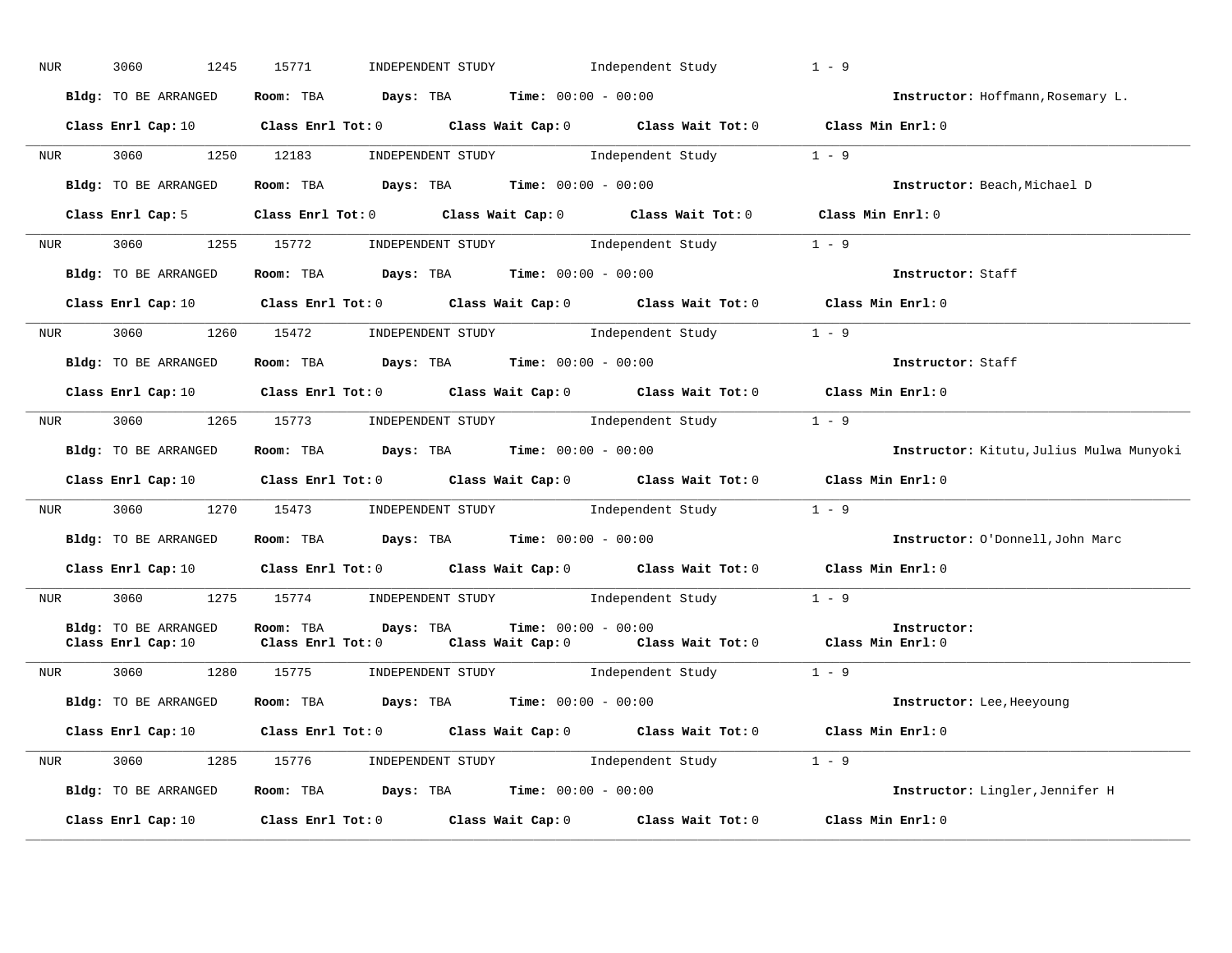### Report ID: SR201 **University of Pittsburgh** Page No. 109 of 150 **Schedule of Classes for Summer Term 2020-2021** Run Date: 11/06/2020 **Summer Term** Run Time: 23:00:12

| Catalog Nbr Section Class Nbr<br>Subject | Course Title                                                                                                                   | Component                           | Units<br>Topics                        |
|------------------------------------------|--------------------------------------------------------------------------------------------------------------------------------|-------------------------------------|----------------------------------------|
| 3060<br>1290<br><b>NUR</b>               | 15777<br>INDEPENDENT STUDY                                                                                                     | Independent Study                   | $1 - 9$                                |
| Bldg: TO BE ARRANGED                     | Room: TBA $Days:$ TBA $Time: 00:00 - 00:00$                                                                                    |                                     | Instructor: Novosel, Lorraine M        |
|                                          | Class Enrl Cap: 10 $\qquad$ Class Enrl Tot: 0 $\qquad$ Class Wait Cap: 0 $\qquad$ Class Wait Tot: 0 $\qquad$ Class Min Enrl: 0 |                                     |                                        |
| 3060 1295 15778<br>NUR <sub>p</sub>      | INDEPENDENT STUDY 1ndependent Study                                                                                            |                                     | $1 - 9$                                |
| Bldg: TO BE ARRANGED                     | Room: TBA $Days:$ TBA $Time: 00:00 - 00:00$                                                                                    |                                     | Instructor: Cassidy, Brenda L.         |
| Class Enrl Cap: 10                       | Class Enrl Tot: 0 Class Wait Cap: 0 Class Wait Tot: 0 Class Min Enrl: 0                                                        |                                     |                                        |
| 3060<br>1300<br><b>NUR</b>               | 15779                                                                                                                          | INDEPENDENT STUDY 1ndependent Study | $1 - 9$                                |
| Bldg: TO BE ARRANGED                     | Room: TBA $Days:$ TBA $Time: 00:00 - 00:00$                                                                                    |                                     | Instructor: Palmer, Laura              |
|                                          | Class Enrl Cap: 10 $\qquad$ Class Enrl Tot: 0 $\qquad$ Class Wait Cap: 0 $\qquad$ Class Wait Tot: 0 $\qquad$ Class Min Enrl: 0 |                                     |                                        |
|                                          | NUR 3060 1305 15780 INDEPENDENT STUDY Independent Study                                                                        |                                     | $1 - 9$                                |
| Bldg: TO BE ARRANGED                     | Room: TBA $\rule{1em}{0.15mm}$ Days: TBA $\rule{1.5mm}{0.15mm}$ Time: $00:00 - 00:00$                                          |                                     | Instructor: Yeh, Chao Hsing            |
|                                          | Class Enrl Cap: 10 $\qquad$ Class Enrl Tot: 0 $\qquad$ Class Wait Cap: 0 $\qquad$ Class Wait Tot: 0 $\qquad$ Class Min Enrl: 0 |                                     |                                        |
| NUR <sub>e</sub>                         | 3060 1310 16512 INDEPENDENT STUDY Independent Study                                                                            |                                     | $1 - 9$                                |
| Bldg: TO BE ARRANGED                     | Room: TBA $Days:$ TBA $Time: 00:00 - 00:00$                                                                                    |                                     | Instructor: Puccio, Ava Marie          |
| Class Enrl Cap: 5                        | Class Enrl Tot: $0$ Class Wait Cap: $0$ Class Wait Tot: $0$                                                                    |                                     | Class Min Enrl: 0                      |
| 3060<br>NUR                              | 1315 16513                                                                                                                     | INDEPENDENT STUDY 1ndependent Study | $1 - 9$                                |
| Bldg: TO BE ARRANGED                     | Room: TBA $Days: TBA$ Time: $00:00 - 00:00$                                                                                    |                                     | Instructor: Zedreck Gonzalez, Judith F |
| Class Enrl Cap: 5                        | Class Enrl Tot: 0 Class Wait Cap: 0 Class Wait Tot: 0 Class Min Enrl: 0                                                        |                                     |                                        |
| 3060 1320 16514<br>NUR <sub>tion</sub>   |                                                                                                                                | INDEPENDENT STUDY 1ndependent Study | $1 - 9$                                |
| Bldg: TO BE ARRANGED                     | Room: TBA $Days: TBA$ Time: $00:00 - 00:00$                                                                                    |                                     | Instructor: Fennimore, Laura A         |
| Class Enrl Cap: 5                        | Class Enrl Tot: $0$ Class Wait Cap: $0$ Class Wait Tot: $0$                                                                    |                                     | Class Min Enrl: 0                      |
| 3060<br>1325<br>NUR                      | INDEPENDENT STUDY 1ndependent Study<br>16515                                                                                   |                                     | $1 - 9$                                |
| Bldg: TO BE ARRANGED                     | Room: TBA $Days:$ TBA $Time: 00:00 - 00:00$                                                                                    |                                     | Instructor: Tuite, Patricia K          |
| Class Enrl Cap: 5                        | Class Enrl Tot: 0 Class Wait Cap: 0                                                                                            | Class Wait Tot: 0                   | Class Min Enrl: 0                      |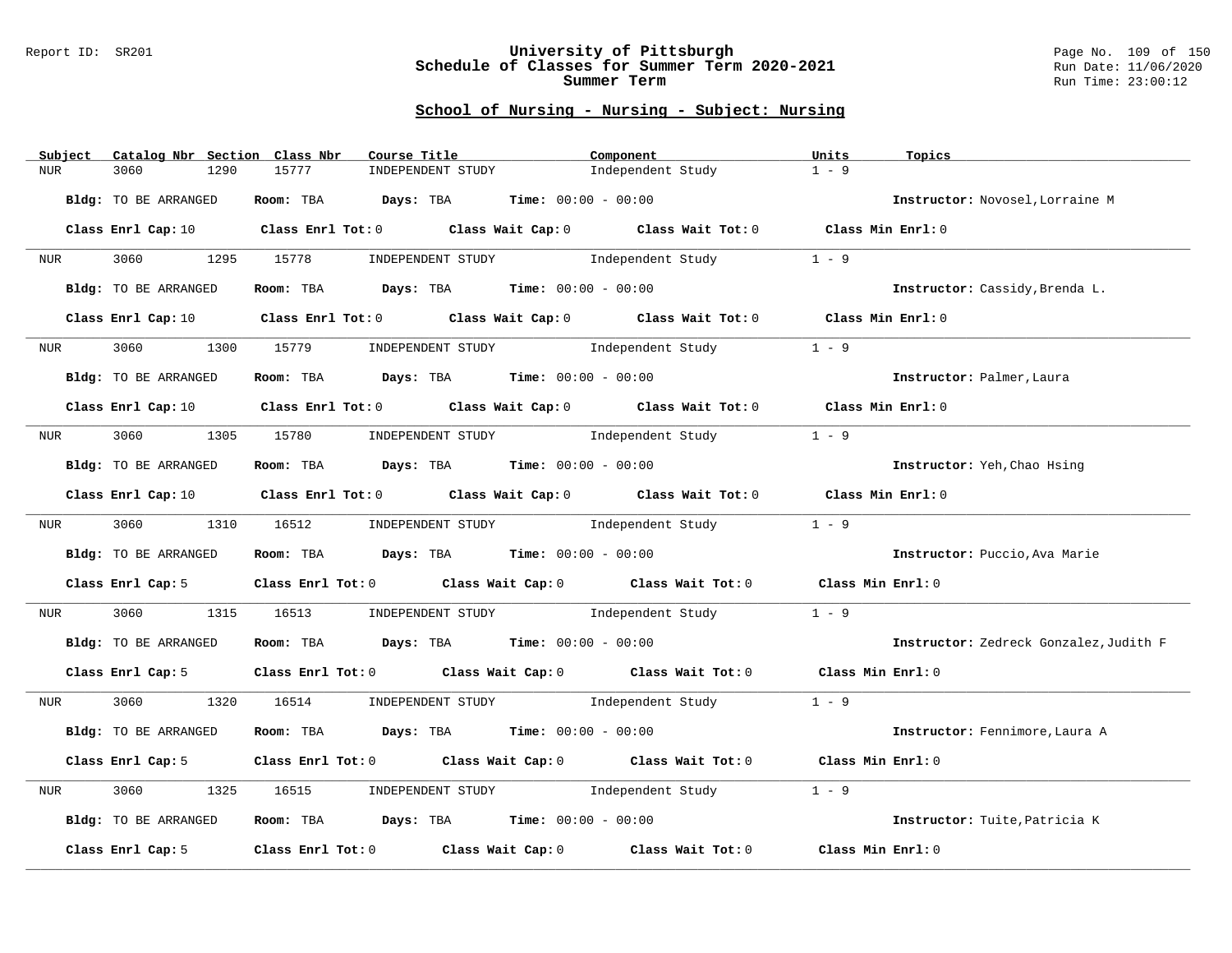| NUR        | 3060<br>1330         | INDEPENDENT STUDY 1ndependent Study<br>16516                                                                                   | $1 - 9$                              |
|------------|----------------------|--------------------------------------------------------------------------------------------------------------------------------|--------------------------------------|
|            | Bldg: TO BE ARRANGED | Room: TBA $Days:$ TBA $Time: 00:00 - 00:00$                                                                                    | Instructor: Foertsch, Lisa Yvonne    |
|            |                      | Class Enrl Cap: 5 Class Enrl Tot: 0 Class Wait Cap: 0 Class Wait Tot: 0 Class Min Enrl: 0                                      |                                      |
|            |                      | NUR 3060 1335 16517 INDEPENDENT STUDY Independent Study                                                                        | $1 - 9$                              |
|            | Bldg: TO BE ARRANGED | Room: TBA $Days:$ TBA $Time: 00:00 - 00:00$                                                                                    | Instructor: Yates, Cecelia           |
|            |                      | Class Enrl Cap: 5 Class Enrl Tot: 0 Class Wait Cap: 0 Class Wait Tot: 0 Class Min Enrl: 0                                      |                                      |
|            |                      | NUR 3060 1340 16518 INDEPENDENT STUDY Independent Study 1 - 9                                                                  |                                      |
|            |                      | <b>Bldg:</b> TO BE ARRANGED <b>ROOM:</b> TBA <b>Days:</b> TBA <b>Time:</b> $00:00 - 00:00$                                     | Instructor: Guttendorf, Jane         |
|            |                      | Class Enrl Cap: 5 Class Enrl Tot: 0 Class Wait Cap: 0 Class Wait Tot: 0 Class Min Enrl: 0                                      |                                      |
|            |                      | NUR 3060 1345 18527 INDEPENDENT STUDY Independent Study 1 - 9                                                                  |                                      |
|            | Bldg: TO BE ARRANGED | Room: TBA $Days:$ TBA $Time: 00:00 - 00:00$                                                                                    | Instructor: Niemczyk, Nancy Anderson |
|            |                      | Class Enrl Cap: 5 Class Enrl Tot: 0 Class Wait Cap: 0 Class Wait Tot: 0 Class Min Enrl: 0                                      |                                      |
|            |                      | NUR 3060 1350 19360 INDEPENDENT STUDY Independent Study 1 - 9                                                                  |                                      |
|            | Bldg: TO BE ARRANGED | Room: TBA $Days:$ TBA $Time: 00:00 - 00:00$                                                                                    | Instructor: Al-Zaiti, Salah S        |
|            |                      | Class Enrl Cap: 10 $\qquad$ Class Enrl Tot: 0 $\qquad$ Class Wait Cap: 0 $\qquad$ Class Wait Tot: 0 $\qquad$ Class Min Enrl: 0 |                                      |
|            |                      | NUR 3060 1355 19361 INDEPENDENT STUDY Independent Study 1 - 9                                                                  |                                      |
|            |                      | Bldg: TO BE ARRANGED Room: TBA Days: TBA Time: 00:00 - 00:00                                                                   | Instructor: Seaman, Jennifer B       |
|            |                      | Class Enrl Cap: 10 $\qquad$ Class Enrl Tot: 0 $\qquad$ Class Wait Cap: 0 $\qquad$ Class Wait Tot: 0 $\qquad$ Class Min Enrl: 0 |                                      |
| <b>NUR</b> |                      | 3060 1360 19362 INDEPENDENT STUDY Independent Study 1 - 9                                                                      |                                      |
|            |                      | Bldg: TO BE ARRANGED Room: TBA Days: TBA Time: 00:00 - 00:00                                                                   | Instructor: Staff                    |
|            |                      | Class Enrl Cap: 10 $\qquad$ Class Enrl Tot: 0 $\qquad$ Class Wait Cap: 0 $\qquad$ Class Wait Tot: 0 $\qquad$ Class Min Enrl: 0 |                                      |
|            |                      | NUR 3060 1365 19363 INDEPENDENT STUDY Independent Study 1 - 9                                                                  |                                      |
|            |                      | Bldg: TO BE ARRANGED Room: TBA Days: TBA Time: 00:00 - 00:00                                                                   | Instructor: Staff                    |
|            |                      | Class Enrl Cap: 10 $\qquad$ Class Enrl Tot: 0 $\qquad$ Class Wait Cap: 0 $\qquad$ Class Wait Tot: 0 $\qquad$ Class Min Enrl: 0 |                                      |
|            |                      | NUR 3060 1370 19364 INDEPENDENT STUDY Independent Study 1 - 9                                                                  |                                      |
|            |                      | Bldg: TO BE ARRANGED Room: TBA Days: TBA Time: 00:00 - 00:00                                                                   | Instructor: Staff                    |
|            |                      | Class Enrl Cap: 10 $\qquad$ Class Enrl Tot: 0 $\qquad$ Class Wait Cap: 0 $\qquad$ Class Wait Tot: 0 $\qquad$ Class Min Enrl: 0 |                                      |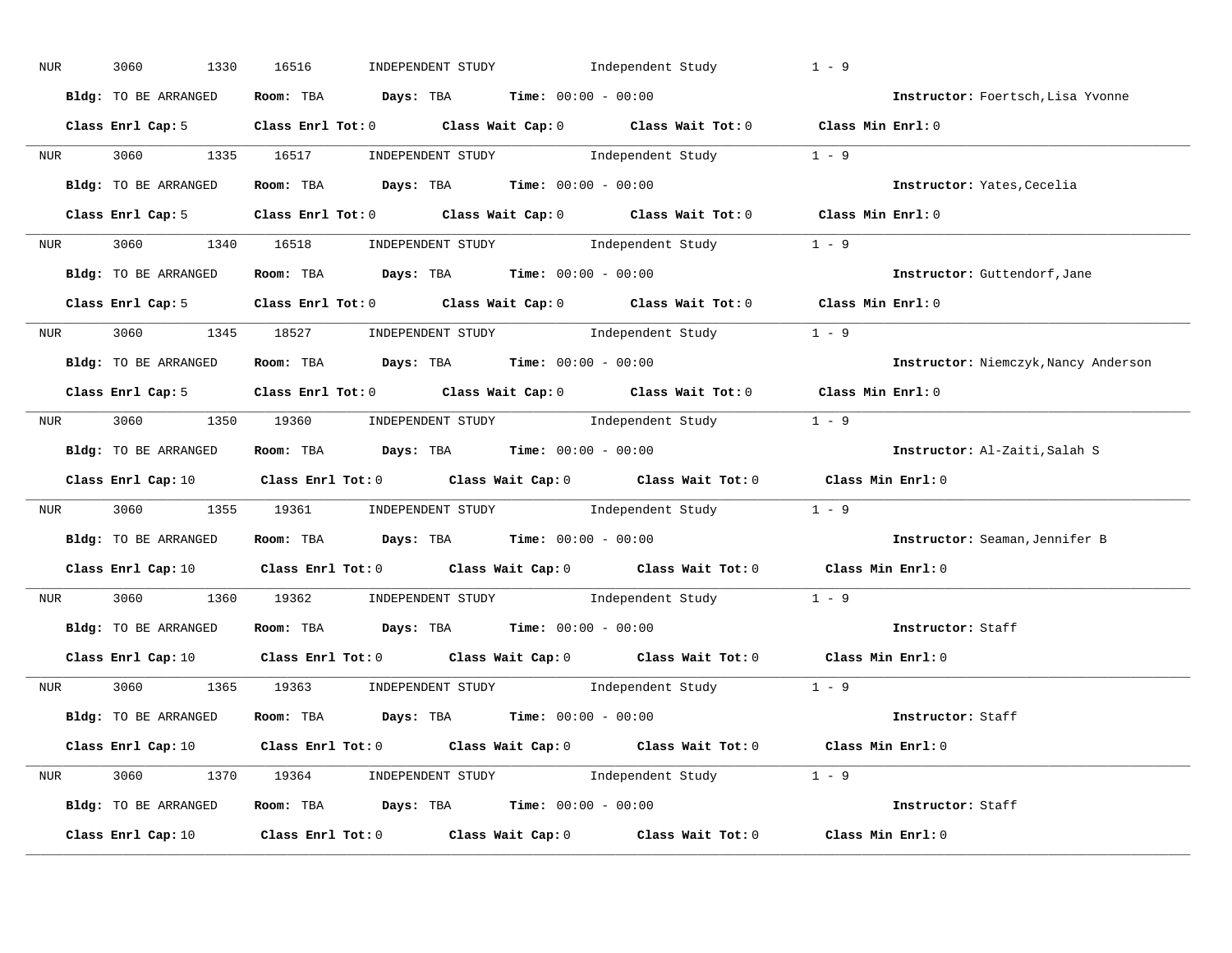### Report ID: SR201 **University of Pittsburgh** Page No. 111 of 150 **Schedule of Classes for Summer Term 2020-2021** Run Date: 11/06/2020 **Summer Term** Run Time: 23:00:12

| Subject | Catalog Nbr Section Class Nbr | Course Title                                                            | Component                                    | Units<br>Topics                        |
|---------|-------------------------------|-------------------------------------------------------------------------|----------------------------------------------|----------------------------------------|
| NUR.    | 3071<br>1010                  | 19070<br>PHD RESEARCH APPRENTICESHIP                                    | Directed Studies                             | $1 - 6$                                |
|         | Bldg: WEB Based Class         | Room: TBA<br>$\texttt{DayS:}$ TBA $\texttt{Time:}$ 00:00 - 00:00        |                                              | Instructor: Al-Zaiti, Salah S          |
|         |                               |                                                                         |                                              |                                        |
|         | Class Enrl Cap: 35            | Class Enrl Tot: 0 Class Wait Cap: 0                                     | Class Wait Tot: 0 Class Min Enrl: 0          |                                        |
| NUR     | 3071 300<br>1015              | 19071                                                                   | PHD RESEARCH APPRENTICESHIP Directed Studies | $1 - 6$                                |
|         | Bldg: WEB Based Class         | <b>Days:</b> TBA <b>Time:</b> $00:00 - 00:00$<br>Room: TBA              |                                              | Instructor: Schlenk, Elizabeth Ann     |
|         | Class Enrl Cap: 35            | Class Enrl Tot: 0 Class Wait Cap: 0 Class Wait Tot: 0                   |                                              | Class Min Enrl: 0                      |
| NUR     | 3071<br>1020                  | 19072<br>PHD RESEARCH APPRENTICESHIP Directed Studies                   |                                              | $1 - 6$                                |
|         | Bldg: WEB Based Class         | $\texttt{DayS:}$ TBA $\texttt{Time:}$ 00:00 - 00:00<br>Room: TBA        |                                              | Instructor: Luyster, Faith S           |
|         | Class Enrl Cap: 35            | Class Enrl Tot: 0 Class Wait Cap: 0 Class Wait Tot: 0 Class Min Enrl: 0 |                                              |                                        |
| NUR     | 3071 200<br>1025              | 19073<br>PHD RESEARCH APPRENTICESHIP Directed Studies                   |                                              | $1 - 6$                                |
|         | Bldg: WEB Based Class         | Room: TBA $Days:$ TBA $Time: 00:00 - 00:00$                             |                                              | Instructor: Albrecht, Susan A          |
|         | Class Enrl Cap: 35            | Class Enrl Tot: 0 Class Wait Cap: 0                                     | Class Wait Tot: 0                            | Class Min Enrl: 0                      |
|         |                               |                                                                         |                                              |                                        |
| NUR     | 3071<br>1030                  | PHD RESEARCH APPRENTICESHIP Directed Studies<br>19074                   |                                              | $1 - 6$                                |
|         | Bldg: WEB Based Class         | Room: TBA $Days:$ TBA $Time: 00:00 - 00:00$                             |                                              | Instructor: Bender, Catherine M        |
|         | Class Enrl Cap: 35            | Class Enrl Tot: 0 Class Wait Cap: 0 Class Wait Tot: 0                   |                                              | Class Min Enrl: 0                      |
| NUR     | 3071<br>1035                  | 19075<br>PHD RESEARCH APPRENTICESHIP Directed Studies                   |                                              | $1 - 6$                                |
|         | Bldg: WEB Based Class         | Room: TBA $Days:$ TBA $Time: 00:00 - 00:00$                             |                                              | Instructor: Burke, Lora E              |
|         | Class Enrl Cap: 35            | Class Enrl Tot: 0 Class Wait Cap: 0 Class Wait Tot: 0                   |                                              | Class Min Enrl: 0                      |
| NUR     | 3071 300<br>1040              | 19076                                                                   | PHD RESEARCH APPRENTICESHIP Directed Studies | $1 - 6$                                |
|         | Bldg: WEB Based Class         | <b>Days:</b> TBA <b>Time:</b> $00:00 - 00:00$<br>Room: TBA              |                                              | Instructor: Charron-Prochownik, Denise |
|         | Class Enrl Cap: 35            | Class Enrl Tot: 0 Class Wait Cap: 0 Class Wait Tot: 0                   |                                              | Class Min Enrl: 0                      |
| NUR     | 3071<br>1045                  | 19077<br>PHD RESEARCH APPRENTICESHIP Directed Studies                   |                                              | $1 - 6$                                |
|         | Bldg: WEB Based Class         | Room: TBA $Days:$ TBA $Time: 00:00 - 00:00$                             |                                              | Instructor: Lee, Heeyoung              |
|         | Class Enrl Cap: 35            | $Class$ $Enr1$ $Tot: 0$<br>Class Wait Cap: 0                            | Class Wait Tot: 0                            | Class Min Enrl: 0                      |
|         |                               |                                                                         |                                              |                                        |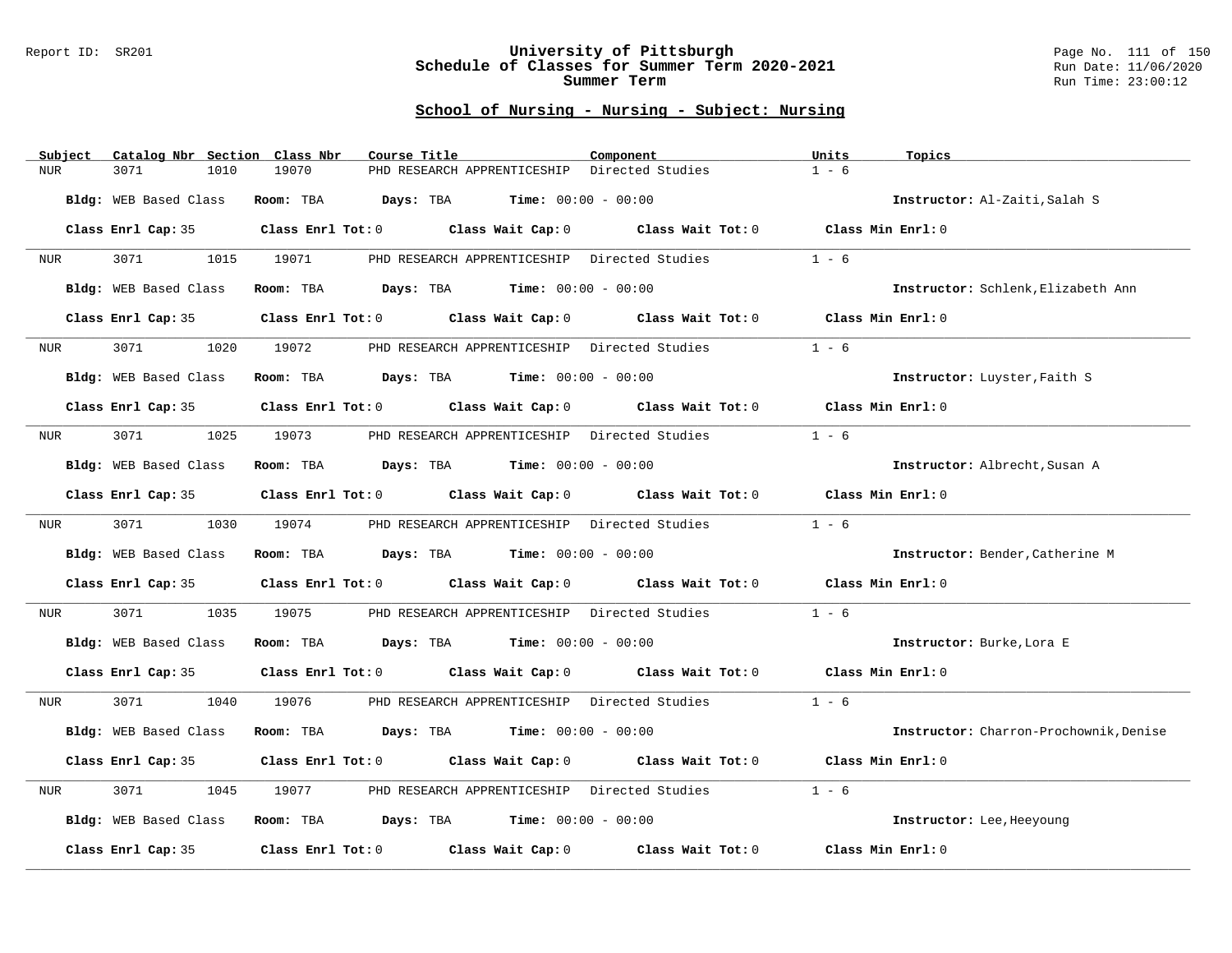| NUR              | 3071<br>1050          | 19078<br>PHD RESEARCH APPRENTICESHIP Directed Studies                                               | $1 - 6$                                |
|------------------|-----------------------|-----------------------------------------------------------------------------------------------------|----------------------------------------|
|                  | Bldg: WEB Based Class | Room: TBA $Days: TBA$ Time: $00:00 - 00:00$                                                         | Instructor: Conley, Yvette Perry       |
|                  |                       | Class Enrl Cap: 35 Class Enrl Tot: 0 Class Wait Cap: 0 Class Wait Tot: 0 Class Min Enrl: 0          |                                        |
| <b>NUR</b>       | 3071 1055 19079       | PHD RESEARCH APPRENTICESHIP Directed Studies                                                        | $1 - 6$                                |
|                  | Bldg: WEB Based Class | Room: TBA $Days: TBA$ Time: $00:00 - 00:00$                                                         | Instructor: Constantino, Rose          |
|                  |                       | Class Enrl Cap: 35 Class Enrl Tot: 0 Class Wait Cap: 0 Class Wait Tot: 0 Class Min Enrl: 0          |                                        |
|                  |                       | NUR 3071 1060 19080 PHD RESEARCH APPRENTICESHIP Directed Studies 1 - 6                              |                                        |
|                  |                       | Bldg: WEB Based Class Room: TBA Days: TBA Time: 00:00 - 00:00                                       | Instructor: Dabbs, Annette J De Vito   |
|                  |                       | Class Enrl Cap: 35 $\qquad$ Class Enrl Tot: 0 $\qquad$ Class Wait Cap: 0 $\qquad$ Class Wait Tot: 0 | Class Min Enrl: 0                      |
| NUR <sub>i</sub> |                       | 3071 1065 19081 PHD RESEARCH APPRENTICESHIP Directed Studies                                        | $1 - 6$                                |
|                  | Bldg: WEB Based Class | Room: TBA $Days: TBA$ Time: $00:00 - 00:00$                                                         | Instructor: Donovan, Heidi Ann Scharf  |
|                  |                       | Class Enrl Cap: 35 Class Enrl Tot: 0 Class Wait Cap: 0 Class Wait Tot: 0 Class Min Enrl: 0          |                                        |
| <b>NUR</b>       |                       | 3071 1070 19082 PHD RESEARCH APPRENTICESHIP Directed Studies 1 - 6                                  |                                        |
|                  | Bldg: WEB Based Class | Room: TBA $Days: TBA$ Time: $00:00 - 00:00$                                                         | Instructor: Dorman, Janice S           |
|                  |                       | Class Enrl Cap: 35 Class Enrl Tot: 0 Class Wait Cap: 0 Class Wait Tot: 0 Class Min Enrl: 0          |                                        |
| NUR <sub>i</sub> |                       | 3071 1075 19083 PHD RESEARCH APPRENTICESHIP Directed Studies                                        | $1 - 6$                                |
|                  |                       | Bldg: WEB Based Class Room: TBA Days: TBA Time: 00:00 - 00:00                                       | Instructor: Doswell, Willa             |
|                  |                       | Class Enrl Cap: 35 Class Enrl Tot: 0 Class Wait Cap: 0 Class Wait Tot: 0                            | Class Min Enrl: 0                      |
| NUR <sub>p</sub> | 3071 200              | 1080 19084 PHD RESEARCH APPRENTICESHIP Directed Studies                                             | $1 - 6$                                |
|                  |                       | Bldg: WEB Based Class Room: TBA Days: TBA Time: 00:00 - 00:00                                       | Instructor: Dunbar-Jacob, Jacqueline M |
|                  |                       | Class Enrl Cap: 35 Class Enrl Tot: 0 Class Wait Cap: 0 Class Wait Tot: 0                            | Class Min Enrl: 0                      |
|                  |                       | NUR 3071 1085 19085 PHD RESEARCH APPRENTICESHIP Directed Studies 1 - 6                              |                                        |
|                  |                       | Bldg: WEB Based Class Room: TBA Days: TBA Time: 00:00 - 00:00                                       | Instructor: Engberg, Sandra J          |
|                  | Class Enrl Cap: 35    | Class Enrl Tot: 0 $\qquad$ Class Wait Cap: 0 $\qquad$ Class Wait Tot: 0 $\qquad$ Class Min Enrl: 0  |                                        |
|                  |                       | NUR 3071 1090 19086 PHD RESEARCH APPRENTICESHIP Directed Studies 1 - 6                              |                                        |
|                  |                       | Bldg: WEB Based Class Room: TBA Days: TBA Time: 00:00 - 00:00                                       | Instructor: Erlen, Judith              |
|                  | Class Enrl Cap: 35    | Class Enrl Tot: $0$ Class Wait Cap: $0$ Class Wait Tot: $0$                                         | Class Min Enrl: 0                      |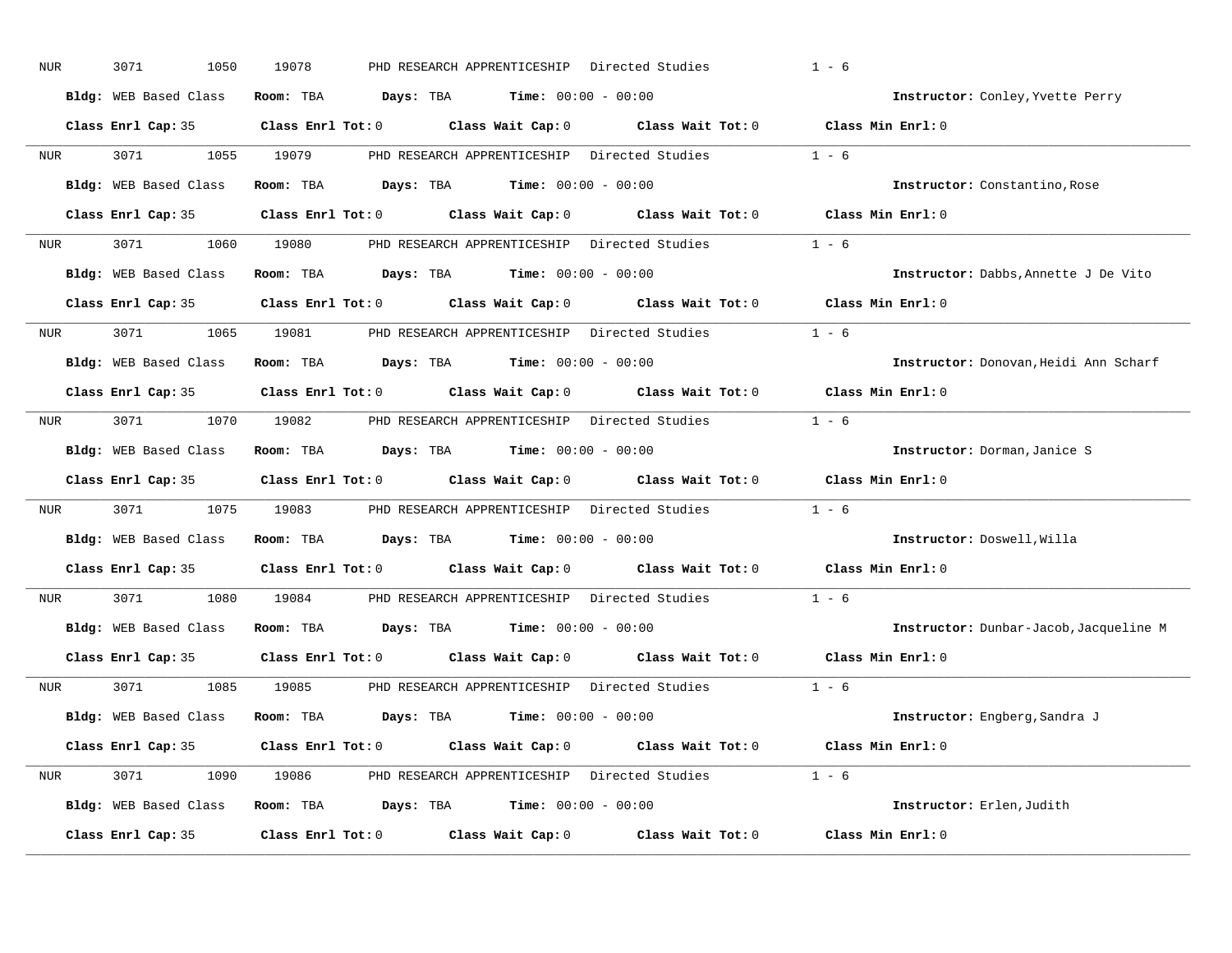### Report ID: SR201 **University of Pittsburgh** Page No. 113 of 150 **Schedule of Classes for Summer Term 2020-2021** Run Date: 11/06/2020 **Summer Term** Run Time: 23:00:12

| Subject    | Catalog Nbr Section Class Nbr | Course Title                                                            | Component                                    | Units<br>Topics                   |
|------------|-------------------------------|-------------------------------------------------------------------------|----------------------------------------------|-----------------------------------|
| <b>NUR</b> | 3071<br>1095                  | 19087<br>PHD RESEARCH APPRENTICESHIP                                    | Directed Studies                             | $1 - 6$                           |
|            | Bldg: WEB Based Class         | Room: TBA<br><b>Days:</b> TBA <b>Time:</b> $00:00 - 00:00$              |                                              | Instructor: Danford, Cynthia      |
|            | Class Enrl Cap: 35            | Class Enrl Tot: 0 Class Wait Cap: 0                                     | Class Wait Tot: $0$ Class Min Enrl: $0$      |                                   |
| NUR        | 3071<br>1100                  | 19088                                                                   | PHD RESEARCH APPRENTICESHIP Directed Studies | $1 - 6$                           |
|            | Bldg: WEB Based Class         | <b>Days:</b> TBA <b>Time:</b> $00:00 - 00:00$<br>Room: TBA              |                                              | Instructor: Henker, Richard A.    |
|            | Class Enrl Cap: 35            | Class Enrl Tot: 0 Class Wait Cap: 0 Class Wait Tot: 0                   |                                              | Class Min Enrl: 0                 |
| NUR        | 3071<br>1105                  | 19089<br>PHD RESEARCH APPRENTICESHIP Directed Studies                   |                                              | $1 - 6$                           |
|            | Bldg: WEB Based Class         | <b>Days:</b> TBA <b>Time:</b> $00:00 - 00:00$<br>Room: TBA              |                                              | Instructor: O'Donnell, John Marc  |
|            | Class Enrl Cap: 35            | Class Enrl Tot: 0 Class Wait Cap: 0 Class Wait Tot: 0 Class Min Enrl: 0 |                                              |                                   |
| NUR        | 3071<br>1110                  | 19090<br>PHD RESEARCH APPRENTICESHIP Directed Studies                   |                                              | $1 - 6$                           |
|            | Bldg: WEB Based Class         | Room: TBA $Days:$ TBA $Time: 00:00 - 00:00$                             |                                              | Instructor: Hravnak, Marilyn      |
|            | Class Enrl Cap: 35            | Class Enrl Tot: 0 Class Wait Cap: 0                                     | Class Wait Tot: 0                            | Class Min Enrl: 0                 |
| NUR        | 3071<br>1115                  | PHD RESEARCH APPRENTICESHIP Directed Studies<br>19091                   |                                              | $1 - 6$                           |
|            | Bldg: WEB Based Class         | <b>Room:</b> TBA $Days:$ TBA $Time: 00:00 - 00:00$                      |                                              | Instructor: Mitchell, Ann M.      |
|            | Class Enrl Cap: 35            | Class Enrl Tot: 0 Class Wait Cap: 0 Class Wait Tot: 0                   |                                              | Class Min Enrl: 0                 |
| NUR        | 3071<br>1120                  | 19092<br>PHD RESEARCH APPRENTICESHIP Directed Studies                   |                                              | $1 - 6$                           |
|            | Bldg: WEB Based Class         | Room: TBA $Days:$ TBA $Time: 00:00 - 00:00$                             |                                              | Instructor: Yates, Cecelia        |
|            | Class Enrl Cap: 35            | Class Enrl Tot: 0 Class Wait Cap: 0 Class Wait Tot: 0                   |                                              | Class Min Enrl: 0                 |
| NUR        | 3071<br>1125                  | 19093                                                                   | PHD RESEARCH APPRENTICESHIP Directed Studies | $1 - 6$                           |
|            | Bldg: WEB Based Class         | <b>Days:</b> TBA <b>Time:</b> $00:00 - 00:00$<br>Room: TBA              |                                              | Instructor: Hoffmann, Rosemary L. |
|            | Class Enrl Cap: 35            | Class Enrl Tot: 0 Class Wait Cap: 0 Class Wait Tot: 0                   |                                              | Class Min Enrl: 0                 |
| <b>NUR</b> | 3071<br>1130                  | 19094<br>PHD RESEARCH APPRENTICESHIP Directed Studies                   |                                              | $1 - 6$                           |
|            | Bldg: WEB Based Class         | Room: TBA $Days:$ TBA $Time: 00:00 - 00:00$                             |                                              | Instructor: Nativio, Donna        |
|            | Class Enrl Cap: 35            | Class Enrl Tot: 0 Class Wait Cap: 0                                     | Class Wait Tot: 0                            | Class Min Enrl: 0                 |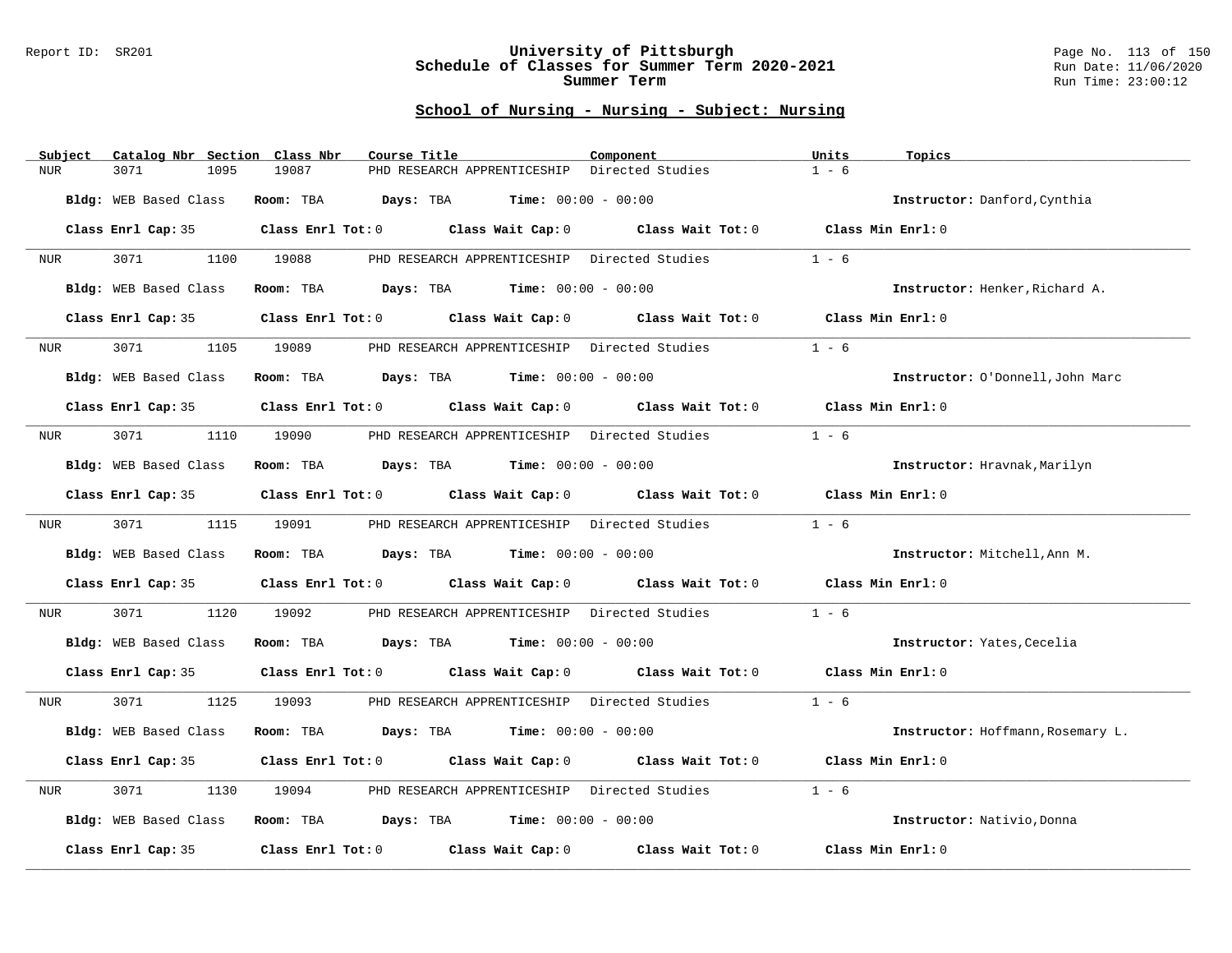| NUR              | 3071<br>1135          | 19095<br>PHD RESEARCH APPRENTICESHIP Directed Studies                                               | $1 - 6$                           |
|------------------|-----------------------|-----------------------------------------------------------------------------------------------------|-----------------------------------|
|                  | Bldg: WEB Based Class | Room: TBA $Days: TBA$ Time: $00:00 - 00:00$                                                         | Instructor: Puskar, Kathryn R.    |
|                  |                       | Class Enrl Cap: 35 Class Enrl Tot: 0 Class Wait Cap: 0 Class Wait Tot: 0 Class Min Enrl: 0          |                                   |
| <b>NUR</b>       | 3071 1140 19096       | PHD RESEARCH APPRENTICESHIP Directed Studies                                                        | $1 - 6$                           |
|                  | Bldg: WEB Based Class | Room: TBA $Days: TBA$ Time: $00:00 - 00:00$                                                         | Instructor: Sereika, Susan M      |
|                  |                       | Class Enrl Cap: 35 Class Enrl Tot: 0 Class Wait Cap: 0 Class Wait Tot: 0 Class Min Enrl: 0          |                                   |
|                  |                       | NUR 3071 1145 19097 PHD RESEARCH APPRENTICESHIP Directed Studies 1 - 6                              |                                   |
|                  |                       | Bldg: WEB Based Class Room: TBA Days: TBA Time: 00:00 - 00:00                                       | Instructor: Sherwood, Paula Riess |
|                  |                       | Class Enrl Cap: 35 $\qquad$ Class Enrl Tot: 0 $\qquad$ Class Wait Cap: 0 $\qquad$ Class Wait Tot: 0 | Class Min Enrl: 0                 |
| NUR <sub>i</sub> |                       | 3071 1150 19098 PHD RESEARCH APPRENTICESHIP Directed Studies                                        | $1 - 6$                           |
|                  | Bldg: WEB Based Class | <b>Room:</b> TBA $\qquad \qquad$ <b>Days:</b> TBA $\qquad \qquad$ <b>Time:</b> $00:00 - 00:00$      | Instructor: Swigart, Valerie A    |
|                  |                       | Class Enrl Cap: 35 Class Enrl Tot: 0 Class Wait Cap: 0 Class Wait Tot: 0 Class Min Enrl: 0          |                                   |
| <b>NUR</b>       |                       | 3071 1155 19099 PHD RESEARCH APPRENTICESHIP Directed Studies 1 - 6                                  |                                   |
|                  | Bldg: WEB Based Class | Room: TBA $Days:$ TBA $Time: 00:00 - 00:00$                                                         | Instructor: Ren, Dianxu           |
|                  |                       | Class Enrl Cap: 35 Class Enrl Tot: 0 Class Wait Cap: 0 Class Wait Tot: 0 Class Min Enrl: 0          |                                   |
| NUR <sub>i</sub> |                       | 3071 1160 19100 PHD RESEARCH APPRENTICESHIP Directed Studies                                        | $1 - 6$                           |
|                  |                       | Bldg: WEB Based Class Room: TBA Days: TBA Time: 00:00 - 00:00                                       | Instructor: Alexander, Sheila A   |
|                  |                       | Class Enrl Cap: 35 Class Enrl Tot: 0 Class Wait Cap: 0 Class Wait Tot: 0                            | Class Min Enrl: 0                 |
| NUR <sub>p</sub> | 3071 300<br>1165      | 19101 PHD RESEARCH APPRENTICESHIP Directed Studies                                                  | $1 - 6$                           |
|                  |                       | Bldg: WEB Based Class Room: TBA Days: TBA Time: 00:00 - 00:00                                       | Instructor: Chasens, Eileen Ruth  |
|                  |                       | Class Enrl Cap: 35 Class Enrl Tot: 0 Class Wait Cap: 0 Class Wait Tot: 0                            | Class Min Enrl: 0                 |
|                  |                       | NUR 3071 1170 19102 PHD RESEARCH APPRENTICESHIP Directed Studies 1 - 6                              |                                   |
|                  |                       | Bldg: WEB Based Class Room: TBA Days: TBA Time: 00:00 - 00:00                                       | Instructor: Braxter, Betty J.     |
|                  |                       | Class Enrl Cap: 35 Class Enrl Tot: 0 Class Wait Cap: 0 Class Wait Tot: 0 Class Min Enrl: 0          |                                   |
|                  |                       | NUR 3071 1175 19103 PHD RESEARCH APPRENTICESHIP Directed Studies 1 - 6                              |                                   |
|                  |                       | Bldg: WEB Based Class Room: TBA Days: TBA Time: 00:00 - 00:00                                       | Instructor: Rosenzweig, Margaret  |
|                  | Class Enrl Cap: 35    | Class Enrl Tot: $0$ Class Wait Cap: $0$ Class Wait Tot: $0$                                         | Class Min Enrl: 0                 |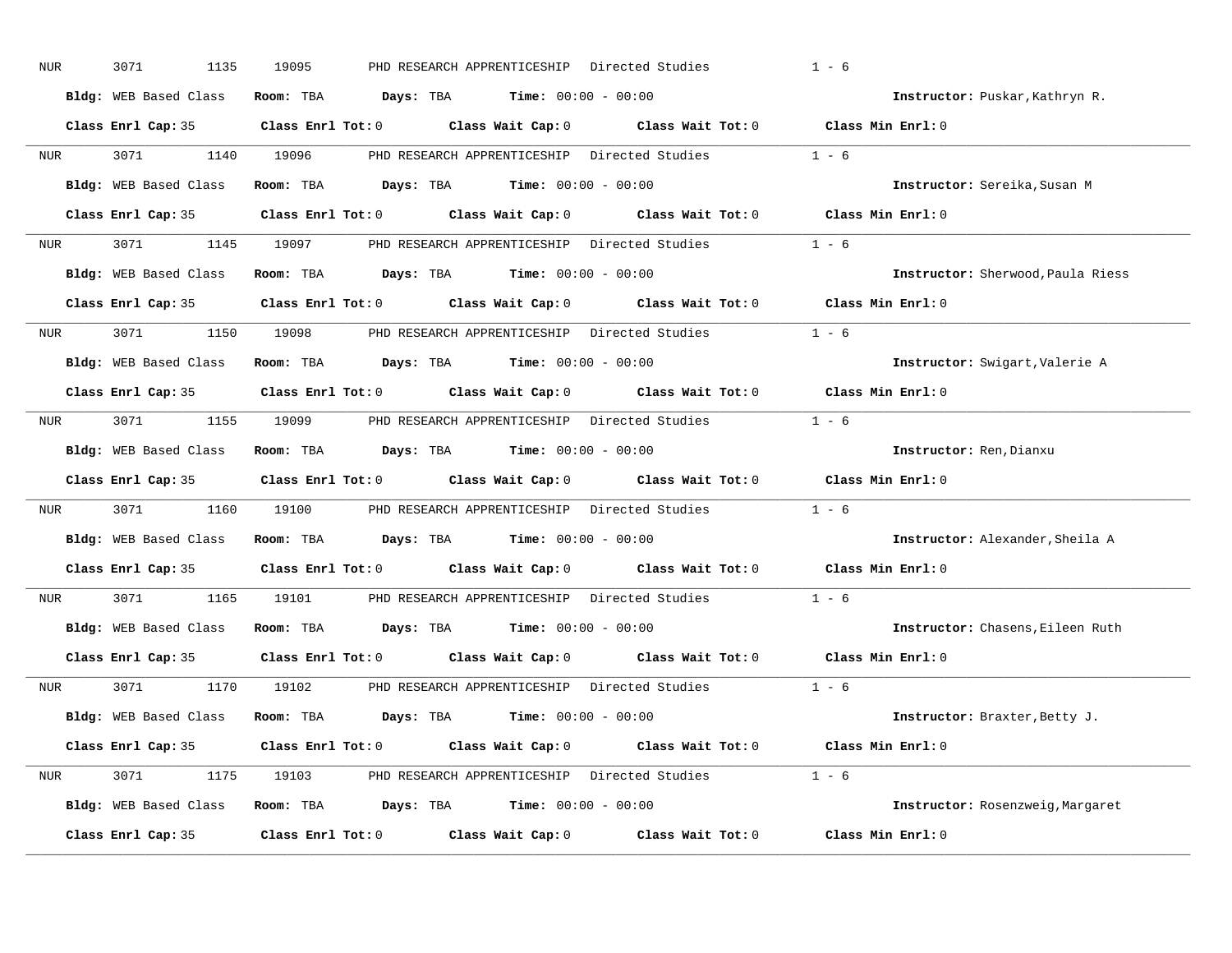### Report ID: SR201 **University of Pittsburgh** Page No. 115 of 150 **Schedule of Classes for Summer Term 2020-2021** Run Date: 11/06/2020 **Summer Term** Run Time: 23:00:12

| Subject    | Catalog Nbr Section Class Nbr | Course Title                                                            | Component                                    | Units<br>Topics                          |
|------------|-------------------------------|-------------------------------------------------------------------------|----------------------------------------------|------------------------------------------|
| <b>NUR</b> | 3071<br>1180                  | 19104<br>PHD RESEARCH APPRENTICESHIP                                    | Directed Studies                             | $1 - 6$                                  |
|            | Bldg: WEB Based Class         | <b>Days:</b> TBA <b>Time:</b> $00:00 - 00:00$<br>Room: TBA              |                                              | Instructor: Lingler, Jennifer H          |
|            | Class Enrl Cap: 35            | Class Enrl Tot: 0 Class Wait Cap: 0                                     | Class Wait Tot: 0 Class Min Enrl: 0          |                                          |
| NUR        | 3071 300<br>1185              | 19105                                                                   | PHD RESEARCH APPRENTICESHIP Directed Studies | $1 - 6$                                  |
|            | Bldg: WEB Based Class         | Room: TBA $Days:$ TBA $Time: 00:00 - 00:00$                             |                                              | Instructor: Kitutu, Julius Mulwa Munyoki |
|            | Class Enrl Cap: 35            | Class Enrl Tot: 0 Class Wait Cap: 0 Class Wait Tot: 0                   |                                              | Class Min Enrl: 0                        |
| NUR        | 3071<br>1190                  | 19106<br>PHD RESEARCH APPRENTICESHIP Directed Studies                   |                                              | $1 - 6$                                  |
|            | Bldg: WEB Based Class         | Room: TBA $Days:$ TBA $Time: 00:00 - 00:00$                             |                                              | Instructor: Lee, Young Ji                |
|            | Class Enrl Cap: 35            | Class Enrl Tot: 0 Class Wait Cap: 0 Class Wait Tot: 0 Class Min Enrl: 0 |                                              |                                          |
| NUR        | 3071 200<br>1195              | 19107<br>PHD RESEARCH APPRENTICESHIP Directed Studies                   |                                              | $1 - 6$                                  |
|            | Bldg: WEB Based Class         | Room: TBA $Days:$ TBA $Time: 00:00 - 00:00$                             |                                              | Instructor: Founds, Sandra Anne          |
|            | Class Enrl Cap: 35            | Class Enrl Tot: 0 Class Wait Cap: 0                                     | Class Wait Tot: 0                            | Class Min Enrl: 0                        |
| NUR        | 3071<br>1200                  | PHD RESEARCH APPRENTICESHIP Directed Studies<br>19108                   |                                              | $1 - 6$                                  |
|            | Bldg: WEB Based Class         | Room: TBA $Days:$ TBA $Time: 00:00 - 00:00$                             |                                              | Instructor: Demirci, Jill                |
|            | Class Enrl Cap: 35            | Class Enrl Tot: $0$ Class Wait Cap: $0$ Class Wait Tot: $0$             |                                              | Class Min Enrl: 0                        |
| NUR        | 3071<br>1205                  | 19296                                                                   | PHD RESEARCH APPRENTICESHIP Directed Studies | $1 - 6$                                  |
|            | Bldg: TO BE ARRANGED          | Room: TBA $Days:$ TBA $Time: 00:00 - 00:00$                             |                                              | Instructor: Wesmiller, Susan W           |
|            | Class Enrl Cap: 10            | Class Enrl Tot: 0 Class Wait Cap: 0 Class Wait Tot: 0 Class Min Enrl: 0 |                                              |                                          |
| NUR        | 3071 200<br>1210              | 19297                                                                   | PHD RESEARCH APPRENTICESHIP Directed Studies | $1 - 6$                                  |
|            | Bldg: TO BE ARRANGED          | Room: TBA<br><b>Days:</b> TBA <b>Time:</b> $00:00 - 00:00$              |                                              | Instructor: Germack, Hayley D            |
|            | Class Enrl Cap: 10            | Class Enrl Tot: 0 Class Wait Cap: 0 Class Wait Tot: 0                   |                                              | Class Min Enrl: 0                        |
| NUR        | 3071<br>1215                  | PHD RESEARCH APPRENTICESHIP Directed Studies<br>19298                   |                                              | $1 - 6$                                  |
|            | Bldg: TO BE ARRANGED          | Room: TBA $Days:$ TBA $Time: 00:00 - 00:00$                             |                                              | Instructor: Staff                        |
|            | Class Enrl Cap: 10            | Class Enrl Tot: 0 Class Wait Cap: 0 Class Wait Tot: 0                   |                                              | Class Min Enrl: 0                        |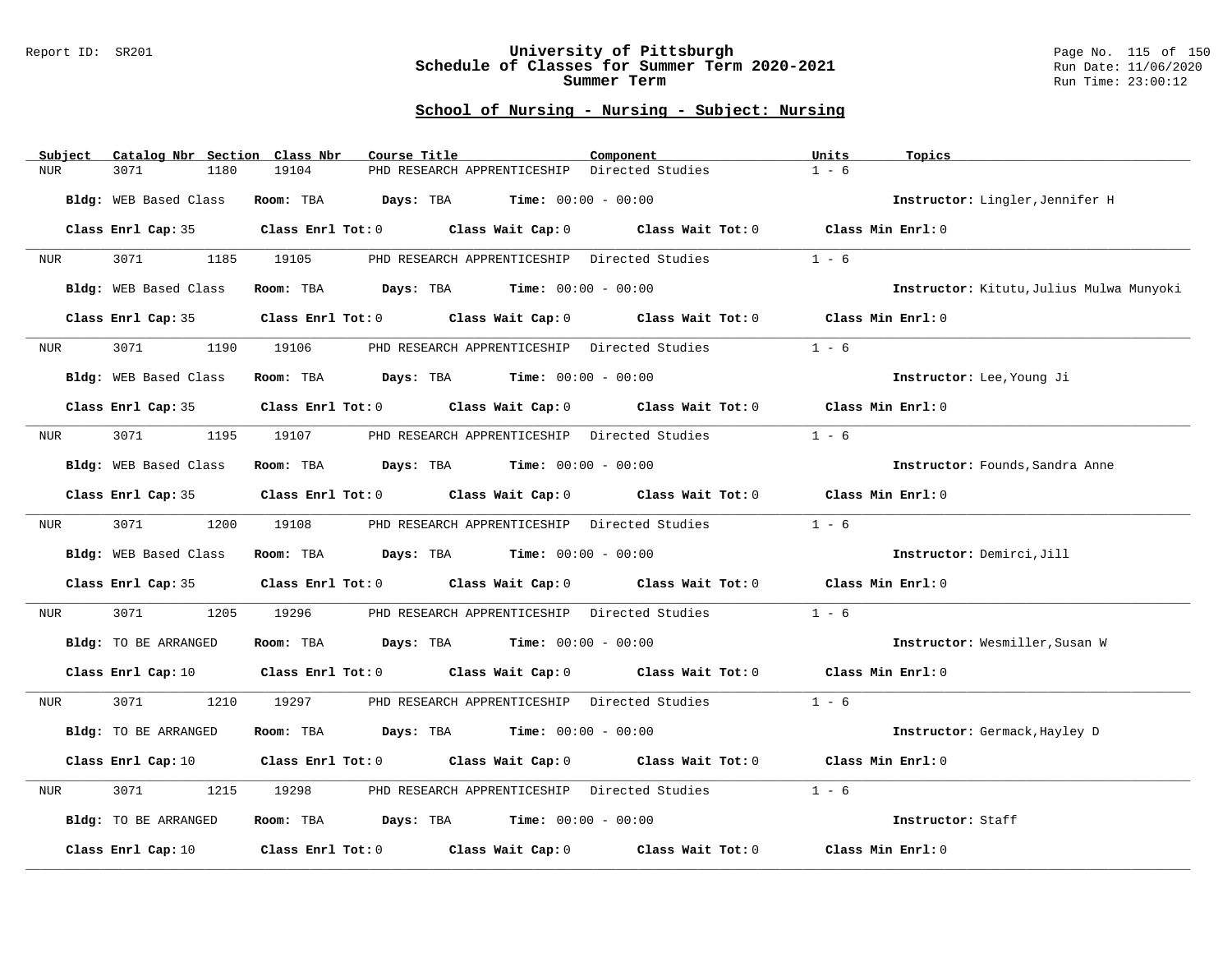| NUR | 1220<br>3071          | 19299                                                        | PHD RESEARCH APPRENTICESHIP Directed Studies |                                                                                  | $1 - 6$                         |
|-----|-----------------------|--------------------------------------------------------------|----------------------------------------------|----------------------------------------------------------------------------------|---------------------------------|
|     | Bldg: TO BE ARRANGED  | Room: TBA $Days:$ TBA $Time: 00:00 - 00:00$                  |                                              |                                                                                  | Instructor: Staff               |
|     | Class Enrl Cap: 10    |                                                              |                                              | Class Enrl Tot: 0 Class Wait Cap: 0 Class Wait Tot: 0                            | Class Min Enrl: 0               |
| NUR | 3071<br>1225          | 19300                                                        | PHD RESEARCH APPRENTICESHIP Directed Studies |                                                                                  | $1 - 6$                         |
|     | Bldg: TO BE ARRANGED  | Room: TBA $Days:$ TBA $Time:$ $00:00 - 00:00$                |                                              |                                                                                  | Instructor: Staff               |
|     | Class Enrl Cap: 10    |                                                              |                                              | Class Enrl Tot: 0 Class Wait Cap: 0 Class Wait Tot: 0                            | Class Min Enrl: 0               |
| NUR | 3071<br>1230          | 20353                                                        | PHD RESEARCH APPRENTICESHIP Directed Studies |                                                                                  | $1 - 6$                         |
|     | Bldg: WEB Based Class | Room: TBA $Days:$ TBA $Time: 00:00 - 00:00$                  |                                              |                                                                                  | Instructor: Imes, Christopher C |
|     | Class Enrl Cap: 35    |                                                              |                                              | Class Enrl Tot: $0$ Class Wait Cap: $0$ Class Wait Tot: $0$                      | Class Min Enrl: 0               |
| NUR | 3071<br>1235          | 20380                                                        | PHD RESEARCH APPRENTICESHIP Directed Studies |                                                                                  | $1 - 6$                         |
|     | Bldg: TO BE ARRANGED  | Room: TBA $Days:$ TBA $Time: 00:00 - 00:00$                  |                                              |                                                                                  | Instructor: Martsolf, Grant R   |
|     | Class Enrl Cap: 35    |                                                              |                                              | Class Enrl Tot: 0 Class Wait Cap: 0 Class Wait Tot: 0                            | Class Min Enrl: 0               |
| NUR | 3072<br>1010          | 20305                                                        | STATE SCI APPLCS MACHN LRNG Lecture          |                                                                                  | $\mathbf{3}$                    |
|     | Bldg: TBA             | Room: TBA $Days: W$ Time: $12:00 - 15:00$                    |                                              |                                                                                  | Instructor: Al-Zaiti, Salah S   |
|     | Class Enrl Cap: 20    | Room Characteristics: PeopleSoft - Scheduled (PS)(1)         |                                              | Class Enrl Tot: $0$ Class Wait Cap: $20$ Class Wait Tot: $0$ Class Min Enrl: $0$ |                                 |
| NUR | 3288<br>1010          | 19137                                                        | RESEARCH MEASUREMENT                         | Lecture                                                                          | $\overline{2}$                  |
|     | Bldg: TBA             | <b>Room:</b> TBA <b>Days:</b> M <b>Time:</b> $10:00 - 11:50$ |                                              |                                                                                  | Instructor: Scott, Paul Wesley  |
|     | Class Enrl Cap: 20    | Room Characteristics: PeopleSoft - Scheduled (PS)(1)         |                                              | Class Enrl Tot: 0 Class Wait Cap: 0 Class Wait Tot: 0                            | Class Min Enrl: 0               |
| NUR | 3114<br>1010          |                                                              | 19495 APPL REGRESS FOR HLTH SCI RES Seminar  |                                                                                  | $\mathbf{3}$                    |
|     |                       | Bldg: WEB Based Class Room: TBA Days: Th Time: 13:00 - 15:50 |                                              |                                                                                  | Instructor: Scott, Paul Wesley  |
|     | Class Enrl Cap: 18    | Room Characteristics: PeopleSoft - Scheduled (PS)(1)         |                                              | Class Enrl Tot: $0$ Class Wait Cap: $0$ Class Wait Tot: $0$                      | Class Min Enrl: 0               |

<b></b>The planned operational modality for this class is REMOTE. For more information please visit <a href="http://www.provost.pitt.edu/students/student-success-flexpitt/flex-pitt-guarded-risk-posture-all-students-remote" target="\_blank">http://www.provost.pitt.edu/students/student-success-flexpitt/flex-pitt-guarded-risk-posture-all-students-remote/</a>

**\_\_\_\_\_\_\_\_\_\_\_\_\_\_\_\_\_\_\_\_\_\_\_\_\_\_\_\_\_\_\_\_\_\_\_\_\_\_\_\_\_\_\_\_\_\_\_\_\_\_\_\_\_\_\_\_\_\_\_\_\_\_\_\_\_\_\_\_\_\_\_\_\_\_\_\_\_\_\_\_\_\_\_\_\_\_\_\_\_\_\_\_\_\_\_\_\_\_\_\_\_\_\_\_\_\_\_\_\_\_\_\_\_\_\_\_\_\_\_\_\_\_\_\_\_\_\_\_\_\_\_\_\_\_\_\_\_\_\_\_\_\_\_\_\_\_\_\_\_\_\_\_\_\_\_\_**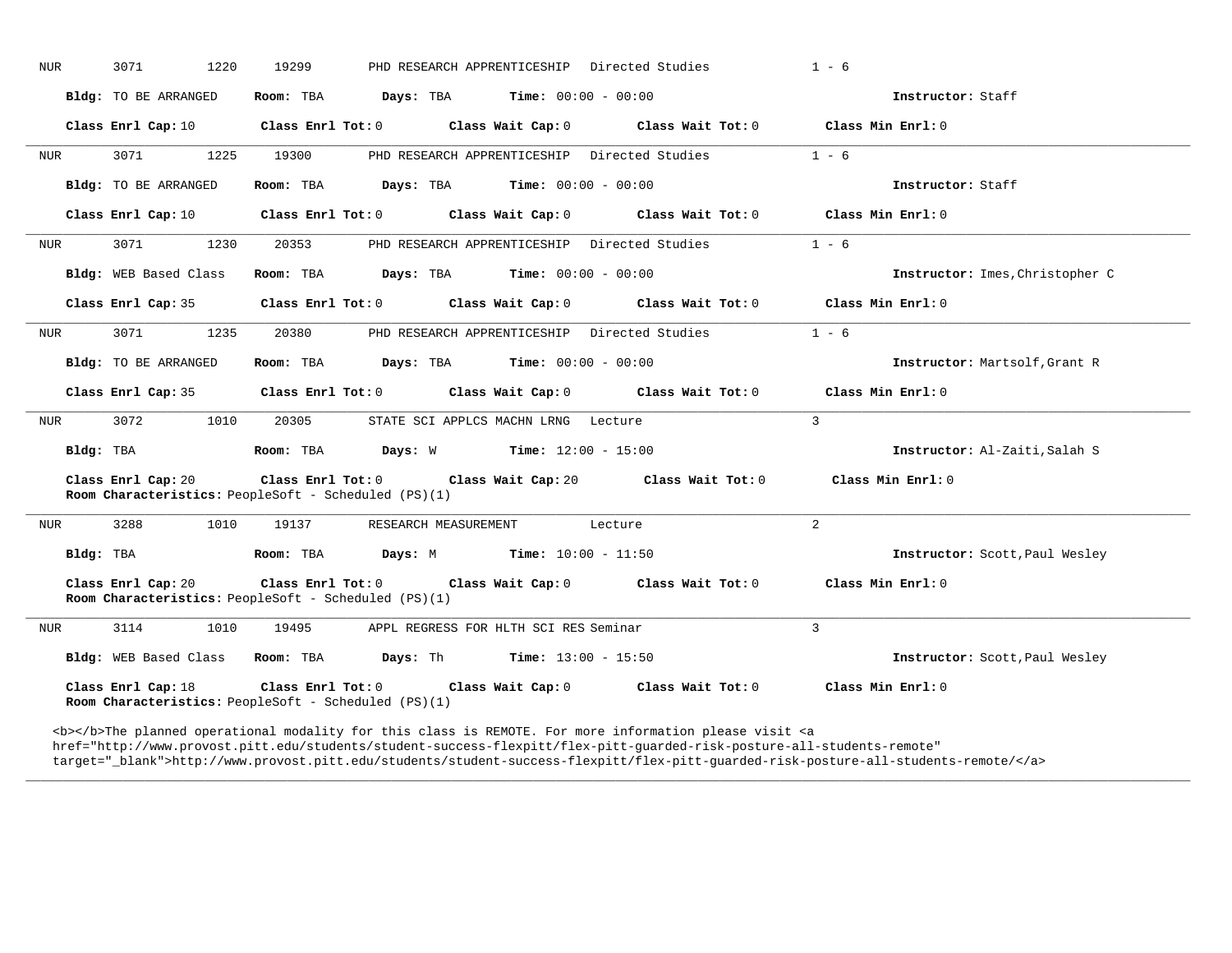### Report ID: SR201 **University of Pittsburgh** Page No. 117 of 150 **Schedule of Classes for Summer Term 2020-2021** Run Date: 11/06/2020 **Summer Term** Run Time: 23:00:12

| Subject   | Catalog Nbr Section Class Nbr |      |                   | Course Title                                                                     |                              | Component         | Units | Topics                                |
|-----------|-------------------------------|------|-------------------|----------------------------------------------------------------------------------|------------------------------|-------------------|-------|---------------------------------------|
| NUR       | 3289                          | 1010 | 19138             | INTERVENTION DEVELOPMENT                                                         |                              | Lecture           | z.    |                                       |
| Bldg: TBA |                               |      | Room: TBA         | Davs: W                                                                          | <b>Time:</b> $09:00 - 10:50$ |                   |       | Instructor: Donovan, Heidi Ann Scharf |
|           | Class Enrl Cap: 20            |      | Class Enrl Tot: 0 | Class Wait Cap: 0<br><b>Room Characteristics:</b> PeopleSoft - Scheduled (PS)(1) |                              | Class Wait Tot: 0 |       | Class Min Enrl: 0                     |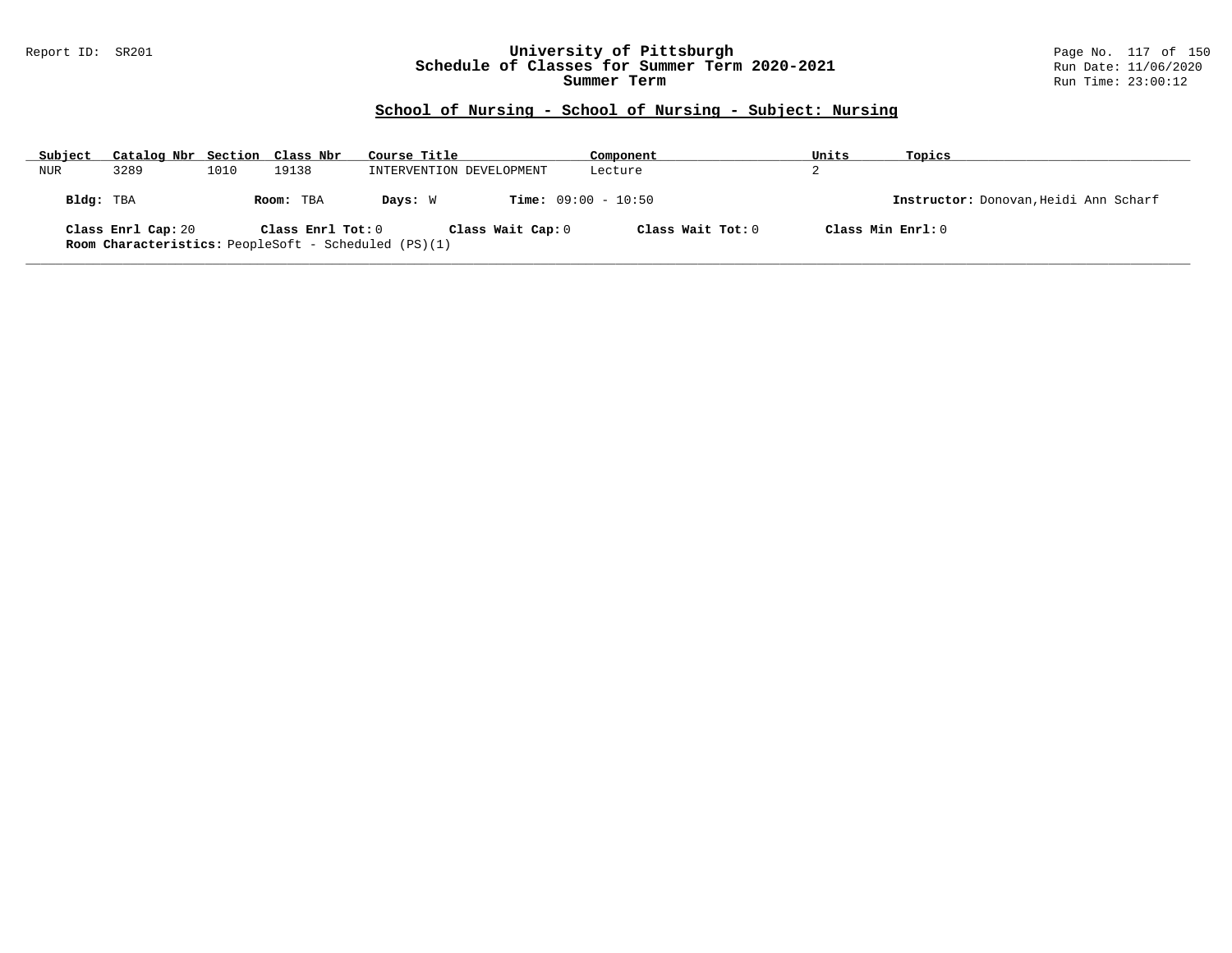#### Report ID: SR201 **University of Pittsburgh** Page No. 118 of 150 **Schedule of Classes for Summer Term 2020-2021** Run Date: 11/06/2020 **Summer Term** Run Time: 23:00:12

| Catalog Nbr Section Class Nbr<br>Subject | Course Title                                                     | Component                                                                                                                      | Units<br>Topics                       |
|------------------------------------------|------------------------------------------------------------------|--------------------------------------------------------------------------------------------------------------------------------|---------------------------------------|
| 2161<br>1010<br>NURCNS                   | 11957<br>INDEPENDENT STUDY                                       | Independent Study                                                                                                              | $1 - 3$                               |
| Bldg: WEB Based Class                    | Room: TBA $Days: TBA$ Time: $00:00 - 00:00$                      |                                                                                                                                | Instructor: Tuite, Patricia K         |
|                                          |                                                                  | Class Enrl Cap: 10 $\qquad$ Class Enrl Tot: 0 $\qquad$ Class Wait Cap: 0 $\qquad$ Class Wait Tot: 0 $\qquad$ Class Min Enrl: 0 |                                       |
| NURCNS                                   | 2161 1020 12017 INDEPENDENT STUDY Independent Study              |                                                                                                                                | $1 - 3$                               |
| Bldg: WEB Based Class                    | $\texttt{Days:}$ TBA $\texttt{Time:}$ 00:00 - 00:00<br>Room: TBA |                                                                                                                                | Instructor:                           |
| Class Enrl Cap: 10                       | Class Enrl Tot: 0                                                | Class Wait Cap: 0 Class Wait Tot: 0 Class Min Enrl: 0                                                                          |                                       |
|                                          |                                                                  |                                                                                                                                |                                       |
| NURCNS 2161 1030 12018                   |                                                                  | INDEPENDENT STUDY 1 - 3                                                                                                        |                                       |
| Bldg: WEB Based Class                    | Room: TBA $Days:$ TBA $Time: 00:00 - 00:00$                      |                                                                                                                                | Instructor: Staff                     |
|                                          |                                                                  | Class Enrl Cap: 10 Class Enrl Tot: 0 Class Wait Cap: 0 Class Wait Tot: 0 Class Min Enrl: 0                                     |                                       |
| NURCNS                                   | 2161 1040 12019 INDEPENDENT STUDY Independent Study              |                                                                                                                                | $1 - 3$                               |
|                                          | Bldg: WEB Based Class Room: TBA Days: TBA Time: 00:00 - 00:00    |                                                                                                                                | Instructor: Beach, Michael D          |
|                                          |                                                                  |                                                                                                                                |                                       |
|                                          |                                                                  | Class Enrl Cap: 10 Class Enrl Tot: 0 Class Wait Cap: 0 Class Wait Tot: 0 Class Min Enrl: 0                                     |                                       |
| 2161<br>1050<br>NURCNS                   |                                                                  | 12020 INDEPENDENT STUDY Independent Study                                                                                      | $1 - 3$                               |
| Bldg: WEB Based Class                    | Room: TBA $Days:$ TBA Time: $00:00 - 00:00$                      |                                                                                                                                | Instructor: Staff                     |
|                                          |                                                                  | Class Enrl Cap: 10 $\qquad$ Class Enrl Tot: 0 $\qquad$ Class Wait Cap: 0 $\qquad$ Class Wait Tot: 0 $\qquad$ Class Min Enrl: 0 |                                       |
|                                          |                                                                  | NURCNS 2161 1060 12021 INDEPENDENT STUDY Independent Study 1 - 3                                                               |                                       |
| Bldg: WEB Based Class                    | Room: TBA $\rule{1em}{0.15mm}$ Days: TBA Time: $00:00 - 00:00$   |                                                                                                                                | Instructor: Hravnak, Marilyn          |
|                                          |                                                                  | Class Enrl Cap: 10 $\qquad$ Class Enrl Tot: 0 $\qquad$ Class Wait Cap: 0 $\qquad$ Class Wait Tot: 0 $\qquad$ Class Min Enrl: 0 |                                       |
| NURCNS                                   | 2161 1070 15118 INDEPENDENT STUDY Independent Study              |                                                                                                                                | $1 - 3$                               |
|                                          | Bldg: WEB Based Class Room: TBA Days: TBA Time: 00:00 - 00:00    |                                                                                                                                | Instructor: Rosenzweig, Margaret      |
|                                          |                                                                  | Class Enrl Cap: 10 $\qquad$ Class Enrl Tot: 0 $\qquad$ Class Wait Cap: 0 $\qquad$ Class Wait Tot: 0 $\qquad$ Class Min Enrl: 0 |                                       |
| 2161<br>1080<br>NURCNS                   |                                                                  | 15119 INDEPENDENT STUDY 1ndependent Study                                                                                      | $1 - 3$                               |
| Bldg: TO BE ARRANGED                     | Room: TBA $\rule{1em}{0.15mm}$ Days: TBA Time: $00:00 - 00:00$   |                                                                                                                                | Instructor: Donovan, Heidi Ann Scharf |
|                                          |                                                                  | Class Enrl Cap: 10 $\qquad$ Class Enrl Tot: 0 $\qquad$ Class Wait Cap: 0 $\qquad$ Class Wait Tot: 0 $\qquad$ Class Min Enrl: 0 |                                       |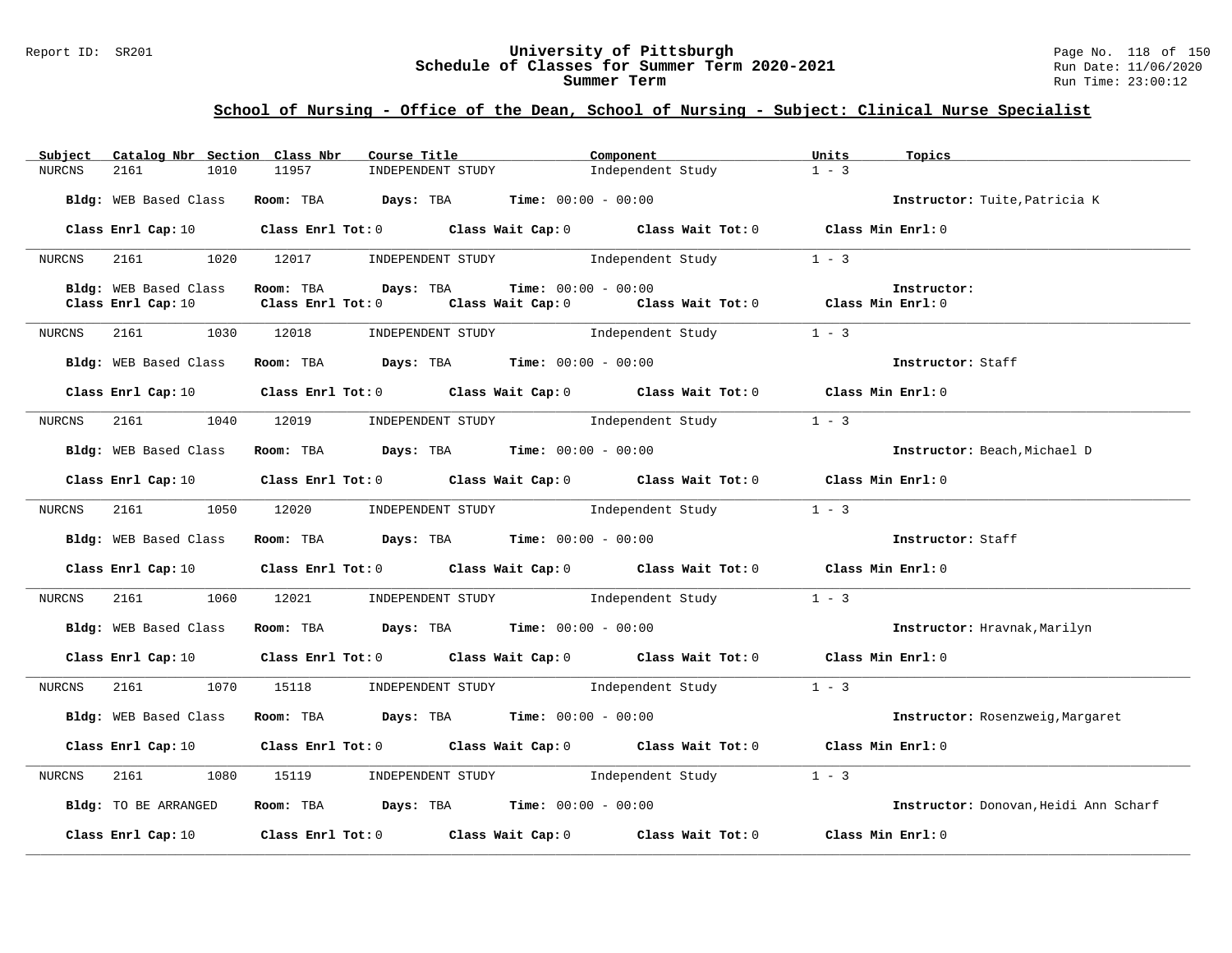#### Report ID: SR201 **University of Pittsburgh** Page No. 119 of 150 **Schedule of Classes for Summer Term 2020-2021** Run Date: 11/06/2020 **Summer Term** Run Time: 23:00:12

| Catalog Nbr Section<br>Subject                                                                                                                                                                                                                                                                                                                                                     | Class Nbr<br>Course Title                                                           | Component<br>Units           | Topics                                    |  |
|------------------------------------------------------------------------------------------------------------------------------------------------------------------------------------------------------------------------------------------------------------------------------------------------------------------------------------------------------------------------------------|-------------------------------------------------------------------------------------|------------------------------|-------------------------------------------|--|
| 2161<br><b>NURCNS</b><br>1090                                                                                                                                                                                                                                                                                                                                                      | 15120<br>INDEPENDENT STUDY                                                          | $1 - 3$<br>Independent Study |                                           |  |
| Bldg: TO BE ARRANGED<br>Room: TBA                                                                                                                                                                                                                                                                                                                                                  | <b>Time:</b> $00:00 - 00:00$<br>Days: TBA                                           |                              | Instructor: Staff                         |  |
| Class Enrl Cap: 10                                                                                                                                                                                                                                                                                                                                                                 | Class Enrl Tot: 0<br>Class Wait Cap: 0                                              | Class Wait Tot: 0            | Class Min Enrl: 0                         |  |
| 2161<br>1100<br><b>NURCNS</b>                                                                                                                                                                                                                                                                                                                                                      | 16202<br>INDEPENDENT STUDY                                                          | $1 - 3$<br>Independent Study |                                           |  |
| Bldg: TO BE ARRANGED<br>Room: TBA                                                                                                                                                                                                                                                                                                                                                  | Days: TBA<br><b>Time:</b> $00:00 - 00:00$                                           |                              | Instructor: Staff                         |  |
| Class Enrl Cap: 15                                                                                                                                                                                                                                                                                                                                                                 | Class Enrl Tot: 0<br>Class Wait Cap: 0                                              | Class Wait Tot: 0            | Class Min Enrl: 0                         |  |
| <b>NURCNS</b><br>2351<br>1010                                                                                                                                                                                                                                                                                                                                                      | 11961<br>GROUP THERAPY PRACTICUM                                                    | Practicum<br>1               |                                           |  |
| Bldg: WEB Based Class<br>Room: TBA                                                                                                                                                                                                                                                                                                                                                 | Days: TBA<br><b>Time:</b> $00:00 - 00:00$                                           |                              | Instructor:                               |  |
| Class Enrl Cap: 10                                                                                                                                                                                                                                                                                                                                                                 | Class Enrl Tot: 0<br>Class Wait Cap: 0                                              | Class Wait Tot: 0            | $\texttt{Class Min}$ $\texttt{Enrl:}$ $0$ |  |
| 2353<br>1100<br><b>NURCNS</b>                                                                                                                                                                                                                                                                                                                                                      | 17648<br>FMLY THRPY ROLE SEM & CLN PRACPracticum                                    | $\mathbf{1}$                 |                                           |  |
| Bldg: WEB Based Class<br>Room: TBA                                                                                                                                                                                                                                                                                                                                                 | <b>Time:</b> $12:00 - 13:50$<br>Days: F                                             |                              | Instructor: Staff                         |  |
| Class Enrl Cap: 20<br>Room Characteristics: PeopleSoft - Scheduled (PS)(1)                                                                                                                                                                                                                                                                                                         | Class Enrl Tot: 0<br>Class Wait Cap: 0                                              | Class Wait Tot: 0            | Class Min Enrl: 0                         |  |
| <b></b> The planned operational modality for this class is REMOTE. For more information please visit <a<br>href="http://www.provost.pitt.edu/students/student-success-flexpitt/flex-pitt-quarded-risk-posture-all-students-remote"<br/>target="_blank"&gt;http://www.provost.pitt.edu/students/student-success-flexpitt/flex-pitt-quarded-risk-posture-all-students-remote/</a<br> |                                                                                     |                              |                                           |  |
| 2354<br>1010<br><b>NURCNS</b>                                                                                                                                                                                                                                                                                                                                                      | 11960<br>INDIVIDL PSYCHOTHERAPY THEORY Seminar                                      | $\overline{2}$               |                                           |  |
| Bldg: WEB Based Class<br>Room: TBA                                                                                                                                                                                                                                                                                                                                                 | <b>Time:</b> $09:00 - 10:50$<br>Days: Tu                                            |                              | Instructor: Callan, Judith Ann            |  |
| Class Enrl Cap: 25<br>Class Enrl Tot: 0<br>Class Wait Cap: 0<br>Class Wait Tot: 0<br>Class Min Enrl: 0<br>Room Characteristics: PeopleSoft - Scheduled (PS)(1)                                                                                                                                                                                                                     |                                                                                     |                              |                                           |  |
| <b></b> The planned operational modality for this class is REMOTE. For more information please visit <a<br>href="http://www.provost.pitt.edu/students/student-success-flexpitt/flex-pitt-quarded-risk-posture-all-students-remote"<br/>target="_blank"&gt;http://www.provost.pitt.edu/students/student-success-flexpitt/flex-pitt-quarded-risk-posture-all-students-remote/</a<br> |                                                                                     |                              |                                           |  |
| <b>NURCNS</b><br>2361<br>1010                                                                                                                                                                                                                                                                                                                                                      | 11964<br>INDEPENDENT STUDY                                                          | Independent Study<br>$1 - 3$ |                                           |  |
| Bldg: WEB Based Class<br>Room: TBA<br>Class Enrl Cap: 10                                                                                                                                                                                                                                                                                                                           | <b>Time:</b> $00:00 - 00:00$<br>Days: TBA<br>Class Enrl Tot: 0<br>Class Wait Cap: 0 | Class Wait Tot: 0            | Instructor:<br>Class Min Enrl: 0          |  |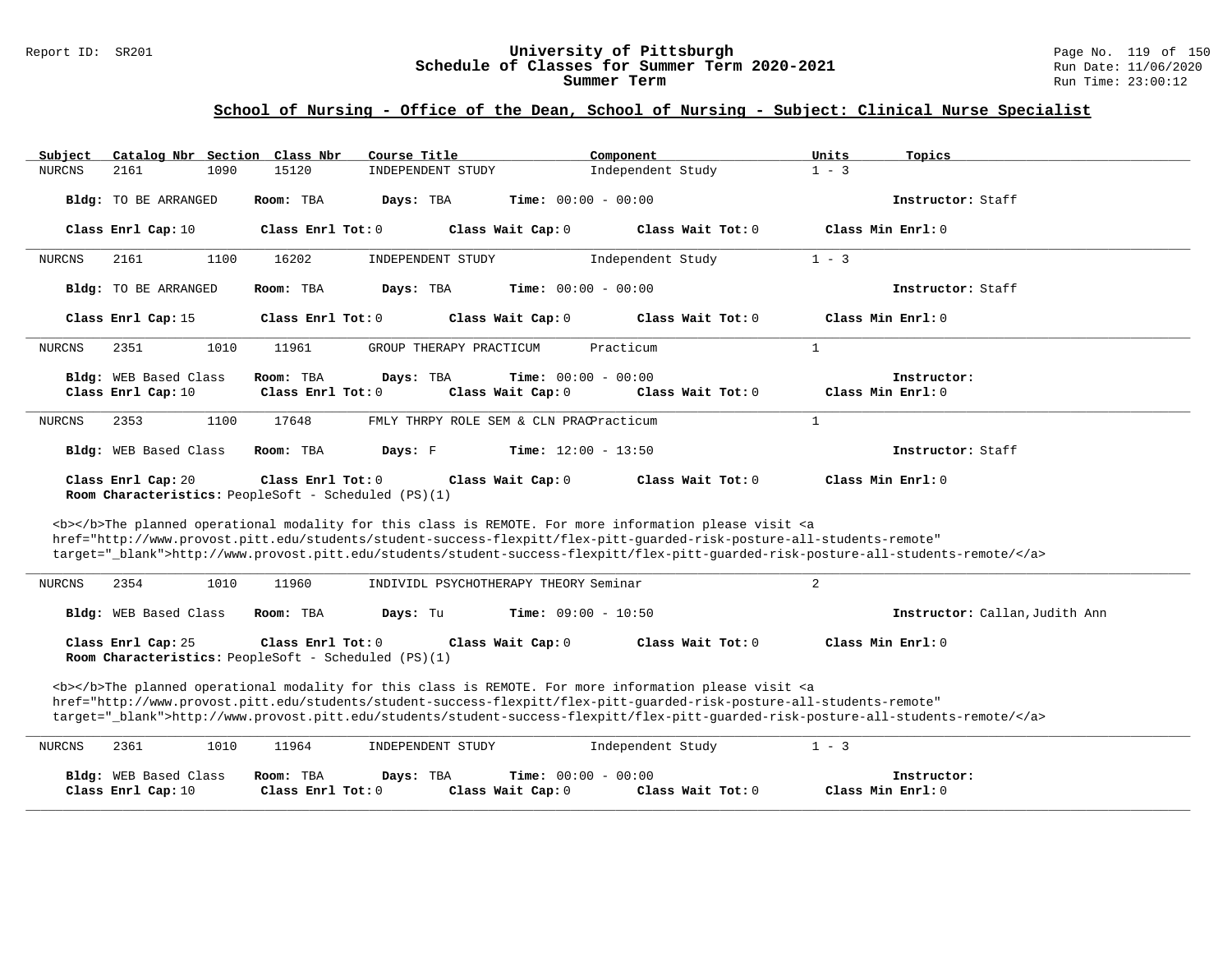#### Report ID: SR201 **University of Pittsburgh** Page No. 120 of 150 **Schedule of Classes for Summer Term 2020-2021** Run Date: 11/06/2020 **Summer Term** Run Time: 23:00:12

| Catalog Nbr Section Class Nbr<br>Subject    | Course Title                                                                                                                   | Component                    | Units<br>Topics                    |
|---------------------------------------------|--------------------------------------------------------------------------------------------------------------------------------|------------------------------|------------------------------------|
| 1020<br><b>NURCNS</b><br>2361               | INDEPENDENT STUDY<br>12022                                                                                                     | Independent Study            | $1 - 3$                            |
| Bldg: WEB Based Class                       | Room: TBA $Days:$ TBA $Time: 00:00 - 00:00$                                                                                    |                              | Instructor: Puskar, Kathryn R.     |
|                                             | Class Enrl Cap: 10 $\qquad$ Class Enrl Tot: 0 $\qquad$ Class Wait Cap: 0 $\qquad$ Class Wait Tot: 0                            |                              | Class Min Enrl: 0                  |
| 2361<br>NURCNS                              | 1030 12023<br>INDEPENDENT STUDY 1ndependent Study                                                                              |                              | $1 - 3$                            |
| Bldg: WEB Based Class                       | Room: TBA $Days:$ TBA $Time: 00:00 - 00:00$                                                                                    |                              | Instructor: Mitchell, Ann M.       |
| Class Enrl Cap: 10                          | Class Enrl Tot: 0 $\qquad$ Class Wait Cap: 0 $\qquad$ Class Wait Tot: 0 $\qquad$ Class Min Enrl: 0                             |                              |                                    |
| NURCNS                                      | 2361 1040 12024 INDEPENDENT STUDY Independent Study                                                                            |                              | $1 - 3$                            |
| Bldg: WEB Based Class                       | Room: TBA $Days:$ TBA $Time: 00:00 - 00:00$                                                                                    |                              | Instructor: Constantino, Rose      |
|                                             | Class Enrl Cap: 10 Class Enrl Tot: 0 Class Wait Cap: 0 Class Wait Tot: 0 Class Min Enrl: 0                                     |                              |                                    |
| NURCNS                                      | 2361 1050 12025 INDEPENDENT STUDY Independent Study 1 - 3                                                                      |                              |                                    |
| Bldg: WEB Based Class                       | Room: TBA Days: TBA<br><b>Time:</b> $00:00 - 00:00$                                                                            |                              | Instructor:                        |
| Class Enrl Cap: 10                          | Class Enrl Tot: 0 $\qquad$ Class Wait Cap: 0 $\qquad$ Class Wait Tot: 0 $\qquad$ Class Min Enrl: 0                             |                              |                                    |
| NURCNS 2361 1060 12026                      | INDEPENDENT STUDY 1ndependent Study                                                                                            |                              | $1 - 3$                            |
| Bldg: WEB Based Class                       | Room: TBA $Days:$ TBA $Time: 00:00 - 00:00$                                                                                    |                              | Instructor: Albrecht, Susan A      |
| Class Enrl Cap: 10                          | Class Enrl Tot: 0 Class Wait Cap: 0 Class Wait Tot: 0 Class Min Enrl: 0                                                        |                              |                                    |
| 1070<br>NURCNS<br>2361                      | 12153 INDEPENDENT STUDY Independent Study                                                                                      |                              | $1 - 3$                            |
| Bldg: WEB Based Class<br>Class Enrl Cap: 10 | Room: TBA Days: TBA<br>Class Enrl Tot: $0$ Class Wait Cap: $0$ Class Wait Tot: $0$ Class Min Enrl: $0$                         | <b>Time:</b> $00:00 - 00:00$ | Instructor:                        |
|                                             |                                                                                                                                |                              |                                    |
| 2361<br>1080<br>NURCNS                      | INDEPENDENT STUDY 1ndependent Study<br>12154                                                                                   |                              | $1 - 3$                            |
| Bldg: WEB Based Class                       | Room: TBA $Days:$ TBA $Time: 00:00 - 00:00$                                                                                    |                              | Instructor: Staff                  |
|                                             | Class Enrl Cap: 10 $\qquad$ Class Enrl Tot: 0 $\qquad$ Class Wait Cap: 0 $\qquad$ Class Wait Tot: 0 $\qquad$ Class Min Enrl: 0 |                              |                                    |
| NURCNS                                      | 1090 12155 INDEPENDENT STUDY Independent Study                                                                                 |                              | $1 - 3$                            |
|                                             | Bldg: WEB Based Class Room: TBA Days: TBA Time: 00:00 - 00:00                                                                  |                              | Instructor: Schlenk, Elizabeth Ann |
| Class Enrl Cap: 10                          | Class Enrl Tot: $0$ Class Wait Cap: $0$ Class Wait Tot: $0$ Class Min Enrl: $0$                                                |                              |                                    |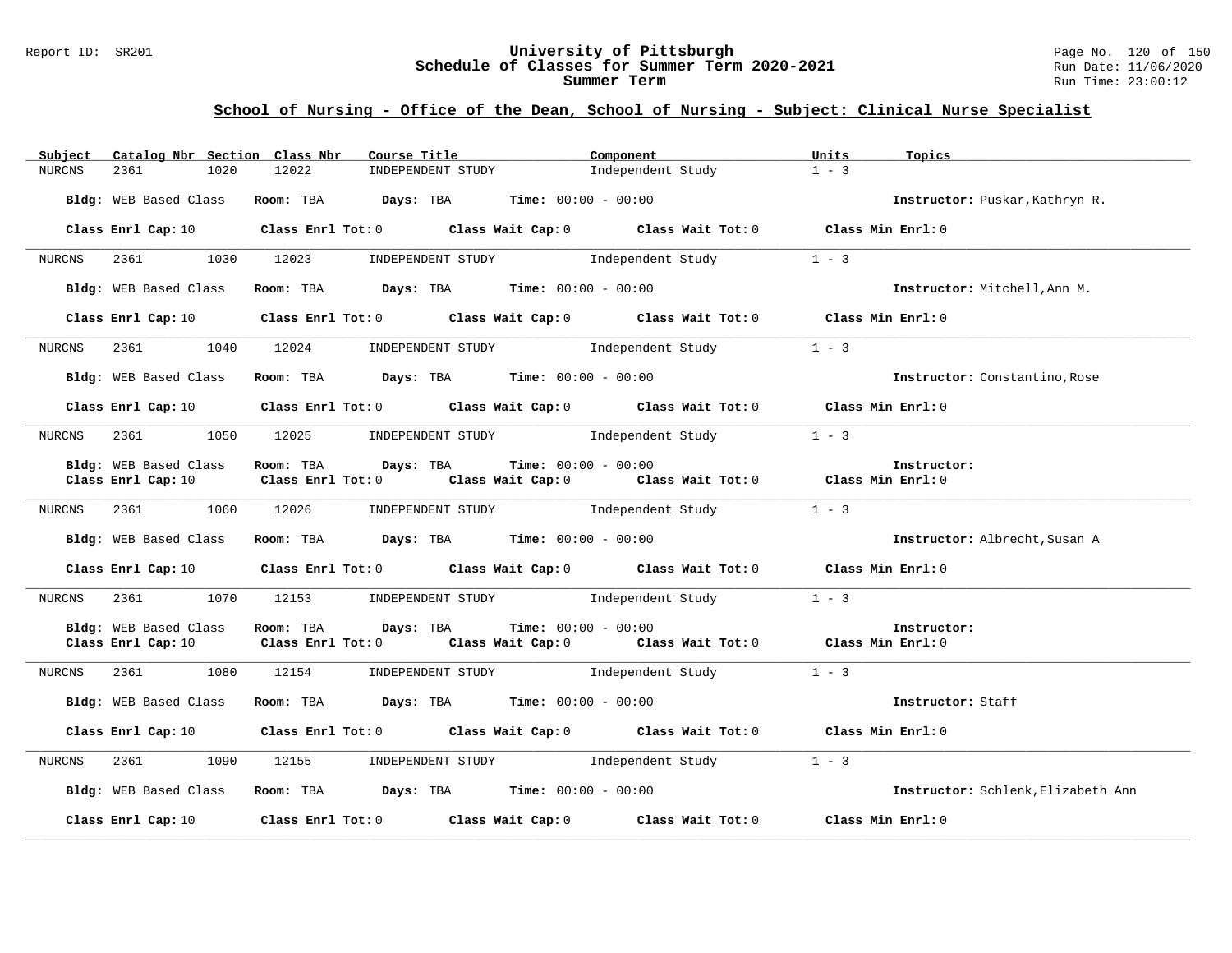#### Report ID: SR201 **University of Pittsburgh** Page No. 121 of 150 **Schedule of Classes for Summer Term 2020-2021** Run Date: 11/06/2020 **Summer Term** Run Time: 23:00:12

| Catalog Nbr Section Class Nbr<br>Subject    | Course Title                                                                                                                            | Component                                             | Units<br>Topics                |
|---------------------------------------------|-----------------------------------------------------------------------------------------------------------------------------------------|-------------------------------------------------------|--------------------------------|
| 1010<br>2850<br>NURCNS                      | 19110<br>CNS ROLE IMPLEMENTATION                                                                                                        | Lecture                                               | $\overline{a}$                 |
| Bldg: TBA                                   | <b>Room:</b> TBA <b>Days:</b> M <b>Time:</b> 17:00 - 18:50                                                                              |                                                       | Instructor: Tuite, Patricia K  |
| Class Enrl Cap: 25                          | Class Enrl Tot: $0$ Class Wait Cap: $0$ Class Wait Tot: $0$ Class Min Enrl: $0$<br>Room Characteristics: PeopleSoft - Scheduled (PS)(1) |                                                       |                                |
| 2851<br>1010<br>NURCNS                      | 11963<br>CNS CLINICAL PRACTICUM 1 Practicum                                                                                             |                                                       | $4 - 5$                        |
| Bldg: WEB Based Class                       | <b>Room:</b> TBA <b>Days:</b> TBA <b>Time:</b> 00:00 - 00:00                                                                            |                                                       | Instructor: Tuite, Patricia K  |
| Class Enrl Cap: 10                          | Class Enrl Tot: 0 Class Wait Cap: 0 Class Wait Tot: 0 Class Min Enrl: 0                                                                 |                                                       |                                |
| 2851<br>1020<br>NURCNS                      | 11965<br>CNS CLINICAL PRACTICUM 1 Practicum                                                                                             |                                                       | $4 - 5$                        |
| Bldg: WEB Based Class<br>Class Enrl Cap: 10 | Room: TBA<br><b>Days:</b> TBA <b>Time:</b> $00:00 - 00:00$<br>$Class$ $Enr1$ $Tot: 0$                                                   | Class Wait Cap: 0 Class Wait Tot: 0 Class Min Enrl: 0 | Instructor:                    |
| 2852<br>1010<br>NURCNS                      | CNS CLINICAL PRACTICUM 2 Practicum<br>11967                                                                                             |                                                       | $1 - 4$                        |
| Bldg: WEB Based Class                       | Room: TBA $Days:$ TBA $Time: 00:00 - 00:00$                                                                                             |                                                       | Instructor: Tuite, Patricia K  |
| Class Enrl Cap: 10                          | Class Enrl Tot: $0$ Class Wait Cap: $0$ Class Wait Tot: $0$ Class Min Enrl: $0$                                                         |                                                       |                                |
| 1010<br>NURCNS<br>3039                      | DNP-CNS ROLE PRACTICUM Practicum<br>18495                                                                                               |                                                       | $1 - 10$                       |
| Bldg: WEB Based Class                       | Room: TBA $Days:$ TBA $Time: 00:00 - 00:00$                                                                                             |                                                       | Instructor: Puskar, Kathryn R. |
| Class Enrl Cap: 10                          | Class Enrl Tot: 0 Class Wait Cap: 0 Class Wait Tot: 0 Class Min Enrl: 0                                                                 |                                                       |                                |
| 1030<br>NURCNS<br>3039                      | 15919<br>DNP-CNS ROLE PRACTICUM                                                                                                         | Practicum                                             | $1 - 10$                       |
| Bldg: WEB Based Class                       | Room: TBA $Days: TBA$ Time: $00:00 - 00:00$                                                                                             |                                                       | Instructor: Tuite, Patricia K  |
| Class Enrl Cap: 10                          | Class Enrl Tot: 0 Class Wait Cap: 0 Class Wait Tot: 0 Class Min Enrl: 0                                                                 |                                                       |                                |
| 3039 30<br>1050<br>NURCNS                   | 16229<br>DNP-CNS ROLE PRACTICUM                                                                                                         | Practicum                                             | $1 - 10$                       |
| Bldg: WEB Based Class                       | <b>Room:</b> TBA <b>Days:</b> TBA <b>Time:</b> 00:00 - 00:00                                                                            |                                                       | Instructor: Tuite, Patricia K  |
| Class Enrl Cap: 10                          | Class Enrl Tot: $0$ Class Wait Cap: $0$ Class Wait Tot: $0$                                                                             |                                                       | Class Min Enrl: 0              |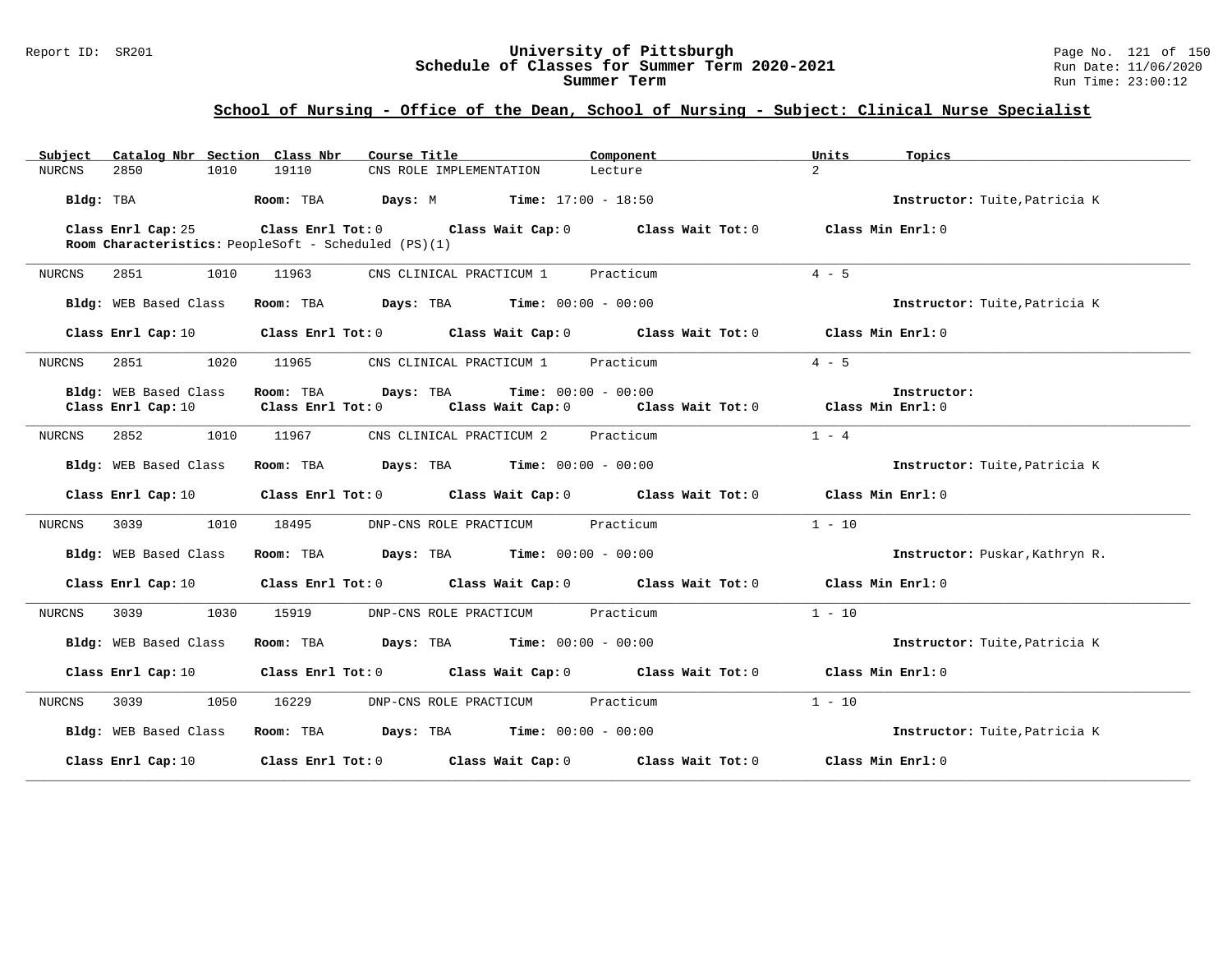#### Report ID: SR201 **University of Pittsburgh** Page No. 122 of 150 **Schedule of Classes for Summer Term 2020-2021** Run Date: 11/06/2020 **Summer Term** Run Time: 23:00:12

| Subject | Catalog Nbr Section Class Nbr           |      |                     | Course Title |                              | Component             | Units               | Topics                        |
|---------|-----------------------------------------|------|---------------------|--------------|------------------------------|-----------------------|---------------------|-------------------------------|
| NURCNS  | 3039                                    | 1070 | 16237               |              | DNP-CNS ROLE PRACTICUM       | Practicum             | $1 - 10$            |                               |
|         | <b>Bldg:</b> WEB Based Class            |      | Room: TBA           | Days: TBA    |                              | $Time: 00:00 - 00:00$ |                     | Instructor: Tuite, Patricia K |
|         | Class Enrl Cap: 20                      |      | Class Enrl Tot: $0$ |              | Class Wait Cap: 0            | Class Wait $Tot: 0$   | Class Min $Enrl: 0$ |                               |
|         | Attributes: Online<br>Reserve Capacity: |      | 01-MAR-2021         |              | Online Nursing Students Only | Reserve Enrl Cap: 20  | Reserve Enrl Tot:   | $\mathbf 0$                   |
|         |                                         |      |                     |              |                              |                       |                     |                               |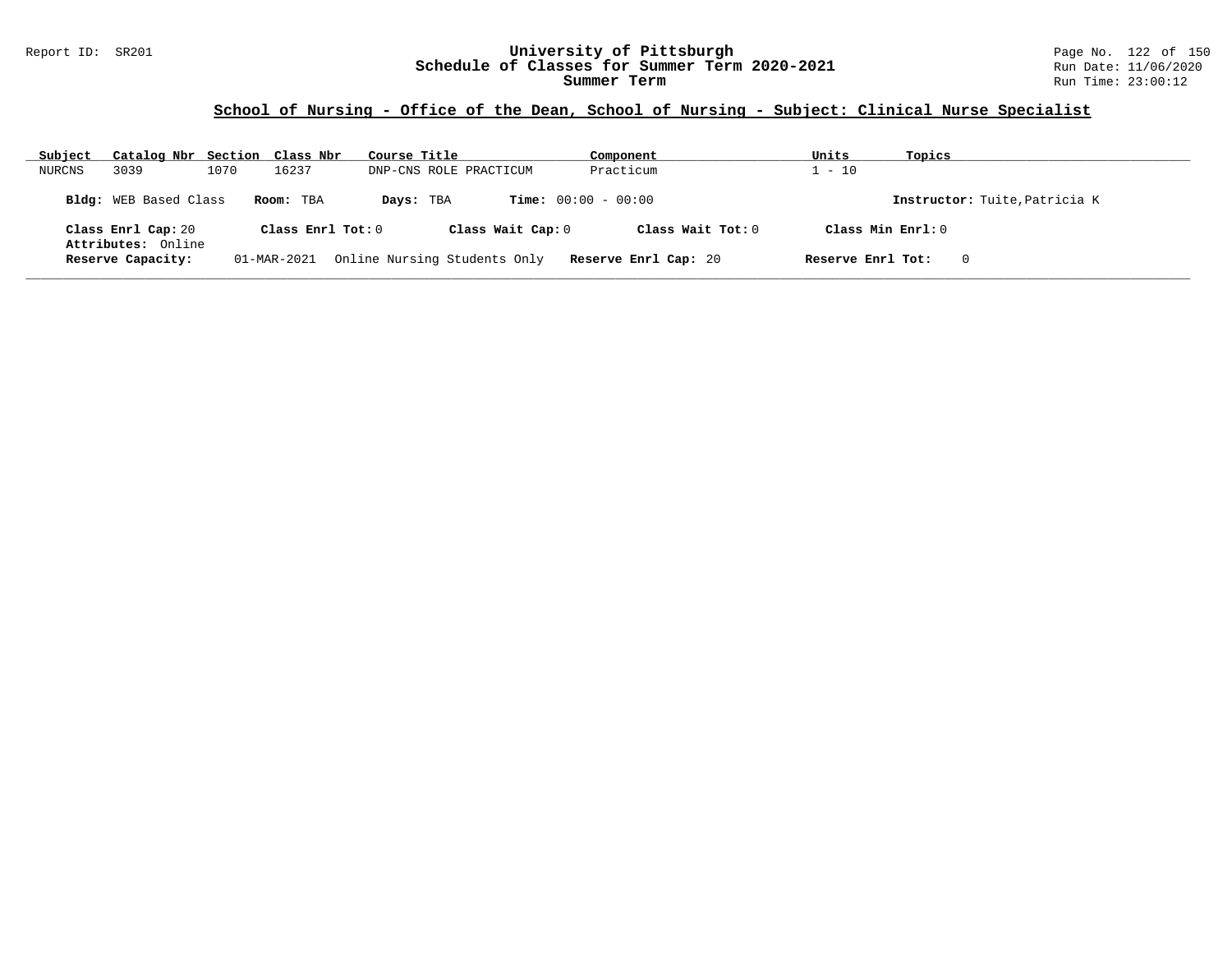# Report ID: SR201 **123 of 150**<br>**Schedule of Classes for Summer Term 2020-2021** Page No. 123 of 150 **Schedule of Classes for Summer Term 2020-2021**<br>Summer Term

### **School of Nursing - Office of the Dean, School of Nursing - Subject: Nurse Midwife**

| Catalog Nbr Section Class Nbr<br>Subject                                                                                                                         |                   | Course Title                              | Component                                                                                                                                                                                                                                                                                                                                                                          | Units             | Topics                               |  |  |  |
|------------------------------------------------------------------------------------------------------------------------------------------------------------------|-------------------|-------------------------------------------|------------------------------------------------------------------------------------------------------------------------------------------------------------------------------------------------------------------------------------------------------------------------------------------------------------------------------------------------------------------------------------|-------------------|--------------------------------------|--|--|--|
| <b>NURNM</b><br>3501<br>1200                                                                                                                                     | 18313             | GLOBAL/COMMUNITY ROLE PRAC                | Practicum                                                                                                                                                                                                                                                                                                                                                                          | $\mathbf{1}$      |                                      |  |  |  |
| Bldg: WEB Based Class                                                                                                                                            | Room: TBA         | Days: W<br><b>Time:</b> $16:00 - 16:50$   |                                                                                                                                                                                                                                                                                                                                                                                    |                   | Instructor: Braxter, Betty J.        |  |  |  |
| Class Enrl Cap: 25<br>Room Characteristics: PeopleSoft - Scheduled (PS)(1)                                                                                       | Class Enrl Tot: 0 | Class Wait Cap: 0                         | Class Wait Tot: 0                                                                                                                                                                                                                                                                                                                                                                  | Class Min Enrl: 0 |                                      |  |  |  |
|                                                                                                                                                                  |                   |                                           | <b></b> The planned operational modality for this class is REMOTE. For more information please visit <a<br>href="http://www.provost.pitt.edu/students/student-success-flexpitt/flex-pitt-quarded-risk-posture-all-students-remote"<br/>target="_blank"&gt;http://www.provost.pitt.edu/students/student-success-flexpitt/flex-pitt-quarded-risk-posture-all-students-remote/</a<br> |                   |                                      |  |  |  |
| <b>NURNM</b><br>3503<br>1010                                                                                                                                     | 19508             | INTEGRATION ROLE PRACTICUM                | Practicum                                                                                                                                                                                                                                                                                                                                                                          | 7                 |                                      |  |  |  |
| Bldg: WEB Based Class                                                                                                                                            | Room: TBA         | Days: TBA<br><b>Time:</b> $00:00 - 00:00$ |                                                                                                                                                                                                                                                                                                                                                                                    |                   | Instructor: Niemczyk, Nancy Anderson |  |  |  |
| Class Enrl Cap: 25                                                                                                                                               | Class Enrl Tot: 0 | Class Wait Cap: 0                         | Class Wait Tot: 0                                                                                                                                                                                                                                                                                                                                                                  | Class Min Enrl: 0 |                                      |  |  |  |
| 3505<br>1010<br><b>NURNM</b>                                                                                                                                     | 19118             | MGT FETUS/NEONATE IN DYAD                 | Lecture                                                                                                                                                                                                                                                                                                                                                                            | $\overline{2}$    |                                      |  |  |  |
| Bldg: TBA                                                                                                                                                        | Room: TBA         | Days: Th<br><b>Time:</b> $14:00 - 15:50$  |                                                                                                                                                                                                                                                                                                                                                                                    |                   | Instructor: Niemczyk, Nancy Anderson |  |  |  |
| Class Enrl Cap: 25<br>Room Characteristics: PeopleSoft - Scheduled (PS)(1)                                                                                       | Class Enrl Tot: 0 | Class Wait Cap: 0                         | Class Wait Tot: 0                                                                                                                                                                                                                                                                                                                                                                  | Class Min Enrl: 0 |                                      |  |  |  |
| 3506<br>1010<br><b>NURNM</b>                                                                                                                                     | 19119             | MGT WOMEN'S COMPLEX HEALTH ISSLecture     |                                                                                                                                                                                                                                                                                                                                                                                    | 2                 |                                      |  |  |  |
| Bldg: TBA                                                                                                                                                        | Room: TBA         | Days: W<br><b>Time:</b> $16:00 - 17:50$   |                                                                                                                                                                                                                                                                                                                                                                                    |                   | Instructor: Founds, Sandra Anne      |  |  |  |
| Class Enrl Cap: 25<br>Class Min Enrl: 0<br>Class Enrl Tot: 0<br>Class Wait Cap: 0<br>Class Wait $Tot: 0$<br>Room Characteristics: PeopleSoft - Scheduled (PS)(1) |                   |                                           |                                                                                                                                                                                                                                                                                                                                                                                    |                   |                                      |  |  |  |
| 3510<br>1010<br><b>NURNM</b>                                                                                                                                     | 19509             | NURSE MIDWIFE ROLE SEMINAR 2 Seminar      |                                                                                                                                                                                                                                                                                                                                                                                    | $\mathbf{1}$      |                                      |  |  |  |
| Bldg: WEB Based Class                                                                                                                                            | Room: TBA         | Days: W<br><b>Time:</b> $11:00 - 14:30$   |                                                                                                                                                                                                                                                                                                                                                                                    |                   | Instructor: Founds, Sandra Anne      |  |  |  |
| Class Enrl Cap: 25<br>Room Characteristics: PeopleSoft - Scheduled (PS)(1)                                                                                       | Class Enrl Tot: 0 | Class Wait Cap: 0                         | Class Wait $Tot: 0$                                                                                                                                                                                                                                                                                                                                                                | Class Min Enrl: 0 |                                      |  |  |  |

<b></b>The planned operational modality for this class is REMOTE. For more information please visit <a href="http://www.provost.pitt.edu/students/student-success-flexpitt/flex-pitt-guarded-risk-posture-all-students-remote" target="\_blank">http://www.provost.pitt.edu/students/student-success-flexpitt/flex-pitt-guarded-risk-posture-all-students-remote/</a>

**\_\_\_\_\_\_\_\_\_\_\_\_\_\_\_\_\_\_\_\_\_\_\_\_\_\_\_\_\_\_\_\_\_\_\_\_\_\_\_\_\_\_\_\_\_\_\_\_\_\_\_\_\_\_\_\_\_\_\_\_\_\_\_\_\_\_\_\_\_\_\_\_\_\_\_\_\_\_\_\_\_\_\_\_\_\_\_\_\_\_\_\_\_\_\_\_\_\_\_\_\_\_\_\_\_\_\_\_\_\_\_\_\_\_\_\_\_\_\_\_\_\_\_\_\_\_\_\_\_\_\_\_\_\_\_\_\_\_\_\_\_\_\_\_\_\_\_\_\_\_\_\_\_\_\_\_**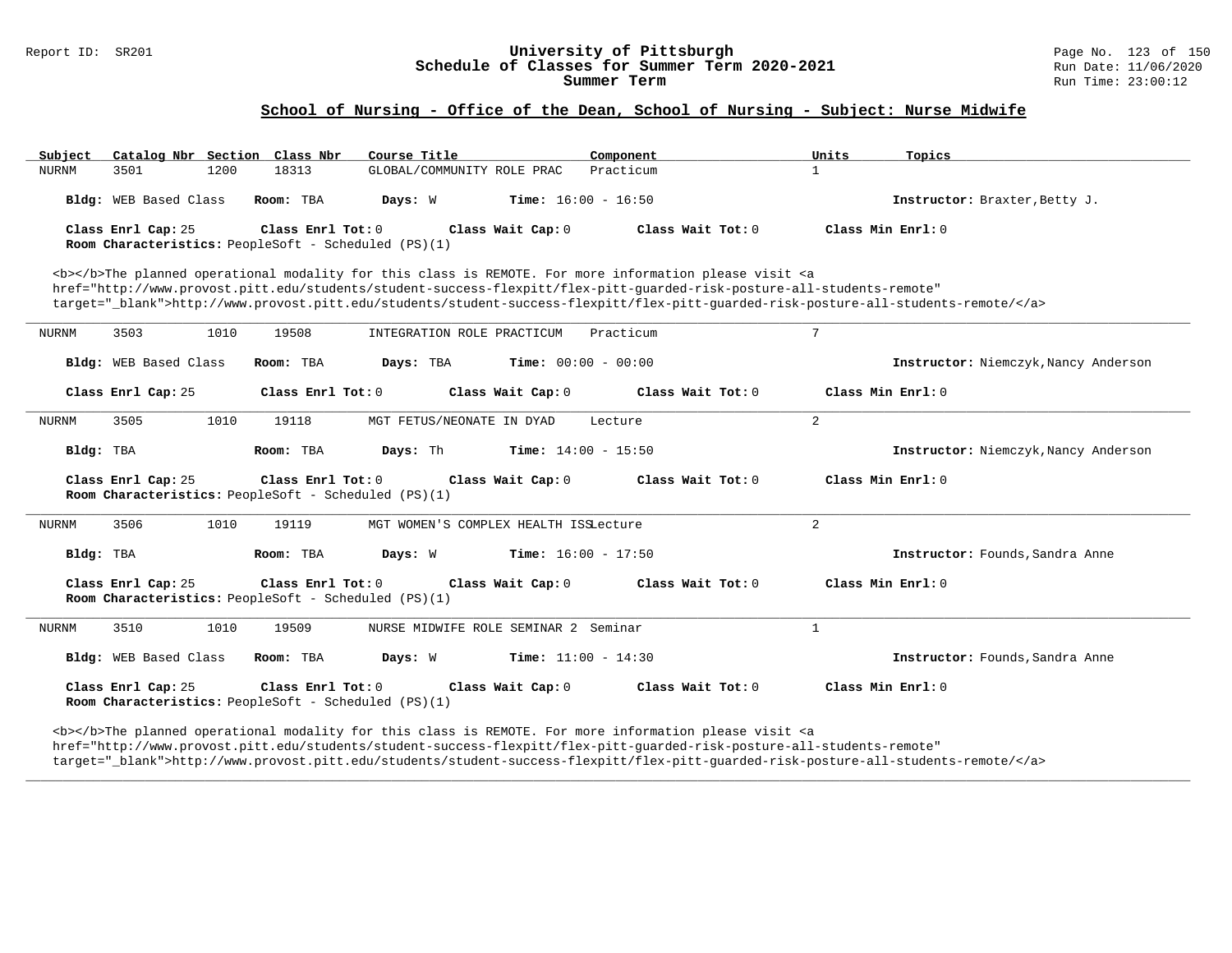#### Report ID: SR201 **University of Pittsburgh** Page No. 124 of 150 **Schedule of Classes for Summer Term 2020-2021** Run Date: 11/06/2020 **Summer Term** Run Time: 23:00:12

| Subject |                      |      | Catalog Nbr Section Class Nbr | Course Title                                                 |           | Component                                                                                       | Units   | Topics                               |
|---------|----------------------|------|-------------------------------|--------------------------------------------------------------|-----------|-------------------------------------------------------------------------------------------------|---------|--------------------------------------|
| NURNP   | 2028                 | 1020 | 11958                         | ROLE PRACTICUM                                               |           | Practicum                                                                                       | $1 - 6$ |                                      |
|         | Bldg: TO BE ARRANGED |      | Room: TBA                     | <b>Days:</b> TBA <b>Time:</b> $00:00 - 00:00$                |           |                                                                                                 |         | Instructor: Beach, Michael D         |
|         | Class Enrl Cap: 10   |      |                               |                                                              |           | Class Enrl Tot: $0$ Class Wait Cap: $0$ Class Wait Tot: $0$ Class Min Enrl: $0$                 |         |                                      |
| NURNP   | 2028                 | 1030 | 14259                         | ROLE PRACTICUM                                               |           | Practicum                                                                                       | $1 - 6$ |                                      |
|         | Bldg: TO BE ARRANGED |      |                               | Room: TBA $Days:$ TBA $Time: 00:00 - 00:00$                  |           |                                                                                                 |         | Instructor: Founds, Sandra Anne      |
|         |                      |      |                               |                                                              |           |                                                                                                 |         | Grant, Catherine                     |
|         |                      |      |                               |                                                              |           | Class Enrl Cap: 15 Class Enrl Tot: 0 Class Wait Cap: 0 Class Wait Tot: 0 Class Min Enrl: 0      |         |                                      |
| NURNP   | 2028                 | 1040 | 14260                         | ROLE PRACTICUM                                               | Practicum |                                                                                                 | $1 - 6$ |                                      |
|         | Bldg: TO BE ARRANGED |      |                               | Room: TBA $Days:$ TBA $Time: 00:00 - 00:00$                  |           |                                                                                                 |         | Instructor: Rosenzweig, Margaret     |
|         |                      |      |                               |                                                              |           | Class Enrl Cap: 15 (Class Enrl Tot: 0 (Class Wait Cap: 0 (Class Wait Tot: 0 (Class Min Enrl: 0) |         |                                      |
| NURNP   | 2028                 | 1050 | 14261                         | ROLE PRACTICUM                                               | Practicum |                                                                                                 | $1 - 6$ |                                      |
|         | Bldg: TO BE ARRANGED |      |                               | <b>Room:</b> TBA <b>Days:</b> TBA <b>Time:</b> 00:00 - 00:00 |           |                                                                                                 |         | Instructor: Hravnak, Marilyn         |
|         |                      |      |                               |                                                              |           | Class Enrl Cap: 15 Class Enrl Tot: 0 Class Wait Cap: 0 Class Wait Tot: 0 Class Min Enrl: 0      |         |                                      |
| NURNP   | 2028                 | 1060 | 14262                         | ROLE PRACTICUM                                               | Practicum |                                                                                                 | $1 - 6$ |                                      |
|         | Bldg: TO BE ARRANGED |      |                               | Room: TBA $Days:$ TBA $Time: 00:00 - 00:00$                  |           |                                                                                                 |         | Instructor: Staff                    |
|         |                      |      |                               |                                                              |           | Class Enrl Cap: 15 (Class Enrl Tot: 0 (Class Wait Cap: 0 (Class Wait Tot: 0 (Class Min Enrl: 0) |         |                                      |
| NURNP   |                      | 1070 | 14263                         | ROLE PRACTICUM                                               |           | Practicum                                                                                       | $1 - 6$ |                                      |
|         | Bldg: TO BE ARRANGED |      |                               | Room: TBA $Days:$ TBA $Time: 00:00 - 00:00$                  |           |                                                                                                 |         | Instructor: Coleman, Timothy Michael |
|         |                      |      |                               |                                                              |           | Class Enrl Cap: 15 (Class Enrl Tot: 0 (Class Wait Cap: 0 (Class Wait Tot: 0 (Class Min Enrl: 0) |         |                                      |
| NURNP   | 2028                 | 1090 | 14265                         | ROLE PRACTICUM                                               | Practicum |                                                                                                 | $1 - 6$ |                                      |
|         | Bldg: TO BE ARRANGED |      |                               | Room: TBA $Days:$ TBA Time: $00:00 - 00:00$                  |           |                                                                                                 |         | Instructor: Staff                    |
|         | Class Enrl Cap: 15   |      |                               |                                                              |           | Class Enrl Tot: $0$ Class Wait Cap: $0$ Class Wait Tot: $0$                                     |         | Class Min Enrl: 0                    |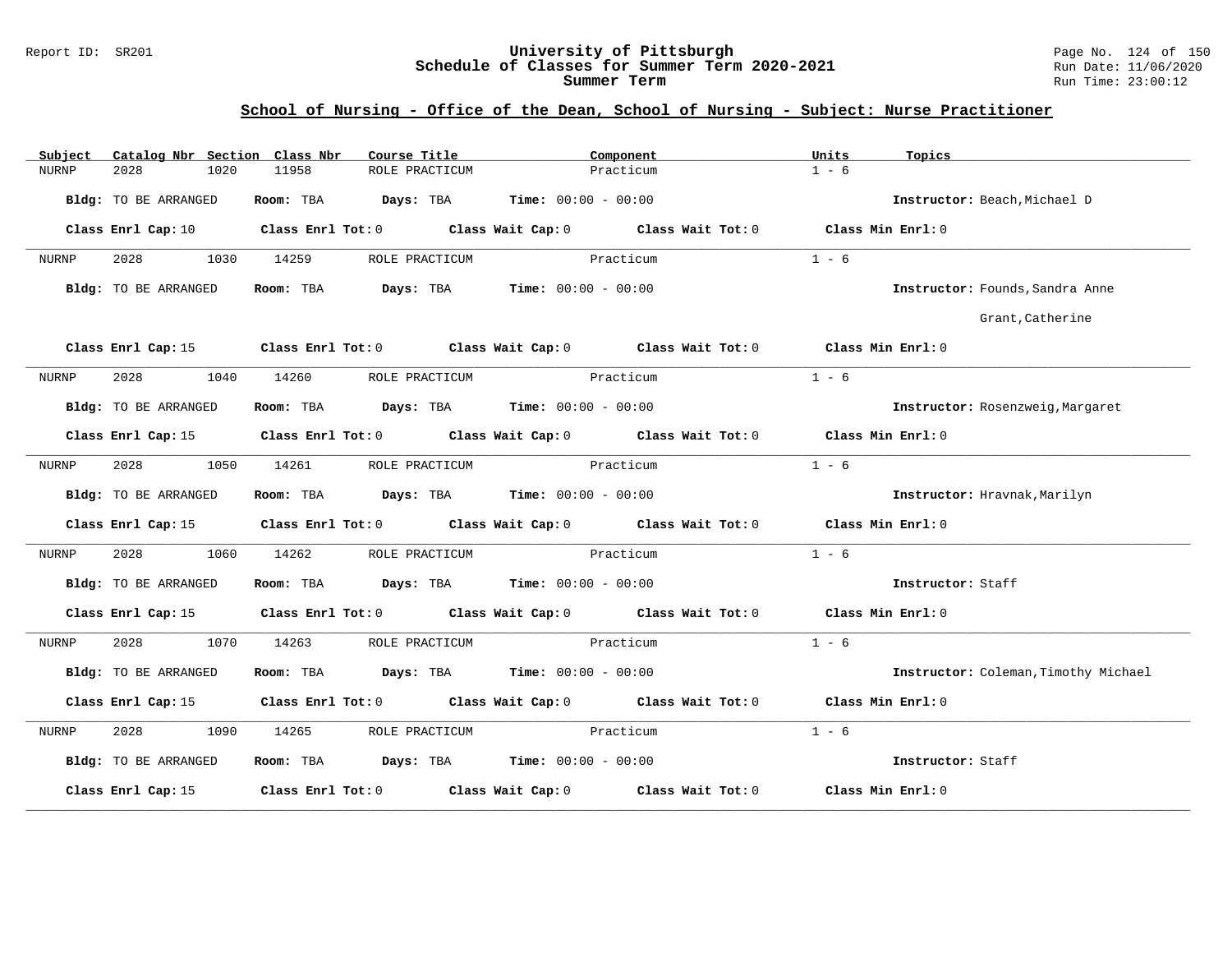#### Report ID: SR201 **University of Pittsburgh** Page No. 125 of 150 **Schedule of Classes for Summer Term 2020-2021** Run Date: 11/06/2020 **Summer Term** Run Time: 23:00:12

| Subject                                  | Catalog Nbr Section Class Nbr<br>Course Title                  | Component                                                                                                                      | Units<br>Topics                   |
|------------------------------------------|----------------------------------------------------------------|--------------------------------------------------------------------------------------------------------------------------------|-----------------------------------|
| NURNP<br>2028<br>1250                    | 14266<br>ROLE PRACTICUM                                        | Practicum                                                                                                                      | $1 - 6$                           |
|                                          |                                                                |                                                                                                                                |                                   |
| Bldg: TO BE ARRANGED                     | Room: TBA<br>Days: TBA                                         | <b>Time:</b> $00:00 - 00:00$                                                                                                   | Instructor:                       |
| Class Enrl Cap: 15                       | $Class$ $Enr1$ $Tot: 0$                                        | Class Wait Cap: 0 Class Wait Tot: 0 Class Min Enrl: 0                                                                          |                                   |
| NURNP<br>2028                            | 1280 14267<br>ROLE PRACTICUM                                   | Practicum                                                                                                                      | $1 - 6$                           |
|                                          |                                                                |                                                                                                                                |                                   |
| Bldg: TO BE ARRANGED                     | Room: TBA $Days:$ TBA $Time: 00:00 - 00:00$                    |                                                                                                                                | Instructor: Staff                 |
|                                          |                                                                | Class Enrl Cap: 15 Class Enrl Tot: 0 Class Wait Cap: 0 Class Wait Tot: 0 Class Min Enrl: 0                                     |                                   |
| 2028 30<br>NURNP                         | 1290 14268                                                     | ROLE PRACTICUM Practicum                                                                                                       | $1 - 6$                           |
|                                          |                                                                |                                                                                                                                |                                   |
| Bldg: TO BE ARRANGED                     | Room: TBA $Days:$ TBA $Time: 00:00 - 00:00$                    |                                                                                                                                | Instructor: Anderson, Maighdlin W |
|                                          |                                                                | Class Enrl Cap: 15 (Class Enrl Tot: 0 (Class Wait Cap: 0 (Class Wait Tot: 0 (Class Min Enrl: 0)                                |                                   |
|                                          |                                                                |                                                                                                                                |                                   |
| 2028<br>1300<br>NURNP                    | 15113<br>ROLE PRACTICUM                                        | Practicum                                                                                                                      | $1 - 6$                           |
| Bldg: TO BE ARRANGED                     | Room: TBA $Days:$ TBA $Time: 00:00 - 00:00$                    |                                                                                                                                | Instructor: Cassidy, Brenda L.    |
|                                          |                                                                | Class Enrl Cap: 10 $\qquad$ Class Enrl Tot: 0 $\qquad$ Class Wait Cap: 0 $\qquad$ Class Wait Tot: 0 $\qquad$ Class Min Enrl: 0 |                                   |
|                                          |                                                                |                                                                                                                                |                                   |
| NURNP                                    | 2028 1310 15114 ROLE PRACTICUM Practicum                       |                                                                                                                                | $1 - 6$                           |
| Bldg: TO BE ARRANGED                     | Room: TBA $Days: TBA$ Time: $00:00 - 00:00$                    |                                                                                                                                | Instructor: Founds, Sandra Anne   |
|                                          |                                                                | Class Enrl Cap: 10 Class Enrl Tot: 0 Class Wait Cap: 0 Class Wait Tot: 0 Class Min Enrl: 0                                     |                                   |
|                                          |                                                                |                                                                                                                                |                                   |
| 2028<br>1320<br>NURNP                    | 16197<br>ROLE PRACTICUM                                        | Practicum                                                                                                                      | $1 - 6$                           |
| Bldg: TO BE ARRANGED                     | Room: TBA $Days:$ TBA $Time: 00:00 - 00:00$                    |                                                                                                                                | Instructor: Grant, Catherine      |
|                                          |                                                                | Class Enrl Cap: 15 Class Enrl Tot: 0 Class Wait Cap: 0 Class Wait Tot: 0 Class Min Enrl: 0                                     |                                   |
| 2028<br>NURNP                            | 1330 16198 ROLE PRACTICUM                                      | Practicum                                                                                                                      | $1 - 6$                           |
| Bldg: TO BE ARRANGED                     | Room: TBA $Days:$ TBA $Time: 00:00 - 00:00$                    |                                                                                                                                | Instructor: Novosel, Lorraine M   |
|                                          |                                                                |                                                                                                                                |                                   |
|                                          |                                                                | Class Enrl Cap: 15 Class Enrl Tot: 0 Class Wait Cap: 0 Class Wait Tot: 0                                                       | Class Min Enrl: 0                 |
| 2028<br>1345<br>NURNP                    | 19772<br>ROLE PRACTICUM                                        | Practicum                                                                                                                      | $1 - 6$                           |
| Bldg: WEB Based Class                    | Room: TBA $\rule{1em}{0.15mm}$ Days: TBA Time: $00:00 - 00:00$ |                                                                                                                                | Instructor: Anderson, Maighdlin W |
| Class Enrl Cap: 25<br>Attributes: Online |                                                                | Class Enrl Tot: $0$ Class Wait Cap: $0$ Class Wait Tot: $0$                                                                    | Class Min Enrl: 0                 |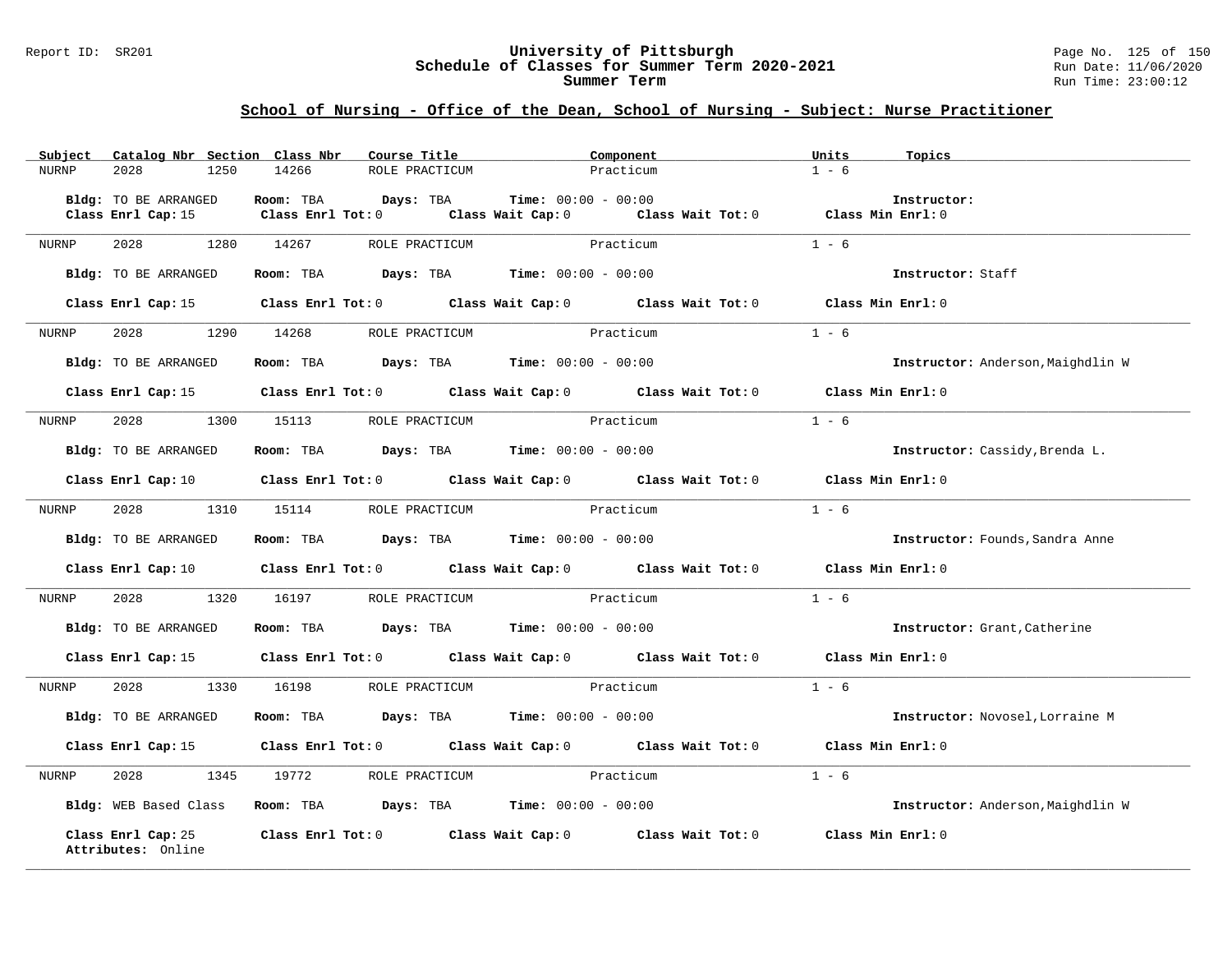| NURNP        | 2029                                                                                                                                                                                                          | 1050<br>14665                                                             | ROLE SEMINAR 2                         |                              | Lecture                                                                                                                  | 2                               |  |  |
|--------------|---------------------------------------------------------------------------------------------------------------------------------------------------------------------------------------------------------------|---------------------------------------------------------------------------|----------------------------------------|------------------------------|--------------------------------------------------------------------------------------------------------------------------|---------------------------------|--|--|
| Bldg: TBA    |                                                                                                                                                                                                               | Room: TBA                                                                 | Days: Th                               | <b>Time:</b> $12:00 - 13:50$ |                                                                                                                          | Instructor: Danford, Cynthia    |  |  |
|              | Class Enrl Cap: 25                                                                                                                                                                                            | Class Enrl Tot: 0<br>Room Characteristics: PeopleSoft - Scheduled (PS)(1) |                                        | Class Wait Cap: 0            | Class Wait Tot: 0                                                                                                        | Class Min Enrl: 0               |  |  |
| <b>NURNP</b> | 2029D                                                                                                                                                                                                         | 1500<br>18295                                                             | ROLE SEMINAR 2                         |                              | Lecture                                                                                                                  | $\overline{2}$                  |  |  |
|              | Bldg: WEB Based Class                                                                                                                                                                                         | Room: TBA                                                                 | Days: Th                               | <b>Time:</b> $12:00 - 13:50$ |                                                                                                                          | Instructor: Danford, Cynthia    |  |  |
|              | Class Enrl Cap: 20<br>Attributes: Distance Education                                                                                                                                                          | Class Enrl Tot: 0                                                         |                                        | Class Wait Cap: 0            | Class Wait Tot: 0                                                                                                        | Class Min Enrl: 0               |  |  |
| NURNP        | 2101                                                                                                                                                                                                          | 19769<br>1000                                                             | MGT ADLT EPISODIC/CHRONIC HLTHClinical |                              |                                                                                                                          | 3                               |  |  |
|              | Bldg: WEB Based Class                                                                                                                                                                                         | Room: TBA                                                                 | Days: TBA                              | <b>Time:</b> $00:00 - 00:00$ |                                                                                                                          | Instructor: Guttendorf, Jane    |  |  |
|              | Class Enrl Cap: 25<br>Attributes: Online                                                                                                                                                                      | Class Enrl Tot: 0                                                         |                                        | Class Wait Cap: 0            | Class Wait Tot: 0                                                                                                        | Class Min Enrl: 0               |  |  |
| <b>NURNP</b> | 2104                                                                                                                                                                                                          | 1010<br>11954                                                             | CPLX HLTH PROB ACTLY/CRIT ILL Lecture  |                              |                                                                                                                          | 3                               |  |  |
| Bldg: TBA    |                                                                                                                                                                                                               | Room: TBA                                                                 | Days: W                                | <b>Time:</b> $08:00 - 16:15$ |                                                                                                                          | Instructor: Guttendorf, Jane    |  |  |
|              | Class Enrl Cap: 20                                                                                                                                                                                            | Class Enrl Tot: 0<br>Room Characteristics: PeopleSoft - Scheduled (PS)(1) |                                        | Class Wait Cap: 0            | Class Wait Tot: 0                                                                                                        | Class Min Enrl: 0               |  |  |
| <b>NURNP</b> | 2104                                                                                                                                                                                                          | 1015<br>19637                                                             | CPLX HLTH PROB ACTLY/CRIT ILL Lecture  |                              |                                                                                                                          | $\overline{3}$                  |  |  |
|              | Bldg: WEB Based Class                                                                                                                                                                                         | Room: TBA                                                                 | Days: TBA                              | <b>Time:</b> $00:00 - 00:00$ |                                                                                                                          | Instructor: Guttendorf, Jane    |  |  |
|              | Class Enrl Cap: 25<br>Attributes: Online                                                                                                                                                                      | Class Enrl Tot: 0                                                         |                                        | Class Wait Cap: 0            | Class Wait Tot: 0                                                                                                        | Class Min Enrl: 0               |  |  |
| NURNP        | 2161                                                                                                                                                                                                          | 1020<br>12007                                                             | INDEPENDENT STUDY                      |                              | Independent Study                                                                                                        | $1 - 3$                         |  |  |
|              | Bldg: TO BE ARRANGED                                                                                                                                                                                          | Room: TBA                                                                 | Days: TBA                              | <b>Time:</b> $00:00 - 00:00$ |                                                                                                                          | Instructor: Staff               |  |  |
|              | Class Enrl Tot: 0<br>Class Wait Cap: 0<br>Class Min Enrl: 0<br>Class Enrl Cap: 35<br>Class Wait Tot: 0<br>Attributes: Community Economical Impact, Community General Impact, Community Building Understanding |                                                                           |                                        |                              |                                                                                                                          |                                 |  |  |
| NURNP        | 2161                                                                                                                                                                                                          | 1030<br>13951                                                             | INDEPENDENT STUDY                      |                              | Independent Study                                                                                                        | $1 - 3$                         |  |  |
|              | Bldg: TO BE ARRANGED                                                                                                                                                                                          | Room: TBA                                                                 | Days: TBA                              | <b>Time:</b> $00:00 - 00:00$ |                                                                                                                          | Instructor: Alexander, Sheila A |  |  |
|              | Class Enrl Cap: 35                                                                                                                                                                                            | Class Enrl Tot: 0                                                         |                                        | Class Wait Cap: 0            | Class Wait Tot: 0<br>Attributes: Community Economical Impact, Community General Impact, Community Building Understanding | Class Min Enrl: 0               |  |  |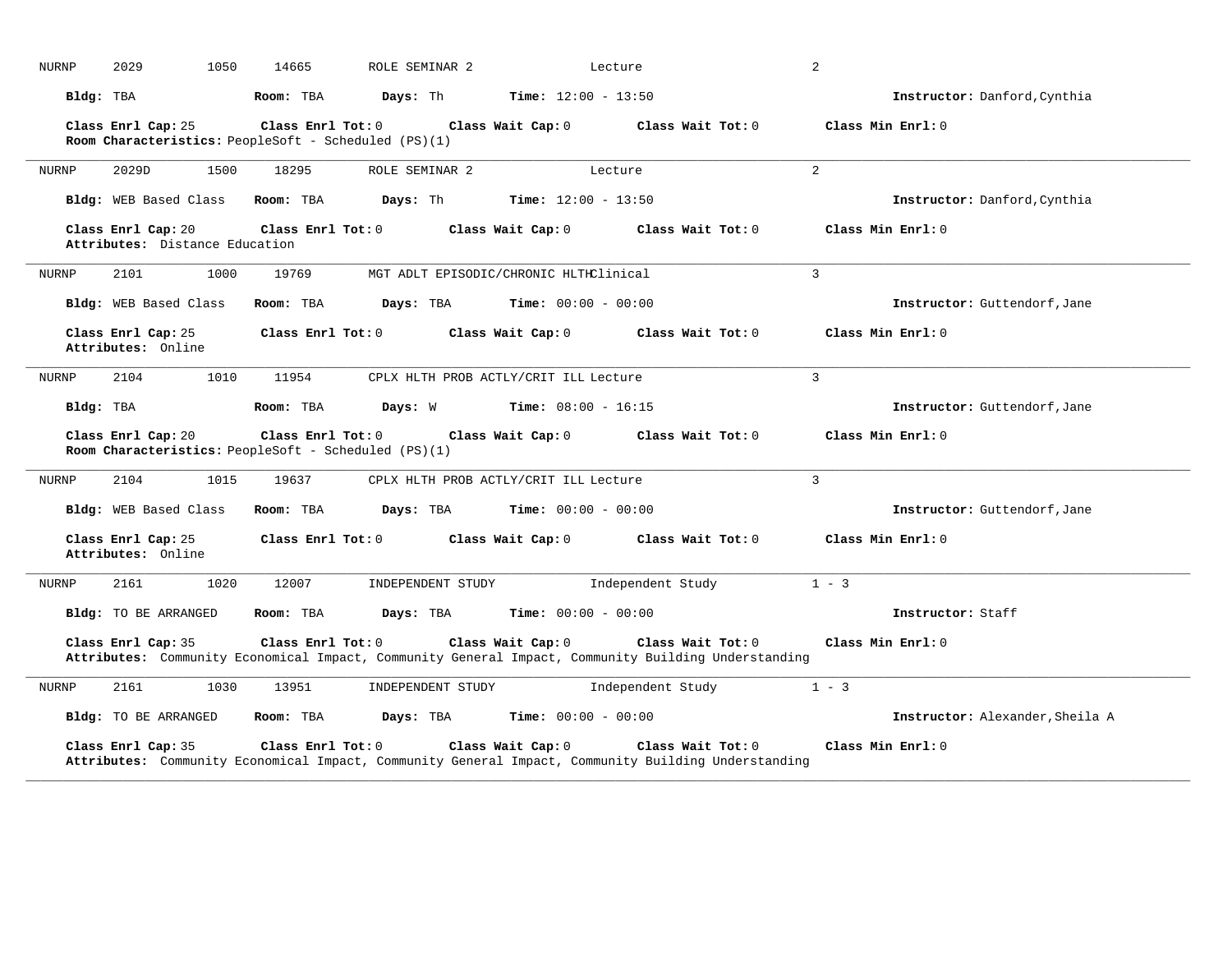#### Report ID: SR201 **University of Pittsburgh** Page No. 127 of 150 **Schedule of Classes for Summer Term 2020-2021** Run Date: 11/06/2020 **Summer Term** Run Time: 23:00:12

| Subject      |                    |                             |      | Catalog Nbr Section Class Nbr | Course Title      |                              | Component                                                                                                                | Units   | Topics                                |
|--------------|--------------------|-----------------------------|------|-------------------------------|-------------------|------------------------------|--------------------------------------------------------------------------------------------------------------------------|---------|---------------------------------------|
| <b>NURNP</b> | 2161               |                             | 1040 | 13952                         | INDEPENDENT STUDY |                              | Independent Study                                                                                                        | $1 - 3$ |                                       |
|              |                    | Bldg: TO BE ARRANGED        |      | Room: TBA                     | Days: TBA         | <b>Time:</b> $00:00 - 00:00$ |                                                                                                                          |         | Instructor: Hravnak, Marilyn          |
|              | Class Enrl Cap: 35 |                             |      | Class Enrl Tot: $0$           |                   | Class Wait Cap: 0            | Class Wait $Tot: 0$                                                                                                      |         | Class Min $Enrl: 0$                   |
|              |                    |                             |      |                               |                   |                              | Attributes: Community Economical Impact, Community General Impact, Community Building Understanding                      |         |                                       |
| <b>NURNP</b> | 2161               |                             | 1050 | 15333                         | INDEPENDENT STUDY |                              | Independent Study                                                                                                        | $1 - 3$ |                                       |
|              |                    | <b>Bldg:</b> TO BE ARRANGED |      | Room: TBA                     | Days: TBA         | <b>Time:</b> $00:00 - 00:00$ |                                                                                                                          |         | Instructor: Staff                     |
|              | Class Enrl Cap: 10 |                             |      | Class Enrl Tot: 0             |                   | Class Wait Cap: 0            | Class Wait Tot: 0<br>Attributes: Community Economical Impact, Community General Impact, Community Building Understanding |         | Class Min Enrl: 0                     |
| NURNP        | 2161               |                             | 1055 | 15334                         | INDEPENDENT STUDY |                              | Independent Study                                                                                                        | $1 - 3$ |                                       |
|              |                    | Bldg: TO BE ARRANGED        |      | Room: TBA                     | Days: TBA         | <b>Time:</b> $00:00 - 00:00$ |                                                                                                                          |         | Instructor: Guttendorf, Jane          |
|              | Class Enrl Cap: 10 |                             |      | Class Enrl Tot: 0             |                   | Class Wait Cap: 0            | Class Wait Tot: 0<br>Attributes: Community Economical Impact, Community General Impact, Community Building Understanding |         | Class Min Enrl: 0                     |
| <b>NURNP</b> | 2161               |                             | 1060 | 12040                         | INDEPENDENT STUDY |                              | Independent Study                                                                                                        | $1 - 3$ |                                       |
|              |                    | Bldg: TO BE ARRANGED        |      | Room: TBA                     | Days: TBA         | <b>Time:</b> $00:00 - 00:00$ |                                                                                                                          |         | Instructor: Donovan, Heidi Ann Scharf |
|              | Class Enrl Cap: 35 |                             |      | Class Enrl Tot: 0             |                   | Class Wait Cap: 0            | Class Wait Tot: 0<br>Attributes: Community Economical Impact, Community General Impact, Community Building Understanding |         | Class Min $Enrl: 0$                   |
| NURNP        | 2161               |                             | 1065 | 15335                         | INDEPENDENT STUDY |                              | Independent Study                                                                                                        | $1 - 3$ |                                       |
|              |                    | Bldg: TO BE ARRANGED        |      | Room: TBA                     | Days: TBA         | Time: $00:00 - 00:00$        |                                                                                                                          |         | Instructor: Puccio, Ava Marie         |
|              | Class Enrl Cap: 10 |                             |      | Class Enrl Tot: 0             |                   | Class Wait Cap: 0            | Class Wait Tot: 0<br>Attributes: Community Economical Impact, Community General Impact, Community Building Understanding |         | Class Min Enrl: 0                     |
| <b>NURNP</b> | 2161               |                             | 1070 | 12041                         | INDEPENDENT STUDY |                              | Independent Study                                                                                                        | $1 - 3$ |                                       |
|              |                    | Bldg: TO BE ARRANGED        |      | Room: TBA                     | Days: TBA         | <b>Time:</b> $00:00 - 00:00$ |                                                                                                                          |         | Instructor:                           |
|              | Class Enrl Cap: 35 |                             |      | Class Enrl Tot: 0             |                   | Class Wait Cap: 0            | Class Wait Tot: 0<br>Attributes: Community Economical Impact, Community General Impact, Community Building Understanding |         | Class Min Enrl: 0                     |
| <b>NURNP</b> | 2161               |                             | 1080 | 12042                         | INDEPENDENT STUDY |                              | Independent Study                                                                                                        | $1 - 3$ |                                       |
|              |                    | Bldg: TO BE ARRANGED        |      | Room: TBA                     | Days: TBA         | <b>Time:</b> $00:00 - 00:00$ |                                                                                                                          |         | Instructor: Beach, Michael D          |
|              | Class Enrl Cap: 35 |                             |      | Class Enrl Tot: 0             |                   | Class Wait Cap: 0            | Class Wait Tot: 0<br>Attributes: Community Economical Impact, Community General Impact, Community Building Understanding |         | Class Min Enrl: 0                     |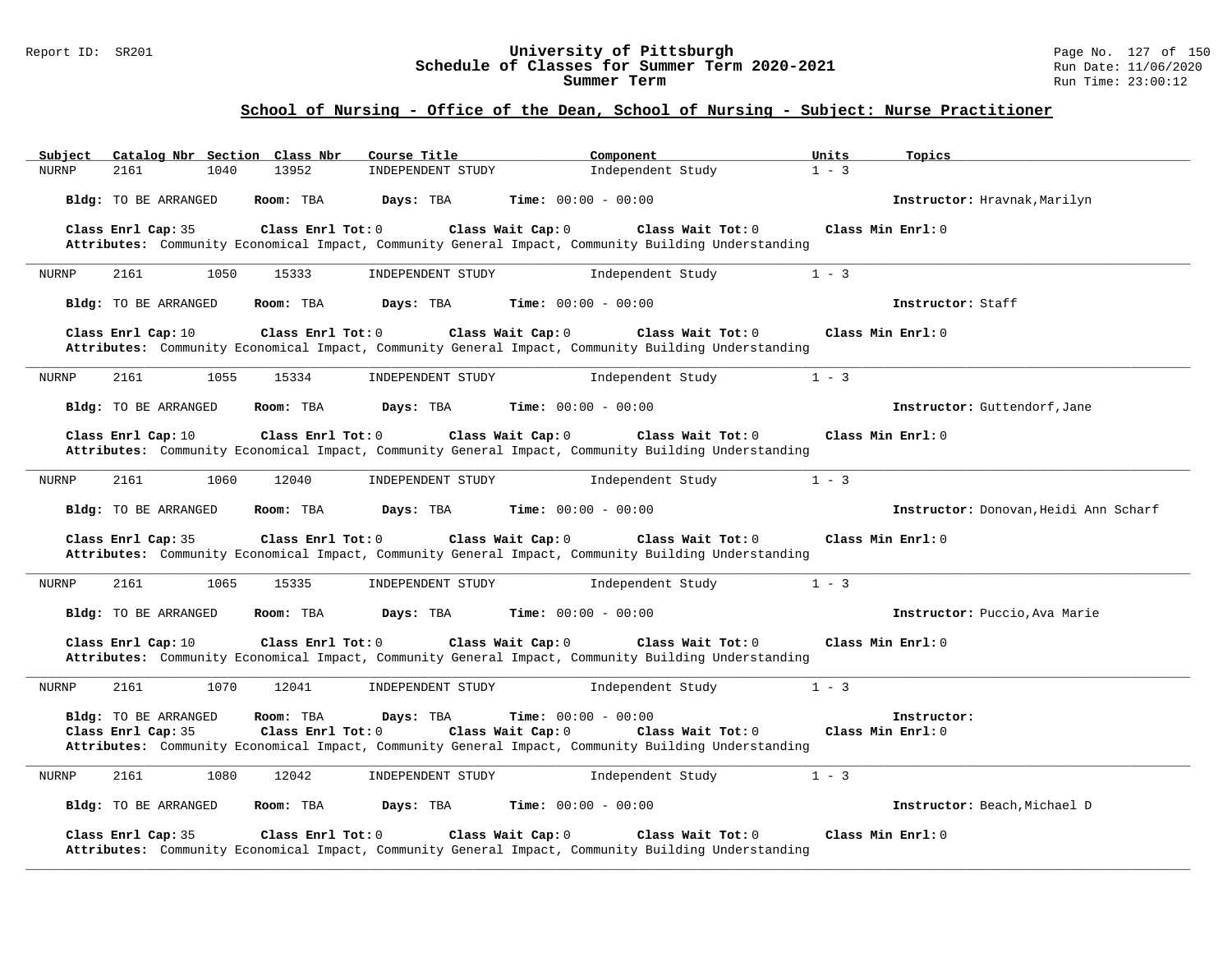| <b>NURNP</b>       | 2161 | 1090                        | 12043                          | INDEPENDENT STUDY | Independent Study                                                                                                                                                             | $1 - 3$                               |
|--------------------|------|-----------------------------|--------------------------------|-------------------|-------------------------------------------------------------------------------------------------------------------------------------------------------------------------------|---------------------------------------|
|                    |      | <b>Bldg:</b> TO BE ARRANGED | Room: TBA                      | Days: TBA         | <b>Time:</b> $00:00 - 00:00$                                                                                                                                                  | Instructor: Henker, Richard A.        |
| Class Enrl Cap: 35 |      |                             | Class Enrl Tot: 0              |                   | Class Wait Cap: 0<br>Class Wait Tot: 0<br>Attributes: Community Economical Impact, Community General Impact, Community Building Understanding                                 | Class Min Enrl: 0                     |
| <b>NURNP</b>       | 2161 | 1100                        | 12044                          | INDEPENDENT STUDY | Independent Study                                                                                                                                                             | $1 - 3$                               |
| Class Enrl Cap: 35 |      | <b>Bldg:</b> TO BE ARRANGED | Room: TBA<br>Class Enrl Tot: 0 | Days: TBA         | Time: $00:00 - 00:00$<br>Class Wait Cap: 0<br>Class Wait Tot: 0<br>Attributes: Community Economical Impact, Community General Impact, Community Building Understanding        | Instructor:<br>Class Min Enrl: 0      |
| <b>NURNP</b>       | 2161 | 1110                        | 12045                          | INDEPENDENT STUDY | Independent Study                                                                                                                                                             | $1 - 3$                               |
|                    |      | Bldg: TO BE ARRANGED        | Room: TBA                      | Days: TBA         | <b>Time:</b> $00:00 - 00:00$                                                                                                                                                  | Instructor: Rosenzweig, Margaret      |
| Class Enrl Cap: 35 |      |                             | Class Enrl Tot: 0              |                   | Class Wait Cap: 0<br>Class Wait Tot: 0<br>Attributes: Community Economical Impact, Community General Impact, Community Building Understanding                                 | Class Min Enrl: 0                     |
| <b>NURNP</b>       | 2161 | 1140                        | 12008                          | INDEPENDENT STUDY | Independent Study                                                                                                                                                             | $1 - 3$                               |
|                    |      | <b>Bldg:</b> TO BE ARRANGED | Room: TBA                      | Days: TBA         | Time: $00:00 - 00:00$                                                                                                                                                         | Instructor: Staff                     |
| Class Enrl Cap: 35 |      |                             | Class Enrl Tot: 0              |                   | Class Wait Cap: 0<br>Class Wait Tot: 0<br>Attributes: Community Economical Impact, Community General Impact, Community Building Understanding                                 | Class Min Enrl: 0                     |
| <b>NURNP</b>       | 2161 | 1150                        | 13943                          | INDEPENDENT STUDY | Independent Study                                                                                                                                                             | $1 - 3$                               |
|                    |      | <b>Bldg:</b> TO BE ARRANGED | Room: TBA                      | Days: TBA         | <b>Time:</b> $00:00 - 00:00$                                                                                                                                                  | Instructor: Donovan, Heidi Ann Scharf |
| Class Enrl Cap: 10 |      |                             | Class Enrl Tot: 0              |                   | Class Wait Cap: 0<br>Class Wait Tot: 0<br>Attributes: Community Economical Impact, Community General Impact, Community Building Understanding                                 | Class Min Enrl: 0                     |
| NURNP              | 2161 | 1160                        | 13944                          | INDEPENDENT STUDY | Independent Study                                                                                                                                                             | $1 - 3$                               |
| Class Enrl Cap: 10 |      | Bldg: TO BE ARRANGED        | Room: TBA<br>Class Enrl Tot: 0 | Days: TBA         | <b>Time:</b> $00:00 - 00:00$<br>Class Wait Cap: 0<br>Class Wait Tot: 0<br>Attributes: Community Economical Impact, Community General Impact, Community Building Understanding | Instructor:<br>Class Min Enrl: 0      |
| <b>NURNP</b>       | 2161 | 1170                        | 13945                          | INDEPENDENT STUDY | Independent Study                                                                                                                                                             | $1 - 3$                               |
|                    |      | <b>Bldg:</b> TO BE ARRANGED | Room: TBA                      | Days: TBA         | <b>Time:</b> $00:00 - 00:00$                                                                                                                                                  | Instructor: Henker, Richard A.        |
| Class Enrl Cap: 10 |      |                             | Class Enrl Tot: 0              |                   | Class Wait Cap: 0<br>Class Wait Tot: 0<br>Attributes: Community Economical Impact, Community General Impact, Community Building Understanding                                 | Class Min $Enrl: 0$                   |
| NURNP              | 2161 | 1180                        | 13946                          | INDEPENDENT STUDY | Independent Study                                                                                                                                                             | $1 - 3$                               |
|                    |      | <b>Bldg:</b> TO BE ARRANGED | Room: TBA                      | Days: TBA         | <b>Time:</b> $00:00 - 00:00$                                                                                                                                                  | Instructor: Beach, Michael D          |
| Class Enrl Cap: 10 |      |                             | Class Enrl Tot: 0              |                   | Class Wait Cap: 0<br>Class Wait Tot: 0<br>Attributes: Community Economical Impact, Community General Impact, Community Building Understanding                                 | Class Min Enrl: 0                     |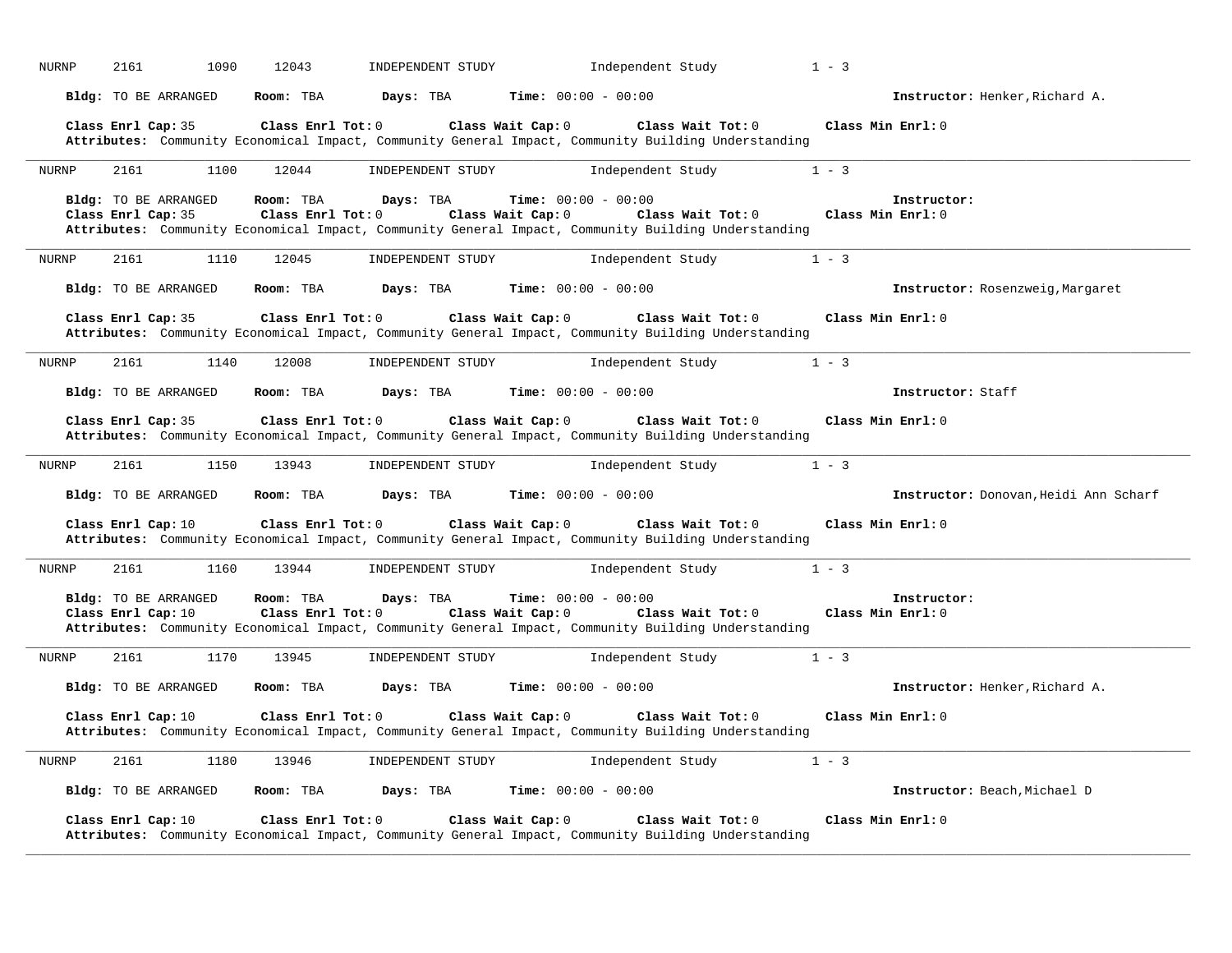#### Report ID: SR201 **University of Pittsburgh** Page No. 129 of 150 **Schedule of Classes for Summer Term 2020-2021** Run Date: 11/06/2020 **Summer Term** Run Time: 23:00:12

| Catalog Nbr Section Class Nbr<br>Subject             | Course Title                                                                                                                                                            | Component<br>Units                                | Topics                           |
|------------------------------------------------------|-------------------------------------------------------------------------------------------------------------------------------------------------------------------------|---------------------------------------------------|----------------------------------|
| <b>NURNP</b><br>2161<br>1190                         | 13947<br>INDEPENDENT STUDY                                                                                                                                              | Independent Study<br>$1 - 3$                      |                                  |
| Bldg: TO BE ARRANGED<br>Class Enrl Cap: 10           | Room: TBA<br>Days: TBA<br>Class Wait Cap: 0<br>Class Enrl Tot: 0<br>Attributes: Community Economical Impact, Community General Impact, Community Building Understanding | <b>Time:</b> $00:00 - 00:00$<br>Class Wait Tot: 0 | Instructor:<br>Class Min Enrl: 0 |
| 1200<br>2161<br>NURNP                                | 13948<br>INDEPENDENT STUDY                                                                                                                                              | Independent Study<br>$1 - 3$                      |                                  |
| <b>Bldg:</b> TO BE ARRANGED                          | Room: TBA<br>Days: TBA                                                                                                                                                  | <b>Time:</b> $00:00 - 00:00$                      | Instructor: Rosenzweig, Margaret |
| Class Enrl Cap: 10                                   | Class Enrl Tot: 0<br>Class Wait Cap: 0<br>Attributes: Community Economical Impact, Community General Impact, Community Building Understanding                           | Class Wait Tot: 0                                 | Class Min Enrl: 0                |
| 2161<br>1210<br>NURNP                                | 13949<br>INDEPENDENT STUDY                                                                                                                                              | Independent Study<br>$1 - 3$                      |                                  |
| Bldg: TO BE ARRANGED                                 | Room: TBA<br>Days: TBA                                                                                                                                                  | <b>Time:</b> $00:00 - 00:00$                      | Instructor: Hravnak, Marilyn     |
| Class Enrl Cap: 10                                   | Class Enrl Tot: 0<br>Class Wait Cap: 0<br>Attributes: Community Economical Impact, Community General Impact, Community Building Understanding                           | Class Wait Tot: 0                                 | Class Min Enrl: 0                |
| 2161<br>1220<br>NURNP                                | 13950<br>INDEPENDENT STUDY                                                                                                                                              | $1 - 3$<br>Independent Study                      |                                  |
| Bldg: TO BE ARRANGED                                 | Days: TBA<br>Room: TBA                                                                                                                                                  | <b>Time:</b> $00:00 - 00:00$                      | Instructor: Alexander, Sheila A  |
| Class Enrl Cap: 10                                   | Class Enrl Tot: 0<br>Class Wait Cap: 0<br>Attributes: Community Economical Impact, Community General Impact, Community Building Understanding                           | Class Wait Tot: 0                                 | Class Min $Enrl: 0$              |
| 2330<br>1010<br><b>NURNP</b>                         | 11952<br>PSYCHIATRIC DIAGNOSIS THEORY Lecture                                                                                                                           | $\overline{2}$                                    |                                  |
| Bldg: TBA                                            | Days: Th<br><b>Time:</b> $08:30 - 10:20$<br>Room: TBA                                                                                                                   |                                                   | Instructor: Lee, Heeyoung        |
| Class Enrl Cap: 20                                   | Class Enrl Tot: 0<br>Class Wait Cap: 0<br>Room Characteristics: PeopleSoft - Scheduled (PS)(1)                                                                          | Class Wait Tot: 0                                 | Class Min Enrl: 0                |
| 2330D<br>1500<br>NURNP                               | 18300<br>PSYCHIATRIC DIAGNOSIS THEORY Lecture                                                                                                                           | 2                                                 |                                  |
| Bldg: WEB Based Class                                | Room: TBA<br>Days: Th                                                                                                                                                   | <b>Time:</b> $17:00 - 18:50$                      | Instructor: Lee, Heeyoung        |
| Class Enrl Cap: 20<br>Attributes: Distance Education | Class Enrl Tot: 0<br>Class Wait Cap: 0                                                                                                                                  | Class Wait Tot: 0                                 | Class Min Enrl: 0                |
| 2331<br>1010<br>NURNP                                | 11953<br>PSYCHIATRIC DIAGNS PRACTICUM Clinical                                                                                                                          | 2                                                 |                                  |
| Bldg: WEB Based Class                                | Room: TBA<br>Days: TBA                                                                                                                                                  | <b>Time:</b> $00:00 - 00:00$                      | Instructor: Lee, Heeyoung        |
| Class Enrl Cap: 20                                   | Class Enrl Tot: 0<br>Class Wait Cap: 0                                                                                                                                  | Class Wait Tot: 0                                 | Class Min Enrl: 0                |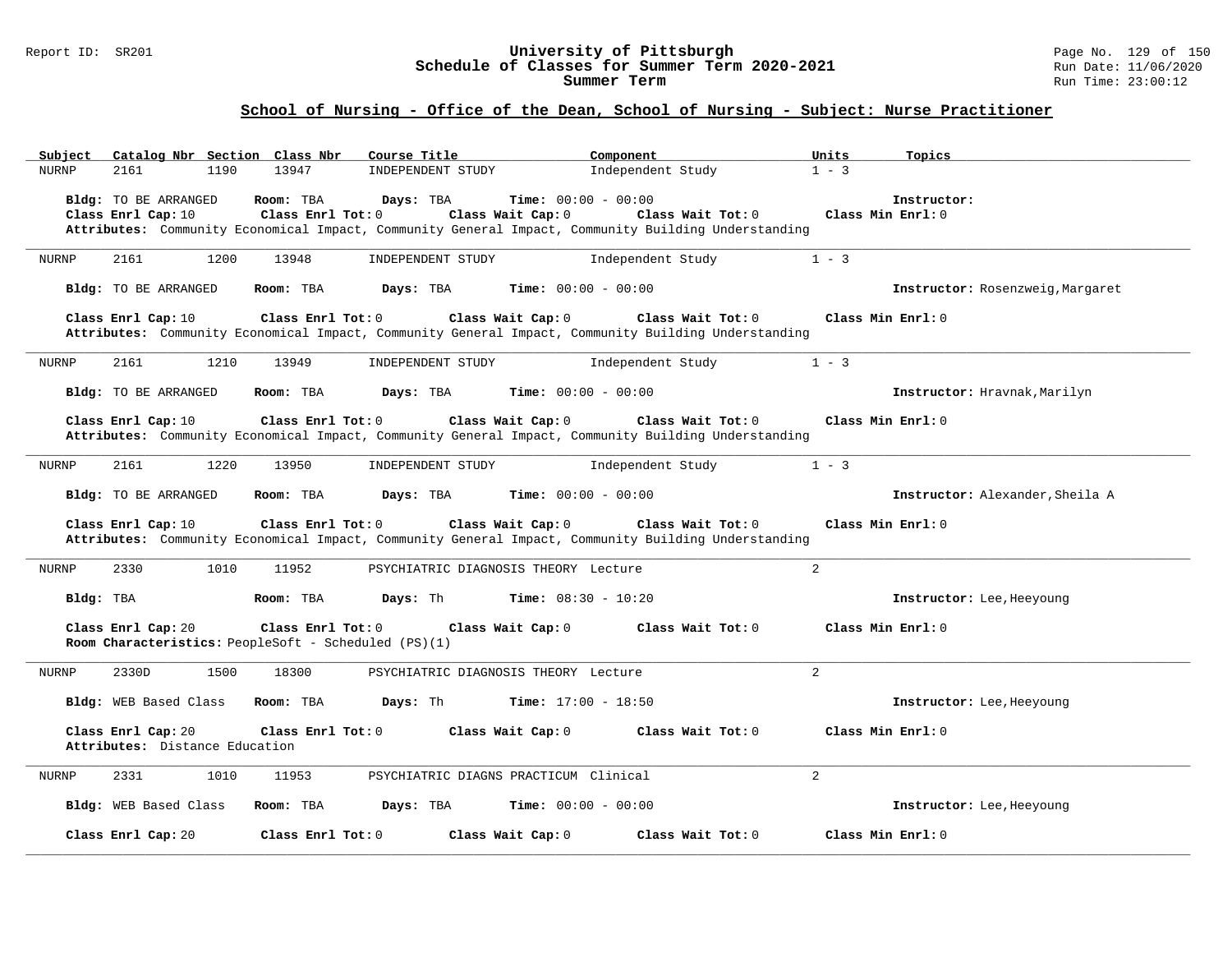#### Report ID: SR201 **University of Pittsburgh** Page No. 130 of 150 **Schedule of Classes for Summer Term 2020-2021** Run Date: 11/06/2020 **Summer Term** Run Time: 23:00:12

| Catalog Nbr Section Class Nbr<br>Subject | Course Title                                                   | Component                                                                                                                      | Units<br>Topics                |
|------------------------------------------|----------------------------------------------------------------|--------------------------------------------------------------------------------------------------------------------------------|--------------------------------|
| <b>NURNP</b><br>2361<br>1010             | 11956<br>INDEPENDENT STUDY                                     | Independent Study                                                                                                              | $1 - 3$                        |
| Bldg: WEB Based Class                    | Room: TBA $Days: TBA$ Time: $00:00 - 00:00$                    |                                                                                                                                | Instructor: Albrecht, Susan A  |
|                                          |                                                                | Class Enrl Cap: 10 Class Enrl Tot: 0 Class Wait Cap: 0 Class Wait Tot: 0 Class Min Enrl: 0                                     |                                |
| 2361<br>NURNP                            | 1020 12036                                                     | INDEPENDENT STUDY 1ndependent Study                                                                                            | $1 - 3$                        |
| Bldg: WEB Based Class                    | Room: TBA $Days:$ TBA $Time: 00:00 - 00:00$                    |                                                                                                                                | Instructor: Puskar, Kathryn R. |
|                                          |                                                                | Class Enrl Cap: 10 Class Enrl Tot: 0 Class Wait Cap: 0 Class Wait Tot: 0 Class Min Enrl: 0                                     |                                |
| NURNP                                    | 1030 12037                                                     | INDEPENDENT STUDY 1 - 3                                                                                                        |                                |
| Bldg: WEB Based Class                    | Room: TBA $Days:$ TBA $Time: 00:00 - 00:00$                    |                                                                                                                                | Instructor: Mitchell, Ann M.   |
| Class Enrl Cap: 10                       |                                                                | Class Enrl Tot: 0 $\qquad$ Class Wait Cap: 0 $\qquad$ Class Wait Tot: 0 $\qquad$ Class Min Enrl: 0                             |                                |
| 2361<br>1040<br>NURNP                    | 12038                                                          | INDEPENDENT STUDY 1ndependent Study                                                                                            | $1 - 3$                        |
| Bldg: WEB Based Class                    | Room: TBA $Days: TBA$ Time: $00:00 - 00:00$                    |                                                                                                                                | Instructor: Constantino, Rose  |
|                                          |                                                                | Class Enrl Cap: 10 $\qquad$ Class Enrl Tot: 0 $\qquad$ Class Wait Cap: 0 $\qquad$ Class Wait Tot: 0 $\qquad$ Class Min Enrl: 0 |                                |
| NURNP                                    | 1050 12039 INDEPENDENT STUDY Independent Study                 |                                                                                                                                | $1 - 3$                        |
| Bldg: WEB Based Class                    | Room: TBA $Days:$ TBA $Time: 00:00 - 00:00$                    |                                                                                                                                | Instructor: Lee, Heeyoung      |
|                                          |                                                                | Class Enrl Cap: 10 $\qquad$ Class Enrl Tot: 0 $\qquad$ Class Wait Cap: 0 $\qquad$ Class Wait Tot: 0 $\qquad$ Class Min Enrl: 0 |                                |
| NURNP                                    |                                                                | 2361 1060 15095 INDEPENDENT STUDY Independent Study                                                                            | $1 - 3$                        |
| Bldg: WEB Based Class                    | Room: TBA<br>Days: TBA                                         | <b>Time:</b> $00:00 - 00:00$                                                                                                   | Instructor:                    |
| Class Enrl Cap: 10                       |                                                                | Class Enrl Tot: 0 $\qquad$ Class Wait Cap: 0 $\qquad$ Class Wait Tot: 0 $\qquad$ Class Min Enrl: 0                             |                                |
| 2361 236<br>NURNP                        | 1070 16203<br>INDEPENDENT STUDY                                | Independent Study                                                                                                              | $1 - 3$                        |
| Bldg: TO BE ARRANGED                     | Room: TBA $Days:$ TBA $Time: 00:00 - 00:00$                    |                                                                                                                                | Instructor: Staff              |
|                                          |                                                                | Class Enrl Cap: 15 Class Enrl Tot: 0 Class Wait Cap: 0 Class Wait Tot: 0 Class Min Enrl: 0                                     |                                |
| 2505<br>1010<br>NURNP                    | 19401 MGT ADLT ACUTE/CHRNC CLN ILLN Practicum                  |                                                                                                                                | $2 - 5$                        |
| Bldg: WEB Based Class                    | Room: TBA $\rule{1em}{0.15mm}$ Days: TBA Time: $00:00 - 00:00$ |                                                                                                                                | Instructor: Grant, Catherine   |
|                                          |                                                                | Class Enrl Cap: 20 $\qquad$ Class Enrl Tot: 0 $\qquad$ Class Wait Cap: 0 $\qquad$ Class Wait Tot: 0                            | Class Min Enrl: 0              |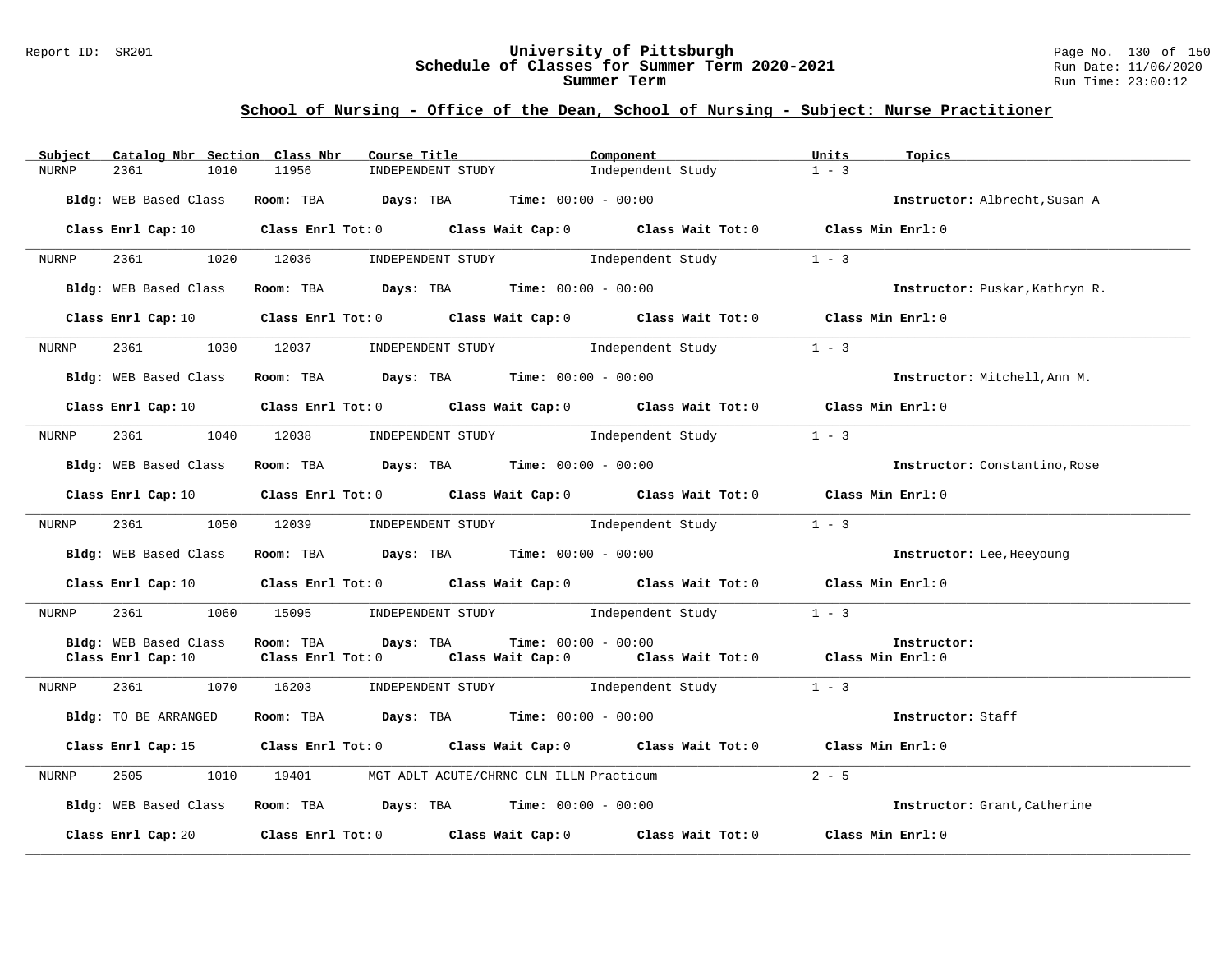#### Report ID: SR201 **University of Pittsburgh** Page No. 131 of 150 **Schedule of Classes for Summer Term 2020-2021** Run Date: 11/06/2020 **Summer Term** Run Time: 23:00:12

| Catalog Nbr Section Class Nbr<br>Course Title<br>Subject<br>Component                                               | Units<br>Topics                      |
|---------------------------------------------------------------------------------------------------------------------|--------------------------------------|
| 2526<br>1010<br>11945<br>MGT: GERIATRIC HEALTH THEORY Lecture<br><b>NURNP</b>                                       | $\overline{2}$                       |
| Bldg: TBA<br>Room: TBA<br>Days: Tu<br><b>Time:</b> $16:00 - 17:50$                                                  | Instructor: Novosel, Lorraine M      |
| Class Enrl Cap: 28<br>Class Enrl Tot: 0<br>Class Wait Cap: 0<br>Class Wait $Tot: 0$                                 | Class Min Enrl: 0                    |
| Room Characteristics: PeopleSoft - Scheduled (PS)(1)                                                                |                                      |
| 2526<br>1210<br>17057<br>MGT: GERIATRIC HEALTH THEORY Lecture<br>NURNP                                              | $\overline{2}$                       |
| Bldg: WEB Based Class<br>Room: TBA<br><b>Time:</b> $00:00 - 00:00$<br>Days: TBA                                     | Instructor: Novosel, Lorraine M      |
| Class Enrl Cap: 10<br>Class Enrl Tot: 0<br>Class Wait Cap: 0<br>Class Wait Tot: 0                                   | Class Min Enrl: 0                    |
| Attributes: Online<br>Reserve Capacity:<br>01-FEB-2021 Online Nursing Students Only Reserve Enrl Cap: 10            | Reserve Enrl Tot:<br>$\mathbf 0$     |
| 2526D<br>1500<br>18298<br>NURNP<br>MANAGEMENT: GERIATRIC HEALTH Lecture                                             | 2                                    |
| Bldg: WEB Based Class<br><b>Time:</b> $16:00 - 17:50$<br>Room: TBA<br>Days: Tu                                      | Instructor: Novosel, Lorraine M      |
| Class Enrl Cap: 20<br>Class Wait Cap: 0<br>Class Enrl Tot: 0<br>Class Wait Tot: 0<br>Attributes: Distance Education | Class Min Enrl: 0                    |
| 2529<br>1010<br>16983<br>GERONTOLOGY CLINICAL PRACTICUMClinical<br>NURNP                                            | $1 - 3$                              |
| Bldg: WEB Based Class<br>Room: TBA<br>Days: TBA<br><b>Time:</b> $00:00 - 00:00$                                     | Instructor: Coleman, Timothy Michael |
| Class Wait Cap: 0<br>Class Enrl Cap: 20<br>Class Enrl Tot: 0<br>Class Wait Tot: 0                                   | Class Min Enrl: 0                    |
| 2529<br>1200<br>16984<br>NURNP<br>GERONTOLOGY CLINICAL PRACTICUMClinical                                            | $1 - 3$                              |
| Bldg: WEB Based Class<br>Room: TBA<br>Days: TBA<br><b>Time:</b> $00:00 - 00:00$                                     | Instructor: Novosel, Lorraine M      |
| Class Enrl Cap: 10<br>Class Enrl Tot: 0<br>Class Wait Cap: 0<br>Class Wait Tot: 0<br>Attributes: Online             | Class Min Enrl: 0                    |
| Reserve Capacity:<br>01-FEB-2021 Online Nursing Students Only Reserve Enrl Cap: 10                                  | Reserve Enrl Tot:<br>$\Omega$        |
| 2561<br>1010<br>11971<br>NURNP<br>INDEPENDENT STUDY<br>Independent Study                                            | $1 - 3$                              |
| <b>Time:</b> $00:00 - 00:00$<br>Bldg: TO BE ARRANGED<br>Room: TBA<br>Days: TBA                                      | Instructor: Doswell, Willa           |
| Class Wait Tot: 0<br>Class Enrl Cap: 10<br>Class Enrl Tot: 0<br>Class Wait Cap: 0                                   | Class Min Enrl: 0                    |
| 2561<br>1020<br>11972<br>INDEPENDENT STUDY<br>Independent Study<br>NURNP                                            | $1 - 3$                              |
| Bldg: TO BE ARRANGED<br>Room: TBA<br>Days: TBA<br><b>Time:</b> $00:00 - 00:00$                                      | Instructor: Doswell, Willa           |
| Class Wait Tot: 0<br>Class Enrl Cap: 10<br>Class Enrl Tot: 0<br>Class Wait Cap: 0                                   | Class Min Enrl: 0                    |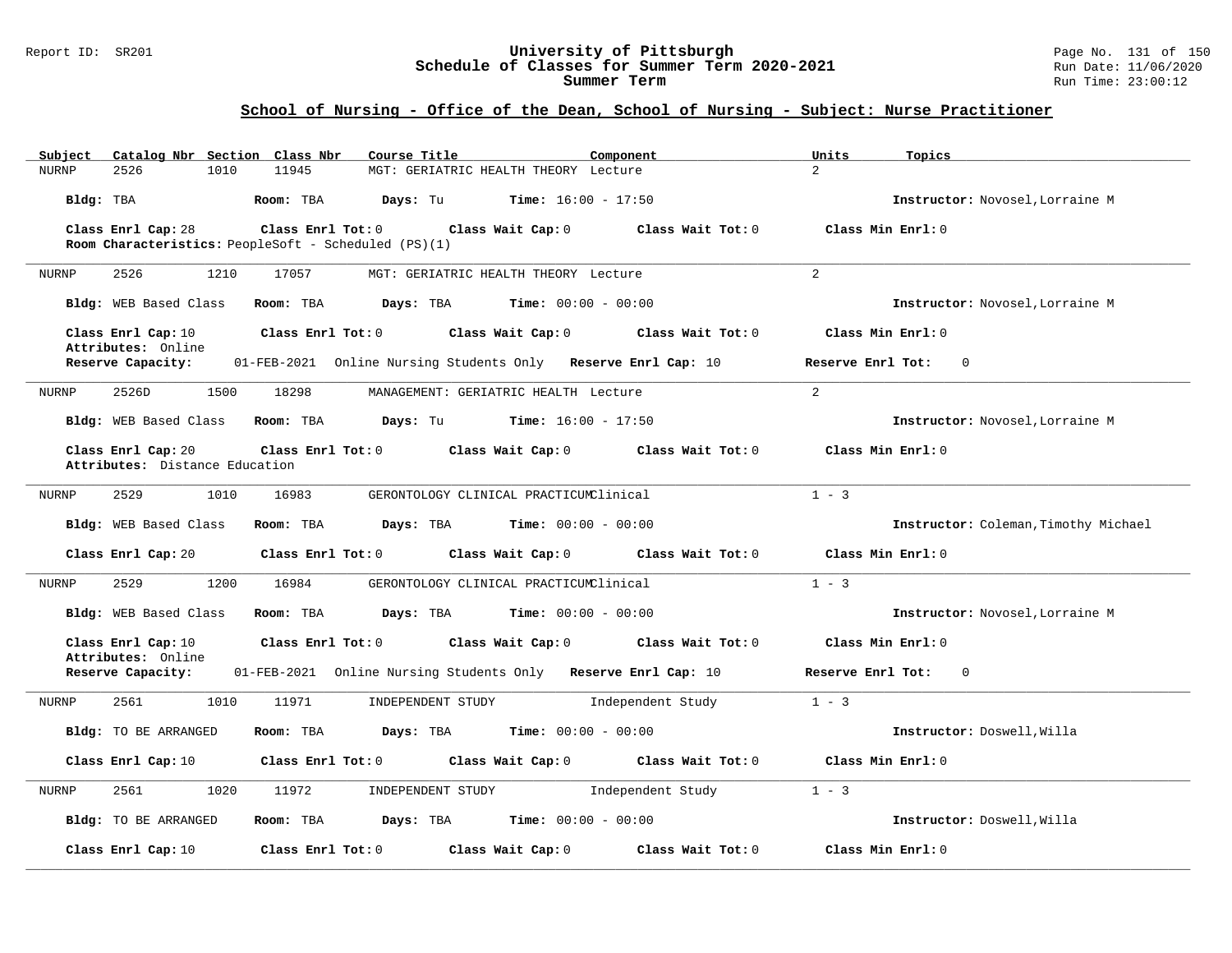| NURNP | 2561<br>1030         | 12099<br>INDEPENDENT STUDY Independent Study                                                                                   | $1 - 3$           |                                  |
|-------|----------------------|--------------------------------------------------------------------------------------------------------------------------------|-------------------|----------------------------------|
|       | Bldg: TO BE ARRANGED | Room: TBA $Days:$ TBA $Time: 00:00 - 00:00$                                                                                    |                   | Instructor: Doswell, Willa       |
|       |                      | Class Enrl Cap: 10 $\qquad$ Class Enrl Tot: 0 $\qquad$ Class Wait Cap: 0 $\qquad$ Class Wait Tot: 0 $\qquad$ Class Min Enrl: 0 |                   |                                  |
| NURNP |                      | 2561 1040 12100 INDEPENDENT STUDY Independent Study 1 - 3                                                                      |                   |                                  |
|       | Bldg: TO BE ARRANGED | Room: TBA $\rule{1em}{0.15mm}$ Days: TBA Time: $00:00 - 00:00$                                                                 |                   | Instructor: Engberg, Sandra J    |
|       |                      | Class Enrl Cap: 10 $\qquad$ Class Enrl Tot: 0 $\qquad$ Class Wait Cap: 0 $\qquad$ Class Wait Tot: 0 $\qquad$ Class Min Enrl: 0 |                   |                                  |
| NURNP |                      | 2561 1050 11943 INDEPENDENT STUDY Independent Study 1 - 3                                                                      |                   |                                  |
|       | Bldg: TO BE ARRANGED | Room: TBA $Days:$ TBA $Time:$ 00:00 - 00:00                                                                                    |                   | Instructor: Conley, Yvette Perry |
|       |                      | Class Enrl Cap: 10 Class Enrl Tot: 0 Class Wait Cap: 0 Class Wait Tot: 0 Class Min Enrl: 0                                     |                   |                                  |
| NURNP |                      | 2561 1060 12101 INDEPENDENT STUDY Independent Study 1 - 3                                                                      |                   |                                  |
|       | Bldg: TO BE ARRANGED | Room: TBA $\rule{1em}{0.15mm}$ Days: TBA $\rule{1.15mm}{0.15mm}$ Time: $00:00 - 00:00$                                         |                   | Instructor: Engberg, Sandra J    |
|       |                      | Class Enrl Cap: 10 $\qquad$ Class Enrl Tot: 0 $\qquad$ Class Wait Cap: 0 $\qquad$ Class Wait Tot: 0 $\qquad$ Class Min Enrl: 0 |                   |                                  |
| NURNP |                      | 2561 1070 12102 INDEPENDENT STUDY Independent Study 1 - 3                                                                      |                   |                                  |
|       | Bldg: TO BE ARRANGED | Room: TBA $\rule{1em}{0.15mm}$ Days: TBA $\rule{1.5mm}{0.15mm}$ Time: $00:00 - 00:00$                                          |                   | Instructor: Godfrey, Kathleen    |
|       |                      | Class Enrl Cap: 10 $\qquad$ Class Enrl Tot: 0 $\qquad$ Class Wait Cap: 0 $\qquad$ Class Wait Tot: 0 $\qquad$ Class Min Enrl: 0 |                   |                                  |
| NURNP |                      | 2561 1075 12103 INDEPENDENT STUDY Independent Study 1 - 3                                                                      |                   |                                  |
|       | Bldg: TO BE ARRANGED | Room: TBA $Days:$ TBA Time: $00:00 - 00:00$                                                                                    |                   | Instructor: Engberg, Sandra J    |
|       |                      | Class Enrl Cap: 10 Class Enrl Tot: 0 Class Wait Cap: 0 Class Wait Tot: 0                                                       | Class Min Enrl: 0 |                                  |
| NURNP |                      | 2561 1080 12104 INDEPENDENT STUDY Independent Study 1 - 3                                                                      |                   |                                  |
|       | Bldg: TO BE ARRANGED | Room: TBA $Days:$ TBA $Time: 00:00 - 00:00$                                                                                    |                   | Instructor: Godfrey, Kathleen    |
|       | Class Enrl Cap: 10   | Class Enrl Tot: $0$ Class Wait Cap: $0$ Class Wait Tot: $0$                                                                    | Class Min Enrl: 0 |                                  |
| NURNP |                      | 2561 1085 12105 INDEPENDENT STUDY Independent Study 1 - 3                                                                      |                   |                                  |
|       | Bldg: TO BE ARRANGED | Room: TBA $Days:$ TBA $Time: 00:00 - 00:00$                                                                                    |                   | Instructor: Godfrey, Kathleen    |
|       |                      | Class Enrl Cap: 10 $\qquad$ Class Enrl Tot: 0 $\qquad$ Class Wait Cap: 0 $\qquad$ Class Wait Tot: 0 $\qquad$ Class Min Enrl: 0 |                   |                                  |
|       |                      | NURNP 2561 1090 12106 INDEPENDENT STUDY Independent Study 1 - 3                                                                |                   |                                  |
|       | Bldg: TO BE ARRANGED | Room: TBA $\rule{1em}{0.5em}$ Days: TBA Time: $00:00 - 00:00$                                                                  |                   | Instructor: Grant, Catherine     |
|       | Class Enrl Cap: 10   | Class Enrl Tot: $0$ Class Wait Cap: $0$ Class Wait Tot: $0$                                                                    | Class Min Enrl: 0 |                                  |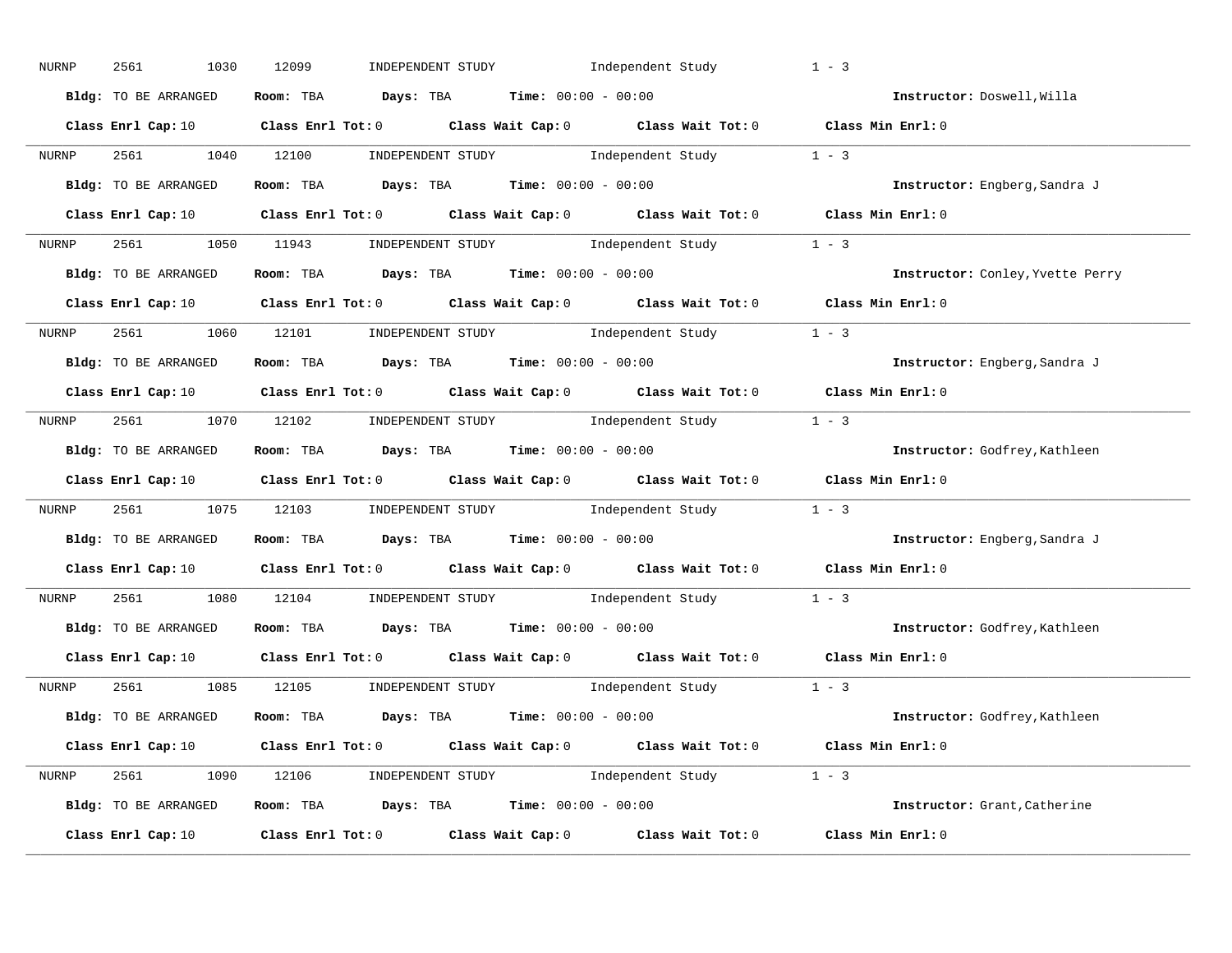#### Report ID: SR201 **University of Pittsburgh** Page No. 133 of 150 **Schedule of Classes for Summer Term 2020-2021** Run Date: 11/06/2020 **Summer Term** Run Time: 23:00:12

| Catalog Nbr Section Class Nbr<br>Subject   | Course Title                                                                                                                   | Component                                                           | Units<br>Topics                        |
|--------------------------------------------|--------------------------------------------------------------------------------------------------------------------------------|---------------------------------------------------------------------|----------------------------------------|
| 1095<br><b>NURNP</b><br>2561               | 12107<br>INDEPENDENT STUDY                                                                                                     | Independent Study                                                   | $1 - 3$                                |
| Bldg: TO BE ARRANGED                       | <b>Room:</b> TBA <b>Days:</b> TBA <b>Time:</b> 00:00 - 00:00                                                                   |                                                                     | Instructor: Charron-Prochownik, Denise |
|                                            | Class Enrl Cap: 10 $\qquad$ Class Enrl Tot: 0 $\qquad$ Class Wait Cap: 0 $\qquad$ Class Wait Tot: 0 $\qquad$ Class Min Enrl: 0 |                                                                     |                                        |
| 1100<br>2561<br>NURNP                      | 12108                                                                                                                          | INDEPENDENT STUDY 1ndependent Study                                 | $1 - 3$                                |
| Bldg: TO BE ARRANGED                       | Room: TBA $\rule{1em}{0.15mm}$ Days: TBA $\rule{1em}{0.15mm}$ Time: $00:00 - 00:00$                                            |                                                                     | Instructor: Nativio, Donna             |
| Class Enrl Cap: 10                         | Class Enrl Tot: $0$ Class Wait Cap: $0$ Class Wait Tot: $0$ Class Min Enrl: $0$                                                |                                                                     |                                        |
| 2561<br>1105<br>NURNP                      | 12109                                                                                                                          | INDEPENDENT STUDY Independent Study                                 | $1 - 3$                                |
| Bldg: TO BE ARRANGED                       | $Days: TBA$ $Time: 00:00 - 00:00$<br>Room: TBA                                                                                 |                                                                     | Instructor:                            |
| Class Enrl Cap: 10                         | $Class$ $Enr1$ $Tot: 0$                                                                                                        | Class Wait Cap: 0 Class Wait Tot: 0 Class Min Enrl: 0               |                                        |
| 2561 200<br>NURNP                          | 1110 12110                                                                                                                     | INDEPENDENT STUDY Independent Study                                 | $1 - 3$                                |
| Bldg: TO BE ARRANGED                       | Room: TBA $Days:$ TBA $Time: 00:00 - 00:00$                                                                                    |                                                                     | Instructor: Nativio, Donna             |
|                                            | Class Enrl Cap: 10 Class Enrl Tot: 0 Class Wait Cap: 0 Class Wait Tot: 0 Class Min Enrl: 0                                     |                                                                     |                                        |
| 2561<br>NURNP                              | 1115 12111                                                                                                                     | INDEPENDENT STUDY 1ndependent Study                                 | $1 - 3$                                |
| Bldg: TO BE ARRANGED                       | Room: TBA $Days:$ TBA $Time: 00:00 - 00:00$                                                                                    |                                                                     | Instructor: Nativio, Donna             |
| Class Enrl Cap: 10                         | Class Enrl Tot: $0$ Class Wait Cap: $0$ Class Wait Tot: $0$                                                                    |                                                                     | Class Min Enrl: 0                      |
| 2561<br>1120<br>NURNP                      | INDEPENDENT STUDY<br>12112                                                                                                     | Independent Study                                                   | $1 - 3$                                |
| Bldg: TO BE ARRANGED                       | Room: TBA $Days:$ TBA $Time: 00:00 - 00:00$                                                                                    |                                                                     | Instructor: Cassidy, Brenda L.         |
|                                            | Class Enrl Cap: 10 $\qquad$ Class Enrl Tot: 0 $\qquad$ Class Wait Cap: 0 $\qquad$ Class Wait Tot: 0                            |                                                                     | Class Min Enrl: 0                      |
| 2561<br>1130<br>NURNP                      | 12157 INDEPENDENT STUDY Independent Study                                                                                      |                                                                     | $1 - 3$                                |
| Bldg: TO BE ARRANGED                       | Room: TBA $Days:$ TBA $Time: 00:00 - 00:00$                                                                                    |                                                                     | Instructor: Cassidy, Brenda L.         |
|                                            | Class Enrl Cap: 10 $\qquad$ Class Enrl Tot: 0 $\qquad$ Class Wait Cap: 0 $\qquad$ Class Wait Tot: 0 $\qquad$ Class Min Enrl: 0 |                                                                     |                                        |
| 2561<br>1140<br>NURNP                      | 12158 INDEPENDENT STUDY Independent Study                                                                                      |                                                                     | $1 - 3$                                |
| Bldg: TO BE ARRANGED<br>Class Enrl Cap: 10 | Room: TBA<br>Days: TBA<br>Class Enrl Tot: 0                                                                                    | <b>Time:</b> $00:00 - 00:00$<br>Class Wait Cap: 0 Class Wait Tot: 0 | Instructor:<br>Class Min Enrl: 0       |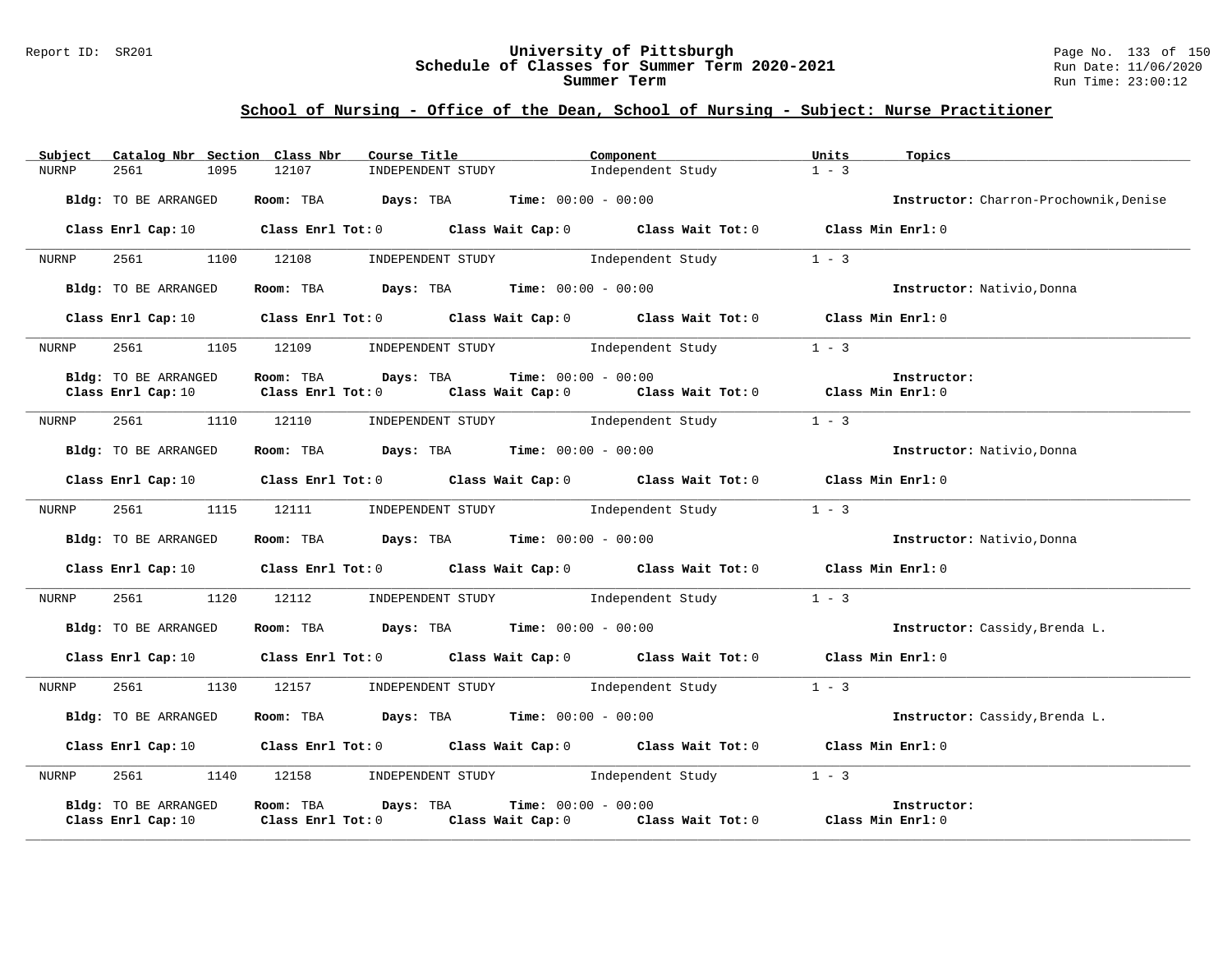#### Report ID: SR201 **University of Pittsburgh** Page No. 134 of 150 **Schedule of Classes for Summer Term 2020-2021** Run Date: 11/06/2020 **Summer Term** Run Time: 23:00:12

| Subject               | Catalog Nbr Section Class Nbr<br>Course Title                                                                                  | Component                                                       | Units<br>Topics                |
|-----------------------|--------------------------------------------------------------------------------------------------------------------------------|-----------------------------------------------------------------|--------------------------------|
| 2561<br>NURNP         | 15107<br>INDEPENDENT STUDY<br>1150                                                                                             | Independent Study                                               | $1 - 3$                        |
| Bldg: TO BE ARRANGED  | Room: TBA $Days:$ TBA $Time: 00:00 - 00:00$                                                                                    |                                                                 | Instructor: Staff              |
|                       | Class Enrl Cap: 10 Class Enrl Tot: 0 Class Wait Cap: 0 Class Wait Tot: 0 Class Min Enrl: 0                                     |                                                                 |                                |
| NURNP                 | 2561 1160 15108                                                                                                                | INDEPENDENT STUDY The Independent Study                         | $1 - 3$                        |
| Bldg: TO BE ARRANGED  | Room: TBA $Days:$ TBA $Time: 00:00 - 00:00$                                                                                    |                                                                 | Instructor: Staff              |
|                       | Class Enrl Cap: 10 $\qquad$ Class Enrl Tot: 0 $\qquad$ Class Wait Cap: 0 $\qquad$ Class Wait Tot: 0 $\qquad$ Class Min Enrl: 0 |                                                                 |                                |
| NURNP                 | 2561 1170 15109                                                                                                                | INDEPENDENT STUDY 1ndependent Study                             | $1 - 3$                        |
| Bldg: WEB Based Class | Room: TBA $Days:$ TBA $Time: 00:00 - 00:00$                                                                                    |                                                                 | Instructor: Swigart, Valerie A |
|                       | Class Enrl Cap: 10 $\qquad$ Class Enrl Tot: 0 $\qquad$ Class Wait Cap: 0 $\qquad$ Class Wait Tot: 0 $\qquad$ Class Min Enrl: 0 |                                                                 |                                |
| NURNP                 | 2561 1180 15110 INDEPENDENT STUDY Independent Study                                                                            |                                                                 | $1 - 3$                        |
| Bldg: WEB Based Class | Room: TBA $\rule{1em}{0.15mm}$ Days: TBA Time: $00:00 - 00:00$                                                                 |                                                                 | Instructor: Constantino, Rose  |
|                       | Class Enrl Cap: 10 $\qquad$ Class Enrl Tot: 0 $\qquad$ Class Wait Cap: 0 $\qquad$ Class Wait Tot: 0 $\qquad$ Class Min Enrl: 0 |                                                                 |                                |
| 2561<br>NURNP         | 1190                                                                                                                           | 16199        INDEPENDENT STUDY                Independent Study | $1 - 3$                        |
| Bldg: TO BE ARRANGED  | Room: TBA $Days:$ TBA $Time: 00:00 - 00:00$                                                                                    |                                                                 | Instructor: Danford, Cynthia   |
|                       | Class Enrl Cap: 15 Class Enrl Tot: 0 Class Wait Cap: 0 Class Wait Tot: 0 Class Min Enrl: 0                                     |                                                                 |                                |
| 2561 1200<br>NURNP    | 16200                                                                                                                          | INDEPENDENT STUDY 1ndependent Study                             | $1 - 3$                        |
| Bldg: TO BE ARRANGED  |                                                                                                                                | <b>Room:</b> TBA <b>Days:</b> TBA <b>Time:</b> 00:00 - 00:00    | Instructor: Staff              |
|                       | Class Enrl Cap: 15 (Class Enrl Tot: 0 (Class Wait Cap: 0 (Class Wait Tot: 0 (Class Min Enrl: 0                                 |                                                                 |                                |
| 2561 1210<br>NURNP    |                                                                                                                                | 16201 INDEPENDENT STUDY 1ndependent Study                       | $1 - 3$                        |
| Bldg: TO BE ARRANGED  | Room: TBA $Days:$ TBA $Time: 00:00 - 00:00$                                                                                    |                                                                 | Instructor: Erlen, Judith      |
|                       | Class Enrl Cap: 15 Class Enrl Tot: 0 Class Wait Cap: 0 Class Wait Tot: 0 Class Min Enrl: 0                                     |                                                                 |                                |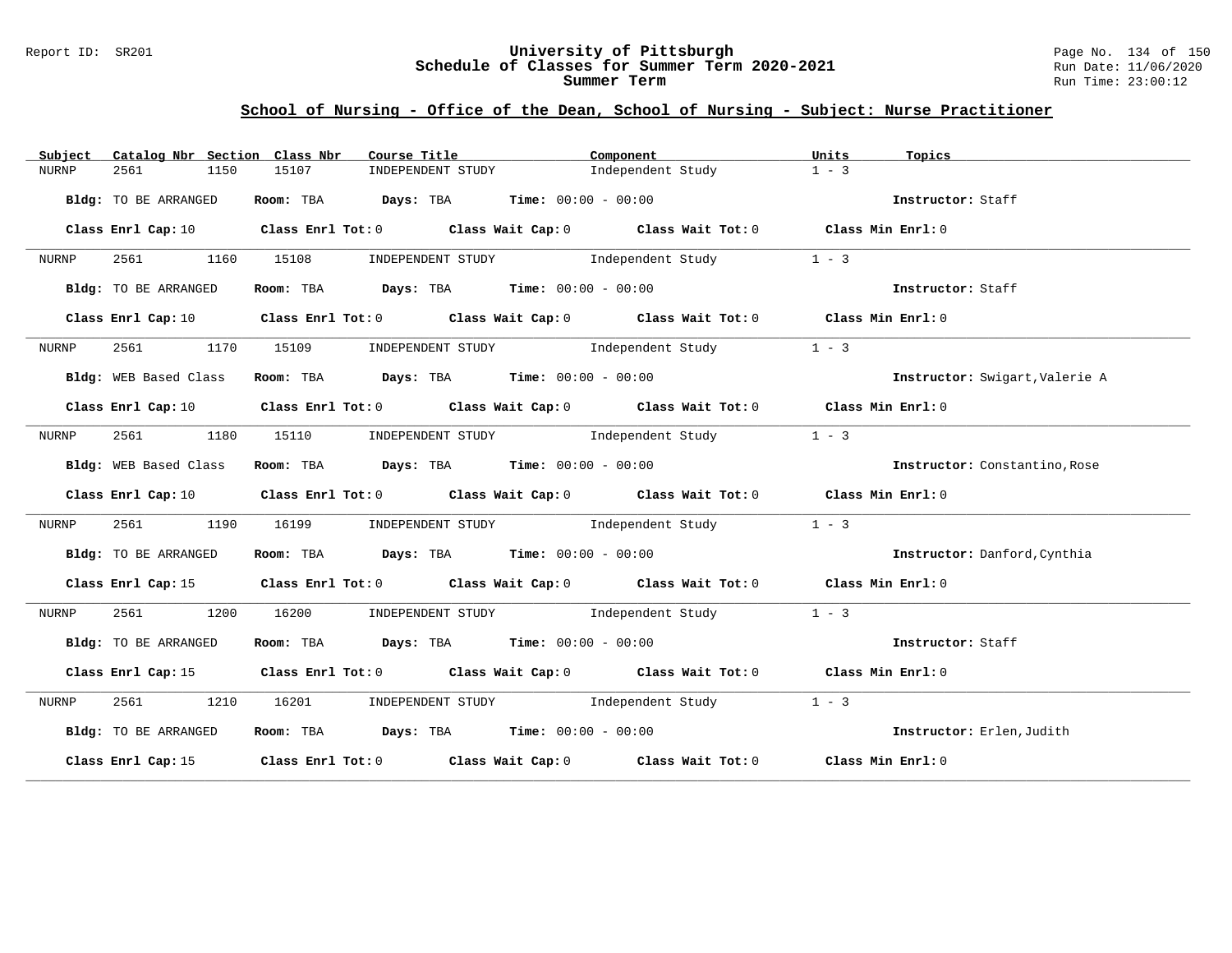#### Report ID: SR201 **University of Pittsburgh** Page No. 135 of 150 **Schedule of Classes for Summer Term 2020-2021** Run Date: 11/06/2020 **Summer Term** Run Time: 23:00:12

| Catalog Nbr Section Class Nbr<br>Subject                                        | Course Title<br>Component                                     | Units<br>Topics                    |
|---------------------------------------------------------------------------------|---------------------------------------------------------------|------------------------------------|
| 3025<br>1060<br>14666<br><b>NURNP</b>                                           | DIAG MGT PSYTRC CONDS PRIM CRELecture                         | $\overline{4}$                     |
| Bldg: TBA<br>Room: TBA                                                          | <b>Time:</b> $08:00 - 12:15$<br>Days: M                       | Instructor: Kameg, Brayden         |
| Class Enrl Cap: 25<br>Class Enrl Tot: 0                                         | Class Wait Tot: 0<br>Class Wait Cap: 0                        | Class Min Enrl: 0                  |
| Room Characteristics: PeopleSoft - Scheduled (PS)(1)                            |                                                               |                                    |
| 3025<br>NURNP<br>1210<br>17859                                                  | DIAG MGT PSYTRC CONDS PRIM CRELecture                         | $\overline{4}$                     |
| Bldg: WEB Based Class<br>Room: TBA                                              | Days: TBA<br><b>Time:</b> $00:00 - 00:00$                     | Instructor: Chasens, Eileen Ruth   |
|                                                                                 |                                                               | Kameg, Brayden                     |
| Class Enrl Cap: 20<br>Class Enrl Tot: 0<br>Attributes: Online                   | Class Wait Cap: 0<br>Class Wait Tot: 0                        | Class Min Enrl: 0                  |
| Reserve Capacity:                                                               | 01-FEB-2021 Online Nursing Students Only Reserve Enrl Cap: 20 | Reserve Enrl Tot:<br>$\Omega$      |
| 1500<br>3025D<br>18299<br>NURNP                                                 | DIAG MGT PSYTRC CONDS PRIM CRELecture                         | $4\overline{ }$                    |
| Bldg: WEB Based Class<br>Room: TBA                                              | Days: M<br><b>Time:</b> $08:00 - 12:15$                       | Instructor: Chasens, Eileen Ruth   |
|                                                                                 |                                                               | Kameg, Brayden                     |
| Class Enrl Cap: 20<br>Class Enrl Tot: 0<br>Attributes: Distance Education       | Class Wait Cap: 0<br>Class Wait Tot: 0                        | Class Min Enrl: 0                  |
| 1010<br>14721<br>3038<br>NURNP                                                  | DNP NP ROLE PRACTICUM<br>Practicum                            | $1 - 10$                           |
| Bldg: WEB Based Class<br>Room: TBA                                              | Days: TBA<br><b>Time:</b> $00:00 - 00:00$                     | Instructor: Zelazny, Jamie Michele |
| Class Enrl Cap: 20<br>Class Enrl Tot: 0<br>Attributes: Community General Impact | Class Wait Cap: 0<br>Class Wait Tot: 0                        | Class Min Enrl: 0                  |
| 3038<br>1030<br>14723<br>NURNP                                                  | DNP NP ROLE PRACTICUM<br>Practicum                            | $1 - 10$                           |
| Bldg: WEB Based Class<br>Room: TBA                                              | Days: TBA<br><b>Time:</b> $00:00 - 00:00$                     | Instructor: Hravnak, Marilyn       |
| Class Enrl Cap: 20<br>Class Enrl Tot: 0<br>Attributes: Community General Impact | Class Wait Tot: 0<br>Class Wait Cap: 0                        | Class Min Enrl: 0                  |
| 14724<br><b>NURNP</b><br>3038<br>1040                                           | DNP NP ROLE PRACTICUM<br>Practicum                            | $1 - 10$                           |
|                                                                                 |                                                               |                                    |
| Bldg: WEB Based Class<br>Room: TBA                                              | <b>Time:</b> $00:00 - 00:00$<br>Days: TBA                     | Instructor: Rosenzweig, Margaret   |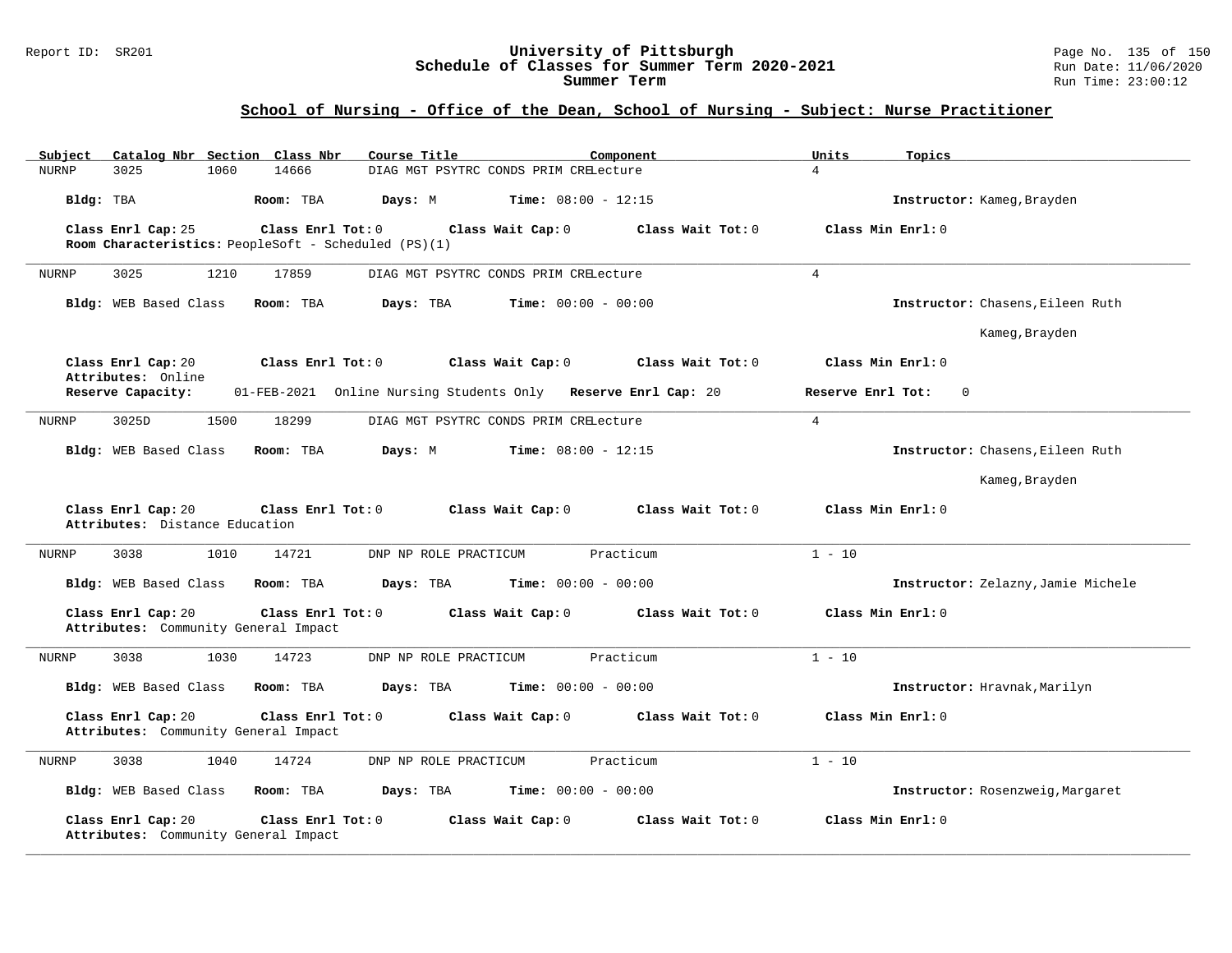#### Report ID: SR201 **University of Pittsburgh** Page No. 136 of 150 **Schedule of Classes for Summer Term 2020-2021** Run Date: 11/06/2020 **Summer Term** Run Time: 23:00:12

| Catalog Nbr Section Class Nbr<br>Subject                   | Course Title                                           | Component         | Units<br>Topics                       |
|------------------------------------------------------------|--------------------------------------------------------|-------------------|---------------------------------------|
| <b>NURNP</b><br>3038<br>1050                               | 14801<br>DNP NP ROLE PRACTICUM                         | Practicum         | $1 - 10$                              |
| Bldg: WEB Based Class                                      | Time: $00:00 - 00:00$<br>Room: TBA<br>Days: TBA        |                   | Instructor: Lee, Heeyoung             |
| Class Enrl Cap: 20<br>Attributes: Community General Impact | Class Enrl Tot: $0$<br>Class Wait Cap: 0               | Class Wait Tot: 0 | Class Min Enrl: 0                     |
| 3038<br>1060<br>NURNP                                      | 16194<br>DNP NP ROLE PRACTICUM                         | Practicum         | $1 - 10$                              |
| Bldg: TO BE ARRANGED                                       | Room: TBA<br>Days: TBA<br><b>Time:</b> $00:00 - 00:00$ |                   | Instructor: Donovan, Heidi Ann Scharf |
| Class Enrl Cap: 15<br>Attributes: Community General Impact | Class Enrl Tot: $0$<br>Class Wait Cap: 0               | Class Wait Tot: 0 | Class Min Enrl: 0                     |
| <b>NURNP</b><br>3038<br>1070                               | 16195<br>DNP NP ROLE PRACTICUM                         | Practicum         | $1 - 10$                              |
| Bldg: TO BE ARRANGED                                       | Time: $00:00 - 00:00$<br>Room: TBA<br>Days: TBA        |                   | Instructor: Kreashko, Lisa Marie      |
| Class Enrl Cap: 15<br>Attributes: Community General Impact | Class Enrl Tot: 0<br>Class Wait Cap: 0                 | Class Wait Tot: 0 | Class Min Enrl: 0                     |
| 3038<br>1080<br>NURNP                                      | 16196<br>DNP NP ROLE PRACTICUM                         | Practicum         | $1 - 10$                              |
| Bldg: TO BE ARRANGED                                       | Room: TBA<br>Days: TBA<br><b>Time:</b> $00:00 - 00:00$ |                   | Instructor: Schlenk, Elizabeth Ann    |
| Class Enrl Cap: 15<br>Attributes: Community General Impact | Class Enrl Tot: 0<br>Class Wait Cap: 0                 | Class Wait Tot: 0 | Class Min Enrl: 0                     |
| <b>NURNP</b><br>3038<br>1090                               | 16712<br>DNP NP ROLE PRACTICUM                         | Practicum         | $1 - 10$                              |
| Bldg: TO BE ARRANGED                                       | <b>Time:</b> $00:00 - 00:00$<br>Room: TBA<br>Days: TBA |                   | Instructor: Anderson, Maighdlin W     |
| Class Enrl Cap: 20<br>Attributes: Community General Impact | Class Enrl Tot: 0<br>Class Wait Cap: 0                 | Class Wait Tot: 0 | Class Min Enrl: 0                     |
| <b>NURNP</b><br>3038<br>1120                               | 17217<br>DNP NP ROLE PRACTICUM                         | Practicum         | $1 - 10$                              |
| Bldg: TO BE ARRANGED                                       | Room: TBA<br>Days: TBA<br><b>Time:</b> $00:00 - 00:00$ |                   | Instructor: Engberg, Sandra J         |
| Class Enrl Cap: 10<br>Attributes: Community General Impact | Class Enrl Tot: 0<br>Class Wait Cap: 0                 | Class Wait Tot: 0 | Class Min Enrl: 0                     |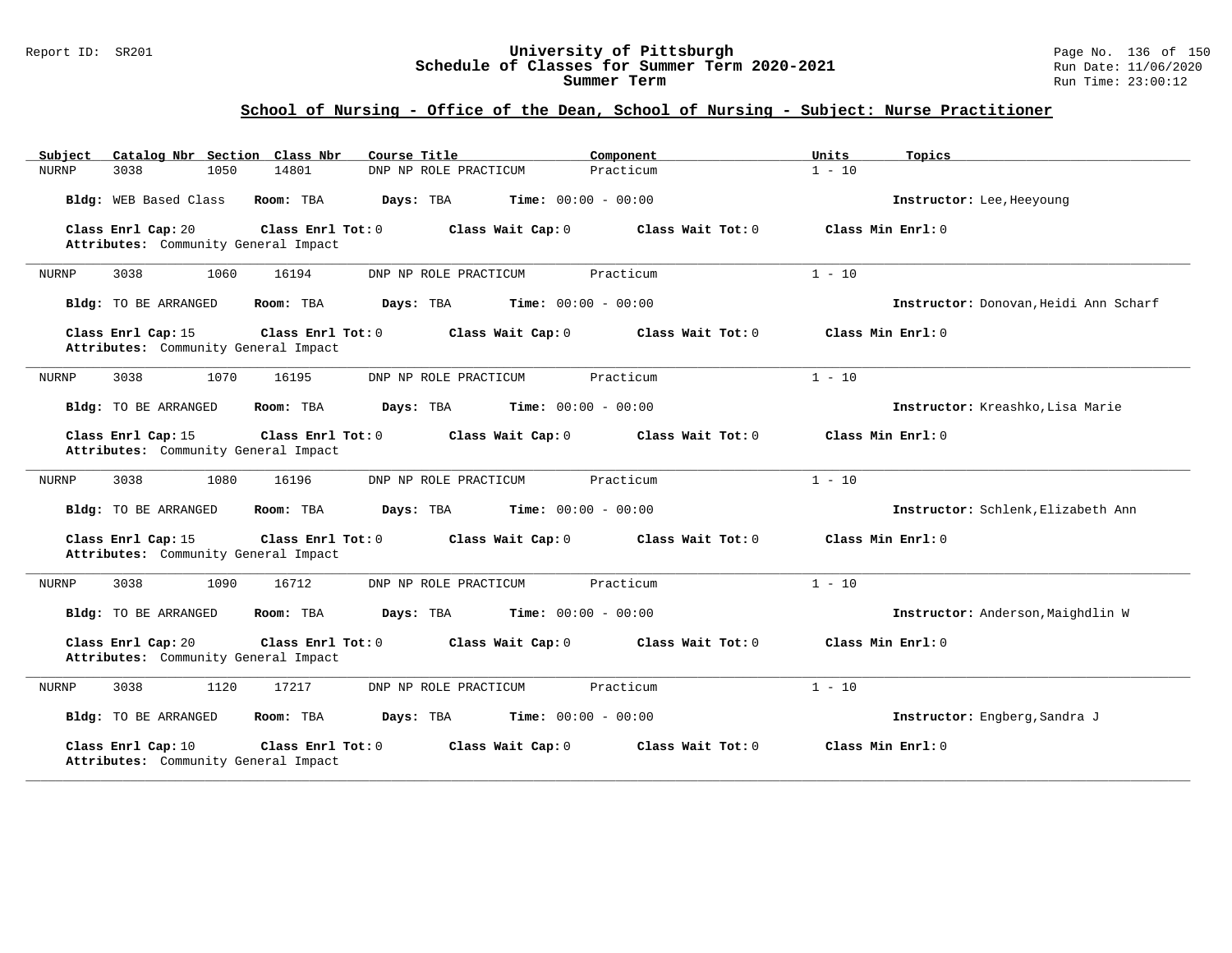#### Report ID: SR201 **University of Pittsburgh** Page No. 137 of 150 **Schedule of Classes for Summer Term 2020-2021** Run Date: 11/06/2020 **Summer Term** Run Time: 23:00:12

| Catalog Nbr Section Class Nbr<br>Subject                   | Course Title                                           | Component         | Units<br>Topics                      |
|------------------------------------------------------------|--------------------------------------------------------|-------------------|--------------------------------------|
| <b>NURNP</b><br>3038<br>1125                               | 17218<br>DNP NP ROLE PRACTICUM                         | Practicum         | $1 - 10$                             |
| Bldg: TO BE ARRANGED                                       | <b>Time:</b> $00:00 - 00:00$<br>Room: TBA<br>Days: TBA |                   | Instructor: Founds, Sandra Anne      |
|                                                            |                                                        |                   | Grant, Catherine                     |
| Class Enrl Cap: 25<br>Attributes: Community General Impact | Class Enrl Tot: 0<br>Class Wait Cap: 0                 | Class Wait Tot: 0 | Class Min Enrl: 0                    |
| <b>NURNP</b><br>3038<br>1130                               | 17219<br>DNP NP ROLE PRACTICUM                         | Practicum         | $1 - 10$                             |
| Bldg: TO BE ARRANGED                                       | Room: TBA<br><b>Time:</b> $00:00 - 00:00$<br>Days: TBA |                   | Instructor: Guttendorf, Jane         |
| Class Enrl Cap: 10<br>Attributes: Community General Impact | Class Enrl Tot: 0<br>Class Wait Cap: 0                 | Class Wait Tot: 0 | Class Min Enrl: 0                    |
| 3038<br>1140<br>NURNP                                      | 17432<br>DNP NP ROLE PRACTICUM                         | Practicum         | $1 - 10$                             |
| Bldg: TO BE ARRANGED                                       | Room: TBA<br>Days: TBA<br><b>Time:</b> $00:00 - 00:00$ |                   | Instructor: Constantino, Rose        |
| Class Enrl Cap: 10<br>Attributes: Community General Impact | Class Enrl Tot: 0<br>Class Wait Cap: 0                 | Class Wait Tot: 0 | Class Min Enrl: 0                    |
| 3038<br>1145<br>NURNP                                      | 17433<br>DNP NP ROLE PRACTICUM                         | Practicum         | $1 - 10$                             |
| Bldg: TO BE ARRANGED                                       | Room: TBA<br>Days: TBA<br><b>Time:</b> $00:00 - 00:00$ |                   | Instructor: Kreashko, Lisa Marie     |
| Class Enrl Cap: 10<br>Attributes: Community General Impact | Class Enrl Tot: 0<br>Class Wait Cap: 0                 | Class Wait Tot: 0 | Class Min Enrl: 0                    |
| 3038<br><b>NURNP</b><br>1150                               | 17434<br>DNP NP ROLE PRACTICUM                         | Practicum         | $1 - 10$                             |
| Bldg: TO BE ARRANGED                                       | <b>Time:</b> $00:00 - 00:00$<br>Room: TBA<br>Days: TBA |                   | Instructor: Coleman, Timothy Michael |
| Class Enrl Cap: 10<br>Attributes: Community General Impact | Class Enrl Tot: 0<br>Class Wait Cap: 0                 | Class Wait Tot: 0 | Class Min Enrl: 0                    |
| 3038<br>1160<br>NURNP                                      | 18138<br>DNP NP ROLE PRACTICUM                         | Practicum         | $1 - 10$                             |
| Bldg: TO BE ARRANGED                                       | Days: TBA<br><b>Time:</b> $00:00 - 00:00$<br>Room: TBA |                   | Instructor: Beach, Michael D         |
| Class Enrl Cap: 35                                         | Class Enrl Tot: 0<br>Class Wait Cap: 0                 | Class Wait Tot: 0 | Class Min Enrl: 0                    |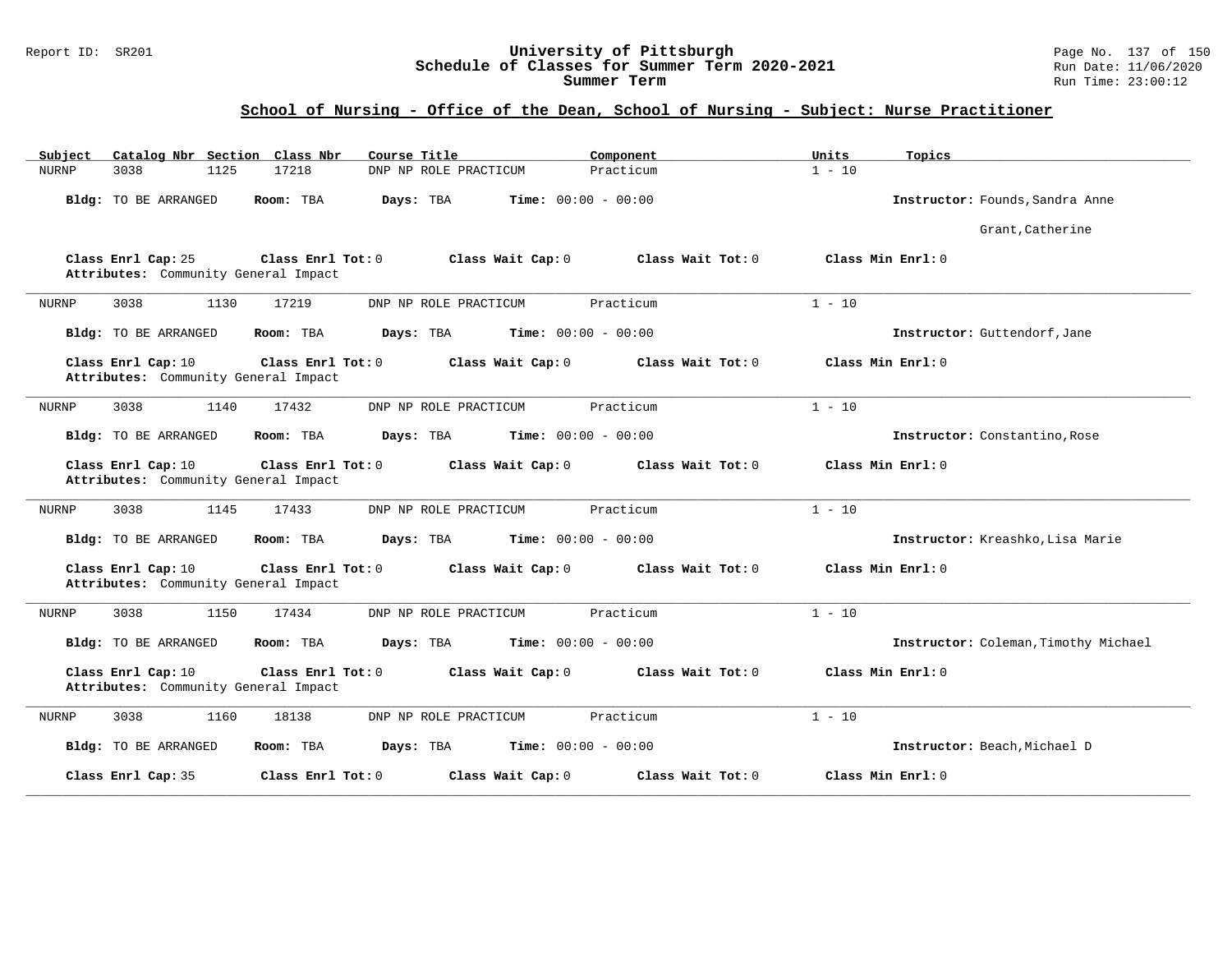#### Report ID: SR201 **University of Pittsburgh** Page No. 138 of 150 **Schedule of Classes for Summer Term 2020-2021** Run Date: 11/06/2020 **Summer Term** Run Time: 23:00:12

| Subject | Catalog Nbr Section Class Nbr |      |                     | Course Title |                       | Component                    | Units    | Topics                           |  |
|---------|-------------------------------|------|---------------------|--------------|-----------------------|------------------------------|----------|----------------------------------|--|
| NURNP   | 3038                          | 1170 | 18449               |              | DNP NP ROLE PRACTICUM | Practicum                    | $1 - 10$ |                                  |  |
|         | <b>Bldg:</b> TO BE ARRANGED   |      | Room: TBA           |              | Days: TBA             | <b>Time:</b> $00:00 - 00:00$ |          | Instructor: Maurer, Geraldine M  |  |
|         | Class Enrl Cap: 10            |      | Class Enrl Tot: $0$ |              | Class Wait Cap: 0     | Class Wait Tot: 0            |          | Class Min Enrl: 0                |  |
| NURNP   | 3038                          | 1175 | 18450               |              | DNP NP ROLE PRACTICUM | Practicum                    | $1 - 10$ |                                  |  |
|         | <b>Bldg:</b> TO BE ARRANGED   |      | Room: TBA           |              | Days: TBA             | <b>Time:</b> $00:00 - 00:00$ |          | Instructor: Cassidy, Brenda L.   |  |
|         | Class Enrl Cap: 10            |      | Class Enrl Tot: 0   |              | Class Wait Cap: 0     | Class Wait Tot: 0            |          | Class Min $Enr1: 0$              |  |
| NURNP   | 3038                          | 1177 | 20592               |              | DNP NP ROLE PRACTICUM | Practicum                    | $1 - 10$ |                                  |  |
|         | <b>Bldg:</b> TO BE ARRANGED   |      | Room: TBA           |              | Days: TBA             | <b>Time:</b> $00:00 - 00:00$ |          | Instructor: Calhoun, Jaclyn Anne |  |
|         | Class Enrl Cap: 10            |      | Class Enrl Tot: 0   |              | Class Wait Cap: 0     | Class Wait Tot: 0            |          | Class Min Enrl: 0                |  |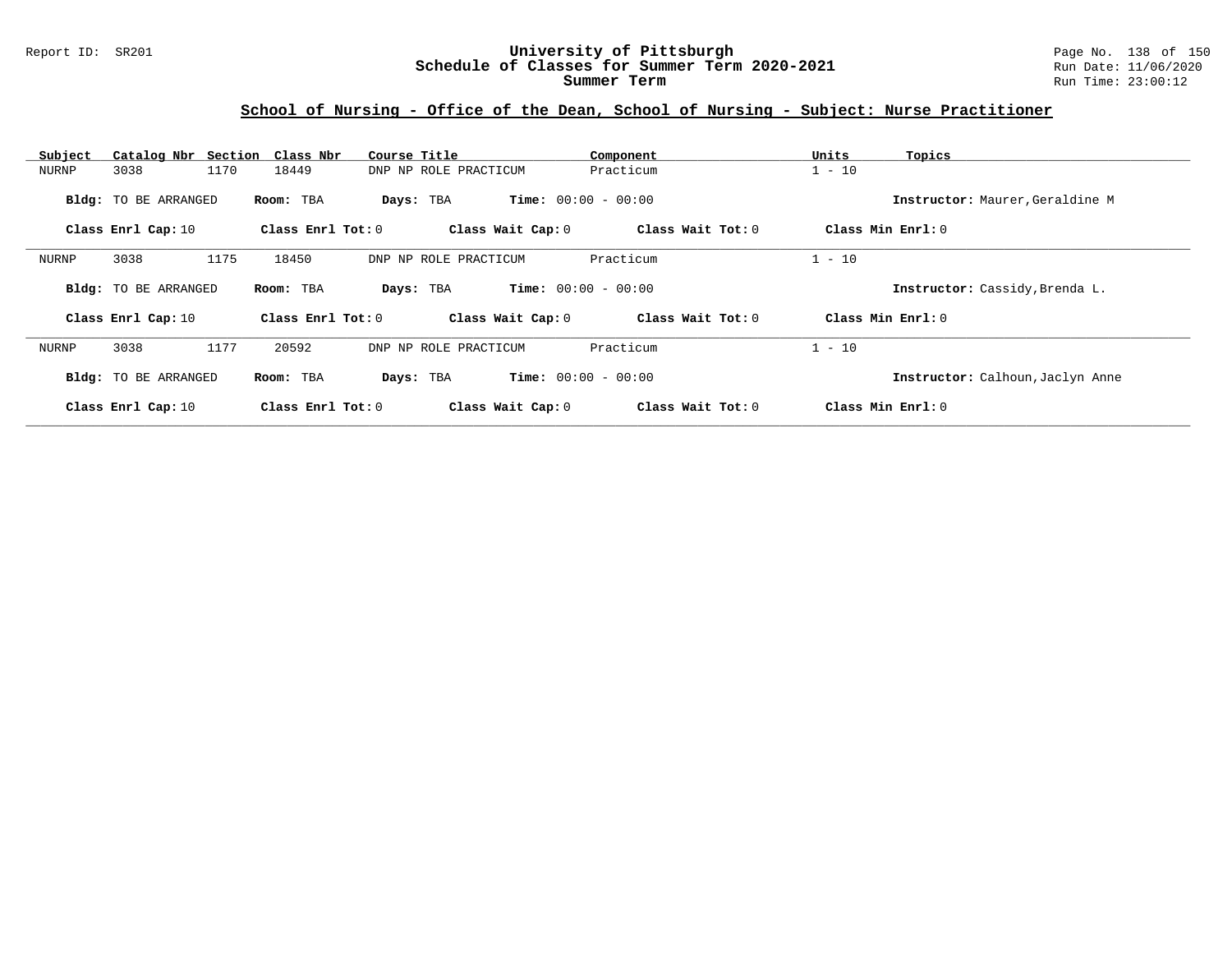#### Report ID: SR201 **University of Pittsburgh** Page No. 139 of 150 **Schedule of Classes for Summer Term 2020-2021** Run Date: 11/06/2020 **Summer Term** Run Time: 23:00:12

| Catalog Nbr Section Class Nbr<br>Course Title<br>Subject<br>Component                                                                                           | Units<br>Topics                        |
|-----------------------------------------------------------------------------------------------------------------------------------------------------------------|----------------------------------------|
| <b>NURSP</b><br>2064<br>1010<br>17399<br>NURS ADMIN SEM AND PRACTICUM Practicum                                                                                 | 3                                      |
| <b>Time:</b> $00:00 - 00:00$<br>Bldg: TO BE ARRANGED<br>Room: TBA<br>Days: TBA                                                                                  | Instructor: Zedreck Gonzalez, Judith F |
| Class Enrl Tot: 0<br>Class Wait Cap: 0<br>Class Wait Tot: 0<br>Class Enrl Cap: 1                                                                                | Class Min Enrl: 0                      |
| 2072<br>1010<br>20363<br>MEASUREMENT AND EVALUATION<br>NURSP<br>Lecture                                                                                         | $\overline{3}$                         |
| Bldg: WEB Based Class<br>Room: TBA<br>Days: TBA<br><b>Time:</b> $00:00 - 00:00$                                                                                 | Instructor: Bowser, Amy S              |
| Class Enrl Cap: 35<br>Class Enrl Tot: 0<br>Class Wait Cap: 0<br>Class Wait Tot: 0<br>Attributes: Hybrid, Online                                                 | Class Min Enrl: 0                      |
| 2072<br>1300<br>17378<br>NURSP<br>MEASUREMENT AND EVALUATION<br>Lecture                                                                                         | $\overline{3}$                         |
| Days: Th<br><b>Time:</b> $13:00 - 15:45$<br>Bldg: TBA<br>Room: TBA                                                                                              | Instructor: Bowser, Amy S              |
| Class Enrl Cap: 20<br>Class Enrl Tot: 0<br>Class Wait Cap: 0<br>Class Wait Tot: 0<br>Attributes: Hybrid<br>Room Characteristics: PeopleSoft - Scheduled (PS)(1) | Class Min Enrl: 0                      |
| 2072D<br>1060<br>20364<br><b>NURSP</b><br>MEASUREMENT AND EVALUATION<br>Lecture                                                                                 | $\mathbf{3}$                           |
| Bldg: TO BE ARRANGED<br>Room: TBA<br>Days: Th<br><b>Time:</b> $13:00 - 15:45$                                                                                   | Instructor: Bowser, Amy S              |
| Class Enrl Cap: 35<br>Class Enrl Tot: 0<br>Class Wait Cap: 0<br>Class Wait Tot: 0<br>Attributes: Distance Education, Hybrid                                     | Class Min Enrl: 0                      |
| 2075<br>1100<br>12009<br>INTRO TO HEALTH INFORMATICS Lecture<br>NURSP                                                                                           | $\mathbf{3}$                           |
| Bldg: TBA<br>Room: TBA<br>Days: Th<br><b>Time:</b> $15:00 - 17:45$                                                                                              | Instructor: Lee, Young Ji              |
| Class Enrl Cap: 60<br>Class Enrl Tot: 0<br>Class Wait Cap: 0<br>Class Wait Tot: 0<br>Room Characteristics: PeopleSoft - Scheduled (PS)(1)                       | Class Min Enrl: 0                      |
| Reserve Capacity:<br>01-FEB-2021 Nursing Anesthesia<br>Reserve Enrl Cap: 45                                                                                     | Reserve Enrl Tot:<br>$\mathbf{0}$      |
| 2075<br>1200<br>17677<br>INTRO TO HEALTH INFORMATICS Lecture<br>NURSP                                                                                           | $\overline{3}$                         |
| Bldg: WEB Based Class<br><b>Time:</b> $00:00 - 00:00$<br>Room: TBA<br>Days: TBA                                                                                 | Instructor: Lee, Young Ji              |
|                                                                                                                                                                 | Li, Dan                                |
| Class Enrl Cap: 20<br>Class Enrl Tot: 0<br>Class Wait Cap: 0<br>Class Wait Tot: 0<br>Attributes: Online                                                         | Class Min Enrl: 0                      |
| Reserve Capacity:<br>01-FEB-2021 Online Nursing Students Only Reserve Enrl Cap: 20                                                                              | Reserve Enrl Tot:<br>$\Omega$          |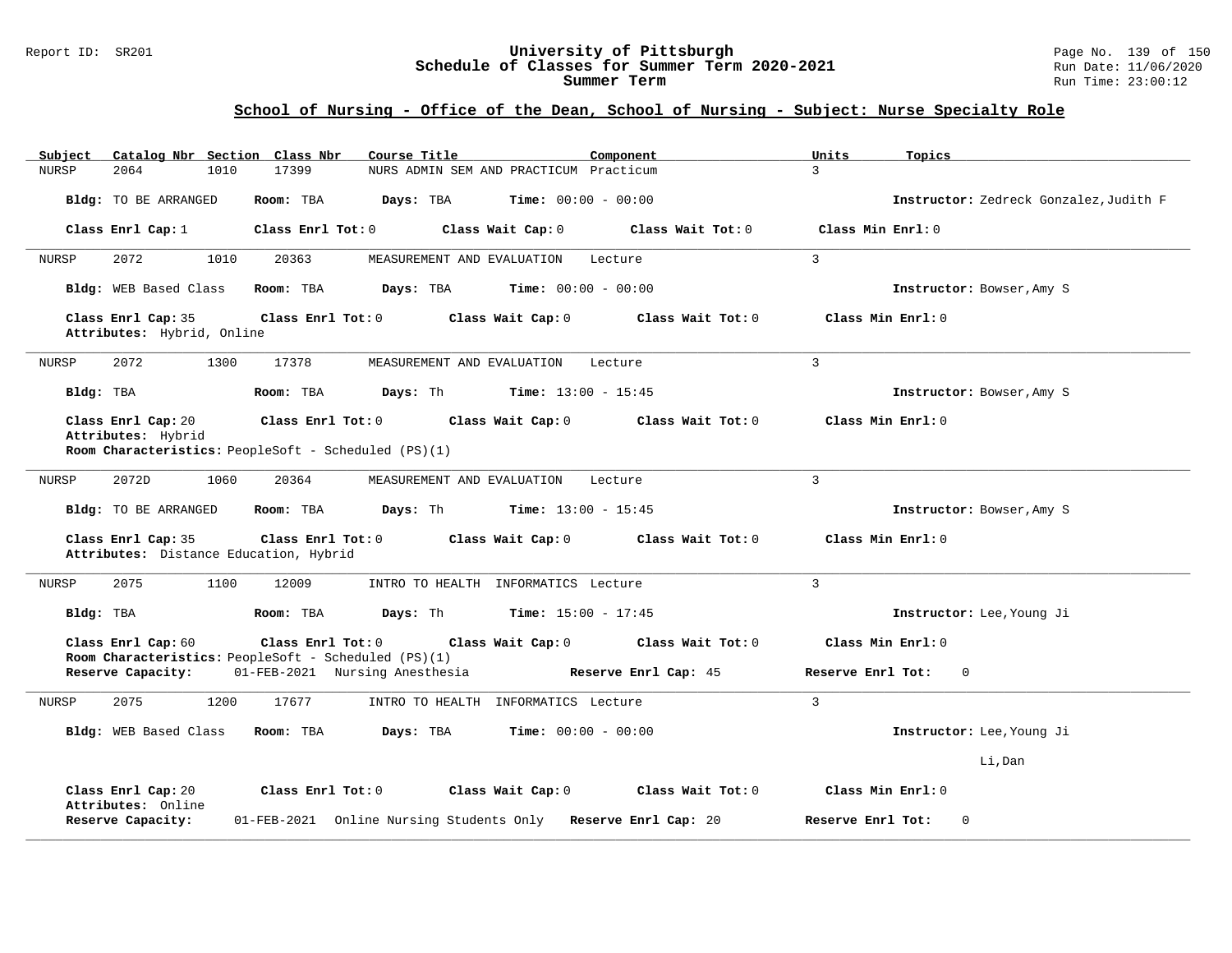#### Report ID: SR201 **University of Pittsburgh** Page No. 140 of 150 **Schedule of Classes for Summer Term 2020-2021** Run Date: 11/06/2020 **Summer Term** Run Time: 23:00:12

| Catalog Nbr Section Class Nbr<br>Subject                                   | Course Title                                                  | Component<br>Units | Topics                                 |
|----------------------------------------------------------------------------|---------------------------------------------------------------|--------------------|----------------------------------------|
| 2075D<br><b>NURSP</b><br>1500                                              | 18380<br>INTRO TO HEALTH INFORMATICS Lecture                  | $\mathbf{z}$       |                                        |
| Bldg: WEB Based Class                                                      | Room: TBA<br>Days: Th<br><b>Time:</b> $15:00 - 17:45$         |                    | Instructor: Lee, Young Ji              |
| Class Enrl Cap: 35                                                         | Class Enrl Tot: 0<br>Class Wait Cap: 0                        | Class Wait Tot: 0  | Class Min Enrl: 0                      |
| Attributes: Distance Education                                             |                                                               |                    |                                        |
| NURSP<br>2085<br>1050                                                      | 19408<br>NURSING INFORMTCS PRACTICUM 1 Practicum              | $3 - 4$            |                                        |
| Bldg: WEB Based Class                                                      | Days: TBA<br><b>Time:</b> $00:00 - 00:00$<br>Room: TBA        |                    | Instructor: Li, Dan                    |
| Class Enrl Cap: 20<br>Attributes: Online                                   | Class Enrl Tot: 0<br>Class Wait Cap: 0                        | Class Wait Tot: 0  | Class Min Enrl: 0                      |
| 2085<br>1200<br>NURSP                                                      | 17853<br>NURSING INFORMTCS PRACTICUM 1 Practicum              | $3 - 4$            |                                        |
| Bldg: WEB Based Class                                                      | Room: TBA<br>Days: TBA<br><b>Time:</b> $00:00 - 00:00$        |                    | Instructor: Lee, Young Ji              |
| Class Enrl Cap: 20<br>Attributes: Online                                   | Class Wait Cap: 0<br>Class Enrl Tot: 0                        | Class Wait Tot: 0  | Class Min Enrl: 0                      |
| Reserve Capacity:                                                          | 01-FEB-2021 Online Nursing Students Only Reserve Enrl Cap: 20 |                    | Reserve Enrl Tot:<br>$\Omega$          |
| NURSP<br>2086<br>1200                                                      | 17854<br>NURSING INFORMTCS PRACTICUM 2 Practicum              | $3 - 4$            |                                        |
| Bldg: WEB Based Class                                                      | Days: TBA<br><b>Time:</b> $00:00 - 00:00$<br>Room: TBA        |                    | Instructor: Li, Dan                    |
|                                                                            |                                                               |                    | Lee, Young Ji                          |
| Class Enrl Cap: 20<br>Attributes: Online                                   | Class Enrl Tot: 0<br>Class Wait Cap: 0                        | Class Wait Tot: 0  | Class Min Enrl: 0                      |
| Reserve Capacity:                                                          | 01-FEB-2021 Online Nursing Students Only Reserve Enrl Cap: 20 |                    | Reserve Enrl Tot:<br>$\mathbf{0}$      |
| NURSP<br>2091<br>1010                                                      | 19232<br>FINC ECON HEALTH CARE LEADERS Lecture                | $\overline{3}$     |                                        |
| Bldg: WEB Based Class                                                      | Room: TBA<br>Days: TBA<br><b>Time:</b> $00:00 - 00:00$        |                    | Instructor: Warner, Karin              |
| Class Enrl Cap: 25<br>Attributes: Online                                   | Class Enrl Tot: 0<br>Class Wait Cap: 0                        | Class Wait Tot: 0  | Class Min Enrl: 0                      |
| 1020<br>NURSP<br>2092                                                      | 12006<br>LEADERSHIP DEVELOPMENT                               | 3<br>Lecture       |                                        |
| Bldg: TBA                                                                  | $Time: 09:00 - 16:20$<br>Room: TBA<br>Days: M                 |                    | Instructor: Zedreck Gonzalez, Judith F |
| Class Enrl Cap: 49<br>Room Characteristics: PeopleSoft - Scheduled (PS)(1) | Class Enrl Tot: 0<br>Class Wait Cap: 0                        | Class Wait Tot: 0  | Class Min Enrl: 0                      |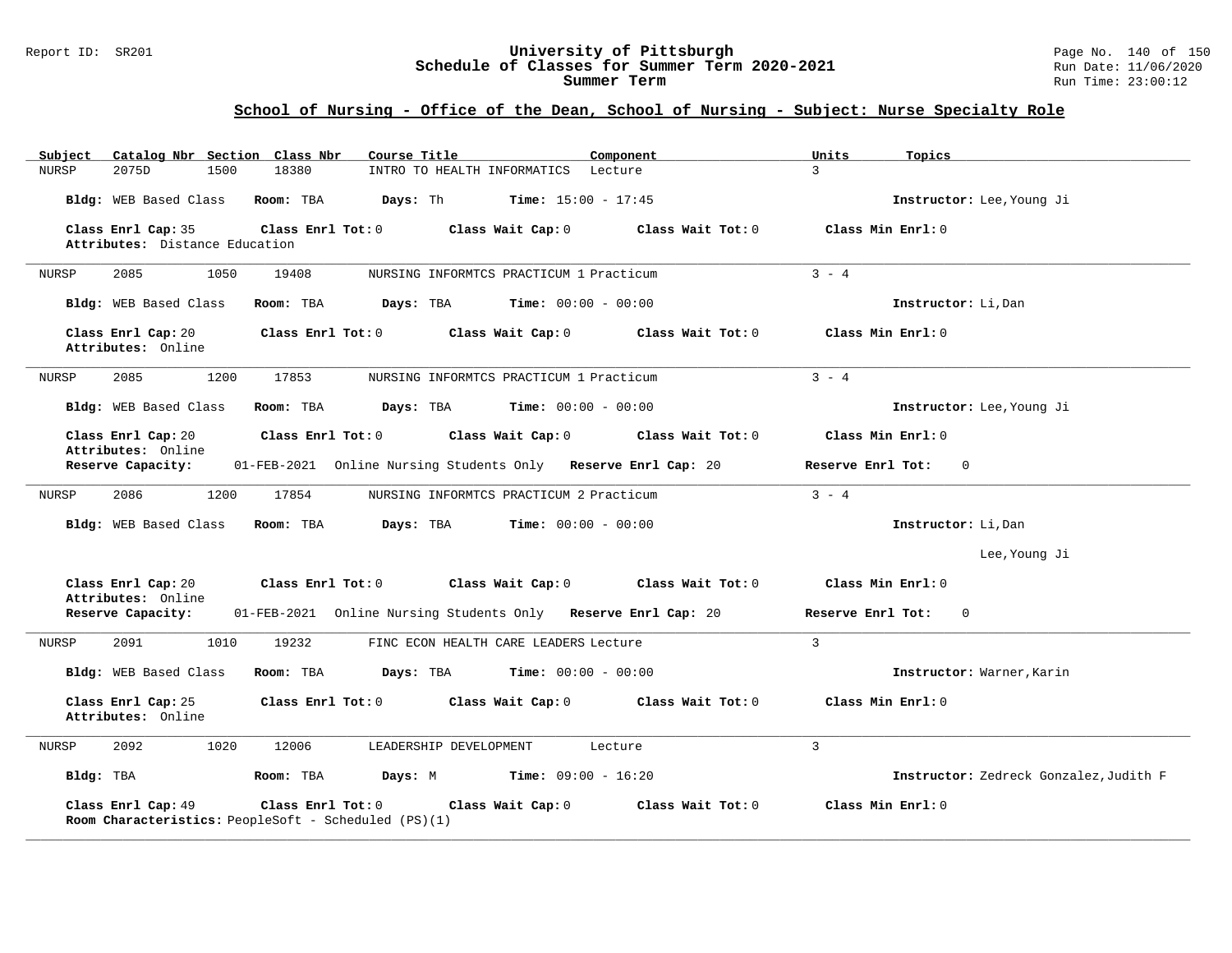#### Report ID: SR201 **University of Pittsburgh** Page No. 141 of 150 **Schedule of Classes for Summer Term 2020-2021** Run Date: 11/06/2020 **Summer Term** Run Time: 23:00:12

| Catalog Nbr Section Class Nbr<br>Subject                                  | Course Title<br>Component                                        | Units<br>Topics                        |
|---------------------------------------------------------------------------|------------------------------------------------------------------|----------------------------------------|
| 17678<br><b>NURSP</b><br>2092<br>1220                                     | LEADERSHIP DEVELOPMENT<br>Lecture                                | 3                                      |
| Bldg: WEB Based Class<br>Room: TBA                                        | <b>Time:</b> $00:00 - 00:00$<br>Days: TBA                        | Instructor: Zedreck Gonzalez, Judith F |
| Class Enrl Cap: 20<br>Class Enrl Tot: 0<br>Attributes: Online             | Class Wait Cap: 0<br>Class Wait Tot: 0                           | Class Min Enrl: 0                      |
| Reserve Capacity:                                                         | 01-FEB-2021 Online Nursing Students Only Reserve Enrl Cap: 20    | Reserve Enrl Tot:<br>0                 |
| 2092D<br>1500<br>18297<br>NURSP                                           | LEADERSHIP DEVELOPMENT<br>Lecture                                | $\overline{3}$                         |
| Bldg: WEB Based Class<br>Room: TBA                                        | Days: M<br><b>Time:</b> $09:00 - 16:20$                          | Instructor: Zedreck Gonzalez, Judith F |
|                                                                           |                                                                  | Martsolf, Grant R                      |
| Class Enrl Cap: 20<br>Class Enrl Tot: 0<br>Attributes: Distance Education | Class Wait Cap: 0<br>Class Wait Tot: 0                           | Class Min Enrl: 0                      |
| 2093<br>1010<br>20170<br>NURSP                                            | EDUC & MENTORING CLIN SETTING Lecture                            | $\overline{3}$                         |
| Bldg: WEB Based Class<br>Room: TBA                                        | Days: TBA<br>Time: $00:00 - 00:00$                               | Instructor: Hoffmann, Rosemary L.      |
| Class Enrl Cap: 35<br>Attributes: Online                                  | Class Enrl Tot: 0<br>Class Wait Cap: 0<br>Class Wait Tot: 0      | Class Min Enrl: 0                      |
| 2095<br>1210<br>17679<br>NURSP                                            | CONTEM ISS NUR & CNL ROLE SEM Seminar                            | $\overline{2}$                         |
| Bldg: WEB Based Class<br>Room: TBA                                        | <b>Time:</b> $00:00 - 00:00$<br>Days: TBA                        | Instructor: Campbell, Grace B          |
| Class Enrl Cap: 20<br>Class Enrl Tot: 0<br>Attributes: Online             | Class Wait Cap: 0<br>Class Wait Tot: 0                           | Class Min Enrl: 0                      |
| Reserve Capacity:                                                         | 01-FEB-2021 Online Nursing Students Only Reserve Enrl Cap: 20    | Reserve Enrl Tot:<br>$\Omega$          |
| 1220<br>17680<br>NURSP<br>2096                                            | Practicum<br>CNL CLINICAL PRACTICUM 1                            | $\overline{2}$                         |
| Bldg: WEB Based Class<br>Room: TBA                                        | Days: TBA<br><b>Time:</b> $00:00 - 00:00$                        | Instructor: Campbell, Grace B          |
| Class Enrl Cap: 20<br>Class Enrl Tot: 0<br>Attributes: Online             | Class Wait Cap: 0<br>Class Wait Tot: 0                           | Class Min Enrl: 0                      |
| Reserve Capacity:                                                         | 01-FEB-2021 Online Nursing Students Only<br>Reserve Enrl Cap: 20 | Reserve Enrl Tot:<br>0                 |
| 2097<br>1210<br>17858<br>NURSP                                            | Practicum<br>CNL CLINICAL PRACTICUM 2                            | 3                                      |
| Bldg: WEB Based Class<br>Room: TBA                                        | Days: TBA<br><b>Time:</b> $00:00 - 00:00$                        | Instructor: Campbell, Grace B          |
| Class Enrl Cap: 20<br>Class Enrl Tot: 0<br>Attributes: Online             | Class Wait Cap: 0<br>Class Wait Tot: 0                           | Class Min Enrl: 0                      |
| Reserve Capacity:                                                         | 01-FEB-2021 Online Nursing Students Only Reserve Enrl Cap: 20    | Reserve Enrl Tot:<br>0                 |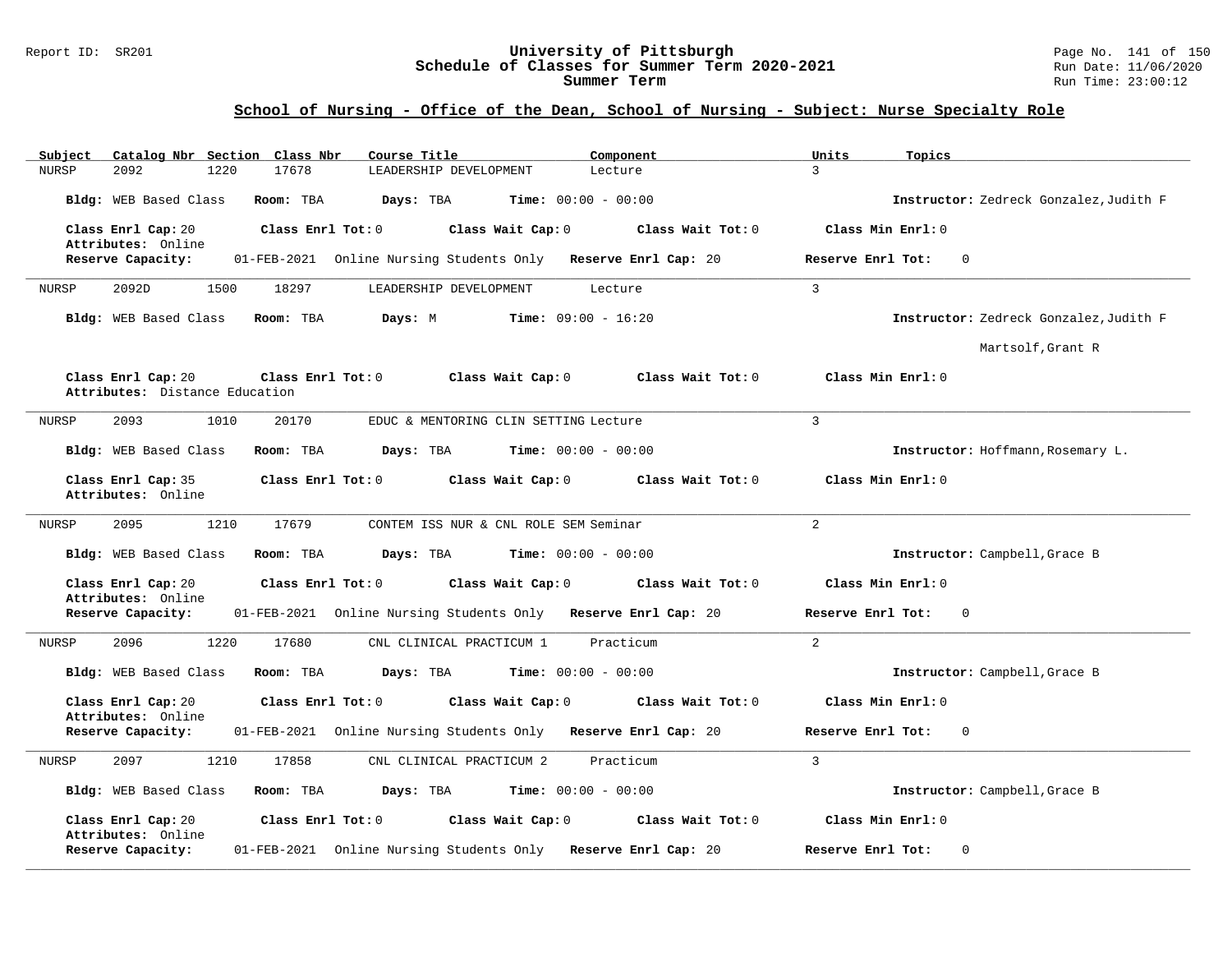| NURSP | 2161<br>1010          | 11962 |                                                                                    | INDEPENDENT STUDY $\qquad \qquad$ Independent Study $\qquad \qquad 1$ - 3                                                      |                                        |
|-------|-----------------------|-------|------------------------------------------------------------------------------------|--------------------------------------------------------------------------------------------------------------------------------|----------------------------------------|
|       |                       |       | Bldg: WEB Based Class Room: TBA Days: TBA Time: 00:00 - 00:00                      |                                                                                                                                | Instructor: Hoffmann, Rosemary L.      |
|       |                       |       |                                                                                    | Class Enrl Cap: 10 $\qquad$ Class Enrl Tot: 0 $\qquad$ Class Wait Cap: 0 $\qquad$ Class Wait Tot: 0 $\qquad$ Class Min Enrl: 0 |                                        |
|       |                       |       |                                                                                    | NURSP 2161 1020 12027 INDEPENDENT STUDY Independent Study 1 - 3                                                                |                                        |
|       |                       |       | Bldg: WEB Based Class Room: TBA Days: TBA Time: 00:00 - 00:00                      |                                                                                                                                | Instructor: Sherwood, Paula Riess      |
|       |                       |       |                                                                                    | Class Enrl Cap: 10 $\qquad$ Class Enrl Tot: 0 $\qquad$ Class Wait Cap: 0 $\qquad$ Class Wait Tot: 0 $\qquad$ Class Min Enrl: 0 |                                        |
| NURSP |                       |       |                                                                                    | 2161 1030 11966 INDEPENDENT STUDY Independent Study 1 - 3                                                                      |                                        |
|       | Bldg: WEB Based Class |       |                                                                                    | Room: TBA $Days$ : TBA $Time: 00:00 - 00:00$                                                                                   | Instructor: Donovan, Heidi Ann Scharf  |
|       |                       |       |                                                                                    | Class Enrl Cap: 10 $\qquad$ Class Enrl Tot: 0 $\qquad$ Class Wait Cap: 0 $\qquad$ Class Wait Tot: 0 $\qquad$ Class Min Enrl: 0 |                                        |
| NURSP |                       |       |                                                                                    | 2161 1040 14809 INDEPENDENT STUDY Independent Study 1 - 3                                                                      |                                        |
|       | Bldg: WEB Based Class |       | Room: TBA $Days:$ TBA $Time:$ $00:00 - 00:00$                                      | Class Enrl Cap: 20 $\qquad$ Class Enrl Tot: 0 $\qquad$ Class Wait Cap: 0 $\qquad$ Class Wait Tot: 0 $\qquad$ Class Min Enrl: 0 | Instructor:                            |
|       |                       |       |                                                                                    | NURSP 2161 1050 15331 INDEPENDENT STUDY Independent Study 1 - 3                                                                |                                        |
|       |                       |       |                                                                                    | Bldg: WEB Based Class Room: TBA Days: TBA Time: 00:00 - 00:00                                                                  | Instructor: Staff                      |
|       |                       |       |                                                                                    |                                                                                                                                |                                        |
|       |                       |       |                                                                                    | Class Enrl Cap: 10 $\qquad$ Class Enrl Tot: 0 $\qquad$ Class Wait Cap: 0 $\qquad$ Class Wait Tot: 0 $\qquad$ Class Min Enrl: 0 |                                        |
| NURSP |                       |       |                                                                                    | 2161 1100 15332 INDEPENDENT STUDY Independent Study 1 - 3                                                                      |                                        |
|       |                       |       |                                                                                    | Bldg: WEB Based Class Room: TBA Days: TBA Time: 00:00 - 00:00                                                                  | Instructor: Staff                      |
|       |                       |       |                                                                                    | Class Enrl Cap: 10 $\qquad$ Class Enrl Tot: 0 $\qquad$ Class Wait Cap: 0 $\qquad$ Class Wait Tot: 0 $\qquad$ Class Min Enrl: 0 |                                        |
| NURSP |                       |       |                                                                                    | 2161 1110 16204 INDEPENDENT STUDY Independent Study 1 - 3                                                                      |                                        |
|       |                       |       | Bldg: TO BE ARRANGED Room: TBA Days: TBA Time: 00:00 - 00:00                       |                                                                                                                                | Instructor: Zedreck Gonzalez, Judith F |
|       |                       |       |                                                                                    | Class Enrl Cap: 15 Class Enrl Tot: 0 Class Wait Cap: 0 Class Wait Tot: 0 Class Min Enrl: 0                                     |                                        |
| NURSP |                       |       |                                                                                    | 2161 1120 16205 INDEPENDENT STUDY Independent Study 1 - 3                                                                      |                                        |
|       | Bldg: TO BE ARRANGED  |       | Room: TBA $Days:$ TBA $Time:$ 00:00 - 00:00                                        |                                                                                                                                | Instructor: Fennimore, Laura A         |
|       |                       |       |                                                                                    | Class Enrl Cap: 15 (Class Enrl Tot: 0 (Class Wait Cap: 0 (Class Wait Tot: 0 (Class Min Enrl: 0)                                |                                        |
|       |                       |       | NURSP 2185 1010 20168 ADV SPLT OPTN: CPLX HLTH PROB Lecture                        |                                                                                                                                | 2 <sup>0</sup>                         |
|       |                       |       | Bldg: TBA                   Room: TBA         Days: W          Time: 08:00 - 16:15 |                                                                                                                                | <b>Instructor:</b> Staff               |

**\_\_\_\_\_\_\_\_\_\_\_\_\_\_\_\_\_\_\_\_\_\_\_\_\_\_\_\_\_\_\_\_\_\_\_\_\_\_\_\_\_\_\_\_\_\_\_\_\_\_\_\_\_\_\_\_\_\_\_\_\_\_\_\_\_\_\_\_\_\_\_\_\_\_\_\_\_\_\_\_\_\_\_\_\_\_\_\_\_\_\_\_\_\_\_\_\_\_\_\_\_\_\_\_\_\_\_\_\_\_\_\_\_\_\_\_\_\_\_\_\_\_\_\_\_\_\_\_\_\_\_\_\_\_\_\_\_\_\_\_\_\_\_\_\_\_\_\_\_\_\_\_\_\_\_\_**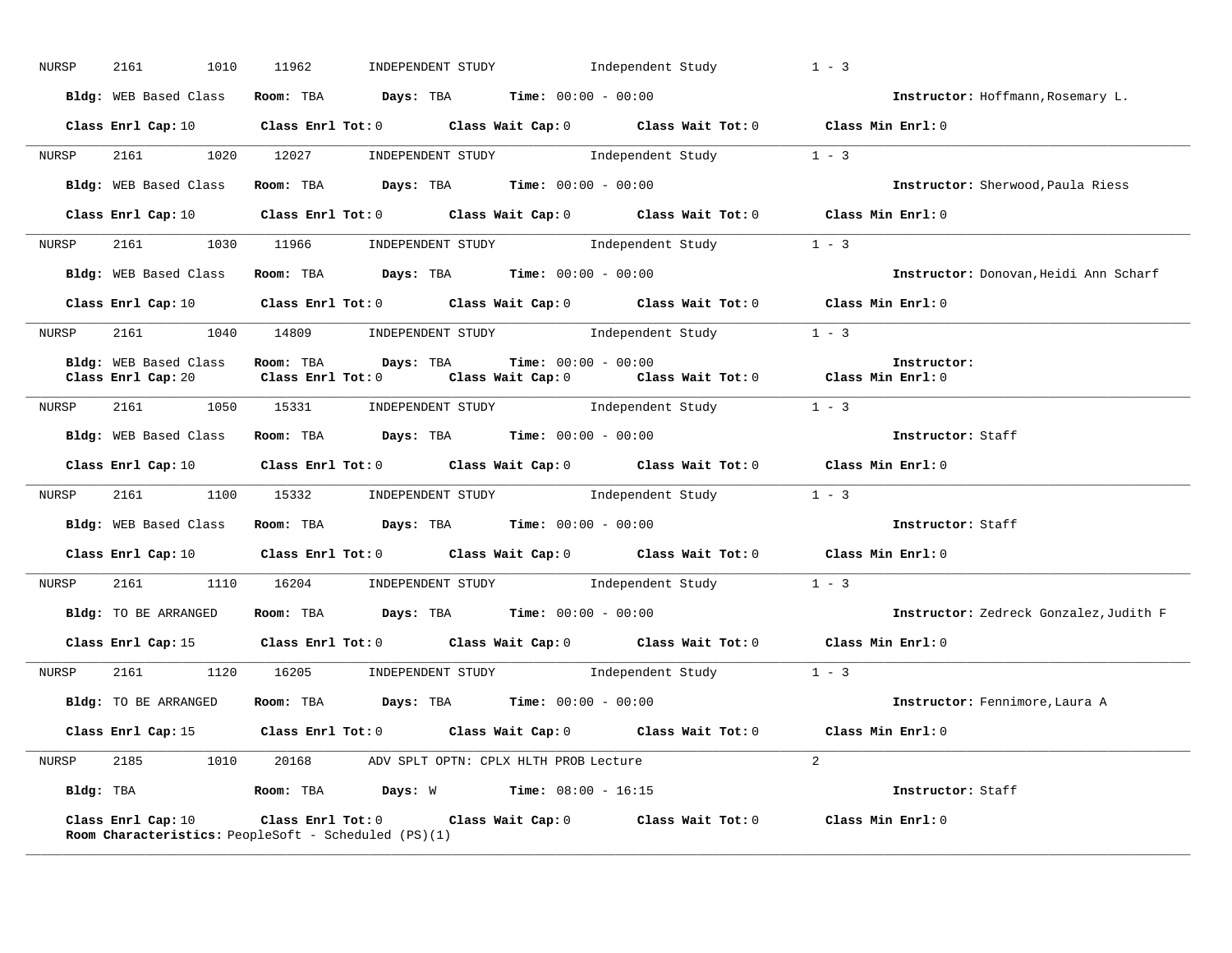#### Report ID: SR201 **University of Pittsburgh** Page No. 143 of 150 **Schedule of Classes for Summer Term 2020-2021** Run Date: 11/06/2020 **Summer Term** Run Time: 23:00:12

| Subject      | Catalog Nbr Section Class Nbr              | Course Title                                                                               | Component                                                                                                                          | Units<br>Topics                    |
|--------------|--------------------------------------------|--------------------------------------------------------------------------------------------|------------------------------------------------------------------------------------------------------------------------------------|------------------------------------|
| <b>NURSP</b> | 2361<br>1010                               | 11968<br>INDEPENDENT STUDY                                                                 | Independent Study                                                                                                                  | $1 - 3$                            |
|              | Bldg: TO BE ARRANGED                       | Room: TBA $Days:$ TBA $Time: 00:00 - 00:00$                                                |                                                                                                                                    | Instructor: Schlenk, Elizabeth Ann |
|              | Class Enrl Cap: 10                         |                                                                                            | Class Enrl Tot: 0 Class Wait Cap: 0 Class Wait Tot: 0                                                                              | Class Min Enrl: 0                  |
| NURSP        | 2361<br>1020                               | 12028                                                                                      | INDEPENDENT STUDY 1ndependent Study                                                                                                | $1 - 3$                            |
|              | Bldg: TO BE ARRANGED                       | Room: TBA $Days:$ TBA $Time: 00:00 - 00:00$                                                |                                                                                                                                    | Instructor: Albrecht, Susan A      |
|              | Class Enrl Cap: 10                         |                                                                                            | Class Enrl Tot: 0 Class Wait Cap: 0 Class Wait Tot: 0 Class Min Enrl: 0                                                            |                                    |
| NURSP        | 2361 236                                   | 1030 12029 INDEPENDENT STUDY Independent Study                                             |                                                                                                                                    | $1 - 3$                            |
|              | Bldg: TO BE ARRANGED                       | Room: TBA $Days:$ TBA Time: $00:00 - 00:00$                                                |                                                                                                                                    | Instructor: Staff                  |
|              | Class Enrl Cap: 10                         |                                                                                            | Class Enrl Tot: 0 Class Wait Cap: 0 Class Wait Tot: 0 Class Min Enrl: 0                                                            |                                    |
| NURSP        |                                            | 1040 12030                                                                                 | INDEPENDENT STUDY 1ndependent Study                                                                                                | $1 - 3$                            |
|              | Bldg: TO BE ARRANGED                       | Room: TBA $Days:$ TBA $Time: 00:00 - 00:00$                                                |                                                                                                                                    | Instructor: Chasens, Eileen Ruth   |
|              | Class Enrl Cap: 10                         |                                                                                            | Class Enrl Tot: 0 Class Wait Cap: 0 Class Wait Tot: 0 Class Min Enrl: 0                                                            |                                    |
| NURSP        | 2361<br>1050                               | 12031 INDEPENDENT STUDY                                                                    | Independent Study                                                                                                                  | $1 - 3$                            |
|              | Bldg: TO BE ARRANGED<br>Class Enrl Cap: 10 | Room: TBA<br>Days: TBA                                                                     | <b>Time:</b> $00:00 - 00:00$<br>Class Enrl Tot: 0 $\qquad$ Class Wait Cap: 0 $\qquad$ Class Wait Tot: 0 $\qquad$ Class Min Enrl: 0 | Instructor:                        |
| NURSP        | 2361<br>1060                               | 12032                                                                                      | INDEPENDENT STUDY 1ndependent Study                                                                                                | $1 - 3$                            |
|              | Bldg: TO BE ARRANGED<br>Class Enrl Cap: 10 | Room: TBA<br>Days: TBA<br>Class Enrl Tot: 0 Class Wait Cap: 0 Class Wait Tot: 0            | <b>Time:</b> $00:00 - 00:00$                                                                                                       | Instructor:<br>Class Min Enrl: 0   |
| NURSP        | 2361<br>1070                               | 12033                                                                                      | INDEPENDENT STUDY 1ndependent Study                                                                                                | $1 - 3$                            |
|              | Bldg: TO BE ARRANGED                       | Room: TBA $Days:$ TBA $Time: 00:00 - 00:00$                                                |                                                                                                                                    | Instructor: Mitchell, Ann M.       |
|              |                                            | Class Enrl Cap: 10 Class Enrl Tot: 0 Class Wait Cap: 0 Class Wait Tot: 0 Class Min Enrl: 0 |                                                                                                                                    |                                    |
| NURSP        | 2361<br>1080                               | 12034 INDEPENDENT STUDY Independent Study                                                  |                                                                                                                                    | $1 - 3$                            |
|              | Bldg: TO BE ARRANGED                       | Room: TBA $Days:$ TBA Time: $00:00 - 00:00$                                                |                                                                                                                                    | Instructor: Founds, Sandra Anne    |
|              | Class Enrl Cap: 10                         | Class Enrl Tot: $0$ Class Wait Cap: $0$ Class Wait Tot: $0$                                |                                                                                                                                    | Class Min Enrl: 0                  |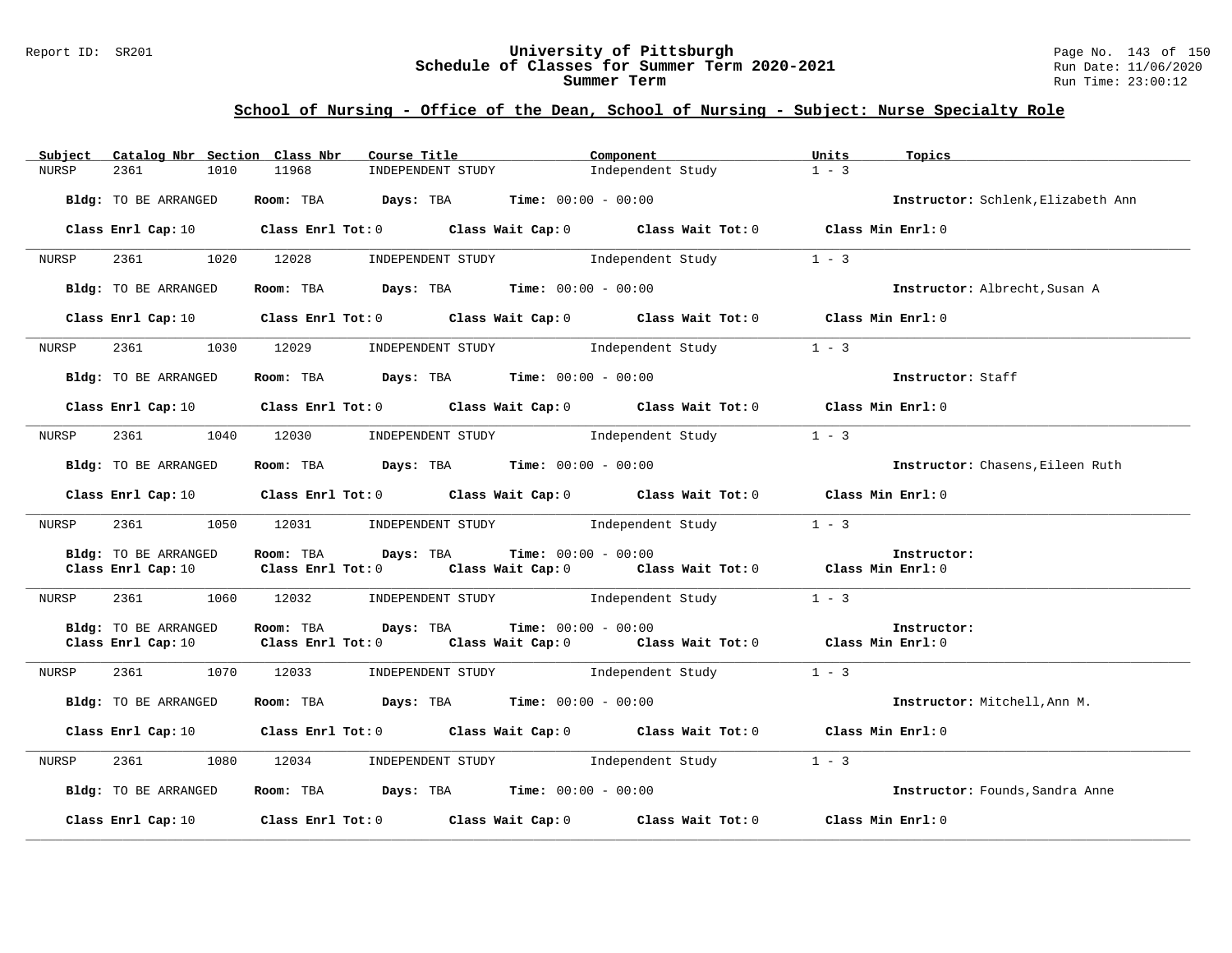#### Report ID: SR201 **University of Pittsburgh** Page No. 144 of 150 **Schedule of Classes for Summer Term 2020-2021** Run Date: 11/06/2020 **Summer Term** Run Time: 23:00:12

| Subject      | Catalog Nbr Section Class Nbr            |      |           | Course Title                                                            |                              | Component                                                                                                                      | Units             | Topics                         |
|--------------|------------------------------------------|------|-----------|-------------------------------------------------------------------------|------------------------------|--------------------------------------------------------------------------------------------------------------------------------|-------------------|--------------------------------|
| <b>NURSP</b> | 2361                                     | 1090 | 12035     | INDEPENDENT STUDY                                                       |                              | Independent Study                                                                                                              | $1 - 3$           |                                |
|              | Bldg: TO BE ARRANGED                     |      | Room: TBA | Days: TBA                                                               | <b>Time:</b> $00:00 - 00:00$ |                                                                                                                                |                   | Instructor: Constantino, Rose  |
|              | Class Enrl Cap: 10                       |      |           |                                                                         |                              | Class Enrl Tot: $0$ Class Wait Cap: $0$ Class Wait Tot: $0$ Class Min Enrl: $0$                                                |                   |                                |
| NURSP        | 2361                                     | 1100 | 12156     | INDEPENDENT STUDY                                                       |                              | Independent Study                                                                                                              | $1 - 3$           |                                |
|              | Bldg: TO BE ARRANGED                     |      | Room: TBA | Days: TBA                                                               | $Time: 00:00 - 00:00$        |                                                                                                                                |                   | Instructor: Staff              |
|              | Class Enrl Cap: 10                       |      |           |                                                                         |                              | Class Enrl Tot: $0$ Class Wait Cap: $0$ Class Wait Tot: $0$ Class Min Enrl: $0$                                                |                   |                                |
| NURSP        | 2361                                     | 1110 | 15093     | INDEPENDENT STUDY 1ndependent Study                                     |                              |                                                                                                                                | $1 - 3$           |                                |
|              | Bldg: TO BE ARRANGED                     |      |           | <b>Room:</b> TBA <b>Days:</b> TBA <b>Time:</b> $00:00 - 00:00$          |                              |                                                                                                                                |                   | Instructor: Puskar, Kathryn R. |
|              |                                          |      |           |                                                                         |                              | Class Enrl Cap: 10 $\qquad$ Class Enrl Tot: 0 $\qquad$ Class Wait Cap: 0 $\qquad$ Class Wait Tot: 0 $\qquad$ Class Min Enrl: 0 |                   |                                |
| NURSP        | 2361                                     | 1115 | 15094     | INDEPENDENT STUDY 1ndependent Study                                     |                              |                                                                                                                                | $1 - 3$           |                                |
|              | Bldg: TO BE ARRANGED                     |      |           | Room: TBA $\rule{1em}{0.15mm}$ Days: TBA $\qquad$ Time: $00:00 - 00:00$ |                              |                                                                                                                                |                   | Instructor: Staff              |
|              | Class Enrl Cap: 10                       |      |           | Class Enrl Tot: 0 Class Wait Cap: 0                                     |                              | Class Wait Tot: 0 Class Min Enrl: 0                                                                                            |                   |                                |
| NURSP        | 2372                                     | 1000 | 19725     | USING DATA TO DRIVE DECISIONS Seminar                                   |                              |                                                                                                                                | $\overline{2}$    |                                |
|              | Bldg: WEB Based Class                    |      |           | Room: TBA $Days:$ TBA $Time: 00:00 - 00:00$                             |                              |                                                                                                                                |                   | Instructor: Fennimore, Laura A |
|              | Class Enrl Cap: 20<br>Attributes: Online |      |           |                                                                         |                              | Class Enrl Tot: 0 Class Wait Cap: 0 Class Wait Tot: 0                                                                          | Class Min Enrl: 0 |                                |
| NURSP        | 2373                                     | 1050 | 14812     | NURSING ADMIN RESIDENCY                                                 |                              | Practicum                                                                                                                      | 3                 |                                |
|              | Bldg: TO BE ARRANGED                     |      |           | <b>Room:</b> TBA <b>Days:</b> TBA <b>Time:</b> 00:00 - 00:00            |                              |                                                                                                                                |                   | Instructor: Fennimore, Laura A |
|              | Class Enrl Cap: 10                       |      |           |                                                                         |                              | Class Enrl Tot: 0 Class Wait Cap: 0 Class Wait Tot: 0                                                                          |                   | Class Min Enrl: 0              |
| NURSP        | 2373                                     | 1250 | 17676     | NURSING ADMIN RESIDENCY                                                 |                              | Practicum                                                                                                                      | 3                 |                                |
|              | Bldg: WEB Based Class                    |      |           | Room: TBA $Days:$ TBA $Time: 00:00 - 00:00$                             |                              |                                                                                                                                |                   | Instructor: Fennimore, Laura A |
|              | Class Enrl Cap: 20<br>Attributes: Online |      |           |                                                                         |                              | Class Enrl Tot: $0$ Class Wait Cap: $0$ Class Wait Tot: $0$                                                                    | Class Min Enrl: 0 |                                |
|              | Reserve Capacity:                        |      |           | 01-FEB-2021 Online Nursing Students Only Reserve Enrl Cap: 20           |                              |                                                                                                                                |                   | Reserve Enrl Tot:<br>$\Omega$  |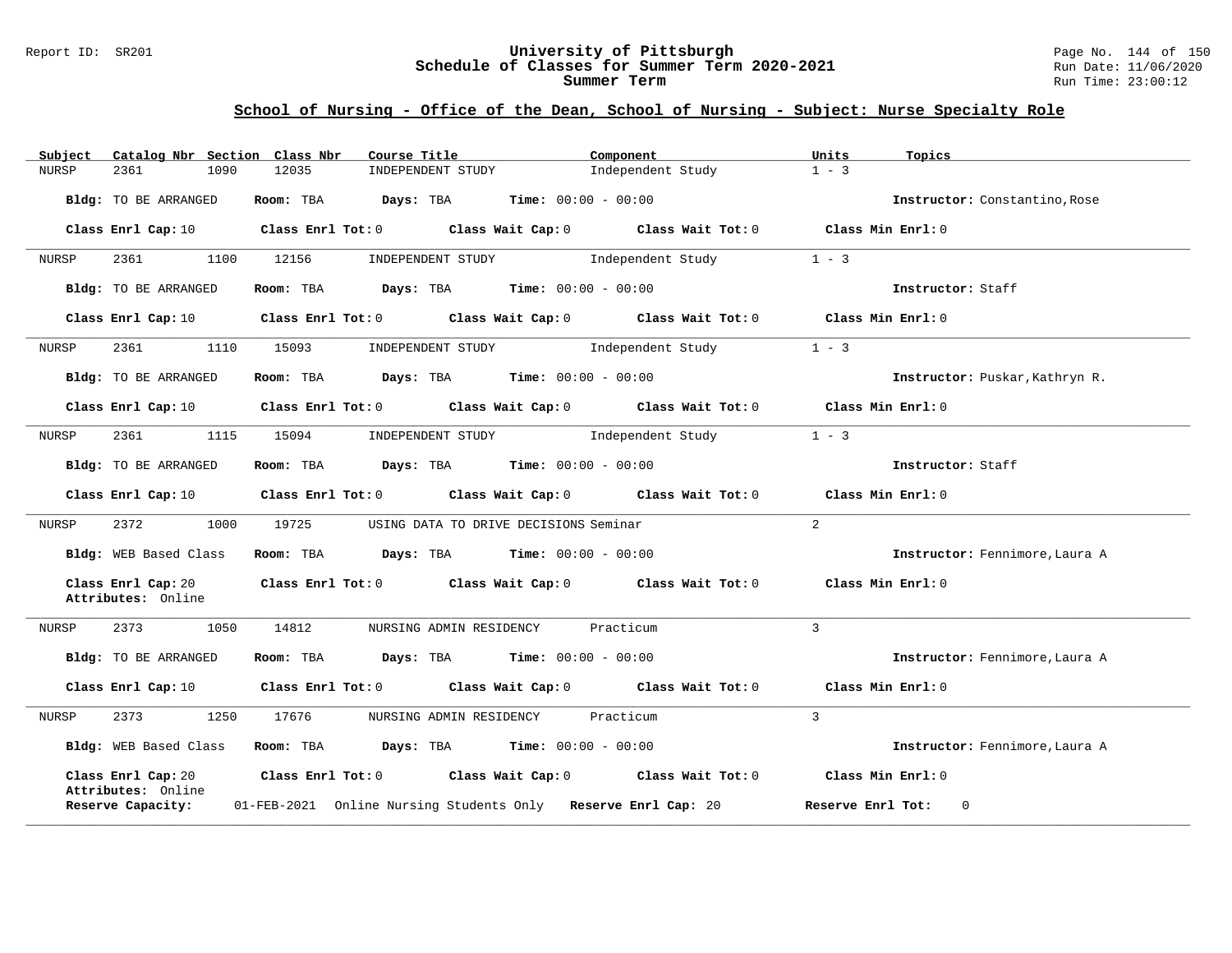#### Report ID: SR201 **University of Pittsburgh** Page No. 145 of 150 **Schedule of Classes for Summer Term 2020-2021** Run Date: 11/06/2020 **Summer Term** Run Time: 23:00:12

# **School of Nursing - Office of the Dean, School of Nursing - Subject: Nurse Specialty Role**

| Catalog Nbr Section Class Nbr<br>Subject<br>1010<br><b>NURSP</b><br>2388    | Course Title<br>19066<br>DATABASE MANAGEMENT                                                   | Component<br>Lecture | Units<br>Topics<br>$\overline{a}$   |
|-----------------------------------------------------------------------------|------------------------------------------------------------------------------------------------|----------------------|-------------------------------------|
|                                                                             |                                                                                                |                      |                                     |
| Bldg: WEB Based Class                                                       | Room: TBA<br><b>Days:</b> TBA <b>Time:</b> $00:00 - 00:00$                                     |                      | Instructor: Rohay, Jeffrey Michael  |
| Class Enrl Cap: 25<br>Attributes: Online                                    | Class Enrl Tot: 0<br>Class Wait Cap: 0                                                         | Class Wait Tot: 0    | Class Min Enrl: 0                   |
| Reserve Capacity:                                                           | 01-MAR-2021 Online Nursing Students Only Reserve Enrl Cap: 10                                  |                      | Reserve Enrl Tot:<br>$\overline{0}$ |
| 2388<br>1020<br>NURSP                                                       | 19112<br>DATABASE MANAGEMENT                                                                   | Lecture              | $\overline{a}$                      |
| Bldg: TBA                                                                   | <b>Days:</b> Tu <b>Time:</b> $14:00 - 15:50$<br>Room: TBA                                      |                      | Instructor: Rohay, Jeffrey Michael  |
| Class Enrl Cap: 25                                                          | Class Enrl Tot: 0<br>Class Wait Cap: 0<br>Room Characteristics: PeopleSoft - Scheduled (PS)(1) | Class Wait Tot: 0    | Class Min Enrl: 0                   |
| 1070<br>2388D<br>NURSP                                                      | 19781<br>DATABASE MANAGEMENT                                                                   | Lecture              | 2                                   |
| Bldg: WEB Based Class                                                       | Room: TBA<br><b>Days:</b> Tu <b>Time:</b> $14:00 - 15:50$                                      |                      | Instructor: Rohay, Jeffrey Michael  |
| Class Enrl Cap: 20<br>Attributes: Distance Education                        | Class Enrl Tot: $0$ Class Wait Cap: $0$                                                        | Class Min Enrl: 0    |                                     |
| 1010<br>NURSP<br>3097                                                       | DNP RESIDENCY: ADMINISTRATIONPracticum<br>14294                                                |                      | $1 - 10$                            |
| Bldg: TO BE ARRANGED                                                        | <b>Days:</b> TBA <b>Time:</b> $00:00 - 00:00$<br>Room: TBA                                     |                      | Instructor: Fennimore, Laura A      |
| Class Enrl Cap: 35                                                          | Class Enrl Tot: 0 Class Wait Cap: 0                                                            | Class Wait Tot: 0    | Class Min Enrl: 0                   |
| 1210<br>3097<br>NURSP                                                       | 17779<br>DNP RESIDENCY: ADMINISTRATIONPracticum                                                |                      | $1 - 10$                            |
| Bldg: WEB Based Class                                                       | <b>Days:</b> TBA <b>Time:</b> $00:00 - 00:00$<br>Room: TBA                                     |                      | Instructor: Fennimore, Laura A      |
| Class Enrl Cap: 20<br>Class Enrl Tot: 0 Class Wait Cap: 0 Class Wait Tot: 0 |                                                                                                |                      | Class Min Enrl: 0                   |
| Attributes: Online<br>Reserve Capacity:                                     | 01-FEB-2021 Online Nursing Students Only Reserve Enrl Cap: 20                                  |                      | Reserve Enrl Tot:<br>$\mathbf 0$    |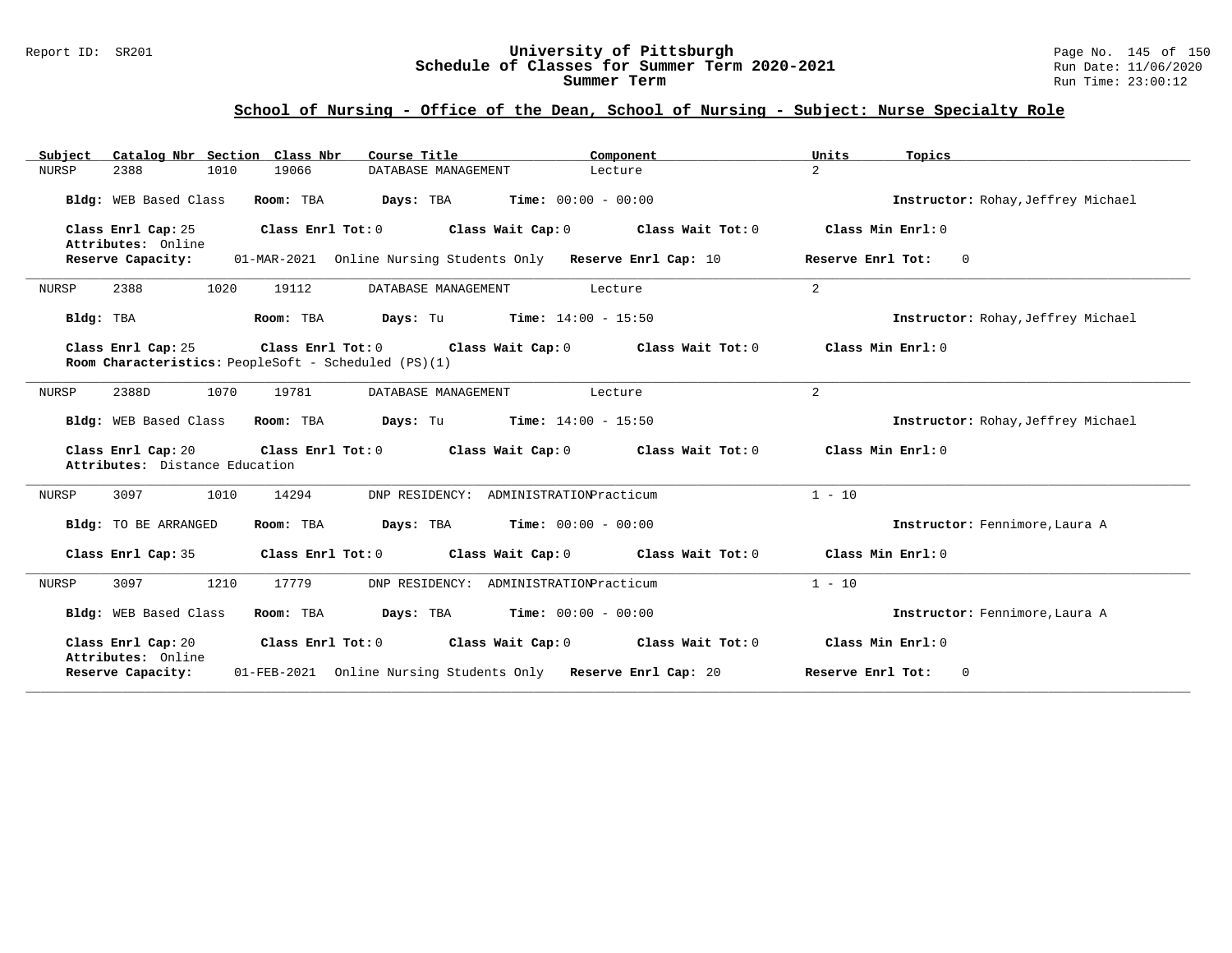### Report ID: SR201 **University of Pittsburgh** Page No. 146 of 150 **Schedule of Classes for Summer Term 2020-2021** Run Date: 11/06/2020 **Summer Term** Run Time: 23:00:12

# **School of Nursing - Nurse Anesthesia - Subject: Nurse Anesthesia**

| Subject | Catalog Nbr Section Class Nbr | Course Title                                                                                                                   | Component         | Units<br>Topics                       |
|---------|-------------------------------|--------------------------------------------------------------------------------------------------------------------------------|-------------------|---------------------------------------|
| NURSAN  | 2633<br>1050                  | 18291<br>NURS ANES CAR DLVRY CMBODIA Independent Study                                                                         |                   | $\mathbf{1}$                          |
|         | Bldg: TO BE ARRANGED          | Room: TBA $Days:$ TBA $Time: 00:00 - 00:00$                                                                                    |                   | Instructor: Whitehead, Jeffrey Robert |
|         | Class Enrl Cap: 35            | Class Enrl Tot: 0 Class Wait Cap: 0 Class Wait Tot: 0 Class Min Enrl: 0                                                        |                   |                                       |
| NURSAN  | 2633IS                        | 1050 18292<br>NURS ANES CAR DLVRY CMBODIA-ISIndependent Study                                                                  |                   | $\Omega$                              |
|         | Bldg: TO BE ARRANGED          | Room: TBA $Days:$ TBA $Time: 00:00 - 00:00$                                                                                    |                   | Instructor: Staff                     |
|         | Class Enrl Cap: 35            | Class Enrl Tot: 0 Class Wait Cap: 0 Class Wait Tot: 0 Class Min Enrl: 0                                                        |                   |                                       |
| NURSAN  | 26330S                        | 1050 18293<br>NURS ANES CAR DLVRY CMBODIA-OSIndependent Study                                                                  |                   | $\Omega$                              |
|         | Bldg: TO BE ARRANGED          | Room: TBA $Days: TBA$ Time: $00:00 - 00:00$                                                                                    |                   | Instructor: Staff                     |
|         |                               | Class Enrl Cap: 35 Class Enrl Tot: 0 Class Wait Cap: 0 Class Wait Tot: 0 Class Min Enrl: 0                                     |                   |                                       |
| NURSAN  | 2780                          | 1010 11951 INDEPENDENT STUDY Independent Study                                                                                 |                   | $1 - 3$                               |
|         | Bldg: TO BE ARRANGED          | Room: TBA $\rule{1em}{0.15mm}$ Days: TBA Time: $00:00 - 00:00$                                                                 |                   | Instructor: O'Donnell, John Marc      |
|         | Class Enrl Cap: 10            | Class Enrl Tot: 0 Class Wait Cap: 0 Class Wait Tot: 0                                                                          |                   | Class Min Enrl: 0                     |
| NURSAN  | 2780 200                      | 1020 12013<br>INDEPENDENT STUDY 1ndependent Study                                                                              |                   | $1 - 3$                               |
|         | Bldg: TO BE ARRANGED          | Room: TBA $Days: TBA$ Time: $00:00 - 00:00$                                                                                    |                   | Instructor: Neft, Michael W           |
|         | Class Enrl Cap: 10            | Class Enrl Tot: 0 Class Wait Cap: 0 Class Wait Tot: 0 Class Min Enrl: 0                                                        |                   |                                       |
| NURSAN  | 1030<br>2780                  | 12014<br>INDEPENDENT STUDY 1ndependent Study                                                                                   |                   | $1 - 3$                               |
|         | Bldg: TO BE ARRANGED          | Room: TBA $\rule{1em}{0.15mm}$ Days: TBA Time: $00:00 - 00:00$                                                                 |                   | Instructor: Staff                     |
|         |                               | Class Enrl Cap: 10 $\qquad$ Class Enrl Tot: 0 $\qquad$ Class Wait Cap: 0 $\qquad$ Class Wait Tot: 0 $\qquad$ Class Min Enrl: 0 |                   |                                       |
| NURSAN  | 2780 200                      | 1040 12015 INDEPENDENT STUDY 1ndependent Study                                                                                 |                   | $1 - 3$                               |
|         | Bldg: TO BE ARRANGED          | Room: TBA $Days:$ TBA $Time: 00:00 - 00:00$                                                                                    |                   | Instructor: Dixon, Bettina A          |
|         |                               | Class Enrl Cap: 10 Class Enrl Tot: 0 Class Wait Cap: 0 Class Wait Tot: 0                                                       |                   | Class Min Enrl: 0                     |
| NURSAN  | 2780<br>1050                  | 12016<br>INDEPENDENT STUDY                                                                                                     | Independent Study | $1 - 3$                               |
|         | Bldg: TO BE ARRANGED          | Room: TBA $Days: TBA$ Time: $00:00 - 00:00$                                                                                    |                   | Instructor: Morrison, Suzanne R       |
|         | Class Enrl Cap: 10            | Class Enrl Tot: 0 Class Wait Cap: 0                                                                                            | Class Wait Tot: 0 | Class Min Enrl: 0                     |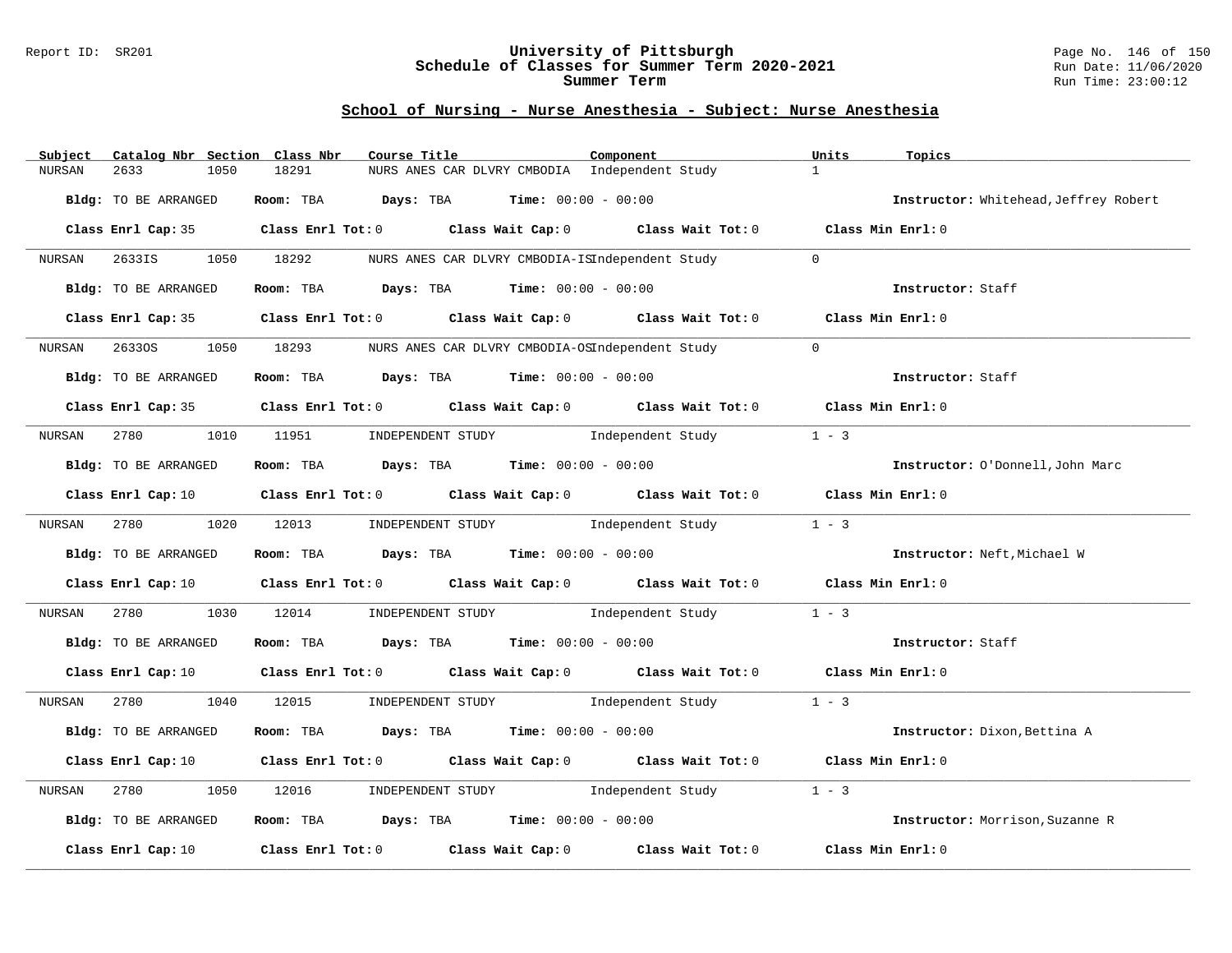| Bldg: TO BE ARRANGED<br>Class Enrl Cap: 10<br>2780<br>1080 | Room: TBA<br>Class Enrl Tot: 0                                 | Days: TBA         | <b>Time:</b> $00:00 - 00:00$                                                                          |                                                                                                                                     | Instructor: Goode Jr, Joseph S                                                                                                                                                                                                                                                                                                                                                                                                                                          |
|------------------------------------------------------------|----------------------------------------------------------------|-------------------|-------------------------------------------------------------------------------------------------------|-------------------------------------------------------------------------------------------------------------------------------------|-------------------------------------------------------------------------------------------------------------------------------------------------------------------------------------------------------------------------------------------------------------------------------------------------------------------------------------------------------------------------------------------------------------------------------------------------------------------------|
|                                                            |                                                                |                   |                                                                                                       |                                                                                                                                     |                                                                                                                                                                                                                                                                                                                                                                                                                                                                         |
|                                                            |                                                                |                   | Class Wait Cap: 0                                                                                     | Class Wait Tot: 0                                                                                                                   | Class Min Enrl: 0                                                                                                                                                                                                                                                                                                                                                                                                                                                       |
|                                                            | 12161                                                          | INDEPENDENT STUDY |                                                                                                       | Independent Study                                                                                                                   | $1 - 3$                                                                                                                                                                                                                                                                                                                                                                                                                                                                 |
| <b>Bldg:</b> TO BE ARRANGED                                | Room: TBA                                                      | Days: TBA         | <b>Time:</b> $00:00 - 00:00$                                                                          |                                                                                                                                     | Instructor: Ostrowski, Aaron Michael                                                                                                                                                                                                                                                                                                                                                                                                                                    |
| Class Enrl Cap: 10                                         | Class Enrl Tot: 0                                              |                   | Class Wait Cap: 0                                                                                     | Class Wait Tot: 0                                                                                                                   | Class Min Enrl: 0                                                                                                                                                                                                                                                                                                                                                                                                                                                       |
| 2780<br>1090                                               | 12162                                                          | INDEPENDENT STUDY |                                                                                                       |                                                                                                                                     | $1 - 3$                                                                                                                                                                                                                                                                                                                                                                                                                                                                 |
| <b>Bldg:</b> TO BE ARRANGED                                | Room: TBA                                                      | Days: TBA         |                                                                                                       |                                                                                                                                     | Instructor: Mermigas, Judith A                                                                                                                                                                                                                                                                                                                                                                                                                                          |
| Class Enrl Cap: 10                                         |                                                                |                   |                                                                                                       | Class Wait Tot: 0                                                                                                                   | Class Min Enrl: 0                                                                                                                                                                                                                                                                                                                                                                                                                                                       |
| 3751<br>1200                                               | 17856                                                          |                   |                                                                                                       |                                                                                                                                     | $\overline{2}$                                                                                                                                                                                                                                                                                                                                                                                                                                                          |
| Bldg: WEB Based Class                                      | Room: TBA                                                      | Days: TBA         |                                                                                                       |                                                                                                                                     | Instructor: O'Donnell, John Marc                                                                                                                                                                                                                                                                                                                                                                                                                                        |
| Class Enrl Cap: 50                                         |                                                                |                   |                                                                                                       | Class Wait Tot: 0                                                                                                                   | Class Min Enrl: 0                                                                                                                                                                                                                                                                                                                                                                                                                                                       |
| Reserve Capacity:                                          |                                                                |                   |                                                                                                       |                                                                                                                                     | Reserve Enrl Tot:<br>0                                                                                                                                                                                                                                                                                                                                                                                                                                                  |
| 3782<br>1050                                               | 13920                                                          |                   |                                                                                                       |                                                                                                                                     | $1 - 3$                                                                                                                                                                                                                                                                                                                                                                                                                                                                 |
| <b>Bldg:</b> TO BE ARRANGED                                | Room: TBA                                                      | Days: TBA         |                                                                                                       |                                                                                                                                     | Instructor: O'Donnell, John Marc                                                                                                                                                                                                                                                                                                                                                                                                                                        |
|                                                            |                                                                |                   |                                                                                                       |                                                                                                                                     | Neft, Michael W                                                                                                                                                                                                                                                                                                                                                                                                                                                         |
| Class Enrl Cap: 35                                         |                                                                |                   |                                                                                                       | Class Wait Tot: 0                                                                                                                   | Class Min Enrl: 0                                                                                                                                                                                                                                                                                                                                                                                                                                                       |
| 3782<br>1200                                               | 17855                                                          |                   |                                                                                                       |                                                                                                                                     | $1 - 3$                                                                                                                                                                                                                                                                                                                                                                                                                                                                 |
| Bldg: WEB Based Class                                      | Room: TBA                                                      | Days: TBA         |                                                                                                       |                                                                                                                                     | Instructor: O'Donnell, John Marc                                                                                                                                                                                                                                                                                                                                                                                                                                        |
|                                                            |                                                                |                   |                                                                                                       |                                                                                                                                     | Neft, Michael W                                                                                                                                                                                                                                                                                                                                                                                                                                                         |
| Class Enrl Cap: 50                                         |                                                                |                   |                                                                                                       | Class Wait Tot: 0                                                                                                                   | Class Min Enrl: 0                                                                                                                                                                                                                                                                                                                                                                                                                                                       |
| Reserve Capacity:                                          |                                                                |                   |                                                                                                       |                                                                                                                                     | Reserve Enrl Tot:<br>0                                                                                                                                                                                                                                                                                                                                                                                                                                                  |
| 3783<br>1020                                               | 18133                                                          |                   |                                                                                                       |                                                                                                                                     | $\overline{3}$                                                                                                                                                                                                                                                                                                                                                                                                                                                          |
| Bldg: WEB Based Class                                      | Room: TBA                                                      | Days: TBA         |                                                                                                       |                                                                                                                                     | Instructor: Neft, Michael W                                                                                                                                                                                                                                                                                                                                                                                                                                             |
| Class Enrl Cap: 35                                         |                                                                |                   |                                                                                                       | Class Wait Tot: 0                                                                                                                   | Class Min Enrl: 0                                                                                                                                                                                                                                                                                                                                                                                                                                                       |
|                                                            | Attributes: Online<br>Attributes: Online<br>Attributes: Hybrid |                   | Class Enrl Tot: 0<br>Class Enrl Tot: 0<br>Class Enrl Tot: 0<br>Class Enrl Tot: 0<br>Class Enrl Tot: 0 | Class Wait Cap: 0<br>Class Wait Cap: 0<br>Class Wait Cap: 0<br>DIRECTED SEM IN ANESTHESIA<br>Class Wait Cap: 0<br>Class Wait Cap: 0 | Independent Study<br><b>Time:</b> $00:00 - 00:00$<br>TEAM TRAINING PATIENT SAFETY Lecture<br><b>Time:</b> $00:00 - 00:00$<br>01-FEB-2021 Online Nursing Students Only Reserve Enrl Cap: 50<br>DIRECTED SEM IN ANESTHESIA Directed Studies<br><b>Time:</b> $00:00 - 00:00$<br>Directed Studies<br><b>Time:</b> $00:00 - 00:00$<br>01-FEB-2021 Online Nursing Students Only Reserve Enrl Cap: 50<br>REGLTN REIMBMNT NURS ANES PRACLecture<br><b>Time:</b> $00:00 - 00:00$ |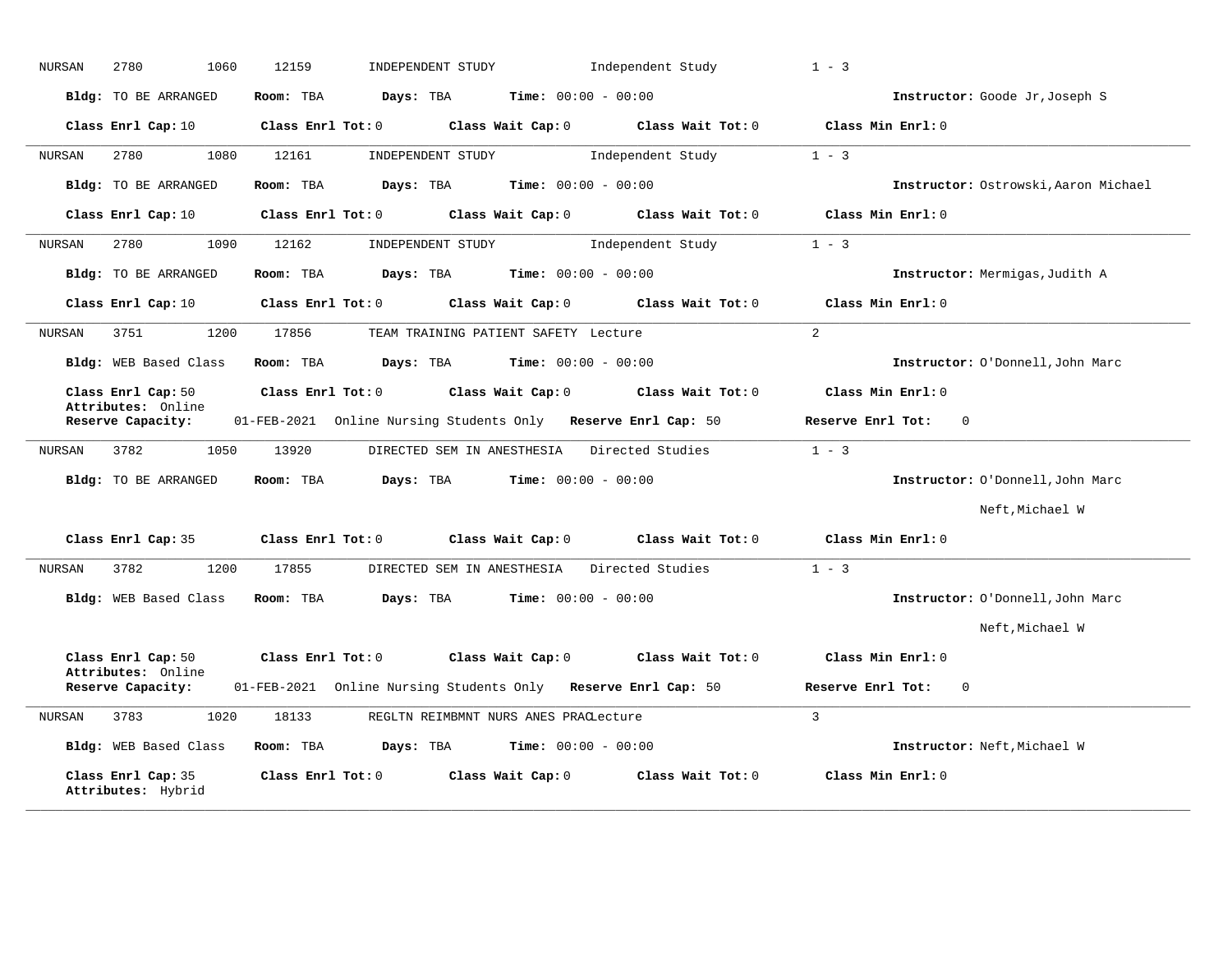### Report ID: SR201 **University of Pittsburgh** Page No. 148 of 150 **Schedule of Classes for Summer Term 2020-2021** Run Date: 11/06/2020 **Summer Term** Run Time: 23:00:12

# **School of Nursing - Nurse Anesthesia - Subject: Nurse Anesthesia**

| Subject<br>Catalog Nbr Section Class Nbr                                                        | Course Title                            | Component           | Units             | Topics                           |
|-------------------------------------------------------------------------------------------------|-----------------------------------------|---------------------|-------------------|----------------------------------|
| 19109<br>3793<br>1010<br>NURSAN                                                                 | ADV PRINCIPLES OF ANESTHESIA lLecture   |                     | $\overline{3}$    |                                  |
| Bldg: TBA<br>Room: TBA                                                                          | Days: M<br><b>Time:</b> $08:00 - 12:15$ |                     |                   | Instructor: Neft, Michael W      |
|                                                                                                 |                                         |                     |                   | Mermigas, Judith A               |
| Class Enrl Cap: 50<br>Class Enrl Tot: 0<br>Room Characteristics: PeopleSoft - Scheduled (PS)(1) | Class Wait Cap: 0                       | Class Wait Tot: $0$ | Class Min Enrl: 0 |                                  |
| 3795<br>1010<br>19115<br><b>NURSAN</b>                                                          | ADV PRIN ANAT, PHYSLGY& PATH 2 Lecture  |                     | 2                 |                                  |
| Bldg: TBA<br>Room: TBA                                                                          | Days: W<br><b>Time:</b> $08:00 - 09:50$ |                     |                   | Instructor: Miner, Laurel A      |
|                                                                                                 |                                         |                     |                   | Dixon, Bettina A                 |
| Class Enrl Cap: 50<br>Class Enrl Tot: 0<br>Room Characteristics: PeopleSoft - Scheduled (PS)(1) | Class Wait Cap: 0                       | Class Wait Tot: 0   | Class Min Enrl: 0 |                                  |
| 3796<br>1010<br>19114<br>NURSAN                                                                 | ADV PHARMCOL NURS ANESTHETISTSLecture   |                     | $\overline{3}$    |                                  |
| Bldg: TBA<br>Room: TBA                                                                          | Days: M<br>$Time: 13:00 - 15:50$        |                     |                   | Instructor: O'Donnell, John Marc |
|                                                                                                 |                                         |                     |                   | Dill, Megan R                    |
| Class Enrl Cap: 50<br>Class Enrl Tot: 0<br>Room Characteristics: PeopleSoft - Scheduled (PS)(1) | Class Wait Cap: 0                       | Class Wait Tot: 0   | Class Min Enrl: 0 |                                  |
| 3797<br>1010<br>19113<br>NURSAN                                                                 | ADVANCED CLINICAL CARE 1                | Clinical            | 1.5               |                                  |
| Bldg: TBA<br>Room: TBA                                                                          | Days: W<br><b>Time:</b> $10:00 - 11:50$ |                     |                   | Instructor: Henker, Richard A.   |
| Class Enrl Cap: 10<br>Class Enrl Tot: 0<br>Room Characteristics: PeopleSoft - Scheduled (PS)(1) | Class Wait Cap: 0                       | Class Wait Tot: 0   | Class Min Enrl: 0 |                                  |
| 1020<br>19172<br><b>NURSAN</b><br>3797                                                          | ADVANCED CLINICAL CARE 1                | Clinical            | 1.5               |                                  |
| Bldg: TBA<br>Room: TBA                                                                          | Days: W<br><b>Time:</b> $10:00 - 11:50$ |                     |                   | Instructor: Mermigas, Judith A   |
| Class Enrl Cap: 10<br>Class Enrl Tot: 0<br>Room Characteristics: PeopleSoft - Scheduled (PS)(1) | Class Wait Cap: 0                       | Class Wait Tot: 0   | Class Min Enrl: 0 |                                  |
| NURSAN<br>3797<br>1030<br>19173                                                                 | ADVANCED CLINICAL CARE 1                | Clinical            | 1.5               |                                  |
| Bldg: TBA<br>Room: TBA                                                                          | Days: W<br><b>Time:</b> $10:00 - 11:50$ |                     |                   | Instructor: Neft, Michael W      |
| Class Enrl Cap: 15<br>Class Enrl Tot: 0<br>Room Characteristics: PeopleSoft - Scheduled (PS)(1) | Class Wait Cap: 0                       | Class Wait Tot: 0   | Class Min Enrl: 0 |                                  |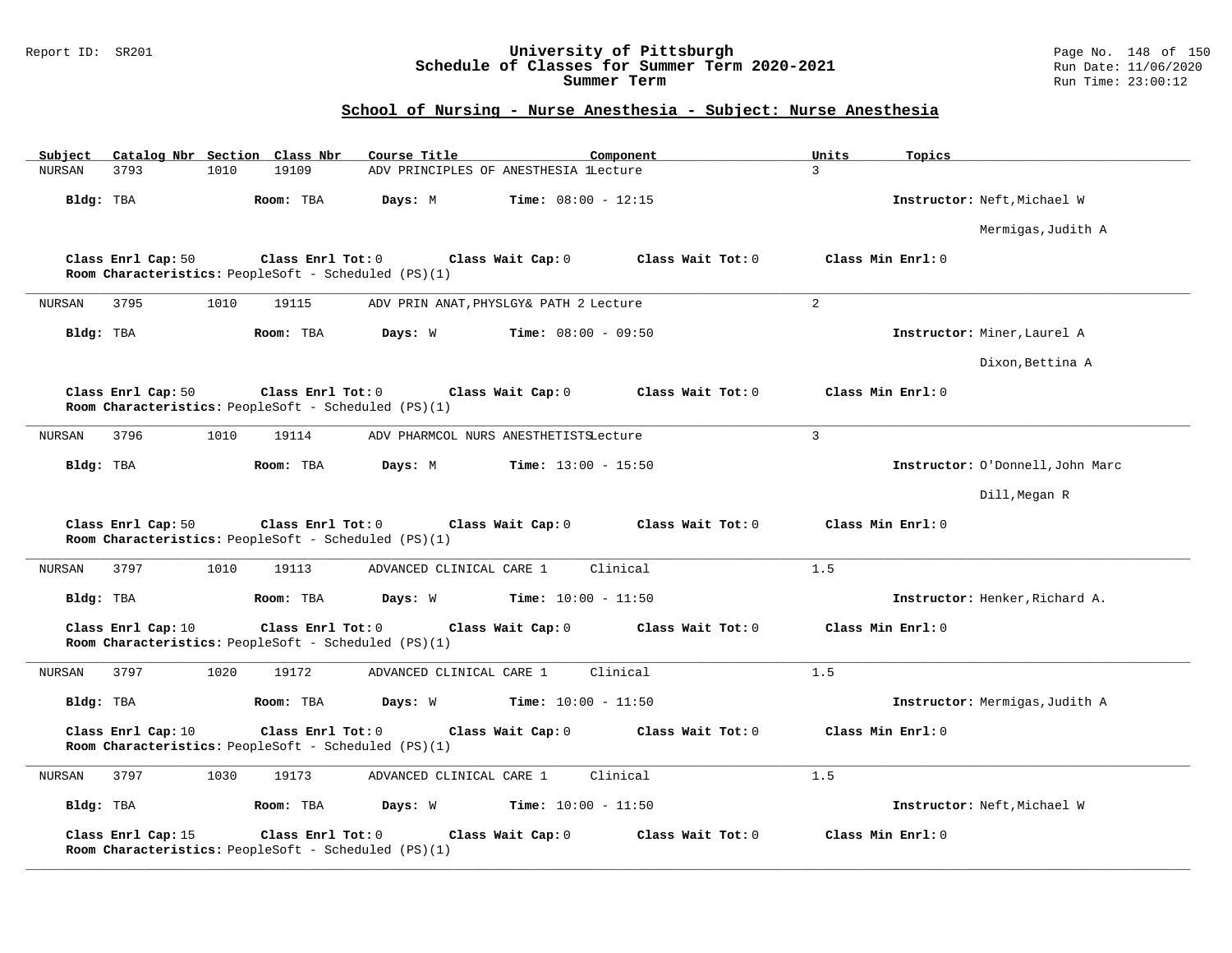| NURSAN    | 3797                  | 1040 | 19174 |                                                                                                                                            | ADVANCED CLINICAL CARE 1 Clinical |                   | 1.5                   |                                  |
|-----------|-----------------------|------|-------|--------------------------------------------------------------------------------------------------------------------------------------------|-----------------------------------|-------------------|-----------------------|----------------------------------|
| Bldg: TBA |                       |      |       | Room: TBA $Days: W$ Time: $10:00 - 11:50$                                                                                                  |                                   |                   |                       | Instructor: O'Donnell, John Marc |
|           | Class Enrl Cap: 15    |      |       | Class Enrl Tot: $0$ Class Wait Cap: $0$ Class Wait Tot: $0$<br>Room Characteristics: PeopleSoft - Scheduled (PS)(1)                        |                                   |                   | Class Min Enrl: 0     |                                  |
|           | NURSAN 3797 1050      |      | 19455 | ADVANCED CLINICAL CARE 1 Clinical                                                                                                          |                                   |                   | 1.5                   |                                  |
|           |                       |      |       | Bldg: TBA $\blacksquare$ Room: TBA $\blacksquare$ Days: W $\blacksquare$ Time: 10:00 - 11:50                                               |                                   |                   |                       | Instructor: Dixon, Bettina A     |
|           | Class Enrl Cap: 10    |      |       | Class Enrl Tot: 0 Class Wait Cap: 0 Class Wait Tot: 0<br>Room Characteristics: PeopleSoft - Scheduled (PS)(1)                              |                                   |                   | Class Min Enrl: 0     |                                  |
|           |                       |      |       | NURSAN 3797 1060 19456 ADVANCED CLINICAL CARE 1 Clinical                                                                                   |                                   |                   | 1.5                   |                                  |
|           |                       |      |       | Bldg: TBA                    Room: TBA         Days: W          Time: 10:00 - 11:50                                                        |                                   |                   |                       | Instructor: Miner, Laurel A      |
|           | Class Enrl Cap: 10    |      |       | Class Enrl Tot: $0$ (class Wait Cap: $0$ (class Wait Tot: $0$ (class Min Enrl: $0$<br>Room Characteristics: PeopleSoft - Scheduled (PS)(1) |                                   |                   |                       |                                  |
|           | NURSAN 3804 1010      |      |       | 19510 ADVANCED CLINICAL CARE 4 Clinical                                                                                                    |                                   |                   | 2                     |                                  |
|           | Bldg: WEB Based Class |      |       | <b>Room:</b> TBA <b>Days:</b> Th <b>Time:</b> $10:00 - 11:50$                                                                              |                                   |                   |                       | Instructor: O'Donnell, John Marc |
|           |                       |      |       | Class Enrl Cap: 15 Class Enrl Tot: 0 Class Wait Cap: 0 Class Wait Tot: 0                                                                   |                                   |                   | Class Min Enrl: 0     |                                  |
| NURSAN    | 3804                  | 1020 |       |                                                                                                                                            |                                   |                   | 2                     |                                  |
|           | Bldg: WEB Based Class |      |       | <b>Room:</b> TBA $\qquad \qquad$ <b>Days:</b> Th $\qquad \qquad$ <b>Time:</b> 10:00 - 11:50                                                |                                   |                   |                       | Instructor: Neft, Michael W      |
|           |                       |      |       | Class Enrl Cap: 15 Class Enrl Tot: 0 Class Wait Cap: 0 Class Wait Tot: 0 Class Min Enrl: 0                                                 |                                   |                   |                       |                                  |
| NURSAN    |                       |      |       | 3804 1030 19512 ADVANCED CLINICAL CARE 4 Clinical                                                                                          |                                   |                   | 2                     |                                  |
|           |                       |      |       | Bldg: WEB Based Class Room: TBA Days: Th Time: 10:00 - 11:50                                                                               |                                   |                   |                       | Instructor: Henker, Richard A.   |
|           |                       |      |       | Class Enrl Cap: 7 $\qquad$ Class Enrl Tot: 0 $\qquad$ Class Wait Cap: 0 $\qquad$ Class Wait Tot: 0                                         |                                   |                   | Class Min Enrl: 0     |                                  |
| NURSAN    |                       |      |       | 3804 1040 19513 ADVANCED CLINICAL CARE 4 Clinical                                                                                          |                                   |                   | 2                     |                                  |
|           | Bldg: WEB Based Class |      |       | Room: TBA $\rule{1em}{0.5em}$ Days: Th Time: 10:00 - 11:50                                                                                 |                                   |                   |                       | Instructor: Goode Jr, Joseph S   |
|           | Class Enrl Cap: 7     |      |       | Class Enrl Tot: 0 Class Wait Cap: 0 Class Wait Tot: 0                                                                                      |                                   |                   | $Class$ Min $Enrl: 0$ |                                  |
| NURSAN    | 3804                  |      |       | 1050 19514 ADVANCED CLINICAL CARE 4                                                                                                        |                                   | Clinical          | $\overline{2}$        |                                  |
|           |                       |      |       | Bldg: WEB Based Class Room: TBA Days: Th Time: 10:00 - 11:50                                                                               |                                   |                   |                       | Instructor: Dixon, Bettina A     |
|           | Class Enrl Cap: 7     |      |       | Class Enrl Tot: 0 Class Wait Cap: 0                                                                                                        |                                   | Class Wait Tot: 0 | Class Min Enrl: 0     |                                  |